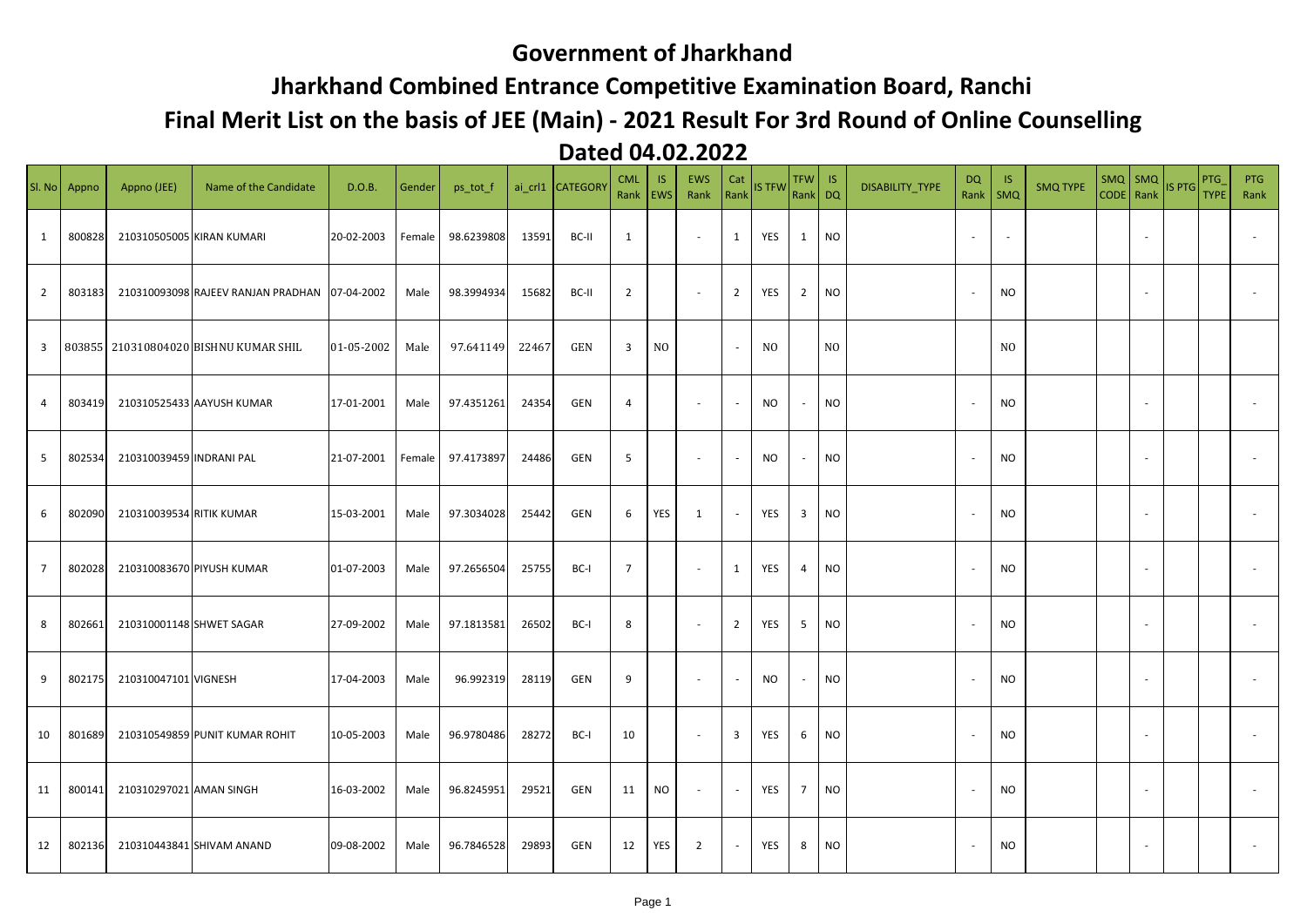| SI. No | Appno  | Appno (JEE)               | Name of the Candidate           | D.O.B.     | Gender | ps_tot_f   |       | ai_crl1 CATEGORY | <b>CML</b><br>Rank   EWS | IS        | EWS<br>Rank              | Cat            | Rank IS TFW | TFW IS<br>Rank DQ |           | DISABILITY_TYPE | DQ<br>Rank               | -IS<br><b>SMQ</b> | <b>SMQ TYPE</b> | $SMQ$ $SMQ$ | CODE Rank IS PTG | PTG<br><b>TYPE</b> | <b>PTG</b><br>Rank       |
|--------|--------|---------------------------|---------------------------------|------------|--------|------------|-------|------------------|--------------------------|-----------|--------------------------|----------------|-------------|-------------------|-----------|-----------------|--------------------------|-------------------|-----------------|-------------|------------------|--------------------|--------------------------|
| 13     | 800317 | 210310082029 RISHI RISHAV |                                 | 09-12-2003 | Male   | 96.7377233 | 30242 | GEN              | 13                       |           | $\sim$                   | $\sim$         | <b>NO</b>   | $\sim$            | <b>NO</b> |                 | $\overline{\phantom{a}}$ | <b>NO</b>         |                 |             |                  |                    |                          |
| 14     | 803247 |                           | 210310274618 SHUBHAM KUMAR      | 05-07-2002 | Male   | 96.6396702 | 31036 | GEN              | 14                       |           | $\sim$                   | $\sim$         | NO          | $\sim$            | <b>NO</b> |                 | $\overline{\phantom{a}}$ | <b>NO</b>         |                 |             |                  |                    |                          |
| 15     | 801036 |                           | 210310178959 AYUSH RANJAN       | 10-12-2001 | Male   | 96.6115411 | 31324 | GEN              | 15                       |           | $\sim$                   | $\sim$         | NO          | $\sim$            | <b>NO</b> |                 | $\sim$                   | <b>NO</b>         |                 |             |                  |                    |                          |
| 16     | 803206 | 210310301211 BITTU KUMAR  |                                 | 11-09-2002 | Male   | 96.5015005 | 32228 | GEN              | 16                       |           | $\overline{\phantom{a}}$ | $\sim$         | NO.         | $\sim$            | <b>NO</b> |                 |                          | <b>NO</b>         |                 |             |                  |                    |                          |
| 17     | 800899 |                           | 210310205727 ANSHU RANJAN       | 09-03-2004 | Male   | 96.4517674 | 32679 | BC-I             | 17                       |           | $\overline{\phantom{a}}$ | 4              | NO          | $\sim$            | <b>NO</b> |                 |                          | <b>NO</b>         |                 |             |                  |                    |                          |
| 18     | 800943 |                           | 210310576264 MINSHU SHAW        | 18-02-2003 | Male   | 96.4486639 | 32717 | BC-I             | 18                       |           | $\sim$                   | 5              | YES         | 9                 | <b>NO</b> |                 |                          | <b>NO</b>         |                 |             |                  |                    |                          |
| 19     | 800909 |                           | 210310211893 PIYUSH KUMAR SINGH | 02-02-2002 | Male   | 96.367725  | 33316 | GEN              | 19                       | YES       | 3                        | $\sim$         | NO          | $\sim$            | NO        |                 |                          | <b>NO</b>         |                 |             |                  |                    |                          |
| 20     | 801020 | 210310067217 SWATI SINHA  |                                 | 19-08-2003 | Female | 96.3360917 | 33615 | GEN              | 20                       | YES       | 4                        | $\sim$         | YES         | 10                | <b>NO</b> |                 |                          | <b>NO</b>         |                 |             |                  |                    |                          |
| 21     | 801090 |                           | 210310363116 PRABHAKAR MANDAL   | 25-04-2004 | Male   | 96.3329483 | 33722 | BC-I             | 21                       |           | $\sim$                   | 6              | YES         | 11                | <b>NO</b> |                 |                          | <b>NO</b>         |                 |             |                  |                    |                          |
| 22     | 801059 |                           | 210310532815 RAJA BARNWAL       | 17-09-2002 | Male   | 96.1888954 | 34794 | GEN              | 22                       |           | $\sim$                   | $\sim$         | <b>NO</b>   | $\sim$            | <b>NO</b> |                 |                          | <b>NO</b>         |                 |             |                  |                    |                          |
| 23     | 800772 | 210310007211 KARAN SINGH  |                                 | 17-12-1999 | Male   | 96.1888954 | 34796 | GEN              | 23                       | <b>NO</b> | $\sim$                   | $\sim$         | NO          | $\sim$            | <b>NO</b> |                 |                          | <b>NO</b>         |                 |             |                  |                    |                          |
| 24     | 803347 | 210310406780 ATUL ANAND   |                                 | 22-11-2003 | Male   | 96.1104463 | 35399 | GEN              | 24                       |           |                          | $\sim$         | NO.         | $\sim$            | <b>NO</b> |                 |                          | <b>NO</b>         |                 |             |                  |                    |                          |
| 25     | 802983 |                           | 210310385064 SHUBHAM THAKUR     | 11-11-2002 | Male   | 96.0863913 | 35768 | GEN              | 25                       |           | $\sim$                   | $\sim$         | NO          | $\sim$            | <b>NO</b> |                 | $\sim$                   | <b>NO</b>         |                 | $\sim$      |                  |                    | $\overline{\phantom{a}}$ |
| 26     | 802386 |                           | 210310178879 RAVIKANT KUMAR     | 13-10-2002 | Male   | 96.085588  | 35782 | BC-I             | 26                       |           | $\sim$                   | $\overline{7}$ | NO          | $\sim$            | <b>NO</b> |                 | $\overline{\phantom{a}}$ | <b>NO</b>         |                 | $\sim$      |                  |                    | $\overline{\phantom{a}}$ |
| 27     | 802659 |                           | 210310318015 ADITYA TIWARY      | 19-09-2002 | Male   | 96.0075434 | 36417 | GEN              | 27                       |           | $\overline{\phantom{a}}$ | $\sim$         | NO          | $\sim$            | <b>NO</b> |                 |                          | <b>NO</b>         |                 |             |                  |                    | $\overline{\phantom{a}}$ |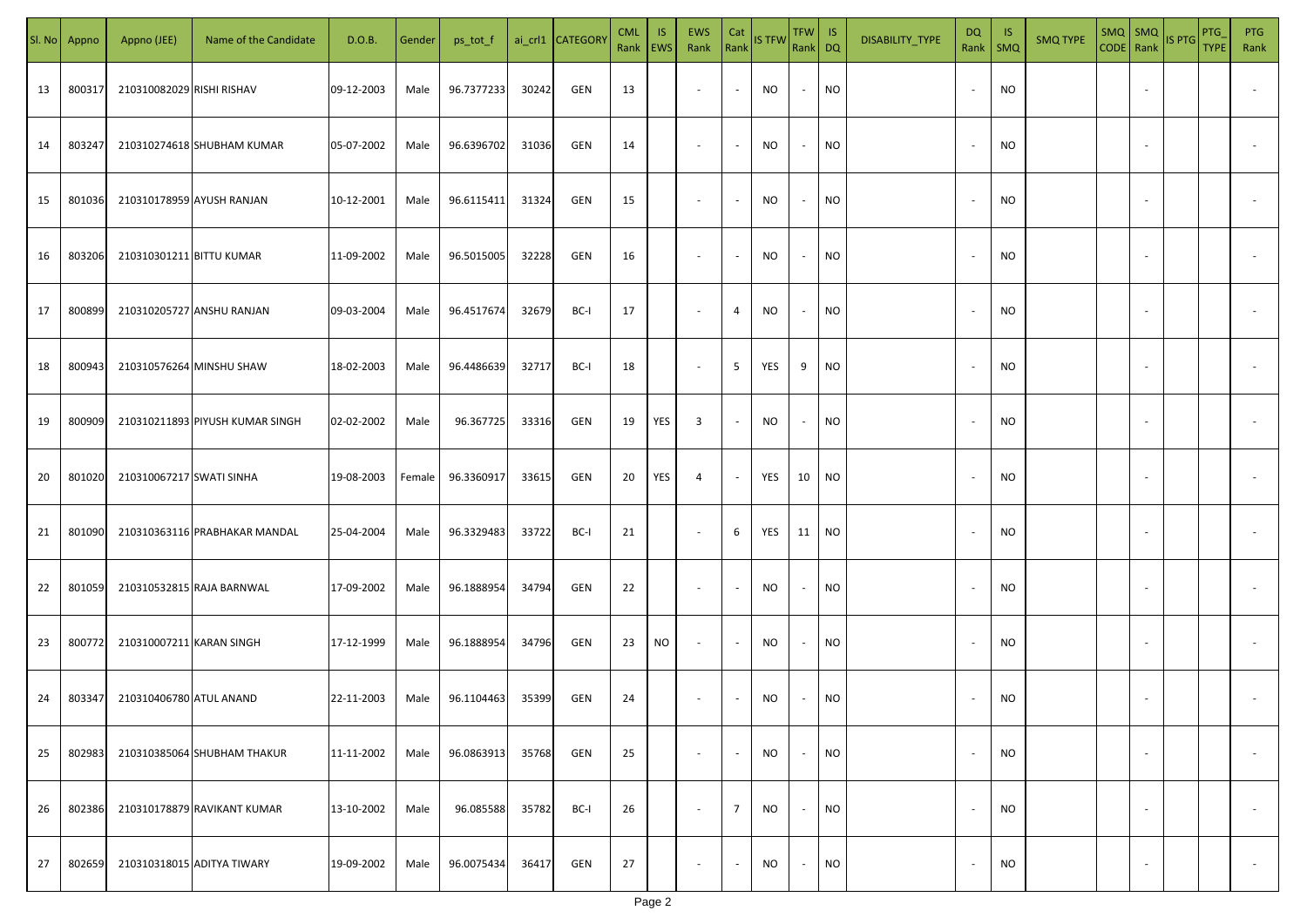| SI. No | Appno  | Appno (JEE)               | Name of the Candidate        | D.O.B.     | Gender | ps_tot_f   |       | ai_crl1 CATEGOR\ | <b>CML</b><br>Rank | IS.<br><b>EWS</b> | EWS<br>Rank              | Cat                      | Rank IS TFW    | $TFW$ IS<br>Rank DQ |                 | DISABILITY_TYPE | <b>DQ</b><br>Rank        | -IS<br>$\mathsf{SMQ}$ | <b>SMQ TYPE</b> | SMQ   SMQ                | CODE Rank IS PTG | PTG<br><b>TYPE</b> | <b>PTG</b><br>Rank       |
|--------|--------|---------------------------|------------------------------|------------|--------|------------|-------|------------------|--------------------|-------------------|--------------------------|--------------------------|----------------|---------------------|-----------------|-----------------|--------------------------|-----------------------|-----------------|--------------------------|------------------|--------------------|--------------------------|
| 28     | 800579 | 210310032872 AMAN RAJ     |                              | 19-10-2002 | Male   | 96.0075434 | 36422 | GEN              | 28                 | NO                | $\sim$                   | $\sim$                   | NO             | $\sim$              | <b>NO</b>       |                 | $\overline{\phantom{a}}$ | <b>NO</b>             |                 |                          |                  |                    |                          |
| 29     | 800679 | 210310076286 ANUPRIYA     |                              | 28-11-2001 | Female | 95.9979542 | 36485 | GEN              | 29                 |                   | $\overline{\phantom{a}}$ | $\sim$                   | YES            | 12                  | <b>NO</b>       |                 | $\overline{\phantom{a}}$ | <b>NO</b>             |                 |                          |                  |                    |                          |
| 30     | 800428 | 210310186109 VIVEK KUMAR  |                              | 17-06-2003 | Male   | 95.9529255 | 36946 | BC-II            | 30                 |                   | $\sim$                   | $\overline{3}$           | <b>NO</b>      | $\sim$              | <b>NO</b>       |                 | $\sim$                   | NO                    |                 |                          |                  |                    |                          |
| 31     | 800153 | 210310007229 AMIT ANAND   |                              | 01-10-2002 | Male   | 95.9072656 | 37108 | GEN              | 31                 | NO                | $\sim$                   | $\blacksquare$           | NO             | $\sim$              | <b>NO</b>       |                 |                          | NO                    |                 |                          |                  |                    |                          |
| 32     | 803724 |                           | 210310000921 NILKANTH KUMAR  | 10-05-2002 | Male   | 95.889866  | 37373 | BC-I             | 32                 |                   |                          | 8                        | N <sub>O</sub> |                     | N <sub>O</sub>  |                 |                          | N <sub>O</sub>        |                 |                          |                  |                    |                          |
| 33     | 802410 |                           | 210310501463 JITENDRA PANDIT | 10-02-2000 | Male   | 95.8032379 | 37993 | BC-I             | 33                 |                   | $\sim$                   | 9                        | YES            | 13                  | NO <sub>1</sub> |                 |                          | <b>NO</b>             |                 |                          |                  |                    |                          |
| 34     | 801141 | 210310082860 NIKHIL KUMAR |                              | 11-09-2001 | Male   | 95.7984523 | 38134 | GEN              | 34                 |                   | $\sim$                   | $\overline{\phantom{a}}$ | <b>NO</b>      | $\sim$              | <b>NO</b>       |                 |                          | <b>NO</b>             |                 |                          |                  |                    |                          |
| 35     | 803067 | 210310357034 AYUSH KUMAR  |                              | 15-10-2002 | Male   | 95.7842769 | 38314 | GEN              | 35                 | NO                | $\sim$                   | $\sim$                   | NO             | $\sim$              | <b>NO</b>       |                 |                          | <b>NO</b>             |                 |                          |                  |                    |                          |
| 36     | 801416 | 210310139919 SHREYA SINGH |                              | 28-11-2003 | Female | 95.7818782 | 38376 | GEN              | 36                 |                   | $\sim$                   | $\overline{\phantom{a}}$ | NO             | $\sim$              | <b>NO</b>       |                 |                          | <b>NO</b>             |                 |                          |                  |                    |                          |
| 37     | 801773 | 210310219959 ROHIT SINHA  |                              | 09-12-2002 | Male   | 95.7109935 | 38873 | GEN              | 37                 | <b>NO</b>         | $\sim$                   | $\sim$                   | NO.            | $\sim$              | <b>NO</b>       |                 |                          | <b>NO</b>             |                 |                          |                  |                    |                          |
| 38     | 801057 | 210310084919 RAHUL KUMAR  |                              | 30-01-2003 | Male   | 95.6882326 | 39124 | GEN              | 38                 | <b>NO</b>         | $\sim$                   | $\sim$                   | <b>NO</b>      | $\sim$              | <b>NO</b>       |                 |                          | <b>NO</b>             |                 |                          |                  |                    |                          |
| 39     | 803456 | 210310536579 MD ARHAM ALI |                              | 28-12-2002 | Male   | 95.6665509 | 39258 | BC-II            | 39                 |                   | $\sim$                   | $\overline{4}$           | YES            | 14                  | NO <sub>1</sub> |                 |                          | NO                    |                 |                          |                  |                    |                          |
| 40     | 803113 |                           | 210310001350 BHASKAR KUMAR   | 26-03-2003 | Male   | 95.6500715 | 39342 | GEN              | 40                 | YES               | 5                        | $\sim$                   | <b>NO</b>      | $\sim$              | <b>NO</b>       |                 |                          | <b>NO</b>             |                 | $\sim$                   |                  |                    | $\overline{\phantom{a}}$ |
| 41     | 802383 | 210310381243 AADIL RASHID |                              | 25-12-2002 | Male   | 95.6375132 | 39418 | GEN              | 41                 | <b>NO</b>         | $\overline{\phantom{a}}$ | $\sim$                   | NO.            | $\sim$              | <b>NO</b>       |                 | $\overline{\phantom{a}}$ | <b>NO</b>             |                 | $\sim$                   |                  |                    | $\overline{\phantom{a}}$ |
| 42     | 800989 |                           | 210310382187 ADITYA PRASAD   | 03-08-2002 | Male   | 95.6375132 | 39427 | BC-I             | 42                 |                   | $\overline{\phantom{a}}$ | 10                       | YES            | 15 NO               |                 |                 |                          | <b>NO</b>             |                 | $\overline{\phantom{a}}$ |                  |                    | $\overline{\phantom{a}}$ |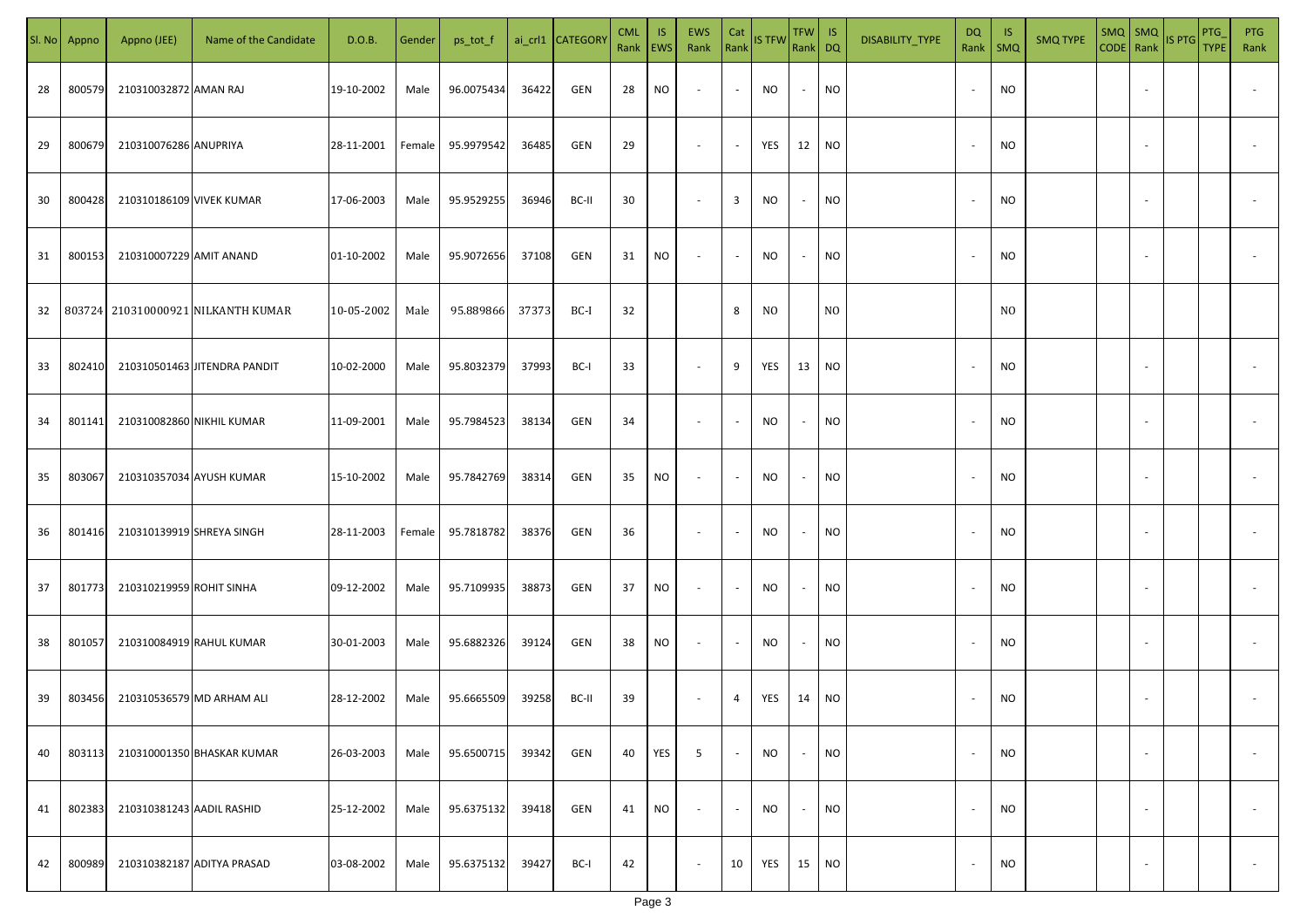| SI. No | Appno  | Appno (JEE)              | Name of the Candidate             | D.O.B.     | Gender | ps_tot_f   |       | ai_crl1 CATEGOR\ | <b>CML</b><br>Rank EWS | IS. | <b>EWS</b><br>Rank       | Cat<br>Rank              | <b>IS TFW</b> | TFW IS<br>Rank DQ |                             | DISABILITY_TYPE | <b>DQ</b>                | - IS<br>Rank   SMQ | <b>SMQ TYPE</b> |                          | $\left \frac{\text{SMQ}}{\text{CODE}}\right \frac{\text{SMQ}}{\text{Rank}}\left \frac{\text{IS PTG}}{\text{B}}\right $ | <b>PTG</b><br><b>TYPE</b> | <b>PTG</b><br>Rank       |
|--------|--------|--------------------------|-----------------------------------|------------|--------|------------|-------|------------------|------------------------|-----|--------------------------|--------------------------|---------------|-------------------|-----------------------------|-----------------|--------------------------|--------------------|-----------------|--------------------------|------------------------------------------------------------------------------------------------------------------------|---------------------------|--------------------------|
| 43     | 801064 | 210310632954 SWATI SINGH |                                   | 11-12-2001 | Female | 95.6260687 | 39655 | GEN              | 43                     |     | $\sim$                   | $\sim$                   | NO            | $\sim$            | <b>NO</b>                   |                 |                          | <b>NO</b>          |                 |                          |                                                                                                                        |                           |                          |
| 44     | 800267 |                          | 210310221593 MD ABID HUSSAIN      | 30-09-2003 | Male   | 95.565391  | 40084 | BC-I             | 44                     |     | $\sim$                   | 11                       | YES           | 16                | NO <sub>1</sub>             |                 | $\overline{\phantom{a}}$ | <b>NO</b>          |                 |                          |                                                                                                                        |                           |                          |
| 45     | 800788 |                          | 210310111995 SHIVESH ANAND        | 10-09-2001 | Male   | 95.5610066 | 40151 | GEN              | 45                     |     | $\overline{\phantom{a}}$ | $\sim$                   | YES           | 17                | $\overline{\phantom{a}}$ NO |                 |                          | <b>NO</b>          |                 |                          |                                                                                                                        |                           |                          |
| 46     | 801172 |                          | 210310056692 SUDIP KUMAR MANDAL   | 10-04-2002 | Male   | 95.557657  | 40201 | BC-I             | 46                     |     | $\sim$                   | 12                       | <b>NO</b>     | $\sim$            | NO <sub>1</sub>             |                 |                          | <b>NO</b>          |                 |                          |                                                                                                                        |                           |                          |
| 47     | 803290 |                          | 210310618060 SACHIN KUMAR         | 29-07-2002 | Male   | 95.4805365 | 40794 | BC-II            | 47                     |     | $\sim$                   | 5 <sup>5</sup>           | YES           | 18                | NO                          |                 |                          | NO                 |                 |                          |                                                                                                                        |                           |                          |
| 48     | 800535 |                          | 210310366533 ABHISHEK MONDAL      | 03-04-2002 | Male   | 95.4584169 | 41089 | GEN              | 48                     |     | $\overline{\phantom{a}}$ | $\sim$                   | <b>NO</b>     | $\sim$            | <b>NO</b>                   |                 |                          | <b>NO</b>          |                 |                          |                                                                                                                        |                           |                          |
| 49     | 801946 |                          | 210310030686 SHUBHAM KUMAR        | 14-01-2003 | Male   | 95.3281842 | 42084 | GEN              | 49                     | YES | 6                        | $\sim$                   | NO            | $\sim$            | <b>NO</b>                   |                 |                          | <b>NO</b>          |                 |                          |                                                                                                                        |                           |                          |
| 50     | 800861 |                          | 210310508181 SHRUTI ANAND         | 24-02-2003 | Female | 95.2999022 | 42393 | GEN              | 50                     |     | $\sim$                   | $\sim$                   | <b>NO</b>     | $\sim$            | <b>NO</b>                   |                 |                          | <b>NO</b>          |                 |                          |                                                                                                                        |                           |                          |
| 51     | 802930 |                          | 210310713963 AKASH KUMAR          | 06-02-2002 | Male   | 95.293292  | 42428 | GEN              | 51                     |     | $\sim$                   | $\sim$                   | NO            | $\sim$            | <b>NO</b>                   |                 |                          | <b>NO</b>          |                 |                          |                                                                                                                        |                           |                          |
| 52     | 801641 |                          | 210310246307 MANDEEP SINGH SALUJA | 01-09-2002 | Male   | 95.2687039 | 42596 | GEN              | 52                     | YES | $\overline{7}$           | $\sim$                   | YES           | 19                | <b>NO</b>                   |                 |                          | <b>NO</b>          |                 |                          |                                                                                                                        |                           |                          |
| 53     | 800010 |                          | 210310219382 RIYA SRIVASTAVA      | 07-01-2003 | Female | 95.2531985 | 42707 | GEN              | 53                     | YES | 8                        | $\overline{\phantom{a}}$ | NO.           | $\sim$            | <b>NO</b>                   |                 |                          | <b>NO</b>          |                 |                          |                                                                                                                        |                           |                          |
| 54     | 802803 | 210310446671 SWETA SINHA |                                   | 16-11-2001 | Female | 95.2404325 | 42840 | GEN              | 54                     | YES | 9                        | $\sim$                   | YES           | 20                | NO <sub>1</sub>             |                 |                          | <b>NO</b>          |                 |                          |                                                                                                                        |                           |                          |
| 55     | 803012 |                          | 210310810885 AVINASH KUMAR PANDEY | 30-09-2001 | Male   | 95.2317829 | 42951 | GEN              | 55                     |     | $\sim$                   | $\sim$                   | <b>NO</b>     | $\sim$            | <b>NO</b>                   |                 | $\overline{\phantom{a}}$ | <b>NO</b>          |                 | $\overline{\phantom{a}}$ |                                                                                                                        |                           | $\overline{\phantom{a}}$ |
| 56     | 800398 |                          | 210310026242 SHRUTI SHIKHA        | 05-04-2002 | Female | 95.1965279 | 43277 | GEN              | 56                     |     | $\sim$                   | $\sim$                   | <b>NO</b>     | $\sim$            | <b>NO</b>                   |                 | $\overline{\phantom{a}}$ | <b>NO</b>          |                 | $\overline{\phantom{a}}$ |                                                                                                                        |                           | $\overline{\phantom{a}}$ |
| 57     | 801923 |                          | 210310526815 ADITYA KUMAR BARNWAL | 16-06-2001 | Male   | 95.1783277 | 43419 | GEN              | 57                     |     | $\overline{\phantom{a}}$ | $\sim$                   | NO.           | $\sim$            | <b>NO</b>                   |                 |                          | <b>NO</b>          |                 | $\overline{\phantom{a}}$ |                                                                                                                        |                           | $\sim$                   |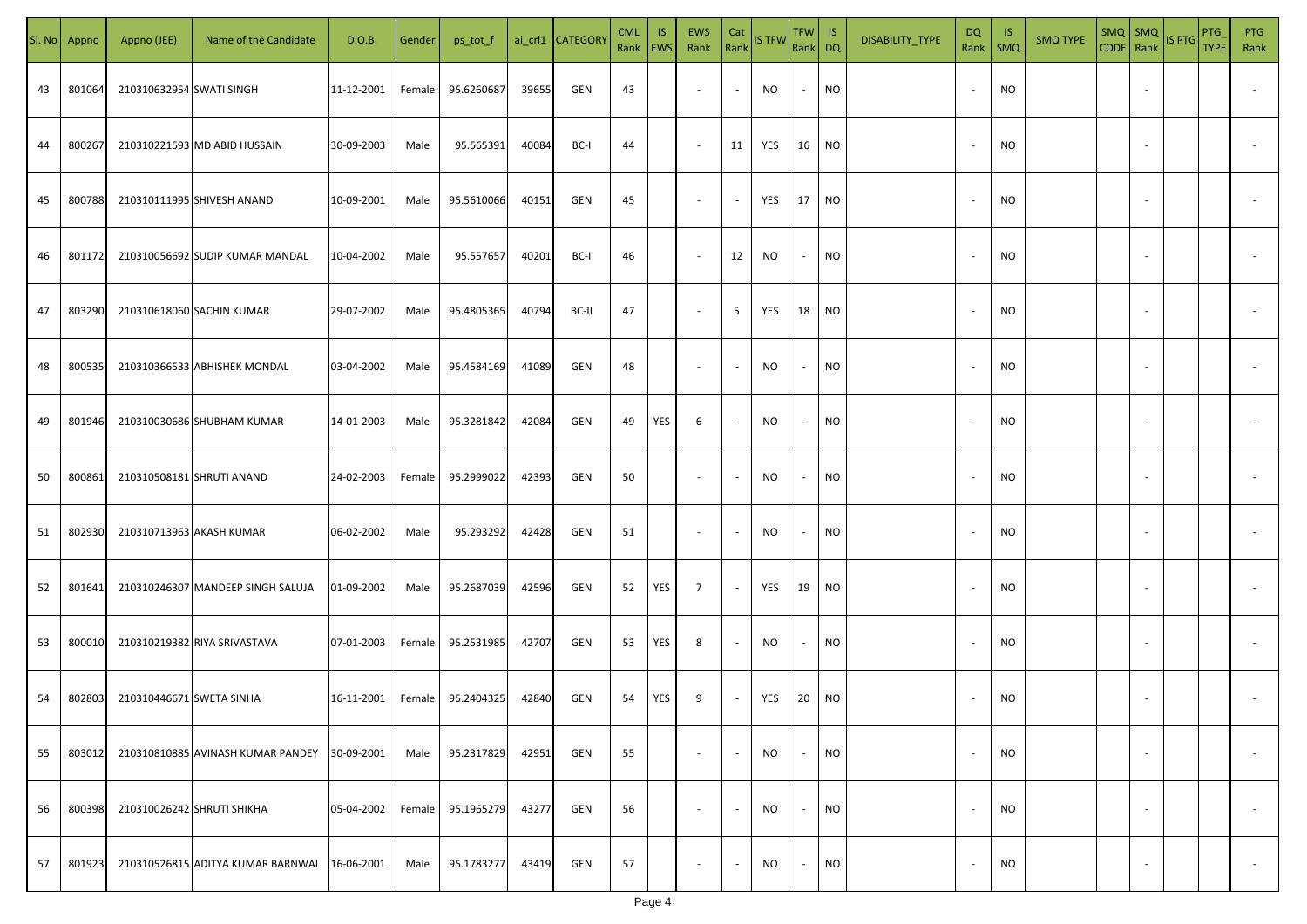| SI. No | Appno  | Appno (JEE)              | Name of the Candidate           | D.O.B.     | Gender | ps_tot_f   |       | ai_crl1 CATEGOR\ | <b>CML</b><br>Rank   EWS | IS. | EWS<br>Rank              | Cat<br>Rank              | <b>IS TFW</b> | TFW IS<br>Rank DQ |                 | DISABILITY_TYPE | DQ<br>Rank               | IS.<br>$\mathsf{SMQ}$ | <b>SMQ TYPE</b> | $SMQ$ $SMQ$              | CODE Rank IS PTG | PTG<br><b>TYPE</b> | <b>PTG</b><br>Rank       |
|--------|--------|--------------------------|---------------------------------|------------|--------|------------|-------|------------------|--------------------------|-----|--------------------------|--------------------------|---------------|-------------------|-----------------|-----------------|--------------------------|-----------------------|-----------------|--------------------------|------------------|--------------------|--------------------------|
| 58     | 801177 |                          | 210310008950 SUSHOBHAN DAS      | 09-12-2002 | Male   | 95.1725726 | 43447 | GEN              | 58                       | NO  | $\sim$                   | $\sim$                   | NO            | $\sim$            | <b>NO</b>       |                 | $\overline{\phantom{a}}$ | <b>NO</b>             |                 |                          |                  |                    |                          |
| 59     | 802020 |                          | 210310101545 MANORANJAN SINHA   | 24-06-2004 | Male   | 95.1725726 | 43463 | BC-II            | 59                       |     | $\overline{\phantom{a}}$ | 6                        | <b>NO</b>     | $\sim$            | <b>NO</b>       |                 | $\sim$                   | <b>NO</b>             |                 |                          |                  |                    |                          |
| 60     | 802929 |                          | 210310343475 KUNAL KUMAR SINGH  | 23-05-2002 | Male   | 95.1341222 | 43622 | GEN              | 60                       | NO  | $\sim$                   | $\sim$                   | <b>NO</b>     | $\sim$            | <b>NO</b>       |                 | $\sim$                   | <b>NO</b>             |                 |                          |                  |                    |                          |
| 61     | 800700 |                          | 210310380147 ALOK NAYAN KASHYAP | 28-01-2004 | Male   | 95.1332427 | 43663 | GEN              | 61                       | NO  | $\sim$                   | $\blacksquare$           | NO            | $\sim$            | <b>NO</b>       |                 |                          | <b>NO</b>             |                 |                          |                  |                    |                          |
| 62     | 800707 |                          | 210310140569 SUMAN KUMAR        | 12-05-2002 | Male   | 95.1233153 | 43805 | GEN              | 62                       | NO  | $\overline{\phantom{a}}$ | $\sim$                   | <b>NO</b>     | $\sim$            | <b>NO</b>       |                 |                          | <b>NO</b>             |                 |                          |                  |                    |                          |
| 63     | 802137 |                          | 210310058209 SONU KUMAR SINGH   | 25-05-2002 | Male   | 95.104967  | 43975 | GEN              | 63                       | NO  | $\overline{\phantom{a}}$ | $\blacksquare$           | <b>NO</b>     | $\sim$            | <b>NO</b>       |                 |                          | <b>NO</b>             |                 |                          |                  |                    |                          |
| 64     | 801959 | 210310163643 ADIT NAPIT  |                                 | 22-10-2002 | Male   | 95.0541038 | 44410 | BC-I             | 64                       |     | $\sim$                   | 13                       | YES           | 21                | NO <sub>1</sub> |                 |                          | <b>NO</b>             |                 |                          |                  |                    |                          |
| 65     | 801032 |                          | 210310405280 GURDEEP SINGH      | 06-07-2002 | Male   | 95.0186215 | 44777 | GEN              | 65                       | NO  | $\sim$                   | $\sim$                   | NO            | $\sim$            | <b>NO</b>       |                 |                          | <b>NO</b>             |                 |                          |                  |                    |                          |
| 66     | 801223 |                          | 210310777185 ADITYA KUMAR SINGH | 07-11-2003 | Male   | 95.010966  | 44892 | GEN              | 66                       |     | $\sim$                   | $\overline{\phantom{a}}$ | NO            | $\sim$            | <b>NO</b>       |                 |                          | <b>NO</b>             |                 |                          |                  |                    |                          |
| 67     | 800377 | 210310025782 ADNAN SALIK |                                 | 08-05-2002 | Male   | 95.0046075 | 44913 | BC-I             | 67                       |     | $\sim$                   | 14                       | YES           | 22                | <b>NO</b>       |                 |                          | <b>NO</b>             |                 |                          |                  |                    |                          |
| 68     | 800972 |                          | 210310014092 TANMOY CHOWDHURY   | 14-02-2002 | Male   | 94.9825257 | 45044 | GEN              | 68                       | YES | 10                       | $\sim$                   | YES           | 23                | <b>NO</b>       |                 |                          | <b>NO</b>             |                 |                          |                  |                    |                          |
| 69     | 801793 |                          | 210310646879 DEEPAK KUMAR       | 22-11-2002 | Male   | 94.9306867 | 45386 | GEN              | 69                       |     | $\overline{\phantom{a}}$ | $\overline{\phantom{a}}$ | NO.           | $\sim$            | <b>NO</b>       |                 |                          | NO                    |                 |                          |                  |                    |                          |
| 70     | 800542 | 210310186609 MD ARMAAN   |                                 | 15-01-2003 | Male   | 94.929339  | 45454 | BC-II            | 70                       |     | $\sim$                   | $\overline{7}$           | <b>NO</b>     | $\sim$            | <b>NO</b>       |                 | ٠.                       | <b>NO</b>             |                 | $\sim$                   |                  |                    | $\overline{\phantom{a}}$ |
| 71     | 802878 |                          | 210310467918 ABDUL RASID ANSARI | 15-11-2000 | Male   | 94.9148924 | 45492 | BC-I             | 71                       |     | $\overline{\phantom{a}}$ | 15                       | YES           | 24                | <b>NO</b>       |                 | $\overline{\phantom{a}}$ | <b>NO</b>             |                 | $\sim$                   |                  |                    | $\overline{\phantom{a}}$ |
| 72     | 802311 | 210310734237 AMAN MODI   |                                 | 29-09-2003 | Male   | 94.9140282 | 45566 | BC-II            | 72                       |     | $\overline{\phantom{a}}$ | 8                        | NO            | $\sim$            | <b>NO</b>       |                 |                          | <b>NO</b>             |                 | $\overline{\phantom{a}}$ |                  |                    | $\overline{\phantom{a}}$ |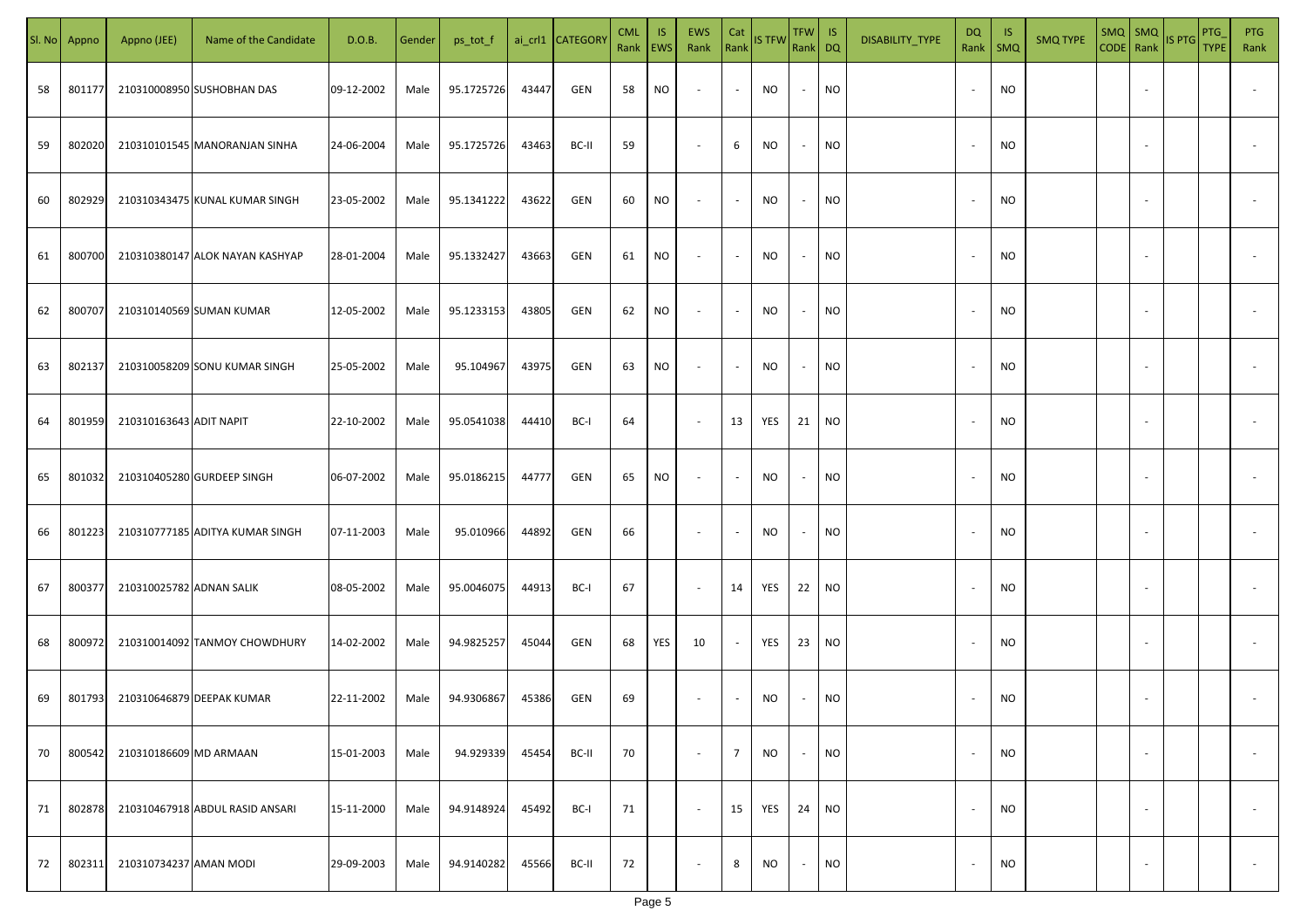| SI. No | Appno  | Appno (JEE)                | Name of the Candidate                         | D.O.B.       | Gender | ps_tot_f   |       | ai_crl1 CATEGORY | <b>CML</b> | <b>IS</b><br>Rank   EWS | EWS<br>Rank              | Cat<br>Rank              | IS TFW    | TFW IS<br>Rank DQ        |           | DISABILITY_TYPE | DQ<br>Rank               | -IS<br>SMQ | <b>SMQ TYPE</b>                         | $SMQ$ $SMQ$    |        | CODE Rank IS PTG | PTG<br><b>TYPE</b> | <b>PTG</b><br>Rank       |
|--------|--------|----------------------------|-----------------------------------------------|--------------|--------|------------|-------|------------------|------------|-------------------------|--------------------------|--------------------------|-----------|--------------------------|-----------|-----------------|--------------------------|------------|-----------------------------------------|----------------|--------|------------------|--------------------|--------------------------|
| 73     | 801306 |                            | 210310373308 SUDHANSHU PRADHAN                | 02-03-2003   | Male   | 94.893888  | 45872 | GEN              | 73         |                         | $\sim$                   | $\sim$                   | NO        | $\sim$                   | <b>NO</b> |                 | $\overline{\phantom{a}}$ | <b>NO</b>  |                                         |                |        |                  |                    |                          |
| 74     | 800346 |                            | 210310014392 SHUBHAM KUMAR SAW                | 29-11-2003   | Male   | 94.8788414 | 45945 | BC-I             | 74         |                         | $\sim$                   | 16                       | NO        | $\sim$                   | <b>NO</b> |                 | $\overline{\phantom{a}}$ | <b>NO</b>  |                                         |                |        |                  |                    |                          |
| 75     | 802606 | 210310076654 NILESH GUPTA  |                                               | 22-09-2001   | Male   | 94.8418059 | 46242 | GEN              | 75         |                         | $\overline{\phantom{a}}$ | $\sim$                   | YES       | 25                       | <b>NO</b> |                 | $\sim$                   | <b>NO</b>  |                                         |                |        |                  |                    |                          |
| 76     | 801298 |                            | 210310378149 SHUBHAM MISHRA                   | 23-07-2002   | Male   | 94.7906888 | 46672 | GEN              | 76         |                         |                          | $\sim$                   | NO.       | $\sim$                   | <b>NO</b> |                 |                          | <b>NO</b>  |                                         |                |        |                  |                    |                          |
| 77     | 803547 |                            | 210310089304 AYUSH KUMAR DUBEY                | 11-02-2005   | Male   | 94.7632908 | 46886 | GEN              | 77         |                         |                          | $\sim$                   |           |                          | NO.       |                 |                          | <b>NO</b>  |                                         |                |        |                  |                    |                          |
| 78     | 800526 |                            | 210310724604 SPANDAN BHATTACHARJEE 30-08-2001 |              | Male   | 94.7280757 | 47187 | GEN              | 78         |                         |                          | $\sim$                   | NO        | $\sim$                   | <b>NO</b> |                 |                          | <b>NO</b>  |                                         |                |        |                  |                    |                          |
| 79     | 801010 |                            | 210310388551 ANURAG SRIVASTAVA                | 30-09-2002   | Male   | 94.7098547 | 47275 | GEN              | 79         |                         | $\overline{\phantom{a}}$ | $\overline{\phantom{a}}$ | NO        | $\overline{\phantom{a}}$ | NO        |                 |                          | <b>NO</b>  |                                         |                |        |                  |                    |                          |
| 80     | 801917 |                            | 210310421215 ADITYA KUMAR                     | 18-07-2000   | Male   | 94.7062397 | 47341 | BC-II            | 80         |                         | $\sim$                   | 9                        | YES       | 26                       | <b>NO</b> |                 |                          | <b>NO</b>  |                                         |                |        |                  |                    |                          |
| 81     | 802092 | 210310633846 NIKHIL MISHRA |                                               | $09-12-2003$ | Male   | 94.6614804 | 47657 | GEN              | 81         | YES                     | 11                       | $\sim$                   | <b>NO</b> | $\sim$                   | <b>NO</b> |                 |                          | <b>NO</b>  |                                         |                |        |                  |                    |                          |
| 82     | 803381 |                            | 210310657809 ANAND KUMAR UPADHYAY 22-06-2003  |              | Male   | 94.6547624 | 47704 | GEN              | 82         | YES                     | 12                       | $\sim$                   | <b>NO</b> | $\overline{\phantom{a}}$ | <b>NO</b> |                 |                          | <b>NO</b>  |                                         |                |        |                  |                    |                          |
| 83     | 802151 |                            | 210310737332 JAY DEOGHARIA                    | 27-02-2002   | Male   | 94.6547624 | 47734 | GEN              | 83         |                         | $\sim$                   | $\sim$                   | NO        | $\sim$                   | <b>NO</b> |                 |                          | Yes        | <b>WARDS OF</b><br>SERVING<br>PERSONNEL | $\overline{7}$ | 20     |                  |                    |                          |
| 84     | 801714 | 210310527091               | ROHAN KUMAR<br><b>CHOUDHARY</b>               | 01-01-2004   | Male   | 94.6199873 | 48096 | GEN              | 84         |                         |                          | $\sim$                   | YES       | 27                       | NO        |                 |                          | <b>NO</b>  |                                         |                |        |                  |                    |                          |
| 85     | 800380 |                            | 210310116971 UMANG PRASAD                     | 10-04-2002   | Male   | 94.5855857 | 48300 | GEN              | 85         | <b>NO</b>               | $\sim$                   | $\sim$                   | <b>NO</b> | $\sim$                   | <b>NO</b> |                 | $\sim$                   | <b>NO</b>  |                                         |                | $\sim$ |                  |                    | $\overline{\phantom{a}}$ |
| 86     | 800598 | 210310028649 SURAJ         |                                               | 26-04-2003   | Male   | 94.5854808 | 48329 | GEN              | 86         | YES                     | 13                       | $\sim$                   | NO        | $\sim$                   | <b>NO</b> |                 | $\sim$                   | <b>NO</b>  |                                         |                | $\sim$ |                  |                    | $\overline{\phantom{a}}$ |
| 87     | 802134 |                            | 210310167276 ABHISHEK KUMAR NAG               | 29-07-2002   | Male   | 94.5513576 | 48599 | BC-I             | 87         |                         | $\overline{\phantom{a}}$ | 17                       | YES       | 28                       | <b>NO</b> |                 |                          | <b>NO</b>  |                                         |                |        |                  |                    | $\overline{\phantom{a}}$ |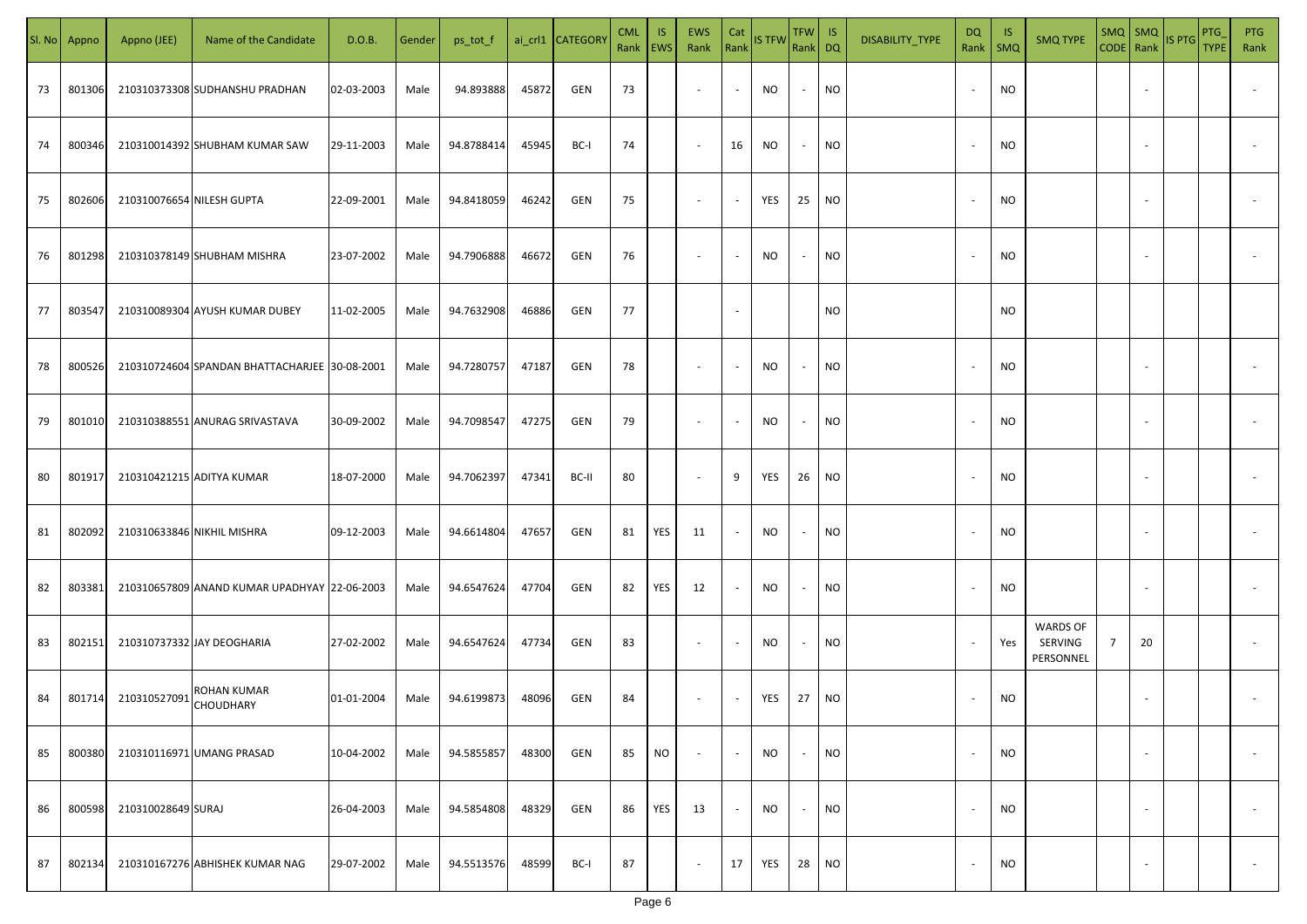| SI. No | Appno  | Appno (JEE)              | Name of the Candidate                        | D.O.B.     | Gender | ps_tot_f   |       | ai_crl1 CATEGOR\ | <b>CML</b><br>Rank EWS | IS. | <b>EWS</b><br>Rank       | Cat<br>Rank              | <b>IS TFW</b> | TFW IS<br>Rank DQ |                             | DISABILITY_TYPE | <b>DQ</b><br>Rank        | - IS<br>$\mathsf{SMQ}$ | <b>SMQ TYPE</b> | $SMQ$ $SMQ$              | CODE Rank IS PTG | <b>PTG</b><br><b>TYPE</b> | <b>PTG</b><br>Rank       |
|--------|--------|--------------------------|----------------------------------------------|------------|--------|------------|-------|------------------|------------------------|-----|--------------------------|--------------------------|---------------|-------------------|-----------------------------|-----------------|--------------------------|------------------------|-----------------|--------------------------|------------------|---------------------------|--------------------------|
| 88     | 801356 | 210310100496 ASFAR JAMAL |                                              | 20-09-2001 | Male   | 94.5139716 | 48984 | GEN              | 88                     |     | $\sim$                   | $\sim$                   | NO            | $\sim$            | <b>NO</b>                   |                 |                          | <b>NO</b>              |                 |                          |                  |                           |                          |
| 89     | 801492 |                          | 210310569700 VISHAL KUMAR                    | 02-08-2002 | Male   | 94.5139716 | 49013 | BC-II            | 89                     |     | $\sim$                   | 10                       | YES           | 29                | <b>NO</b>                   |                 | $\sim$                   | <b>NO</b>              |                 |                          |                  |                           |                          |
| 90     | 800401 |                          | 210310057292 SOUMIK KUMAR GHOSHAL 20-08-2003 |            | Male   | 94.5139656 | 49052 | GEN              | 90                     | NO  | $\overline{\phantom{a}}$ | $\sim$                   | <b>NO</b>     | $\sim$            | <b>NO</b>                   |                 |                          | <b>NO</b>              |                 |                          |                  |                           |                          |
| 91     | 800960 |                          | 210310343925 VEDANT KASHYAP                  | 28-05-2003 | Male   | 94.4880757 | 49192 | GEN              | 91                     |     | $\overline{\phantom{a}}$ | $\sim$                   | <b>NO</b>     | $\sim$            | <b>NO</b>                   |                 |                          | <b>NO</b>              |                 |                          |                  |                           |                          |
| 92     | 802379 | 210310039939 JAI GUPTA   |                                              | 28-06-2003 | Male   | 94.4830464 | 49316 | GEN              | 92                     | NO  | $\sim$                   | $\sim$                   | NO            | $\sim$            | <b>NO</b>                   |                 |                          | NO                     |                 |                          |                  |                           |                          |
| 93     | 800962 |                          | 210310013264 AYUSH KUMAR                     | 27-11-2003 | Male   | 94.4651024 | 49485 | GEN              | 93                     | NO  | $\overline{\phantom{a}}$ | $\sim$                   | <b>NO</b>     | $\sim$            | <b>NO</b>                   |                 |                          | <b>NO</b>              |                 |                          |                  |                           |                          |
| 94     | 800093 |                          | 210310099219 TEJAS SANDWAR                   | 11-06-2003 | Male   | 94.4647078 | 49519 | GEN              | 94                     | NO  | $\overline{\phantom{a}}$ | $\sim$                   | NO            | $\sim$            | <b>NO</b>                   |                 |                          | <b>NO</b>              |                 |                          |                  |                           |                          |
| 95     | 802654 | 210310586734 AMAN SWAIN  |                                              | 24-04-2002 | Male   | 94.4223569 | 49635 | GEN              | 95                     |     | $\overline{\phantom{a}}$ | $\sim$                   | <b>NO</b>     | $\sim$            | <b>NO</b>                   |                 |                          | <b>NO</b>              |                 |                          |                  |                           |                          |
| 96     | 800120 |                          | 210310407116 SATYAJIT SAHANI                 | 28-04-2003 | Male   | 94.4208351 | 49661 | BC-I             | 96                     |     | $\sim$                   | 18                       | YES           | 30                | $\overline{\phantom{a}}$ NO |                 |                          | <b>NO</b>              |                 |                          |                  |                           |                          |
| 97     | 801480 |                          | 210310467518 PRANAY KUMAR                    | 17-06-2001 | Male   | 94.4060862 | 49795 | GEN              | 97                     |     | $\sim$                   | $\overline{\phantom{a}}$ | NO            | $\sim$            | <b>NO</b>                   |                 |                          | <b>NO</b>              |                 |                          |                  |                           |                          |
| 98     | 800981 |                          | 210310360965 ADARSH SINGH                    | 04-02-2003 | Male   | 94.4037993 | 49840 | GEN              | 98                     |     | $\sim$                   | $\overline{\phantom{a}}$ | NO            | $\sim$            | <b>NO</b>                   |                 |                          | <b>NO</b>              |                 |                          |                  |                           |                          |
| 99     | 801281 |                          | 210310359549 MADHUMITA PANDEY                | 08-11-2001 | Female | 94.39976   | 49951 | GEN              | 99                     |     | $\overline{\phantom{a}}$ | $\overline{\phantom{a}}$ | <b>NO</b>     | $\sim$            | <b>NO</b>                   |                 |                          | <b>NO</b>              |                 |                          |                  |                           |                          |
| 100    | 801099 |                          | 210310604155 SUDHANSHU KUMAR                 | 20-12-2003 | Male   | 94.3931038 | 49995 | BC-II            | 100                    |     | $\sim$                   | 11                       | <b>NO</b>     | $\sim$            | <b>NO</b>                   |                 | $\overline{\phantom{a}}$ | <b>NO</b>              |                 | $\overline{\phantom{a}}$ |                  |                           | $\overline{\phantom{a}}$ |
| 101    | 803121 |                          | 210310457736 QAZI MD SHAMIKH                 | 18-08-2002 | Male   | 94.3931038 | 50006 | GEN              | 101                    |     | $\sim$                   | $\sim$                   | <b>NO</b>     | $\sim$            | <b>NO</b>                   |                 | $\sim$                   | <b>NO</b>              |                 | $\overline{\phantom{a}}$ |                  |                           | $\overline{\phantom{a}}$ |
| 102    | 801898 |                          | 210310037543 SAURAV KUMAR DWIVEDI            | 10-01-2003 | Male   | 94.3841911 | 50034 | GEN              | 102                    | YES | 14                       | $\sim$                   | NO.           | $\sim$            | <b>NO</b>                   |                 |                          | <b>NO</b>              |                 | $\overline{\phantom{a}}$ |                  |                           | $\sim$                   |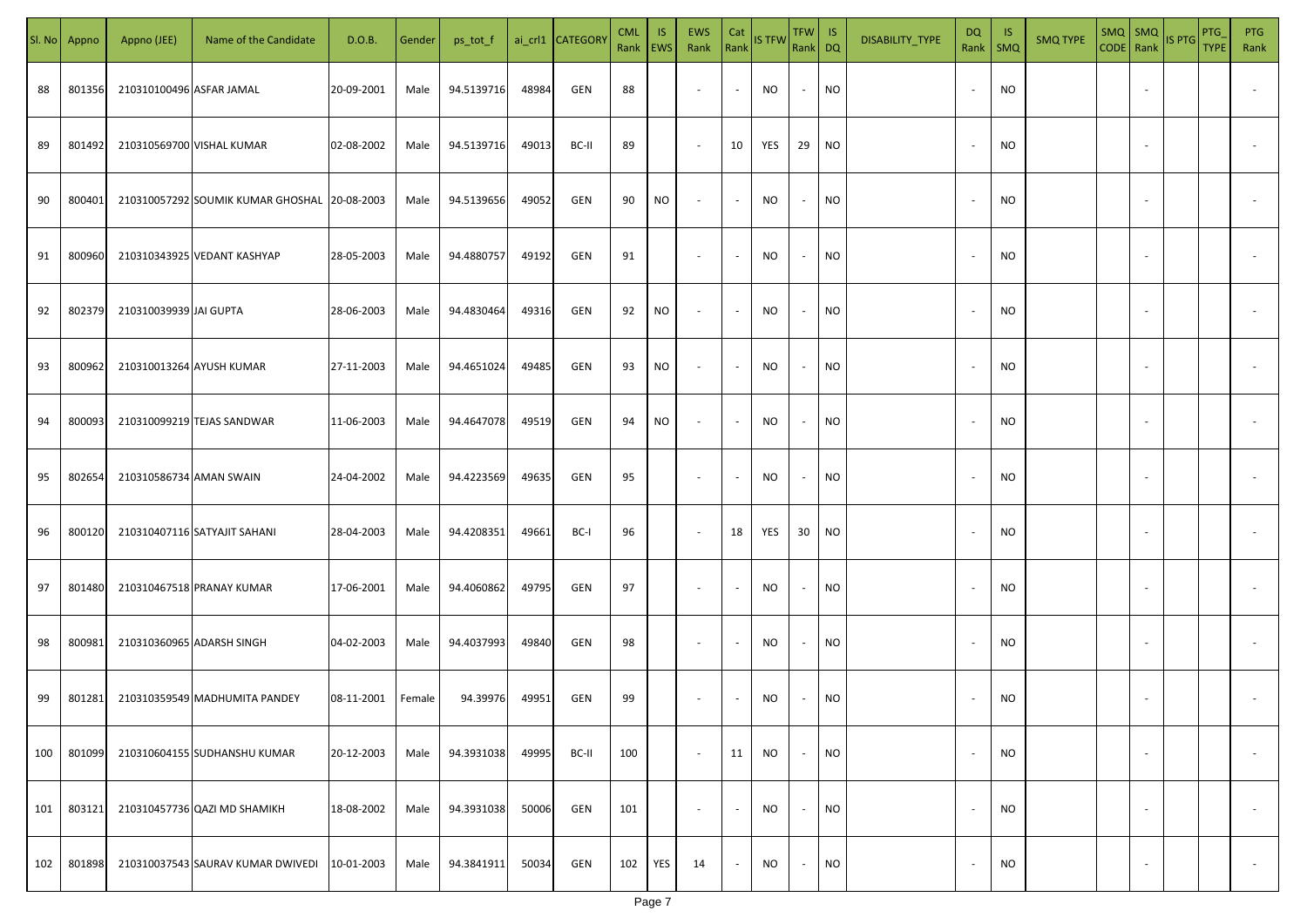| SI. No | Appno  | Appno (JEE)               | Name of the Candidate           | D.O.B.     | Gender | ps_tot_f   |       | ai_crl1 CATEGOR\ | <b>CML</b><br>Rank EWS | IS. | <b>EWS</b><br>Rank       | Cat<br>Rank              | <b>IS TFW</b> | TFW IS<br>Rank DQ |                 | DISABILITY_TYPE | <b>DQ</b><br>Rank        | - IS<br>$\mathsf{SMQ}$ | <b>SMQ TYPE</b> | SMQ   SMQ                | CODE Rank IS PTG | <b>PTG</b><br><b>TYPE</b> | <b>PTG</b><br>Rank       |
|--------|--------|---------------------------|---------------------------------|------------|--------|------------|-------|------------------|------------------------|-----|--------------------------|--------------------------|---------------|-------------------|-----------------|-----------------|--------------------------|------------------------|-----------------|--------------------------|------------------|---------------------------|--------------------------|
| 103    | 801533 |                           | 210310425167 ADITYA KUMAR SINGH | 16-12-2002 | Male   | 94.3701274 | 50206 | GEN              | 103                    |     | $\sim$                   | $\sim$                   | NO            | $\sim$            | <b>NO</b>       |                 |                          | <b>NO</b>              |                 |                          |                  |                           |                          |
| 104    | 801991 |                           | 210320016335 SAUMYA SAKSHI      | 19-02-2003 | Female | 94.3611004 | 50398 | GEN              | 104                    |     | $\sim$                   | $\sim$                   | YES           | 31                | NO <sub>1</sub> |                 | $\overline{\phantom{a}}$ | <b>NO</b>              |                 |                          |                  |                           |                          |
| 105    | 801772 |                           | 210310548737 SAURAV KARMAKAR    | 01-01-2003 | Male   | 94.2668524 | 50994 | BC-I             | 105                    |     | $\sim$                   | 19                       | <b>NO</b>     | $\sim$            | <b>NO</b>       |                 |                          | <b>NO</b>              |                 |                          |                  |                           |                          |
| 106    | 801767 |                           | 210310381517 ANKUR KUMAR        | 01-09-2002 | Male   | 94.2624619 | 51014 | GEN              | 106                    |     | $\overline{\phantom{a}}$ | $\sim$                   | <b>NO</b>     | $\sim$            | <b>NO</b>       |                 |                          | <b>NO</b>              |                 |                          |                  |                           |                          |
| 107    | 801972 |                           | 210310475385 ADARSH MISHRA      | 21-10-2001 | Male   | 94.2523773 | 51216 | GEN              | 107                    |     | $\overline{\phantom{a}}$ | $\sim$                   | NO            | $\sim$            | <b>NO</b>       |                 |                          | NO                     |                 |                          |                  |                           |                          |
| 108    | 801629 |                           | 210310224480 ANKITA GHOSH       | 03-08-2002 | Female | 94.178112  | 51701 | GEN              | 108                    |     | $\overline{\phantom{a}}$ | $\sim$                   | <b>NO</b>     | $\sim$            | <b>NO</b>       |                 |                          | <b>NO</b>              |                 |                          |                  |                           |                          |
| 109    | 801609 |                           | 210310001008 PREM RAJ PRASAD    | 18-07-2003 | Male   | 94.1637385 | 51811 | GEN              | 109                    |     | $\overline{\phantom{a}}$ | $\sim$                   | <b>NO</b>     | $\sim$            | <b>NO</b>       |                 |                          | <b>NO</b>              |                 |                          |                  |                           |                          |
| 110    | 800404 | 210310305108 PRANAV JHA   |                                 | 04-10-2002 | Male   | 94.1637385 | 51822 | GEN              | 110                    | YES | 15                       | $\sim$                   | YES           | 32                | NO <sub>1</sub> |                 |                          | <b>NO</b>              |                 |                          |                  |                           |                          |
| 111    | 802673 | 210310743573 MAYANK RAJ   |                                 | 07-09-2002 | Male   | 94.1524284 | 51867 | GEN              | 111                    |     | $\sim$                   | $\overline{\phantom{a}}$ | <b>NO</b>     | $\sim$            | <b>NO</b>       |                 |                          | <b>NO</b>              |                 |                          |                  |                           |                          |
| 112    | 801312 | 210310344416 RUMA KARN    |                                 | 29-07-2002 | Female | 94.1453332 | 51985 | GEN              | 112                    | YES | 16                       | $\sim$                   | YES           | 33                | <b>NO</b>       |                 |                          | <b>NO</b>              |                 |                          |                  |                           |                          |
| 113    | 800291 | 210310354688 MANISH SINGH |                                 | 16-09-2002 | Male   | 94.1186865 | 52417 | GEN              | 113                    |     | $\sim$                   | $\sim$                   | NO            | $\sim$            | <b>NO</b>       |                 |                          | <b>NO</b>              |                 |                          |                  |                           |                          |
| 114    | 800132 |                           | 210310588968 RUDRA NATH SINHA   | 25-05-2003 | Male   | 94.1145767 | 52477 | GEN              | 114                    | NO. | $\sim$                   | $\sim$                   | <b>NO</b>     | $\sim$            | <b>NO</b>       |                 |                          | <b>NO</b>              |                 |                          |                  |                           |                          |
| 115    | 802421 |                           | 210310371580 ARYAN JAISWAL      | 12-06-2002 | Male   | 94.0725434 | 52700 | GEN              | 115                    |     | $\sim$                   | $\sim$                   | <b>NO</b>     | $\sim$            | <b>NO</b>       |                 | $\overline{\phantom{a}}$ | <b>NO</b>              |                 | $\overline{\phantom{a}}$ |                  |                           | $\overline{\phantom{a}}$ |
| 116    | 800717 |                           | 210310216216 RASHIKA KUMARI     | 18-10-2002 | Female | 94.0725434 | 52708 | GEN              | 116                    |     | $\sim$                   | $\sim$                   | <b>NO</b>     | $\sim$            | <b>NO</b>       |                 | $\sim$                   | <b>NO</b>              |                 | $\overline{\phantom{a}}$ |                  |                           | $\overline{\phantom{a}}$ |
| 117    | 800321 |                           | 210310278084 SANYA NARAYAN      | 19-08-2002 | Female | 94.0478477 | 52885 | GEN              | 117                    |     | $\sim$                   | $\sim$                   | NO            | $\sim$            | <b>NO</b>       |                 |                          | <b>NO</b>              |                 | $\overline{\phantom{a}}$ |                  |                           | $\overline{\phantom{a}}$ |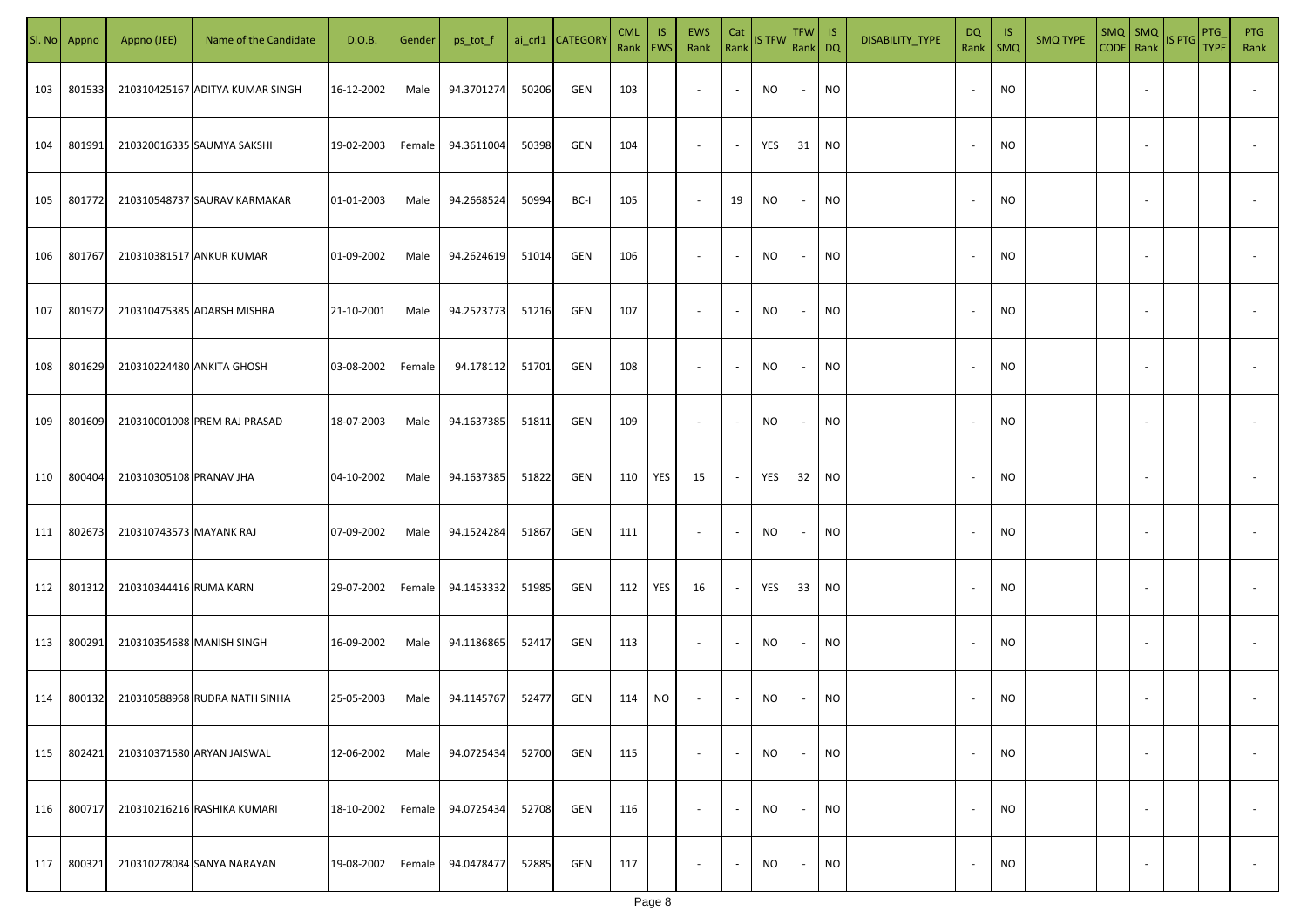| SI. No | Appno  | Appno (JEE)               | Name of the Candidate             | D.O.B.     | Gender | ps_tot_f   |       | ai_crl1 CATEGOR\ | <b>CML</b><br>Rank EWS | IS. | <b>EWS</b><br>Rank       | Cat                      | Rank IS TFW | $TFW$ IS<br>Rank DQ |                 | DISABILITY_TYPE | <b>DQ</b> | - IS<br>Rank   SMQ | <b>SMQ TYPE</b> |                          | $\left \frac{\text{SMQ}}{\text{CODE}}\right \frac{\text{SMQ}}{\text{Rank}}\left \frac{\text{IS PTG}}{\text{B}}\right $ | <b>PTG</b><br><b>TYPE</b> | <b>PTG</b><br>Rank       |
|--------|--------|---------------------------|-----------------------------------|------------|--------|------------|-------|------------------|------------------------|-----|--------------------------|--------------------------|-------------|---------------------|-----------------|-----------------|-----------|--------------------|-----------------|--------------------------|------------------------------------------------------------------------------------------------------------------------|---------------------------|--------------------------|
| 118    | 803421 |                           | 210310417173 UMANG RAJ VERMA      | 10-01-2003 | Male   | 94.0470389 | 52913 | BC-I             | 118                    |     | $\sim$                   | 20                       | NO          | $\sim$              | <b>NO</b>       |                 |           | <b>NO</b>          |                 |                          |                                                                                                                        |                           |                          |
| 119    | 803123 | 210310404325 SURAJ        |                                   | 22-08-2002 | Male   | 94.0220872 | 53093 | GEN              | 119                    | NO  | $\sim$                   | $\sim$                   | NO          | $\sim$              | <b>NO</b>       |                 |           | <b>NO</b>          |                 |                          |                                                                                                                        |                           |                          |
| 120    | 800835 |                           | 210310032632 SUMIT KUMAR MAHTO    | 23-04-2003 | Male   | 93.9981036 | 53284 | GEN              | 120                    |     | $\overline{\phantom{a}}$ | $\sim$                   | <b>NO</b>   | $\sim$              | <b>NO</b>       |                 |           | <b>NO</b>          |                 |                          |                                                                                                                        |                           |                          |
| 121    | 802909 | 210320045796 MEHUL JHA    |                                   | 19-11-2002 | Male   | 93.9935319 | 53367 | GEN              | 121                    | YES | 17                       | $\sim$                   | <b>NO</b>   | $\sim$              | NO <sub>1</sub> |                 |           | NO                 |                 |                          |                                                                                                                        |                           |                          |
| 122    | 801068 |                           | 210310237550 PRAGYAN SRIVASTAVA   | 19-07-2004 | Male   | 93.9745385 | 53636 | GEN              | 122                    |     | $\overline{\phantom{a}}$ | $\sim$                   | NO          | $\sim$              | <b>NO</b>       |                 |           | NO                 |                 |                          |                                                                                                                        |                           |                          |
| 123    | 800393 |                           | 210310117789 SUMIT KUMAR          | 22-03-2004 | Male   | 93.9351319 | 53898 | GEN              | 123                    |     | $\overline{\phantom{a}}$ | $\sim$                   | <b>NO</b>   | $\sim$              | <b>NO</b>       |                 |           | NO                 |                 |                          |                                                                                                                        |                           |                          |
| 124    | 800624 |                           | 210310036187 RANJAN KUMAR MAHTO   | 19-04-2002 | Male   | 93.9148553 | 54068 | BC-II            | 124                    |     | $\sim$                   | 12                       | NO          | $\sim$              | <b>NO</b>       |                 |           | <b>NO</b>          |                 |                          |                                                                                                                        |                           |                          |
| 125    | 802166 |                           | 210310020610 NISHANT KUMAR        | 28-08-2003 | Male   | 93.8737004 | 54333 | BC-II            | 125                    |     | $\sim$                   | 13                       | NO          | $\sim$              | <b>NO</b>       |                 |           | <b>NO</b>          |                 |                          |                                                                                                                        |                           |                          |
| 126    | 802293 | 210310375734 SAUMYA VANI  |                                   | 21-10-2002 | Female | 93.8717972 | 54351 | GEN              | 126                    | NO. | $\sim$                   | $\sim$                   | NO.         | $\sim$              | NO              |                 |           | <b>NO</b>          |                 |                          |                                                                                                                        |                           |                          |
| 127    | 800470 |                           | 210310798650 AYUSH SINGH SISODIYA | 10-07-2003 | Male   | 93.8574402 | 54530 | GEN              | 127                    |     | $\sim$                   | $\overline{\phantom{a}}$ | NO          | $\sim$              | NO              |                 |           | <b>NO</b>          |                 |                          |                                                                                                                        |                           |                          |
| 128    | 800561 |                           | 210310209688 NANDANI KUMARI       | 17-04-2004 | Female | 93.8534026 | 54632 | BC-I             | 128                    |     | $\sim$                   | 21                       | YES         | 34                  | <b>NO</b>       |                 |           | <b>NO</b>          |                 |                          |                                                                                                                        |                           |                          |
| 129    | 800649 |                           | 210310808263 SANDEEP KUMAR GUPTA  | 22-01-2000 | Male   | 93.8436906 | 54678 | BC-I             | 129                    |     | $\sim$                   | 22                       | NO          | $\sim$              | <b>NO</b>       |                 |           | <b>NO</b>          |                 |                          |                                                                                                                        |                           |                          |
| 130    | 800229 |                           | 210310154578 SIDDHARTH RAJ        | 15-01-2002 | Male   | 93.8436906 | 54695 | GEN              | 130                    | NO  | $\overline{\phantom{a}}$ | $\sim$                   | <b>NO</b>   | $\sim$              | <b>NO</b>       |                 | $\sim$    | <b>NO</b>          |                 | $\overline{\phantom{a}}$ |                                                                                                                        |                           | $\overline{\phantom{a}}$ |
| 131    | 801045 | 210310278737 RIDHI TIWARI |                                   | 11-01-2002 | Female | 93.8434118 | 54733 | GEN              | 131                    | YES | 18                       | $\sim$                   | YES         | 35                  | N               |                 | $\sim$    | <b>NO</b>          |                 | $\overline{\phantom{a}}$ |                                                                                                                        |                           | $\overline{\phantom{a}}$ |
| 132    | 802204 | 210310047073 VINAYAK      |                                   | 17-04-2003 | Male   | 93.8347827 | 54764 | GEN              | 132                    |     | $\sim$                   | $\sim$                   | NO          | $\sim$              | <b>NO</b>       |                 |           | <b>NO</b>          |                 | $\overline{\phantom{a}}$ |                                                                                                                        |                           | $\sim$                   |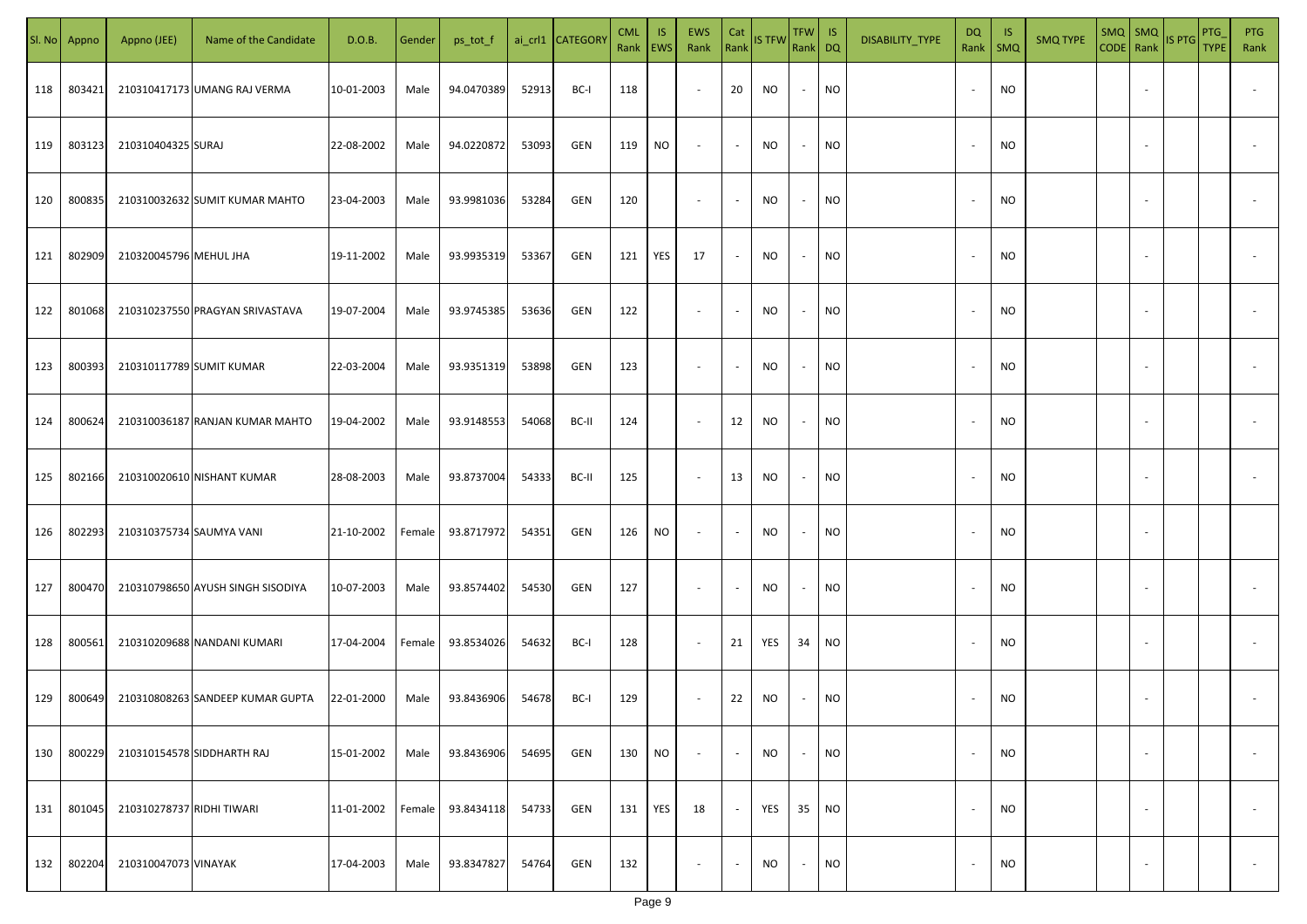| SI. No. | Appno  | Appno (JEE)              | Name of the Candidate                  | D.O.B.     | Gender | ps_tot_f   |       | ai_crl1 CATEGORY | <b>CML</b><br>Rank   EWS | IS.       | EWS<br>Rank              | Cat<br>Rank              | <b>IS TFW</b> | $TFW$ IS<br>Rank DQ      |           | DISABILITY_TYPE | DQ                       | -IS<br>Rank   SMQ | <b>SMQ TYPE</b> |                          | SMQ SMQ<br>CODE Rank IS PTG | PTG<br><b>TYPE</b> | <b>PTG</b><br>Rank       |
|---------|--------|--------------------------|----------------------------------------|------------|--------|------------|-------|------------------|--------------------------|-----------|--------------------------|--------------------------|---------------|--------------------------|-----------|-----------------|--------------------------|-------------------|-----------------|--------------------------|-----------------------------|--------------------|--------------------------|
| 133     | 802553 |                          | 210310019672 RAHUL KUMAR               | 11-11-2001 | Male   | 93.8267662 | 54809 | GEN              | 133                      | NO.       | $\sim$                   | $\blacksquare$           | NO            | $\sim$                   | <b>NO</b> |                 |                          | <b>NO</b>         |                 |                          |                             |                    |                          |
| 134     | 802796 | 210310264675 PREETI LATA |                                        | 18-12-2002 | Female | 93.8267662 | 54819 | GEN              | 134                      |           | $\sim$                   | $\sim$                   | NO            | $\sim$                   | <b>NO</b> |                 |                          | <b>NO</b>         |                 |                          |                             |                    |                          |
| 135     | 800947 | 210310573876             | <b>SUMAN KUMAR</b><br><b>CHOUDHARY</b> | 15-11-2002 | Male   | 93.8113247 | 54902 | GEN              | 135                      |           | $\overline{\phantom{a}}$ | $\sim$                   | NO            | $\sim$                   | <b>NO</b> |                 | $\overline{\phantom{a}}$ | <b>NO</b>         |                 |                          |                             |                    |                          |
| 136     | 802332 |                          | 210310701486 ISHIKA RAJ SINGH          | 12-03-2003 | Female | 93.7966159 | 54969 | GEN              | 136                      | NO        | $\overline{\phantom{a}}$ | $\sim$                   | NO            | $\overline{\phantom{a}}$ | <b>NO</b> |                 | $\sim$                   | <b>NO</b>         |                 |                          |                             |                    |                          |
| 137     | 801029 |                          | 210310447850 TANMAY AGARWAL            | 16-03-2002 | Male   | 93.7836981 | 55071 | GEN              | 137                      | YES       | 19                       | $\sim$                   | YES           | 36                       | <b>NO</b> |                 | $\sim$                   | NO                |                 |                          |                             |                    |                          |
| 138     | 802634 | 210320024741 MD IMRAN    |                                        | 05-12-2001 | Male   | 93.7700412 | 55216 | GEN              | 138                      | NO        | $\overline{\phantom{a}}$ | $\overline{\phantom{a}}$ | YES           | 37                       | <b>NO</b> |                 |                          | NO                |                 |                          |                             |                    |                          |
| 139     | 802177 |                          | 210310176954 ADARSH TRIVEDI            | 20-04-2003 | Male   | 93.758377  | 55339 | GEN              | 139                      | NO        | $\overline{\phantom{a}}$ | $\overline{\phantom{a}}$ | <b>NO</b>     | $\sim$                   | <b>NO</b> |                 |                          | <b>NO</b>         |                 |                          |                             |                    |                          |
| 140     | 800465 |                          | 210310027373 SAMAR KUMAR               | 30-04-2003 | Male   | 93.7542457 | 55376 | GEN              | 140                      |           | $\overline{\phantom{a}}$ | $\overline{\phantom{a}}$ | YES           | 38                       | <b>NO</b> |                 |                          | NO                |                 |                          |                             |                    |                          |
| 141     | 801050 |                          | 210310005312 KRISHNARJUN RANA          | 14-12-2002 | Male   | 93.7199681 | 55655 | GEN              | 141                      | NO.       | $\overline{\phantom{a}}$ | $\overline{\phantom{a}}$ | NO            | $\overline{\phantom{a}}$ | <b>NO</b> |                 |                          | <b>NO</b>         |                 |                          |                             |                    |                          |
| 142     | 802831 |                          | 210310648649 TUSHAR KUMAR              | 12-10-2002 | Male   | 93.7163474 | 55699 | GEN              | 142                      | NO        | $\sim$                   | $\overline{\phantom{a}}$ | YES           | 39                       | <b>NO</b> |                 |                          | <b>NO</b>         |                 |                          |                             |                    |                          |
| 143     | 800612 | 210310585688 HARSH RAJ   |                                        | 26-12-2003 | Male   | 93.7163474 | 55706 | GEN              | 143                      | NO        | $\sim$                   | $\overline{\phantom{a}}$ | YES           | 40                       | <b>NO</b> |                 |                          | <b>NO</b>         |                 |                          |                             |                    |                          |
| 144     | 802408 |                          | 210310106948 ADITYA JAISWAL            | 18-08-2002 | Male   | 93.7084659 | 55859 | GEN              | 144                      |           | $\overline{\phantom{a}}$ |                          | NO            |                          | <b>NO</b> |                 |                          | <b>NO</b>         |                 |                          |                             |                    |                          |
| 145     | 803243 | 210310340766 SOURAV KHAN |                                        | 23-01-2003 | Male   | 93.7046346 | 55901 | BC-II            | 145                      |           | $\sim$                   | 14                       | YES           | 41                       | <b>NO</b> |                 |                          | <b>NO</b>         |                 | $\overline{\phantom{a}}$ |                             |                    | $\overline{\phantom{a}}$ |
| 146     | 801849 |                          | 210310145801 TUSHAR KUMAR              | 31-01-2003 | Male   | 93.6786782 | 55979 | GEN              | 146                      |           | $\overline{\phantom{a}}$ | $\blacksquare$           | <b>NO</b>     | $\overline{\phantom{a}}$ | <b>NO</b> |                 | $\overline{\phantom{a}}$ | <b>NO</b>         |                 | $\overline{\phantom{a}}$ |                             |                    | $\overline{\phantom{a}}$ |
| 147     | 802147 |                          | 210310078844 PRATIK KANT KUMAR         | 21-02-2003 | Male   | 93.6695026 | 56129 | GEN              | 147                      | <b>NO</b> | $\overline{\phantom{a}}$ | $\sim$                   | <b>NO</b>     | $\sim$                   | <b>NO</b> |                 |                          | <b>NO</b>         |                 | $\sim$                   |                             |                    | $\overline{\phantom{a}}$ |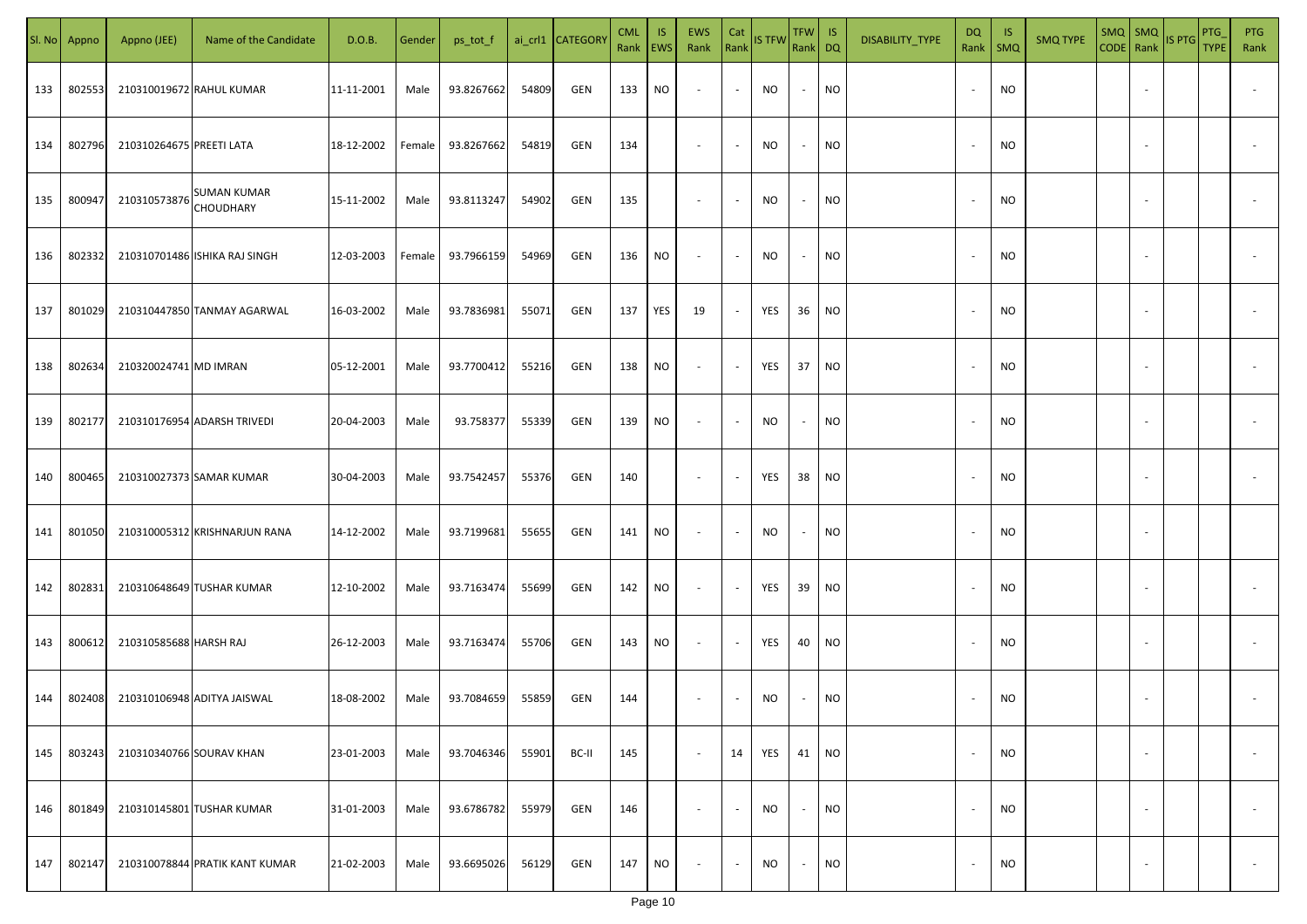| SI. No. | Appno  | Appno (JEE)              | Name of the Candidate                         | D.O.B.     | Gender | ps_tot_f   |       | ai_crl1 CATEGORY | <b>CML</b><br>Rank   EWS | IS.       | EWS<br>Rank              | Cat<br>Rank              | <b>IS TFW</b> | $TFW$ IS<br>Rank DQ      |                | DISABILITY_TYPE | <b>DQ</b><br>Rank        | -IS<br>$\mathsf{SMQ}$ | <b>SMQ TYPE</b> |                          | $\begin{array}{ c c c c }\n\hline\n\text{SMQ} & \text{SMQ} \\ \hline\n\text{CODE} & \text{Rank}\n\end{array}$ IS PTG | <b>PTG</b><br><b>TYPE</b> | <b>PTG</b><br>Rank       |
|---------|--------|--------------------------|-----------------------------------------------|------------|--------|------------|-------|------------------|--------------------------|-----------|--------------------------|--------------------------|---------------|--------------------------|----------------|-----------------|--------------------------|-----------------------|-----------------|--------------------------|----------------------------------------------------------------------------------------------------------------------|---------------------------|--------------------------|
| 148     | 800055 |                          | 210310433539 NITESH KUMAR                     | 15-05-2002 | Male   | 93.666624  | 56181 | GEN              | 148                      |           | $\sim$                   | $\blacksquare$           | YES           | 42                       | <b>NO</b>      |                 |                          | <b>NO</b>             |                 |                          |                                                                                                                      |                           |                          |
| 149     | 800662 |                          | 210310325341 ANJALI KUMARI AGRAWAL 21-04-2002 |            | Female | 93.6542093 | 56279 | GEN              | 149                      |           | $\sim$                   | $\sim$                   | YES           | 43                       | <b>NO</b>      |                 |                          | <b>NO</b>             |                 |                          |                                                                                                                      |                           |                          |
| 150     | 801461 |                          | 210310003624 ASHISH SHARMA                    | 01-10-2001 | Male   | 93.6148833 | 56560 | GEN              | 150                      |           | $\overline{\phantom{a}}$ | $\sim$                   | YES           | 44                       | <b>NO</b>      |                 | $\sim$                   | <b>NO</b>             |                 |                          |                                                                                                                      |                           |                          |
| 151     | 802098 |                          | 210310128987 MANISH KUMAR                     | 06-07-2003 | Male   | 93.6148833 | 56570 | GEN              | 151                      | NO        | $\overline{\phantom{a}}$ | $\sim$                   | NO            | $\overline{\phantom{a}}$ | <b>NO</b>      |                 |                          | <b>NO</b>             |                 |                          |                                                                                                                      |                           |                          |
| 152     | 803386 | 210310756164 SHUBHAM SEN |                                               | 15-08-2001 | Male   | 93.5988809 | 56700 | BC-I             | 152                      |           | $\overline{\phantom{a}}$ | 23                       | YES           | 45                       | <b>NO</b>      |                 | $\sim$                   | NO                    |                 |                          |                                                                                                                      |                           |                          |
| 153     | 801198 | 210310253549 VIVEK KUMAR |                                               | 25-08-2003 | Male   | 93.5657011 | 56960 | GEN              | 153                      |           | $\overline{\phantom{a}}$ | $\overline{\phantom{a}}$ | NO            | $\overline{\phantom{a}}$ | <b>NO</b>      |                 |                          | NO                    |                 |                          |                                                                                                                      |                           |                          |
| 154     | 800302 |                          | 210310476994 SANSKAR BHADANI                  | 30-12-2003 | Male   | 93.5657011 | 56977 | BC-II            | 154                      |           | $\overline{\phantom{a}}$ | 15                       | <b>NO</b>     | $\sim$                   | <b>NO</b>      |                 |                          | <b>NO</b>             |                 |                          |                                                                                                                      |                           |                          |
| 155     | 802452 |                          | 210310607040 MD SALIK ALIM                    | 05-01-2003 | Male   | 93.5606859 | 57014 | BC-I             | 155                      |           | $\overline{\phantom{a}}$ | 24                       | NO            | $\overline{\phantom{a}}$ | <b>NO</b>      |                 |                          | <b>NO</b>             |                 |                          |                                                                                                                      |                           |                          |
| 156     | 800439 |                          | 210310316472 DEBASMITA DAS                    | 08-06-2002 | Female | 93.5606859 | 57033 | GEN              | 156                      | NO.       | $\overline{\phantom{a}}$ | $\overline{\phantom{a}}$ | NO            | $\overline{\phantom{a}}$ | <b>NO</b>      |                 |                          | <b>NO</b>             |                 |                          |                                                                                                                      |                           |                          |
|         |        |                          | 157 803720 210310017451 DIPANSHU RANJAN       | 21-12-2002 | Male   | 93.54328   | 57279 | GEN              | 157                      | NO.       |                          | $\sim$                   | NO.           |                          | N <sub>O</sub> |                 |                          | N <sub>0</sub>        |                 |                          |                                                                                                                      |                           |                          |
| 158     | 800073 |                          | 210310099971 VIDYUT MAHATO                    | 14-07-2003 | Male   | 93.5136797 | 57469 | GEN              | 158                      |           | $\sim$                   |                          | NO            |                          | <b>NO</b>      |                 |                          | <b>NO</b>             |                 |                          |                                                                                                                      |                           |                          |
| 159     | 802180 | 210310002497 NEHA SINGH  |                                               | 01-06-2002 | Female | 93.489339  | 57708 | GEN              | 159                      |           | $\overline{\phantom{a}}$ |                          | NO            |                          | <b>NO</b>      |                 |                          | <b>NO</b>             |                 |                          |                                                                                                                      |                           |                          |
| 160     | 800503 |                          | 210310039521 NISHANT KUMAR RAWANI 07-08-2003  |            | Male   | 93.489339  | 57717 | BC-I             | 160                      |           | $\sim$                   | 25                       | YES           | 46                       | <b>NO</b>      |                 |                          | <b>NO</b>             |                 | $\overline{\phantom{a}}$ |                                                                                                                      |                           | $\overline{\phantom{a}}$ |
| 161     | 802253 |                          | 210310472868 ARNAB KUNDU                      | 25-10-2001 | Male   | 93.4882464 | 57741 | GEN              | 161                      |           | $\overline{\phantom{a}}$ | $\blacksquare$           | <b>NO</b>     | $\sim$                   | <b>NO</b>      |                 | $\overline{\phantom{a}}$ | <b>NO</b>             |                 | $\overline{\phantom{a}}$ |                                                                                                                      |                           | $\overline{\phantom{a}}$ |
| 162     | 802179 |                          | 210310454965 ASHISH KUMAR                     | 07-12-2000 | Male   | 93.4665105 | 57847 | GEN              | 162                      | <b>NO</b> | $\overline{\phantom{a}}$ | $\sim$                   | <b>NO</b>     | $\sim$                   | <b>NO</b>      |                 |                          | <b>NO</b>             |                 | $\sim$                   |                                                                                                                      |                           | $\sim$                   |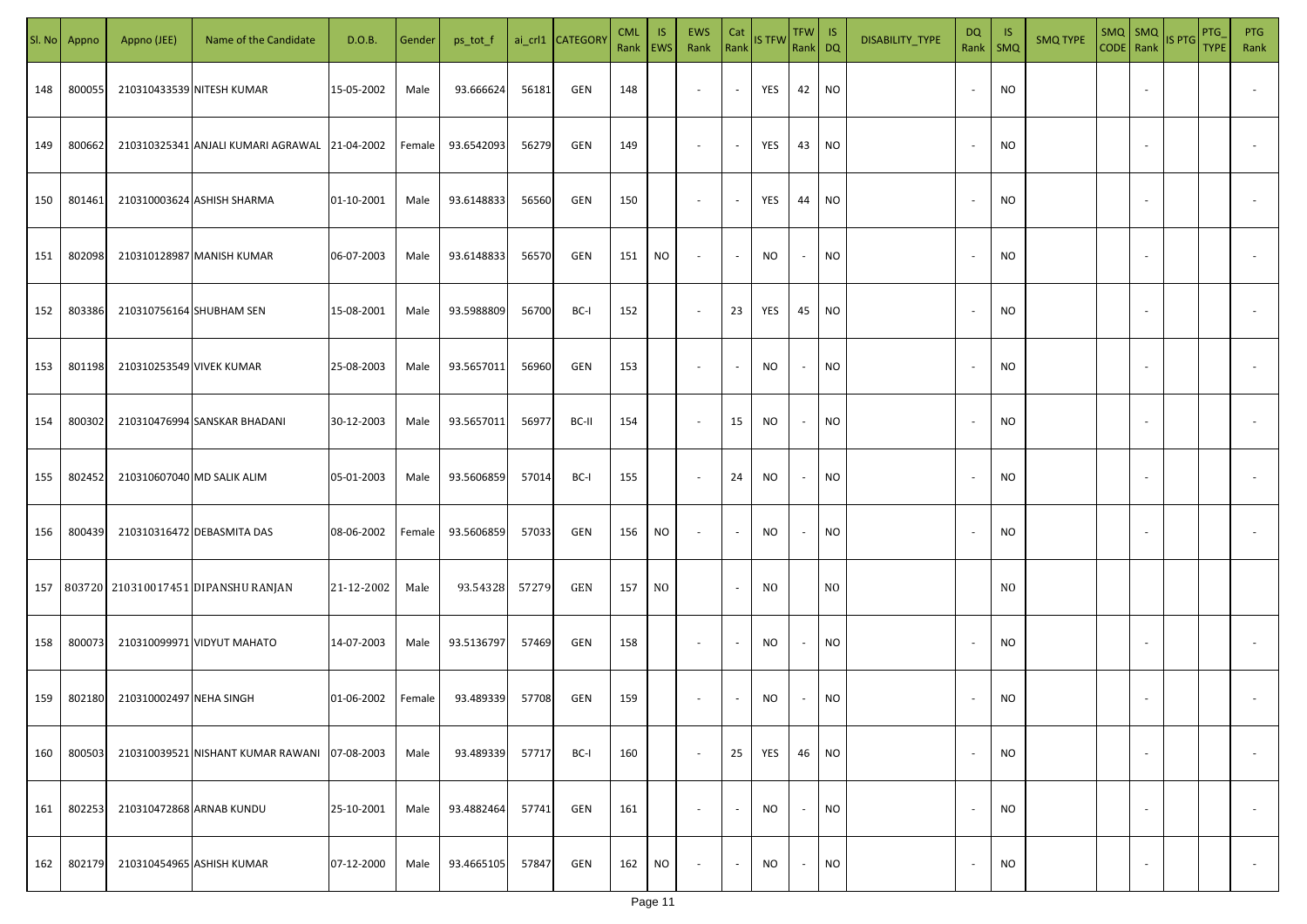| SI. No | Appno  | Appno (JEE)                | Name of the Candidate           | D.O.B.     | Gender | ps_tot_f   |       | ai_crl1 CATEGORY | <b>CML</b><br>Rank   EWS | <b>IS</b> | EWS<br>Rank              | Cat                      | Rank IS TFW | TFW IS<br>Rank DQ        |           | DISABILITY_TYPE | <b>DQ</b><br>Rank        | <b>IS</b><br><b>SMQ</b> | <b>SMQ TYPE</b> | $SMQ$ $SMQ$<br>CODE Rank |                          | IS PTG | PTG<br><b>TYPE</b> | <b>PTG</b><br>Rank       |
|--------|--------|----------------------------|---------------------------------|------------|--------|------------|-------|------------------|--------------------------|-----------|--------------------------|--------------------------|-------------|--------------------------|-----------|-----------------|--------------------------|-------------------------|-----------------|--------------------------|--------------------------|--------|--------------------|--------------------------|
| 163    | 803178 |                            | 210310559254 DHRUBAJYOTI MONDAL | 17-06-2002 | Male   | 93.4501546 | 57918 | GEN              | 163                      |           | $\sim$                   | $\sim$                   | NO.         | $\overline{\phantom{a}}$ | NO        |                 | $\overline{\phantom{a}}$ | <b>NO</b>               |                 |                          |                          |        |                    |                          |
| 164    | 802414 |                            | 210310257520 MOHIT SULTANIA     | 24-12-2002 | Male   | 93.434237  | 58069 | GEN              | 164                      | NO        | $\sim$                   | $\sim$                   | <b>NO</b>   | $\sim$                   | <b>NO</b> |                 | $\overline{\phantom{a}}$ | <b>NO</b>               |                 |                          |                          |        |                    |                          |
| 165    | 801999 | 210310354278 SAYAN SINGH   |                                 | 03-05-2003 | Male   | 93.4266732 | 58196 | GEN              | 165                      | YES       | 20                       | $\overline{\phantom{a}}$ | <b>NO</b>   | $\sim$                   | <b>NO</b> |                 |                          | <b>NO</b>               |                 |                          |                          |        |                    |                          |
| 166    | 802521 | 210310083989 ABHISHEK GIRI |                                 | 09-04-2003 | Male   | 93.3992925 | 58445 | BC-I             | 166                      |           | $\sim$                   | 26                       | YES         | 47                       | <b>NO</b> |                 |                          | <b>NO</b>               |                 |                          |                          |        |                    |                          |
| 167    | 803074 |                            | 210310005742 SANTOSH KUMAR      | 15-05-2002 | Male   | 93.3183255 | 59118 | GEN              | 167                      | YES       | 21                       | $\sim$                   | NO.         | $\sim$                   | <b>NO</b> |                 |                          | ΝO                      |                 |                          |                          |        |                    |                          |
| 168    | 801892 |                            | 210310407329 RITIK RAJ PANDEY   | 16-11-2002 | Male   | 93.2992115 | 59285 | GEN              | 168                      | YES       | 22                       | $\sim$                   | YES         | 48                       | <b>NO</b> |                 |                          | <b>NO</b>               |                 |                          |                          |        |                    |                          |
| 169    | 801199 |                            | 210310380729 ASTIK MAHATO       | 18-05-2003 | Male   | 93.2296927 | 59710 | BC-II            | 169                      |           | $\sim$                   | 16                       | YES         | 49                       | <b>NO</b> |                 |                          | <b>NO</b>               |                 |                          |                          |        |                    |                          |
| 170    | 802733 |                            | 210310438138 MAYANK NARAYAN     | 29-07-2002 | Male   | 93.2156513 | 59951 | BC-I             | 170                      |           | $\sim$                   | 27                       | NO          | $\overline{\phantom{a}}$ | NO        |                 |                          | <b>NO</b>               |                 |                          |                          |        |                    |                          |
| 171    | 801263 |                            | 210310054469 KHUSHI BARNWAL     | 18-04-2003 | Female | 93.2021621 | 59997 | BC-I             | 171                      |           | $\sim$                   | 28                       | YES         | 50                       | NO        |                 |                          | <b>NO</b>               |                 |                          |                          |        |                    |                          |
| 172    | 800634 |                            | 210310603060 ANUJ KUMAR BARNWAL | 15-08-2002 | Male   | 93.2020615 | 60056 | GEN              | 172                      |           | $\sim$                   | $\overline{\phantom{a}}$ | NO.         | $\sim$                   | <b>NO</b> |                 |                          | <b>NO</b>               |                 |                          |                          |        |                    |                          |
| 173    | 803535 |                            | 210310100772 SHASHWAT MISHRA    | 26-02-2002 | Male   | 93.1939331 | 60092 | GEN              | 173                      | <b>NO</b> | $\sim$                   | $\sim$                   | <b>NO</b>   | $\sim$                   | <b>NO</b> |                 |                          | <b>NO</b>               |                 |                          |                          |        |                    |                          |
| 174    | 800954 |                            | 210310478722 PRASANJEET KUMAR   | 23-01-2000 | Male   | 93.1894665 | 60166 | BC-II            | 174                      |           | $\sim$                   | 17                       | YES         | 51                       | NO        |                 |                          | <b>NO</b>               |                 |                          |                          |        |                    |                          |
| 175    | 803537 |                            | 210310015940 SIDDHARTHA KUMAR   | 13-05-2003 | Male   | 93.1894665 | 60178 | GEN              | 175                      |           | $\sim$                   | $\sim$                   | NO          | $\sim$                   | <b>NO</b> |                 | $\overline{\phantom{a}}$ | <b>NO</b>               |                 |                          | $\overline{\phantom{a}}$ |        |                    | $\overline{\phantom{a}}$ |
| 176    | 802947 |                            | 210310432436 MD SOHAIL ANSARI   | 05-06-2001 | Male   | 93.1477219 | 60550 | BC-I             | 176                      |           | $\sim$                   | 29                       | YES         | 52                       | <b>NO</b> |                 | $\overline{\phantom{a}}$ | <b>NO</b>               |                 |                          | $\overline{\phantom{a}}$ |        |                    | $\overline{\phantom{a}}$ |
| 177    | 802841 |                            | 210310390197 ADITYA PRAKASH     | 14-10-2003 | Male   | 93.1304901 | 60602 | BC-II            | 177                      |           | $\overline{\phantom{a}}$ | 18                       | YES         | 53                       | <b>NO</b> |                 | $\overline{\phantom{a}}$ | <b>NO</b>               |                 |                          | $\overline{\phantom{a}}$ |        |                    | $\sim$                   |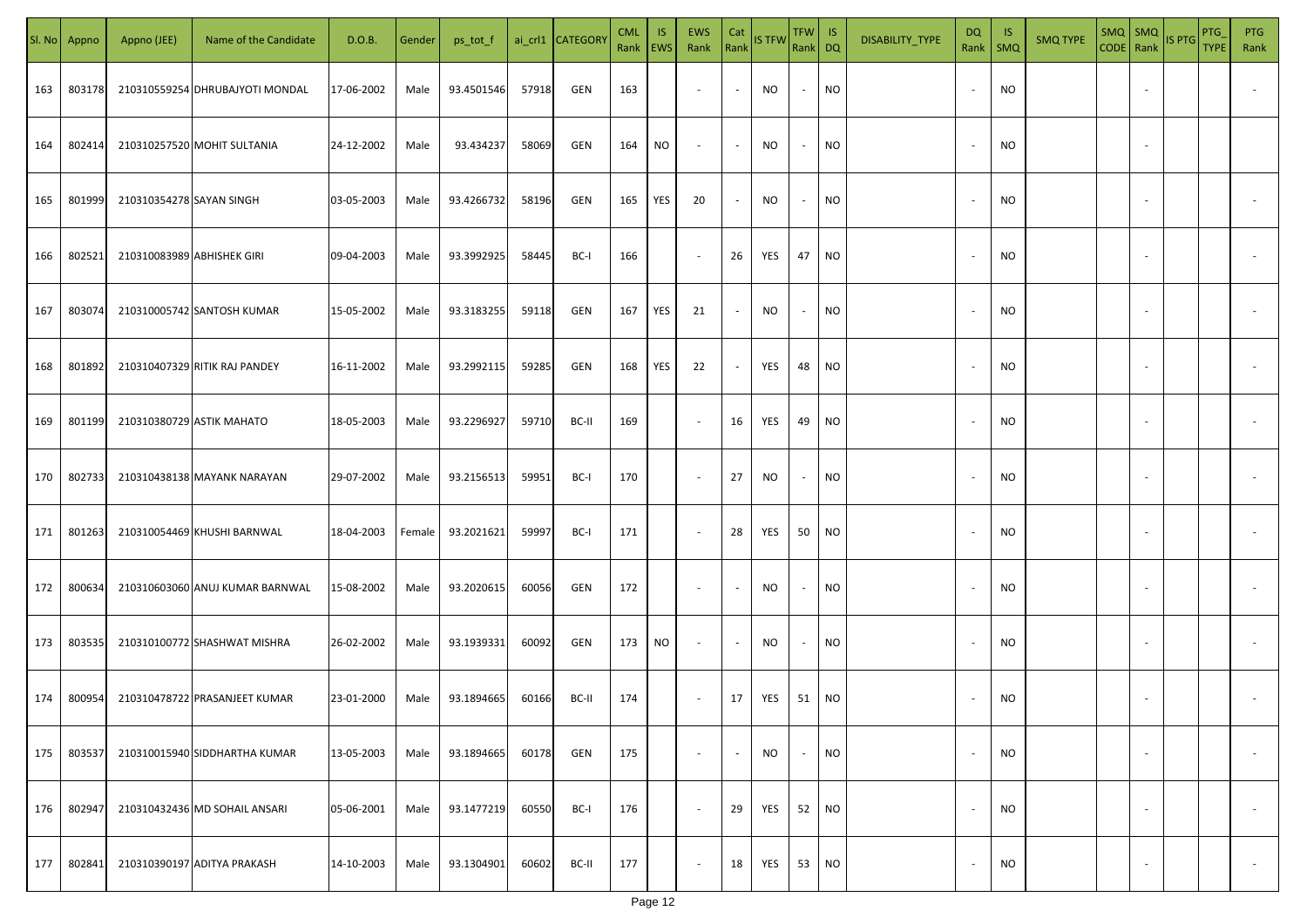|     | Sl. No Appno | Appno (JEE)               | Name of the Candidate                          | D.O.B.     | Gender | ps_tot_f   |       | ai_crl1 CATEGORY | <b>CML</b><br>Rank EWS | IS. | <b>EWS</b><br>Rank       | Cat<br>Rank              | <b>IS TFW</b> | $TFW$ IS<br>Rank DQ      |           | DISABILITY_TYPE | <b>DQ</b> | -IS<br>Rank   SMQ | <b>SMQ TYPE</b> |                          | SMQ SMQ<br>CODE Rank IS PTG | <b>PTG</b><br><b>TYPE</b> | <b>PTG</b><br>Rank       |
|-----|--------------|---------------------------|------------------------------------------------|------------|--------|------------|-------|------------------|------------------------|-----|--------------------------|--------------------------|---------------|--------------------------|-----------|-----------------|-----------|-------------------|-----------------|--------------------------|-----------------------------|---------------------------|--------------------------|
| 178 | 802894       |                           | 210310043077 ABHINAV ANAND                     | 28-10-2003 | Male   | 93.1056087 | 60777 | GEN              | 178                    | YES | 23                       | $\blacksquare$           | NO            | $\sim$                   | <b>NO</b> |                 |           | <b>NO</b>         |                 |                          |                             |                           |                          |
| 179 | 800095       |                           | 210310318713 AYUSH KUMAR                       | 12-09-2003 | Male   | 93.0660496 | 61095 | GEN              | 179                    |     | $\sim$                   | $\sim$                   | NO            | $\sim$                   | <b>NO</b> |                 | $\sim$    | <b>NO</b>         |                 |                          |                             |                           |                          |
| 180 | 800359       | 210310596914 RAJU KUMAR   |                                                | 01-01-2001 | Male   | 93.0527945 | 61349 | BC-II            | 180                    |     | $\overline{\phantom{a}}$ | 19                       | YES           | 54                       | <b>NO</b> |                 |           | <b>NO</b>         |                 |                          |                             |                           |                          |
| 181 | 802719       | 210310076282 TANU RAJ     |                                                | 02-02-2003 | Female | 93.0403776 | 61488 | BC-II            | 181                    |     | $\overline{\phantom{a}}$ | 20                       | NO            | $\sim$                   | <b>NO</b> |                 |           | NO                |                 |                          |                             |                           |                          |
| 182 | 801540       |                           | 210310032751 UTSAV KUMAR                       | 02-10-2002 | Male   | 93.0233804 | 61650 | GEN              | 182                    |     | $\overline{\phantom{a}}$ | $\overline{\phantom{a}}$ | NO            | $\overline{\phantom{a}}$ | <b>NO</b> |                 |           | NO                |                 |                          |                             |                           |                          |
| 183 | 801342       |                           | 210310596571 JAYENDRA VINAYAK SHAHI 20-12-2003 |            | Male   | 93.011337  | 61672 | GEN              | 183                    | NO  | $\overline{\phantom{a}}$ | $\sim$                   | NO            | $\sim$                   | <b>NO</b> |                 |           | <b>NO</b>         |                 |                          |                             |                           |                          |
| 184 | 800322       |                           | 210310016819 SHASHANK ANAND                    | 09-12-2001 | Male   | 93.011337  | 61712 | GEN              | 184                    | YES | 24                       | $\overline{\phantom{a}}$ | NO            | $\overline{\phantom{a}}$ | <b>NO</b> |                 |           | <b>NO</b>         |                 |                          |                             |                           |                          |
| 185 | 800301       |                           | 210310730369 MAHBOOB ALAM                      | 06-07-2003 | Male   | 92.9996149 | 61786 | GEN              | 185                    | NO. | $\sim$                   | $\sim$                   | NO            | $\overline{\phantom{a}}$ | <b>NO</b> |                 |           | <b>NO</b>         |                 |                          |                             |                           |                          |
| 186 | 800712       |                           | 210310001038 PRIYANSHU MUKHERJEE               | 05-01-2002 | Male   | 92.9839185 | 61889 | GEN              | 186                    | NO. | $\sim$                   | $\sim$                   | NO            | $\overline{\phantom{a}}$ | <b>NO</b> |                 |           | NO                |                 |                          |                             |                           |                          |
| 187 | 800562       |                           | 210310290510 DHIRAJ KUMAR                      | 20-09-2002 | Male   | 92.9813049 | 61902 | BC-I             | 187                    |     | $\sim$                   | 30                       | YES           | 55                       | <b>NO</b> |                 |           | <b>NO</b>         |                 |                          |                             |                           |                          |
| 188 | 802138       | 210310120785 ANIKET SINHA |                                                | 01-10-2001 | Male   | 92.9813049 | 61923 | GEN              | 188                    | YES | 25                       | $\overline{\phantom{a}}$ | <b>NO</b>     | $\overline{\phantom{a}}$ | <b>NO</b> |                 |           | <b>NO</b>         |                 |                          |                             |                           |                          |
| 189 | 800862       | 210310158244 RUCHI PRIYA  |                                                | 21-12-2002 | Female | 92.941418  | 62173 | GEN              | 189                    | YES | 26                       | $\overline{\phantom{a}}$ | NO            |                          | <b>NO</b> |                 |           | <b>NO</b>         |                 |                          |                             |                           |                          |
| 190 | 800518       |                           | 210310269634 USHA KUMARI BHUMIJ                | 29-03-2002 | Female | 92.9222842 | 62368 | <b>ST</b>        | 190                    |     | $\overline{\phantom{a}}$ | 1                        | NO            | $\overline{\phantom{a}}$ | <b>NO</b> |                 |           | NO                |                 | $\overline{\phantom{a}}$ | NO                          |                           | $\overline{\phantom{a}}$ |
| 191 | 801415       |                           | 210310720337 KARAN MANDAL                      | 04-03-2001 | Male   | 92.9022168 | 62590 | BC-I             | 191                    |     | $\sim$                   | 31                       | YES           | 56                       | <b>NO</b> |                 | $\sim$    | <b>NO</b>         |                 | $\overline{\phantom{a}}$ |                             |                           | $\overline{\phantom{a}}$ |
| 192 | 800505       | 210310150107 PRABHAT RAJ  |                                                | 07-06-2002 | Male   | 92.9022168 | 62604 | GEN              | 192                    |     | $\overline{\phantom{a}}$ | $\sim$                   | NO            | $\overline{\phantom{a}}$ | <b>NO</b> |                 |           | <b>NO</b>         |                 | $\overline{\phantom{a}}$ |                             |                           | $\sim$                   |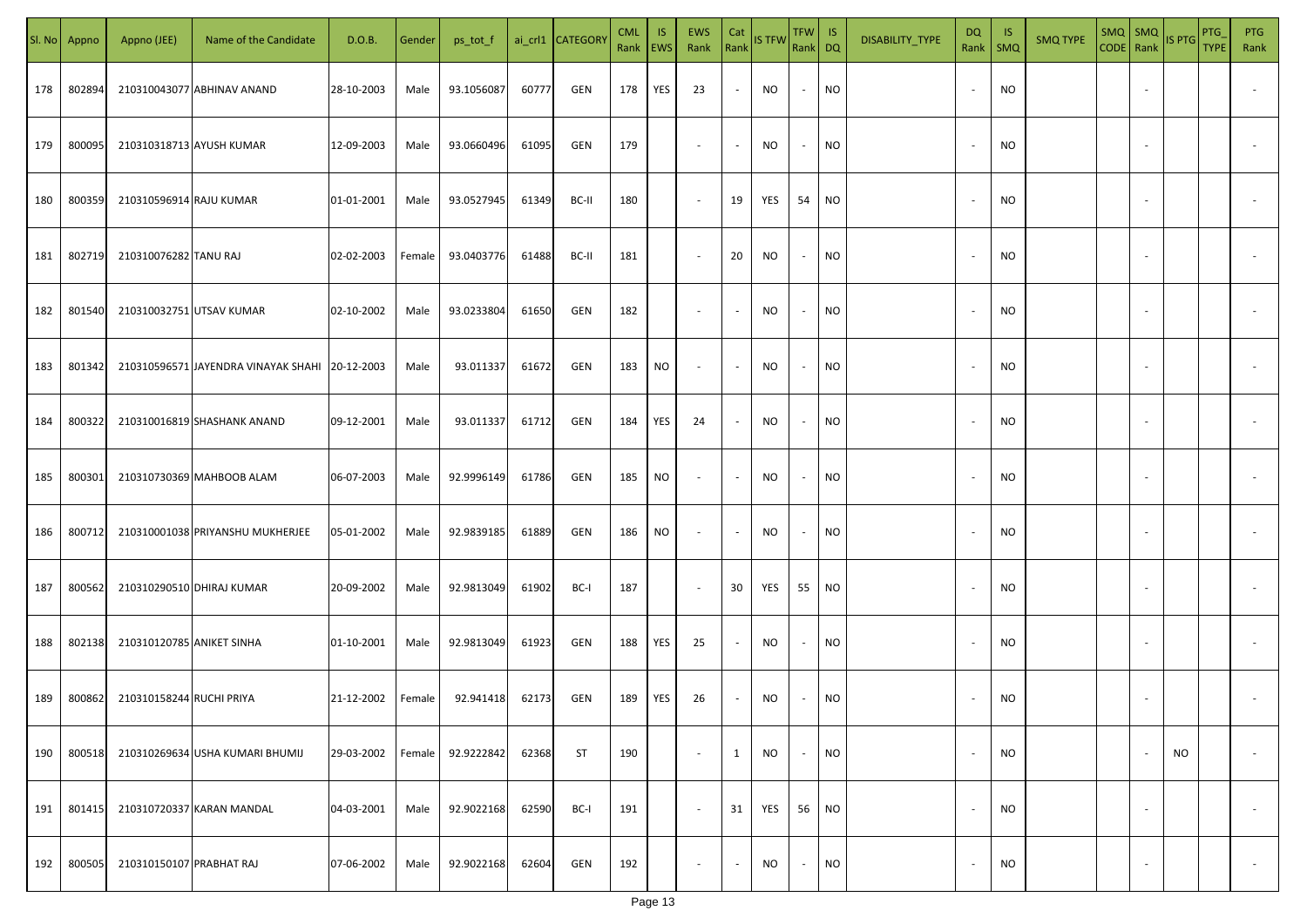| SI. No | Appno  | Appno (JEE)              | Name of the Candidate                  | D.O.B.     | Gender | ps_tot_f   |       | ai_crl1 CATEGORY | <b>CML</b><br>Rank | IS.<br> EWS | EWS<br>Rank              | Cat<br>Rank              | <b>IS TFW</b> | TFW IS<br>Rank DQ |                 | DISABILITY_TYPE | DQ<br>Rank               | - IS<br>SMQ | <b>SMQ TYPE</b> | $SMQ$ $SMQ$              | CODE Rank IS PTG | PTG<br><b>TYPE</b> | <b>PTG</b><br>Rank       |
|--------|--------|--------------------------|----------------------------------------|------------|--------|------------|-------|------------------|--------------------|-------------|--------------------------|--------------------------|---------------|-------------------|-----------------|-----------------|--------------------------|-------------|-----------------|--------------------------|------------------|--------------------|--------------------------|
| 193    | 802617 |                          | 210310412655 UJJWAL MEHTA              | 16-03-2002 | Male   | 92.9022168 | 62606 | GEN              | 193                |             | $\overline{\phantom{a}}$ | $\sim$                   | YES           | 57                | <b>NO</b>       |                 | $\overline{\phantom{a}}$ | <b>NO</b>   |                 |                          |                  |                    |                          |
| 194    | 800849 | 210310115495 PRIYA RANI  |                                        | 26-12-2002 | Female | 92.8828135 | 62675 | GEN              | 194                |             | $\overline{\phantom{a}}$ | $\blacksquare$           | <b>NO</b>     | $\sim$            | <b>NO</b>       |                 | $\sim$                   | <b>NO</b>   |                 |                          |                  |                    |                          |
| 195    | 802223 |                          | 210310023121 ABHIJIT MANDAL            | 11-06-2001 | Male   | 92.872821  | 62712 | BC-I             | 195                |             | $\sim$                   | 32                       | YES           | 58                | <b>NO</b>       |                 | $\sim$                   | <b>NO</b>   |                 |                          |                  |                    |                          |
| 196    | 802075 | 210310503426 VICKY KUMAR |                                        | 01-09-2000 | Male   | 92.872821  | 62773 | BC-I             | 196                |             | $\sim$                   | 33                       | YES           | 59                | <b>NO</b>       |                 |                          | <b>NO</b>   |                 |                          |                  |                    |                          |
| 197    | 803152 |                          | 210310271198 CHUNNU KUMAR SINGH        | 18-12-2002 | Male   | 92.8680111 | 62816 | GEN              | 197                | YES         | 27                       | $\sim$                   | YES           | 60                | <b>NO</b>       |                 |                          | <b>NO</b>   |                 |                          |                  |                    |                          |
| 198    | 802250 | 210310119390 HARSH ANAND |                                        | 16-01-2003 | Male   | 92.8680111 | 62832 | BC-II            | 198                |             | $\overline{\phantom{a}}$ | 21                       | <b>NO</b>     | $\sim$            | <b>NO</b>       |                 |                          | <b>NO</b>   |                 |                          |                  |                    |                          |
| 199    | 800209 |                          | 210310610332 HARSHA AGARWAL            | 08-08-2002 | Female | 92.8668068 | 62878 | GEN              | 199                | NO          | $\sim$                   | $\overline{\phantom{a}}$ | YES           | 61                | NO              |                 |                          | <b>NO</b>   |                 |                          |                  |                    |                          |
| 200    | 800453 | 210310510289             | AADITYA KUMAR<br>VISHWAKARMA           | 30-08-2002 | Male   | 92.7875129 | 63430 | BC-I             | 200                |             | $\sim$                   | 34                       | YES           | 62                | <b>NO</b>       |                 |                          | <b>NO</b>   |                 |                          |                  |                    |                          |
| 201    | 802073 |                          | 210310330593 SHUBHAM KUMAR SINHA       | 09-01-2004 | Male   | 92.7738725 | 63547 | GEN              | 201                | NO          | $\sim$                   | $\sim$                   | <b>NO</b>     | $\sim$            | <b>NO</b>       |                 |                          | <b>NO</b>   |                 |                          |                  |                    |                          |
| 202    | 800328 |                          | 210310041862 M D ISHTIYAQUE            | 19-01-2002 | Male   | 92.7720726 | 63622 | BC-I             | 202                |             | $\sim$                   | 35                       | <b>NO</b>     | $\sim$            | <b>NO</b>       |                 |                          | <b>NO</b>   |                 |                          |                  |                    |                          |
| 203    | 801324 |                          | 210310042005 ABHINAV TIWARI            | 01-11-2002 | Male   | 92.7714618 | 63669 | GEN              | 203                | NO          | $\sim$                   | $\sim$                   | <b>NO</b>     | $\sim$            | <b>NO</b>       |                 |                          | <b>NO</b>   |                 |                          |                  |                    |                          |
| 204    | 803025 |                          | 210310089653 SHAHNAJ KHATOON           | 01-01-2002 | Female | 92.7597968 | 63775 | BC-I             | 204                |             | $\sim$                   | 36                       | YES           | 63                | NO <sub>1</sub> |                 |                          | NO          |                 |                          |                  |                    |                          |
| 205    | 803303 | 210310623750             | <b>AYUSH KUMAR</b><br><b>CHOUDHARY</b> | 27-06-2002 | Male   | 92.7531767 | 63849 | BC-II            | 205                |             | $\sim$                   | 22                       | YES           | 64                | <b>NO</b>       |                 |                          | <b>NO</b>   |                 | $\sim$                   |                  |                    | $\overline{\phantom{a}}$ |
| 206    | 801408 |                          | 210310670950 UNNATI JAISWAL            | 06-03-2002 | Female | 92.7204535 | 64088 | GEN              | 206                | <b>NO</b>   | $\overline{\phantom{a}}$ | $\sim$                   | NO.           | $\sim$            | <b>NO</b>       |                 | $\overline{\phantom{a}}$ | <b>NO</b>   |                 | $\sim$                   |                  |                    | $\overline{\phantom{a}}$ |
| 207    | 802012 |                          | 210310314388 HASNAIN RAZA              | 15-12-2001 | Male   | 92.6887333 | 64275 | GEN              | 207                |             | $\overline{\phantom{a}}$ | $\sim$                   | NO            | $\sim$            | <b>NO</b>       |                 |                          | <b>NO</b>   |                 | $\overline{\phantom{a}}$ |                  |                    | $\sim$                   |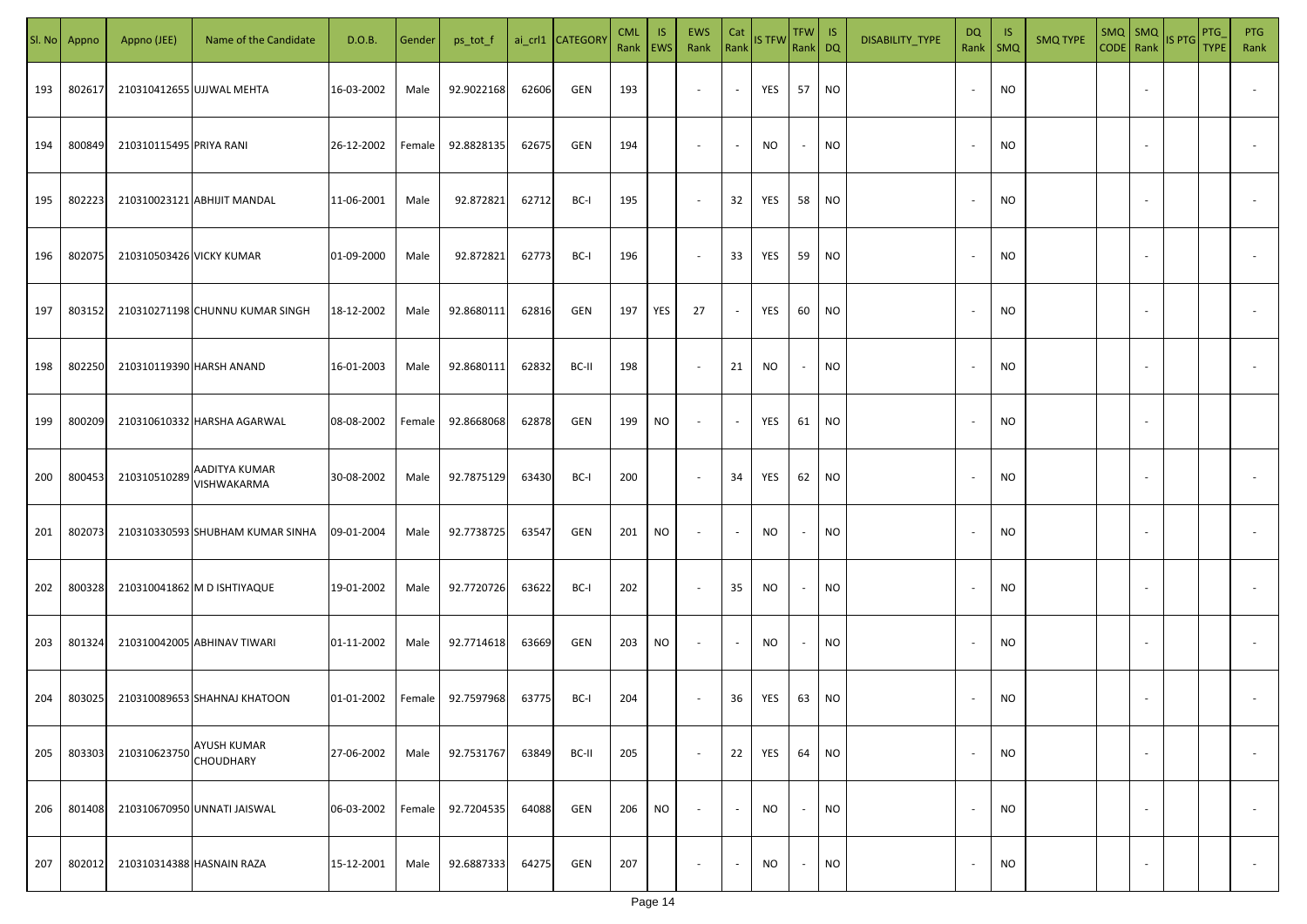|     | Sl. No Appno | Appno (JEE)               | Name of the Candidate            | D.O.B.     | Gender | ps_tot_f   |       | ai_crl1 CATEGORY | <b>CML</b><br>Rank EWS | IS.       | <b>EWS</b><br>Rank       | Cat<br>Rank              | <b>IS TFW</b> | $TFW$ IS<br>Rank DQ      |           | DISABILITY_TYPE | <b>DQ</b>                | -IS<br>Rank   SMQ | <b>SMQ TYPE</b> |                          | SMQ SMQ<br>CODE Rank IS PTG | <b>PTG</b><br><b>TYPE</b> | <b>PTG</b><br>Rank       |
|-----|--------------|---------------------------|----------------------------------|------------|--------|------------|-------|------------------|------------------------|-----------|--------------------------|--------------------------|---------------|--------------------------|-----------|-----------------|--------------------------|-------------------|-----------------|--------------------------|-----------------------------|---------------------------|--------------------------|
| 208 | 802459       |                           | 210310332519 ABHAY NARAYAN       | 07-06-2002 | Male   | 92.6767775 | 64414 | GEN              | 208                    | YES       | 28                       | $\overline{\phantom{a}}$ | YES           | 65                       | <b>NO</b> |                 |                          | <b>NO</b>         |                 |                          |                             |                           |                          |
| 209 | 800560       |                           | 210310331786 PRIYESH KUMAR DUTTA | 20-04-2003 | Male   | 92.6767775 | 64433 | BC-II            | 209                    | NO        | $\sim$                   | 23                       | YES           | 66                       | <b>NO</b> |                 |                          | <b>NO</b>         |                 |                          |                             |                           |                          |
| 210 | 800239       |                           | 210310085411 ANAND KUMAR         | 14-04-2002 | Male   | 92.6767775 | 64446 | BC-II            | 210                    |           | $\overline{\phantom{a}}$ | 24                       | YES           | 67                       | <b>NO</b> |                 |                          | <b>NO</b>         |                 |                          |                             |                           |                          |
| 211 | 801139       |                           | 210310673275 SAMIA NISHAAT       | 07-10-2003 | Female | 92.6605594 | 64488 | GEN              | 211                    |           | $\overline{\phantom{a}}$ | $\sim$                   | NO            | $\sim$                   | <b>NO</b> |                 |                          | NO                |                 |                          |                             |                           |                          |
| 212 | 800440       |                           | 210310039020 NILESH BANERJEE     | 26-09-2001 | Male   | 92.6442557 | 64675 | GEN              | 212                    |           | $\overline{\phantom{a}}$ | $\overline{\phantom{a}}$ | NO            | $\overline{\phantom{a}}$ | <b>NO</b> |                 |                          | NO                |                 |                          |                             |                           |                          |
| 213 | 800461       | 210310026608 ANAND RAJ    |                                  | 25-02-2003 | Male   | 92.6439264 | 64714 | BC-II            | 213                    |           | $\overline{\phantom{a}}$ | 25                       | YES           | 68                       | <b>NO</b> |                 |                          | <b>NO</b>         |                 |                          |                             |                           |                          |
| 214 | 800218       |                           | 210310190708 RACHIT PRABHAT      | 13-09-2001 | Male   | 92.6362554 | 64769 | GEN              | 214                    |           | $\overline{\phantom{a}}$ | $\overline{\phantom{a}}$ | YES           | 69                       | <b>NO</b> |                 |                          | <b>NO</b>         |                 |                          |                             |                           |                          |
| 215 | 801893       |                           | 210310826859 KUNDAN KUMAR        | 23-09-2001 | Male   | 92.62827   | 64821 | BC-I             | 215                    |           | $\sim$                   | 37                       | NO            | $\overline{\phantom{a}}$ | <b>NO</b> |                 |                          | <b>NO</b>         |                 |                          |                             |                           |                          |
| 216 | 803068       |                           | 210310381499 NITISH KUMAR SINGH  | 19-03-2002 | Male   | 92.6123039 | 65025 | GEN              | 216                    | YES       | 29                       | $\sim$                   | YES           | 70                       | <b>NO</b> |                 |                          | NO                |                 |                          |                             |                           |                          |
| 217 | 800021       | 210310155378 AMIT YADAV   |                                  | 27-07-2004 | Male   | 92.6068408 | 65098 | BC-II            | 217                    |           | $\sim$                   | 26                       | YES           | 71                       | <b>NO</b> |                 |                          | <b>NO</b>         |                 |                          |                             |                           |                          |
| 218 | 801392       |                           | 210310259718 NEELAABH SINHA      | 03-04-2003 | Male   | 92.5499723 | 65382 | GEN              | 218                    |           | $\sim$                   | $\overline{\phantom{a}}$ | NO            | $\overline{\phantom{a}}$ | <b>NO</b> |                 |                          | <b>NO</b>         |                 |                          |                             |                           |                          |
| 219 | 802484       |                           | 210310226460 RISHAV MISHRA       | 08-08-2003 | Male   | 92.5395153 | 65490 | GEN              | 219                    | NO        | $\overline{\phantom{a}}$ | $\sim$                   | NO            |                          | <b>NO</b> |                 |                          | <b>NO</b>         |                 |                          |                             |                           |                          |
| 220 | 803510       | 210310204280 SAWAIZ SHAFI |                                  | 27-04-2002 | Male   | 92.5272751 | 65548 | GEN              | 220                    |           | $\overline{\phantom{a}}$ | $\blacksquare$           | <b>NO</b>     | $\overline{\phantom{a}}$ | <b>NO</b> |                 |                          | <b>NO</b>         |                 | $\overline{\phantom{a}}$ |                             |                           | $\overline{\phantom{a}}$ |
| 221 | 801085       | 210310563488 AMAN KUMAR   |                                  | 25-04-2003 | Male   | 92.5272751 | 65557 | BC-II            | 221                    |           | $\sim$                   | 27                       | YES           | 72                       | <b>NO</b> |                 | $\overline{\phantom{a}}$ | <b>NO</b>         |                 | $\overline{\phantom{a}}$ |                             |                           | $\overline{\phantom{a}}$ |
| 222 | 800269       | 210310075044 KUSH KOSLESH |                                  | 17-01-2001 | Male   | 92.5223332 | 65599 | GEN              | 222                    | <b>NO</b> | $\overline{\phantom{a}}$ | $\blacksquare$           | YES           | 73                       | <b>NO</b> |                 |                          | <b>NO</b>         |                 | $\overline{\phantom{a}}$ |                             |                           | $\sim$                   |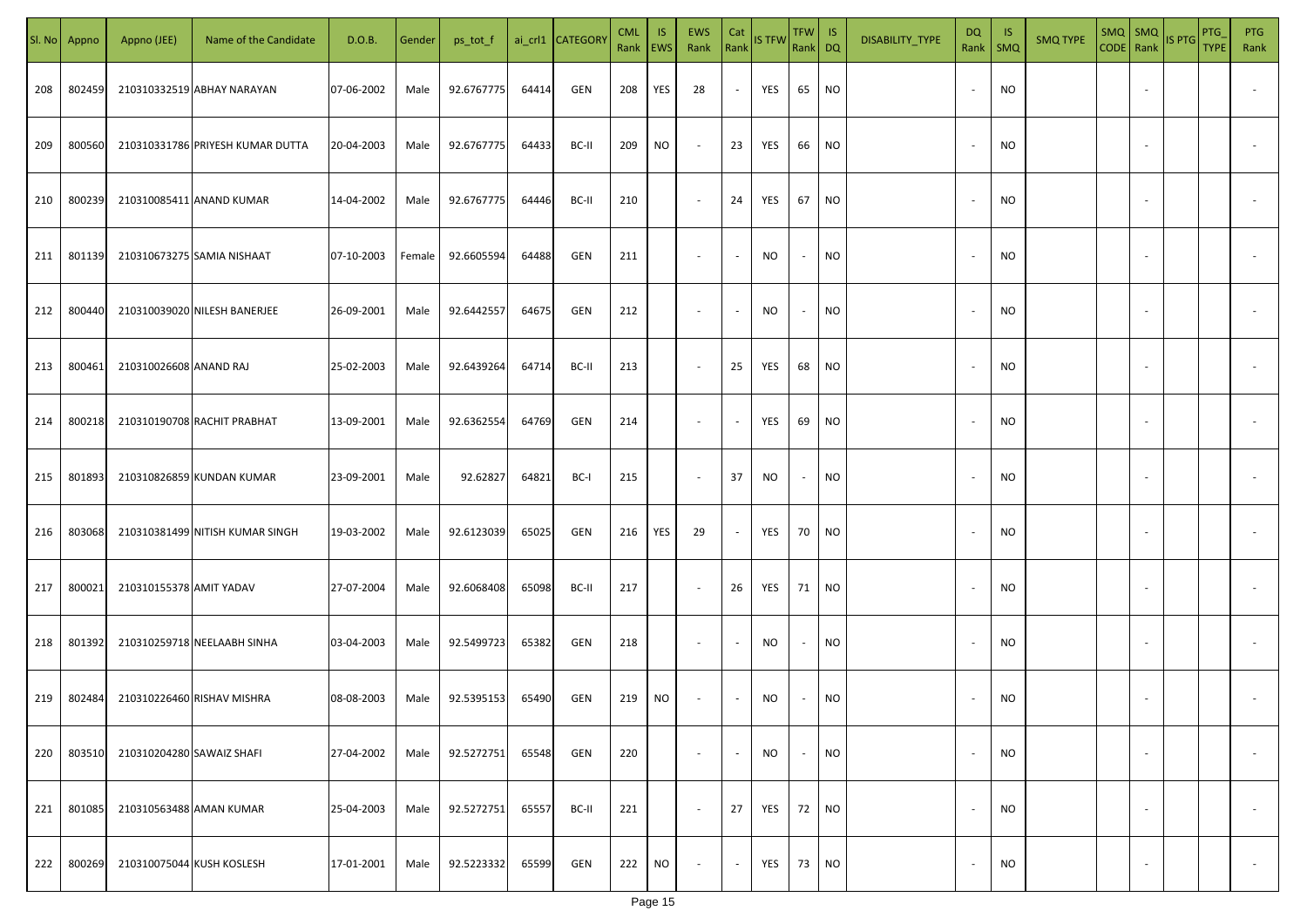|     | Sl. No Appno | Appno (JEE)            | Name of the Candidate                        | D.O.B.     | Gender | ps_tot_f   |       | ai_crl1 CATEGORY | <b>CML</b><br>Rank EWS | IS. | EWS<br>Rank              | Cat<br>Rank              | <b>IS TFW</b> | $TFW$ IS<br>Rank DQ      |           | DISABILITY_TYPE | <b>DQ</b>                | - IS<br>Rank   SMQ | <b>SMQ TYPE</b> |                          | SMQ SMQ<br>CODE Rank IS PTG | <b>PTG</b><br><b>TYPE</b> | <b>PTG</b><br>Rank       |
|-----|--------------|------------------------|----------------------------------------------|------------|--------|------------|-------|------------------|------------------------|-----|--------------------------|--------------------------|---------------|--------------------------|-----------|-----------------|--------------------------|--------------------|-----------------|--------------------------|-----------------------------|---------------------------|--------------------------|
| 223 | 800513       |                        | 210310679824 AMAN VISHWAKARMA                | 22-06-2003 | Male   | 92.5223332 | 65601 | BC-I             | 223                    |     | $\sim$                   | 38                       | YES           | 74                       | <b>NO</b> |                 |                          | <b>NO</b>          |                 |                          |                             |                           |                          |
| 224 | 801774       |                        | 210310446111 AKASH KUMAR                     | 01-03-2002 | Male   | 92.5223332 | 65663 | GEN              | 224                    |     | $\sim$                   | $\sim$                   | YES           | 75                       | <b>NO</b> |                 | $\sim$                   | <b>NO</b>          |                 |                          |                             |                           |                          |
| 225 | 801326       |                        | 210310040671 HARSHITA AKANKSHA               | 20-11-2001 | Female | 92.5208159 | 65728 | GEN              | 225                    |     | $\overline{\phantom{a}}$ | $\sim$                   | NO            | $\overline{\phantom{a}}$ | <b>NO</b> |                 |                          | <b>NO</b>          |                 |                          |                             |                           |                          |
| 226 | 803480       |                        | 210310239496 MANISH KUMAR                    | 12-02-2003 | Male   | 92.5208159 | 65734 | BC-I             | 226                    |     | $\overline{\phantom{a}}$ | 39                       | YES           | 76                       | <b>NO</b> |                 |                          | NO                 |                 |                          |                             |                           |                          |
| 227 | 800419       |                        | 210310301141 MIMANSA DUBEY                   | 28-05-2001 | Female | 92.5208159 | 65767 | GEN              | 227                    | NO  | $\overline{\phantom{a}}$ | $\sim$                   | YES           | 77                       | <b>NO</b> |                 |                          | NO                 |                 |                          |                             |                           |                          |
| 228 | 800748       |                        | 210310061703 AYUSH PRAKASH                   | 19-12-2001 | Male   | 92.5077381 | 65886 | GEN              | 228                    |     | $\overline{\phantom{a}}$ | $\overline{\phantom{a}}$ | NO            | $\sim$                   | <b>NO</b> |                 |                          | <b>NO</b>          |                 |                          |                             |                           |                          |
| 229 | 800397       |                        | 210310050300 ANJALI KUMARI                   | 16-11-2004 | Female | 92.4605719 | 66284 | GEN              | 229                    |     | $\overline{\phantom{a}}$ | $\overline{\phantom{a}}$ | NO            | $\overline{\phantom{a}}$ | <b>NO</b> |                 |                          | <b>NO</b>          |                 |                          |                             |                           |                          |
| 230 | 803194       | 210310562271 Y. ASHISH |                                              | 14-06-2003 | Male   | 92.4488765 | 66351 | GEN              | 230                    |     | $\overline{\phantom{a}}$ | $\overline{\phantom{a}}$ | NO            | $\overline{\phantom{a}}$ | <b>NO</b> |                 |                          | <b>NO</b>          |                 |                          |                             |                           |                          |
| 231 | 803162       | 210310447404 ANKIT RAJ |                                              | 24-09-2002 | Male   | 92.4412813 | 66392 | GEN              | 231                    |     | $\overline{\phantom{a}}$ | $\overline{\phantom{a}}$ | NO            | $\overline{\phantom{a}}$ | <b>NO</b> |                 |                          | NO                 |                 |                          |                             |                           |                          |
| 232 | 800348       |                        | 210310014856 ADITYA KUMAR                    | 16-04-2003 | Male   | 92.4216951 | 66544 | GEN              | 232                    |     | $\sim$                   | $\sim$                   | NO            | $\overline{\phantom{a}}$ | <b>NO</b> |                 |                          | <b>NO</b>          |                 |                          |                             |                           |                          |
| 233 | 802998       |                        | 210310602902 GULAM DASTAGIR AALAM 11-01-2002 |            | Male   | 92.3752499 | 66979 | GEN              | 233                    |     | $\sim$                   | $\overline{\phantom{a}}$ | YES           | 78                       | <b>NO</b> |                 |                          | <b>NO</b>          |                 |                          |                             |                           |                          |
| 234 | 801809       | 210310775354 KHUSHEE   |                                              | 04-08-2001 | Female | 92.3752499 | 67018 | GEN              | 234                    | YES | 30                       | $\sim$                   | NO            |                          | <b>NO</b> |                 |                          | <b>NO</b>          |                 |                          |                             |                           |                          |
| 235 | 800230       |                        | 210310131738 ANANT RANJAN                    | 12-03-2003 | Male   | 92.3620906 | 67109 | GEN              | 235                    |     | $\overline{\phantom{a}}$ | $\overline{\phantom{a}}$ | <b>NO</b>     | $\overline{\phantom{a}}$ | <b>NO</b> |                 |                          | <b>NO</b>          |                 | $\overline{\phantom{a}}$ |                             |                           | $\overline{\phantom{a}}$ |
| 236 | 801455       |                        | 210310881164 PANKAJ KUMAR YADAV              | 19-05-2002 | Male   | 92.3378939 | 67298 | BC-II            | 236                    |     | $\overline{\phantom{a}}$ | 28                       | <b>NO</b>     | $\sim$                   | <b>NO</b> |                 | $\overline{\phantom{a}}$ | <b>NO</b>          |                 | $\overline{\phantom{a}}$ |                             |                           | $\overline{\phantom{a}}$ |
| 237 | 802432       |                        | 210310464868 SANA FIRDOUS                    | 20-02-2003 | Female | 92.3371759 | 67318 | GEN              | 237                    |     | $\overline{\phantom{a}}$ | $\sim$                   | YES           | 79                       | <b>NO</b> |                 |                          | <b>NO</b>          |                 | $\overline{\phantom{a}}$ |                             |                           | $\sim$                   |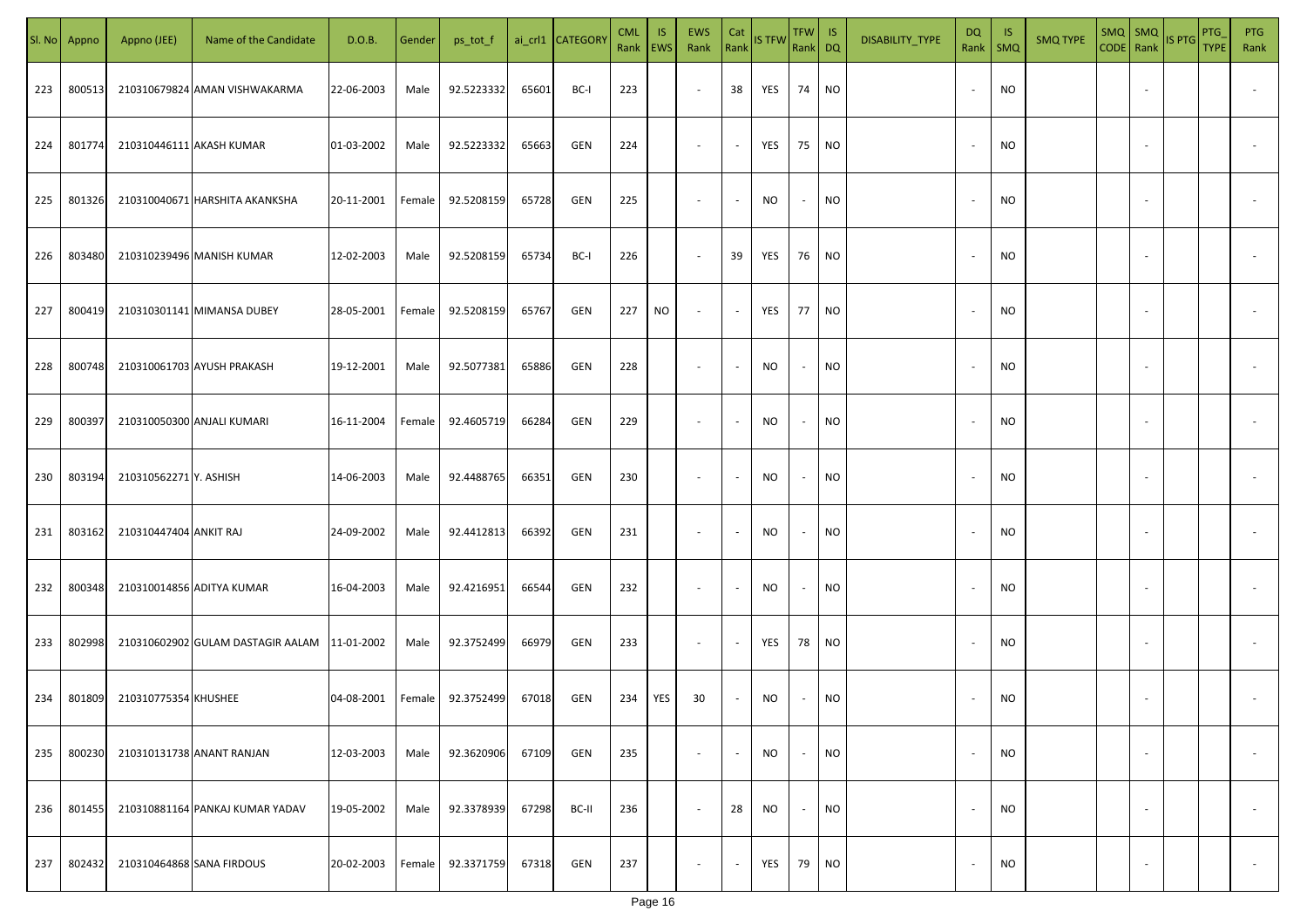| SI. No | Appno  | Appno (JEE)               | Name of the Candidate            | D.O.B.     | Gender | ps_tot_f   |       | ai_crl1 CATEGOR\ | <b>CML</b><br>Rank EWS | IS. | <b>EWS</b><br>Rank       | Cat<br>Rank              | <b>IS TFW</b> | TFW IS<br>Rank DQ |                 | DISABILITY_TYPE | DQ                       | - IS<br>Rank   SMQ | <b>SMQ TYPE</b> | SMQ   SMQ                | CODE Rank IS PTG | <b>PTG</b><br><b>TYPE</b> | <b>PTG</b><br>Rank       |
|--------|--------|---------------------------|----------------------------------|------------|--------|------------|-------|------------------|------------------------|-----|--------------------------|--------------------------|---------------|-------------------|-----------------|-----------------|--------------------------|--------------------|-----------------|--------------------------|------------------|---------------------------|--------------------------|
| 238    | 801509 |                           | 210310388966 SIDDHARTH SHANKAR   | 14-03-2002 | Male   | 92.3371759 | 67366 | GEN              | 238                    |     | $\sim$                   | $\sim$                   | NO            | $\sim$            | <b>NO</b>       |                 |                          | <b>NO</b>          |                 |                          |                  |                           |                          |
| 239    | 800637 | 210310107145 ANISHA SINGH |                                  | 12-03-2002 | Female | 92.3242244 | 67459 | GEN              | 239                    |     | $\sim$                   | $\sim$                   | <b>NO</b>     | $\sim$            | <b>NO</b>       |                 | $\sim$                   | <b>NO</b>          |                 |                          |                  |                           |                          |
| 240    | 801040 |                           | 210310185969 NITESH PRAJAPATI    | 02-07-2003 | Male   | 92.2810411 | 67840 | GEN              | 240                    |     | $\overline{\phantom{a}}$ | $\sim$                   | YES           | 80                | NO              |                 |                          | <b>NO</b>          |                 |                          |                  |                           |                          |
| 241    | 801528 |                           | 210310696577 SUDHANSHU MISHRA    | 03-05-2003 | Male   | 92.2684165 | 68013 | GEN              | 241                    | YES | 31                       | $\sim$                   | <b>NO</b>     | $\sim$            | <b>NO</b>       |                 |                          | <b>NO</b>          |                 |                          |                  |                           |                          |
| 242    | 802095 |                           | 210310017396 FAISAL ALI KHAN     | 27-09-2002 | Male   | 92.2460781 | 68189 | GEN              | 242                    | YES | 32                       | $\sim$                   | NO            | $\sim$            | <b>NO</b>       |                 |                          | NO                 |                 |                          |                  |                           |                          |
| 243    | 800272 | 210310238955              | SHUBHAM KUMAR<br><b>SHARMA</b>   | 12-05-2002 | Male   | 92.2015411 | 68421 | GEN              | 243                    | NO  | $\overline{\phantom{a}}$ | $\sim$                   | <b>NO</b>     | $\sim$            | <b>NO</b>       |                 |                          | <b>NO</b>          |                 |                          |                  |                           |                          |
| 244    | 800324 |                           | 210310187519 HIMANSHU OJHA       | 04-01-2003 | Male   | 92.1826573 | 68655 | GEN              | 244                    | NO  | $\overline{\phantom{a}}$ | $\sim$                   | NO            | $\sim$            | <b>NO</b>       |                 |                          | <b>NO</b>          |                 |                          |                  |                           |                          |
| 245    | 801604 |                           | 210310003265 ADRISH CHAKRABORTY  | 02-10-2002 | Male   | 92.1759314 | 68776 | GEN              | 245                    |     | $\sim$                   | $\sim$                   | <b>NO</b>     | $\sim$            | <b>NO</b>       |                 |                          | <b>NO</b>          |                 |                          |                  |                           |                          |
| 246    | 800036 | 210310291575 ARPIT RANJAN |                                  | 27-06-2002 | Male   | 92.1758598 | 68820 | GEN              | 246                    | NO. | $\sim$                   | $\sim$                   | NO            | $\sim$            | <b>NO</b>       |                 |                          | <b>NO</b>          |                 |                          |                  |                           |                          |
| 247    | 800620 | 210310255264 ABHYUDAI     |                                  | 09-03-2003 | Male   | 92.1647368 | 68895 | GEN              | 247                    |     | $\sim$                   | $\overline{\phantom{a}}$ | NO            | $\sim$            | <b>NO</b>       |                 |                          | <b>NO</b>          |                 |                          |                  |                           |                          |
| 248    | 802290 |                           | 210310793530 NAVEEN PRABHAT      | 15-02-2002 | Male   | 92.1330192 | 69062 | BC-I             | 248                    |     | $\sim$                   | 40                       | NO            | $\sim$            | <b>NO</b>       |                 |                          | <b>NO</b>          |                 |                          |                  |                           |                          |
| 249    | 801053 | 210310291671 DEEPAK SINGH |                                  | 18-07-2003 | Male   | 92.1326429 | 69144 | GEN              | 249                    | YES | 33                       | $\sim$                   | YES           | 81                | NO <sub>1</sub> |                 |                          | <b>NO</b>          |                 |                          |                  |                           |                          |
| 250    | 802950 |                           | 210310610283 KHEYA RANI DAS      | 19-12-2001 | Female | 92.1215581 | 69238 | GEN              | 250                    | YES | 34                       | $\sim$                   | <b>NO</b>     | $\sim$            | <b>NO</b>       |                 | $\overline{\phantom{a}}$ | <b>NO</b>          |                 | $\overline{\phantom{a}}$ |                  |                           | $\overline{\phantom{a}}$ |
| 251    | 801089 | 210310339625 LILY         |                                  | 28-11-2001 | Female | 92.1179137 | 69269 | BC-II            | 251                    |     | $\overline{\phantom{a}}$ | 29                       | YES           | 82                | NO <sub>1</sub> |                 | $\sim$                   | <b>NO</b>          |                 | $\overline{\phantom{a}}$ |                  |                           | $\overline{\phantom{a}}$ |
| 252    | 800709 |                           | 210310173168 GIRISH KUMAR MANDAL | 28-04-2002 | Male   | 92.1173763 | 69321 | BC-I             | 252                    |     | $\sim$                   | 41                       | NO            | $\sim$            | <b>NO</b>       |                 |                          | <b>NO</b>          |                 | $\overline{\phantom{a}}$ |                  |                           | $\sim$                   |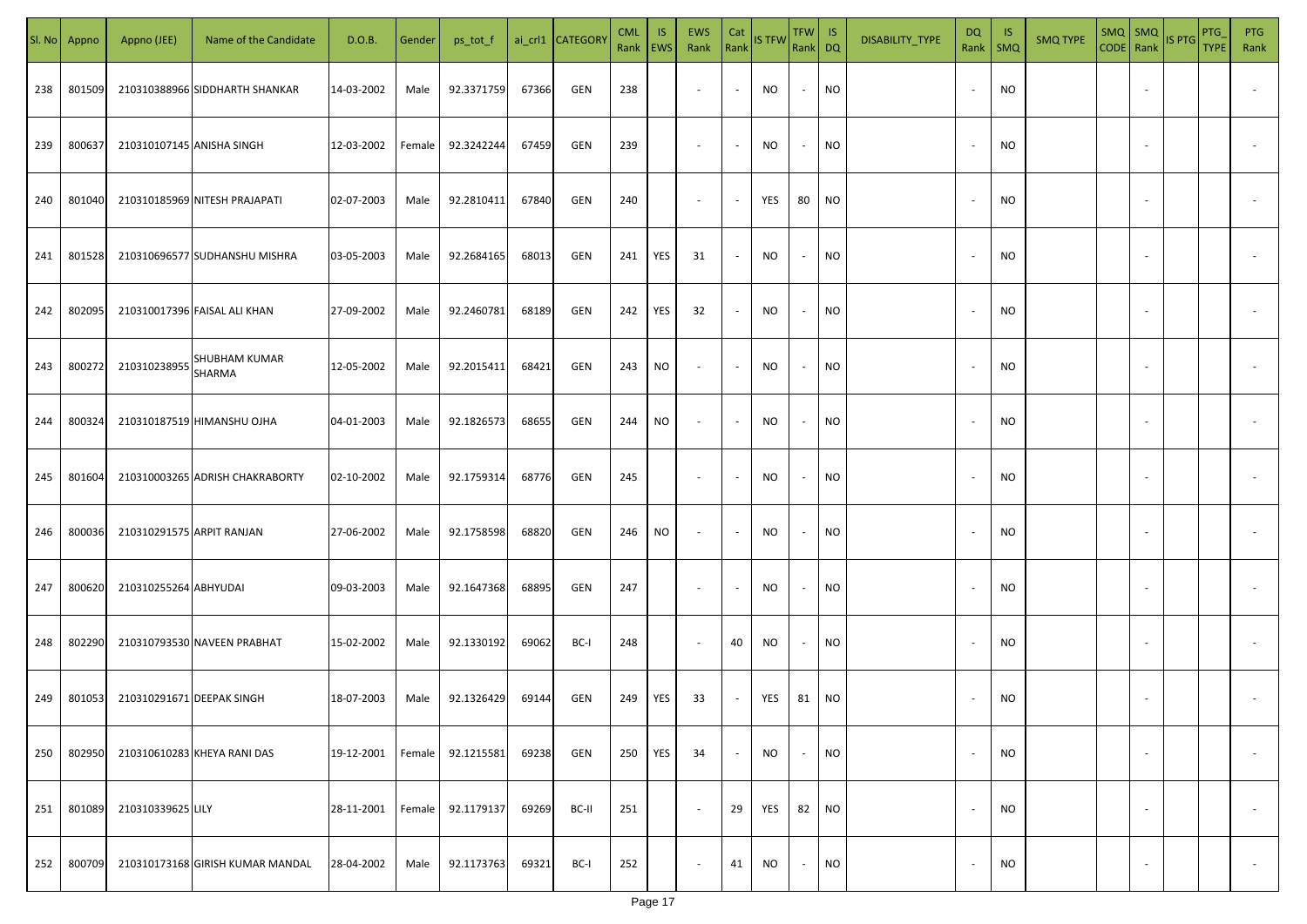|     | Sl. No Appno | Appno (JEE)               | Name of the Candidate                 | D.O.B.     | Gender | ps_tot_f   |       | ai_crl1 CATEGORY | <b>CML</b><br>Rank EWS | IS. | <b>EWS</b><br>Rank       | Cat<br>Rank              | <b>IS TFW</b> | $TFW$ IS<br>Rank DQ      |           | DISABILITY_TYPE | <b>DQ</b>                | - IS<br>Rank   SMQ | <b>SMQ TYPE</b> | SMQ SMQ |                          | CODE Rank IS PTG | <b>PTG</b><br><b>TYPE</b> | <b>PTG</b><br>Rank       |
|-----|--------------|---------------------------|---------------------------------------|------------|--------|------------|-------|------------------|------------------------|-----|--------------------------|--------------------------|---------------|--------------------------|-----------|-----------------|--------------------------|--------------------|-----------------|---------|--------------------------|------------------|---------------------------|--------------------------|
| 253 | 800766       |                           | 210310691361 SUMIT KUMAR MANDAL       | 25-11-2003 | Male   | 92.1044731 | 69432 | BC-I             | 253                    |     | $\overline{\phantom{a}}$ | 42                       | NO            | $\sim$                   | <b>NO</b> |                 |                          | <b>NO</b>          |                 |         |                          |                  |                           |                          |
| 254 | 801579       |                           | 210310525298 MD ARMAN MANSOORI        | 10-01-2002 | Male   | 92.1011383 | 69480 | BC-I             | 254                    |     | $\overline{\phantom{a}}$ | 43                       | YES           | 83                       | <b>NO</b> |                 | $\sim$                   | <b>NO</b>          |                 |         |                          |                  |                           |                          |
| 255 | 801595       |                           | 210310140951 TEJASHVI SINHA           | 22-08-2003 | Male   | 92.0615521 | 69585 | GEN              | 255                    |     | $\overline{\phantom{a}}$ | $\sim$                   | NO            | $\sim$                   | <b>NO</b> |                 |                          | <b>NO</b>          |                 |         |                          |                  |                           |                          |
| 256 |              |                           | 800756 210310098044 DAVID KUMAR MAHTO | 05-09-2003 | Male   | 92.046983  | 69692 | BC-I             | 256                    |     |                          | 44                       | YES           | 84                       | NO        |                 |                          | N <sub>0</sub>     |                 |         |                          |                  |                           |                          |
| 257 | 801608       | 210310734585 PRIYA KUMARI |                                       | 14-09-2003 | Female | 92.0443297 | 69794 | GEN              | 257                    | YES | 35                       | $\sim$                   | NO            | $\overline{\phantom{a}}$ | <b>NO</b> |                 |                          | <b>NO</b>          |                 |         |                          |                  |                           |                          |
| 258 | 803110       | 210310054982 YASH KUMAR   |                                       | 02-01-2002 | Male   | 92.0362351 | 69859 | BC-I             | 258                    |     | $\overline{\phantom{a}}$ | 45                       | YES           | 85                       | <b>NO</b> |                 |                          | <b>NO</b>          |                 |         |                          |                  |                           |                          |
| 259 | 801576       | 210310320813 RAHUL JHA    |                                       | 28-06-2003 | Male   | 92.0035939 | 70048 | GEN              | 259                    |     | $\overline{\phantom{a}}$ | $\sim$                   | YES           | 86                       | <b>NO</b> |                 |                          | <b>NO</b>          |                 |         |                          |                  |                           |                          |
| 260 | 802578       |                           | 210310162034 ANUP KUMAR SINGH         | 23-01-2003 | Male   | 92.0035939 | 70061 | GEN              | 260                    |     | $\sim$                   | $\overline{\phantom{a}}$ | YES           | 87                       | <b>NO</b> |                 |                          | <b>NO</b>          |                 |         |                          |                  |                           |                          |
| 261 | 800135       |                           | 210310349966 AAYUSH KUMAR             | 20-06-2002 | Male   | 92.001305  | 70082 | BC-II            | 261                    |     | $\sim$                   | 30                       | NO            | $\sim$                   | <b>NO</b> |                 |                          | NO                 |                 |         |                          |                  |                           |                          |
| 262 | 801162       |                           | 210310055702 PAWAN KUMAR              | 28-02-2002 | Male   | 92.001305  | 70145 | BC-II            | 262                    |     | $\sim$                   | 31                       | NO            | $\sim$                   | <b>NO</b> |                 |                          | <b>NO</b>          |                 |         |                          |                  |                           |                          |
| 263 | 800811       | 210310009988 AKASH KUMAR  |                                       | 07-06-2003 | Male   | 92.001305  | 70153 | GEN              | 263                    |     | $\sim$                   | $\overline{\phantom{a}}$ | NO            | $\overline{\phantom{a}}$ | <b>NO</b> |                 |                          | <b>NO</b>          |                 |         |                          |                  |                           |                          |
| 264 | 800409       |                           | 210310761720 SURAJ SHIKHAR            | 27-12-2002 | Male   | 91.9886962 | 70257 | GEN              | 264                    |     | $\overline{\phantom{a}}$ | $\overline{\phantom{a}}$ | NO            |                          | <b>NO</b> |                 |                          | <b>NO</b>          |                 |         |                          |                  |                           |                          |
| 265 | 801435       |                           | 210310088223 ABHIJIT MAHATO           | 21-06-2003 | Male   | 91.9886962 | 70272 | GEN              | 265                    |     | $\overline{\phantom{a}}$ | $\overline{\phantom{a}}$ | NO            | $\overline{\phantom{a}}$ | <b>NO</b> |                 |                          | <b>NO</b>          |                 |         | $\overline{\phantom{a}}$ |                  |                           | $\overline{\phantom{a}}$ |
| 266 | 800202       |                           | 210310139200 ABHISHEK ANAND           | 09-07-2003 | Male   | 91.9754694 | 70332 | GEN              | 266                    |     | $\overline{\phantom{a}}$ | $\overline{\phantom{a}}$ | <b>NO</b>     | $\overline{\phantom{a}}$ | <b>NO</b> |                 | $\overline{\phantom{a}}$ | <b>NO</b>          |                 |         | $\overline{\phantom{a}}$ |                  |                           | $\overline{\phantom{a}}$ |
| 267 | 800065       |                           | 210310016168 MOHIT PANDEY             | 16-08-2002 | Male   | 91.9754694 | 70337 | GEN              | 267                    |     | $\overline{\phantom{a}}$ | $\sim$                   | YES           | 88                       | <b>NO</b> |                 |                          | <b>NO</b>          |                 |         | $\overline{\phantom{a}}$ |                  |                           | $\overline{\phantom{a}}$ |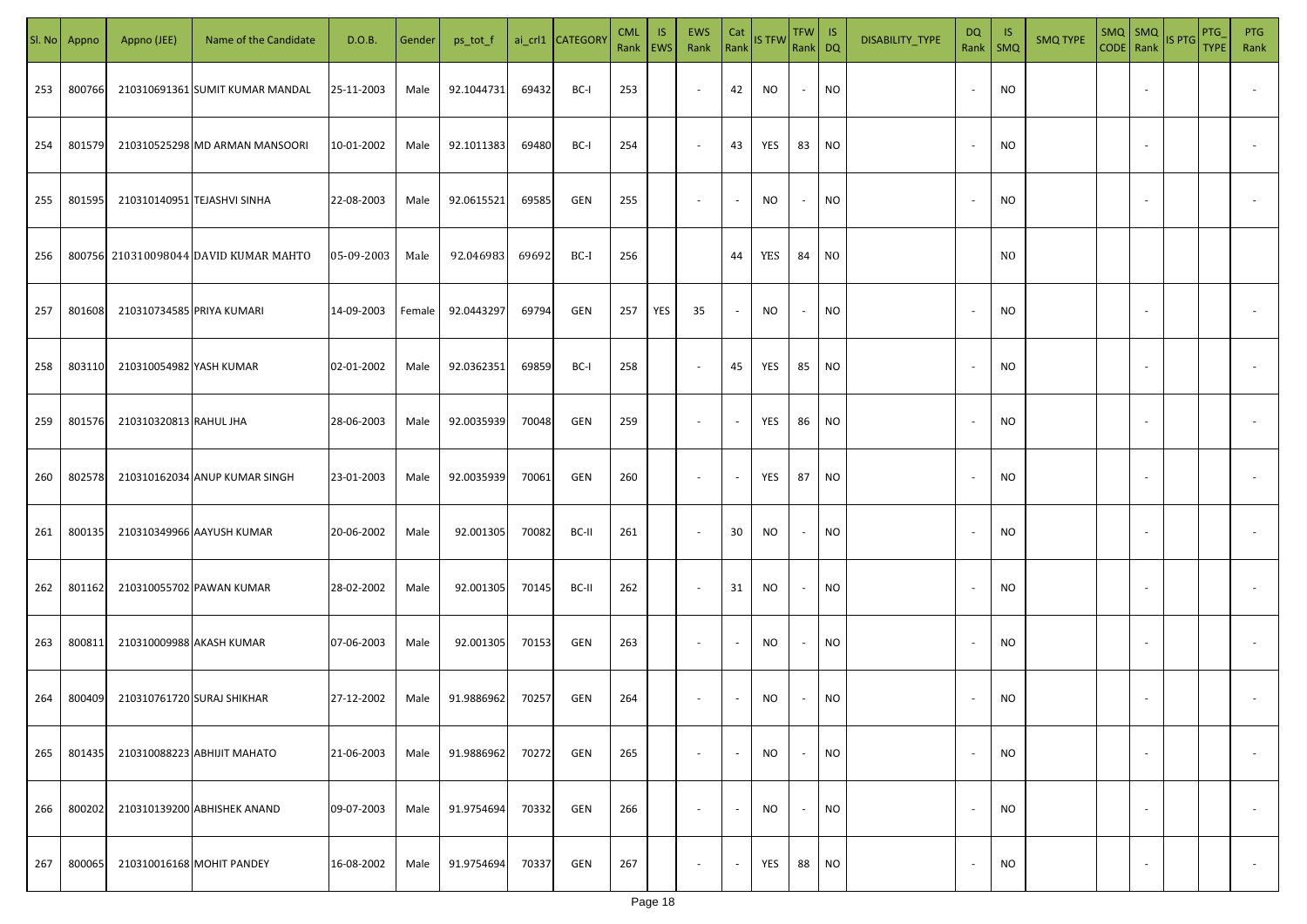| SI. No. | Appno  | Appno (JEE)              | Name of the Candidate             | D.O.B.     | Gender | ps_tot_f   |       | ai_crl1 CATEGORY | <b>CML</b><br>Rank   EWS | IS. | <b>EWS</b><br>Rank       | Cat<br>Rank              | <b>IS TFW</b> | $TFW$ IS<br>Rank DQ      |           | DISABILITY_TYPE | DQ                       | -IS<br>Rank   SMQ | <b>SMQ TYPE</b> |                          | $\begin{array}{ c c c c }\n\hline\n\text{SMQ} & \text{SMQ} \\ \hline\n\text{CODE} & \text{Rank}\n\end{array}$ IS PTG | <b>PTG</b><br><b>TYPE</b> | <b>PTG</b><br>Rank       |
|---------|--------|--------------------------|-----------------------------------|------------|--------|------------|-------|------------------|--------------------------|-----|--------------------------|--------------------------|---------------|--------------------------|-----------|-----------------|--------------------------|-------------------|-----------------|--------------------------|----------------------------------------------------------------------------------------------------------------------|---------------------------|--------------------------|
| 268     | 801900 |                          | 210310340560 SUMIT KUMAR MATHPATI | 13-04-2002 | Male   | 91.9692223 | 70455 | GEN              | 268                      | YES | 36                       | $\sim$                   | YES           | 89                       | <b>NO</b> |                 |                          | <b>NO</b>         |                 |                          |                                                                                                                      |                           |                          |
| 269     | 800628 | 210310043687 ANKIT KUMAR |                                   | 10-11-2003 | Male   | 91.9579414 | 70570 | BC-I             | 269                      |     | $\sim$                   | 46                       | YES           | 90                       | <b>NO</b> |                 |                          | <b>NO</b>         |                 |                          |                                                                                                                      |                           |                          |
| 270     | 801693 |                          | 210310273170 MD KAIF ALAM         | 03-04-2003 | Male   | 91.9264075 | 70748 | BC-I             | 270                      |     | $\overline{\phantom{a}}$ | 47                       | YES           | 91                       | <b>NO</b> |                 | $\sim$                   | <b>NO</b>         |                 |                          |                                                                                                                      |                           |                          |
| 271     | 803277 |                          | 210310045797 ANSHUMAN RAJ         | 15-07-2002 | Male   | 91.9091834 | 70900 | BC-I             | 271                      |     | $\overline{\phantom{a}}$ | 48                       | NO            | $\overline{\phantom{a}}$ | <b>NO</b> |                 | $\sim$                   | <b>NO</b>         |                 |                          |                                                                                                                      |                           |                          |
| 272     | 801708 |                          | 210310356878 AVINASH KUMAR        | 02-06-2002 | Male   | 91.8893595 | 70971 | BC-II            | 272                      |     | $\overline{\phantom{a}}$ | 32                       | YES           | 92                       | <b>NO</b> |                 | $\sim$                   | <b>NO</b>         |                 |                          |                                                                                                                      |                           |                          |
| 273     | 803209 |                          | 210310029046 MD RIYAZUL ISLAM     | 11-01-2003 | Male   | 91.8893595 | 70997 | GEN              | 273                      | NO  | $\overline{\phantom{a}}$ | $\overline{\phantom{a}}$ | NO            | $\overline{\phantom{a}}$ | <b>NO</b> |                 |                          | <b>NO</b>         |                 |                          |                                                                                                                      |                           |                          |
| 274     | 800483 |                          | 210310296616 MADHAV CHANDRA       | 20-06-2002 | Male   | 91.8871047 | 71020 | BC-II            | 274                      |     | $\overline{\phantom{a}}$ | 33                       | YES           | 93                       | <b>NO</b> |                 |                          | <b>NO</b>         |                 |                          |                                                                                                                      |                           |                          |
| 275     | 803088 |                          | 210310094260 AMANDEEP MEHTA       | 26-08-2001 | Male   | 91.8838085 | 71094 | BC-II            | 275                      |     | $\overline{\phantom{a}}$ | 34                       | NO            | $\overline{\phantom{a}}$ | <b>NO</b> |                 |                          | <b>NO</b>         |                 |                          |                                                                                                                      |                           |                          |
| 276     | 800894 |                          | 210310121356 RAHUL KUMAR          | 09-05-2001 | Male   | 91.8825028 | 71131 | BC-I             | 276                      |     | $\overline{\phantom{a}}$ | 49                       | NO            | $\overline{\phantom{a}}$ | <b>NO</b> |                 |                          | <b>NO</b>         |                 |                          |                                                                                                                      |                           |                          |
| 277     | 802050 |                          | 210310116377 ANIKET KUMAR         | 10-05-2002 | Male   | 91.8809231 | 71168 | GEN              | 277                      | NO. | $\sim$                   | $\overline{\phantom{a}}$ | NO            |                          | <b>NO</b> |                 |                          | <b>NO</b>         |                 |                          |                                                                                                                      |                           |                          |
| 278     | 800508 | 210310246124 ANKIT KUMAR |                                   | 21-05-2001 | Male   | 91.8793454 | 71241 | GEN              | 278                      |     | $\sim$                   | $\overline{\phantom{a}}$ | YES           | 94                       | <b>NO</b> |                 |                          | <b>NO</b>         |                 |                          |                                                                                                                      |                           |                          |
| 279     | 800767 |                          | 210310104720 RAHUL KUMAR MANDAL   | 27-07-2003 | Male   | 91.8793454 | 71247 | BC-I             | 279                      |     | $\sim$                   | 50                       | NO            |                          | <b>NO</b> |                 |                          | <b>NO</b>         |                 |                          |                                                                                                                      |                           |                          |
| 280     | 801858 |                          | 210310572557 MD SHAHBAZ ANSARI    | 28-02-2002 | Male   | 91.855433  | 71415 | BC-I             | 280                      |     | $\overline{\phantom{a}}$ | 51                       | <b>NO</b>     | $\overline{\phantom{a}}$ | <b>NO</b> |                 |                          | <b>NO</b>         |                 | $\overline{\phantom{a}}$ |                                                                                                                      |                           | $\overline{\phantom{a}}$ |
| 281     | 801316 |                          | 210310182832 ABHISHEK KUMAR       | 25-04-2002 | Male   | 91.8350728 | 71528 | GEN              | 281                      | NO. | $\overline{\phantom{a}}$ | $\sim$                   | <b>NO</b>     | $\sim$                   | <b>NO</b> |                 | $\overline{\phantom{a}}$ | <b>NO</b>         |                 | $\overline{\phantom{a}}$ |                                                                                                                      |                           | $\overline{\phantom{a}}$ |
| 282     | 800327 |                          | 210310219933 RITURAJ DUBEY        | 27-04-2004 | Male   | 91.8350728 | 71576 | GEN              | 282                      | YES | 37                       | $\overline{\phantom{a}}$ | YES           | 95                       | <b>NO</b> |                 |                          | <b>NO</b>         |                 | $\sim$                   |                                                                                                                      |                           | $\overline{\phantom{a}}$ |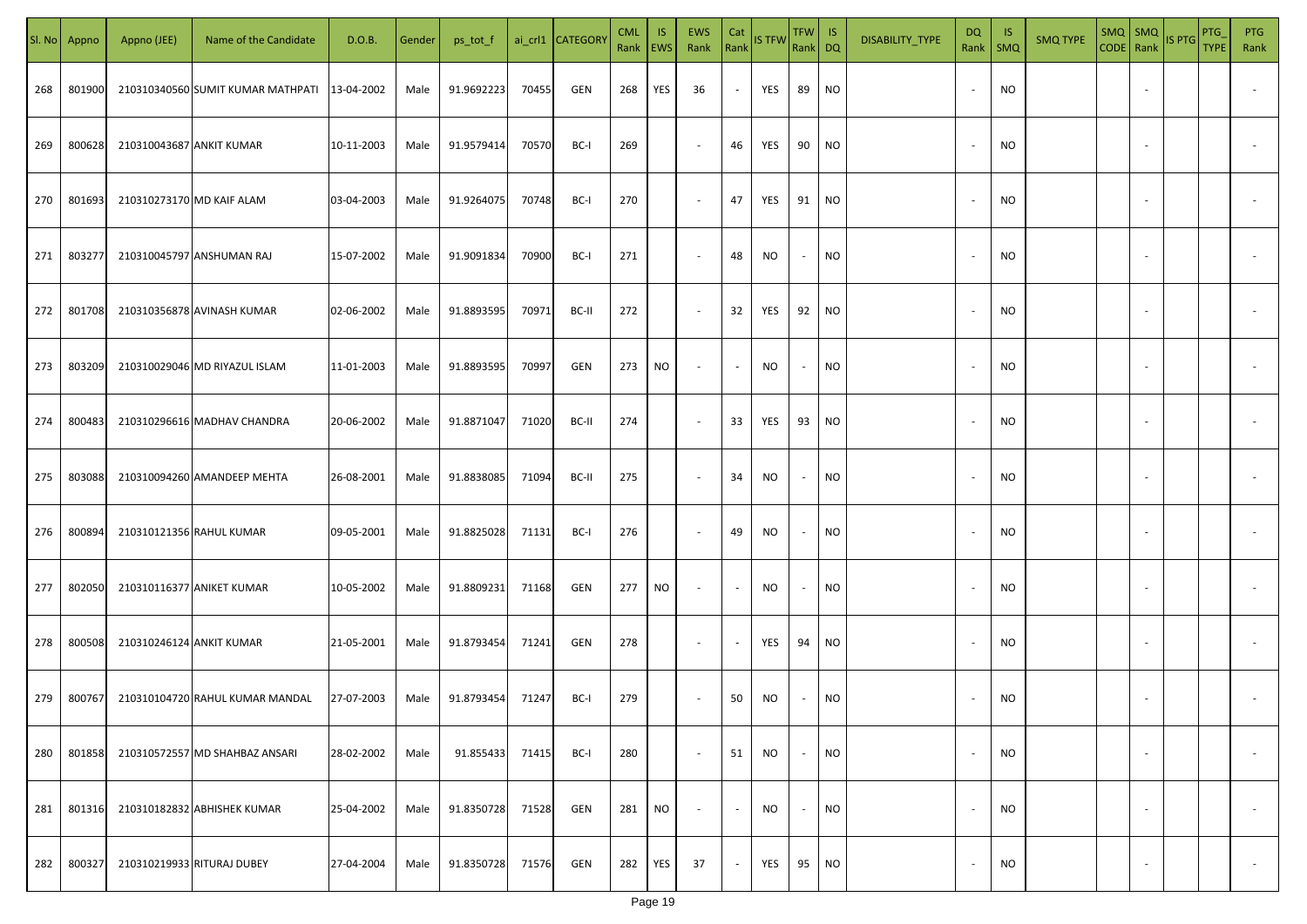| SI. No. | Appno  | Appno (JEE)              | Name of the Candidate                         | D.O.B.     | Gender | ps_tot_f   |       | ai_crl1 CATEGORY | <b>CML</b><br>Rank   EWS | IS. | <b>EWS</b><br>Rank       | Cat<br>Rank              | <b>IS TFW</b> | $TFW$ IS<br>Rank DQ      |           | DISABILITY_TYPE | DQ                       | - IS<br>Rank   SMQ | <b>SMQ TYPE</b> |                          | $\begin{array}{ c c c c }\n\hline\n\text{SMQ} & \text{SMQ} \\ \hline\n\text{CODE} & \text{Rank}\n\end{array}$ IS PTG | PTG<br><b>TYPE</b> | <b>PTG</b><br>Rank       |
|---------|--------|--------------------------|-----------------------------------------------|------------|--------|------------|-------|------------------|--------------------------|-----|--------------------------|--------------------------|---------------|--------------------------|-----------|-----------------|--------------------------|--------------------|-----------------|--------------------------|----------------------------------------------------------------------------------------------------------------------|--------------------|--------------------------|
| 283     | 800054 |                          | 210310020472 PRATIK SRIVASTAVA                | 25-11-2002 | Male   | 91.8275583 | 71603 | GEN              | 283                      | YES | 38                       | $\sim$                   | YES           | 96                       | <b>NO</b> |                 |                          | <b>NO</b>          |                 |                          |                                                                                                                      |                    |                          |
| 284     | 802329 | 210310582338 VIKAS KUMAR |                                               | 11-03-2002 | Male   | 91.8218717 | 71676 | BC-I             | 284                      |     | $\sim$                   | 52                       | NO            | $\sim$                   | <b>NO</b> |                 |                          | <b>NO</b>          |                 |                          |                                                                                                                      |                    |                          |
| 285     | 802475 | 210310029571 ESHA KUMARI |                                               | 24-07-2002 | Female | 91.7830715 | 72015 | BC-II            | 285                      |     | $\overline{\phantom{a}}$ | 35                       | YES           | 97                       | <b>NO</b> |                 | $\overline{\phantom{a}}$ | <b>NO</b>          |                 |                          |                                                                                                                      |                    |                          |
| 286     | 803116 |                          | 210310376799 KESHAV BARNAWAL                  | 29-08-2003 | Male   | 91.7710248 | 72139 | GEN              | 286                      |     | $\overline{\phantom{a}}$ | $\sim$                   | NO            | $\overline{\phantom{a}}$ | <b>NO</b> |                 | $\sim$                   | <b>NO</b>          |                 |                          |                                                                                                                      |                    |                          |
| 287     | 801055 | 210310033310 VIVEK RAI   |                                               | 20-05-2001 | Male   | 91.7703262 | 72208 | GEN              | 287                      | YES | 39                       | $\sim$                   | YES           | 98                       | <b>NO</b> |                 | $\sim$                   | <b>NO</b>          |                 |                          |                                                                                                                      |                    |                          |
| 288     | 801589 |                          | 210310271251 AKANKSHA JAISWAL                 | 28-12-2003 | Female | 91.7670941 | 72236 | BC-II            | 288                      |     | $\overline{\phantom{a}}$ | 36                       | YES           | 99                       | <b>NO</b> |                 |                          | <b>NO</b>          |                 |                          |                                                                                                                      |                    |                          |
| 289     | 800212 |                          | 210310189874 ADITYA BHARDWAJ                  | 21-05-2003 | Male   | 91.7670941 | 72250 | GEN              | 289                      |     | $\overline{\phantom{a}}$ | $\overline{\phantom{a}}$ | NO            | $\sim$                   | <b>NO</b> |                 |                          | <b>NO</b>          |                 |                          |                                                                                                                      |                    |                          |
| 290     | 801514 | 210310149227 ADITI       |                                               | 17-03-2002 | Female | 91.7670941 | 72262 | GEN              | 290                      | NO. | $\overline{\phantom{a}}$ | $\sim$                   | NO            | $\overline{\phantom{a}}$ | <b>NO</b> |                 |                          | NO                 |                 |                          |                                                                                                                      |                    |                          |
| 291     | 801555 | 210310621605 KUNAL SINGH |                                               | 30-11-2001 | Male   | 91.7533051 | 72377 | GEN              | 291                      | YES | 40                       | $\overline{\phantom{a}}$ | NO            | $\overline{\phantom{a}}$ | <b>NO</b> |                 |                          | <b>NO</b>          |                 |                          |                                                                                                                      |                    |                          |
| 292     | 800663 | 210310038179 MALA GUPTA  |                                               | 04-01-2001 | Female | 91.7066165 | 72681 | BC-I             | 292                      |     | $\sim$                   | 53                       | NO            | $\overline{\phantom{a}}$ | <b>NO</b> |                 |                          | <b>NO</b>          |                 |                          |                                                                                                                      |                    |                          |
| 293     | 802370 | 210310461917 DIVYADARSHI |                                               | 02-10-2002 | Male   | 91.7066165 | 72705 | GEN              | 293                      |     | $\sim$                   | $\sim$                   | NO            | $\overline{\phantom{a}}$ | <b>NO</b> |                 |                          | <b>NO</b>          |                 |                          |                                                                                                                      |                    |                          |
| 294     | 802720 |                          | 210310601110 SOUVANIK GHOSH                   | 28-06-2002 | Male   | 91.7066165 | 72716 | GEN              | 294                      |     | $\overline{\phantom{a}}$ |                          | NO            |                          | <b>NO</b> |                 |                          | <b>NO</b>          |                 |                          |                                                                                                                      |                    |                          |
| 295     | 800795 |                          | 210310339322 MD SIFAT AHMAD ANSARI 13-07-2003 |            | Male   | 91.7063768 | 72810 | BC-I             | 295                      |     | $\sim$                   | 54                       | YES           | 100 NO                   |           |                 |                          | <b>NO</b>          |                 | $\overline{\phantom{a}}$ |                                                                                                                      |                    | $\overline{\phantom{a}}$ |
| 296     | 803236 |                          | 210310330382 PRIYANSHU RAJ                    | 06-12-2003 | Male   | 91.6958354 | 72906 | BC-I             | 296                      |     | $\overline{\phantom{a}}$ | 55                       | <b>NO</b>     | $\sim$                   | <b>NO</b> |                 | $\overline{\phantom{a}}$ | <b>NO</b>          |                 | $\overline{\phantom{a}}$ |                                                                                                                      |                    | $\overline{\phantom{a}}$ |
| 297     | 803063 |                          | 210310238148 SAMRAT KUMAR                     | 10-03-2002 | Male   | 91.6290049 | 73313 | GEN              | 297                      | YES | 41                       | $\overline{\phantom{a}}$ | YES           | 101 NO                   |           |                 |                          | <b>NO</b>          |                 | $\sim$                   |                                                                                                                      |                    | $\sim$                   |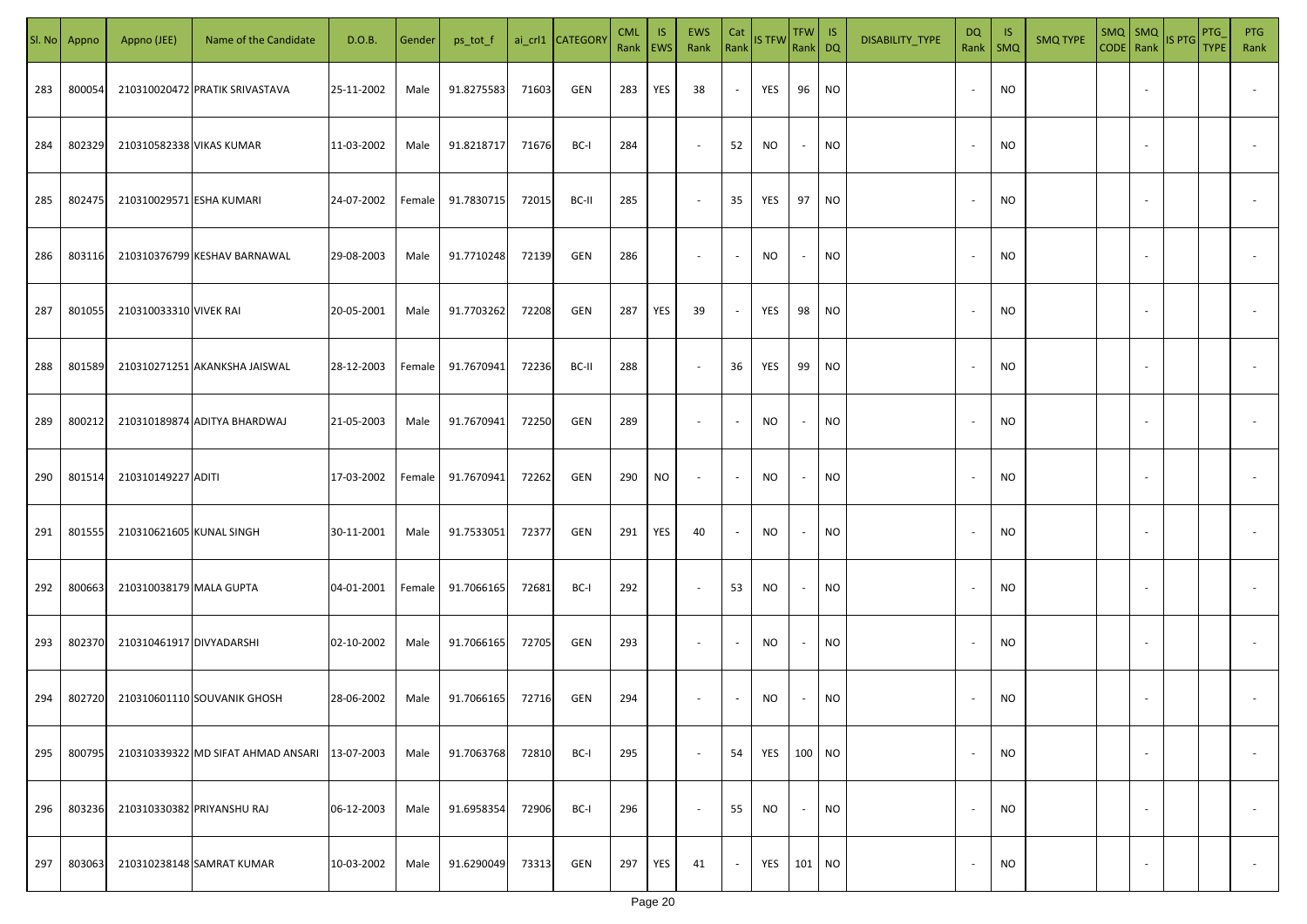| SI. No | Appno  | Appno (JEE)               | Name of the Candidate             | D.O.B.     | Gender | ps_tot_f   |       | ai_crl1 CATEGORY | <b>CML</b><br>Rank | IS.<br><b>EWS</b> | EWS<br>Rank              | Cat<br>Rank              | <b>IS TFW</b> | TFW IS<br>Rank DQ |           | DISABILITY_TYPE | DQ<br>Rank               | - IS<br>SMQ | <b>SMQ TYPE</b> | $SMQ$ $SMQ$              | CODE Rank IS PTG | PTG<br><b>TYPE</b> | <b>PTG</b><br>Rank       |
|--------|--------|---------------------------|-----------------------------------|------------|--------|------------|-------|------------------|--------------------|-------------------|--------------------------|--------------------------|---------------|-------------------|-----------|-----------------|--------------------------|-------------|-----------------|--------------------------|------------------|--------------------|--------------------------|
| 298    | 803151 |                           | 210310464991 BISHWAJEET BHANDARY  | 06-06-2001 | Male   | 91.6288025 | 73386 | BC-I             | 298                |                   | $\overline{\phantom{a}}$ | 56                       | NO            | $\sim$            | <b>NO</b> |                 | $\overline{\phantom{a}}$ | <b>NO</b>   |                 |                          |                  |                    |                          |
| 299    | 800873 |                           | 210310018954 PRATAP KUMAR DEY     | 08-12-2001 | Male   | 91.6257161 | 73428 | BC-II            | 299                |                   | $\overline{\phantom{a}}$ | 37                       | YES           | 102 NO            |           |                 | $\sim$                   | <b>NO</b>   |                 |                          |                  |                    |                          |
| 300    | 802912 |                           | 210310397952 RISHIKESH KUMAR      | 16-08-2001 | Male   | 91.5972133 | 73697 | GEN              | 300                |                   | $\sim$                   | $\sim$                   | NO            | $\sim$            | <b>NO</b> |                 | $\sim$                   | <b>NO</b>   |                 |                          |                  |                    |                          |
| 301    | 800260 |                           | 210310584191 KASHISH CHOURASIA    | 06-11-2001 | Female | 91.5897126 | 73754 | BC-I             | 301                |                   | $\sim$                   | 57                       | YES           | 103 NO            |           |                 |                          | <b>NO</b>   |                 |                          |                  |                    |                          |
| 302    | 801345 |                           | 210310241769 ADITYA ANAND         | 04-03-2001 | Male   | 91.5767794 | 73941 | BC-I             | 302                |                   | $\overline{\phantom{a}}$ | 58                       | YES           | 104 NO            |           |                 |                          | <b>NO</b>   |                 |                          |                  |                    |                          |
| 303    | 801146 |                           | 210310088748 ADNAN MAQSUD         | 15-12-2002 | Male   | 91.5767794 | 73948 | GEN              | 303                |                   | $\overline{\phantom{a}}$ | $\blacksquare$           | <b>NO</b>     | $\sim$            | <b>NO</b> |                 |                          | <b>NO</b>   |                 |                          |                  |                    |                          |
| 304    | 802887 |                           | 210310468206 PRATYAY AMRIT        | 25-09-2002 | Male   | 91.5556928 | 74026 | GEN              | 304                | YES               | 42                       | $\overline{\phantom{a}}$ | <b>NO</b>     | $\sim$            | <b>NO</b> |                 |                          | <b>NO</b>   |                 |                          |                  |                    |                          |
| 305    | 801749 |                           | 210310663799 PRINCE PANDEY        | 19-12-2003 | Male   | 91.5396261 | 74065 | GEN              | 305                | YES               | 43                       | $\sim$                   | YES           | 105 NO            |           |                 |                          | <b>NO</b>   |                 |                          |                  |                    |                          |
| 306    | 800650 |                           | 210310026850 KRISHNA KUMAR        | 15-11-2002 | Male   | 91.5396261 | 74115 | BC-II            | 306                |                   | $\sim$                   | 38                       | YES           | 106 NO            |           |                 |                          | <b>NO</b>   |                 |                          |                  |                    |                          |
| 307    | 801863 | 210310040258 ABHISHEK JHA |                                   | 09-06-2004 | Male   | 91.5279348 | 74151 | GEN              | 307                | YES               | 44                       | $\overline{\phantom{a}}$ | YES           | 107 NO            |           |                 |                          | <b>NO</b>   |                 |                          |                  |                    |                          |
| 308    | 800917 |                           | 210310082690 AADITYA NARAYAN      | 11-02-2004 | Male   | 91.5193215 | 74326 | GEN              | 308                |                   | $\overline{\phantom{a}}$ | $\overline{\phantom{a}}$ | <b>NO</b>     | $\sim$            | <b>NO</b> |                 |                          | <b>NO</b>   |                 |                          |                  |                    |                          |
| 309    | 802602 | 210310034827 SAKSHI PRIYA |                                   | 07-06-2004 | Female | 91.5193215 | 74345 | BC-I             | 309                |                   | $\sim$                   | 59                       | NO            | $\sim$            | <b>NO</b> |                 |                          | NO          |                 |                          |                  |                    |                          |
| 310    | 801011 | 210310202291              | SHUBHAM PRASAD<br><b>KUSHWAHA</b> | 24-02-2003 | Male   | 91.5193215 | 74381 | BC-II            | 310                |                   | $\sim$                   | 39                       | YES           | 108 NO            |           |                 |                          | <b>NO</b>   |                 | $\sim$                   |                  |                    | $\overline{\phantom{a}}$ |
| 311    | 802423 |                           | 210310688901 DWARIKA KUMAR        | 28-12-2001 | Male   | 91.5103148 | 74434 | GEN              | 311                |                   | $\overline{\phantom{a}}$ | $\sim$                   | YES           | 109 NO            |           |                 |                          | <b>NO</b>   |                 | $\sim$                   |                  |                    | $\overline{\phantom{a}}$ |
| 312    | 800872 | 210310202679 ALOK KUMAR   |                                   | 31-07-2003 | Male   | 91.4876139 | 74448 | BC-I             | 312                |                   | $\overline{\phantom{a}}$ | 60                       | NO            | $\sim$            | <b>NO</b> |                 |                          | <b>NO</b>   |                 | $\overline{\phantom{a}}$ |                  |                    | $\overline{\phantom{a}}$ |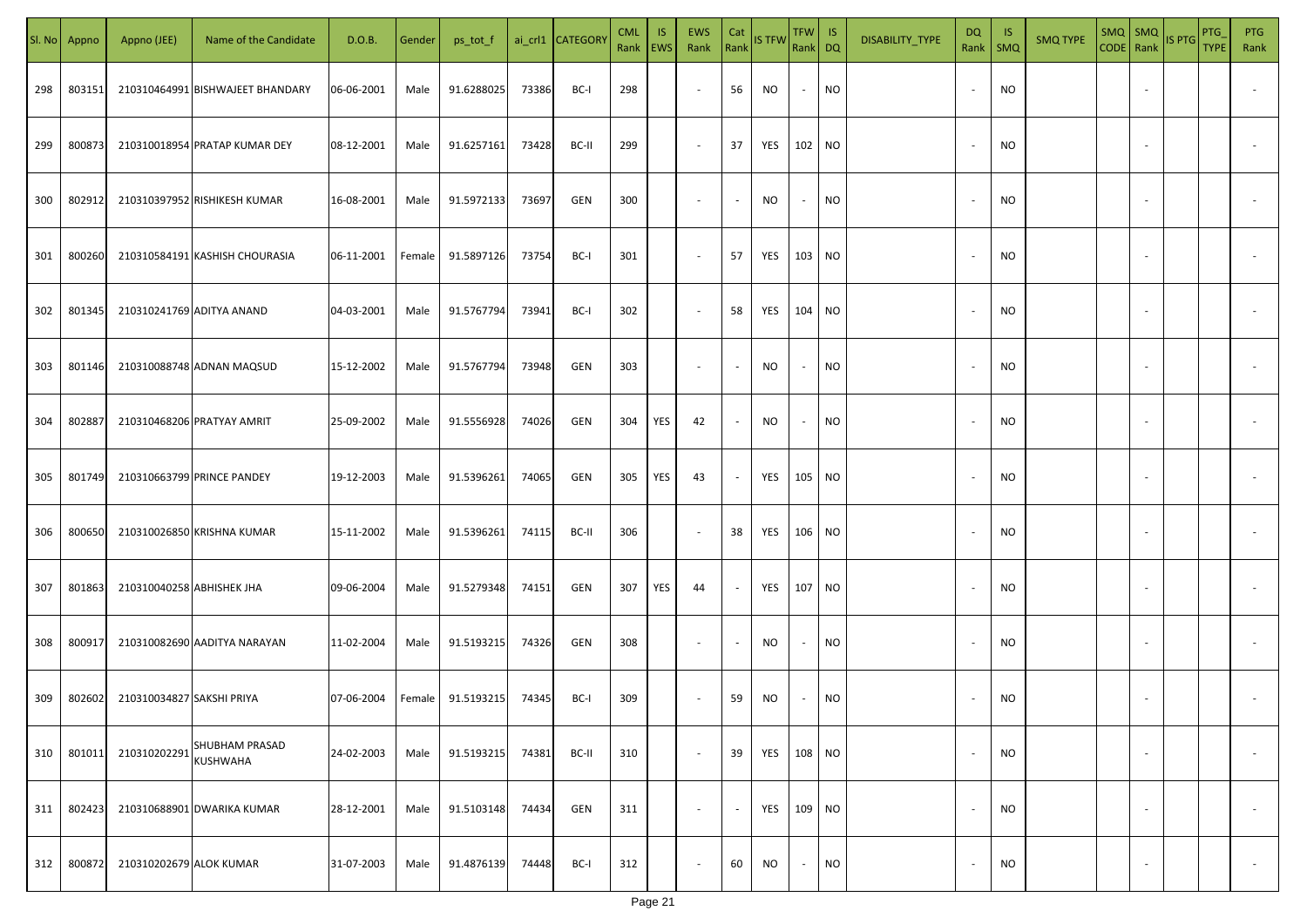| SI. No. | Appno  | Appno (JEE)                | Name of the Candidate            | D.O.B.     | Gender | ps_tot_f   |       | ai_crl1 CATEGORY | <b>CML</b><br>Rank   EWS | IS. | <b>EWS</b><br>Rank       | Cat<br>Rank              | <b>IS TFW</b> | $TFW$ IS<br>Rank DQ      |           | DISABILITY_TYPE | DQ                       | -IS<br>Rank   SMQ | <b>SMQ TYPE</b> |                          | $\begin{array}{ c c c c }\n\hline\n\text{SMQ} & \text{SMQ} \\ \hline\n\text{CODE} & \text{Rank}\n\end{array}$ IS PTG | PTG<br><b>TYPE</b> | <b>PTG</b><br>Rank       |
|---------|--------|----------------------------|----------------------------------|------------|--------|------------|-------|------------------|--------------------------|-----|--------------------------|--------------------------|---------------|--------------------------|-----------|-----------------|--------------------------|-------------------|-----------------|--------------------------|----------------------------------------------------------------------------------------------------------------------|--------------------|--------------------------|
| 313     | 802485 |                            | 210310150283 SUVAM AGRAWAL       | 22-07-2001 | Male   | 91.4437499 | 74639 | GEN              | 313                      | NO. | $\overline{\phantom{a}}$ | $\blacksquare$           | NO            | $\sim$                   | <b>NO</b> |                 |                          | <b>NO</b>         |                 |                          |                                                                                                                      |                    |                          |
| 314     | 801362 |                            | 210310391888 MD SHAHZAMAN BELALI | 01-10-2002 | Male   | 91.4423934 | 74701 | BC-I             | 314                      |     | $\sim$                   | 61                       | NO            | $\sim$                   | <b>NO</b> |                 |                          | <b>NO</b>         |                 |                          |                                                                                                                      |                    |                          |
| 315     | 800390 |                            | 210310569608 SOURAV KUMAR        | 08-01-2002 | Male   | 91.4418953 | 74793 | GEN              | 315                      |     | $\overline{\phantom{a}}$ | $\sim$                   | YES           | 110 NO                   |           |                 |                          | <b>NO</b>         |                 |                          |                                                                                                                      |                    |                          |
| 316     | 802067 | 210310529653 ROHIT KUMAR   |                                  | 03-01-2003 | Male   | 91.4397931 | 74869 | BC-II            | 316                      |     | $\overline{\phantom{a}}$ | 40                       | NO            | $\sim$                   | <b>NO</b> |                 |                          | <b>NO</b>         |                 |                          |                                                                                                                      |                    |                          |
| 317     | 800689 | 210310028340 KATYAYNI      |                                  | 12-10-2002 | Female | 91.4375415 | 74929 | GEN              | 317                      | NO  | $\overline{\phantom{a}}$ | $\sim$                   | NO            | $\sim$                   | <b>NO</b> |                 | $\sim$                   | <b>NO</b>         |                 |                          |                                                                                                                      |                    |                          |
| 318     | 800421 | 210310083873 SAIF ALI KHAN |                                  | 02-01-2003 | Male   | 91.4375415 | 74952 | GEN              | 318                      |     | $\overline{\phantom{a}}$ | $\overline{\phantom{a}}$ | NO            | $\sim$                   | <b>NO</b> |                 |                          | <b>NO</b>         |                 |                          |                                                                                                                      |                    |                          |
| 319     | 800722 |                            | 210310059308 MD HARISH MOZZAMIL  | 09-07-2002 | Male   | 91.4369042 | 75031 | GEN              | 319                      | NO. | $\overline{\phantom{a}}$ | $\overline{\phantom{a}}$ | <b>NO</b>     | $\sim$                   | <b>NO</b> |                 |                          | <b>NO</b>         |                 |                          |                                                                                                                      |                    |                          |
| 320     | 801565 |                            | 210310100883 VIKASH KUMAR NAYAK  | 31-05-2003 | Male   | 91.4283225 | 75287 | BC-I             | 320                      |     | $\overline{\phantom{a}}$ | 62                       | YES           | 111 NO                   |           |                 |                          | <b>NO</b>         |                 |                          |                                                                                                                      |                    |                          |
| 321     | 802184 |                            | 210310098694 SWEETY KUMARI       | 24-04-2002 | Female | 91.4247654 | 75325 | BC-I             | 321                      |     | $\overline{\phantom{a}}$ | 63                       | YES           | 112 NO                   |           |                 |                          | <b>NO</b>         |                 |                          |                                                                                                                      |                    |                          |
| 322     | 801346 |                            | 210310066374 NITIN RAJ SINGH     | 02-04-2002 | Male   | 91.4233487 | 75344 | GEN              | 322                      |     | $\overline{\phantom{a}}$ |                          | NO            |                          | <b>NO</b> |                 |                          | <b>NO</b>         |                 |                          |                                                                                                                      |                    |                          |
| 323     | 802924 |                            | 210310373751 RISHAV KUMAR TIWARI | 16-09-1999 | Male   | 91.4233487 | 75357 | GEN              | 323                      | YES | 45                       | $\overline{\phantom{a}}$ | NO            | $\overline{\phantom{a}}$ | <b>NO</b> |                 |                          | <b>NO</b>         |                 |                          |                                                                                                                      |                    |                          |
| 324     | 802160 | 210310148839 SUMIT KUMAR   |                                  | 22-01-2003 | Male   | 91.3824525 | 75476 | GEN              | 324                      |     | $\overline{\phantom{a}}$ |                          | NO            |                          | <b>NO</b> |                 |                          | <b>NO</b>         |                 |                          |                                                                                                                      |                    |                          |
| 325     | 801486 |                            | 210310057212 PRIYANSHU KATYAYNI  | 20-03-2002 | Male   | 91.3824525 | 75492 | GEN              | 325                      | YES | 46                       | $\sim$                   | YES           | 113 NO                   |           |                 |                          | <b>NO</b>         |                 | $\overline{\phantom{a}}$ |                                                                                                                      |                    | $\overline{\phantom{a}}$ |
| 326     | 800179 |                            | 210310002926 ANMOL RAJ SONI      | 15-10-2002 | Male   | 91.3821847 | 75552 | BC-II            | 326                      |     | $\overline{\phantom{a}}$ | 41                       | YES           | 114 NO                   |           |                 | $\overline{\phantom{a}}$ | <b>NO</b>         |                 | $\overline{\phantom{a}}$ |                                                                                                                      |                    | $\overline{\phantom{a}}$ |
| 327     | 801860 | 210310378461 KUSH YADAV    |                                  | 19-12-2002 | Male   | 91.3787477 | 75570 | GEN              | 327                      |     | $\overline{\phantom{a}}$ | $\sim$                   | <b>NO</b>     | $\sim$                   | <b>NO</b> |                 |                          | <b>NO</b>         |                 |                          |                                                                                                                      |                    | $\sim$                   |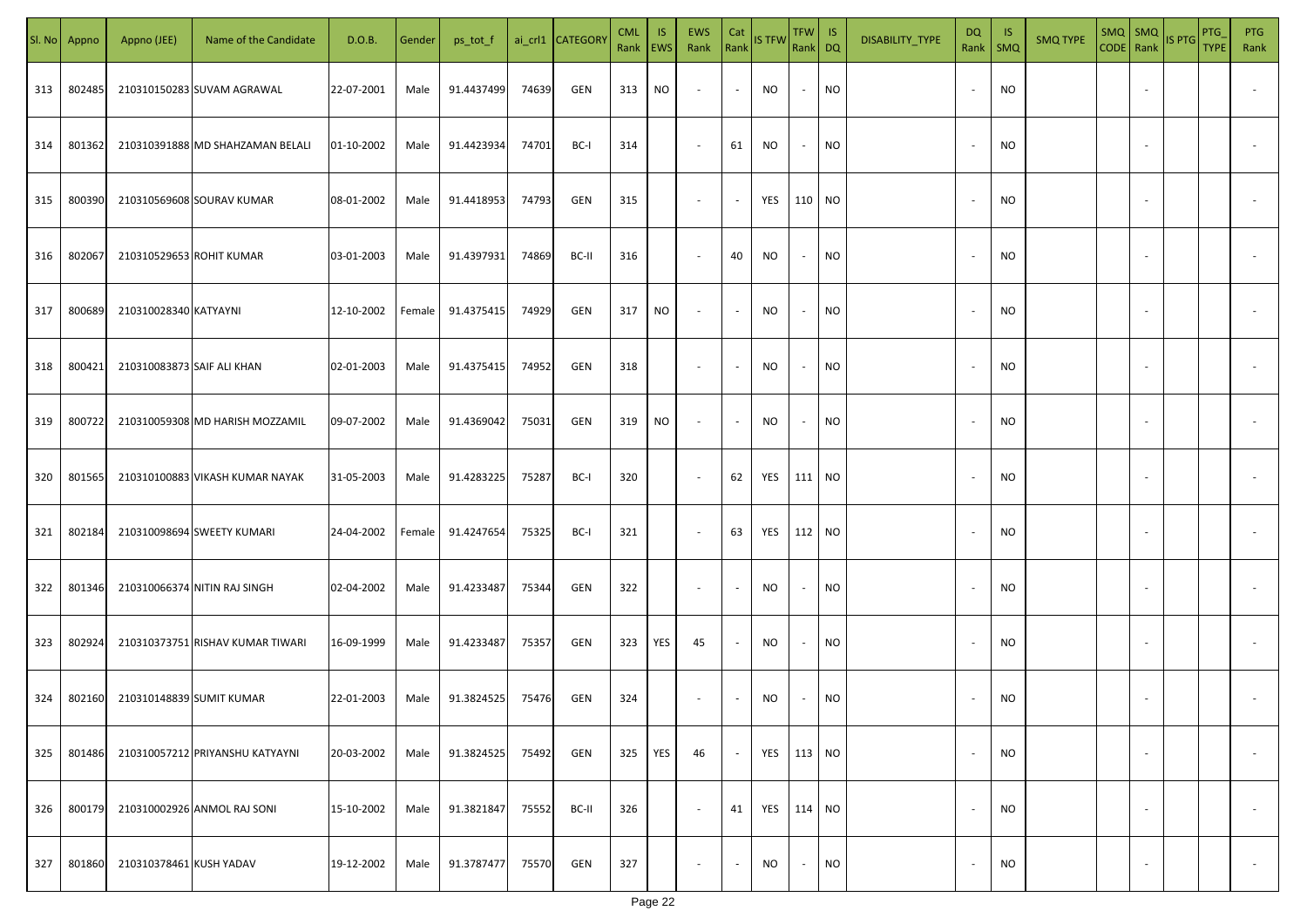| SI. No. | Appno  | Appno (JEE)               | Name of the Candidate                          | D.O.B.     | Gender | ps_tot_f   |       | ai_crl1 CATEGORY | <b>CML</b><br>Rank EWS | <b>IS</b> | EWS<br>Rank              | Cat            | Rank IS TFW | TFW   IS<br>Rank DQ |                | DISABILITY_TYPE | DQ                       | - IS<br>Rank   SMQ | <b>SMQ TYPE</b> | $SMQ$ SMQ<br>CODE Rank |                          | IS PTG | PTG<br><b>TYPE</b> | <b>PTG</b><br>Rank |
|---------|--------|---------------------------|------------------------------------------------|------------|--------|------------|-------|------------------|------------------------|-----------|--------------------------|----------------|-------------|---------------------|----------------|-----------------|--------------------------|--------------------|-----------------|------------------------|--------------------------|--------|--------------------|--------------------|
|         |        |                           | 328 803727 210310460828 SHOBHIT KASHYAP        | 16-09-2003 | Male   | 91.327301  | 76024 | GEN              | 328                    |           |                          | $\blacksquare$ | NO.         |                     | N <sub>O</sub> |                 |                          | N <sub>O</sub>     |                 |                        |                          |        |                    |                    |
| 329     | 801327 |                           | 210310299744 ABHINEET MISHRA                   | 05-10-2003 | Male   | 91.327301  | 76052 | GEN              | 329                    | YES       | 47                       | $\sim$         | YES         | 115                 | <b>NO</b>      |                 | $\overline{\phantom{a}}$ | NO.                |                 |                        | $\sim$                   |        |                    |                    |
| 330     | 802334 |                           | 210310501116 SAYAN SAURABH TRIPATHI 08-05-2002 |            | Male   | 91.2837828 | 76077 | GEN              | 330                    | NO        | $\sim$                   | $\sim$         | NO          | $\sim$              | <b>NO</b>      |                 | $\overline{\phantom{a}}$ | NO.                |                 |                        | $\sim$                   |        |                    |                    |
| 331     | 803312 |                           | 210310090954 ROHAN KUMAR MISHRA                | 09-06-2004 | Male   | 91.2837828 | 76092 | GEN              | 331                    |           | $\sim$                   | $\sim$         | NO          | $\sim$              | <b>NO</b>      |                 | $\overline{\phantom{a}}$ | NO.                |                 |                        | $\sim$                   |        |                    |                    |
| 332     | 800316 |                           | 210310185894 PRAMOD KUMAR                      | 21-12-2000 | Male   | 91.2782988 | 76277 | GEN              | 332                    |           | $\sim$                   | $\sim$         | YES         | 116 NO              |                |                 |                          | NO.                |                 |                        |                          |        |                    |                    |
| 333     | 801875 | 210310075249 TALHA SALEMI |                                                | 20-07-2003 | Female | 91.2777756 | 76296 | BC-I             | 333                    |           | $\overline{\phantom{a}}$ | 64             | <b>NO</b>   | $\sim$              | <b>NO</b>      |                 |                          | NO.                |                 |                        | $\overline{\phantom{a}}$ |        |                    |                    |
| 334     | 801721 | 210310569951 ANKIT KUMAR  |                                                | 09-05-2001 | Male   | 91.2777756 | 76300 | BC-I             | 334                    |           | $\sim$                   | 65             | YES         | 117 NO              |                |                 |                          | NO.                |                 |                        |                          |        |                    |                    |
| 335     | 802487 |                           | 210310120494 NIKHIL KUMAR                      | 23-08-2003 | Male   | 91.2777756 | 76303 | BC-I             | 335                    |           | $\sim$                   | 66             | NO          | $\sim$              | <b>NO</b>      |                 |                          | NO.                |                 |                        |                          |        |                    |                    |
| 336     | 801700 | 210310462240 ANMOL SINGH  |                                                | 12-08-2002 | Male   | 91.2667091 | 76331 | GEN              | 336                    |           | $\sim$                   | $\sim$         | YES         | 118 NO              |                |                 |                          | NO.                |                 |                        |                          |        |                    |                    |
| 337     | 800480 |                           | 210310149800 AKASH SHARMA                      | 14-10-2001 | Male   | 91.2632992 | 76402 | BC-I             | 337                    |           | $\sim$                   | 67             | NO          | $\sim$              | <b>NO</b>      |                 |                          | NO.                |                 |                        |                          |        |                    |                    |
| 338     | 803010 |                           | 210310093803 PRASHANT KUMAR SINGH              | 16-01-2003 | Male   | 91.2586238 | 76559 | GEN              | 338                    |           | $\sim$                   | $\sim$         | <b>NO</b>   | $\sim$              | <b>NO</b>      |                 |                          | <b>NO</b>          |                 |                        |                          |        |                    |                    |
| 339     | 800300 | 210310093862 ARYA SINHA   |                                                | 27-10-2002 | Female | 91.2586238 | 76599 | GEN              | 339                    | <b>NO</b> | $\sim$                   | $\sim$         | NO          | $\sim$              | <b>NO</b>      |                 |                          | NO.                |                 |                        |                          |        |                    |                    |
| 340     | 800128 | 210310010844 ABHISHEK RAJ |                                                | 25-01-2004 | Male   | 91.2531798 | 76664 | GEN              | 340                    |           | $\sim$                   | $\sim$         | NO          | $\sim$              | <b>NO</b>      |                 | $\overline{\phantom{a}}$ | <b>NO</b>          |                 |                        | $\overline{\phantom{a}}$ |        |                    | $\sim$             |
| 341     | 800030 | 210310156316 NIKET VERMA  |                                                | 10-02-2001 | Male   | 91.2476395 | 76705 | BC-II            | 341                    |           | $\sim$                   | 42             | NO          | $\sim$              | <b>NO</b>      |                 | $\overline{\phantom{a}}$ | <b>NO</b>          |                 |                        | $\overline{\phantom{a}}$ |        |                    | $\sim$             |
| 342     | 802152 | 210320001605 SRIKANT      |                                                | 14-10-2002 | Male   | 91.2453383 | 76783 | BC-I             | 342                    |           | $\sim$                   | 68             | NO          | $\sim$              | <b>NO</b>      |                 | $\overline{\phantom{a}}$ | <b>NO</b>          |                 |                        | $\overline{\phantom{a}}$ |        |                    | $\sim$             |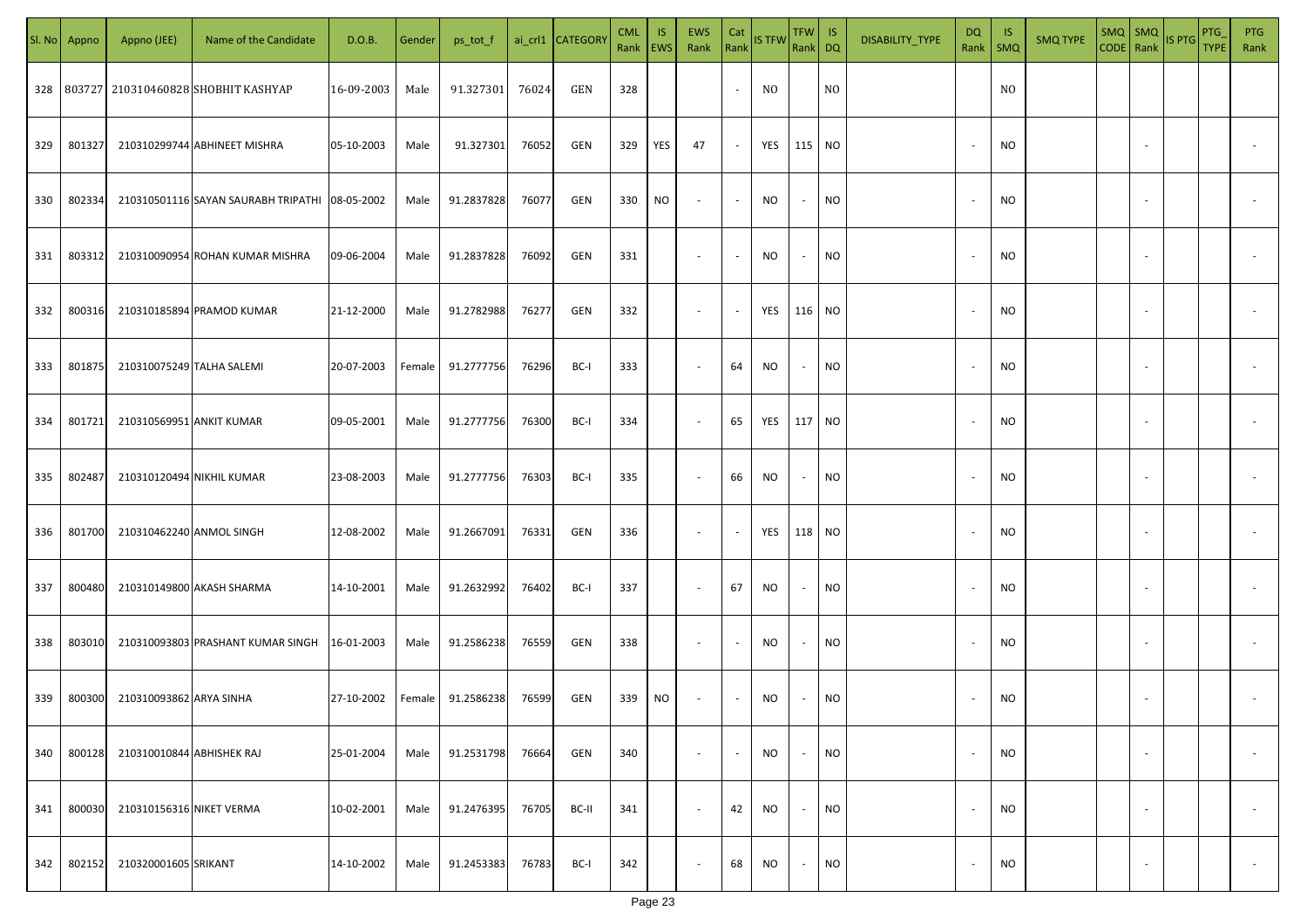| SI. No | Appno  | Appno (JEE)               | Name of the Candidate             | D.O.B.     | Gender | ps_tot_f   |       | ai_crl1 CATEGOR\ | <b>CML</b><br>Rank   EWS | IS. | EWS<br>Rank              | Cat<br>Rank              | <b>IS TFW</b> | TFW IS<br>Rank DQ |           | DISABILITY_TYPE | DQ<br>Rank               | - IS<br>$\mathsf{SMQ}$ | <b>SMQ TYPE</b> | $SMQ$ $SMQ$ | CODE Rank IS PTG | PTG<br><b>TYPE</b> | <b>PTG</b><br>Rank       |
|--------|--------|---------------------------|-----------------------------------|------------|--------|------------|-------|------------------|--------------------------|-----|--------------------------|--------------------------|---------------|-------------------|-----------|-----------------|--------------------------|------------------------|-----------------|-------------|------------------|--------------------|--------------------------|
| 343    | 801300 | 210310273004 ANKIT KUMAR  |                                   | 07-02-2001 | Male   | 91.2354587 | 76985 | BC-II            | 343                      |     | $\overline{\phantom{a}}$ | 43                       | YES           | 119 NO            |           |                 | $\overline{\phantom{a}}$ | <b>NO</b>              |                 |             |                  |                    |                          |
| 344    | 800008 |                           | 210310032531 SHREYA RANJAN        | 04-04-2002 | Female | 91.2354587 | 77001 | GEN              | 344                      | NO  | $\overline{\phantom{a}}$ | $\sim$                   | <b>NO</b>     | $\sim$            | <b>NO</b> |                 | $\sim$                   | <b>NO</b>              |                 |             |                  |                    |                          |
| 345    | 802635 |                           | 210310264853 KANISHK KUMAR        | 27-09-2000 | Male   | 91.2331125 | 77018 | GEN              | 345                      | NO  | $\sim$                   | $\sim$                   | NO            | $\sim$            | <b>NO</b> |                 | $\sim$                   | <b>NO</b>              |                 |             |                  |                    |                          |
| 346    | 800089 |                           | 210310001363 SAGAR RAWANI         | 27-07-2003 | Male   | 91.2116238 | 77034 | BC-I             | 346                      | NO  | $\sim$                   | 69                       | NO.           | $\sim$            | <b>NO</b> |                 |                          | <b>NO</b>              |                 |             |                  |                    |                          |
| 347    | 801781 |                           | 210330007842 ROHIT KUMAR MAHATO   | 07-12-2001 | Male   | 91.2103709 | 77064 | BC-II            | 347                      |     | $\overline{\phantom{a}}$ | 44                       | <b>NO</b>     | $\sim$            | <b>NO</b> |                 |                          | <b>NO</b>              |                 |             |                  |                    |                          |
| 348    | 802063 | 210310513187 MAYANK RAJ   |                                   | 31-08-2003 | Male   | 91.2025374 | 77145 | BC-I             | 348                      |     | $\sim$                   | 70                       | NO            | $\sim$            | <b>NO</b> |                 |                          | <b>NO</b>              |                 |             |                  |                    |                          |
| 349    | 801434 |                           | 210310061750 ADITYA KUMAR         | 04-04-2002 | Male   | 91.137763  | 77494 | GEN              | 349                      | YES | 48                       | $\overline{\phantom{a}}$ | <b>NO</b>     | $\sim$            | <b>NO</b> |                 |                          | <b>NO</b>              |                 |             |                  |                    |                          |
| 350    | 800827 | 210310459536 ANOJ KUMAR   |                                   | 10-04-2003 | Male   | 91.137763  | 77507 | BC-I             | 350                      |     | $\sim$                   | 71                       | YES           | 120 NO            |           |                 |                          | <b>NO</b>              |                 |             |                  |                    |                          |
| 351    | 800641 |                           | 210310430723 ADITYA KUMAR MAHATO  | 25-03-2002 | Male   | 91.1246288 | 77737 | BC-I             | 351                      |     | $\sim$                   | 72                       | <b>NO</b>     | $\sim$            | <b>NO</b> |                 |                          | <b>NO</b>              |                 |             |                  |                    |                          |
| 352    | 800593 |                           | 210310051527 ABHAY KUMAR          | 07-07-2002 | Male   | 91.1227935 | 77747 | BC-I             | 352                      |     | $\sim$                   | 73                       | NO            | $\sim$            | <b>NO</b> |                 |                          | <b>NO</b>              |                 |             |                  |                    |                          |
| 353    | 800858 | 210310194701 ADITY KUMARI |                                   | 23-09-2003 | Female | 91.1227935 | 77748 | GEN              | 353                      | NO  | $\sim$                   | $\sim$                   | <b>NO</b>     | $\sim$            | <b>NO</b> |                 |                          | <b>NO</b>              |                 |             |                  |                    |                          |
| 354    | 801037 |                           | 210310623325 ABHISHEK KUMAR SINGH | 30-06-2002 | Male   | 91.0988162 | 77857 | GEN              | 354                      | YES | 49                       | $\sim$                   | YES           | 121 NO            |           |                 |                          | NO                     |                 |             |                  |                    |                          |
| 355    | 800992 |                           | 210310198786 SHWETANK YASH        | 26-03-2002 | Male   | 91.0834782 | 77962 | GEN              | 355                      |     | $\sim$                   | $\sim$                   | <b>NO</b>     | $\sim$            | <b>NO</b> |                 | ٠.                       | <b>NO</b>              |                 | $\sim$      |                  |                    | $\overline{\phantom{a}}$ |
| 356    | 801815 |                           | 210310061218 FOUZAN MOFIZ         | 05-10-2002 | Male   | 91.0813808 | 78045 | GEN              | 356                      | NO. | $\overline{\phantom{a}}$ | $\sim$                   | YES           | 122 NO            |           |                 | $\overline{\phantom{a}}$ | <b>NO</b>              |                 | $\sim$      |                  |                    | $\overline{\phantom{a}}$ |
| 357    | 801500 |                           | 210310058709 HIMANSHU RANJAN      | 27-03-2003 | Male   | 91.0729266 | 78087 | GEN              | 357                      |     | $\overline{\phantom{a}}$ | $\sim$                   | NO            | $\sim$            | <b>NO</b> |                 |                          | <b>NO</b>              |                 |             |                  |                    | $\overline{\phantom{a}}$ |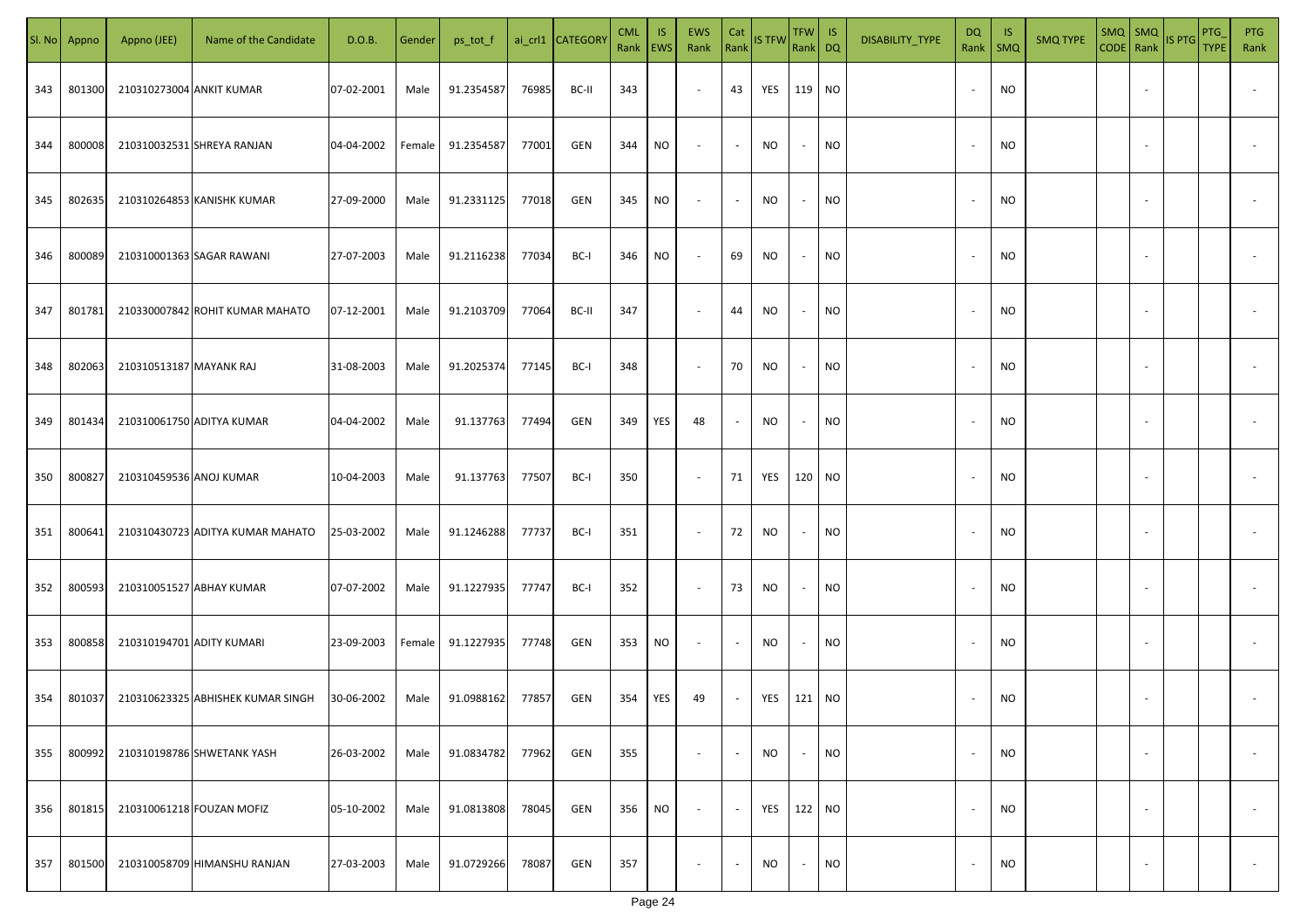| SI. No. | Appno  | Appno (JEE)               | Name of the Candidate             | D.O.B.     | Gender | ps_tot_f   |       | ai_crl1 CATEGOR\ | <b>CML</b><br>Rank   EWS | IS.       | EWS<br>Rank              | Cat                      | Rank IS TFW | $TFW$ IS<br>Rank DQ |           | DISABILITY_TYPE | $\mathsf{DQ}$<br>Rank    | - IS<br><b>SMQ</b> | <b>SMQ TYPE</b> | $SMQ$ $SMQ$<br>CODE Rank |                | IS PTG | <b>PTG</b><br><b>TYPE</b> | <b>PTG</b><br>Rank       |
|---------|--------|---------------------------|-----------------------------------|------------|--------|------------|-------|------------------|--------------------------|-----------|--------------------------|--------------------------|-------------|---------------------|-----------|-----------------|--------------------------|--------------------|-----------------|--------------------------|----------------|--------|---------------------------|--------------------------|
| 358     | 802244 |                           | 210310808178 MANISHA RANI         | 23-03-2002 | Female | 91.0719775 | 78167 | GEN              | 358                      |           | $\sim$                   | $\sim$                   | NO          | $\sim$              | <b>NO</b> |                 | $\overline{\phantom{a}}$ | <b>NO</b>          |                 |                          |                |        |                           |                          |
| 359     | 803340 |                           | 210310039871 SHREYA GUPTA         | 20-11-2001 | Female | 91.0712997 | 78169 | BC-II            | 359                      |           | $\sim$                   | 45                       | YES         | 123 NO              |           |                 |                          | <b>NO</b>          |                 |                          |                |        |                           |                          |
| 360     | 802144 | 210310312838 MD RIZWAN    |                                   | 25-12-2001 | Male   | 91.0681707 | 78258 | GEN              | 360                      | <b>NO</b> |                          | $\sim$                   | <b>NO</b>   |                     |           |                 |                          |                    |                 |                          |                |        |                           |                          |
| 361     | 801218 |                           | 210310011455 MANOJ KUMAR          | 06-04-2002 | Male   | 91.0681707 | 78267 | GEN              | 361                      | YES       | 50                       | $\sim$                   | NO          | $\sim$              | <b>NO</b> |                 | $\overline{\phantom{a}}$ | <b>NO</b>          |                 |                          |                |        |                           |                          |
| 362     | 803572 |                           | 210310648931 BRAJESH KUMAR RAY    | 16-05-2002 | Male   | 91.0485824 | 78383 | GEN              | 362                      |           |                          | $\overline{\phantom{a}}$ |             |                     | <b>NO</b> |                 |                          | <b>NO</b>          |                 |                          |                |        |                           |                          |
| 363     | 802297 |                           | 210310383878 RAGHWENDRA SINGH     | 21-03-2002 | Male   | 91.0360114 | 78473 | GEN              | 363                      |           | $\sim$                   | $\overline{\phantom{a}}$ | NO.         | $\sim$              | <b>NO</b> |                 |                          | <b>NO</b>          |                 |                          |                |        |                           |                          |
| 364     | 800004 |                           | 210310438598 SAKSHAM SINGH        | 15-02-2002 | Male   | 90.9972245 | 78795 | GEN              | 364                      | YES       | 51                       | $\sim$                   | NO.         | $\sim$              | <b>NO</b> |                 |                          | <b>NO</b>          |                 |                          |                |        |                           |                          |
| 365     | 801607 |                           | 210310314620 KUMARI MRIDULA       | 25-08-2002 | Female | 90.9876425 | 78833 | GEN              | 365                      |           | $\overline{\phantom{a}}$ | $\overline{\phantom{a}}$ | NO          | $\sim$              | <b>NO</b> |                 |                          | <b>NO</b>          |                 |                          |                |        |                           |                          |
| 366     | 800780 |                           | 210310836003 SATYA NARAYAN PRASAD | 09-09-2000 | Male   | 90.9876425 | 78858 | GEN              | 366                      |           | $\overline{\phantom{a}}$ | $\overline{\phantom{a}}$ | NO          | $\sim$              | <b>NO</b> |                 |                          | <b>NO</b>          |                 |                          |                |        |                           |                          |
| 367     | 802880 |                           | 210310370463 ASHISH MISHRA        | 15-02-2001 | Male   | 90.9871693 | 78975 | GEN              | 367                      | YES       | 52                       | $\overline{\phantom{a}}$ | YES         | 124 NO              |           |                 |                          | <b>NO</b>          |                 |                          |                |        |                           |                          |
| 368     | 800490 | 210310043164 ANKIT KUMAR  |                                   | 15-10-2002 | Male   | 90.9871693 | 78978 | BC-I             | 368                      |           | $\sim$                   | 74                       | YES         | 125 NO              |           |                 |                          | <b>NO</b>          |                 |                          |                |        |                           |                          |
| 369     | 800197 |                           | 210310003279 JUGESH KUMAR         | 10-01-2003 | Male   | 90.9831397 | 79019 | GEN              | 369                      |           | $\sim$                   | $\overline{\phantom{a}}$ | YES         | 126 NO              |           |                 |                          | <b>NO</b>          |                 |                          |                |        |                           |                          |
| 370     | 802538 | 210310736229 SOUVIK KUNDU |                                   | 08-07-2001 | Male   | 90.9612589 | 79147 | BC-I             | 370                      |           | $\sim$                   | 75                       | YES         | 127 NO              |           |                 | $\overline{\phantom{a}}$ | <b>NO</b>          |                 |                          | $\overline{a}$ |        |                           | $\overline{\phantom{a}}$ |
| 371     | 800976 |                           | 210310381072 RANDHIR KUMAR RAY    | 02-06-2001 | Male   | 90.9354848 | 79386 | GEN              | 371                      |           | $\overline{\phantom{a}}$ | $\sim$                   | NO          | $\sim$              | <b>NO</b> |                 | $\overline{\phantom{a}}$ | <b>NO</b>          |                 |                          | $\sim$         |        |                           | $\overline{\phantom{a}}$ |
| 372     | 800728 |                           | 210310296663 MD TARIQUE ANSARI    | 14-12-2002 | Male   | 90.9253956 | 79443 | BC-I             | 372                      |           | $\sim$                   | 76                       | NO          | $\sim$              | <b>NO</b> |                 |                          | <b>NO</b>          |                 |                          |                |        |                           | $\sim$                   |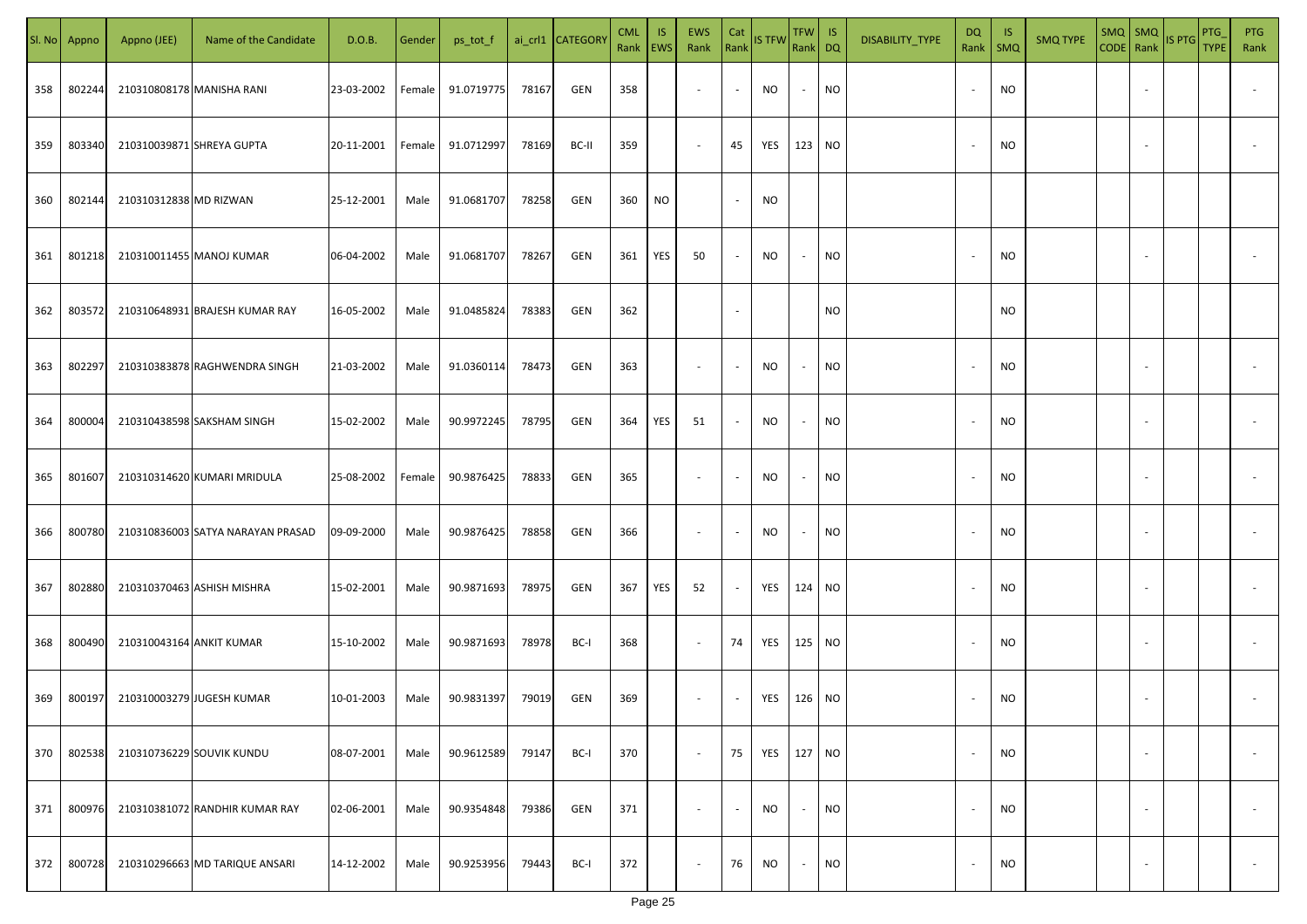| SI. No | Appno  | Appno (JEE)                | Name of the Candidate             | D.O.B.     | Gender | ps_tot_f   |       | ai_crl1 CATEGORY | <b>CML</b><br>Rank   EWS | IS. | <b>EWS</b><br>Rank       | Cat<br>Rank              | <b>IS TFW</b>  | $TFW$ IS<br>Rank DQ      |           | DISABILITY_TYPE | DQ<br>Rank               | - IS<br>$\mathsf{SMQ}$ | <b>SMQ TYPE</b>            |   | SMQ SMQ                  | CODE Rank IS PTG | <b>PTG</b><br><b>TYPE</b> | <b>PTG</b><br>Rank       |
|--------|--------|----------------------------|-----------------------------------|------------|--------|------------|-------|------------------|--------------------------|-----|--------------------------|--------------------------|----------------|--------------------------|-----------|-----------------|--------------------------|------------------------|----------------------------|---|--------------------------|------------------|---------------------------|--------------------------|
| 373    | 802595 |                            | 210310072988 ABHISHEK DHAR DUBEY  | 08-01-2001 | Male   | 90.9253956 | 79453 | GEN              | 373                      | YES | 53                       | $\sim$                   | YES            | 128 NO                   |           |                 |                          | <b>NO</b>              |                            |   |                          |                  |                           |                          |
| 374    | 802958 |                            | 210310716955 VISHAL KUMAR TIWARI  | 27-07-2002 | Male   | 90.9161499 | 79588 | GEN              | 374                      | NO  | $\sim$                   | $\sim$                   | <b>NO</b>      | $\sim$                   | <b>NO</b> |                 |                          | <b>NO</b>              |                            |   |                          |                  |                           |                          |
| 375    | 801584 | 210310098992 ROHIT PATEL   |                                   | 27-04-2003 | Male   | 90.9161499 | 79607 | GEN              | 375                      |     | $\overline{\phantom{a}}$ | $\blacksquare$           | <b>NO</b>      | $\sim$                   | <b>NO</b> |                 |                          | <b>NO</b>              |                            |   |                          |                  |                           |                          |
| 376    | 800625 |                            | 210310030772 PRAKASH KUMAR BHAKAT | 13-08-2002 | Male   | 90.9115005 | 79639 | BC-I             | 376                      |     | $\sim$                   | 77                       | <b>NO</b>      | $\sim$                   | <b>NO</b> |                 |                          | <b>NO</b>              |                            |   |                          |                  |                           |                          |
| 377    | 800210 |                            | 210310441982 SOURAV KUMAR RAUT    | 04-02-2003 | Male   | 90.9077476 | 79687 | GEN              | 377                      | NO. | $\sim$                   | $\sim$                   | NO             | $\sim$                   | <b>NO</b> |                 |                          | YES                    | WARDS OF EX-<br>SERVICEMEN | 6 | 1                        |                  |                           |                          |
| 378    | 800797 |                            | 210310466651 PIYUSHA KUMARI       | 03-04-2002 | Female | 90.8971891 | 79793 | BC-I             | 378                      |     | $\overline{\phantom{a}}$ | 78                       | YES            | 129 NO                   |           |                 |                          | <b>NO</b>              |                            |   |                          |                  |                           |                          |
| 379    | 800064 | 210310169455               | ANKIT KUMAR<br>VISHWAKARMA        | 14-01-2002 | Male   | 90.8743577 | 79823 | GEN              | 379                      |     | $\overline{\phantom{a}}$ | $\sim$                   | <b>NO</b>      | $\sim$                   | <b>NO</b> |                 |                          | <b>NO</b>              |                            |   |                          |                  |                           |                          |
| 380    |        | 803840 210310056660        | HARSWARDHAN<br>KHANDELWAL         | 03-03-2003 | Male   | 90.874168  | 79866 | GEN              | 380                      | NO. |                          | $\sim$                   | N <sub>O</sub> |                          | NO        |                 |                          | N <sub>0</sub>         |                            |   |                          |                  |                           |                          |
| 381    | 802910 |                            | 210310384219 SOUMYA SINGH         | 24-01-2002 | Female | 90.8741681 | 79882 | GEN              | 381                      |     | $\sim$                   | $\overline{\phantom{a}}$ | NO             | $\sim$                   | <b>NO</b> |                 |                          | <b>NO</b>              |                            |   |                          |                  |                           |                          |
| 382    | 803082 |                            | 210310325298 SAURABH KUMAR SINGH  | 24-04-2002 | Male   | 90.8695128 | 79942 | GEN              | 382                      |     | $\sim$                   | $\overline{\phantom{a}}$ | NO             | $\sim$                   | <b>NO</b> |                 |                          | <b>NO</b>              |                            |   |                          |                  |                           |                          |
| 383    | 802322 |                            | 210310474395 UJJWAL KUMAR         | 16-06-2002 | Male   | 90.851424  | 80027 | GEN              | 383                      |     | $\sim$                   | $\overline{\phantom{a}}$ | NO.            | $\sim$                   | <b>NO</b> |                 |                          | <b>NO</b>              |                            |   |                          |                  |                           |                          |
| 384    | 800686 | 210310282966 JITESH JAIDEO |                                   | 28-09-2003 | Male   | 90.8276655 | 80186 | GEN              | 384                      | YES | 54                       | $\sim$                   | <b>NO</b>      | $\sim$                   | <b>NO</b> |                 |                          | <b>NO</b>              |                            |   |                          |                  |                           |                          |
| 385    | 801482 |                            | 210310051957 VIPUL VAIBHAV        | 17-08-2002 | Male   | 90.8210753 | 80300 | GEN              | 385                      | YES | 55                       | $\sim$                   | <b>NO</b>      | $\overline{\phantom{a}}$ | <b>NO</b> |                 | $\overline{\phantom{a}}$ | <b>NO</b>              |                            |   | $\overline{\phantom{a}}$ |                  |                           | $\overline{\phantom{a}}$ |
| 386    | 800297 |                            | 210310239925 ANGSHUMAN GHOSH      | 03-02-2003 | Male   | 90.7954247 | 80513 | GEN              | 386                      |     | $\sim$                   | $\sim$                   | <b>NO</b>      | $\sim$                   | <b>NO</b> |                 | $\sim$                   | <b>NO</b>              |                            |   | $\overline{\phantom{a}}$ |                  |                           | $\overline{\phantom{a}}$ |
| 387    | 802428 |                            | 210310229184 HIMANSHU SHEKHAR     | 15-07-2002 | Male   | 90.7908421 | 80592 | GEN              | 387                      |     | $\overline{\phantom{a}}$ | $\sim$                   | NO             | $\sim$                   | <b>NO</b> |                 |                          | <b>NO</b>              |                            |   | $\overline{\phantom{a}}$ |                  |                           | $\sim$                   |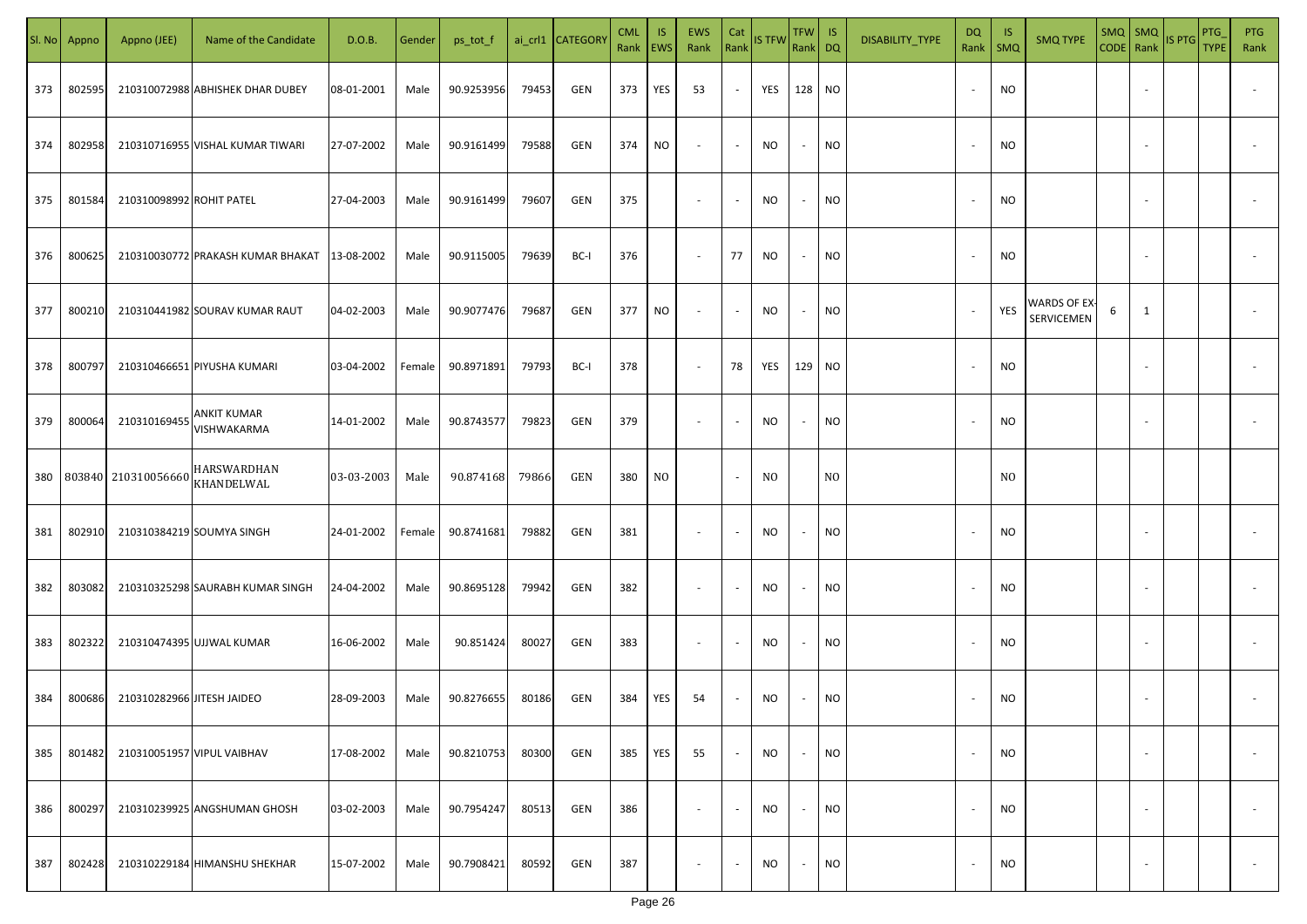| SI. No | Appno  | Appno (JEE)               | Name of the Candidate            | D.O.B.     | Gender | ps_tot_f   |       | ai_crl1 CATEGORY | <b>CML</b><br>Rank   EWS | <b>IS</b> | EWS<br>Rank              | Cat<br>Rank              | <b>IS TFW</b> | TFW IS<br>Rank DQ |           | DISABILITY_TYPE | <b>DQ</b><br>Rank        | -IS<br>SMQ | <b>SMQ TYPE</b> | SMQ SMQ                  | CODE Rank IS PTG | <b>PTG</b><br><b>TYPE</b> | <b>PTG</b><br>Rank       |
|--------|--------|---------------------------|----------------------------------|------------|--------|------------|-------|------------------|--------------------------|-----------|--------------------------|--------------------------|---------------|-------------------|-----------|-----------------|--------------------------|------------|-----------------|--------------------------|------------------|---------------------------|--------------------------|
| 388    | 800456 |                           | 210310011741 BINISH KUMAR SAH    | 16-01-2002 | Male   | 90.7908421 | 80621 | BC-I             | 388                      |           | $\sim$                   | 79                       | YES           | 130 NO            |           |                 | $\sim$                   | <b>NO</b>  |                 |                          |                  |                           |                          |
| 389    | 800173 | 210310251698 RAHUL SEN    |                                  | 30-08-2002 | Male   | 90.7843411 | 80625 | BC-I             | 389                      |           | $\sim$                   | 80                       | YES           | 131 NO            |           |                 | $\overline{\phantom{a}}$ | <b>NO</b>  |                 |                          |                  |                           |                          |
| 390    | 800395 |                           | 210310461503 KUNAL KUMAR SINGH   | 29-01-2003 | Male   | 90.7843411 | 80659 | GEN              | 390                      |           | $\sim$                   | $\sim$                   | NO            | $\sim$            | <b>NO</b> |                 | $\overline{\phantom{a}}$ | <b>NO</b>  |                 |                          |                  |                           |                          |
| 391    | 803021 |                           | 210310502525 AMAN KUMAR JHA      | 21-11-2001 | Male   | 90.7772674 | 80760 | GEN              | 391                      | NO        | $\overline{\phantom{a}}$ | $\sim$                   | NO.           | $\sim$            | <b>NO</b> |                 | $\sim$                   | <b>NO</b>  |                 |                          |                  |                           |                          |
| 392    | 801479 |                           | 210310296262 PRIYANSHU KUMAR     | 14-01-2003 | Male   | 90.7595437 | 80868 | GEN              | 392                      |           | $\sim$                   | $\overline{\phantom{a}}$ | NO.           | $\sim$            | <b>NO</b> |                 |                          | <b>NO</b>  |                 |                          |                  |                           |                          |
| 393    | 801864 | 210310150318 VIKAS KUMAR  |                                  | 04-02-2002 | Male   | 90.7595437 | 80929 | SC               | 393                      |           | $\overline{\phantom{a}}$ | $\mathbf{1}$             | <b>NO</b>     | $\sim$            | <b>NO</b> |                 |                          | <b>NO</b>  |                 |                          |                  |                           |                          |
| 394    | 801203 | 210310735047              | YASHWANT KUMAR<br><b>MAHTO</b>   | 31-07-2002 | Male   | 90.7371384 | 81069 | BC-II            | 394                      |           | $\sim$                   | 46                       | YES           | 132 NO            |           |                 |                          | <b>NO</b>  |                 |                          |                  |                           |                          |
| 395    | 801071 | 210310013758 ARPIT SINGH  |                                  | 08-09-2002 | Male   | 90.7294717 | 81156 | GEN              | 395                      |           | $\overline{\phantom{a}}$ | $\overline{\phantom{a}}$ | NO.           | $\sim$            | <b>NO</b> |                 |                          | <b>NO</b>  |                 |                          |                  |                           |                          |
| 396    | 800864 |                           | 210310151123 RITIKA KUMARI       | 11-12-2001 | Female | 90.7294717 | 81192 | GEN              | 396                      |           | $\sim$                   | $\overline{\phantom{a}}$ | NO.           | $\sim$            | <b>NO</b> |                 |                          | <b>NO</b>  |                 |                          |                  |                           |                          |
| 397    | 803292 |                           | 210310742727 SUBROTO KOIRY       | 11-03-2003 | Male   | 90.7259912 | 81231 | BC-II            | 397                      |           | $\sim$                   | 47                       | YES           | 133 NO            |           |                 |                          | <b>NO</b>  |                 |                          |                  |                           |                          |
| 398    | 800804 |                           | 210310455010 ABHISHEK ANAND      | 24-07-2003 | Male   | 90.7244204 | 81293 | GEN              | 398                      |           | $\sim$                   | $\sim$                   | <b>NO</b>     | $\sim$            | <b>NO</b> |                 |                          | <b>NO</b>  |                 |                          |                  |                           |                          |
| 399    | 802438 | 210310170592 SOURAV SAKET |                                  | 31-03-2003 | Male   | 90.7244204 | 81311 | GEN              | 399                      | NO        | $\overline{\phantom{a}}$ | $\sim$                   | NO            | $\sim$            | <b>NO</b> |                 |                          | <b>NO</b>  |                 |                          |                  |                           |                          |
| 400    | 800288 |                           | 210310336805 INDRA BHUSHAN KUMAR | 01-04-2004 | Male   | 90.7185981 | 81350 | GEN              | 400                      | YES       | 56                       | $\sim$                   | NO            | $\sim$            | <b>NO</b> |                 | $\sim$                   | <b>NO</b>  |                 | $\overline{\phantom{a}}$ |                  |                           | $\overline{\phantom{a}}$ |
| 401    | 800414 |                           | 210310002064 DEVESH KUMAR JALUKA | 30-01-2003 | Male   | 90.7031803 | 81430 | GEN              | 401                      | <b>NO</b> | $\sim$                   | $\sim$                   | <b>NO</b>     | $\sim$            | <b>NO</b> |                 | $\overline{\phantom{a}}$ | <b>NO</b>  |                 | $\overline{\phantom{a}}$ |                  |                           | $\overline{\phantom{a}}$ |
| 402    | 802572 | 210310011327 SHIVANGI     |                                  | 30-07-2002 | Female | 90.6650272 | 81545 | GEN              | 402                      | YES       | 57                       | $\sim$                   | <b>NO</b>     | $\sim$            | <b>NO</b> |                 | $\overline{\phantom{a}}$ | <b>NO</b>  |                 | $\overline{\phantom{a}}$ |                  |                           | $\overline{\phantom{a}}$ |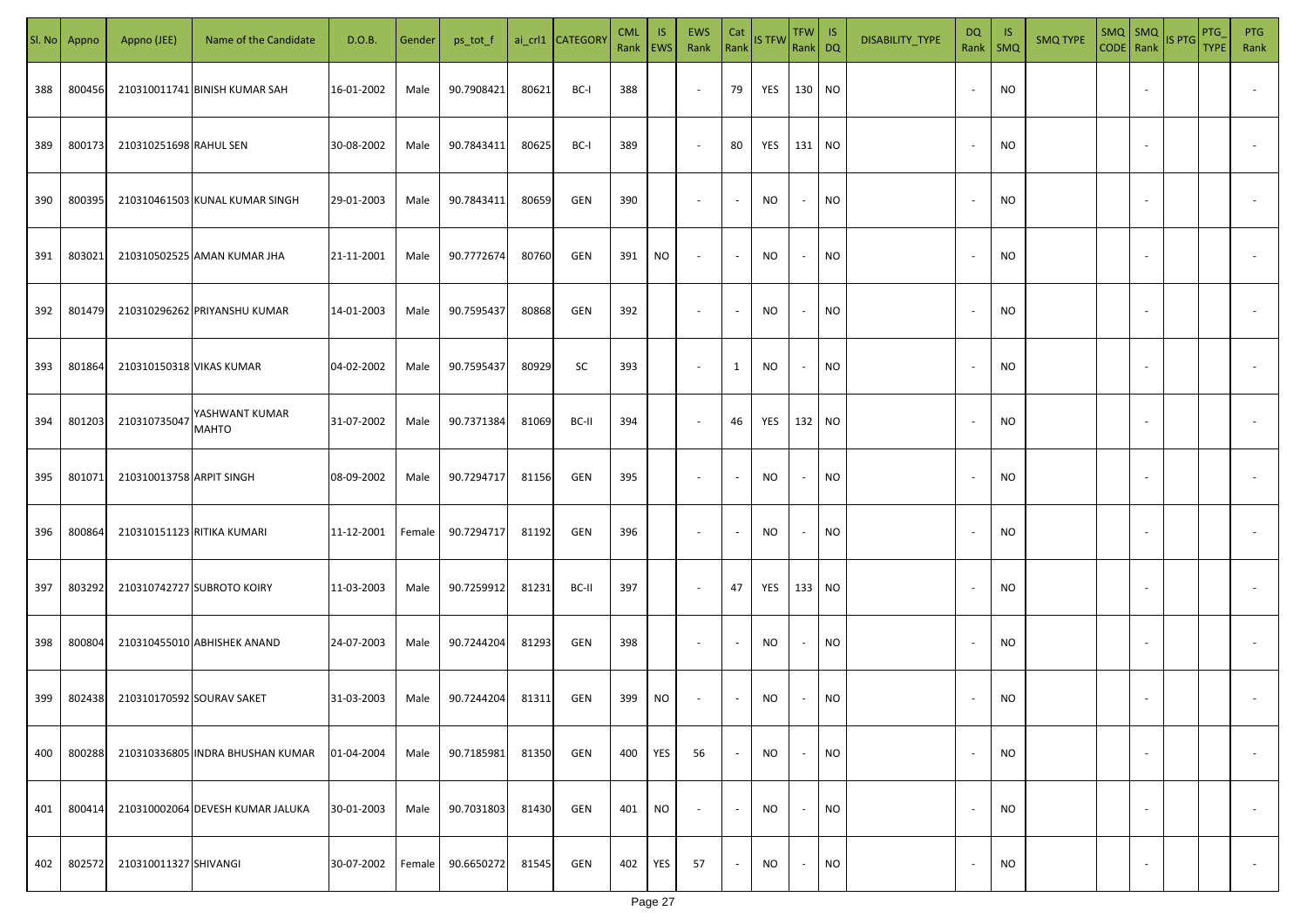| SI. No. | Appno  | Appno (JEE)              | Name of the Candidate                        | D.O.B.     | Gender | ps_tot_f   |       | ai_crl1 CATEGORY | <b>CML</b><br>Rank | IS.<br><b>EWS</b> | EWS<br>Rank              | Cat<br>Rank              | <b>IS TFW</b> | $TFW$ IS<br>Rank DQ |           | DISABILITY_TYPE | DQ<br>Rank | IS.<br>$\mathsf{SMQ}$ | <b>SMQ TYPE</b> | $SMQ$ $SMQ$              | CODE Rank IS PTG | PTG<br><b>TYPE</b> | <b>PTG</b><br>Rank       |
|---------|--------|--------------------------|----------------------------------------------|------------|--------|------------|-------|------------------|--------------------|-------------------|--------------------------|--------------------------|---------------|---------------------|-----------|-----------------|------------|-----------------------|-----------------|--------------------------|------------------|--------------------|--------------------------|
| 403     | 800160 |                          | 210310077984 MD URUJ AKBAR RAHMAN 29-09-2002 |            | Male   | 90.6414075 | 81659 | GEN              | 403                |                   | $\overline{\phantom{a}}$ | $\sim$                   | NO            | $\sim$              | <b>NO</b> |                 | $\sim$     | <b>NO</b>             |                 |                          |                  |                    |                          |
| 404     | 803064 |                          | 210310342729 RUPAM KUMAR MANDAL              | 07-05-2000 | Male   | 90.6389344 | 81696 | BC-I             | 404                |                   | $\overline{\phantom{a}}$ | 81                       | YES           | 134 NO              |           |                 | $\sim$     | <b>NO</b>             |                 |                          |                  |                    |                          |
| 405     | 802628 |                          | 210310000374 ANSHU DWIVEDI                   | 18-12-2001 | Male   | 90.6352503 | 81747 | GEN              | 405                |                   | $\overline{\phantom{a}}$ | $\overline{\phantom{a}}$ | NO            | $\sim$              | <b>NO</b> |                 | $\sim$     | <b>NO</b>             |                 |                          |                  |                    |                          |
| 406     | 801414 |                          | 210310054771 DUSHYANT MAHTO                  | 13-07-2002 | Male   | 90.6345379 | 81817 | BC-I             | 406                |                   | $\overline{\phantom{a}}$ | 82                       | NO            | $\sim$              | <b>NO</b> |                 |            | <b>NO</b>             |                 |                          |                  |                    |                          |
| 407     | 800372 |                          | 210310123719 MEGHNA SINGH                    | 24-09-2001 | Female | 90.6256659 | 81891 | GEN              | 407                | NO                | $\sim$                   | $\overline{\phantom{a}}$ | <b>NO</b>     | $\sim$              | <b>NO</b> |                 |            | <b>NO</b>             |                 |                          |                  |                    |                          |
| 408     | 800761 |                          | 210310043564 PIYUSH RATHOUR RAJ              | 29-10-2002 | Male   | 90.6177803 | 82035 | GEN              | 408                | YES               | 58                       | $\overline{\phantom{a}}$ | YES           | 135 NO              |           |                 |            | <b>NO</b>             |                 |                          |                  |                    |                          |
| 409     | 802569 |                          | 210310011019 ADARSH GUPTA                    | 21-06-2001 | Male   | 90.6170307 | 82112 | BC-II            | 409                |                   | $\sim$                   | 48                       | NO            | $\sim$              | <b>NO</b> |                 |            | NO                    |                 |                          |                  |                    |                          |
| 410     | 801812 |                          | 210310332092 ANJALI BARNWAL                  | 30-07-2003 | Female | 90.6128559 | 82127 | GEN              | 410                | NO                | $\sim$                   | $\sim$                   | YES           | 136 NO              |           |                 |            | <b>NO</b>             |                 |                          |                  |                    |                          |
| 411     | 802641 |                          | 210310416144 HIMANSHU RANJAN                 | 19-03-2002 | Male   | 90.6128559 | 82222 | GEN              | 411                | NO                | $\sim$                   | $\sim$                   | NO            |                     | <b>NO</b> |                 |            | <b>NO</b>             |                 |                          |                  |                    |                          |
| 412     | 801417 |                          | 210310185515 ANUDEEP KUMAR                   | 21-03-2003 | Male   | 90.604644  | 82331 | GEN              | 412                | <b>NO</b>         | $\sim$                   | $\sim$                   | <b>NO</b>     |                     | <b>NO</b> |                 |            | <b>NO</b>             |                 |                          |                  |                    |                          |
| 413     | 800231 | 210310220318 GOPAL SINGH |                                              | 03-09-2002 | Male   | 90.604644  | 82362 | GEN              | 413                | YES               | 59                       | $\sim$                   | YES           | 137 NO              |           |                 |            | <b>NO</b>             |                 |                          |                  |                    |                          |
| 414     | 800865 | 210310003894 AYUSH KUMAR |                                              | 31-12-2002 | Male   | 90.59199   | 82516 | BC-I             | 414                |                   | $\overline{\phantom{a}}$ | 83                       | YES           | 138 NO              |           |                 |            | NO                    |                 |                          |                  |                    |                          |
| 415     | 802523 |                          | 210310370066 SUJOY MAHATA                    | 25-04-2003 | Male   | 90.5308844 | 82852 | GEN              | 415                |                   | $\overline{\phantom{a}}$ | $\overline{\phantom{a}}$ | <b>NO</b>     | $\sim$              | <b>NO</b> |                 |            | <b>NO</b>             |                 | $\sim$                   |                  |                    | $\overline{\phantom{a}}$ |
| 416     | 801611 |                          | 210310401010 RAUSHAN KUMAR                   | 15-08-2003 | Male   | 90.5308844 | 82919 | GEN              | 416                | YES               | 60                       | $\sim$                   | <b>NO</b>     | $\sim$              | <b>NO</b> |                 |            | <b>NO</b>             |                 | $\sim$                   |                  |                    | $\overline{\phantom{a}}$ |
| 417     | 801590 |                          | 210310432010 ANJALI KUMARI                   | 16-04-2003 | Female | 90.4569375 | 83306 | GEN              | 417                |                   | $\overline{\phantom{a}}$ | $\sim$                   | YES           | 139 NO              |           |                 |            | <b>NO</b>             |                 | $\overline{\phantom{a}}$ |                  |                    | $\overline{\phantom{a}}$ |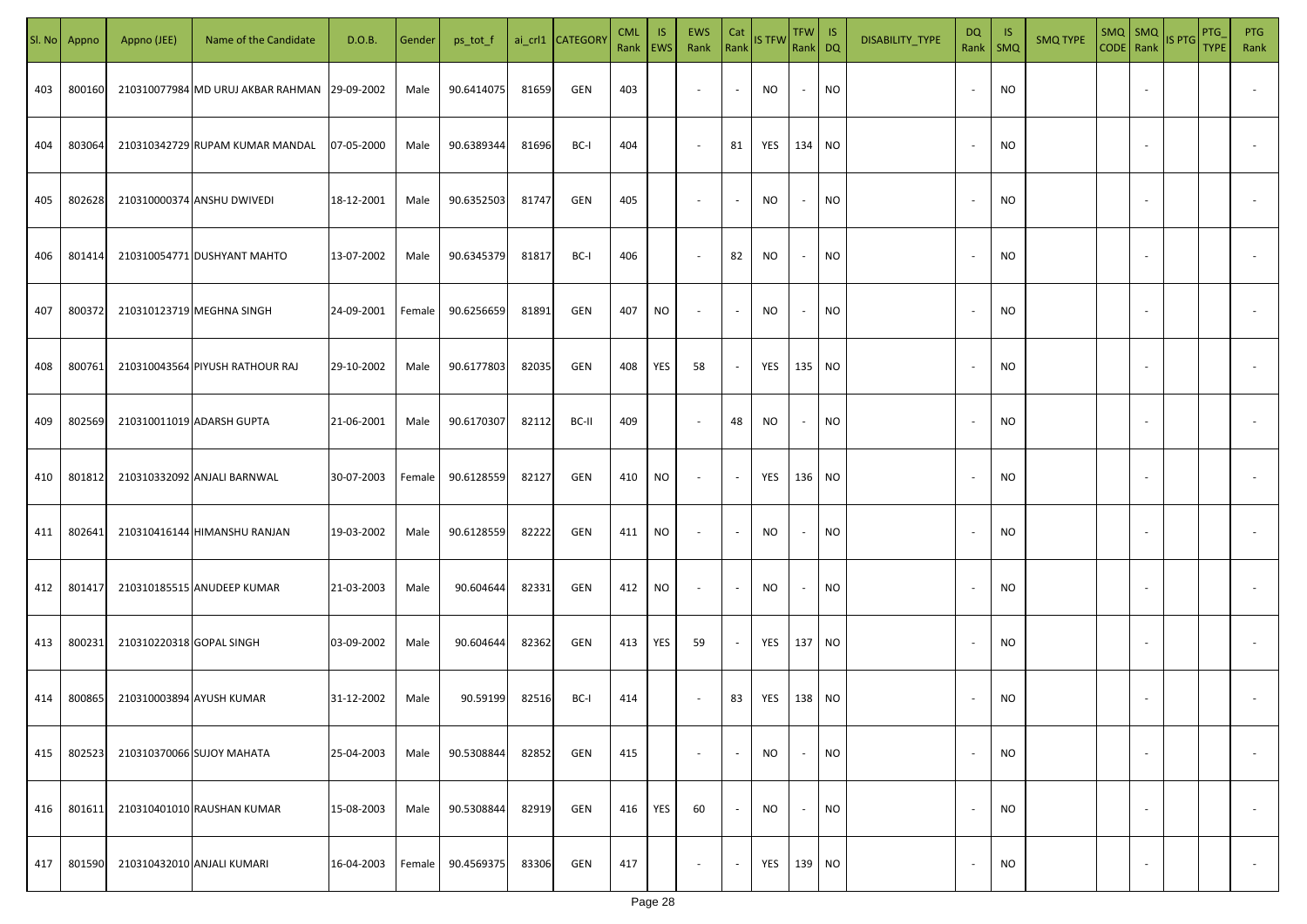| SI. No | Appno  | Appno (JEE)               | Name of the Candidate           | D.O.B.     | Gender | ps_tot_f   |       | ai_crl1 CATEGOR\ | <b>CML</b><br>Rank EWS | IS. | <b>EWS</b><br>Rank       | Cat<br>Rank    | <b>IS TFW</b> | TFW IS<br>Rank DQ |           | DISABILITY_TYPE | <b>DQ</b><br>Rank        | - IS<br>$\mathsf{SMQ}$ | <b>SMQ TYPE</b> | SMQ   SMQ                | CODE Rank IS PTG | <b>PTG</b><br><b>TYPE</b> | <b>PTG</b><br>Rank       |
|--------|--------|---------------------------|---------------------------------|------------|--------|------------|-------|------------------|------------------------|-----|--------------------------|----------------|---------------|-------------------|-----------|-----------------|--------------------------|------------------------|-----------------|--------------------------|------------------|---------------------------|--------------------------|
| 418    | 803336 |                           | 210310241825 PRAKHAR SHARMA     | 01-12-2001 | Male   | 90.4569375 | 83337 | GEN              | 418                    |     | $\sim$                   | $\sim$         | NO            | $\sim$            | <b>NO</b> |                 |                          | <b>NO</b>              |                 |                          |                  |                           |                          |
| 419    | 800367 |                           | 210310498939 ARYAN KUMAR        | 24-11-2001 | Male   | 90.4490665 | 83378 | GEN              | 419                    |     | $\sim$                   | $\sim$         | <b>NO</b>     | $\sim$            | <b>NO</b> |                 | $\sim$                   | <b>NO</b>              |                 |                          |                  |                           |                          |
| 420    | 800228 |                           | 210310168992 SAURABH KUMAR      | 24-11-2001 | Male   | 90.4416132 | 83403 | GEN              | 420                    |     | $\overline{\phantom{a}}$ | $\blacksquare$ | <b>NO</b>     | $\sim$            | <b>NO</b> |                 |                          | <b>NO</b>              |                 |                          |                  |                           |                          |
| 421    | 800953 | 210310440875 AVEEK DHAR   |                                 | 06-02-2002 | Male   | 90.440733  | 83453 | GEN              | 421                    | NO  | $\overline{\phantom{a}}$ | $\sim$         | <b>NO</b>     | $\sim$            | <b>NO</b> |                 |                          | <b>NO</b>              |                 |                          |                  |                           |                          |
| 422    | 801109 |                           | 210310472858 RAHUL KUMAR RAWANI | 12-09-2002 | Male   | 90.440733  | 83469 | BC-I             | 422                    |     | $\sim$                   | 84             | YES           | 140 NO            |           |                 |                          | <b>NO</b>              |                 |                          |                  |                           |                          |
| 423    | 801048 |                           | 210310328872 SOURAV KUMAR       | 07-06-2002 | Male   | 90.4201259 | 83645 | GEN              | 423                    |     | $\overline{\phantom{a}}$ | $\sim$         | <b>NO</b>     | $\sim$            | <b>NO</b> |                 |                          | NO                     |                 |                          |                  |                           |                          |
| 424    | 802105 | 210310023723 AKSHAY RAJ   |                                 | 25-07-2003 | Male   | 90.4201259 | 83703 | BC-I             | 424                    |     | $\overline{\phantom{a}}$ | 85             | YES           | 141 NO            |           |                 |                          | <b>NO</b>              |                 |                          |                  |                           |                          |
| 425    | 800605 |                           | 210310531340 KUMAR RISHABH      | 22-12-2001 | Male   | 90.3916949 | 84108 | BC-II            | 425                    |     | $\sim$                   | 49             | <b>NO</b>     | $\sim$            | <b>NO</b> |                 |                          | <b>NO</b>              |                 |                          |                  |                           |                          |
| 426    | 801368 |                           | 210310636640 SHUBHAM KUMAR      | 24-03-2003 | Male   | 90.3916949 | 84137 | BC-II            | 426                    |     | $\sim$                   | 50             | YES           | 142 NO            |           |                 |                          | <b>NO</b>              |                 |                          |                  |                           |                          |
| 427    | 800420 |                           | 210310711779 KRISHNA KUMAR      | 22-01-2002 | Male   | 90.3907885 | 84164 | BC-I             | 427                    |     | $\sim$                   | 86             | YES           | 143 NO            |           |                 |                          | <b>NO</b>              |                 |                          |                  |                           |                          |
| 428    | 800926 | 210310743168 TAPOSH DAS   |                                 | 04-03-2001 | Male   | 90.3758504 | 84296 | BC-II            | 428                    |     | $\sim$                   | 51             | YES           | 144 NO            |           |                 |                          | <b>NO</b>              |                 |                          |                  |                           |                          |
| 429    | 800433 |                           | 210310503564 ROHIT MAHATO       | 26-02-2002 | Male   | 90.3758504 | 84324 | BC-I             | 429                    |     | $\overline{\phantom{a}}$ | 87             | YES           | 145 NO            |           |                 |                          | <b>NO</b>              |                 |                          |                  |                           |                          |
| 430    | 801525 |                           | 210310432148 ABHINAV PANDEY     | 22-07-2003 | Male   | 90.2932092 | 84833 | GEN              | 430                    | YES | 61                       | $\sim$         | <b>NO</b>     | $\sim$            | <b>NO</b> |                 | $\overline{\phantom{a}}$ | <b>NO</b>              |                 | $\overline{\phantom{a}}$ |                  |                           | $\overline{\phantom{a}}$ |
| 431    | 803339 | 210310705396 AARTI KUMARI |                                 | 20-08-2000 | Female | 90.2887948 | 85038 | GEN              | 431                    |     | $\sim$                   | $\sim$         | <b>NO</b>     | $\sim$            | <b>NO</b> |                 | $\sim$                   | <b>NO</b>              |                 | $\overline{\phantom{a}}$ |                  |                           | $\overline{\phantom{a}}$ |
| 432    | 800688 |                           | 210310017671 AAKARSH LOHANI     | 15-01-2004 | Male   | 90.2436673 | 85230 | GEN              | 432                    |     | $\overline{\phantom{a}}$ | $\sim$         | NO            | $\sim$            | <b>NO</b> |                 |                          | <b>NO</b>              |                 | $\overline{\phantom{a}}$ |                  |                           | $\overline{\phantom{a}}$ |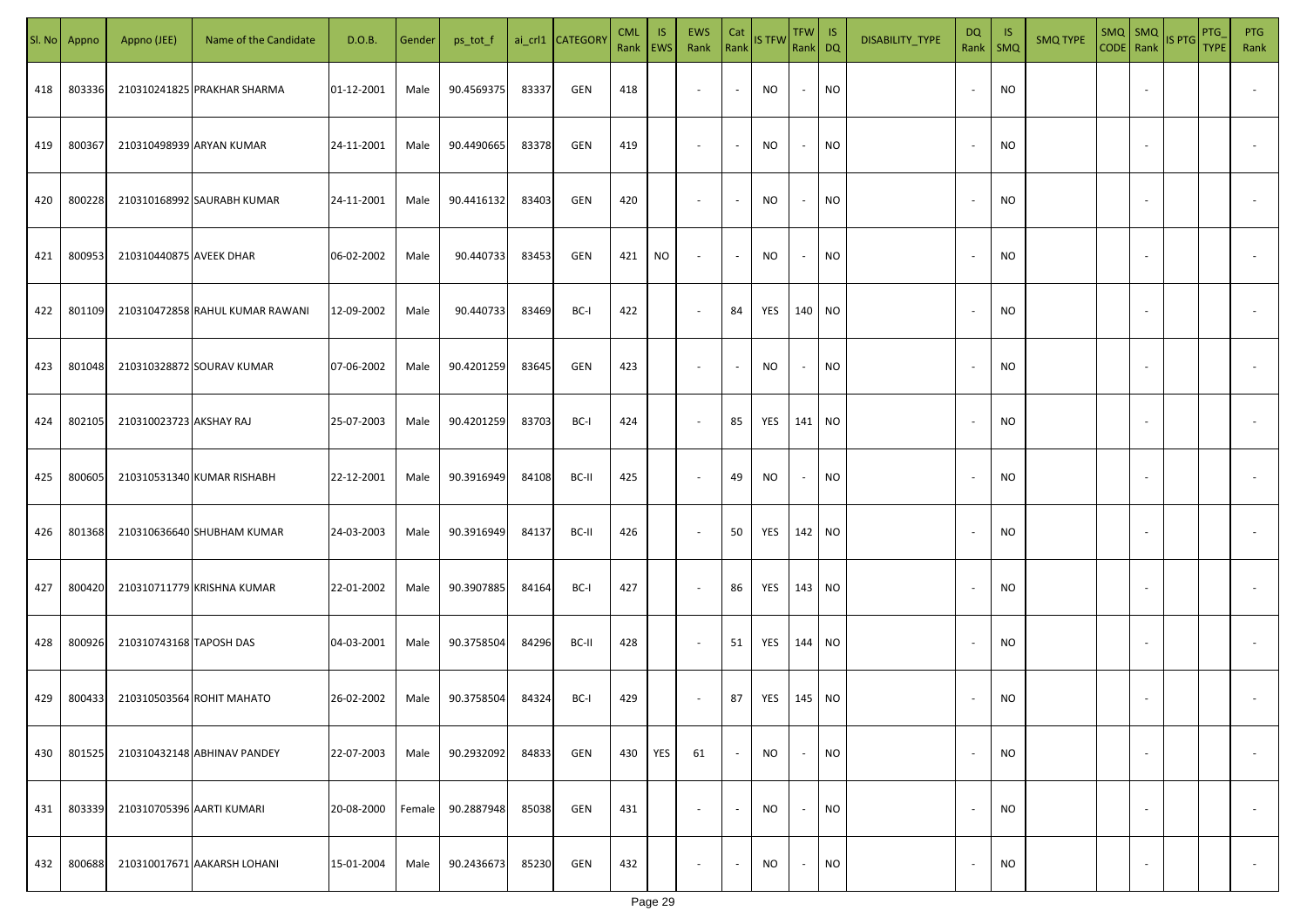| SI. No | Appno  | Appno (JEE)               | Name of the Candidate            | D.O.B.     | Gender | ps_tot_f   |       | ai_crl1 CATEGOR\ | <b>CML</b><br>Rank EWS | IS. | <b>EWS</b><br>Rank       | Cat<br>Rank              | <b>IS TFW</b> | $TFW$ IS<br>Rank DQ |           | DISABILITY_TYPE | <b>DQ</b>                | - IS<br>Rank   SMQ | <b>SMQ TYPE</b> |                          | $\left \frac{\text{SMQ}}{\text{CODE}}\right \frac{\text{SMQ}}{\text{Rank}}\left \frac{\text{IS PTG}}{\text{B}}\right $ | <b>PTG</b><br><b>TYPE</b> | <b>PTG</b><br>Rank       |
|--------|--------|---------------------------|----------------------------------|------------|--------|------------|-------|------------------|------------------------|-----|--------------------------|--------------------------|---------------|---------------------|-----------|-----------------|--------------------------|--------------------|-----------------|--------------------------|------------------------------------------------------------------------------------------------------------------------|---------------------------|--------------------------|
| 433    | 801330 |                           | 210310269656 NISHANT KUMAR       | 16-09-2003 | Male   | 90.2266949 | 85356 | GEN              | 433                    | YES | 62                       | $\sim$                   | YES           | 146 NO              |           |                 |                          | <b>NO</b>          |                 |                          |                                                                                                                        |                           |                          |
| 434    | 800111 |                           | 210310022452 ADITYA SHARMA       | 04-09-2002 | Male   | 90.2250352 | 85423 | BC-I             | 434                    |     | $\sim$                   | 88                       | YES           | 147 NO              |           |                 | $\sim$                   | <b>NO</b>          |                 |                          |                                                                                                                        |                           |                          |
| 435    | 802314 | 210310628113 JYOTI KUMARI |                                  | 14-03-2003 | Female | 90.2250352 | 85431 | GEN              | 435                    | NO  | $\overline{\phantom{a}}$ | $\sim$                   | <b>NO</b>     | $\sim$              | <b>NO</b> |                 |                          | <b>NO</b>          |                 |                          |                                                                                                                        |                           |                          |
| 436    | 802679 | 210310658001              | PARMANAND KUMAR<br><b>PATEL</b>  | 09-07-2002 | Male   | 90.1971487 | 85745 | GEN              | 436                    |     | $\overline{\phantom{a}}$ | $\sim$                   | YES           | 148 NO              |           |                 |                          | NO                 |                 |                          |                                                                                                                        |                           |                          |
| 437    | 801670 |                           | 210310028148 PRATIBHA SINHA      | 28-04-2002 | Female | 90.1945867 | 85780 | GEN              | 437                    |     | $\overline{\phantom{a}}$ | $\sim$                   | NO            | $\sim$              | <b>NO</b> |                 |                          | NO                 |                 |                          |                                                                                                                        |                           |                          |
| 438    | 801934 |                           | 210310345472 VIKASH KUMAR        | 07-07-2003 | Male   | 90.1497858 | 86001 | BC-I             | 438                    |     | $\overline{\phantom{a}}$ | 89                       | <b>NO</b>     | $\sim$              | <b>NO</b> |                 |                          | <b>NO</b>          |                 |                          |                                                                                                                        |                           |                          |
| 439    | 800071 |                           | 210310265161 ADITYA ANURAG       | 13-05-2003 | Male   | 90.1497858 | 86012 | GEN              | 439                    |     | $\overline{\phantom{a}}$ | $\sim$                   | NO            | $\sim$              | <b>NO</b> |                 |                          | <b>NO</b>          |                 |                          |                                                                                                                        |                           |                          |
| 440    | 801341 |                           | 210310465731 SHRESTH KUMAR VERMA | 05-02-2003 | Male   | 90.1387651 | 86118 | GEN              | 440                    |     | $\sim$                   | $\sim$                   | <b>NO</b>     | $\sim$              | <b>NO</b> |                 |                          | <b>NO</b>          |                 |                          |                                                                                                                        |                           |                          |
| 441    | 803529 | 210310332336 PRIYA KUMARI |                                  | 07-06-2001 | Female | 90.1222862 | 86428 | GEN              | 441                    | YES | 63                       | $\sim$                   | YES           | 149 NO              |           |                 |                          | <b>NO</b>          |                 |                          |                                                                                                                        |                           |                          |
| 442    | 802704 |                           | 210310119136 VIVEK KUMAR SINGH   | 27-12-2003 | Male   | 90.1222862 | 86432 | GEN              | 442                    |     | $\sim$                   | $\overline{\phantom{a}}$ | YES           | 150 NO              |           |                 |                          | <b>NO</b>          |                 |                          |                                                                                                                        |                           |                          |
| 443    | 800186 |                           | 210310031311 AMAN KUMAR SINHA    | 07-04-2003 | Male   | 90.1222862 | 86435 | GEN              | 443                    | YES | 64                       | $\sim$                   | YES           | 151 NO              |           |                 |                          | <b>NO</b>          |                 |                          |                                                                                                                        |                           |                          |
| 444    | 802954 |                           | 210310712521 HARSHIT KUMAR       | 10-12-2002 | Male   | 90.1222862 | 86464 | GEN              | 444                    | YES | 65                       | $\sim$                   | <b>NO</b>     | $\sim$              | <b>NO</b> |                 |                          | <b>NO</b>          |                 |                          |                                                                                                                        |                           |                          |
| 445    | 802150 |                           | 210310623296 SHIVAM GUPTA        | 20-07-2000 | Male   | 90.1222862 | 86467 | BC-II            | 445                    |     | $\sim$                   | 52                       | YES           | 152 NO              |           |                 | $\overline{\phantom{a}}$ | <b>NO</b>          |                 | $\overline{\phantom{a}}$ |                                                                                                                        |                           | $\overline{\phantom{a}}$ |
| 446    | 800931 | 210310057039 APOORVA      |                                  | 16-04-2003 | Female | 90.119999  | 86501 | GEN              | 446                    |     | $\sim$                   | $\sim$                   | <b>NO</b>     | $\sim$              | <b>NO</b> |                 | $\sim$                   | <b>NO</b>          |                 | $\overline{\phantom{a}}$ |                                                                                                                        |                           | $\overline{\phantom{a}}$ |
| 447    | 801990 |                           | 210310274553 NILESH RANJAN       | 12-02-2003 | Male   | 90.119999  | 86520 | GEN              | 447                    |     | $\overline{\phantom{a}}$ | $\sim$                   | NO            | $\sim$              | <b>NO</b> |                 |                          | <b>NO</b>          |                 | $\overline{\phantom{a}}$ |                                                                                                                        |                           | $\overline{\phantom{a}}$ |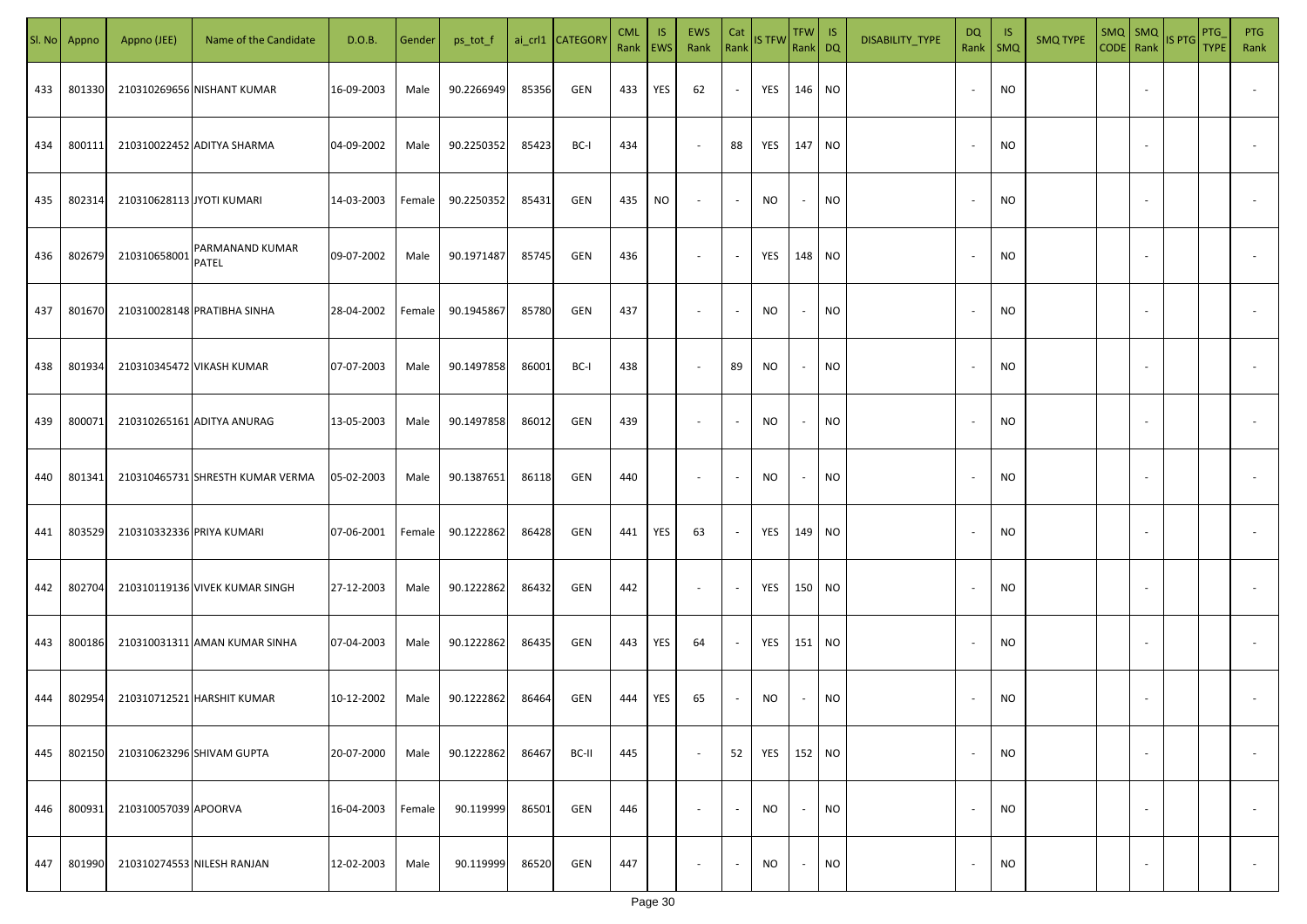| SI. No | Appno  | Appno (JEE)               | Name of the Candidate                   | D.O.B.     | Gender | ps_tot_f   |       | ai_crl1 CATEGOR\ | <b>CML</b><br>Rank EWS | IS. | <b>EWS</b><br>Rank       | Cat<br>Rank              | <b>IS TFW</b> | TFW IS<br>Rank DQ |           | DISABILITY_TYPE | DQ<br>Rank               | -IS<br>$\mathsf{SMQ}$ | <b>SMQ TYPE</b> | SMQ SMQ                  | CODE Rank IS PTG | <b>PTG</b><br><b>TYPE</b> | <b>PTG</b><br>Rank       |
|--------|--------|---------------------------|-----------------------------------------|------------|--------|------------|-------|------------------|------------------------|-----|--------------------------|--------------------------|---------------|-------------------|-----------|-----------------|--------------------------|-----------------------|-----------------|--------------------------|------------------|---------------------------|--------------------------|
| 448    | 800582 | 210310145646 SONU KUMAR   |                                         | 08-05-2003 | Male   | 90.119999  | 86532 | GEN              | 448                    |     | $\sim$                   | $\sim$                   | YES           | 153 NO            |           |                 |                          | <b>NO</b>             |                 |                          |                  |                           |                          |
| 449    | 800046 |                           | 210310525164 MD RAJAN ALAM              | 17-01-2000 | Male   | 90.1101638 | 86550 | GEN              | 449                    |     | $\sim$                   | $\sim$                   | <b>NO</b>     | $\sim$            | <b>NO</b> |                 | $\sim$                   | <b>NO</b>             |                 |                          |                  |                           |                          |
| 450    | 802883 |                           | 210310029483 AYUSH KUMAR SINGH          | 17-03-2001 | Male   | 90.099201  | 86673 | GEN              | 450                    | YES | 66                       | $\blacksquare$           | <b>NO</b>     | $\sim$            | <b>NO</b> |                 |                          | <b>NO</b>             |                 |                          |                  |                           |                          |
| 451    | 802205 |                           | 210310406068 SATYAM PANDEY              | 19-04-2001 | Male   | 90.0882702 | 86761 | GEN              | 451                    | YES | 283                      | $\sim$                   | <b>NO</b>     | $\sim$            | <b>NO</b> |                 |                          | <b>NO</b>             |                 |                          |                  |                           |                          |
| 452    | 803366 |                           | 210310016612 ANUBHAV KUMAR              | 19-01-2002 | Male   | 90.0758869 | 86799 | BC-II            | 452                    |     | $\sim$                   | 53                       | NO            | $\sim$            | <b>NO</b> |                 |                          | <b>NO</b>             |                 |                          |                  |                           |                          |
| 453    | 803111 |                           | 210310376883 NOORUL ISLAM               | 31-01-2002 | Male   | 90.0386089 | 86957 | GEN              | 453                    | NO  | $\overline{\phantom{a}}$ | $\sim$                   | <b>NO</b>     | $\sim$            | <b>NO</b> |                 |                          | <b>NO</b>             |                 |                          |                  |                           |                          |
| 454    | 800056 |                           | 210310237542 BIVEK KUMAR SHARMA         | 26-04-2003 | Male   | 90.0163403 | 87283 | BC-I             | 454                    |     | $\overline{\phantom{a}}$ | 90                       | NO            | $\sim$            | <b>NO</b> |                 |                          | <b>NO</b>             |                 |                          |                  |                           |                          |
| 455    | 803217 |                           | 210310562801 AASTHA MAHATO              | 18-12-2001 | Female | 90.0026133 | 87414 | BC-I             | 455                    |     | $\sim$                   | 91                       | <b>NO</b>     | $\sim$            | <b>NO</b> |                 |                          | <b>NO</b>             |                 |                          |                  |                           |                          |
| 456    | 802794 | 210310358997 D RAUNAK     |                                         | 10-09-2002 | Male   | 89.9974329 | 87501 | GEN              | 456                    | YES | 67                       | $\overline{\phantom{a}}$ | YES           | 154 NO            |           |                 |                          | <b>NO</b>             |                 |                          |                  |                           |                          |
| 457    | 800427 |                           | 210310674474 SHYAM PRASAD               | 01-09-2004 | Male   | 89.9706406 | 87736 | BC-II            | 457                    |     | $\sim$                   | 54                       | NO            | $\sim$            | <b>NO</b> |                 |                          | <b>NO</b>             |                 |                          |                  |                           |                          |
| 458    | 801543 | 210310212926              | <b>KUMARI SHAILAJA</b><br>PRIYADARSHINI | 17-10-2002 | Female | 89.9697194 | 87815 | BC-II            | 458                    |     | $\sim$                   | 55                       | YES           | 155 NO            |           |                 |                          | <b>NO</b>             |                 |                          |                  |                           |                          |
| 459    | 800539 | 210310015120 ADITYA GUPTA |                                         | 08-09-2003 | Male   | 89.949077  | 87867 | GEN              | 459                    |     | $\overline{\phantom{a}}$ | $\overline{\phantom{a}}$ | <b>NO</b>     | $\sim$            | <b>NO</b> |                 |                          | <b>NO</b>             |                 |                          |                  |                           |                          |
| 460    | 802465 | 210310426357 AMAR KUMAR   |                                         | 04-09-2002 | Male   | 89.949077  | 87902 | GEN              | 460                    |     | $\sim$                   | $\sim$                   | YES           | 156 NO            |           |                 | $\overline{\phantom{a}}$ | <b>NO</b>             |                 | $\overline{\phantom{a}}$ |                  |                           | $\overline{\phantom{a}}$ |
| 461    | 800029 |                           | 210310030291 PRATIKSHA PRIYA            | 24-12-2002 | Female | 89.9457686 | 87937 | GEN              | 461                    |     | $\sim$                   | $\sim$                   | YES           | 157 NO            |           |                 | $\overline{\phantom{a}}$ | <b>NO</b>             |                 | $\overline{\phantom{a}}$ |                  |                           | $\overline{\phantom{a}}$ |
| 462    | 801562 |                           | 210310134265 ADIL MUSTAFA JAMAL         | 06-02-2002 | Male   | 89.928154  | 87988 | GEN              | 462                    | YES | 68                       | $\sim$                   | NO.           | $\sim$            | <b>NO</b> |                 |                          | <b>NO</b>             |                 | $\overline{\phantom{a}}$ |                  |                           | $\overline{\phantom{a}}$ |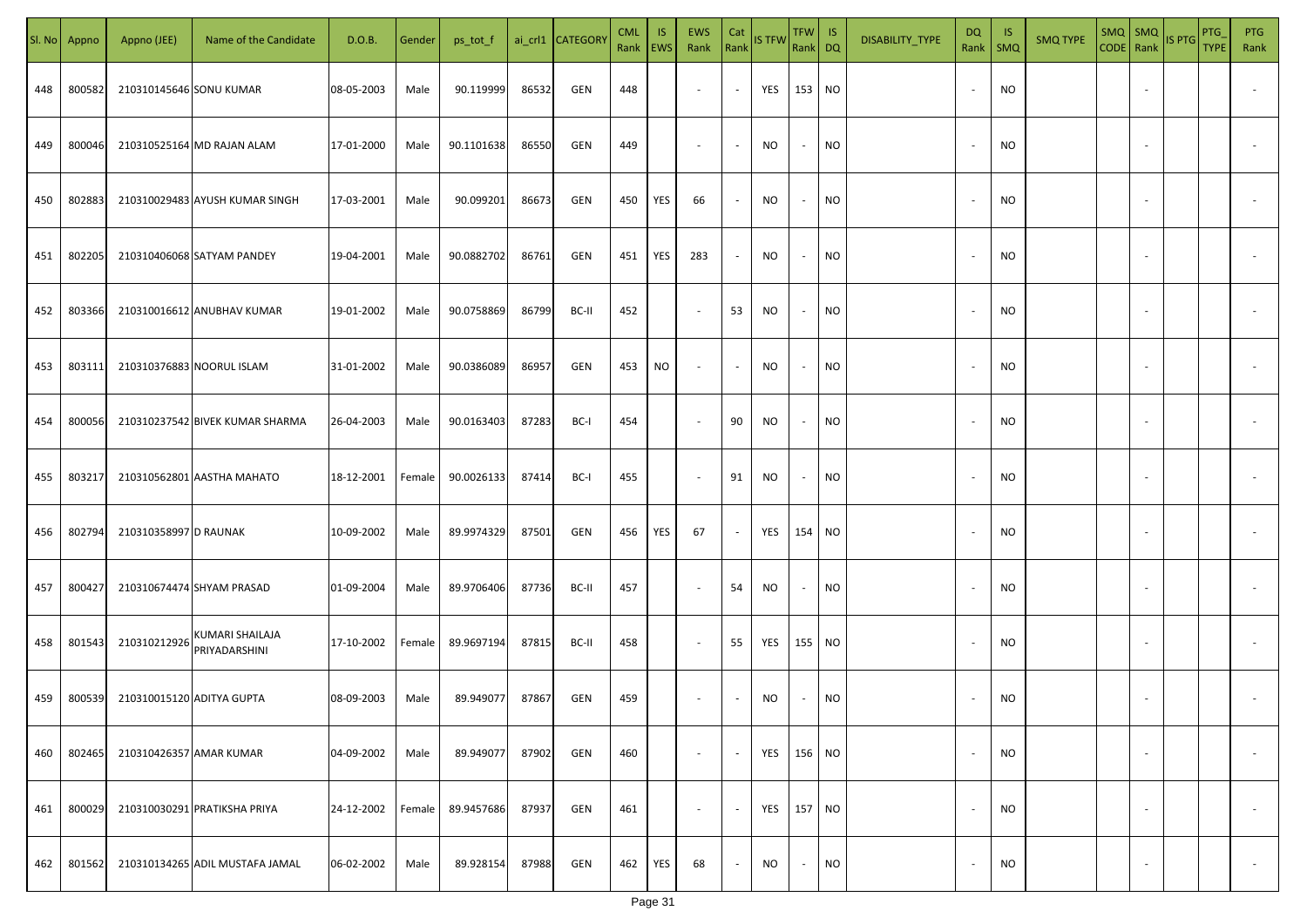| SI. No | Appno  | Appno (JEE)               | Name of the Candidate           | D.O.B.     | Gender | ps_tot_f   |       | ai_crl1 CATEGORY | <b>CML</b><br>Rank   EWS | <b>IS</b> | EWS<br>Rank              | Cat<br>Rank    | <b>IS TFW</b> | TFW IS<br>Rank DQ |           | DISABILITY_TYPE | <b>DQ</b><br>Rank        | -IS<br>SMQ | <b>SMQ TYPE</b>            | $SMQ$ $SMQ$ |                          | CODE Rank IS PTG | <b>PTG</b><br><b>TYPE</b> | <b>PTG</b><br>Rank       |
|--------|--------|---------------------------|---------------------------------|------------|--------|------------|-------|------------------|--------------------------|-----------|--------------------------|----------------|---------------|-------------------|-----------|-----------------|--------------------------|------------|----------------------------|-------------|--------------------------|------------------|---------------------------|--------------------------|
| 463    | 802922 |                           | 210310348909 ABHISHEK KUMAR     | 15-02-2002 | Male   | 89.928154  | 88034 | GEN              | 463                      |           | $\sim$                   | $\sim$         | <b>NO</b>     | $\sim$            | NO        |                 | $\sim$                   | <b>NO</b>  |                            |             |                          |                  |                           |                          |
| 464    | 800249 |                           | 210310075474 SATYAM KUMAR GUPTA | 30-08-2003 | Male   | 89.9229295 | 88038 | GEN              | 464                      |           | $\sim$                   | $\sim$         | NO            | $\sim$            | NO        |                 | $\overline{\phantom{a}}$ | <b>NO</b>  |                            |             |                          |                  |                           |                          |
| 465    | 801660 | 210310075604 ANKIT RAJ    |                                 | 29-09-2003 | Male   | 89.9229295 | 88048 | GEN              | 465                      |           | $\sim$                   | $\sim$         | ΝO            | $\sim$            | <b>NO</b> |                 | $\overline{\phantom{a}}$ | <b>NO</b>  |                            |             |                          |                  |                           |                          |
| 466    | 801393 |                           | 210310521267 NIGAM KUMAR        | 11-11-2002 | Male   | 89.9208572 | 88113 | BC-II            | 466                      |           | $\sim$                   | 56             | YES           | 158 NO            |           |                 | $\sim$                   | <b>NO</b>  |                            |             |                          |                  |                           |                          |
| 467    | 803022 |                           | 210310612725 ROHIT KUMAR SAH    | 10-11-2001 | Male   | 89.9208572 | 88116 | GEN              | 467                      |           | $\sim$                   | $\blacksquare$ | YES           | 159 NO            |           |                 |                          | <b>NO</b>  |                            |             |                          |                  |                           |                          |
| 468    | 802656 | 210310458040 JUNAID IQBAL |                                 | 14-10-2001 | Male   | 89.9208572 | 88125 | GEN              | 468                      |           | $\overline{\phantom{a}}$ | $\sim$         | NO.           | $\sim$            | <b>NO</b> |                 |                          | <b>NO</b>  |                            |             |                          |                  |                           |                          |
| 469    | 800565 |                           | 210310186003 MD JAVED HUSSAIN   | 03-11-2002 | Male   | 89.913528  | 88156 | BC-I             | 469                      |           | $\sim$                   | 92             | YES           | 160 NO            |           |                 |                          | <b>NO</b>  |                            |             |                          |                  |                           |                          |
| 470    | 803328 |                           | 210310694301 ANURAG KUMAR       | 01-08-2001 | Male   | 89.896482  | 88235 | GEN              | 470                      |           | $\overline{\phantom{a}}$ | $\sim$         | YES           | 161 NO            |           |                 |                          | <b>NO</b>  |                            |             |                          |                  |                           |                          |
| 471    | 802512 |                           | 210310075967 MADHUR BARNWAL     | 25-09-2003 | Male   | 89.8574351 | 88610 | BC-II            | 471                      |           | $\overline{\phantom{a}}$ | 57             | NO            | $\sim$            | NO        |                 |                          | <b>NO</b>  |                            |             |                          |                  |                           |                          |
| 472    | 802573 |                           | 210310181071 AKANSHA TANU       | 05-07-2003 | Female | 89.8394419 | 88781 | GEN              | 472                      | <b>NO</b> | $\sim$                   | $\sim$         | NO.           | $\sim$            | NO        |                 |                          | <b>NO</b>  |                            |             |                          |                  |                           |                          |
| 473    | 801425 | 210310090150 SUMIT KUMAR  |                                 | 06-02-2003 | Male   | 89.8306051 | 88806 | BC-II            | 473                      |           | $\sim$                   | 58             | NO.           | $\sim$            | <b>NO</b> |                 |                          | <b>NO</b>  |                            |             |                          |                  |                           |                          |
| 474    | 800928 | 210310401893 PREM KUMAR   |                                 | 09-08-2001 | Male   | 89.8306051 | 88822 | GEN              | 474                      |           | $\overline{\phantom{a}}$ | $\sim$         | NO            | $\sim$            | <b>NO</b> |                 |                          | YES        | WARDS OF EX-<br>SERVICEMEN | 6           | $\overline{2}$           |                  |                           |                          |
| 475    | 800113 |                           | 210310717892 VISHAL KUMAR       | 14-05-2003 | Male   | 89.7771919 | 89500 | GEN              | 475                      |           | $\sim$                   | $\sim$         | NO            | $\sim$            | <b>NO</b> |                 | $\sim$                   | <b>NO</b>  |                            |             | $\overline{\phantom{a}}$ |                  |                           | $\overline{\phantom{a}}$ |
| 476    | 800695 |                           | 210310045246 AYUSH RATHOUR RAJ  | 29-10-2002 | Male   | 89.7771919 | 89504 | GEN              | 476                      | YES       | 69                       | $\sim$         | YES           | 162 NO            |           |                 | $\overline{\phantom{a}}$ | <b>NO</b>  |                            |             | $\overline{\phantom{a}}$ |                  |                           | $\overline{\phantom{a}}$ |
| 477    | 803013 |                           | 210310436300 SHEKHRAN KUMAR     | 29-11-2003 | Male   | 89.7440846 | 89571 | GEN              | 477                      | <b>NO</b> | $\overline{\phantom{a}}$ | $\sim$         | <b>NO</b>     | $\sim$            | <b>NO</b> |                 |                          | <b>NO</b>  |                            |             | $\overline{\phantom{a}}$ |                  |                           | $\overline{\phantom{a}}$ |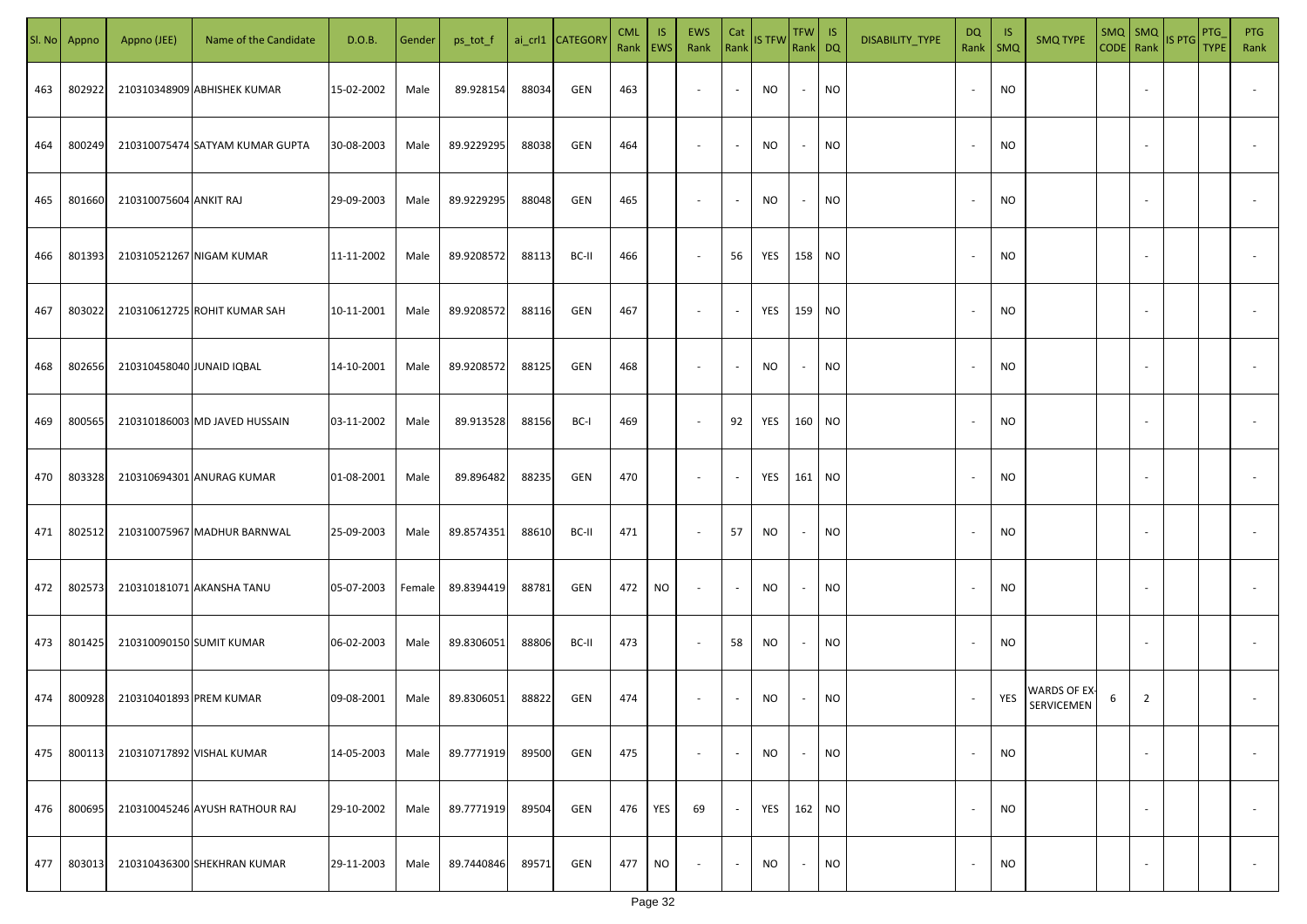| SI. No. | Appno  | Appno (JEE)               | Name of the Candidate           | D.O.B.     | Gender | ps_tot_f   |       | ai_crl1 CATEGORY | <b>CML</b><br>Rank   EWS | IS. | <b>EWS</b><br>Rank       | Cat<br>Rank              | <b>IS TFW</b> | $TFW$ IS<br>Rank DQ      |           | DISABILITY_TYPE | DQ                       | -IS<br>Rank   SMQ | <b>SMQ TYPE</b> |                          | $\begin{array}{ c c c c }\n\hline\n\text{SMQ} & \text{SMQ} \\ \hline\n\text{CODE} & \text{Rank}\n\end{array}$ IS PTG | <b>PTG</b><br><b>TYPE</b> | <b>PTG</b><br>Rank       |
|---------|--------|---------------------------|---------------------------------|------------|--------|------------|-------|------------------|--------------------------|-----|--------------------------|--------------------------|---------------|--------------------------|-----------|-----------------|--------------------------|-------------------|-----------------|--------------------------|----------------------------------------------------------------------------------------------------------------------|---------------------------|--------------------------|
| 478     | 800643 |                           | 210310062232 ANURAG KUMAR LAL   | 24-12-2002 | Male   | 89.7415659 | 89778 | GEN              | 478                      |     | $\overline{\phantom{a}}$ | $\sim$                   | NO            | $\sim$                   | <b>NO</b> |                 |                          | <b>NO</b>         |                 |                          |                                                                                                                      |                           |                          |
| 479     | 802829 | 210310271823 MD ASIF ALI  |                                 | 28-08-2001 | Male   | 89.7371329 | 89836 | BC-I             | 479                      |     | $\sim$                   | 93                       | YES           | 163 NO                   |           |                 |                          | <b>NO</b>         |                 |                          |                                                                                                                      |                           |                          |
| 480     | 801343 |                           | 210310513250 AMARJEET ANAND     | 03-09-2003 | Male   | 89.6833853 | 90133 | GEN              | 480                      | YES | 70                       | $\sim$                   | YES           | 164 NO                   |           |                 | $\sim$                   | <b>NO</b>         |                 |                          |                                                                                                                      |                           |                          |
| 481     | 802356 |                           | 210310478857 ANURAG SINGH       | 24-10-2001 | Male   | 89.6593621 | 90250 | GEN              | 481                      | YES | 71                       | $\sim$                   | NO            | $\overline{\phantom{a}}$ | <b>NO</b> |                 | $\sim$                   | <b>NO</b>         |                 |                          |                                                                                                                      |                           |                          |
| 482     | 800677 | 210310213205 AKASH KUMAR  |                                 | 23-12-2003 | Male   | 89.6466028 | 90376 | GEN              | 482                      |     | $\overline{\phantom{a}}$ | $\sim$                   | YES           | 165 NO                   |           |                 | $\sim$                   | NO                |                 |                          |                                                                                                                      |                           |                          |
| 483     | 803197 | 210310487348 P.MADHU      |                                 | 17-11-2000 | Male   | 89.6407009 | 90526 | GEN              | 483                      |     | $\overline{\phantom{a}}$ | $\overline{\phantom{a}}$ | NO            | $\overline{\phantom{a}}$ | <b>NO</b> |                 |                          | NO                |                 |                          |                                                                                                                      |                           |                          |
| 484     | 800973 |                           | 210310184184 SHIV KUMAR MAHTO   | 10-03-2003 | Male   | 89.6381031 | 90558 | BC-I             | 484                      |     | $\overline{\phantom{a}}$ | 94                       | <b>NO</b>     | $\sim$                   | <b>NO</b> |                 |                          | <b>NO</b>         |                 |                          |                                                                                                                      |                           |                          |
| 485     | 802874 |                           | 210310612942 RIYA KUMARI KESHRI | 04-02-2002 | Female | 89.632574  | 90706 | BC-II            | 485                      |     | $\overline{\phantom{a}}$ | 59                       | YES           | 166 NO                   |           |                 |                          | NO                |                 |                          |                                                                                                                      |                           |                          |
| 486     | 800874 |                           | 210310042687 DEEPALI KUMARI     | 06-03-2004 | Female | 89.5862725 | 90879 | GEN              | 486                      |     | $\overline{\phantom{a}}$ | $\overline{\phantom{a}}$ | NO            | $\overline{\phantom{a}}$ | <b>NO</b> |                 |                          | <b>NO</b>         |                 |                          |                                                                                                                      |                           |                          |
| 487     | 800171 | 210310772632              | ROHIT KUMAR<br><b>CHOUDHARY</b> | 14-09-2001 | Male   | 89.581352  | 91019 | GEN              | 487                      | YES | 72                       | $\overline{\phantom{a}}$ | YES           | 167 NO                   |           |                 |                          | <b>NO</b>         |                 |                          |                                                                                                                      |                           |                          |
| 488     | 800541 |                           | 210310380641 NISHANT KUMAR      | 26-06-2003 | Male   | 89.5689886 | 91217 | BC-I             | 488                      |     | $\sim$                   | 95                       | NO            | $\overline{\phantom{a}}$ | <b>NO</b> |                 |                          | <b>NO</b>         |                 |                          |                                                                                                                      |                           |                          |
| 489     | 802913 | 210310275189 ASHUTOSH JHA |                                 | 07-04-2003 | Male   | 89.5620624 | 91280 | GEN              | 489                      | YES | 73                       | $\sim$                   | NO            |                          | <b>NO</b> |                 |                          | <b>NO</b>         |                 |                          |                                                                                                                      |                           |                          |
| 490     | 801115 |                           | 210310058878 DEVANSHU RANJAN    | 27-03-2003 | Male   | 89.5445823 | 91459 | GEN              | 490                      |     | $\overline{\phantom{a}}$ | $\overline{\phantom{a}}$ | <b>NO</b>     | $\overline{\phantom{a}}$ | <b>NO</b> |                 |                          | <b>NO</b>         |                 | $\overline{\phantom{a}}$ |                                                                                                                      |                           | $\overline{\phantom{a}}$ |
| 491     | 801321 |                           | 210310530935 ASHISH RANJAN      | 15-03-2002 | Male   | 89.5348837 | 91634 | BC-I             | 491                      |     | $\overline{\phantom{a}}$ | 96                       | <b>NO</b>     | $\sim$                   | <b>NO</b> |                 | $\overline{\phantom{a}}$ | <b>NO</b>         |                 | $\overline{\phantom{a}}$ |                                                                                                                      |                           | $\overline{\phantom{a}}$ |
| 492     | 802505 |                           | 210310264865 KUSHAGRA KAUSHAL   | 27-02-2003 | Male   | 89.5348837 | 91642 | GEN              | 492                      | YES | 74                       | $\sim$                   | <b>NO</b>     | $\sim$                   | <b>NO</b> |                 |                          | <b>NO</b>         |                 |                          |                                                                                                                      |                           | $\overline{\phantom{a}}$ |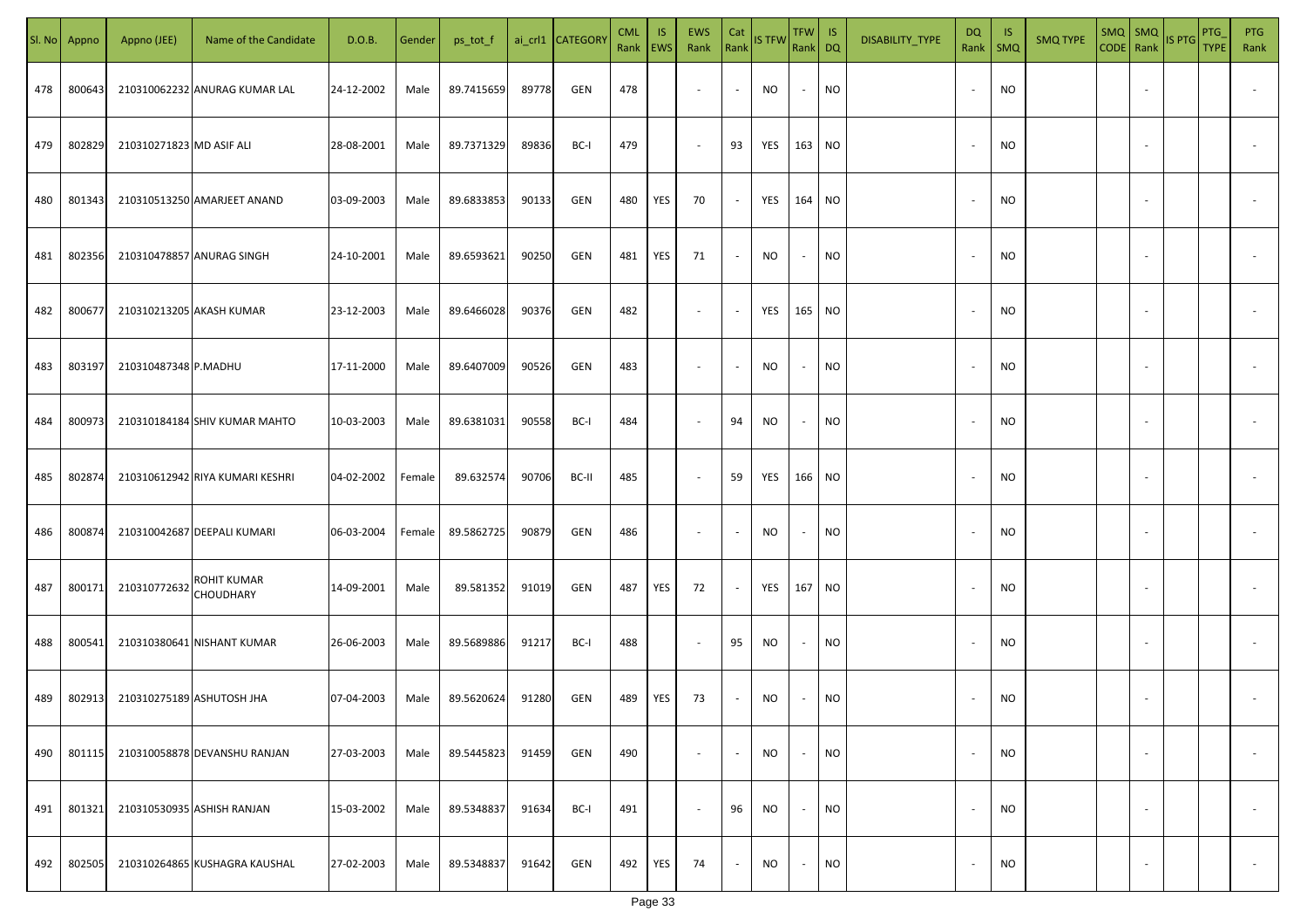| SI. No. | Appno  | Appno (JEE)               | Name of the Candidate          | D.O.B.     | Gender | ps_tot_f   |       | ai_crl1 CATEGORY | <b>CML</b><br>Rank EWS | IS. | EWS<br>Rank              | Cat<br>Rank              | <b>IS TFW</b> | $TFW$ IS<br>Rank DQ      |           | DISABILITY_TYPE | <b>DQ</b> | -IS<br>Rank   SMQ | <b>SMQ TYPE</b> |                          | $\begin{array}{ c c c c }\n\hline\n\text{SMQ} & \text{SMQ} & \text{IS PTG}\n\hline\n\text{CODE} & \text{Rank}\n\end{array}$ | PTG<br><b>TYPE</b> | <b>PTG</b><br>Rank       |
|---------|--------|---------------------------|--------------------------------|------------|--------|------------|-------|------------------|------------------------|-----|--------------------------|--------------------------|---------------|--------------------------|-----------|-----------------|-----------|-------------------|-----------------|--------------------------|-----------------------------------------------------------------------------------------------------------------------------|--------------------|--------------------------|
| 493     | 801372 |                           | 210310032989 PRIYANSHU SINGH   | 30-08-2003 | Male   | 89.5195337 | 91853 | GEN              | 493                    | YES | 75                       | $\sim$                   | NO            | $\sim$                   | <b>NO</b> |                 |           | <b>NO</b>         |                 |                          |                                                                                                                             |                    |                          |
| 494     | 800455 |                           | 210310439210 UMME KULSUM       | 28-01-2004 | Female | 89.5195337 | 91887 | GEN              | 494                    |     | $\sim$                   | $\sim$                   | NO            | $\sim$                   | <b>NO</b> |                 | $\sim$    | <b>NO</b>         |                 |                          |                                                                                                                             |                    |                          |
| 495     | 802125 | 210310340531 ADNAN KHAN   |                                | 11-08-2000 | Male   | 89.5093185 | 91980 | GEN              | 495                    | YES | 76                       | $\sim$                   | YES           | 168 NO                   |           |                 |           | <b>NO</b>         |                 |                          |                                                                                                                             |                    |                          |
| 496     | 801308 |                           | 210310522570 SHIVAM KUMAR      | 31-12-2001 | Male   | 89.4739542 | 91999 | GEN              | 496                    | YES | 77                       | $\sim$                   | NO            | $\sim$                   | <b>NO</b> |                 |           | NO                |                 |                          |                                                                                                                             |                    |                          |
| 497     | 801895 | 210310222850 PRACHI JHA   |                                | 18-01-2002 | Female | 89.4152495 | 92348 | GEN              | 497                    |     | $\overline{\phantom{a}}$ | $\overline{\phantom{a}}$ | NO            | $\overline{\phantom{a}}$ | <b>NO</b> |                 |           | NO                |                 |                          |                                                                                                                             |                    |                          |
| 498     | 802747 |                           | 210310094736 CHANDRA PRAKASH   | 30-08-2003 | Male   | 89.4080401 | 92412 | BC-II            | 498                    |     | $\overline{\phantom{a}}$ | 60                       | YES           | 169 NO                   |           |                 |           | <b>NO</b>         |                 |                          |                                                                                                                             |                    |                          |
| 499     | 801449 | 210310266978 INDRANI DAS  |                                | 15-08-2003 | Female | 89.3591212 | 92935 | BC-II            | 499                    |     | $\overline{\phantom{a}}$ | 61                       | NO            | $\overline{\phantom{a}}$ | <b>NO</b> |                 |           | <b>NO</b>         |                 |                          |                                                                                                                             |                    |                          |
| 500     | 802362 | 210310209101 SAIYAM ARYA  |                                | 02-04-2002 | Male   | 89.3581761 | 93044 | BC-I             | 500                    |     | $\overline{\phantom{a}}$ | 97                       | YES           | 170 NO                   |           |                 |           | <b>NO</b>         |                 |                          |                                                                                                                             |                    |                          |
| 501     | 800045 |                           | 210310392001 RITIKESH RAUNAK   | 14-04-2002 | Male   | 89.3568228 | 93162 | BC-I             | 501                    |     | $\sim$                   | 98                       | NO            | $\sim$                   | <b>NO</b> |                 |           | NO                |                 |                          |                                                                                                                             |                    |                          |
| 502     | 800877 | 210310273316 AARIZ IMAM   |                                | 10-12-2000 | Male   | 89.2926278 | 93689 | GEN              | 502                    |     | $\sim$                   | $\sim$                   | NO            | $\overline{\phantom{a}}$ | <b>NO</b> |                 |           | <b>NO</b>         |                 |                          |                                                                                                                             |                    |                          |
| 503     | 801871 |                           | 210310575357 MD DILKASH ANSARI | 21-09-2002 | Male   | 89.2864135 | 93774 | BC-I             | 503                    |     | $\sim$                   | 99                       | NO            | $\overline{\phantom{a}}$ | <b>NO</b> |                 |           | <b>NO</b>         |                 |                          |                                                                                                                             |                    |                          |
| 504     | 800908 | 210310259154 VISHAL KUMAR |                                | 23-06-2002 | Male   | 89.2864135 | 93783 | GEN              | 504                    | NO  | $\overline{\phantom{a}}$ | $\sim$                   | NO            |                          | <b>NO</b> |                 |           | <b>NO</b>         |                 |                          |                                                                                                                             |                    |                          |
| 505     | 801228 |                           | 210310089838 SWEETY PANDEY     | 07-01-2001 | Female | 89.2827294 | 93873 | GEN              | 505                    | NO  | $\overline{\phantom{a}}$ | $\blacksquare$           | NO            | $\overline{\phantom{a}}$ | <b>NO</b> |                 | $\sim$    | <b>NO</b>         |                 | $\overline{\phantom{a}}$ |                                                                                                                             |                    | $\overline{\phantom{a}}$ |
| 506     | 800103 |                           | 210310274094 ADITYA ANAND      | 10-11-2003 | Male   | 89.2827294 | 93878 | GEN              | 506                    |     | $\overline{\phantom{a}}$ | $\overline{\phantom{a}}$ | <b>NO</b>     | $\sim$                   | <b>NO</b> |                 | $\sim$    | <b>NO</b>         |                 | $\overline{\phantom{a}}$ |                                                                                                                             |                    | $\overline{\phantom{a}}$ |
| 507     | 803057 | 210310088006 ROHIT KUMAR  |                                | 13-07-2001 | Male   | 89.2106096 | 94151 | BC-II            | 507                    |     | $\overline{\phantom{a}}$ | 62                       | NO            | $\sim$                   | <b>NO</b> |                 |           | <b>NO</b>         |                 | $\overline{\phantom{a}}$ |                                                                                                                             |                    | $\sim$                   |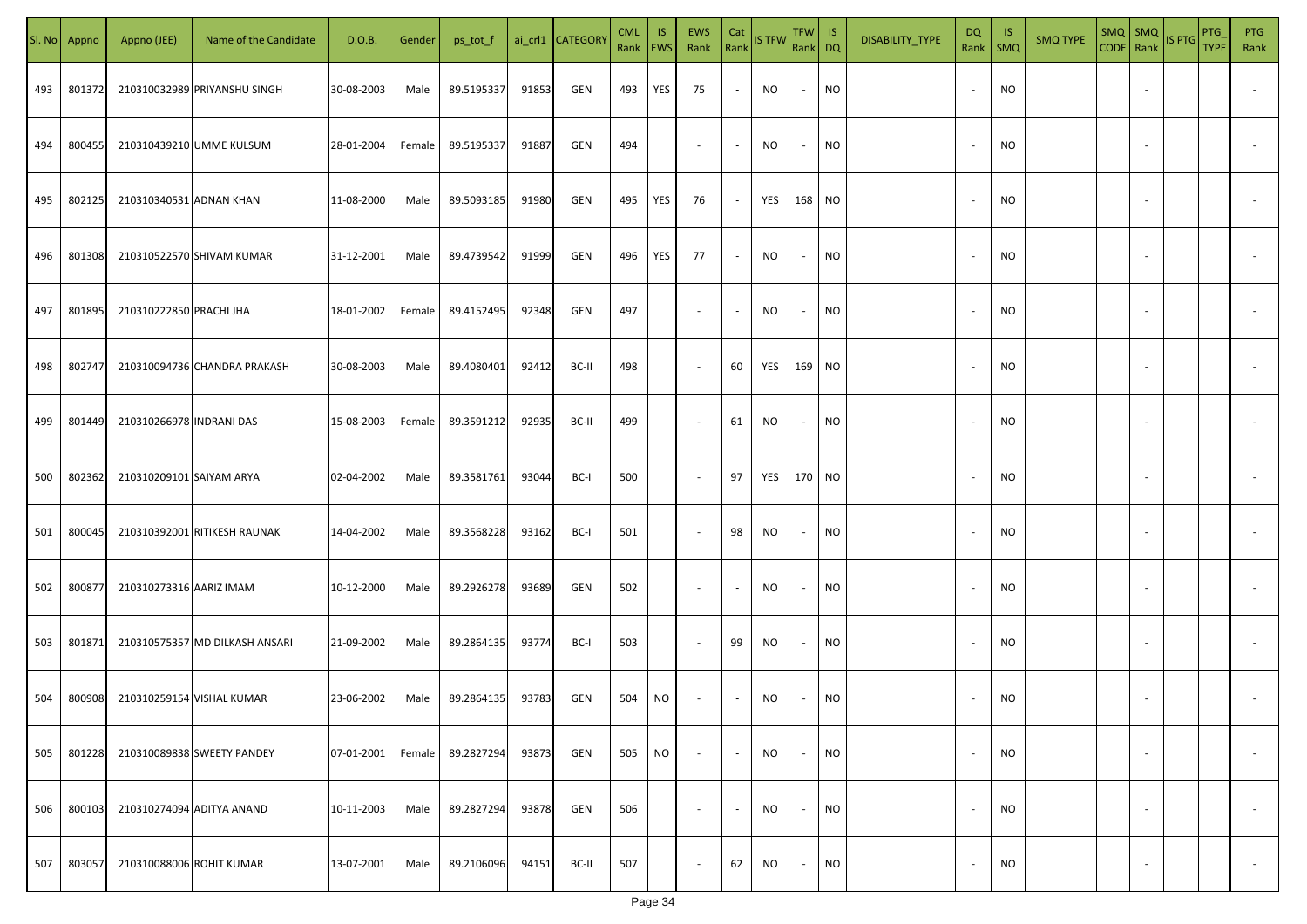| SI. No. | Appno  | Appno (JEE)                | Name of the Candidate            | D.O.B.     | Gender | ps_tot_f   |       | ai_crl1 CATEGORY | <b>CML</b><br>Rank   EWS | <b>IS</b> | EWS<br>Rank | Cat    | Rank IS TFW | TFW IS<br>Rank DQ |           | DISABILITY_TYPE | DQ<br>Rank   SMQ         | - IS      | <b>SMQ TYPE</b> | $SMQ$ $SMQ$<br>CODE Rank |                          | IS PTG | PTG<br><b>TYPE</b> | <b>PTG</b><br>Rank |
|---------|--------|----------------------------|----------------------------------|------------|--------|------------|-------|------------------|--------------------------|-----------|-------------|--------|-------------|-------------------|-----------|-----------------|--------------------------|-----------|-----------------|--------------------------|--------------------------|--------|--------------------|--------------------|
| 508     | 80219  |                            | 210310461514 NITIN CHOURASIA     | 01-10-2002 | Male   | 89.2068473 | 94187 | BC-I             | 508                      |           | $\sim$      | 100    | YES         | 171 NO            |           |                 | $\overline{\phantom{a}}$ | NO.       |                 |                          | $\sim$                   |        |                    |                    |
| 509     | 803646 |                            | 210310809356 SANDEEP KUMAR       | 31-01-2003 | Male   | 89.2068473 | 94226 | BC-II            | 509                      |           |             | 63     | YES         | 172 NO            |           |                 |                          | NO.       |                 |                          |                          |        |                    |                    |
| 510     | 802124 |                            | 210310577730 ANKIT KUMAR AGARWAL | 08-04-2003 | Male   | 89.2048299 | 94260 | GEN              | 510                      | NO        | $\sim$      | $\sim$ | NO          | $\sim$            | <b>NO</b> |                 | $\overline{\phantom{a}}$ | NO.       |                 |                          |                          |        |                    |                    |
| 511     | 801906 |                            | 210310290240 SAGAR KUMAR SAW     | 31-01-2003 | Male   | 89.2008947 | 94316 | BC-I             | 511                      |           | $\sim$      | 101    | YES         | 173 NO            |           |                 | $\overline{\phantom{a}}$ | NO.       |                 |                          | $\sim$                   |        |                    |                    |
| 512     | 800211 | 210310196745 RONIT DEY     |                                  | 26-08-2002 | Male   | 89.1821469 | 94572 | BC-I             | 512                      |           | $\sim$      | 102    | NO          | $\sim$            | <b>NO</b> |                 | $\sim$                   | NO.       |                 |                          | $\sim$                   |        |                    |                    |
| 513     | 800810 |                            | 210310472185 PANKAJ KUMAR        | 20-11-2002 | Male   | 89.1723345 | 94642 | BC-I             | 513                      |           | $\sim$      | 103    | YES         | 174 NO            |           |                 | ٠.                       | NO        |                 |                          | $\overline{\phantom{a}}$ |        |                    |                    |
| 514     | 802230 |                            | 210330013006 TEJ NARAYAN KUMAR   | 07-02-2002 | Male   | 89.1496745 | 94722 | BC-I             | 514                      |           | $\sim$      | 104    | NO.         | $\sim$            | <b>NO</b> |                 |                          | NO.       |                 |                          | $\sim$                   |        |                    |                    |
| 515     | 802378 |                            | 210310041067 ARYAN KUMAR MAHATO  | 07-03-2003 | Male   | 89.1496745 | 94758 | BC-I             | 515                      |           | $\sim$      | 105    | YES         | 175               | <b>NO</b> |                 |                          | NO.       |                 |                          | $\overline{\phantom{a}}$ |        |                    |                    |
| 516     | 802396 |                            | 210310234225 ABHIJEET KUMAR      | 07-06-2002 | Male   | 89.1446538 | 94838 | GEN              | 516                      |           | $\sim$      | $\sim$ | <b>NO</b>   | $\sim$            | <b>NO</b> |                 |                          | NO.       |                 |                          |                          |        |                    |                    |
| 517     | 800580 |                            | 210310031887 ARUP PARAMANIK      | 31-05-2003 | Male   | 89.1446538 | 94845 | BC-I             | 517                      |           | $\sim$      | 106    | YES         | 176 NO            |           |                 |                          | NO.       |                 |                          |                          |        |                    |                    |
| 518     | 800061 |                            | 210310297249 ROUNAK RANJAN       | 12-03-2002 | Male   | 89.1395952 | 94981 | GEN              | 518                      | YES       | 78          | $\sim$ | NO          | $\sim$            | <b>NO</b> |                 |                          | NO.       |                 |                          |                          |        |                    |                    |
| 519     | 803094 |                            | 210310208595 AKASH KUMAR SAW     | 25-07-2003 | Male   | 89.1226309 | 95072 | BC-I             | 519                      |           | $\sim$      | 107    | <b>NO</b>   | $\sim$            | <b>NO</b> |                 |                          | <b>NO</b> |                 |                          |                          |        |                    |                    |
| 520     | 800080 |                            | 210310565998 VIKRAM KUMAR        | 31-01-2003 | Male   | 89.1160251 | 95270 | BC-I             | 520                      |           | $\sim$      | 108    | <b>NO</b>   | $\sim$            | <b>NO</b> |                 | $\overline{\phantom{a}}$ | <b>NO</b> |                 |                          | $\overline{\phantom{a}}$ |        |                    | $\sim$             |
| 521     | 800792 |                            | 210310041221 ABHINAV PRAMANIK    | 15-09-2002 | Male   | 89.1051089 | 95313 | BC-I             | 521                      |           | $\sim$      | 109    | <b>NO</b>   | $\sim$            | <b>NO</b> |                 | $\overline{\phantom{a}}$ | <b>NO</b> |                 |                          | $\overline{\phantom{a}}$ |        |                    | $\sim$             |
| 522     | 801541 | 210310362868 SAHIL RITOLIA |                                  | 14-11-2002 | Male   | 89.0901837 | 95349 | BC-II            | 522                      |           | $\sim$      | 64     | <b>NO</b>   | $\sim$            | <b>NO</b> |                 | $\overline{\phantom{a}}$ | <b>NO</b> |                 |                          | $\overline{\phantom{a}}$ |        |                    | $\sim$             |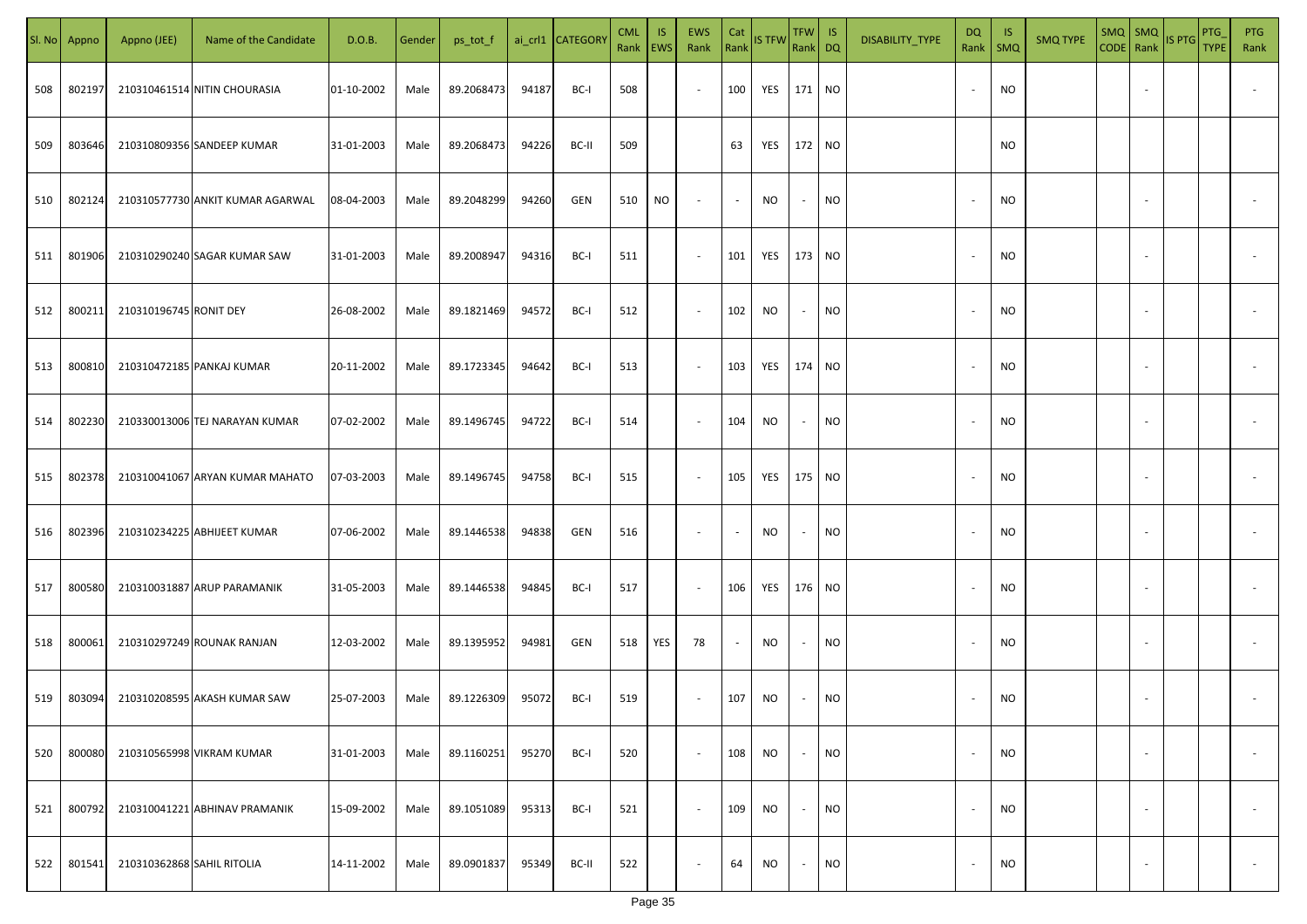| SI. No | Appno  | Appno (JEE)               | Name of the Candidate            | D.O.B.     | Gender | ps_tot_f   |       | ai_crl1 CATEGORY | <b>CML</b><br>Rank EWS | <b>IS</b> | EWS<br>Rank Rank IS TFW | Cat                      |           | TFW IS<br>Rank DQ        |           | DISABILITY_TYPE | DQ<br>Rank               | - IS<br><b>SMQ</b> | <b>SMQ TYPE</b> | $SMQ$ $SMQ$<br>CODE Rank |                          | IS PTG | PTG<br><b>TYPE</b> | <b>PTG</b><br>Rank       |
|--------|--------|---------------------------|----------------------------------|------------|--------|------------|-------|------------------|------------------------|-----------|-------------------------|--------------------------|-----------|--------------------------|-----------|-----------------|--------------------------|--------------------|-----------------|--------------------------|--------------------------|--------|--------------------|--------------------------|
| 523    | 802325 |                           | 210310389828 UTKARSH KUMAR JHA   | 21-04-2001 | Male   | 89.0901837 | 95386 | GEN              | 523                    | NO        | $\sim$                  | $\sim$                   | <b>NO</b> | $\sim$                   | NO        |                 | $\overline{\phantom{a}}$ | <b>NO</b>          |                 |                          |                          |        |                    |                          |
| 524    | 802945 |                           | 210310136313 SATYAM DUBEY        | 16-11-2002 | Male   | 89.0723506 | 95469 | GEN              | 524                    | YES       | 79                      | $\sim$                   | <b>NO</b> | $\sim$                   | <b>NO</b> |                 | $\overline{\phantom{a}}$ | <b>NO</b>          |                 |                          |                          |        |                    |                          |
| 525    | 803647 | 210310361143 SURAJ GORAI  |                                  | 26-06-2003 | Male   | 89.0587832 | 95580 | GEN              | 525                    | NO        |                         | $\sim$                   |           |                          | <b>NO</b> |                 |                          | <b>NO</b>          |                 |                          |                          |        |                    |                          |
| 526    | 800176 | 210310350959 RAJAT RANJAN |                                  | 18-07-2003 | Male   | 89.0574474 | 95642 | GEN              | 526                    |           | $\sim$                  | $\sim$                   | NO        | $\sim$                   | NO        |                 |                          | <b>NO</b>          |                 |                          |                          |        |                    |                          |
| 527    | 800400 | 210310522205 RIYA MANDAL  |                                  | 11-11-2004 | Female | 89.0137926 | 95965 | BC-I             | 527                    |           | $\sim$                  | 110                      | YES       | 177 NO                   |           |                 |                          | <b>NO</b>          |                 |                          |                          |        |                    |                          |
| 528    | 803239 | 210310370403 AYUSHI SINGH |                                  | 27-11-2001 | Female | 89.0137926 | 96019 | GEN              | 528                    | YES       | 80                      | $\sim$                   | YES       | 178 NO                   |           |                 |                          | <b>NO</b>          |                 |                          |                          |        |                    |                          |
| 529    | 802943 | 210310121540 K.JAYARAMAN  |                                  | 23-03-2001 | Male   | 89.0137926 | 96028 | GEN              | 529                    |           | $\sim$                  | $\sim$                   | NO        | $\overline{\phantom{a}}$ | <b>NO</b> |                 |                          | <b>NO</b>          |                 |                          |                          |        |                    |                          |
| 530    | 800424 |                           | 210320023356 ABHIJEET KUMAR SAHA | 16-11-2003 | Male   | 89.006546  | 96081 | BC-I             | 530                    |           | $\sim$                  | 111                      | NO        | $\overline{\phantom{a}}$ | NO        |                 |                          | <b>NO</b>          |                 |                          |                          |        |                    |                          |
| 531    | 803476 |                           | 210310411232 ARYAN KUMAR         | 09-02-2003 | Male   | 89.0016198 | 96156 | GEN              | 531                    |           | $\sim$                  | $\overline{\phantom{a}}$ | NO.       | $\overline{\phantom{a}}$ | NO        |                 |                          | <b>NO</b>          |                 |                          |                          |        |                    |                          |
| 532    | 802758 |                           | 210310379619 AMISHA GUPTA        | 15-06-2001 | Female | 88.9494473 | 96823 | BC-II            | 532                    |           | $\sim$                  | 65                       | YES       | 179 NO                   |           |                 |                          | <b>NO</b>          |                 |                          |                          |        |                    |                          |
| 533    | 803309 |                           | 210310547771 MD ASHAD KAMAL      | 03-12-2003 | Male   | 88.9494473 | 96828 | BC-I             | 533                    |           | $\sim$                  | 112                      | YES       | 180 NO                   |           |                 |                          | <b>NO</b>          |                 |                          |                          |        |                    |                          |
| 534    | 801499 |                           | 210320014811 MUSKAN SAHU         | 08-01-2002 | Female | 88.9494473 | 96837 | GEN              | 534                    | NO        | $\sim$                  | $\sim$                   | YES       | 181 NO                   |           |                 |                          | <b>NO</b>          |                 |                          |                          |        |                    |                          |
| 535    | 802904 |                           | 210310238978 SYED SHIFRAN AHMAD  | 13-03-2003 | Male   | 88.9127186 | 97067 | GEN              | 535                    | <b>NO</b> | $\sim$                  | $\sim$                   | NO        | $\sim$                   | <b>NO</b> |                 | $\overline{\phantom{a}}$ | <b>NO</b>          |                 |                          | $\overline{\phantom{a}}$ |        |                    | $\overline{\phantom{a}}$ |
| 536    | 801152 |                           | 210310032852 PRITESH MANDAL      | 22-03-2001 | Male   | 88.9127186 | 97127 | BC-I             | 536                    |           | $\sim$                  | 113                      | NO.       | $\sim$                   | <b>NO</b> |                 | $\overline{\phantom{a}}$ | <b>NO</b>          |                 |                          | $\overline{\phantom{a}}$ |        |                    | $\overline{\phantom{a}}$ |
| 537    | 801197 |                           | 210310235246 AMIT KUMAR NAYAK    | 03-06-2003 | Male   | 88.9127186 | 97143 | BC-I             | 537                    |           | $\sim$                  | 114                      | YES       | 182 NO                   |           |                 | $\overline{\phantom{a}}$ | <b>NO</b>          |                 |                          | $\overline{\phantom{a}}$ |        |                    | $\sim$                   |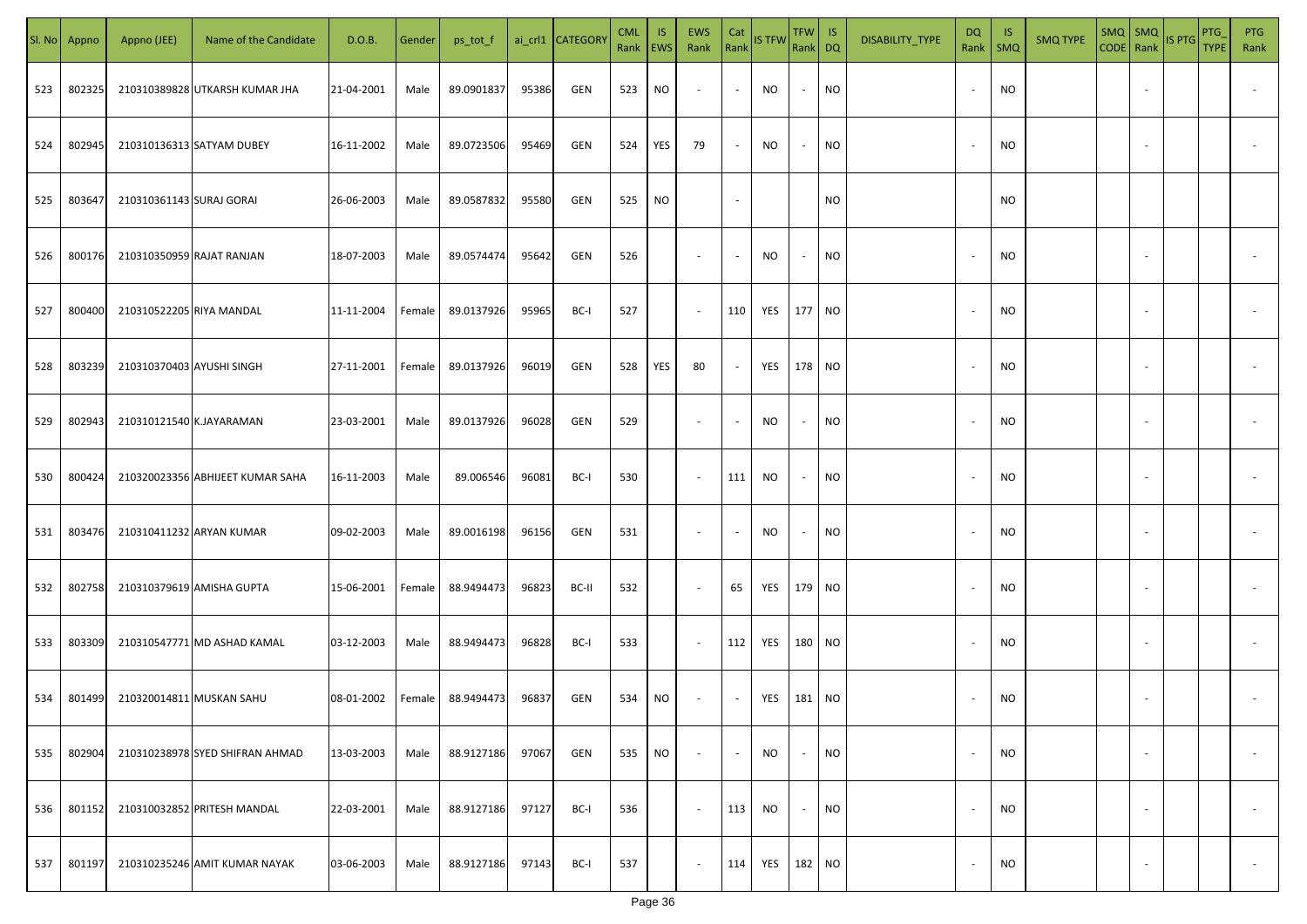| SI. No. | Appno  | Appno (JEE)              | Name of the Candidate             | D.O.B.     | Gender | ps_tot_f   |       | ai_crl1 CATEGORY | <b>CML</b> | <b>IS</b><br>Rank EWS | <b>EWS</b><br>Rank       | Cat<br>Rank              | <b>IS TFW</b> | TFW  <br>Rank DQ         | IS        | DISABILITY_TYPE | DQ<br>Rank               | -IS<br>$\mathsf{SMQ}$ | <b>SMQ TYPE</b>                         | $SMQ$ SMQ<br>CODE Rank |                          | <b>IS PTG</b> | <b>PTG</b><br><b>TYPE</b> | <b>PTG</b><br>Rank       |
|---------|--------|--------------------------|-----------------------------------|------------|--------|------------|-------|------------------|------------|-----------------------|--------------------------|--------------------------|---------------|--------------------------|-----------|-----------------|--------------------------|-----------------------|-----------------------------------------|------------------------|--------------------------|---------------|---------------------------|--------------------------|
| 538     | 801354 |                          | 210310296393 PRASHANSA AGARWAL    | 09-09-2002 | Female | 88.90665   | 97156 | BC-II            | 538        |                       | $\overline{\phantom{a}}$ | 66                       | YES           | 183 NO                   |           |                 |                          | <b>NO</b>             |                                         |                        |                          |               |                           |                          |
| 539     | 802093 | 210310334374 ALOK RANJAN |                                   | 14-09-2002 | Male   | 88.8788734 | 97283 | GEN              | 539        |                       | $\overline{\phantom{a}}$ | $\sim$                   | NO            | $\sim$                   | <b>NO</b> |                 |                          | NO                    |                                         |                        |                          |               |                           |                          |
| 540     | 801532 |                          | 210310460339 AMARNATH UPADHYAY    | 01-07-2003 | Male   | 88.8708037 | 97303 | GEN              | 540        | NO.                   | $\overline{\phantom{a}}$ | $\overline{\phantom{a}}$ | <b>NO</b>     | $\sim$                   | <b>NO</b> |                 |                          | <b>NO</b>             |                                         |                        |                          |               |                           |                          |
| 541     | 802701 |                          | 210310145167 ATUSHREE DAS         | 16-08-2002 | Female | 88.8442069 | 97512 | <b>GEN</b>       | 541        | NO.                   | $\overline{\phantom{a}}$ | $\overline{\phantom{a}}$ | NO            | $\sim$                   | NO        |                 |                          | NO.                   |                                         |                        |                          |               |                           |                          |
| 542     | 800205 |                          | 210310585384 ASMIT KUMAR SINGH    | 29-01-2003 | Male   | 88.8442069 | 97522 | <b>GEN</b>       | 542        |                       | $\overline{\phantom{a}}$ | $\overline{\phantom{a}}$ | NO            | $\overline{\phantom{a}}$ | <b>NO</b> |                 |                          | NO.                   |                                         |                        |                          |               |                           |                          |
| 543     | 800554 |                          | 210310540157 LAKSHMI KUMARI       | 25-04-2003 | Female | 88.8409411 | 97550 | BC-I             | 543        |                       | $\overline{\phantom{a}}$ | 115                      | <b>NO</b>     | $\overline{\phantom{a}}$ | NO        |                 |                          | NO.                   |                                         |                        |                          |               |                           |                          |
| 544     | 800979 |                          | 210310715940 ACHINTYA KARAN       | 24-08-2003 | Male   | 88.8282667 | 97684 | BC-I             | 544        |                       | $\overline{\phantom{a}}$ | 116                      | <b>NO</b>     | $\overline{\phantom{a}}$ | <b>NO</b> |                 |                          | <b>NO</b>             |                                         |                        |                          |               |                           |                          |
| 545     | 801266 |                          | 210310177721 ABHISHEK KUMAR MEHTA | 15-07-2001 | Male   | 88.8282667 | 97692 | BC-II            | 545        |                       | $\sim$                   | 67                       | YES           | 184 NO                   |           |                 |                          | YES                   | <b>WARDS OF</b><br>SERVING<br>PERSONNEL | 7                      | 21                       |               |                           |                          |
| 546     | 802188 |                          | 210310084500 DIVYANSHU KUMAR      | 01-12-2003 | Male   | 88.8209074 | 97768 | GEN              | 546        | NO.                   | $\sim$                   | $\overline{\phantom{a}}$ | <b>NO</b>     | $\overline{\phantom{a}}$ | <b>NO</b> |                 |                          | <b>NO</b>             |                                         |                        |                          |               |                           |                          |
| 547     | 801837 | 210310167666 ATUL ARYAN  |                                   | 04-07-2001 | Male   | 88.7699971 | 97974 | GEN              | 547        | NO.                   | $\sim$                   | $\overline{\phantom{a}}$ | NO            | $\sim$                   | <b>NO</b> |                 |                          | <b>NO</b>             |                                         |                        |                          |               |                           |                          |
| 548     | 800256 |                          | 210310192457 SATYAM KUMAR YADAV   | 05-12-2000 | Male   | 88.7655057 | 98077 | GEN              | 548        |                       | $\sim$                   |                          | YES           | 185                      | <b>NO</b> |                 |                          | <b>NO</b>             |                                         |                        |                          |               |                           |                          |
| 549     | 800525 |                          | 210310352445 SAKCHAM SINGH        | 28-07-2001 | Male   | 88.7590316 | 98312 | GEN              | 549        | YES                   | 81                       |                          | NO            |                          | <b>NO</b> |                 |                          | <b>NO</b>             |                                         |                        |                          |               |                           |                          |
| 550     | 800647 | 210310385958 RAJ RANJAN  |                                   | 01-01-2002 | Male   | 88.7590316 | 98397 | GEN              | 550        | <b>NO</b>             | $\overline{\phantom{a}}$ | $\overline{\phantom{a}}$ | <b>NO</b>     | $\sim$                   | <b>NO</b> |                 | $\overline{\phantom{a}}$ | <b>NO</b>             |                                         |                        |                          |               |                           | $\overline{\phantom{a}}$ |
| 551     | 800149 |                          | 210310104443 ABHAY ANAND          | 08-03-2003 | Male   | 88.7544461 | 98479 | GEN              | 551        |                       | $\overline{\phantom{a}}$ | $\overline{\phantom{a}}$ | <b>NO</b>     | $\sim$                   | <b>NO</b> |                 | $\overline{\phantom{a}}$ | <b>NO</b>             |                                         |                        | $\overline{\phantom{a}}$ |               |                           | $\overline{\phantom{a}}$ |
| 552     | 801778 |                          | 210310362620 ASHISH KUMAR SAHA    | 09-08-2002 | Male   | 88.7472536 | 98570 | GEN              | 552        |                       | $\overline{\phantom{a}}$ |                          | YES           | 186 NO                   |           |                 |                          | <b>NO</b>             |                                         |                        | $\overline{\phantom{a}}$ |               |                           | $\sim$                   |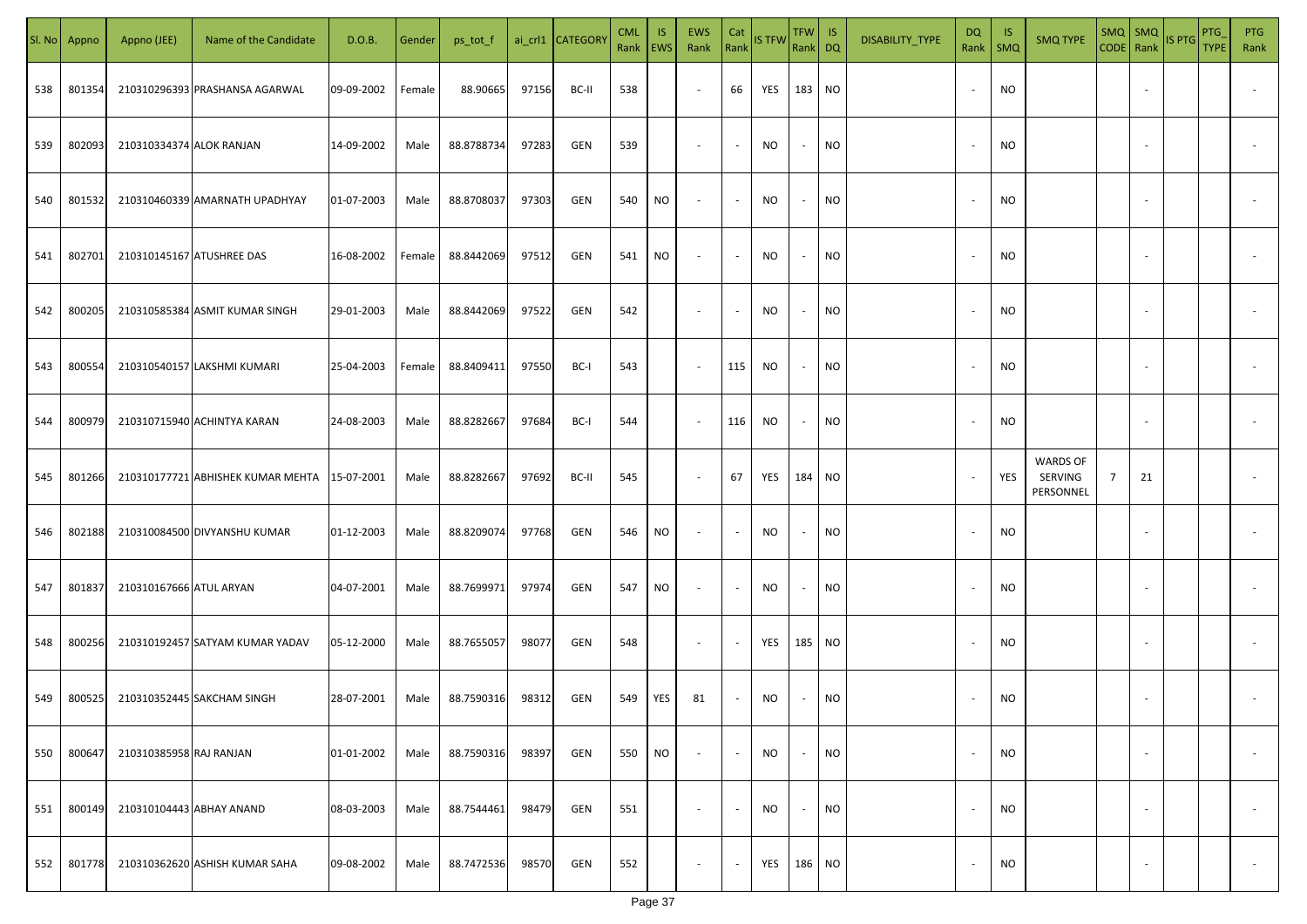| SI. No. | Appno  | Appno (JEE)               | Name of the Candidate                         | D.O.B.     | Gender | ps_tot_f   |       | ai_crl1 CATEGOR\ | <b>CML</b><br>Rank EWS | IS.       | <b>EWS</b><br>Rank       | Cat<br>Rank              | <b>IS TFW</b> | TFW IS<br>Rank DQ |           | DISABILITY_TYPE | DQ<br>Rank               | -IS<br><b>SMQ</b> | <b>SMQ TYPE</b> | $SMQ$ $SMQ$<br>CODE Rank |                          | IS PTG | PTG<br><b>TYPE</b> | PTG<br>Rank              |
|---------|--------|---------------------------|-----------------------------------------------|------------|--------|------------|-------|------------------|------------------------|-----------|--------------------------|--------------------------|---------------|-------------------|-----------|-----------------|--------------------------|-------------------|-----------------|--------------------------|--------------------------|--------|--------------------|--------------------------|
| 553     | 800154 |                           | 210310033983 KUMAR SHIVAM                     | 19-03-2002 | Male   | 88.725055  | 98703 | GEN              | 553                    | YES       | 82                       | $\blacksquare$           | NO.           | $\sim$            | <b>NO</b> |                 | $\overline{\phantom{a}}$ | <b>NO</b>         |                 |                          |                          |        |                    |                          |
| 554     | 802866 |                           | 210310331474 KOMAL KUMARI                     | 20-01-2003 | Female | 88.725055  | 98732 | BC-II            | 554                    |           | $\sim$                   | 68                       | YES           | 187 NO            |           |                 | $\overline{\phantom{a}}$ | <b>NO</b>         |                 |                          |                          |        |                    |                          |
| 555     | 801092 | 210310402852 SHIVAM       |                                               | 02-09-2002 | Male   | 88.725055  | 98747 | GEN              | 555                    | YES       | 83                       | $\sim$                   | YES           | 188 NO            |           |                 |                          | <b>NO</b>         |                 |                          |                          |        |                    |                          |
| 556     | 803672 | 210310069946 KUNAL KUMAR  |                                               | 18-02-2003 | Male   | 88.7193254 | 98777 | GEN              | 556                    | <b>NO</b> |                          | $\sim$                   |               |                   | NO        |                 |                          | <b>NO</b>         |                 |                          |                          |        |                    |                          |
| 557     | 801606 |                           | 210310521957 SANGITA KUMARI                   | 01-01-2003 | Female | 88.7190087 | 98862 | BC-II            | 557                    |           | $\sim$                   | 69                       | YES           | 189 NO            |           |                 |                          | <b>NO</b>         |                 |                          |                          |        |                    |                          |
| 558     | 801296 | 210310333338              | <b>SAKASHAM KUMAR</b><br>SINGHANIA            | 15-09-2000 | Male   | 88.7151787 | 98915 | BC-II            | 558                    |           | $\overline{\phantom{a}}$ | 70                       | <b>NO</b>     | $\sim$            | <b>NO</b> |                 |                          | <b>NO</b>         |                 |                          |                          |        |                    |                          |
| 559     | 801508 |                           | 210310232658 AKSHAY KUMAR                     | 05-07-2002 | Male   | 88.7151787 | 98924 | GEN              | 559                    | YES       | 84                       | $\sim$                   | NO            | $\sim$            | <b>NO</b> |                 |                          | <b>NO</b>         |                 |                          |                          |        |                    |                          |
| 560     | 800966 |                           | 210310650027 SIMMI KUMARI                     | 26-07-2001 | Female | 88.6715441 | 99134 | BC-I             | 560                    |           | $\sim$                   | 117                      | NO.           | $\sim$            | <b>NO</b> |                 |                          | <b>NO</b>         |                 |                          |                          |        |                    |                          |
| 561     | 800749 |                           | 210310366654 MOHIT KUMAR SINGH                | 03-02-2004 | Male   | 88.6671972 | 99244 | GEN              | 561                    |           | $\sim$                   | $\overline{\phantom{a}}$ | NO.           | $\sim$            | <b>NO</b> |                 |                          | <b>NO</b>         |                 |                          |                          |        |                    |                          |
| 562     | 801462 |                           | 210310298035 NANDANI KUMARI                   | 15-05-2001 | Female | 88.6671972 | 99282 | BC-I             | 562                    |           | $\sim$                   | 118                      | NO            | $\sim$            | NO        |                 |                          | <b>NO</b>         |                 |                          |                          |        |                    |                          |
| 563     | 802657 | 210310042135 UTKARSH GOEL |                                               | 19-03-2002 | Male   | 88.6335762 | 99311 | BC-II            | 563                    |           | $\sim$                   | 71                       | YES           | 190 NO            |           |                 |                          | <b>NO</b>         |                 |                          |                          |        |                    |                          |
| 564     | 800574 |                           | 210310467538 ADITYA RANJAN                    | 26-07-2004 | Male   | 88.6335762 | 99329 | GEN              | 564                    | NO        | $\sim$                   | $\sim$                   | NO.           | $\sim$            | <b>NO</b> |                 |                          | <b>NO</b>         |                 |                          |                          |        |                    |                          |
| 565     | 800740 |                           | 210310102484 LOVELY RANI SINHA                | 12-04-2002 | Female | 88.5669125 | 99764 | GEN              | 565                    | NO        | $\overline{\phantom{a}}$ | $\sim$                   | NO            | $\sim$            | <b>NO</b> |                 | $\overline{\phantom{a}}$ | <b>NO</b>         |                 |                          | $\overline{\phantom{a}}$ |        |                    | $\overline{\phantom{a}}$ |
| 566     | 800655 |                           | 210310931625 SANDEEP KUMAR BAHGAT 05-02-2003  |            | Male   | 88.5669125 | 99788 | BC-II            | 566                    |           | $\sim$                   | 72                       | YES           | 191 NO            |           |                 |                          | <b>NO</b>         |                 |                          | $\sim$                   |        |                    | $\overline{\phantom{a}}$ |
| 567     | 802959 |                           | 210310816522 RAJNEESH KUMAR SHUKLA 15-02-2002 |            | Male   | 88.5669125 | 99801 | GEN              | 567                    | NO        | $\overline{\phantom{a}}$ | $\sim$                   | NO            |                   |           |                 |                          |                   |                 |                          |                          |        |                    |                          |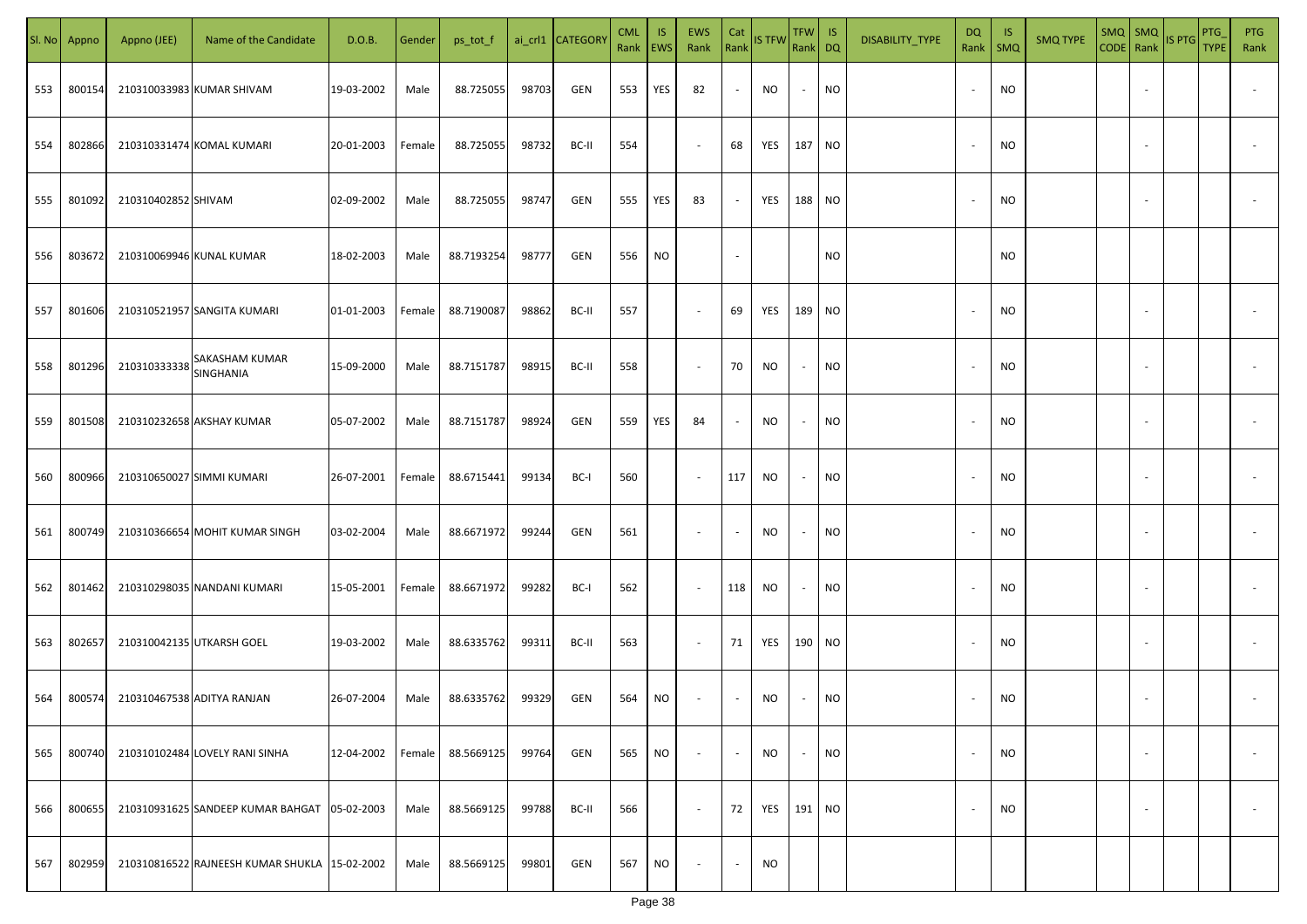| SI. No. | Appno  | Appno (JEE)               | Name of the Candidate         | D.O.B.     | Gender | ps_tot_f          |        | ai_crl1 CATEGORY | <b>CML</b><br>Rank   EWS | IS.       | EWS<br>Rank              | Cat<br>Rank              | <b>IS TFW</b> | TFW   IS<br>Rank DQ      |           | DISABILITY_TYPE | DQ                       | -IS<br>Rank   SMQ | <b>SMQ TYPE</b> |                          | $\begin{array}{ c c c c }\n\hline\n\text{SMQ} & \text{SMQ} \\ \hline\n\text{CODE} & \text{Rank}\n\end{array}$ IS PTG | PTG<br><b>TYPE</b> | <b>PTG</b><br>Rank       |
|---------|--------|---------------------------|-------------------------------|------------|--------|-------------------|--------|------------------|--------------------------|-----------|--------------------------|--------------------------|---------------|--------------------------|-----------|-----------------|--------------------------|-------------------|-----------------|--------------------------|----------------------------------------------------------------------------------------------------------------------|--------------------|--------------------------|
| 568     | 803391 |                           | 210310263226 KOMAL KUMARI     | 27-07-2003 | Female | 88.5605298        | 99966  | BC-II            | 568                      |           | $\overline{\phantom{a}}$ | 73                       | NO            | $\sim$                   | <b>NO</b> |                 |                          | <b>NO</b>         |                 |                          |                                                                                                                      |                    |                          |
| 569     | 802780 | 210310046200 AFTAB ANSARI |                               | 15-05-2002 | Male   | 88.545025         | 100061 | BC-I             | 569                      |           | $\sim$                   | 119                      | YES           | 192 NO                   |           |                 |                          | <b>NO</b>         |                 |                          |                                                                                                                      |                    |                          |
| 570     | 801872 |                           | 210310550961 EKHLAQ SARWER    | 24-01-2004 | Male   | 88.5354965        | 100175 | GEN              | 570                      |           | $\overline{\phantom{a}}$ | $\sim$                   | NO            | $\sim$                   | <b>NO</b> |                 | $\overline{\phantom{a}}$ | <b>NO</b>         |                 |                          |                                                                                                                      |                    |                          |
| 571     | 800817 |                           | 210310052115 MAYANK SINHA     | 29-01-2002 | Male   | 88.5169624        | 100314 | GEN              | 571                      | NO        | $\overline{\phantom{a}}$ | $\sim$                   | YES           | 193 NO                   |           |                 |                          | <b>NO</b>         |                 |                          |                                                                                                                      |                    |                          |
| 572     | 800727 |                           | 210310523683 PERMINDER SINGH  | 17-12-2001 | Male   | 88.5079344        | 100586 | GEN              | 572                      | YES       | 85                       | $\overline{\phantom{a}}$ | NO            | $\sim$                   | <b>NO</b> |                 | $\sim$                   | <b>NO</b>         |                 |                          |                                                                                                                      |                    |                          |
| 573     | 802640 | 210310446146 SONALI SINGH |                               | 23-07-2003 | Female | 88.4826852        | 100914 | GEN              | 573                      | YES       | 86                       | $\overline{\phantom{a}}$ | YES           | 194 NO                   |           |                 |                          | <b>NO</b>         |                 |                          |                                                                                                                      |                    |                          |
| 574     | 800661 |                           | 210310053679 GAGANDEEP PRASAD | 18-08-2003 | Male   | 88.4826852        | 100922 | GEN              | 574                      |           | $\overline{\phantom{a}}$ | $\sim$                   | NO            | $\sim$                   | <b>NO</b> |                 |                          | <b>NO</b>         |                 |                          |                                                                                                                      |                    |                          |
| 575     | 800017 | 210310046804 SAHIL ANSARI |                               | 27-03-2001 | Male   | 88.4626449        | 101029 | BC-I             | 575                      |           | $\sim$                   | 120                      | <b>NO</b>     | $\sim$                   | <b>NO</b> |                 |                          | <b>NO</b>         |                 |                          |                                                                                                                      |                    |                          |
| 576     | 803313 | 210310598154 HRITIK RAJ   |                               | 15-10-2002 | Male   | 88.4608887        | 101071 | GEN              | 576                      | YES       | 87                       | $\overline{\phantom{a}}$ | NO            | $\overline{\phantom{a}}$ | <b>NO</b> |                 |                          | <b>NO</b>         |                 |                          |                                                                                                                      |                    |                          |
| 577     | 802034 | 210310638392 SHAHIL SINGH |                               | 12-07-2002 | Male   | 88.3736438        | 101679 | GEN              | 577                      |           | $\sim$                   | $\overline{\phantom{a}}$ | YES           | 195 NO                   |           |                 |                          | <b>NO</b>         |                 |                          |                                                                                                                      |                    |                          |
| 578     | 802217 |                           | 210310653964 PIYUSH RANJAN    | 01-12-2002 | Male   | 88.373552 101732  |        | GEN              | 578                      | YES       | 88                       | $\overline{\phantom{a}}$ | YES           | 196 NO                   |           |                 |                          | <b>NO</b>         |                 |                          |                                                                                                                      |                    |                          |
| 579     | 800920 |                           | 210310674166 ANSHU KUMAR      | 12-10-2002 | Male   | 88.3301428 102054 |        | GEN              | 579                      | <b>NO</b> | $\overline{\phantom{a}}$ | $\sim$                   | NO            |                          | <b>NO</b> |                 |                          | <b>NO</b>         |                 |                          |                                                                                                                      |                    |                          |
| 580     | 800838 |                           | 210310029424 AKASH MAHATO     | 15-08-2001 | Male   | 88.3120392        | 102253 | GEN              | 580                      |           | $\overline{\phantom{a}}$ | $\overline{\phantom{a}}$ | YES           | 197 NO                   |           |                 |                          | <b>NO</b>         |                 | $\overline{\phantom{a}}$ |                                                                                                                      |                    | $\overline{\phantom{a}}$ |
| 581     | 802270 | 210310185763 ARNAV SINGH  |                               | 16-09-2002 | Male   | 88.3033667        | 102297 | GEN              | 581                      |           | $\overline{\phantom{a}}$ | $\blacksquare$           | <b>NO</b>     | $\sim$                   | <b>NO</b> |                 | $\overline{\phantom{a}}$ | <b>NO</b>         |                 | $\overline{\phantom{a}}$ |                                                                                                                      |                    | $\overline{\phantom{a}}$ |
| 582     | 801929 |                           | 210310003543 RASHMI VERMA     | 19-08-2003 | Female | 88.2945228        | 102390 | GEN              | 582                      | <b>NO</b> | $\overline{\phantom{a}}$ | $\sim$                   | <b>NO</b>     | $\sim$                   | <b>NO</b> |                 |                          | <b>NO</b>         |                 | $\sim$                   |                                                                                                                      |                    | $\overline{\phantom{a}}$ |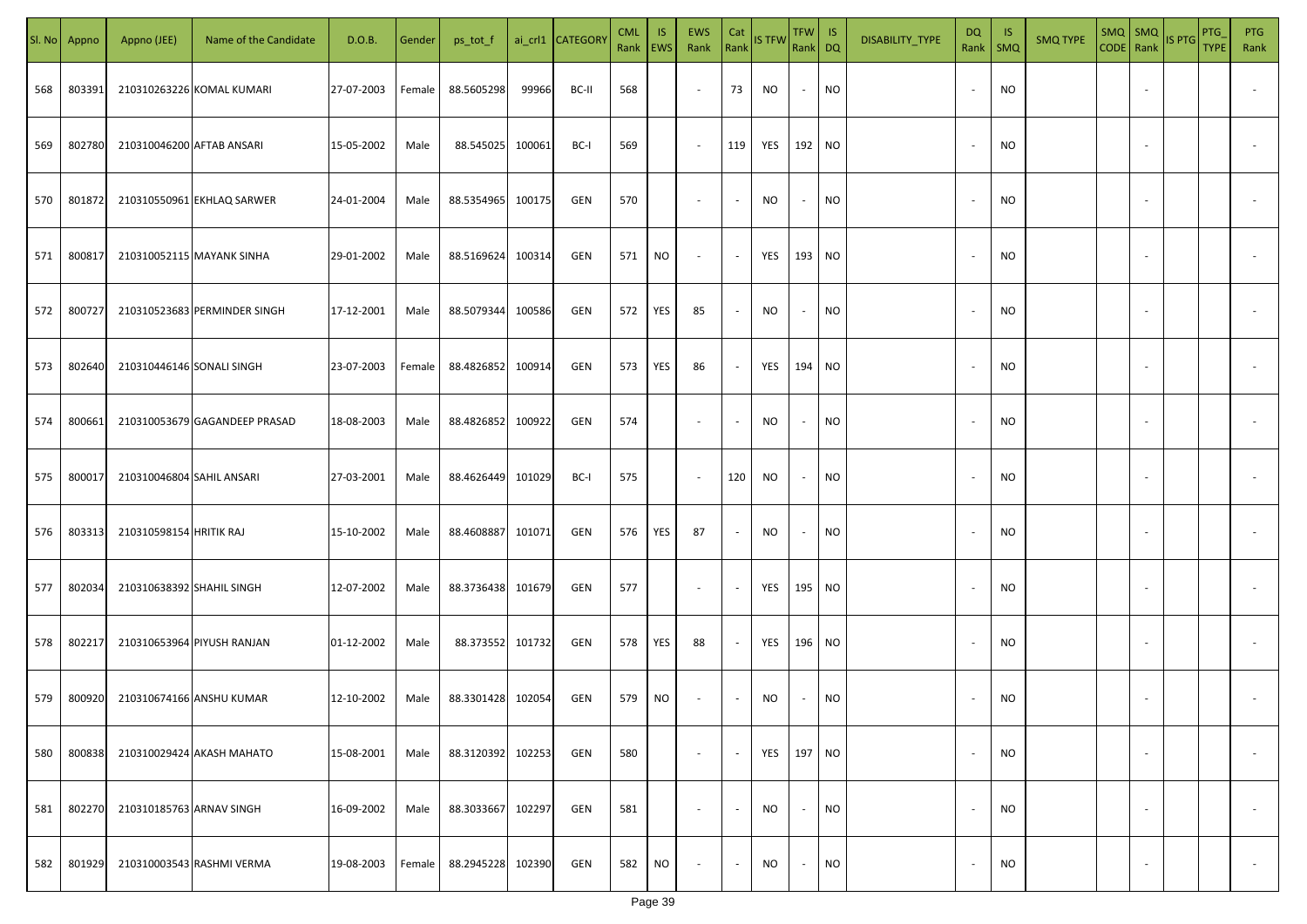| SI. No | Appno  | Appno (JEE)               | Name of the Candidate              | D.O.B.     | Gender | ps_tot_f          |        | ai_crl1 CATEGORY | <b>CML</b><br>Rank EWS | IS. | EWS<br>Rank              | Cat<br>Rank              | <b>IS TFW</b>  | $TFW$ IS<br>Rank DQ |                 | DISABILITY_TYPE | DQ                       | - IS<br>Rank   SMQ | <b>SMQ TYPE</b> |                          | $\left \frac{\text{SMQ}}{\text{CODE}}\right \frac{\text{SMQ}}{\text{Rank}}\left \frac{\text{IS PTG}}{\text{B}}\right $ | PTG<br><b>TYPE</b> | <b>PTG</b><br>Rank       |
|--------|--------|---------------------------|------------------------------------|------------|--------|-------------------|--------|------------------|------------------------|-----|--------------------------|--------------------------|----------------|---------------------|-----------------|-----------------|--------------------------|--------------------|-----------------|--------------------------|------------------------------------------------------------------------------------------------------------------------|--------------------|--------------------------|
| 583    | 802372 |                           | 210310649238 DIVYANSHU MAYANK      | 30-08-2002 | Male   | 88.2813503        | 102582 | BC-II            | 583                    |     | $\sim$                   | 74                       | YES            | 198 NO              |                 |                 |                          | <b>NO</b>          |                 |                          |                                                                                                                        |                    |                          |
| 584    | 800950 |                           | 210310160386 MONU KUMAR SAW        | 08-05-2003 | Male   | 88.2813503        | 102603 | GEN              | 584                    |     | $\sim$                   | $\sim$                   | YES            | 199 NO              |                 |                 |                          | <b>NO</b>          |                 |                          |                                                                                                                        |                    |                          |
| 585    | 802763 | 210310244766 ANSHIKA      |                                    | 17-03-2004 | Female | 88.2813503        | 102605 | GEN              | 585                    |     | $\overline{\phantom{a}}$ | $\sim$                   | YES            | 200 NO              |                 |                 | $\overline{\phantom{a}}$ | <b>NO</b>          |                 |                          |                                                                                                                        |                    |                          |
| 586    | 802556 |                           | 210310407062 JONTY MANDAL          | 27-03-2003 | Male   | 88.2684253        | 102661 | BC-I             | 586                    |     | $\sim$                   | 121                      | YES            | 201 NO              |                 |                 | $\sim$                   | <b>NO</b>          |                 |                          |                                                                                                                        |                    |                          |
| 587    | 801147 |                           | 210310081291 PRATIBHA KUMARI SAHA  | 26-05-2002 | Female | 88.2601343        | 102750 | GEN              | 587                    |     | $\sim$                   | $\sim$                   | NO             | $\sim$              | NO <sub>1</sub> |                 | $\sim$                   | <b>NO</b>          |                 |                          |                                                                                                                        |                    |                          |
| 588    | 800052 |                           | 210310332557 PRIYANSHU PRAKASH     | 28-08-2002 | Male   | 88.1907682        | 103317 | GEN              | 588                    | YES | 89                       | $\blacksquare$           | NO             | $\sim$              | <b>NO</b>       |                 |                          | <b>NO</b>          |                 |                          |                                                                                                                        |                    |                          |
| 589    | 801473 |                           | 210310119586 PRATAP KUMAR          | 20-09-2002 | Male   | 88.1760644        | 103440 | BC-I             | 589                    |     | $\overline{\phantom{a}}$ | 122                      | <b>NO</b>      | $\sim$              | NO <sub>1</sub> |                 |                          | <b>NO</b>          |                 |                          |                                                                                                                        |                    |                          |
| 590    | 801403 |                           | 210310123131 SHUVAM BANERJEE       | 14-05-2002 | Male   | 88.1760644        | 103442 | GEN              | 590                    | YES | 90                       | $\sim$                   | <b>NO</b>      | $\sim$              | <b>NO</b>       |                 |                          | <b>NO</b>          |                 |                          |                                                                                                                        |                    |                          |
| 591    | 803785 | 210310011805 SIBTAIN RAZA |                                    | 29-04-2001 | Male   | 88.174674 103514  |        | BC-II            | 591                    |     |                          | 75                       | N <sub>0</sub> |                     | N <sub>0</sub>  |                 |                          | N <sub>0</sub>     |                 |                          |                                                                                                                        |                    |                          |
| 592    | 800666 | 210310785221 VISHNU JHA   |                                    | 29-09-2002 | Male   | 88.174674         | 103560 | GEN              | 592                    |     | $\sim$                   | $\overline{\phantom{a}}$ | <b>NO</b>      | $\sim$              | <b>NO</b>       |                 |                          | <b>NO</b>          |                 |                          |                                                                                                                        |                    |                          |
| 593    | 800500 |                           | 210310111864 ADITYA KUMAR SINGH    | 06-07-2003 | Male   | 88.1725356 103808 |        | GEN              | 593                    |     | $\sim$                   | $\overline{\phantom{a}}$ | NO             | $\sim$              | <b>NO</b>       |                 |                          | <b>NO</b>          |                 |                          |                                                                                                                        |                    |                          |
| 594    | 802374 | 210310251567 ANJALI PATEL |                                    | 11-01-2004 | Female | 88.1624345        | 103833 | GEN              | 594                    |     | $\sim$                   | $\sim$                   | YES            | 202 NO              |                 |                 |                          | <b>NO</b>          |                 |                          |                                                                                                                        |                    |                          |
| 595    | 803653 |                           | 210310207005 DIVYANSHU KUMAR       | 12-07-2003 | Male   | 88.1210426        | 104068 | GEN              | 595                    |     |                          | $\blacksquare$           |                |                     | <b>NO</b>       |                 |                          | <b>NO</b>          |                 |                          |                                                                                                                        |                    |                          |
| 596    | 802564 | 210310024648 ALAN ANSARI  |                                    | 28-09-2002 | Male   | 88.0990887        | 104133 | BC-I             | 596                    |     | $\overline{\phantom{a}}$ | 123                      | YES            | 203 NO              |                 |                 |                          | <b>NO</b>          |                 | $\overline{\phantom{a}}$ |                                                                                                                        |                    | $\overline{\phantom{a}}$ |
| 597    |        |                           | 803796 210310005349 AMARJEET KUMAR | 23-04-2001 | Male   | 88.099031 104238  |        | BC-II            | 597                    |     |                          | 76                       | YES            | 204 NO              |                 |                 |                          | N <sub>0</sub>     |                 |                          |                                                                                                                        |                    |                          |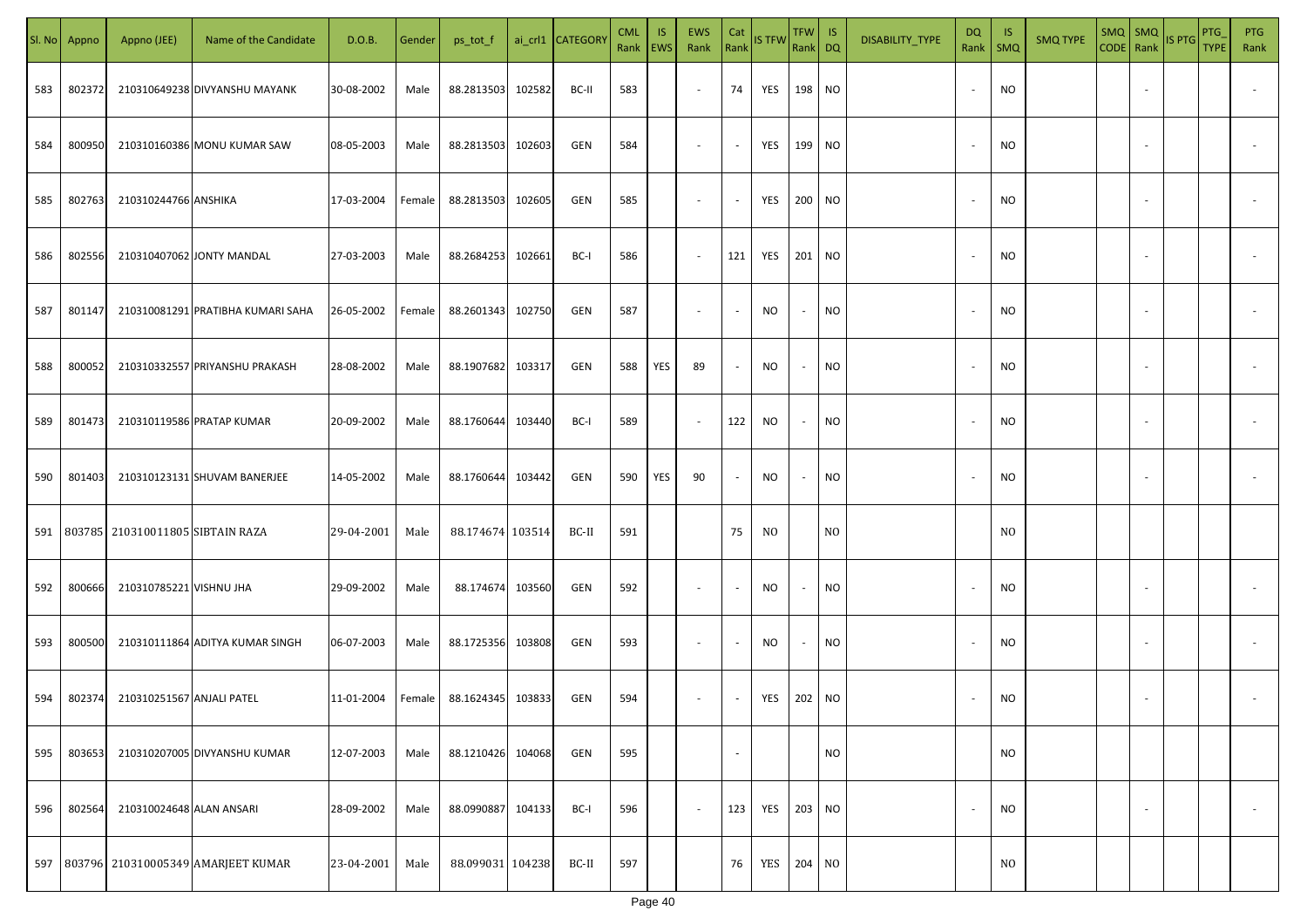|     | Sl. No Appno | Appno (JEE)               | Name of the Candidate                       | D.O.B.     | Gender | ps_tot_f          |        | ai_crl1 CATEGORY | <b>CML</b><br>Rank   EWS | IS. | <b>EWS</b><br>Rank       | Cat<br>Rank              | <b>IS TFW</b> | $TFW$ IS<br>Rank DQ      |           | DISABILITY_TYPE | <b>DQ</b> | - IS<br>Rank   SMQ | <b>SMQ TYPE</b> |                          | SMQ SMQ<br>CODE Rank IS PTG | <b>PTG</b><br><b>TYPE</b> | <b>PTG</b><br>Rank       |
|-----|--------------|---------------------------|---------------------------------------------|------------|--------|-------------------|--------|------------------|--------------------------|-----|--------------------------|--------------------------|---------------|--------------------------|-----------|-----------------|-----------|--------------------|-----------------|--------------------------|-----------------------------|---------------------------|--------------------------|
| 598 | 802007       | 210310299857 ROUNAK RAJ   |                                             | 04-04-2003 | Male   | 88.0987311        | 104329 | GEN              | 598                      | YES | 91                       | $\sim$                   | NO            | $\sim$                   | <b>NO</b> |                 |           | <b>NO</b>          |                 |                          |                             |                           |                          |
| 599 | 800383       |                           | 210310345184 ARYAN KUMAR                    | 10-12-2003 | Male   | 88.0987311 104349 |        | BC-II            | 599                      |     | $\sim$                   | 77                       | YES           | 205 NO                   |           |                 | $\sim$    | <b>NO</b>          |                 |                          |                             |                           |                          |
| 600 | 802477       | 210310386681 RISHEE RAJ   |                                             | 27-09-2002 | Male   | 88.0881172        | 104398 | BC-II            | 600                      |     | $\overline{\phantom{a}}$ | 78                       | YES           | 206 NO                   |           |                 |           | <b>NO</b>          |                 |                          |                             |                           |                          |
| 601 | 801832       | 210310188644 ACHLA ROY    |                                             | 23-12-2003 | Female | 88.0881172        | 104455 | GEN              | 601                      | NO  | $\overline{\phantom{a}}$ | $\sim$                   | NO            | $\overline{\phantom{a}}$ | <b>NO</b> |                 |           | NO                 |                 |                          |                             |                           |                          |
| 602 | 801018       |                           | 210310028681 DIVYA SMREETI                  | 13-05-2002 | Female | 88.0843015        | 104533 | GEN              | 602                      |     | $\overline{\phantom{a}}$ | $\overline{\phantom{a}}$ | NO            | $\overline{\phantom{a}}$ | <b>NO</b> |                 |           | <b>NO</b>          |                 |                          |                             |                           |                          |
| 603 | 801320       |                           | 210310045586 MITHUN KUMAR MAHATO 25-01-2002 |            | Male   | 87.9840765        | 105256 | BC-I             | 603                      |     | $\overline{\phantom{a}}$ | 124                      | YES           | 207 NO                   |           |                 |           | <b>NO</b>          |                 |                          |                             |                           |                          |
| 604 | 801676       |                           | 210310042985 BIDHAN SUPAKAR                 | 24-02-2002 | Male   | 87.9840765        | 105288 | GEN              | 604                      |     | $\overline{\phantom{a}}$ | $\overline{\phantom{a}}$ | NO            | $\overline{\phantom{a}}$ | <b>NO</b> |                 |           | <b>NO</b>          |                 |                          |                             |                           |                          |
| 605 | 802400       |                           | 210310474901 AALOK PRAVEEN                  | 08-04-2002 | Male   | 87.9735402        | 105321 | GEN              | 605                      | YES | 92                       | $\overline{\phantom{a}}$ | NO            | $\overline{\phantom{a}}$ | <b>NO</b> |                 |           | <b>NO</b>          |                 |                          |                             |                           |                          |
| 606 | 801096       |                           | 210310763242 AJEET KUMAR MAHTO              | 23-07-2003 | Male   | 87.9735402        | 105363 | BC-I             | 606                      |     | $\sim$                   | 125                      | NO            | $\sim$                   | <b>NO</b> |                 |           | NO                 |                 |                          |                             |                           |                          |
| 607 | 803453       | 210310673951 HARSHIKA RAJ |                                             | 05-12-2003 | Female | 87.9640285        | 105523 | BC-I             | 607                      |     | $\sim$                   | 126                      | YES           | 208 NO                   |           |                 |           | <b>NO</b>          |                 |                          |                             |                           |                          |
| 608 | 801458       | 210310464119 VEDANSH      |                                             | 24-11-2002 | Male   | 87.9640285 105539 |        | GEN              | 608                      | NO  | $\sim$                   | $\sim$                   | <b>NO</b>     | $\overline{\phantom{a}}$ | <b>NO</b> |                 |           | <b>NO</b>          |                 |                          |                             |                           |                          |
| 609 | 800082       |                           | 210310308237 SHRUTI KRISHNA                 | 11-07-2004 | Female | 87.9640285        | 105551 | GEN              | 609                      | YES | 93                       | $\sim$                   | NO            |                          | <b>NO</b> |                 |           | <b>NO</b>          |                 |                          |                             |                           |                          |
| 610 | 801170       | 210310485357 ADITI KUMAR  |                                             | 05-09-2000 | Female | 87.9597476        | 105658 | BC-I             | 610                      |     | $\blacksquare$           | 127                      | <b>NO</b>     | $\overline{\phantom{a}}$ | <b>NO</b> |                 |           | <b>NO</b>          |                 | $\overline{\phantom{a}}$ |                             |                           | $\overline{\phantom{a}}$ |
| 611 | 800809       | 210310122611 SUFIYA IQBAL |                                             | 13-09-2003 | Female | 87.9232473        | 105982 | GEN              | 611                      | YES | 94                       | $\blacksquare$           | <b>NO</b>     |                          | <b>NO</b> |                 |           | <b>NO</b>          |                 | $\overline{\phantom{a}}$ |                             |                           | $\overline{\phantom{a}}$ |
| 612 | 802169       |                           | 210310491143 PAWAN KUMAR YADAV              | 15-01-2000 | Male   | 87.9044322        | 106038 | BC-II            | 612                      |     | $\overline{\phantom{a}}$ | 79                       | YES           | 209 NO                   |           |                 |           | <b>NO</b>          |                 | $\overline{\phantom{a}}$ |                             |                           | $\overline{\phantom{a}}$ |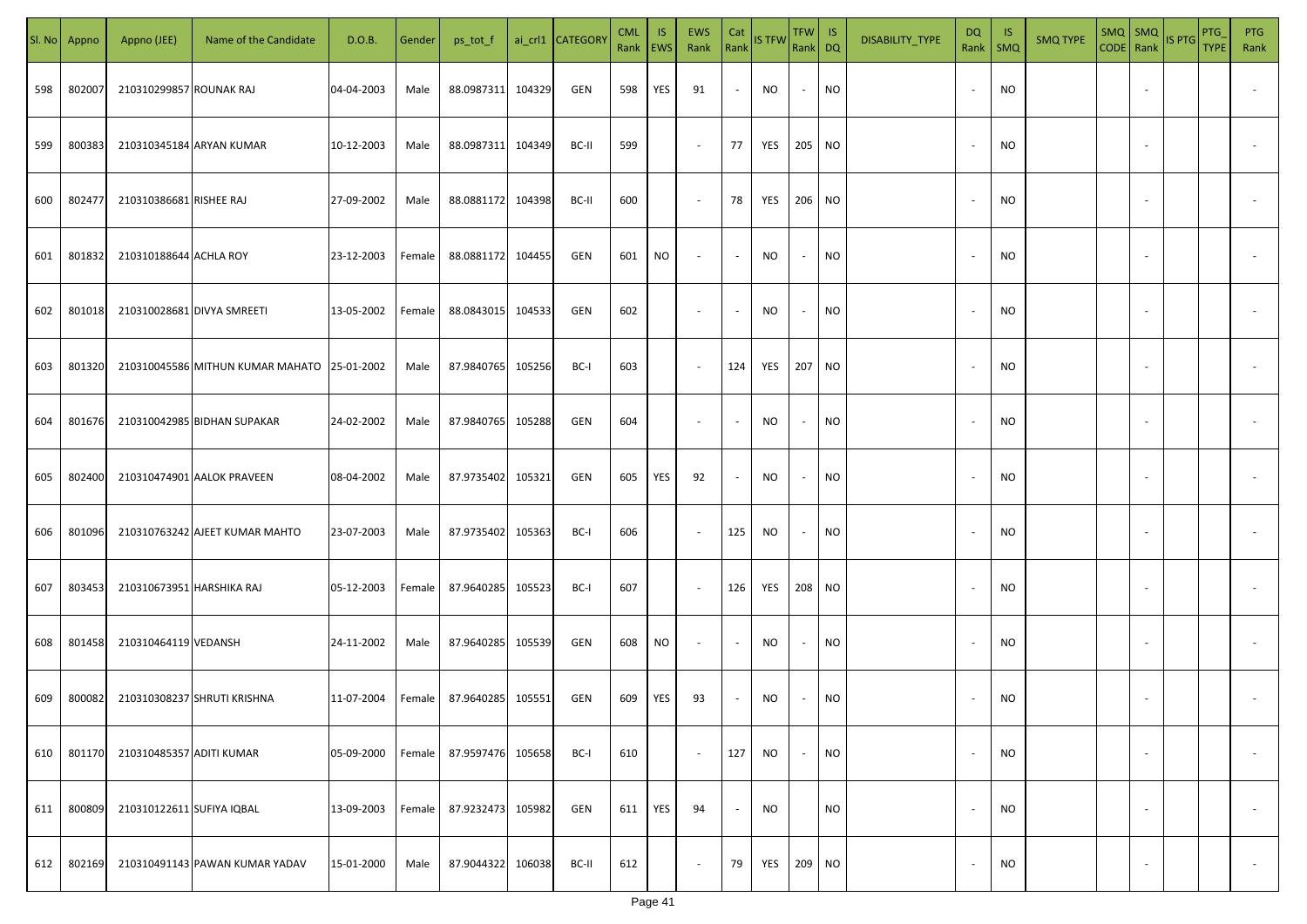|     | Sl. No Appno | Appno (JEE)              | Name of the Candidate           | D.O.B.     | Gender | ps_tot_f          |        | ai_crl1 CATEGORY | <b>CML</b><br>Rank   EWS | IS. | EWS<br>Rank              | Cat<br>Rank              | <b>IS TFW</b>     | $TFW$ IS<br>Rank DQ      |           | DISABILITY_TYPE | DQ<br>Rank               | - IS<br>$\mathsf{SMQ}$ | <b>SMQ TYPE</b> | SMQ   SMQ                | CODE Rank IS PTG | <b>PTG</b><br><b>TYPE</b> | <b>PTG</b><br>Rank       |
|-----|--------------|--------------------------|---------------------------------|------------|--------|-------------------|--------|------------------|--------------------------|-----|--------------------------|--------------------------|-------------------|--------------------------|-----------|-----------------|--------------------------|------------------------|-----------------|--------------------------|------------------|---------------------------|--------------------------|
| 613 | 800982       |                          | 210310053272 PRAVIN KUMAR       | 14-05-2003 | Male   | 87.9044322        | 106047 | GEN              | 613                      | NO. | $\overline{\phantom{a}}$ | $\sim$                   | <b>NO</b>         | $\overline{\phantom{a}}$ | <b>NO</b> |                 |                          | <b>NO</b>              |                 |                          |                  |                           |                          |
| 614 | 802869       | 210310720561 RAVI KUMAR  |                                 | 05-06-2003 | Male   | 87.8992241        | 106098 | GEN              | 614                      |     | $\blacksquare$           | $\overline{\phantom{a}}$ | YES 210 NO        |                          |           |                 |                          | <b>NO</b>              |                 |                          |                  |                           |                          |
| 615 | 800215       |                          | 210310024756 NEHA NANDINI       | 02-05-2002 | Female | 87.8950071        | 106178 | GEN              | 615                      | NO  | $\overline{\phantom{a}}$ | $\blacksquare$           | <b>NO</b>         | $\overline{\phantom{a}}$ | <b>NO</b> |                 | $\overline{\phantom{a}}$ | <b>NO</b>              |                 |                          |                  |                           |                          |
| 616 | 801067       |                          | 210310617127 RUDRA PRATAP SINGH | 14-11-2003 | Male   | 87.8824915        | 106249 | GEN              | 616                      | YES | 95                       |                          | <b>NO</b>         | $\overline{\phantom{a}}$ | <b>NO</b> |                 | $\sim$                   | <b>NO</b>              |                 |                          |                  |                           |                          |
| 617 | 801548       | 210310352796 ANKIT KUMAR |                                 | 15-03-2001 | Male   | 87.8474721        | 106329 | BC-I             | 617                      |     | $\blacksquare$           | 128                      | <b>NO</b>         | $\overline{\phantom{a}}$ | <b>NO</b> |                 | $\sim$                   | <b>NO</b>              |                 | $\overline{\phantom{a}}$ |                  |                           |                          |
| 618 | 800584       | 210310558879 RIMA BID    |                                 | 05-11-2003 | Female | 87.8474721 106349 |        | BC-II            | 618                      |     | $\sim$                   | 80                       | YES               | 211 NO                   |           |                 |                          | <b>NO</b>              |                 |                          |                  |                           |                          |
| 619 | 802984       |                          | 210310503952 MD IRSHAD ANSARI   | 02-11-2002 | Male   | 87.8474721 106415 |        | BC-I             | 619                      |     | $\overline{\phantom{a}}$ | 129                      | NO.               | $\overline{\phantom{a}}$ | <b>NO</b> |                 |                          | <b>NO</b>              |                 |                          |                  |                           |                          |
| 620 | 801804       |                          | 210310186918 SRIJAN KUMAR       | 12-04-2003 | Male   | 87.8461434        | 106524 | GEN              | 620                      | YES | 96                       |                          | YES               | 212 NO                   |           |                 |                          | <b>NO</b>              |                 |                          |                  |                           |                          |
| 621 | 800671       |                          | 210310363554 PUJA KUMARI MAHATO | 09-03-2001 | Female | 87.8230927        | 106798 | GEN              | 621                      |     | $\overline{\phantom{a}}$ |                          | YES               | 213 NO                   |           |                 |                          | <b>NO</b>              |                 |                          |                  |                           |                          |
| 622 | 800640       |                          | 210310357795 ADITYA PANDEY      | 03-11-2001 | Male   | 87.8230927        | 106800 | GEN              | 622                      |     | $\overline{\phantom{a}}$ |                          | <b>NO</b>         |                          | <b>NO</b> |                 |                          | <b>NO</b>              |                 |                          |                  |                           |                          |
| 623 | 801949       |                          | 210310728371 RAUNAK KUSHWAHA    | 22-09-2003 | Male   | 87.7924889        | 107027 | GEN              | 623                      |     | $\overline{\phantom{a}}$ |                          | <b>NO</b>         |                          | <b>NO</b> |                 |                          | <b>NO</b>              |                 |                          |                  |                           |                          |
| 624 | 803167       |                          | 210310757395 KUMAR HIMANSHU RAJ | 01-03-2003 | Male   | 87.7752906        | 107074 | GEN              | 624                      |     | $\overline{\phantom{a}}$ |                          | <b>NO</b>         |                          | <b>NO</b> |                 |                          | <b>NO</b>              |                 |                          |                  |                           |                          |
| 625 | 801962       | 210310405351 AMIT RAJWAR |                                 | 09-11-2001 | Male   | 87.7752906        | 107156 | SC               | 625                      |     | $\overline{\phantom{a}}$ | $\overline{2}$           | <b>NO</b>         |                          | <b>NO</b> |                 | $\overline{\phantom{a}}$ | <b>NO</b>              |                 | $\overline{\phantom{a}}$ |                  |                           | $\overline{\phantom{a}}$ |
| 626 | 801484       |                          | 210310547369 MD AMANULLAH       | 26-11-2004 | Male   | 87.7461801        | 107423 | BC-I             | 626                      |     | $\blacksquare$           | 130                      | <b>NO</b>         | $\overline{\phantom{a}}$ | <b>NO</b> |                 | $\sim$                   | <b>NO</b>              |                 | $\overline{\phantom{a}}$ |                  |                           | $\overline{\phantom{a}}$ |
| 627 | 800191       |                          | 210310579941 KUNAL KUMAR RAM    | 01-01-2004 | Male   | 87.7461801        | 107437 | BC-II            | 627                      |     | $\overline{\phantom{a}}$ | 81                       | <b>YES</b> 214 NO |                          |           |                 |                          | <b>NO</b>              |                 | $\sim$                   |                  |                           | $\sim$                   |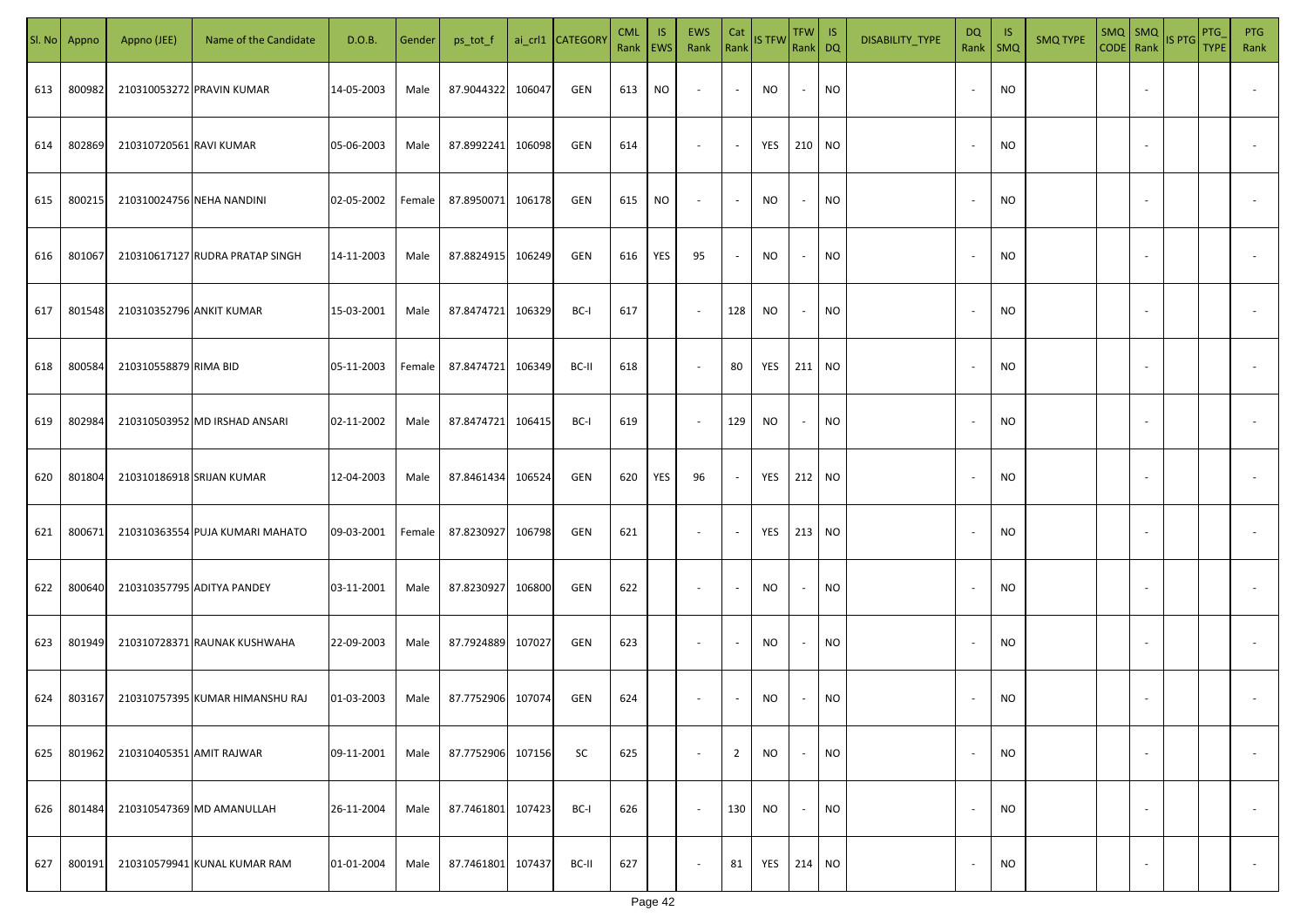|     | Sl. No Appno | Appno (JEE)               | Name of the Candidate           | D.O.B.     | Gender | ps_tot_f          |        | ai_crl1 CATEGORY | <b>CML</b><br>Rank   EWS | IS. | <b>EWS</b><br>Rank       | Cat<br>Rank              | <b>IS TFW</b> | $TFW$ IS<br>Rank DQ      |           | DISABILITY_TYPE | <b>DQ</b>                | -IS<br>Rank   SMQ | <b>SMQ TYPE</b> |                          | SMQ SMQ<br>CODE Rank IS PTG | <b>PTG</b><br><b>TYPE</b> | <b>PTG</b><br>Rank       |
|-----|--------------|---------------------------|---------------------------------|------------|--------|-------------------|--------|------------------|--------------------------|-----|--------------------------|--------------------------|---------------|--------------------------|-----------|-----------------|--------------------------|-------------------|-----------------|--------------------------|-----------------------------|---------------------------|--------------------------|
| 628 | 801801       |                           | 210310357840 ANOUSHKA PRIYA     | 11-06-2003 | Female | 87.7461801        | 107471 | GEN              | 628                      |     | $\sim$                   | $\sim$                   | NO            | $\sim$                   | <b>NO</b> |                 |                          | <b>NO</b>         |                 |                          |                             |                           |                          |
| 629 | 801664       |                           | 210310652467 SUBHAM MANDAL      | 12-06-2002 | Male   | 87.7380054        | 107521 | BC-I             | 629                      |     | $\sim$                   | 131                      | YES 215 NO    |                          |           |                 |                          | <b>NO</b>         |                 |                          |                             |                           |                          |
| 630 | 802788       | 210310195014 ADITI SINGH  |                                 | 07-09-2002 | Female | 87.7380054        | 107532 | GEN              | 630                      | YES | 97                       | $\sim$                   | YES           | 216 NO                   |           |                 |                          | <b>NO</b>         |                 |                          |                             |                           |                          |
| 631 | 801095       |                           | 210310082227 APURBA KASHYAP     | 03-03-2003 | Female | 87.7292162        | 107724 | GEN              | 631                      |     | $\overline{\phantom{a}}$ | $\sim$                   | NO            | $\sim$                   | <b>NO</b> |                 |                          | <b>NO</b>         |                 |                          |                             |                           |                          |
| 632 | 800770       |                           | 210310712915 SUMAN KASHYAP      | 08-08-2002 | Male   | 87.7292162 107786 |        | GEN              | 632                      |     | $\overline{\phantom{a}}$ | $\overline{\phantom{a}}$ | NO            | $\overline{\phantom{a}}$ | <b>NO</b> |                 |                          | <b>NO</b>         |                 |                          |                             |                           |                          |
| 633 | 800156       |                           | 210310088576 SAMEER KUMAR       | 17-04-2003 | Male   | 87.7187945        | 107873 | GEN              | 633                      |     |                          | $\sim$                   | NO            | $\sim$                   | <b>NO</b> |                 |                          | <b>NO</b>         |                 |                          |                             |                           |                          |
| 634 | 802243       |                           | 210310094885 KASHAF FATEEMA     | 16-11-2002 | Female | 87.715369         | 107914 | GEN              | 634                      | YES | 284                      | $\sim$                   | YES           | 217 NO                   |           |                 |                          | <b>NO</b>         |                 |                          |                             |                           |                          |
| 635 | 800188       |                           | 210310052826 ADITYA KUMAR       | 07-04-2003 | Male   | 87.6836062        | 108143 | GEN              | 635                      | YES | 98                       | $\overline{\phantom{a}}$ | NO            | $\overline{\phantom{a}}$ | <b>NO</b> |                 |                          | <b>NO</b>         |                 |                          |                             |                           |                          |
| 636 | 801189       | 210310046078 MD AFROZ     |                                 | 21-01-2003 | Male   | 87.6769806        | 108284 | BC-I             | 636                      |     | $\sim$                   | 132                      | YES           | 218 NO                   |           |                 |                          | NO                |                 |                          |                             |                           |                          |
| 637 | 801868       | 210310078443 SANYA DEO    |                                 | 12-06-2001 | Female | 87.6501756        | 108423 | BC-II            | 637                      |     | $\sim$                   | 82                       | YES           | 219 NO                   |           |                 |                          | <b>NO</b>         |                 |                          |                             |                           |                          |
| 638 | 802148       |                           | 210310436557 ABHISHEK KUMAR     | 13-01-2003 | Male   | 87.6439405        | 108507 | BC-II            | 638                      |     | $\sim$                   | 83                       | YES           | 220 NO                   |           |                 |                          | <b>NO</b>         |                 |                          |                             |                           |                          |
| 639 | 803418       | 210310344863 SHYAM KESHRI |                                 | 12-01-2004 | Male   | 87.6362564        | 108522 | GEN              | 639                      |     | $\sim$                   | $\sim$                   | YES           | 221 NO                   |           |                 |                          | <b>NO</b>         |                 |                          |                             |                           |                          |
| 640 | 802791       | 210310041552 DEV KUMAR    |                                 | 30-10-2002 | Male   | 87.6191207        | 108630 | BC-I             | 640                      |     | $\blacksquare$           | 133                      | NO            | $\sim$                   | <b>NO</b> |                 |                          | <b>NO</b>         |                 | $\overline{\phantom{a}}$ |                             |                           | $\overline{\phantom{a}}$ |
| 641 | 803242       | 210310285737 ROSHAN RAJ   |                                 | 23-07-2004 | Male   | 87.6183079        | 108684 | GEN              | 641                      |     | $\overline{\phantom{a}}$ | $\overline{\phantom{a}}$ | <b>NO</b>     | $\overline{\phantom{a}}$ | <b>NO</b> |                 | $\overline{\phantom{a}}$ | <b>NO</b>         |                 | $\overline{\phantom{a}}$ |                             |                           | $\overline{\phantom{a}}$ |
| 642 | 802346       |                           | 210310354344 PRANAV KUMAR GUPTA | 16-12-2002 | Male   | 87.6051376        | 108749 | BC-II            | 642                      |     | $\overline{\phantom{a}}$ | 84                       | <b>NO</b>     | $\sim$                   | <b>NO</b> |                 |                          | <b>NO</b>         |                 | $\overline{\phantom{a}}$ |                             |                           | $\sim$                   |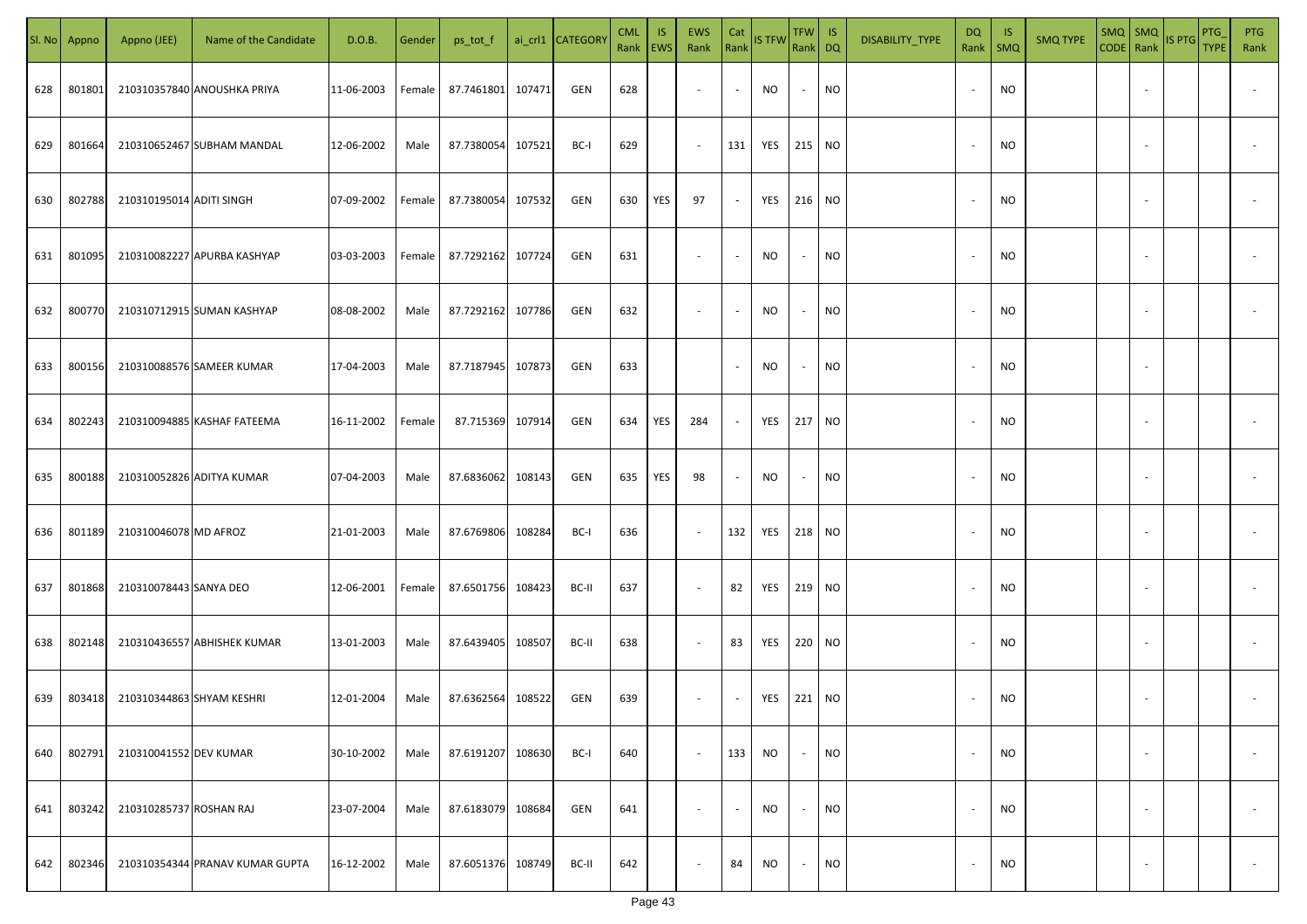| SI. No. | Appno  | Appno (JEE)               | Name of the Candidate             | D.O.B.     | Gender | ps_tot_f          |        | ai_crl1 CATEGORY | <b>CML</b><br>Rank EWS | IS. | <b>EWS</b><br>Rank       | Cat<br>Rank              | <b>IS TFW</b> | <b>TFW</b><br>Rank DQ    | IS        | DISABILITY_TYPE | DQ<br>Rank               | -IS<br>$\mathsf{SMQ}$ | <b>SMQ TYPE</b>            |   | $SMQ$ SMQ<br>CODE Rank   | IS PTG | <b>PTG</b><br><b>TYPE</b> | <b>PTG</b><br>Rank       |
|---------|--------|---------------------------|-----------------------------------|------------|--------|-------------------|--------|------------------|------------------------|-----|--------------------------|--------------------------|---------------|--------------------------|-----------|-----------------|--------------------------|-----------------------|----------------------------|---|--------------------------|--------|---------------------------|--------------------------|
| 643     | 802551 |                           | 210310378151 APARAJITA SINGH      | 29-09-2001 | Female | 87.5089997        | 109512 | GEN              | 643                    | NO. | $\overline{\phantom{a}}$ | $\sim$                   | NO            | $\sim$                   | <b>NO</b> |                 |                          | <b>NO</b>             |                            |   |                          |        |                           |                          |
| 644     | 802499 | 210310670169 ANIKET ROY   |                                   | 23-11-2003 | Male   | 87.5037293        | 109578 | GEN              | 644                    |     | $\overline{\phantom{a}}$ | $\sim$                   | NO            | $\sim$                   | <b>NO</b> |                 |                          | NO                    |                            |   |                          |        |                           |                          |
| 645     | 803218 |                           | 210310067930 SONIKA KUMARI MANDAL | 05-10-2001 | Female | 87.4881273        | 109642 | BC-I             | 645                    |     | $\sim$                   | 134                      | YES           | 222 NO                   |           |                 |                          | <b>NO</b>             |                            |   |                          |        |                           |                          |
| 646     | 803200 |                           | 210310746649 PRAGYA SINGH         | 27-10-2002 | Female | 87.4788105        | 109807 | <b>GEN</b>       | 646                    | YES | 99                       | $\sim$                   | YES           | 223 NO                   |           |                 |                          | NO.                   |                            |   |                          |        |                           |                          |
| 647     | 802889 | 210310160016 SIDDHI DUBEY |                                   | 27-10-2002 | Female | 87.4751957        | 109882 | <b>GEN</b>       | 647                    | YES | 100                      | $\sim$                   | NO            | $\sim$                   | <b>NO</b> |                 |                          | NO.                   |                            |   |                          |        |                           |                          |
| 648     | 800090 |                           | 210310270392 NISHANT KUMAR        | 24-08-2003 | Male   | 87.4643722        | 110076 | BC-II            | 648                    |     | $\overline{\phantom{a}}$ | 85                       | YES           | 224 NO                   |           |                 |                          | NO.                   |                            |   |                          |        |                           |                          |
| 649     | 801034 |                           | 210310214600 ABDULLAH HAQUE       | 10-08-2004 | Male   | 87.4643722        | 110101 | BC-II            | 649                    |     | $\overline{\phantom{a}}$ | 86                       | YES           | 225 NO                   |           |                 |                          | <b>NO</b>             |                            |   |                          |        |                           |                          |
| 650     | 801820 |                           | 210310507550 NIKITA KUMARI        | 05-12-2002 | Female | 87.4643722        | 110110 | BC-I             | 650                    |     | $\overline{\phantom{a}}$ | 135                      | <b>NO</b>     | $\overline{\phantom{a}}$ | <b>NO</b> |                 |                          | <b>NO</b>             |                            |   |                          |        |                           |                          |
| 651     | 800777 | 210310282399 JYOTI PRABHA |                                   | 14-11-2002 | Female | 87.4334137        | 110434 | BC-II            | 651                    |     | $\sim$                   | 87                       | <b>NO</b>     | $\overline{\phantom{a}}$ | <b>NO</b> |                 |                          | <b>NO</b>             |                            |   |                          |        |                           |                          |
| 652     | 802621 |                           | 210310342475 VISHAL KUMAR MAHTO   | 28-01-2002 | Male   | 87.420251         | 110551 | BC-I             | 652                    |     | $\sim$                   | 136                      | <b>NO</b>     | $\overline{\phantom{a}}$ | <b>NO</b> |                 |                          | YES                   | WARDS OF EX-<br>SERVICEMEN | 6 | 3                        |        |                           |                          |
| 653     | 801183 |                           | 210310032384 DIWAKAR MANDILWAR    | 15-04-2003 | Male   | 87.3920819        | 110729 | GEN              | 653                    | YES | 101                      |                          | <b>NO</b>     | $\sim$                   | <b>NO</b> |                 |                          | <b>NO</b>             |                            |   |                          |        |                           |                          |
| 654     | 802550 |                           | 210310210144 SHATAKSHI SINGH      | 14-09-2002 | Female | 87.3920819        | 110762 | GEN              | 654                    |     | $\overline{\phantom{a}}$ |                          | NO            |                          | <b>NO</b> |                 |                          | <b>NO</b>             |                            |   |                          |        |                           |                          |
| 655     | 803260 | 210310295333 AKASH ANAND  |                                   | 05-05-2002 | Male   | 87.3883291        | 110887 | GEN              | 655                    |     | $\overline{\phantom{a}}$ | $\overline{\phantom{a}}$ | <b>NO</b>     | $\sim$                   | <b>NO</b> |                 | $\overline{\phantom{a}}$ | <b>NO</b>             |                            |   |                          |        |                           | $\overline{\phantom{a}}$ |
| 656     | 800867 |                           | 210310314563 SAURABH GUPTA        | 14-08-2002 | Male   | 87.3294447        | 111214 | BC-II            | 656                    |     | $\overline{\phantom{a}}$ | 88                       | YES           | 226 NO                   |           |                 | $\overline{\phantom{a}}$ | <b>NO</b>             |                            |   | $\overline{\phantom{a}}$ |        |                           | $\overline{\phantom{a}}$ |
| 657     | 803452 | 210310017530 SAYAN ROY    |                                   | 16-02-2004 | Male   | 87.3219744 111293 |        | GEN              | 657                    |     | $\overline{\phantom{a}}$ |                          | <b>NO</b>     | $\sim$                   | <b>NO</b> |                 |                          | <b>NO</b>             |                            |   |                          |        |                           | $\sim$                   |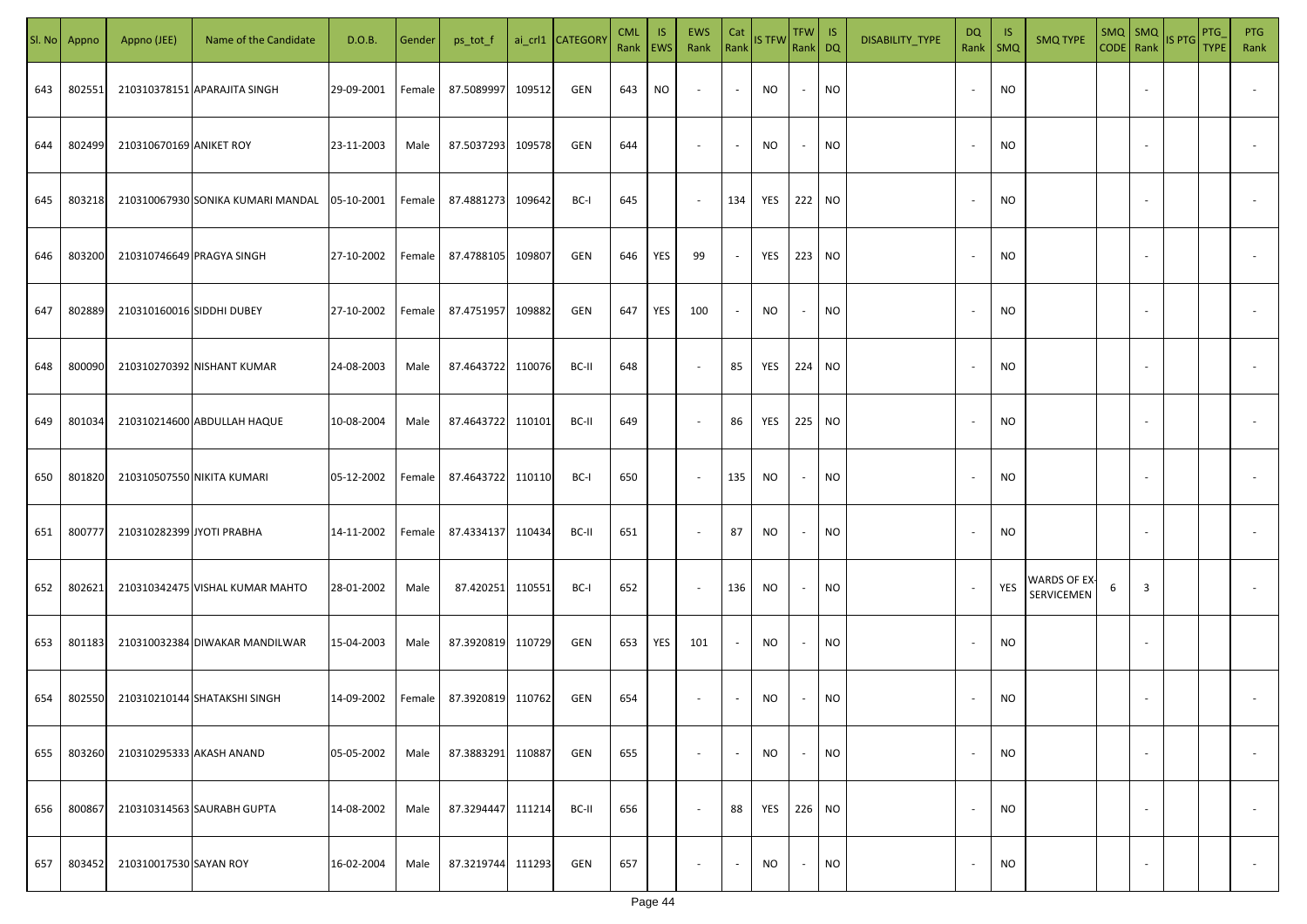|     | Sl. No Appno | Appno (JEE)                | Name of the Candidate                         | D.O.B.     | Gender | ps_tot_f          |        | ai_crl1 CATEGORY | <b>CML</b><br>Rank   EWS | IS. | <b>EWS</b><br>Rank       | Cat<br>Rank | <b>IS TFW</b>  | $TFW$ IS<br>Rank DQ      |                | DISABILITY_TYPE | <b>DQ</b> | - IS<br>Rank   SMQ | <b>SMQ TYPE</b> |                          | SMQ SMQ<br>CODE Rank IS PTG | <b>PTG</b><br><b>TYPE</b> | <b>PTG</b><br>Rank       |
|-----|--------------|----------------------------|-----------------------------------------------|------------|--------|-------------------|--------|------------------|--------------------------|-----|--------------------------|-------------|----------------|--------------------------|----------------|-----------------|-----------|--------------------|-----------------|--------------------------|-----------------------------|---------------------------|--------------------------|
| 658 | 800002       |                            | 210310086380 ALOK KUMAR SUMAN                 | 21-10-2003 | Male   | 87.2652605 111504 |        | BC-I             | 658                      |     | $\sim$                   | 137         | YES 227 NO     |                          |                |                 |           | <b>NO</b>          |                 |                          |                             |                           |                          |
| 659 | 801014       |                            | 210310255248 HARSH VARDHAN                    | 06-01-2003 | Male   | 87.2652605 111533 |        | BC-II            | 659                      |     | $\overline{\phantom{a}}$ | 89          | NO             | $\sim$                   | <b>NO</b>      |                 |           | <b>NO</b>          |                 |                          |                             |                           |                          |
| 660 | 801285       |                            | 210310858845 VISHAL KUMAR                     | 08-03-2003 | Male   | 87.2652605 111534 |        | GEN              | 660                      | NO  | $\overline{\phantom{a}}$ | $\sim$      | YES            | 228 NO                   |                |                 |           | <b>NO</b>          |                 |                          |                             |                           |                          |
| 661 | 802286       |                            | 210310736613 ASHISH KUMAR                     | 13-10-2001 | Male   | 87.2652605 111561 |        | GEN              | 661                      |     | $\overline{\phantom{a}}$ | $\sim$      | YES            | 229 NO                   |                |                 |           | <b>NO</b>          |                 |                          |                             |                           |                          |
| 662 | 802549       |                            | 210310240449 AMARDEEP KUMAR KESHRI 15-09-2002 |            | Male   | 87.2488861        | 111591 | GEN              | 662                      |     | $\overline{\phantom{a}}$ | $\sim$      | YES            | 230 NO                   |                |                 |           | <b>NO</b>          |                 |                          |                             |                           |                          |
| 663 | 803645       | 210310151952 AMISHA RAJ    |                                               | 16-08-2002 | Female | 87.2488861        | 111630 | GEN              | 663                      |     |                          | $\sim$      |                |                          | <b>NO</b>      |                 |           | <b>NO</b>          |                 |                          |                             |                           |                          |
| 664 | 802822       | 210320005173 ANKUR RAJ     |                                               | 11-11-2002 | Male   | 87.229607         | 111671 | BC-II            | 664                      |     | $\overline{\phantom{a}}$ | 90          | NO             | $\overline{\phantom{a}}$ | <b>NO</b>      |                 |           | <b>NO</b>          |                 |                          |                             |                           |                          |
| 665 | 800278       |                            | 210310203092 MANISH KUMAR JHA                 | 15-08-2002 | Male   | 87.229607 111709  |        | GEN              | 665                      | YES | 102                      | $\sim$      | YES            | 231 NO                   |                |                 |           | <b>NO</b>          |                 |                          |                             |                           |                          |
| 666 | 801134       | 210310093123 HATIF IMAM    |                                               | 26-01-2003 | Male   | 87.2271666 111890 |        | GEN              | 666                      |     | $\sim$                   | $\sim$      | YES            | 232 NO                   |                |                 |           | NO                 |                 |                          |                             |                           |                          |
| 667 | 801865       | 210310372385 SHEETAL PRIYA |                                               | 24-07-2000 | Female | 87.2122462 111946 |        | BC-I             | 667                      |     | $\sim$                   | 138         | <b>NO</b>      | $\sim$                   | <b>NO</b>      |                 |           | <b>NO</b>          |                 |                          |                             |                           |                          |
| 668 | 803199       | 210310302406 KAUSAR WARIS  |                                               | 12-09-2002 | Male   | 87.2122462 111976 |        | GEN              | 668                      | NO  | $\sim$                   | $\sim$      | NO.            | $\overline{\phantom{a}}$ | <b>NO</b>      |                 |           | <b>NO</b>          |                 |                          |                             |                           |                          |
| 669 | 801728       |                            | 210310023411 NISTHA DHRUVAL                   | 27-01-2003 | Female | 87.2111768 112087 |        | GEN              | 669                      | NO  | $\overline{\phantom{a}}$ | $\sim$      | NO             |                          | <b>NO</b>      |                 |           | <b>NO</b>          |                 |                          |                             |                           |                          |
| 670 | 800497       |                            | 210310145878 SHAYAN HAMZA                     | 31-08-2003 | Male   | 87.2111768 112089 |        | BC-I             | 670                      |     | $\sim$                   | 139         | NO             | $\overline{\phantom{a}}$ | <b>NO</b>      |                 |           | <b>NO</b>          |                 | $\overline{\phantom{a}}$ |                             |                           | $\overline{\phantom{a}}$ |
|     |              |                            | 671 803766 210310628813 ADITYA KUMAR SINGH    | 03-09-2004 | Male   | 87.204912 112148  |        | GEN              | 671                      |     |                          | $\sim$      | N <sub>O</sub> |                          | N <sub>O</sub> |                 |           | N <sub>O</sub>     |                 |                          |                             |                           |                          |
| 672 | 802643       |                            | 210310747689 ANUPAMA KESHRI                   | 19-01-2002 | Female | 87.203211 112270  |        | GEN              | 672                      |     | $\overline{\phantom{a}}$ | $\sim$      | YES            | 233 NO                   |                |                 |           | <b>NO</b>          |                 | $\overline{\phantom{a}}$ |                             |                           | $\sim$                   |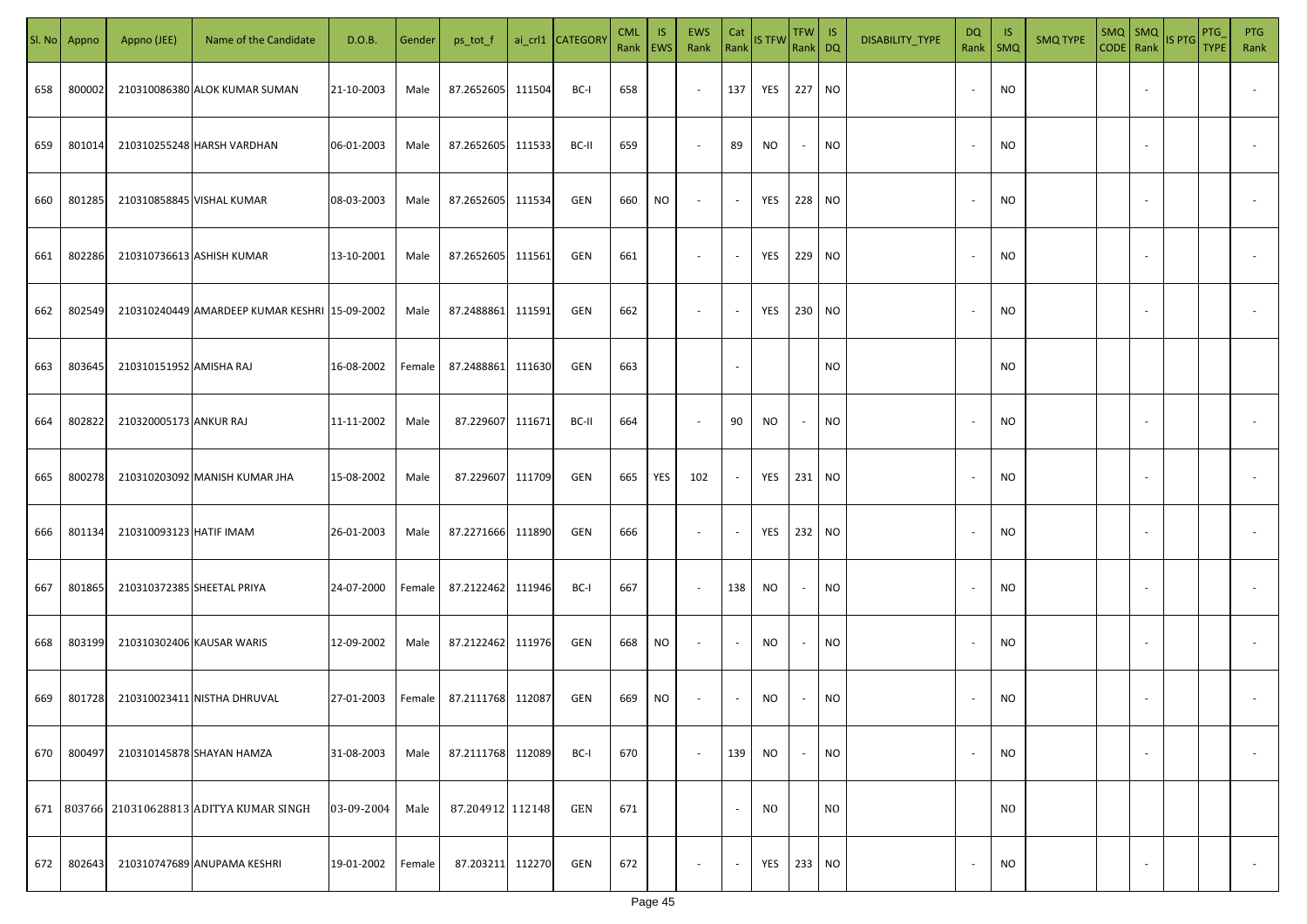|     | Sl. No Appno | Appno (JEE)               | Name of the Candidate            | D.O.B.     | Gender | ps_tot_f          |        | ai_crl1 CATEGORY | <b>CML</b><br>Rank   EWS | IS. | EWS<br>Rank              | Cat<br>Rank    | <b>IS TFW</b> | $TFW$ IS<br>Rank DQ      |           | DISABILITY_TYPE | <b>DQ</b>                | - IS<br>Rank   SMQ | <b>SMQ TYPE</b> |                          | $\begin{array}{ c c c c }\n\hline\n\text{SMQ} & \text{SMQ} \\ \text{CODE} & \text{Rank}\n\end{array}$ | <b>PTG</b><br><b>TYPE</b> | <b>PTG</b><br>Rank       |
|-----|--------------|---------------------------|----------------------------------|------------|--------|-------------------|--------|------------------|--------------------------|-----|--------------------------|----------------|---------------|--------------------------|-----------|-----------------|--------------------------|--------------------|-----------------|--------------------------|-------------------------------------------------------------------------------------------------------|---------------------------|--------------------------|
| 673 | 800290       |                           | 210310280697 SARVESH KUMAR       | 21-08-2002 | Male   | 87.1913018 112390 |        | BC-I             | 673                      |     | $\sim$                   | 140            | <b>NO</b>     | $\sim$                   | <b>NO</b> |                 |                          | <b>NO</b>          |                 |                          |                                                                                                       |                           |                          |
| 674 | 800164       | 210310500897 ANKIT RAJ    |                                  | 24-02-2004 | Male   | 87.1913018 112399 |        | GEN              | 674                      |     | $\sim$                   | $\sim$         | NO            | $\sim$                   | <b>NO</b> |                 |                          | <b>NO</b>          |                 |                          |                                                                                                       |                           |                          |
| 675 | 801468       |                           | 210310118271 ANUP KUMAR MEHTA    | 07-07-2002 | Male   | 87.1822263 112498 |        | BC-I             | 675                      |     | $\sim$                   | 141            | YES           | 234 NO                   |           |                 |                          | <b>NO</b>          |                 |                          |                                                                                                       |                           |                          |
| 676 | 800384       |                           | 210310017678 RAUNAK KUMAR RAWANI | 28-04-2002 | Male   | 87.1766721 112545 |        | BC-I             | 676                      |     | $\overline{\phantom{a}}$ | 142            | YES           | 235 NO                   |           |                 |                          | <b>NO</b>          |                 |                          |                                                                                                       |                           |                          |
| 677 | 800934       |                           | 210310165720 PRASHANT KUMAR      | 25-10-2003 | Male   | 87.1766721        | 112556 | BC-I             | 677                      |     | $\overline{\phantom{a}}$ | 143            | NO            | $\sim$                   | <b>NO</b> |                 |                          | <b>NO</b>          |                 |                          |                                                                                                       |                           |                          |
| 678 | 802156       |                           | 210310630973 SANDEEP MANDAL      | 23-05-2002 | Male   | 87.1766721        | 112570 | BC-I             | 678                      |     | $\overline{\phantom{a}}$ | 144            | NO            | $\sim$                   | <b>NO</b> |                 |                          | <b>NO</b>          |                 |                          |                                                                                                       |                           |                          |
| 679 | 801884       | 210310053066 PRIYA KUMARI |                                  | 01-06-2004 | Female | 87.1623631        | 112727 | GEN              | 679                      | YES | 103                      | $\sim$         | NO            | $\overline{\phantom{a}}$ | <b>NO</b> |                 |                          | <b>NO</b>          |                 |                          |                                                                                                       |                           |                          |
| 680 | 801669       | 210310628546 AYUSHI       |                                  | 21-02-2003 | Female | 87.152562 112872  |        | GEN              | 680                      |     | $\overline{\phantom{a}}$ | $\sim$         | NO            | $\overline{\phantom{a}}$ | <b>NO</b> |                 |                          | <b>NO</b>          |                 |                          |                                                                                                       |                           |                          |
| 681 | 802078       | 210310028069 ANUPAM PALIT |                                  | 31-03-2003 | Male   | 87.152562 112948  |        | GEN              | 681                      | NO  | $\sim$                   | $\sim$         | YES           | 236 NO                   |           |                 |                          | NO                 |                 |                          |                                                                                                       |                           |                          |
| 682 | 802409       | 210310626349 MANISHA      |                                  | 31-07-2001 | Female | 87.1463311 113026 |        | BC-II            | 682                      |     | $\sim$                   | 91             | YES           | 237 NO                   |           |                 |                          | <b>NO</b>          |                 |                          |                                                                                                       |                           |                          |
| 683 | 800775       | 210310691855 RANA SIREEN  |                                  | 27-05-2001 | Female | 87.1418689 113109 |        | BC-I             | 683                      |     | $\sim$                   | 145            | YES           | 238 NO                   |           |                 |                          | <b>NO</b>          |                 |                          |                                                                                                       |                           |                          |
| 684 | 801706       |                           | 210310748912 RAJESH RANJAN       | 05-02-2001 | Male   | 87.122158 113229  |        | BC-I             | 684                      |     | $\sim$                   | 146            | <b>NO</b>     |                          | <b>NO</b> |                 |                          | <b>NO</b>          |                 |                          |                                                                                                       |                           |                          |
| 685 | 800058       |                           | 210310588105 DURGESH KUMAR SINGH | 22-06-2002 | Male   | 87.1185166 113332 |        | BC-I             | 685                      |     | $\sim$                   | 147            | YES           | 239 NO                   |           |                 |                          | <b>NO</b>          |                 | $\overline{\phantom{a}}$ |                                                                                                       |                           | $\overline{\phantom{a}}$ |
| 686 | 802921       |                           | 210310728230 ROHIT RAJHANS       | 22-08-2003 | Male   | 87.1185166 113384 |        | GEN              | 686                      |     | $\overline{\phantom{a}}$ | $\blacksquare$ | <b>NO</b>     | $\overline{\phantom{a}}$ | <b>NO</b> |                 | $\overline{\phantom{a}}$ | <b>NO</b>          |                 | $\overline{\phantom{a}}$ |                                                                                                       |                           | $\overline{\phantom{a}}$ |
| 687 | 800528       |                           | 210310373491 SAGAR SAURABH       | 16-02-2002 | Male   | 87.1048014 113425 |        | GEN              | 687                      |     | $\overline{\phantom{a}}$ | $\sim$         | <b>NO</b>     | $\sim$                   | <b>NO</b> |                 |                          | <b>NO</b>          |                 | $\overline{\phantom{a}}$ |                                                                                                       |                           | $\sim$                   |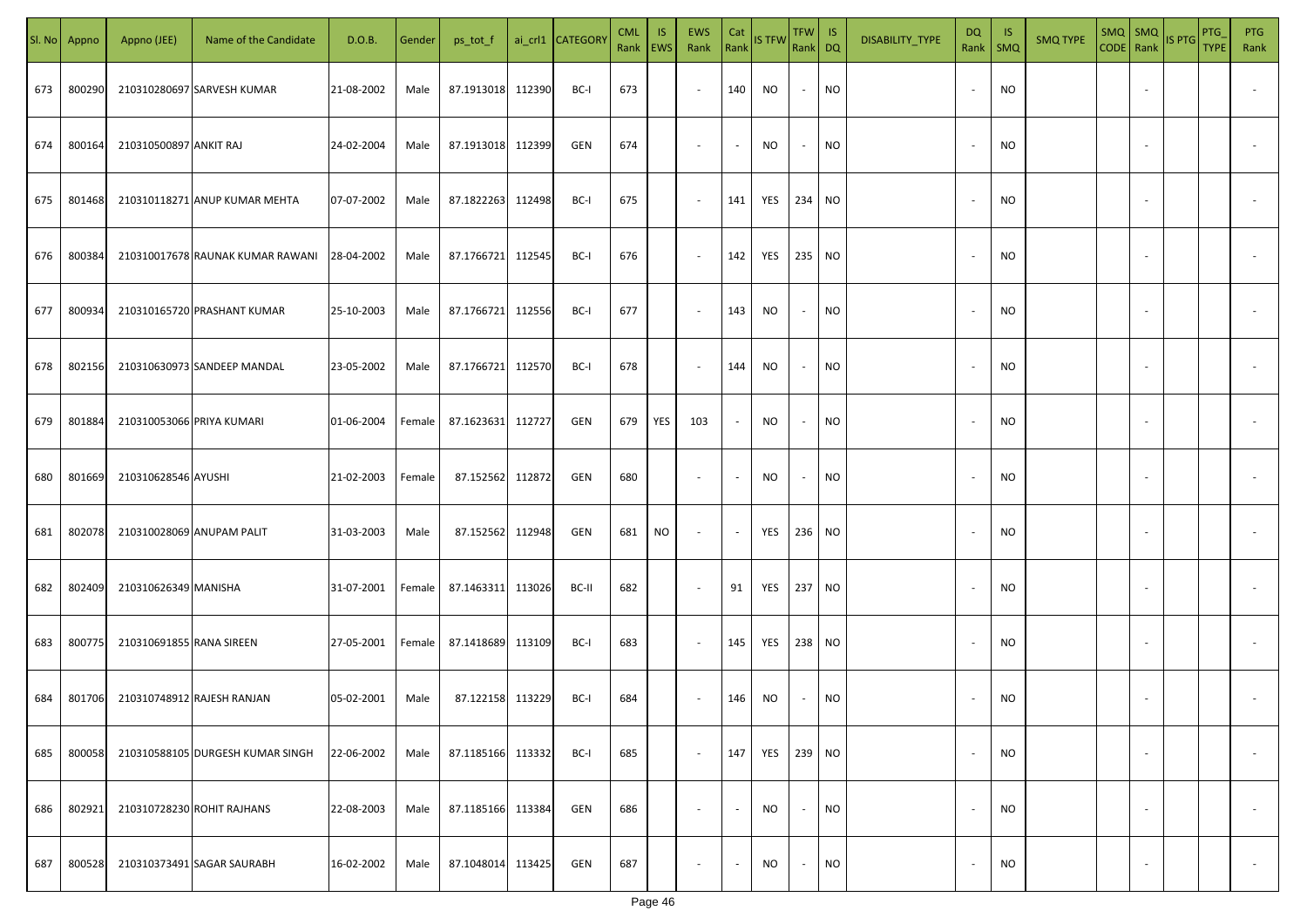| SI. No | Appno  | Appno (JEE)               | Name of the Candidate                        | D.O.B.     | Gender | ps_tot_f          |        | ai_crl1 CATEGOR\ | <b>CML</b><br>Rank   EWS | IS. | EWS<br>Rank              | Cat                      | Rank IS TFW | TFW IS<br>Rank DQ |           | DISABILITY_TYPE | <b>DQ</b><br>Rank        | -IS<br>$\mathsf{SMQ}$ | <b>SMQ TYPE</b> | SMQ   SMQ                | CODE Rank IS PTG | PTG<br><b>TYPE</b> | PTG<br>Rank              |
|--------|--------|---------------------------|----------------------------------------------|------------|--------|-------------------|--------|------------------|--------------------------|-----|--------------------------|--------------------------|-------------|-------------------|-----------|-----------------|--------------------------|-----------------------|-----------------|--------------------------|------------------|--------------------|--------------------------|
| 688    | 802561 |                           | 210310126090 VISHAL KUMAR                    | 18-09-2003 | Male   | 87.0902315 113475 |        | GEN              | 688                      |     | $\overline{\phantom{a}}$ | $\sim$                   | NO          | $\sim$            | <b>NO</b> |                 | $\overline{\phantom{a}}$ | <b>NO</b>             |                 |                          |                  |                    |                          |
| 689    | 800034 |                           | 210310156361 AKASH KUMAR                     | 08-01-2004 | Male   | 87.0902315 113534 |        | BC-II            | 689                      |     | $\overline{\phantom{a}}$ | 92                       | YES         | 240 NO            |           |                 | $\overline{\phantom{a}}$ | <b>NO</b>             |                 |                          |                  |                    |                          |
| 690    | 801994 | 210310467949 SOHEL KHAN   |                                              | 12-12-2002 | Male   | 87.0902315 113597 |        | GEN              | 690                      | YES | 104                      | $\sim$                   | NO          | $\sim$            | <b>NO</b> |                 | $\sim$                   | <b>NO</b>             |                 |                          |                  |                    |                          |
| 691    | 800511 |                           | 210310467263 ADITYA AARYAN                   | 08-08-2001 | Male   | 87.0786805 113642 |        | BC-II            | 691                      |     | $\sim$                   | 93                       | YES         | 241 NO            |           |                 |                          | <b>NO</b>             |                 |                          |                  |                    |                          |
| 692    | 800330 |                           | 210310383154 SHREYA KUMARI                   | 24-04-2001 | Female | 87.0219806        | 113878 | GEN              | 692                      |     | $\overline{\phantom{a}}$ | $\sim$                   | YES         | 242 NO            |           |                 |                          | <b>NO</b>             |                 |                          |                  |                    |                          |
| 693    | 800177 |                           | 210310334505 ABHISHEK KUMAR VERMA 24-07-2002 |            | Male   | 87.0209365        | 113969 | BC-II            | 693                      |     | $\sim$                   | 94                       | NO          | $\sim$            | <b>NO</b> |                 |                          | <b>NO</b>             |                 |                          |                  |                    |                          |
| 694    | 802655 |                           | 210310278466 SATYAM PANDEY                   | 15-08-2003 | Male   | 86.9973352 114078 |        | GEN              | 694                      | YES | 105                      | $\sim$                   | YES         | 243 NO            |           |                 |                          | <b>NO</b>             |                 |                          |                  |                    |                          |
| 695    | 800959 | 210310588923 KUMAR NITIK  |                                              | 16-11-2003 | Male   | 86.973902 114152  |        | GEN              | 695                      |     | $\sim$                   | $\overline{\phantom{a}}$ | <b>NO</b>   | $\sim$            | <b>NO</b> |                 |                          | <b>NO</b>             |                 |                          |                  |                    |                          |
| 696    | 801913 |                           | 210310094320 SNEHA PANDEY                    | 13-02-2004 | Female | 86.9430128 114526 |        | GEN              | 696                      | NO  | $\sim$                   | $\overline{\phantom{a}}$ | YES         | 244 NO            |           |                 |                          | <b>NO</b>             |                 |                          |                  |                    |                          |
| 697    | 800674 | 210310070111 ANISH ANAND  |                                              | 17-10-2001 | Male   | 86.9358034        | 114583 | BC-I             | 697                      |     | $\sim$                   | 148                      | YES         | 245 NO            |           |                 |                          | <b>NO</b>             |                 |                          |                  |                    |                          |
| 698    | 800450 |                           | 210310038511 HARSH VARDHAN                   | 01-06-2003 | Male   | 86.9189939 114921 |        | GEN              | 698                      | YES | 106                      | $\overline{\phantom{a}}$ | <b>NO</b>   | $\sim$            | <b>NO</b> |                 |                          | <b>NO</b>             |                 |                          |                  |                    |                          |
| 699    | 802031 | 210310397760 SHAIL KUMARI |                                              | 16-10-2001 | Female | 86.8938452 115178 |        | BC-II            | 699                      |     | $\sim$                   | 95                       | NO.         | $\sim$            | <b>NO</b> |                 |                          | NO                    |                 |                          |                  |                    |                          |
| 700    | 800035 |                           | 210310007296 SHUBHAM KUMAR SINGH             | 11-09-2001 | Male   | 86.8809743        | 115233 | GEN              | 700                      |     | $\sim$                   | $\sim$                   | <b>NO</b>   | $\sim$            | <b>NO</b> |                 |                          | <b>NO</b>             |                 | $\sim$                   |                  |                    | $\overline{\phantom{a}}$ |
| 701    | 801077 | 210310325107 KHUSHI       |                                              | 07-05-2001 | Female | 86.8792164 115379 |        | BC-I             | 701                      |     | $\sim$                   | 149                      | NO.         | $\sim$            | <b>NO</b> |                 |                          | <b>NO</b>             |                 | $\sim$                   |                  |                    | $\overline{\phantom{a}}$ |
| 702    | 802011 |                           | 210310336675 AAKASH KUMAR BARNWAL 15-01-2002 |            | Male   | 86.8792164        | 115390 | GEN              | 702                      |     | $\overline{\phantom{a}}$ | $\sim$                   | YES         | 246 NO            |           |                 |                          | <b>NO</b>             |                 | $\overline{\phantom{a}}$ |                  |                    | $\overline{\phantom{a}}$ |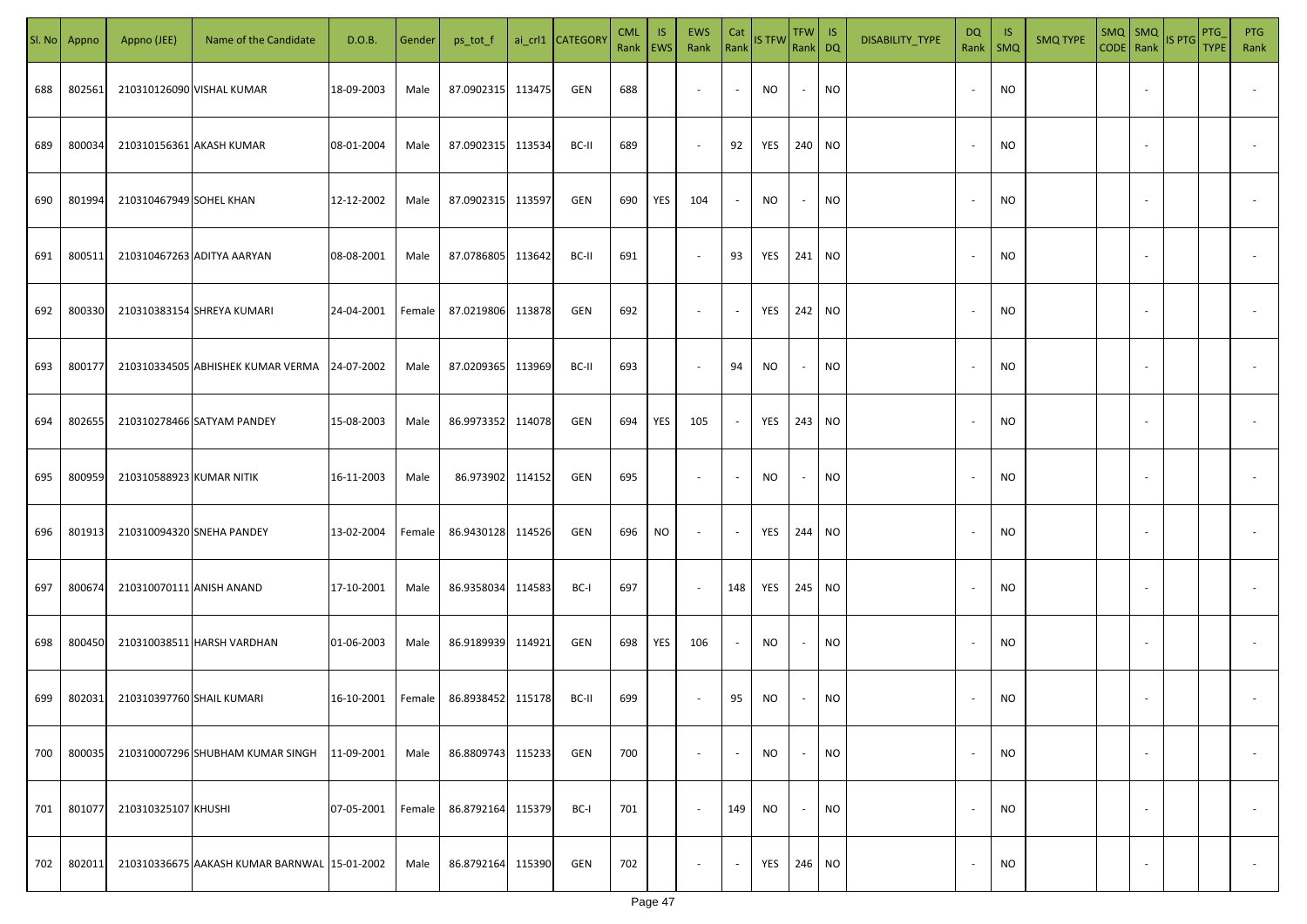| SI. No. | Appno  | Appno (JEE)                          | Name of the Candidate            | D.O.B.            | Gender | ps_tot_f          |        | ai_crl1 CATEGORY | <b>CML</b><br>Rank   EWS | IS. | <b>EWS</b><br>Rank       | Cat<br>Rank              | <b>IS TFW</b>     | $TFW$ IS<br>Rank DQ      |                | DISABILITY_TYPE | DQ     | - IS<br>Rank   SMQ | <b>SMQ TYPE</b> |                          | $\begin{array}{ c c c c }\n\hline\n\text{SMQ} & \text{SMQ} \\ \hline\n\text{CODE} & \text{Rank}\n\end{array}$ IS PTG | PTG<br><b>TYPE</b> | <b>PTG</b><br>Rank       |
|---------|--------|--------------------------------------|----------------------------------|-------------------|--------|-------------------|--------|------------------|--------------------------|-----|--------------------------|--------------------------|-------------------|--------------------------|----------------|-----------------|--------|--------------------|-----------------|--------------------------|----------------------------------------------------------------------------------------------------------------------|--------------------|--------------------------|
| 703     | 802377 |                                      | 210310361078 AJAY KUMAR MODAK    | 15-12-2002        | Male   | 86.8675396        | 115612 | GEN              | 703                      |     | $\sim$                   | $\sim$                   | <b>YES</b> 247 NO |                          |                |                 |        | <b>NO</b>          |                 |                          |                                                                                                                      |                    |                          |
| 704     | 803361 | 210310680514 RAHUL KUMAR             |                                  | 07-12-2002        | Male   | 86.8246064        | 115816 | BC-II            | 704                      |     | $\sim$                   | 96                       | <b>YES</b>        | 248 NO                   |                |                 |        | <b>NO</b>          |                 |                          |                                                                                                                      |                    |                          |
| 705     | 801993 |                                      | 210310769175 ANSHU RANJAN        | 15-09-2003        | Male   | 86.8246064        | 115891 | GEN              | 705                      |     | $\overline{\phantom{a}}$ | $\sim$                   | YES               | 249 NO                   |                |                 |        | <b>NO</b>          |                 |                          |                                                                                                                      |                    |                          |
| 706     | 802886 | 210310358665 ROHAN RAJ               |                                  | 18-11-2003        | Male   | 86.7964168        | 116016 | BC-II            | 706                      |     | $\overline{\phantom{a}}$ | 97                       | NO                | $\overline{\phantom{a}}$ | <b>NO</b>      |                 | $\sim$ | <b>NO</b>          |                 |                          |                                                                                                                      |                    |                          |
| 707     | 801088 | 210310099148 YUVRAJ KARAN            |                                  | 12-07-2002        | Male   | 86.7964168 116021 |        | GEN              | 707                      |     | $\overline{\phantom{a}}$ | $\overline{\phantom{a}}$ | NO                | $\sim$                   | <b>NO</b>      |                 | $\sim$ | <b>NO</b>          |                 |                          |                                                                                                                      |                    |                          |
| 708     | 800416 | 210310021708 RUDRA PRATAP            |                                  | 24-02-2002        | Male   | 86.7964168 116048 |        | GEN              | 708                      | NO  | $\overline{\phantom{a}}$ | $\overline{\phantom{a}}$ | NO                | $\sim$                   | <b>NO</b>      |                 |        | <b>NO</b>          |                 |                          |                                                                                                                      |                    |                          |
| 709     | 801388 |                                      | 210310111489 ARVIND KUMAR        | 23-08-2002        | Male   | 86.7816315 116209 |        | GEN              | 709                      | NO  | $\sim$                   | $\overline{\phantom{a}}$ | <b>NO</b>         | $\sim$                   | <b>NO</b>      |                 |        | <b>NO</b>          |                 |                          |                                                                                                                      |                    |                          |
| 710     | 801842 |                                      | 210310310349 MD SHAHNAWAZ ANSARI | 28-02-2002        | Male   | 86.7816315 116255 |        | BC-I             | 710                      |     | $\sim$                   | 150                      | <b>NO</b>         | $\sim$                   | <b>NO</b>      |                 |        | <b>NO</b>          |                 |                          |                                                                                                                      |                    |                          |
| 711     | 800887 |                                      | 210310749111 RUDRA PRATAP SHARMA | 04-06-2003        | Male   | 86.7551456 116317 |        | GEN              | 711                      | YES | 107                      | $\sim$                   | YES               | 250 NO                   |                |                 |        | <b>NO</b>          |                 |                          |                                                                                                                      |                    |                          |
| 712     | 800506 |                                      | 210310148651 LOVELY KUMARI       | 10-12-2002        | Female | 86.7551456 116344 |        | BC-I             | 712                      |     | $\sim$                   | 151                      | YES               | 251 NO                   |                |                 |        | <b>NO</b>          |                 |                          |                                                                                                                      |                    |                          |
| 713     | 802448 |                                      | 210310601806 PRASHANT SINHA      | 18-09-2003        | Male   | 86.7480214        | 116478 | GEN              | 713                      | YES | 108                      | $\overline{\phantom{a}}$ | NO                | $\overline{\phantom{a}}$ | <b>NO</b>      |                 |        | <b>NO</b>          |                 |                          |                                                                                                                      |                    |                          |
| 714     | 800769 | 210310006356 ISHA SINHA              |                                  | 15-07-2002        | Female | 86.7180764        | 116684 | GEN              | 714                      | NO. | $\overline{\phantom{a}}$ | $\sim$                   | NO                |                          | <b>NO</b>      |                 |        | <b>NO</b>          |                 |                          |                                                                                                                      |                    |                          |
| 715     | 803368 | 210310531477 AMAN RAJ                |                                  | 27-07-2003        | Male   | 86.6901643        | 116819 | BC-I             | 715                      |     | $\sim$                   | 152                      | <b>NO</b>         |                          | <b>NO</b>      |                 |        | <b>NO</b>          |                 | $\overline{\phantom{a}}$ |                                                                                                                      |                    | $\overline{\phantom{a}}$ |
|         |        | 716 803825 210310754561 SIMRAN SINGH |                                  | 17-02-2004 Female |        | 86.690006 116890  |        | GEN              | 716                      |     |                          | $\sim$                   | N <sub>0</sub>    |                          | N <sub>O</sub> |                 |        | N <sub>O</sub>     |                 |                          |                                                                                                                      |                    |                          |
| 717     | 802277 |                                      | 210310142701 KAJOL CHATTERJEE    | 15-10-2002        | Female | 86.6823737        | 116936 | GEN              | 717                      | YES | 109                      | $\sim$                   | <b>NO</b>         | $\sim$                   | <b>NO</b>      |                 |        | <b>NO</b>          |                 |                          |                                                                                                                      |                    | $\overline{\phantom{a}}$ |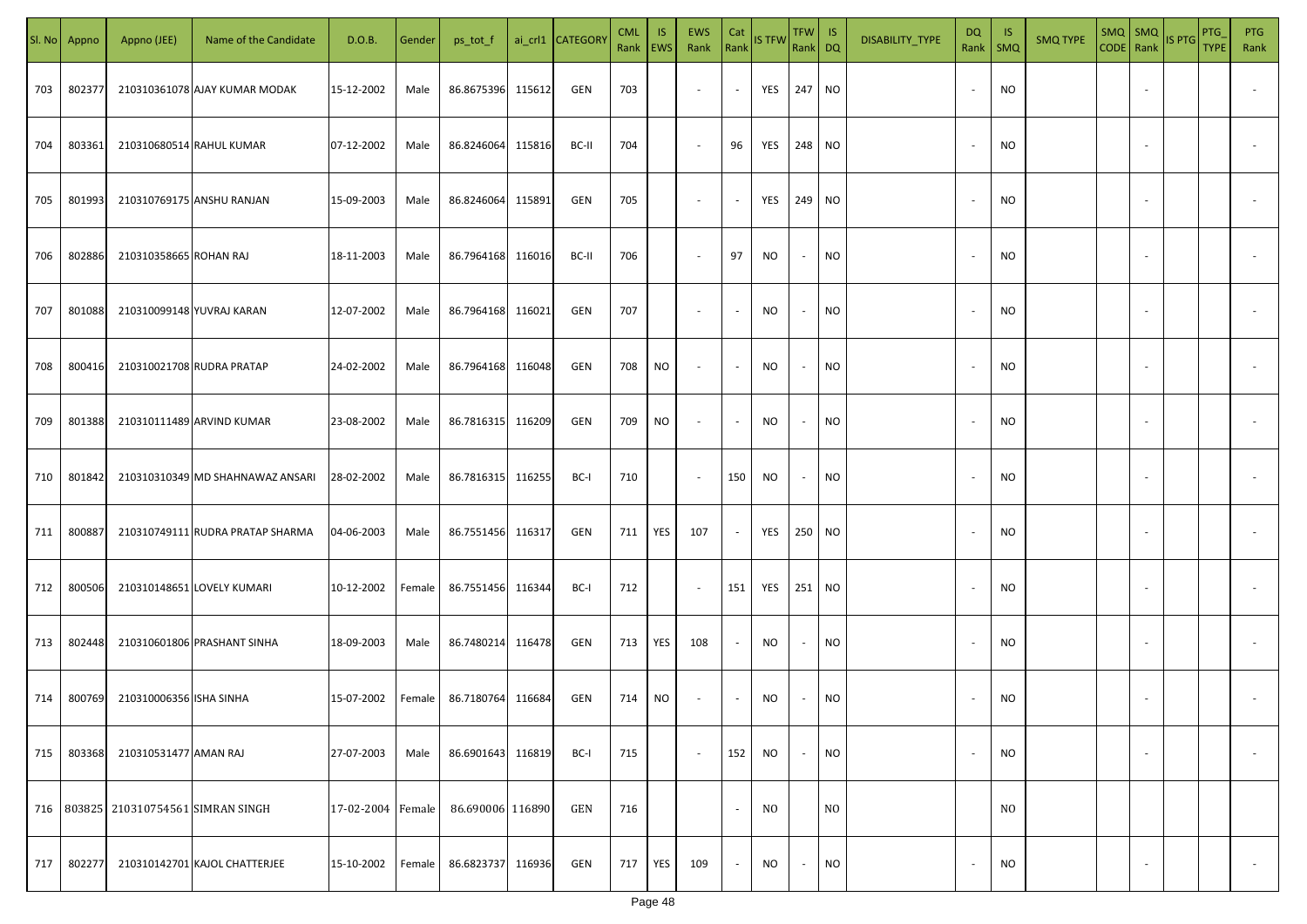| SI. No. | Appno  | Appno (JEE)                          | Name of the Candidate            | D.O.B.     | Gender | ps_tot_f          |        | ai_crl1 CATEGORY | <b>CML</b><br>Rank   EWS | IS. | EWS<br>Rank              | Cat<br>Rank              | <b>IS TFW</b>     | $TFW$ IS<br>Rank DQ      |           | DISABILITY_TYPE | <b>DQ</b> | -IS<br>Rank   SMQ | <b>SMQ TYPE</b> |                          | SMQ SMQ<br>CODE Rank IS PTG | <b>PTG</b><br><b>TYPE</b> | <b>PTG</b><br>Rank       |
|---------|--------|--------------------------------------|----------------------------------|------------|--------|-------------------|--------|------------------|--------------------------|-----|--------------------------|--------------------------|-------------------|--------------------------|-----------|-----------------|-----------|-------------------|-----------------|--------------------------|-----------------------------|---------------------------|--------------------------|
| 718     | 803432 |                                      | 210310107085 MAHESH KUMAR        | 27-02-2004 | Male   | 86.6823737        | 116950 | GEN              | 718                      | NO  | $\sim$                   | $\sim$                   | NO                | $\sim$                   | <b>NO</b> |                 |           | <b>NO</b>         |                 |                          |                             |                           |                          |
| 719     | 802999 |                                      | 210330046424 ANSHU KUMARI        | 01-01-2002 | Female | 86.6767026 116985 |        | GEN              | 719                      |     | $\sim$                   | $\sim$                   | NO                | $\sim$                   | <b>NO</b> |                 | $\sim$    | <b>NO</b>         |                 |                          |                             |                           |                          |
| 720     | 801523 |                                      | 210310543859 JIJEEVISA ANAND     | 19-12-2003 | Female | 86.6730308 117129 |        | BC-II            | 720                      |     | $\overline{\phantom{a}}$ | 98                       | NO                | $\overline{\phantom{a}}$ | <b>NO</b> |                 |           | <b>NO</b>         |                 |                          |                             |                           |                          |
| 721     | 801779 |                                      | 210340010361 BADAL KUMAR SINGH   | 04-12-2002 | Male   | 86.6608544        | 117310 | GEN              | 721                      | YES | 110                      | $\sim$                   | NO                | $\overline{\phantom{a}}$ | <b>NO</b> |                 |           | <b>NO</b>         |                 |                          |                             |                           |                          |
| 722     | 801596 | 210310524303                         | <b>ARYAN RAKSHIT</b><br>BHARDWAJ | 15-04-2002 | Male   | 86.6498245        | 117428 | GEN              | 722                      | YES | 285                      | $\sim$                   | YES               | 252 NO                   |           |                 |           | <b>NO</b>         |                 |                          |                             |                           |                          |
| 723     | 801119 |                                      | 210310666578 MD GULZAR ANSARI    | 22-06-2001 | Male   | 86.6180205 117626 |        | GEN              | 723                      |     | $\overline{\phantom{a}}$ | $\sim$                   | YES               | 253 NO                   |           |                 |           | <b>NO</b>         |                 |                          |                             |                           |                          |
|         |        | 724 803828 210310534042 SUNNY BAKSHI |                                  | 26-01-2004 | Male   | 86.601703 117911  |        | GEN              | 724                      |     |                          | $\overline{\phantom{a}}$ | YES               | 254 NO                   |           |                 |           | N <sub>0</sub>    |                 |                          |                             |                           |                          |
| 725     | 801154 | 210310740227 ANUJ KUMAR              |                                  | 26-07-2003 | Male   | 86.5892446        | 118016 | BC-II            | 725                      |     | $\overline{\phantom{a}}$ | 99                       | NO                | $\overline{\phantom{a}}$ | <b>NO</b> |                 |           | <b>NO</b>         |                 |                          |                             |                           |                          |
| 726     | 800214 | 210310364296 HRITIK KUMAR            |                                  | 22-06-2002 | Male   | 86.587198 118060  |        | GEN              | 726                      | YES | 111                      | $\sim$                   | YES               | 255 NO                   |           |                 |           | NO                |                 |                          |                             |                           |                          |
| 727     | 800654 | 210310221857 KRITI ANAND             |                                  | 01-10-2001 | Male   | 86.5855413 118131 |        | GEN              | 727                      |     | $\sim$                   | $\overline{\phantom{a}}$ | YES               | 256 NO                   |           |                 |           | <b>NO</b>         |                 |                          |                             |                           |                          |
| 728     | 803046 | 210310423862 SAKSHI RAJ              |                                  | 22-11-2001 | Female | 86.5855413 118148 |        | GEN              | 728                      |     | $\sim$                   | $\overline{\phantom{a}}$ | <b>NO</b>         | $\overline{\phantom{a}}$ | <b>NO</b> |                 |           | <b>NO</b>         |                 |                          |                             |                           |                          |
| 729     | 802443 | 210310549969 PUJA KUMARI             |                                  | 01-01-2003 | Female | 86.5493003 118333 |        | BC-II            | 729                      |     | $\sim$                   | 100                      | YES               | 257 NO                   |           |                 |           | <b>NO</b>         |                 |                          |                             |                           |                          |
| 730     | 802114 |                                      | 210310033609 KHUSHBOO MEHTA      | 01-09-2002 | Female | 86.5493003        | 118345 | BC-II            | 730                      |     | $\sim$                   | 101                      | YES               | 258 NO                   |           |                 |           | <b>NO</b>         |                 | $\overline{\phantom{a}}$ |                             |                           | $\overline{\phantom{a}}$ |
| 731     | 802135 |                                      | 210310229764 KUMAR MOHIT RANJAN  | 19-01-2002 | Male   | 86.4926068 118540 |        | BC-II            | 731                      |     | $\sim$                   | 102                      | <b>YES</b> 259 NO |                          |           |                 |           | <b>NO</b>         |                 | $\overline{\phantom{a}}$ |                             |                           | $\overline{\phantom{a}}$ |
| 732     | 803401 | 210310932835 AKSHAT KEDIA            |                                  | 16-01-2001 | Male   | 86.4926068 118635 |        | GEN              | 732                      | YES | 112                      | $\sim$                   | <b>NO</b>         | $\sim$                   | <b>NO</b> |                 |           | <b>NO</b>         |                 | $\overline{\phantom{a}}$ |                             |                           | $\sim$                   |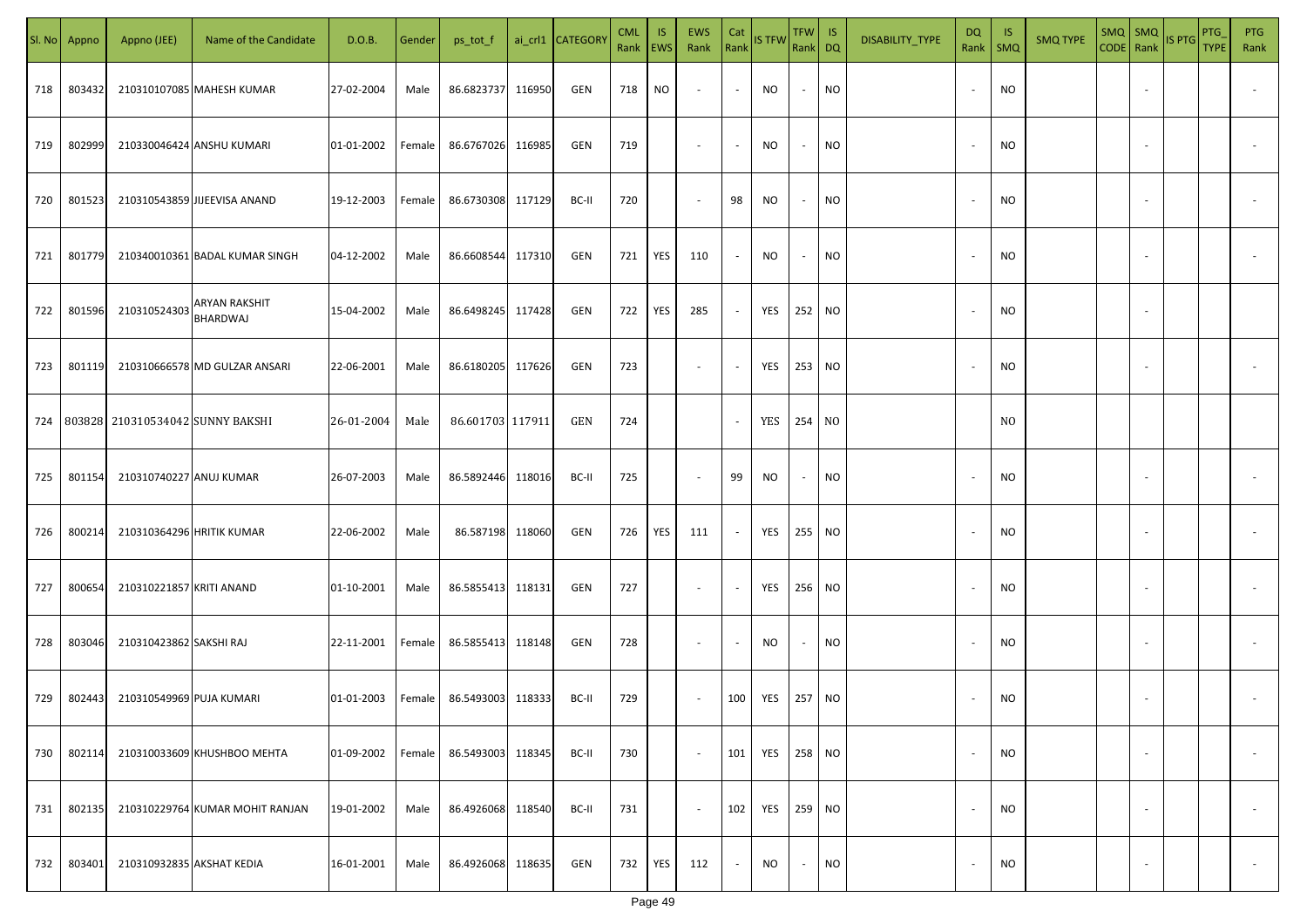| SI. No. | Appno  | Appno (JEE)              | Name of the Candidate             | D.O.B.     | Gender | ps_tot_f          |        | ai_crl1 CATEGORY | <b>CML</b><br>Rank   EWS | IS. | EWS<br>Rank              | Cat<br>Rank              | <b>IS TFW</b> | $TFW$ IS<br>Rank DQ      |           | DISABILITY_TYPE | DQ                       | - IS<br>Rank   SMQ | <b>SMQ TYPE</b> |                          | SMQ SMQ<br>CODE Rank IS PTG | PTG<br><b>TYPE</b> | <b>PTG</b><br>Rank       |
|---------|--------|--------------------------|-----------------------------------|------------|--------|-------------------|--------|------------------|--------------------------|-----|--------------------------|--------------------------|---------------|--------------------------|-----------|-----------------|--------------------------|--------------------|-----------------|--------------------------|-----------------------------|--------------------|--------------------------|
| 733     | 800680 | 210310062405 MEET        |                                   | 18-11-2001 | Male   | 86.4750623        | 118791 | GEN              | 733                      |     | $\overline{\phantom{a}}$ | $\sim$                   | NO            | $\sim$                   | <b>NO</b> |                 |                          | <b>NO</b>          |                 |                          |                             |                    |                          |
| 734     | 800319 | 210310347471 SUNNY RAL   |                                   | 19-11-2003 | Male   | 86.4728422        | 118926 | BC-II            | 734                      |     | $\sim$                   | 103                      | NO            | $\sim$                   | <b>NO</b> |                 |                          | <b>NO</b>          |                 |                          |                             |                    |                          |
| 735     | 800781 | 210310514360 RANI KUMARI |                                   | 30-06-2001 | Female | 86.4320424        | 119353 | GEN              | 735                      |     | $\overline{\phantom{a}}$ | $\sim$                   | NO            | $\sim$                   | <b>NO</b> |                 | $\overline{\phantom{a}}$ | <b>NO</b>          |                 |                          |                             |                    |                          |
| 736     | 802775 |                          | 210310016427 PRAVIN KUMAR         | 21-08-2001 | Male   | 86.4226607        | 119464 | GEN              | 736                      |     | $\overline{\phantom{a}}$ | $\sim$                   | NO            | $\overline{\phantom{a}}$ | <b>NO</b> |                 | $\sim$                   | <b>NO</b>          |                 |                          |                             |                    |                          |
| 737     | 800283 |                          | 210310002282 ABDUL SHAKOOR        | 15-02-2003 | Male   | 86.4012927 119642 |        | GEN              | 737                      |     | $\overline{\phantom{a}}$ | $\overline{\phantom{a}}$ | NO            | $\sim$                   | <b>NO</b> |                 | $\sim$                   | <b>NO</b>          |                 |                          |                             |                    |                          |
| 738     | 801494 |                          | 210310492860 ROUSHAN KUMAR        | 09-07-2002 | Male   | 86.3903545 119827 |        | SC               | 738                      |     | $\overline{\phantom{a}}$ | $\overline{\mathbf{3}}$  | NO            | $\sim$                   | <b>NO</b> |                 |                          | <b>NO</b>          |                 |                          |                             |                    |                          |
| 739     | 803271 |                          | 210310609724 KUSHAL KUMAR DAS     | 16-08-2003 | Male   | 86.3777429        | 120017 | SC               | 739                      |     | $\overline{\phantom{a}}$ | $\overline{4}$           | <b>NO</b>     | $\sim$                   | <b>NO</b> |                 |                          | <b>NO</b>          |                 |                          |                             |                    |                          |
| 740     | 802395 | 210330021441 RAJ ROSHAN  |                                   | 26-08-2002 | Male   | 86.3741817        | 120055 | GEN              | 740                      |     | $\overline{\phantom{a}}$ | $\overline{\phantom{a}}$ | NO            | $\overline{\phantom{a}}$ | <b>NO</b> |                 |                          | NO                 |                 |                          |                             |                    |                          |
| 741     | 801303 |                          | 210310275725 ABHISHEK KUMAR DUBEY | 16-11-2002 | Male   | 86.3741817        | 120071 | GEN              | 741                      | YES | 113                      | $\overline{\phantom{a}}$ | NO            | $\overline{\phantom{a}}$ | <b>NO</b> |                 |                          | <b>NO</b>          |                 |                          |                             |                    |                          |
| 742     | 803499 |                          | 210310274745 ANISHA PARASAR       | 05-09-2003 | Female | 86.3741817        | 120086 | GEN              | 742                      | NO. | $\sim$                   | $\overline{\phantom{a}}$ | NO            |                          | <b>NO</b> |                 |                          | <b>NO</b>          |                 |                          |                             |                    |                          |
| 743     | 803516 |                          | 210310690581 SUBHODEEP PARAMANIK  | 24-02-2003 | Male   | 86.327639         | 120283 | GEN              | 743                      |     | $\sim$                   |                          | NO            | $\overline{\phantom{a}}$ | <b>NO</b> |                 |                          | <b>NO</b>          |                 |                          |                             |                    |                          |
| 744     | 800869 | 210310430195 ANUP KUMAR  |                                   | 18-06-2003 | Male   | 86.3158718 120415 |        | GEN              | 744                      | YES | 114                      | $\sim$                   | NO            |                          | <b>NO</b> |                 |                          | <b>NO</b>          |                 |                          |                             |                    |                          |
| 745     | 802242 |                          | 210310271945 ASHISH KUMAR SINHA   | 09-05-2003 | Male   | 86.3158718        | 120418 | GEN              | 745                      |     | $\overline{\phantom{a}}$ | $\overline{\phantom{a}}$ | <b>NO</b>     | $\overline{\phantom{a}}$ | <b>NO</b> |                 |                          | <b>NO</b>          |                 | $\overline{\phantom{a}}$ |                             |                    | $\overline{\phantom{a}}$ |
| 746     | 803334 | 210310372192 RIYA VERMA  |                                   | 11-08-2002 | Female | 86.3158718        | 120447 | GEN              | 746                      | NO. | $\overline{\phantom{a}}$ | $\sim$                   | <b>NO</b>     | $\sim$                   | <b>NO</b> |                 | $\overline{\phantom{a}}$ | <b>NO</b>          |                 | $\overline{\phantom{a}}$ |                             |                    | $\overline{\phantom{a}}$ |
| 747     | 800737 |                          | 210310214738 VISHNU VAIBHAV       | 01-07-2003 | Male   | 86.3158718        | 120464 | GEN              | 747                      | YES | 115                      | $\sim$                   | <b>NO</b>     | $\sim$                   | <b>NO</b> |                 |                          | <b>NO</b>          |                 | $\sim$                   |                             |                    | $\sim$                   |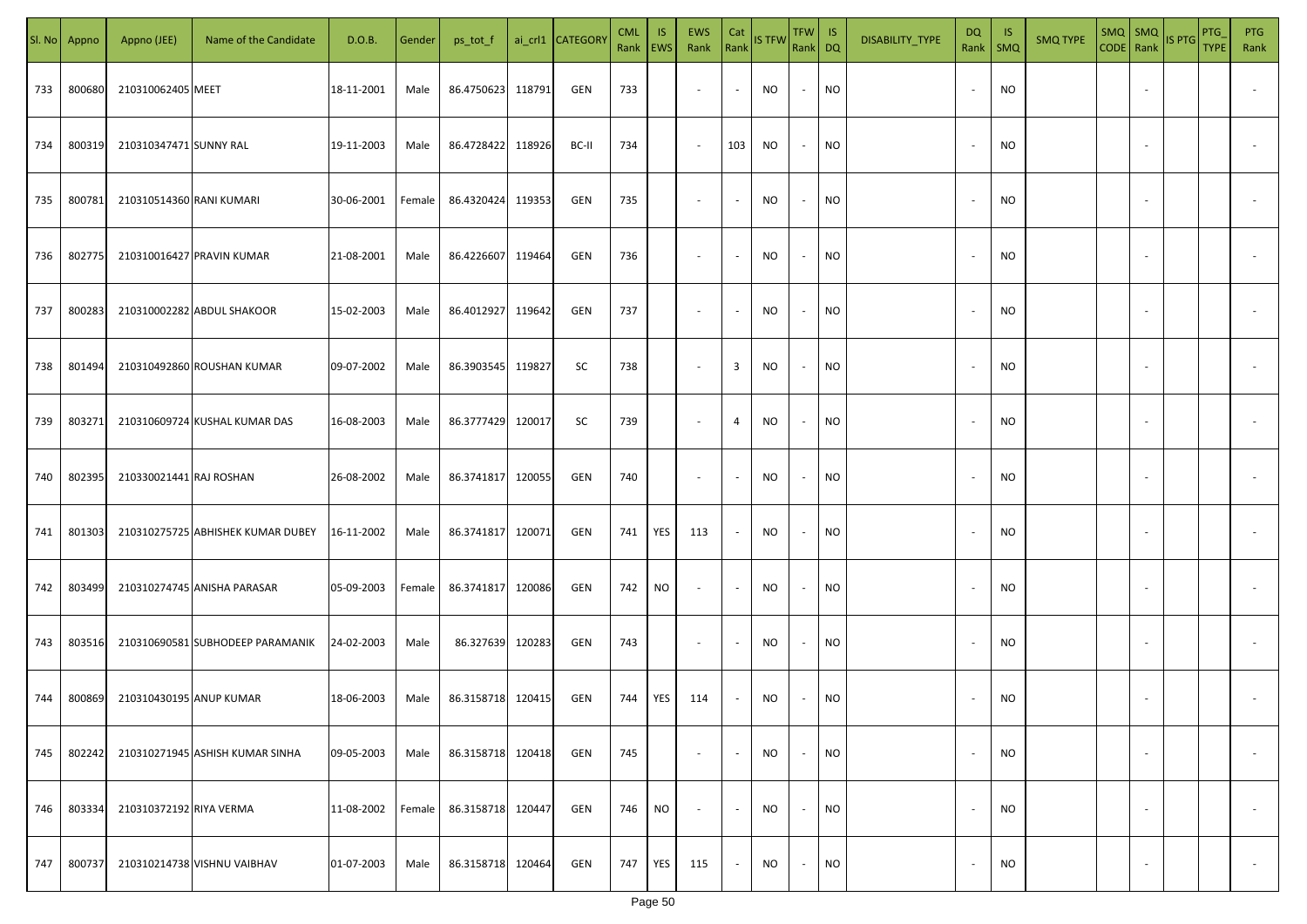| SI. No | Appno  | Appno (JEE)               | Name of the Candidate            | D.O.B.     | Gender | ps_tot_f          |        | ai_crl1 CATEGORY | <b>CML</b> | <b>IS</b><br>Rank EWS | EWS<br>Rank              | Cat<br>Rank              | IS TFW Rank DQ | TFW                      | IS        | DISABILITY_TYPE | DQ<br>Rank | -IS<br>$\mathsf{SMQ}$ | <b>SMQ TYPE</b> | $SMQ$ SMQ                | CODE Rank IS PTG | PTG<br><b>TYPE</b> | <b>PTG</b><br>Rank       |
|--------|--------|---------------------------|----------------------------------|------------|--------|-------------------|--------|------------------|------------|-----------------------|--------------------------|--------------------------|----------------|--------------------------|-----------|-----------------|------------|-----------------------|-----------------|--------------------------|------------------|--------------------|--------------------------|
| 748    | 800018 |                           | 210310634928 ANIKET KUMAR        | 02-12-2001 | Male   | 86.2836644        | 120542 | GEN              | 748        | YES                   | 116                      | $\sim$                   | YES            | 260                      | <b>NO</b> |                 | $\sim$     | <b>NO</b>             |                 |                          |                  |                    |                          |
| 749    | 800726 | 210310300436 PRITI MAHATO |                                  | 03-01-2002 | Female | 86.2412384        | 120696 | BC-I             | 749        |                       | $\sim$                   | 153                      | YES            | 261                      | <b>NO</b> |                 | $\sim$     | NO                    |                 |                          |                  |                    |                          |
| 750    | 800703 |                           | 210310361809 ANKIT KUMAR SINGH   | 30-01-2003 | Male   | 86.2353998 120795 |        | GEN              | 750        |                       | $\overline{\phantom{a}}$ | $\overline{\phantom{a}}$ | YES            | 262                      | <b>NO</b> |                 | $\sim$     | NO                    |                 |                          |                  |                    |                          |
| 751    | 800782 | 210310266365 AYUSHI PRIYA |                                  | 11-02-2002 | Female | 86.2155308 121139 |        | BC-II            | 751        |                       | $\sim$                   | 104                      | YES            | 263                      | <b>NO</b> |                 |            | <b>NO</b>             |                 |                          |                  |                    |                          |
| 752    | 803232 |                           | 210310468438 RISHI SHRESHTHA     | 11-09-2002 | Male   | 86.2155308 121157 |        | GEN              | 752        |                       | $\overline{\phantom{a}}$ | $\overline{\phantom{a}}$ | YES            | 264                      | <b>NO</b> |                 |            | <b>NO</b>             |                 |                          |                  |                    |                          |
| 753    | 802658 |                           | 210310107032 ASHISH KUMAR        | 25-09-2002 | Male   | 86.211374 121221  |        | BC-II            | 753        |                       | $\sim$                   | 105                      | YES            | 265                      | <b>NO</b> |                 |            | <b>NO</b>             |                 |                          |                  |                    |                          |
| 754    | 800904 |                           | 210310005817 KUNAL KUMAR ROY     | 15-01-2002 | Male   | 86.2017435 121322 |        | GEN              | 754        |                       | $\overline{\phantom{a}}$ | $\overline{a}$           | <b>NO</b>      |                          | NO        |                 |            | <b>NO</b>             |                 |                          |                  |                    |                          |
| 755    | 800347 |                           | 210310411557 MD NOORUDDIN        | 06-04-2001 | Male   | 86.2017435 121358 |        | BC-I             | 755        |                       | $\sim$                   | 154                      | <b>NO</b>      |                          | <b>NO</b> |                 |            | <b>NO</b>             |                 |                          |                  |                    |                          |
| 756    | 800509 |                           | 210310748468 HARSH KUMAR         | 02-08-2000 | Male   | 86.1862632 121423 |        | GEN              | 756        |                       | $\sim$                   |                          | <b>NO</b>      |                          | <b>NO</b> |                 |            | <b>NO</b>             |                 |                          |                  |                    |                          |
| 757    | 800559 |                           | 210310501997 KAMLESH MANDAL      | 01-01-2003 | Male   | 86.1697611 121780 |        | BC-I             | 757        |                       | $\sim$                   | 155                      | YES            | 266                      | <b>NO</b> |                 |            | <b>NO</b>             |                 |                          |                  |                    |                          |
| 758    | 802997 |                           | 210310791756 AVANISH KUMAR       | 17-07-2002 | Male   | 86.1687254        | 121870 | BC-II            | 758        |                       | $\sim$                   | 106                      | NO             | $\overline{\phantom{a}}$ | <b>NO</b> |                 |            | <b>NO</b>             |                 |                          |                  |                    |                          |
| 759    | 800935 |                           | 210310017916 BASANT KUMAR MAHATO | 01-06-2003 | Male   | 86.1629535 122038 |        | BC-I             | 759        |                       | $\sim$                   | 156                      | NO             | $\sim$                   | NO        |                 |            | NO                    |                 |                          |                  |                    |                          |
| 760    | 803240 |                           | 210310679156 AADARSH AGRAWAL     | 13-01-2003 | Male   | 86.1573216 122117 |        | BC-II            | 760        |                       | $\sim$                   | 107                      | <b>NO</b>      | $\sim$                   | <b>NO</b> |                 | $\sim$     | <b>NO</b>             |                 |                          |                  |                    | $\overline{\phantom{a}}$ |
| 761    | 800125 |                           | 210310340798 DEEPAK KUMAR        | 05-06-2003 | Male   | 86.1522603        | 122130 | BC-II            | 761        |                       | $\overline{\phantom{a}}$ | 108                      | YES            | 267                      | <b>NO</b> |                 | $\sim$     | <b>NO</b>             |                 | $\sim$                   |                  |                    | $\overline{\phantom{a}}$ |
| 762    | 800958 |                           | 210310383772 RAVI KUMAR DAS      | 16-12-2003 | Male   | 86.1442951        | 122339 | SC               | 762        |                       | $\overline{\phantom{a}}$ | 5                        | YES            | 268                      | <b>NO</b> |                 | $\sim$     | <b>NO</b>             |                 | $\overline{\phantom{a}}$ |                  |                    | $\sim$                   |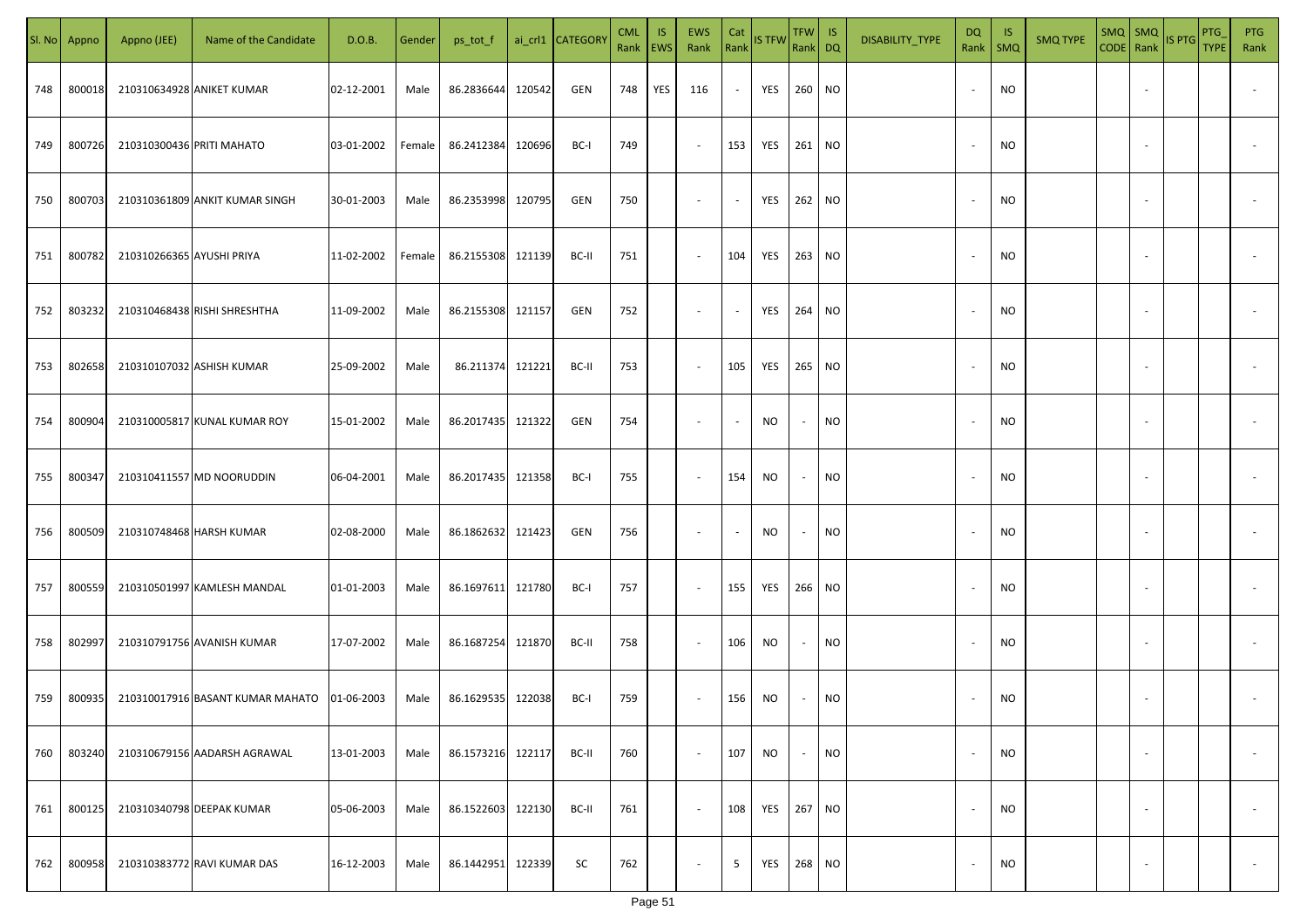|     | Sl. No Appno | Appno (JEE)                      | Name of the Candidate                        | D.O.B.     | Gender | ps_tot_f          |        | ai_crl1 CATEGORY | <b>CML</b><br>Rank EWS | IS.       | <b>EWS</b><br>Rank       | Cat<br>Rank              | <b>IS TFW</b>  | TFW IS<br>Rank DQ        |                | DISABILITY_TYPE | <b>DQ</b> | - IS<br>Rank   SMQ | <b>SMQ TYPE</b> | SMQ   SMQ                | CODE Rank IS PTG | <b>PTG</b><br><b>TYPE</b> | <b>PTG</b><br>Rank       |
|-----|--------------|----------------------------------|----------------------------------------------|------------|--------|-------------------|--------|------------------|------------------------|-----------|--------------------------|--------------------------|----------------|--------------------------|----------------|-----------------|-----------|--------------------|-----------------|--------------------------|------------------|---------------------------|--------------------------|
| 763 | 801186       | 210310214312 ABHIPRIYA           |                                              | 28-02-2002 | Female | 86.1442951        | 122389 | GEN              | 763                    | YES       | 117                      | $\sim$                   | YES 269 NO     |                          |                |                 |           | <b>NO</b>          |                 |                          |                  |                           |                          |
| 764 | 800998       |                                  | 210310184496 VAISHNAVI KUMARI                | 22-12-2002 | Female | 86.1442951        | 122423 | GEN              | 764                    |           | $\sim$                   | $\sim$                   | <b>NO</b>      | $\sim$                   | <b>NO</b>      |                 |           | <b>NO</b>          |                 |                          |                  |                           |                          |
| 765 | 801800       |                                  | 210310332221 SHUBHAM KUMAR KESHRI 21-09-2001 |            | Male   | 86.1034398        | 122720 | GEN              | 765                    |           | $\overline{\phantom{a}}$ | $\sim$                   | YES            | 270 NO                   |                |                 |           | <b>NO</b>          |                 |                          |                  |                           |                          |
| 766 | 801610       |                                  | 210310427362 SUMAN KUMAR                     | 21-01-2001 | Male   | 86.0623882        | 122779 | BC-II            | 766                    |           | $\overline{\phantom{a}}$ | 109                      | YES 271 NO     |                          |                |                 |           | <b>NO</b>          |                 |                          |                  |                           |                          |
| 767 | 800668       |                                  | 210310348193 AMAN KUMAR SINGH                | 15-07-2002 | Male   | 86.0568267        | 122886 | GEN              | 767                    | YES       | 118                      | $\sim$                   | NO             | $\sim$                   | <b>NO</b>      |                 |           | <b>NO</b>          |                 |                          |                  |                           |                          |
| 768 | 801646       |                                  | 210310430029 ABHINANDAN CHOUDHARY 10-02-2002 |            | Male   | 86.0313404        | 123013 | BC-II            | 768                    |           | $\overline{\phantom{a}}$ | 110                      | YES            | 272 NO                   |                |                 |           | <b>NO</b>          |                 |                          |                  |                           |                          |
| 769 | 802805       | 210310241410 SHALU KUMARI        |                                              | 11-02-2004 | Female | 86.0012839        | 123063 | BC-I             | 769                    |           | $\overline{\phantom{a}}$ | 157                      | YES            | 273 NO                   |                |                 |           | <b>NO</b>          |                 |                          |                  |                           |                          |
| 770 | 800840       | 210310072056 ALOK RANJAN         |                                              | 15-11-2002 | Male   | 85.9747262        | 123249 | GEN              | 770                    |           | $\overline{\phantom{a}}$ | $\overline{\phantom{a}}$ | NO             | $\overline{\phantom{a}}$ | <b>NO</b>      |                 |           | <b>NO</b>          |                 |                          |                  |                           |                          |
| 771 | 801400       | 210310226560 ANKITA SINGH        |                                              | 30-03-2003 | Female | 85.9336104        | 123704 | GEN              | 771                    |           | $\overline{\phantom{a}}$ | $\overline{\phantom{a}}$ | NO             | $\overline{\phantom{a}}$ | <b>NO</b>      |                 |           | NO                 |                 |                          |                  |                           |                          |
| 772 | 800362       |                                  | 210310091954 SHUBHAM AYUSH                   | 19-05-2002 | Male   | 85.9336104        | 123722 | GEN              | 772                    |           | $\sim$                   | $\sim$                   | NO             | $\overline{\phantom{a}}$ | <b>NO</b>      |                 |           | <b>NO</b>          |                 |                          |                  |                           |                          |
| 773 | 802249       |                                  | 210310129553 ROHIT KUMAR BHUNYA              | 26-09-2002 | Male   | 85.9305756 123767 |        | GEN              | 773                    |           | $\sim$                   | $\sim$                   | <b>NO</b>      | $\overline{\phantom{a}}$ | <b>NO</b>      |                 |           | <b>NO</b>          |                 |                          |                  |                           |                          |
| 774 | 802422       |                                  | 210310571784 SUBHAM KUMAR SAW                | 15-12-2001 | Male   | 85.9305756 123804 |        | GEN              | 774                    |           | $\overline{\phantom{a}}$ | $\overline{\phantom{a}}$ | NO             |                          | <b>NO</b>      |                 |           | <b>NO</b>          |                 |                          |                  |                           |                          |
| 775 | 802234       | 210310578812 AYUSH KUMAR         |                                              | 04-10-2002 | Male   | 85.9296868        | 123903 | GEN              | 775                    | <b>NO</b> | $\overline{\phantom{a}}$ | $\blacksquare$           | YES            | 274 NO                   |                |                 |           | <b>NO</b>          |                 | $\overline{\phantom{a}}$ |                  |                           | $\overline{\phantom{a}}$ |
| 776 |              | 803289 210330037637 AYUSH RANJAN |                                              | 10-09-2003 | Male   | 85.898194 124174  |        | BC-II            | 776                    |           |                          | 111                      | N <sub>O</sub> |                          | N <sub>O</sub> |                 |           | N <sub>O</sub>     |                 |                          |                  |                           |                          |
| 777 | 801623       |                                  | 210310644621 AKANKSHA KUMARI                 | 03-04-2003 | Female | 85.8753188 124454 |        | BC-I             | 777                    |           | $\overline{\phantom{a}}$ | 158                      | <b>NO</b>      | $\overline{\phantom{a}}$ | <b>NO</b>      |                 |           | <b>NO</b>          |                 |                          |                  |                           | $\sim$                   |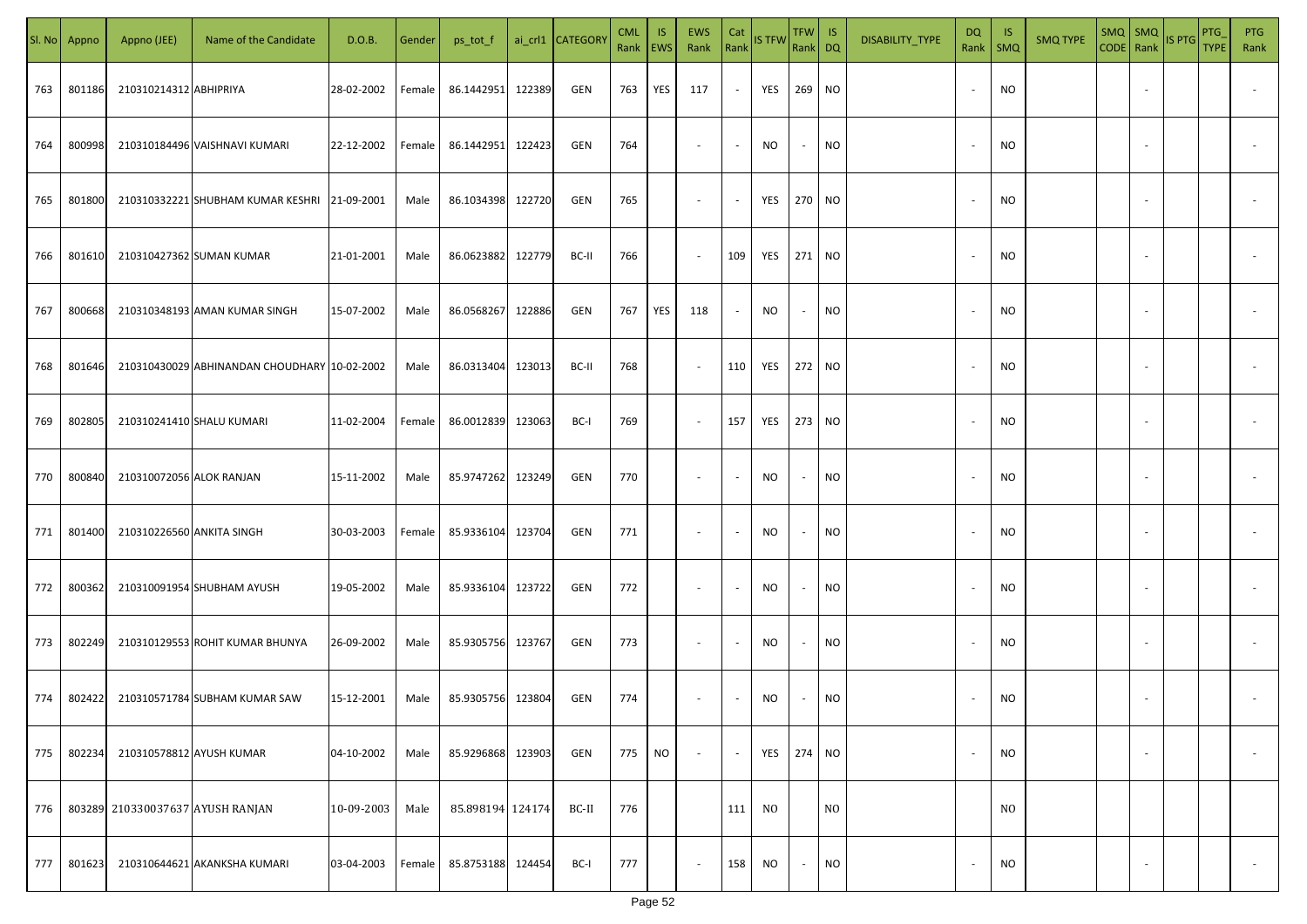| SI. No | Appno  | Appno (JEE)              | Name of the Candidate          | D.O.B.     | Gender | ps_tot_f          |        | ai_crl1 CATEGORY | <b>CML</b><br>Rank EWS | -IS       | EWS<br>Rank | Cat                      | Rank IS TFW | $TFW$ IS<br>Rank DQ |           | DISABILITY_TYPE | DQ<br>Rank   SMQ         | <b>IS</b> | <b>SMQ TYPE</b>                         | $SMQ$ $SMQ$    |                          | CODE Rank IS PTG | PTG<br><b>TYPE</b> | <b>PTG</b><br>Rank |
|--------|--------|--------------------------|--------------------------------|------------|--------|-------------------|--------|------------------|------------------------|-----------|-------------|--------------------------|-------------|---------------------|-----------|-----------------|--------------------------|-----------|-----------------------------------------|----------------|--------------------------|------------------|--------------------|--------------------|
| 778    | 800178 | 210310128347 ROHIT GOPE  |                                | 31-01-2002 | Male   | 85.8753188        | 124525 | BC-II            | 778                    |           | $\sim$      | 112                      | NO          | $\sim$              | <b>NO</b> |                 | $\overline{\phantom{a}}$ | <b>NO</b> |                                         |                |                          |                  |                    |                    |
| 779    | 800918 |                          | 210310020799 PARUL PRABHA      | 01-05-2003 | Female | 85.8561426        | 124853 | <b>GEN</b>       | 779                    |           | $\sim$      | $\overline{\phantom{a}}$ | NO          | $\sim$              | <b>NO</b> |                 | $\overline{\phantom{a}}$ | NO.       |                                         |                |                          |                  |                    |                    |
| 780    | 803695 |                          | 210310727453 SOURAV MISHRA     | 15-07-2002 | Male   | 85.8425604        | 124951 | <b>GEN</b>       | 780                    | NO        |             | $\sim$                   |             |                     | NO.       |                 |                          | NO.       |                                         |                |                          |                  |                    |                    |
| 781    | 800259 |                          | 210310094667 AKSHAT ARYAN      | 13-10-2003 | Male   | 85.8014064        | 125128 | BC-II            | 781                    |           | $\sim$      | 113                      | YES         | 275 NO              |           |                 |                          | NO.       |                                         |                |                          |                  |                    |                    |
| 782    | 800119 |                          | 210310574308 VIKRAM KUMAR MODI | 12-11-2003 | Male   | 85.8014064        | 125133 | BC-II            | 782                    |           | $\sim$      | 114                      | NO          | $\sim$              | <b>NO</b> |                 |                          | NO.       |                                         |                |                          |                  |                    |                    |
| 783    | 800994 |                          | 210310294499 PRAGYAN SHARMA    | 10-08-2003 | Male   | 85.7971824        | 125253 | <b>GEN</b>       | 783                    | YES       | 119         | $\overline{\phantom{a}}$ | NO          | $\sim$              | <b>NO</b> |                 |                          | NO.       |                                         |                |                          |                  |                    |                    |
| 784    | 802537 |                          | 210310871998 HARSH KUMAR SINGH | 28-02-2003 | Male   | 85.7643435        | 125356 | <b>GEN</b>       | 784                    |           | $\sim$      | $\overline{\phantom{a}}$ | NO.         | $\sim$              | <b>NO</b> |                 |                          | NO.       |                                         |                |                          |                  |                    |                    |
| 785    | 800863 |                          | 210310051637 BISWAJEET DEY     | 05-06-2002 | Male   | 85.7582012        | 125398 | BC-I             | 785                    |           | $\sim$      | 159                      | YES         | 276 NO              |           |                 |                          | NO.       |                                         |                |                          |                  |                    |                    |
| 786    | 801075 |                          | 210310903170 GANESH RAJAK      | 23-02-2001 | Male   | 85.7364921        | 125696 | SC               | 786                    |           | $\sim$      | 6                        | NO          | $\sim$              | <b>NO</b> |                 |                          | NO.       |                                         |                |                          |                  |                    |                    |
| 787    | 803234 |                          | 210310657537 SANGEETA KUMARI   | 11-12-2001 | Female | 85.7364921        | 125704 | GEN              | 787                    |           | $\sim$      |                          | YES         | 277                 | <b>NO</b> |                 |                          | <b>NO</b> |                                         |                |                          |                  |                    |                    |
| 788    | 801422 |                          | 210310029946 MD HANZALA ANSARI | 01-02-2002 | Male   | 85.7351646        | 125894 | BC-I             | 788                    |           | $\sim$      | 160                      | NO          | $\sim$              | <b>NO</b> |                 |                          | <b>NO</b> |                                         |                |                          |                  |                    |                    |
| 789    | 803284 |                          | 210310681575 AMAN KUMAR BHAGAT | 05-04-2002 | Male   | 85.7095596 125996 |        | <b>GEN</b>       | 789                    |           | $\sim$      | $\sim$                   | YES         | 278 NO              |           |                 |                          | NO        |                                         |                |                          |                  |                    |                    |
| 790    | 801805 |                          | 210310088747 SHREYA SALONI     | 22-11-2002 | Female | 85.7022229        | 126076 | BC-II            | 790                    |           | $\sim$      | 115                      | <b>NO</b>   | $\sim$              | <b>NO</b> |                 | $\overline{\phantom{a}}$ | <b>NO</b> |                                         |                | $\sim$                   |                  |                    | $\sim$             |
| 791    | 802559 |                          | 210310236647 HIMANSHU MISHRA   | 24-07-2000 | Male   | 85.6472566        | 126388 | GEN              | 791                    | <b>NO</b> | $\sim$      | $\sim$                   | <b>NO</b>   | $\sim$              | <b>NO</b> |                 | $\overline{\phantom{a}}$ | YES       | <b>WARDS OF</b><br>SERVING<br>PERSONNEL | $\overline{7}$ | 22                       |                  |                    | $\sim$             |
| 792    | 802734 | 210310499862 ANKIT KUMAR |                                | 16-08-2001 | Male   | 85.6442188        | 126445 | GEN              | 792                    |           | $\sim$      | $\overline{\phantom{a}}$ | NO          | $\sim$              | <b>NO</b> |                 |                          | <b>NO</b> |                                         |                | $\overline{\phantom{a}}$ |                  |                    | $\sim$             |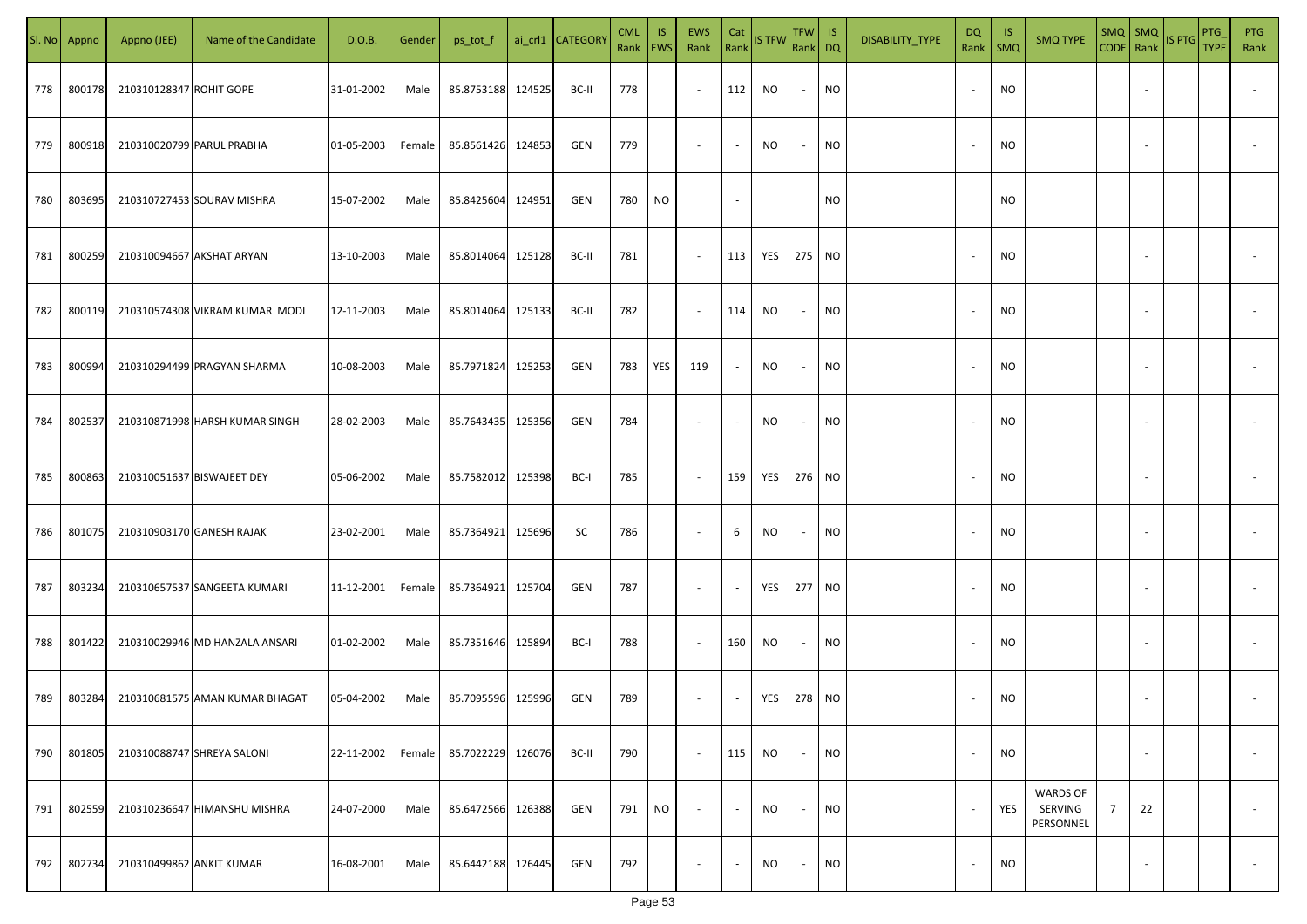| SI. No | Appno  | Appno (JEE)              | Name of the Candidate                          | D.O.B.     | Gender | ps_tot_f          |        | ai_crl1 CATEGORY | <b>CML</b><br>Rank EWS | IS. | <b>EWS</b><br>Rank       | Cat<br>Rank              | <b>IS TFW</b> | TFW IS<br>Rank DQ |           | DISABILITY_TYPE | DQ<br>Rank               | -IS<br>$\mathsf{SMQ}$ | <b>SMQ TYPE</b>            | $SMQ$ $SMQ$<br>CODE Rank IS PTG |                          |    | <b>PTG</b><br><b>TYPE</b> | <b>PTG</b><br>Rank       |
|--------|--------|--------------------------|------------------------------------------------|------------|--------|-------------------|--------|------------------|------------------------|-----|--------------------------|--------------------------|---------------|-------------------|-----------|-----------------|--------------------------|-----------------------|----------------------------|---------------------------------|--------------------------|----|---------------------------|--------------------------|
| 793    | 801637 | 210310635738 ABHINAV RAJ |                                                | 25-09-2003 | Male   | 85.6251004        | 126691 | SC               | 793                    |     | $\sim$                   | $\overline{7}$           | NO            | $\sim$            | <b>NO</b> |                 |                          | <b>NO</b>             |                            |                                 |                          |    |                           |                          |
| 794    | 801493 |                          | 210310150675 DIVYANSHU KUMAR                   | 15-12-2001 | Male   | 85.6219647        | 126816 | BC-I             | 794                    |     | $\sim$                   | 161                      | YES           | 279 NO            |           |                 |                          | <b>NO</b>             |                            |                                 |                          |    |                           |                          |
| 795    | 800902 |                          | 210310099745 MOHIT DORAIBURU                   | 28-08-2001 | Male   | 85.6219647        | 126818 | <b>ST</b>        | 795                    |     | $\overline{\phantom{a}}$ | $\overline{2}$           | <b>NO</b>     | $\sim$            | <b>NO</b> |                 |                          | <b>NO</b>             |                            |                                 |                          | NO |                           |                          |
| 796    | 802447 |                          | 210310420225 MD MANJAR ALAM                    | 03-04-2003 | Male   | 85.6219647        | 126831 | BC-I             | 796                    |     | $\sim$                   | 162                      | NO            | $\sim$            | <b>NO</b> |                 |                          | <b>NO</b>             |                            |                                 |                          |    |                           |                          |
| 797    | 800907 |                          | 210310302678 NIDHI SHARMA                      | 16-05-2003 | Female | 85.556008         | 127295 | GEN              | 797                    | YES | 120                      | $\sim$                   | NO            | $\sim$            | <b>NO</b> |                 |                          | YES                   | WARDS OF EX-<br>SERVICEMEN | 6                               | 4                        |    |                           |                          |
| 798    | 800791 |                          | 210310606968 ROHIT KUMAR VERMA                 | 27-03-2001 | Male   | 85.5559761        | 127364 | BC-II            | 798                    |     | $\overline{\phantom{a}}$ | 116                      | YES           | 280 NO            |           |                 |                          | <b>NO</b>             |                            |                                 |                          |    |                           |                          |
| 799    | 801839 | 210310259531 ZOYA ZUBAIR |                                                | 19-10-2002 | Female | 85.5559761        | 127395 | GEN              | 799                    | NO  | $\overline{\phantom{a}}$ | $\sim$                   | <b>NO</b>     | $\sim$            | <b>NO</b> |                 |                          | <b>NO</b>             |                            |                                 |                          |    |                           |                          |
| 800    | 801653 | 210310001139             | RAHUL KUMAR<br>CHOUDHARY                       | 27-12-2002 | Male   | 85.5491722        | 127478 | GEN              | 800                    | YES | 121                      | $\sim$                   | YES           | 281 NO            |           |                 |                          | <b>NO</b>             |                            |                                 |                          |    |                           |                          |
| 801    | 801673 | 210310032908 MISHRA      | <b>ALOK CHANDRAKANT</b>                        | 31-08-2002 | Male   | 85.5491722 127522 |        | GEN              | 801                    | YES | 122                      | $\sim$                   | YES           | 282 NO            |           |                 |                          | <b>NO</b>             |                            |                                 |                          |    |                           |                          |
| 802    | 800139 | 210310563619 VIVEK KUMAR |                                                | 04-08-2002 | Male   | 85.4672842        | 128151 | GEN              | 802                    |     | $\sim$                   | $\overline{\phantom{a}}$ | NO            | $\sim$            | <b>NO</b> |                 |                          | <b>NO</b>             |                            |                                 |                          |    |                           |                          |
| 803    | 801235 | 210310489392 AMAN KUMAR  |                                                | 20-09-2002 | Male   | 85.4672842 128192 |        | BC-II            | 803                    |     | $\sim$                   | 117                      | YES           | 283 NO            |           |                 |                          | <b>NO</b>             |                            |                                 |                          |    |                           |                          |
| 804    | 800714 |                          | 210310053481 GODAVARI KRISHNA SINHA 09-08-2003 |            | Female | 85.4672842        | 128201 | GEN              | 804                    |     | $\overline{\phantom{a}}$ | $\overline{\phantom{a}}$ | <b>NO</b>     | $\sim$            | <b>NO</b> |                 |                          | <b>NO</b>             |                            |                                 |                          |    |                           |                          |
| 805    | 803520 |                          | 210310708803 ANURAG PANDEY                     | 26-10-2002 | Male   | 85.4447121 128223 |        | GEN              | 805                    | YES | 123                      | $\sim$                   | <b>NO</b>     | $\sim$            | <b>NO</b> |                 | $\overline{\phantom{a}}$ | <b>NO</b>             |                            |                                 | $\overline{\phantom{a}}$ |    |                           | $\overline{\phantom{a}}$ |
| 806    | 800839 | 210310578093 ANU SHREE   |                                                | 17-01-2004 | Female | 85.4447121        | 128278 | BC-I             | 806                    |     | $\sim$                   | 163                      | YES           | 284 NO            |           |                 | $\overline{\phantom{a}}$ | <b>NO</b>             |                            |                                 | $\overline{\phantom{a}}$ |    |                           | $\overline{\phantom{a}}$ |
| 807    | 801642 | 210310074794 ANUBHAV RAJ |                                                | 30-07-2003 | Male   | 85.4447121        | 128281 | GEN              | 807                    |     | $\overline{\phantom{a}}$ | $\blacksquare$           | NO            | $\sim$            | <b>NO</b> |                 |                          | <b>NO</b>             |                            |                                 | $\sim$                   |    |                           | $\sim$                   |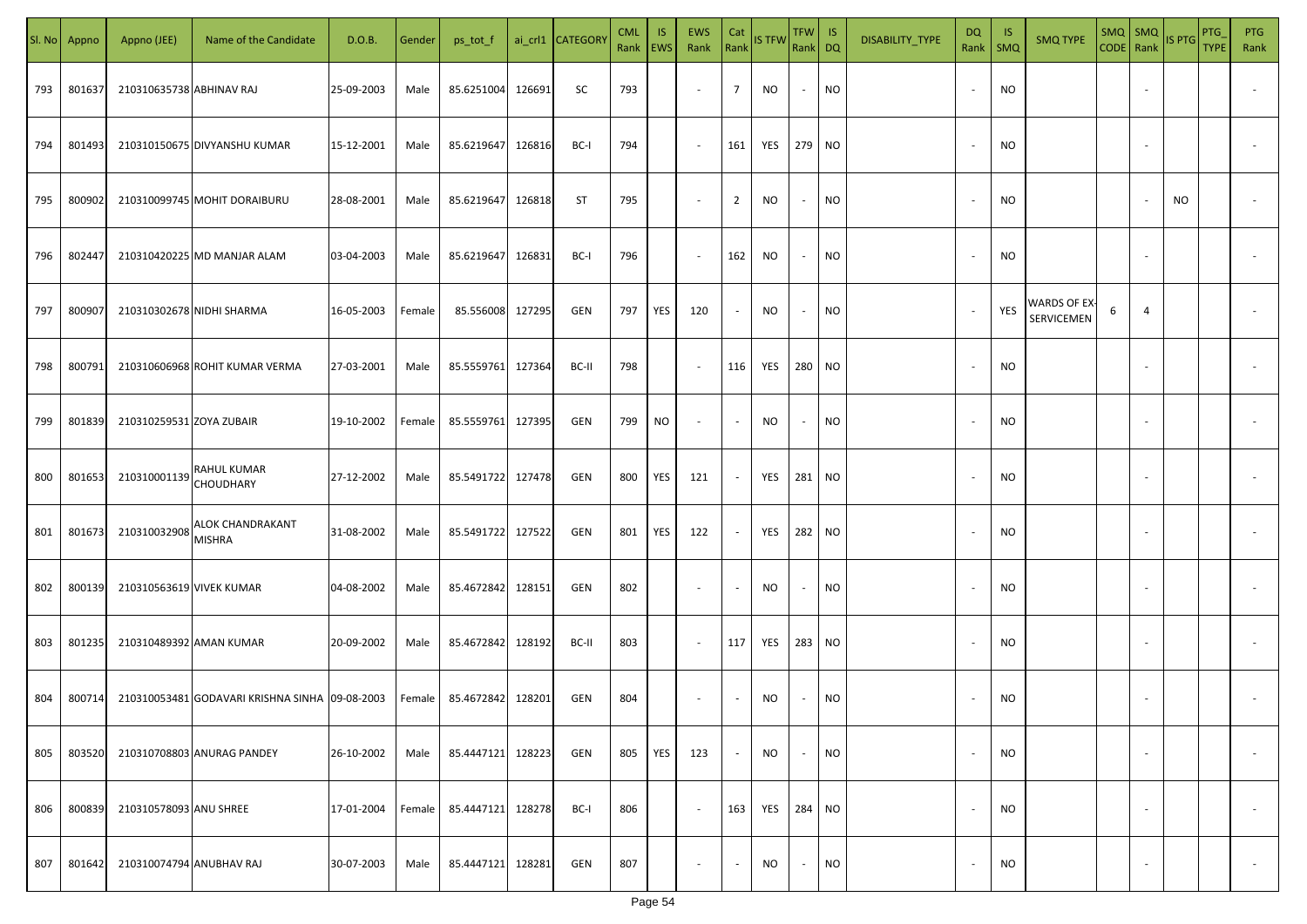| SI. No. | Appno  | Appno (JEE)               | Name of the Candidate          | D.O.B.     | Gender | ps_tot_f          |        | ai_crl1 CATEGORY | <b>CML</b><br>Rank   EWS | IS. | <b>EWS</b><br>Rank       | Cat<br>Rank              | <b>IS TFW</b> | $TFW$ IS<br>Rank DQ      |           | DISABILITY_TYPE | DQ                       | -IS<br>Rank   SMQ | <b>SMQ TYPE</b>            |   |                          | $\begin{array}{ c c c c }\n\hline\n\text{SMQ} & \text{SMQ} \\ \hline\n\text{CODE} & \text{Rank}\n\end{array}$ IS PTG | PTG<br><b>TYPE</b> | <b>PTG</b><br>Rank       |
|---------|--------|---------------------------|--------------------------------|------------|--------|-------------------|--------|------------------|--------------------------|-----|--------------------------|--------------------------|---------------|--------------------------|-----------|-----------------|--------------------------|-------------------|----------------------------|---|--------------------------|----------------------------------------------------------------------------------------------------------------------|--------------------|--------------------------|
| 808     | 801563 |                           | 210310557218 SPARSHA ANKIT     | 05-11-2002 | Male   | 85.4447121        | 128306 | BC-I             | 808                      |     | $\sim$                   | 164                      | NO            | $\sim$                   | <b>NO</b> |                 |                          | <b>NO</b>         |                            |   |                          |                                                                                                                      |                    |                          |
| 809     | 801684 |                           | 210310383183 DEEPANKAR MANDAL  | 01-04-2003 | Male   | 85.3520469        | 129166 | GEN              | 809                      | NO  | $\sim$                   | $\sim$                   | NO            | $\overline{\phantom{a}}$ | <b>NO</b> |                 |                          | YES               | WARDS OF EX-<br>SERVICEMEN | 6 | 5                        |                                                                                                                      |                    |                          |
| 810     | 802598 |                           | 210310243587 PAWAN KUMAR       | 02-07-2001 | Male   | 85.3501293        | 129242 | BC-II            | 810                      |     | $\sim$                   | 118                      | NO            | $\sim$                   | <b>NO</b> |                 | $\overline{\phantom{a}}$ | <b>NO</b>         |                            |   |                          |                                                                                                                      |                    |                          |
| 811     | 800352 |                           | 210310162961 RISHIRAJ RANJAN   | 01-01-2003 | Male   | 85.3353607        | 129453 | BC-II            | 811                      |     | $\sim$                   | 119                      | NO            | $\overline{\phantom{a}}$ | <b>NO</b> |                 | $\sim$                   | <b>NO</b>         |                            |   |                          |                                                                                                                      |                    |                          |
| 812     | 801855 |                           | 210310542938 NIKUNJ DWIVEDI    | 08-08-2002 | Male   | 85.3353607        | 129502 | GEN              | 812                      | YES | 124                      | $\overline{\phantom{a}}$ | YES           | 285 NO                   |           |                 | $\sim$                   | <b>NO</b>         |                            |   |                          |                                                                                                                      |                    |                          |
| 813     | 803296 |                           | 210310601814 AYUSHI KUMARI     | 17-09-2003 | Female | 85.3353607        | 129505 | GEN              | 813                      | NO  | $\overline{\phantom{a}}$ | $\overline{\phantom{a}}$ | YES           | 286 NO                   |           |                 |                          | <b>NO</b>         |                            |   |                          |                                                                                                                      |                    |                          |
| 814     | 801593 |                           | 210310433546 DIVYA VISHWAKARMA | 14-04-2003 | Female | 85.2753177 130138 |        | BC-I             | 814                      |     | $\overline{\phantom{a}}$ | 165                      | YES           | 287 NO                   |           |                 |                          | <b>NO</b>         |                            |   |                          |                                                                                                                      |                    |                          |
| 815     | 800449 | 210310458916 SAHIL KUMAR  |                                | 24-02-2002 | Male   | 85.2577976        | 130250 | GEN              | 815                      | YES | 125                      | $\sim$                   | YES           | 288 NO                   |           |                 |                          | <b>NO</b>         |                            |   |                          |                                                                                                                      |                    |                          |
| 816     | 801559 | 210310525628 RISHU RAJ    |                                | 05-10-2002 | Male   | 85.2488599        | 130400 | GEN              | 816                      |     | $\overline{\phantom{a}}$ | $\overline{\phantom{a}}$ | NO            | $\overline{\phantom{a}}$ | <b>NO</b> |                 |                          | <b>NO</b>         |                            |   |                          |                                                                                                                      |                    |                          |
| 817     | 803305 | 210310588298 PINKY KUMARI |                                | 14-04-2003 | Female | 85.241641         | 130459 | BC-I             | 817                      |     | $\sim$                   | 166                      | YES           | 289 NO                   |           |                 |                          | <b>NO</b>         |                            |   |                          |                                                                                                                      |                    |                          |
| 818     | 800956 | 210310469047 RITIK RAJ    |                                | 25-10-2002 | Male   | 85.2261408        | 130641 | GEN              | 818                      | NO  | $\sim$                   | $\sim$                   | NO            | $\overline{\phantom{a}}$ | <b>NO</b> |                 |                          | <b>NO</b>         |                            |   |                          |                                                                                                                      |                    |                          |
| 819     | 803704 | 210320016706 SONU KUMAR   |                                | 25-04-2002 | Male   | 85.2013372 130686 |        | BC-II            | 819                      |     |                          | 120                      |               |                          | <b>NO</b> |                 |                          | <b>NO</b>         |                            |   |                          |                                                                                                                      |                    |                          |
| 820     | 801690 |                           | 210310269726 ABHIJEET KUMAR    | 30-11-2002 | Male   | 85.2013372        | 130786 | GEN              | 820                      | YES | 126                      | $\overline{\phantom{a}}$ | <b>NO</b>     | $\overline{\phantom{a}}$ | <b>NO</b> |                 |                          | <b>NO</b>         |                            |   | $\overline{\phantom{a}}$ |                                                                                                                      |                    | $\overline{\phantom{a}}$ |
| 821     | 802960 | 210310716881 SHRUTI KEDIA |                                | 09-12-2002 | Female | 85.1969024        | 130809 | GEN              | 821                      | YES | 127                      | $\blacksquare$           | <b>NO</b>     | $\sim$                   | <b>NO</b> |                 | $\overline{\phantom{a}}$ | <b>NO</b>         |                            |   | $\overline{\phantom{a}}$ |                                                                                                                      |                    | $\overline{\phantom{a}}$ |
| 822     | 800609 |                           | 210310406670 RAHUL KUMAR       | 17-02-2002 | Male   | 85.1594643        | 131008 | BC-I             | 822                      |     | $\overline{\phantom{a}}$ | 167                      | <b>NO</b>     | $\sim$                   | <b>NO</b> |                 |                          | <b>NO</b>         |                            |   |                          |                                                                                                                      |                    | $\sim$                   |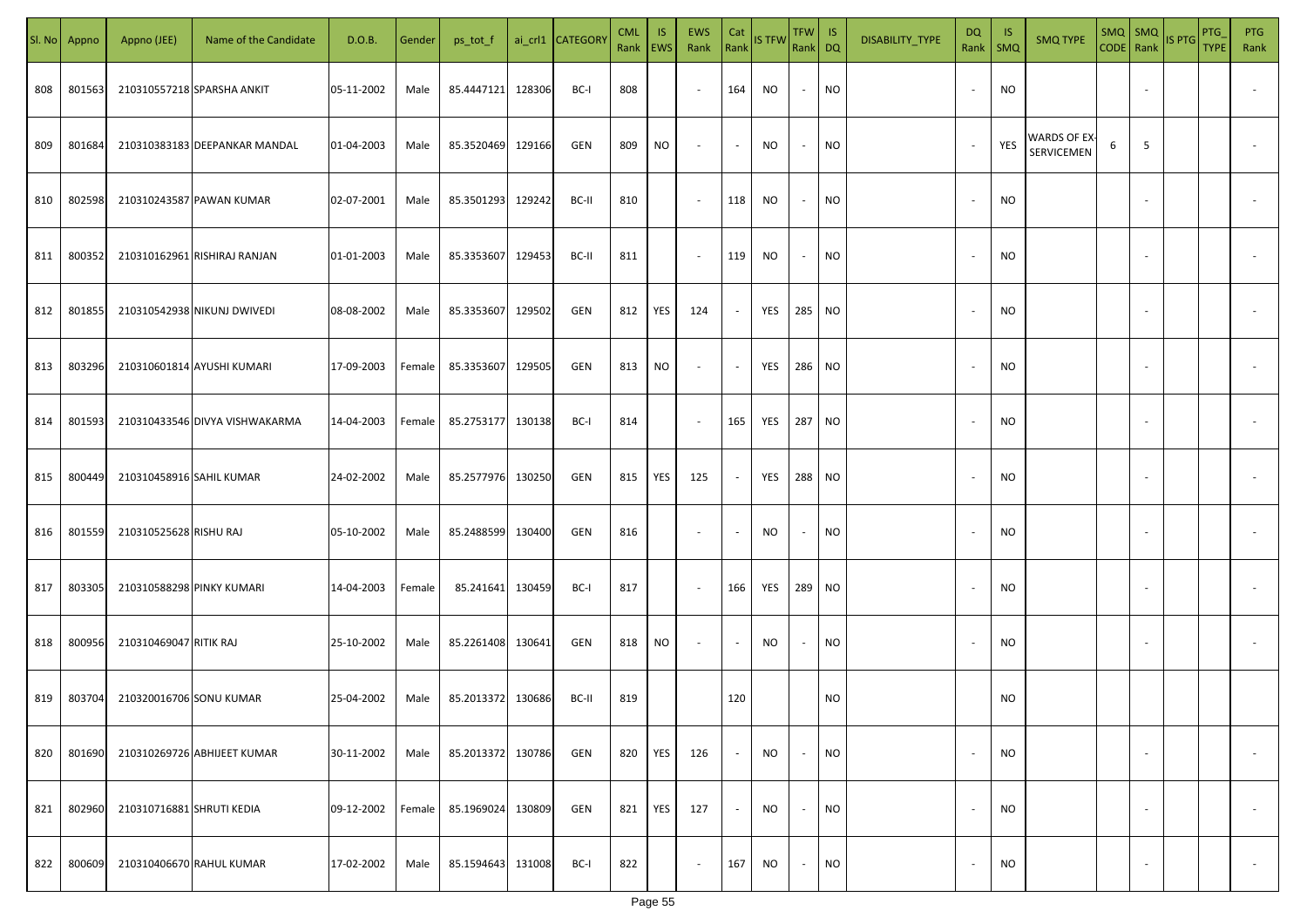|     | Sl. No Appno | Appno (JEE)               | Name of the Candidate           | D.O.B.     | Gender | ps_tot_f          |        | ai_crl1 CATEGORY | <b>CML</b><br>Rank EWS | IS. | <b>EWS</b><br>Rank       | Cat<br>Rank              | <b>IS TFW</b> | $TFW$ IS<br>Rank DQ      |           | DISABILITY_TYPE | <b>DQ</b> | -IS<br>Rank   SMQ | <b>SMQ TYPE</b> |                          | SMQ SMQ<br>CODE Rank IS PTG | <b>PTG</b><br><b>TYPE</b> | <b>PTG</b><br>Rank       |
|-----|--------------|---------------------------|---------------------------------|------------|--------|-------------------|--------|------------------|------------------------|-----|--------------------------|--------------------------|---------------|--------------------------|-----------|-----------------|-----------|-------------------|-----------------|--------------------------|-----------------------------|---------------------------|--------------------------|
| 823 | 801137       |                           | 210310110994 AKASH KUMAR TIWARY | 09-03-2003 | Male   | 85.1284855        | 131331 | GEN              | 823                    | YES | 128                      | $\sim$                   | NO            | $\sim$                   | <b>NO</b> |                 |           | <b>NO</b>         |                 |                          |                             |                           |                          |
| 824 | 801019       |                           | 210310843115 SUPRIYA SHARMA     | 29-09-2001 | Female | 85.1099733 131583 |        | GEN              | 824                    | YES | 129                      | $\sim$                   | NO            | $\sim$                   | <b>NO</b> |                 |           | <b>NO</b>         |                 |                          |                             |                           |                          |
| 825 | 800462       | 210310026064 ROHIT MISHRA |                                 | 21-11-2001 | Male   | 85.1099733 131585 |        | GEN              | 825                    |     | $\overline{\phantom{a}}$ | $\overline{\phantom{a}}$ | NO            | $\overline{\phantom{a}}$ | <b>NO</b> |                 |           | <b>NO</b>         |                 |                          |                             |                           |                          |
| 826 | 800392       | 210310003681 AJAY MAHATO  |                                 | 18-08-2004 | Male   | 85.0855369 131912 |        | BC-I             | 826                    |     | $\overline{\phantom{a}}$ | 168                      | YES           | 290 NO                   |           |                 |           | <b>NO</b>         |                 |                          |                             |                           |                          |
| 827 | 802978       |                           | 210310383802 DIKSHA KUMARI      | 10-01-2002 | Female | 85.0605134        | 132016 | GEN              | 827                    |     | $\overline{\phantom{a}}$ | $\overline{\phantom{a}}$ | NO            | $\overline{\phantom{a}}$ | <b>NO</b> |                 |           | <b>NO</b>         |                 |                          |                             |                           |                          |
| 828 | 802430       |                           | 210310352249 SHREYA SONAL       | 24-10-2003 | Female | 85.0605134        | 132052 | GEN              | 828                    |     | $\overline{\phantom{a}}$ | $\overline{\phantom{a}}$ | NO            | $\sim$                   | <b>NO</b> |                 |           | <b>NO</b>         |                 |                          |                             |                           |                          |
| 829 | 801530       |                           | 210310442867 AYUSH KUMAR MISHRA | 29-05-2002 | Male   | 85.0474183        | 132169 | GEN              | 829                    | NO  | $\overline{\phantom{a}}$ | $\overline{\phantom{a}}$ | NO            | $\overline{\phantom{a}}$ | <b>NO</b> |                 |           | <b>NO</b>         |                 |                          |                             |                           |                          |
| 830 | 801378       |                           | 210310004030 SUBASH KUMAR       | 22-02-2002 | Male   | 85.0474183        | 132225 | BC-I             | 830                    |     | $\sim$                   | 169                      | YES           | 291 NO                   |           |                 |           | <b>NO</b>         |                 |                          |                             |                           |                          |
| 831 | 802154       |                           | 210310334694 ANIT KUMAR MAHATO  | 26-02-2003 | Male   | 85.0299557        | 132280 | BC-I             | 831                    |     | $\sim$                   | 170                      | YES           | 292 NO                   |           |                 |           | NO                |                 |                          |                             |                           |                          |
| 832 | 803157       |                           | 210320029748 ROHIT KUMAR SHARMA | 18-11-2001 | Male   | 85.0299557        | 132281 | GEN              | 832                    |     | $\sim$                   | $\sim$                   | NO            | $\overline{\phantom{a}}$ | <b>NO</b> |                 |           | <b>NO</b>         |                 |                          |                             |                           |                          |
| 833 | 801413       | 210310327842 NEHA SINGH   |                                 | 03-04-2003 | Female | 85.0047703 132470 |        | GEN              | 833                    |     | $\sim$                   | $\overline{\phantom{a}}$ | <b>NO</b>     | $\overline{\phantom{a}}$ | <b>NO</b> |                 |           | <b>NO</b>         |                 |                          |                             |                           |                          |
| 834 | 801440       |                           | 210310032713 MANISH KUMAR       | 18-11-2001 | Male   | 84.9649564        | 132611 | BC-II            | 834                    |     | $\overline{\phantom{a}}$ | 121                      | YES           | 293 NO                   |           |                 |           | <b>NO</b>         |                 |                          |                             |                           |                          |
| 835 | 801950       | 210310069294 AJIT KUMAR   |                                 | 15-08-2003 | Male   | 84.9639228        | 132744 | BC-I             | 835                    |     | $\sim$                   | 171                      | YES           | 294 NO                   |           |                 |           | <b>NO</b>         |                 | $\overline{\phantom{a}}$ |                             |                           | $\overline{\phantom{a}}$ |
| 836 | 801843       |                           | 210310356951 NANDITA SINHA      | 06-11-2002 | Female | 84.9548059        | 132764 | GEN              | 836                    | NO. | $\overline{\phantom{a}}$ | $\blacksquare$           | <b>NO</b>     | $\overline{\phantom{a}}$ | <b>NO</b> |                 |           | <b>NO</b>         |                 | $\overline{\phantom{a}}$ |                             |                           | $\overline{\phantom{a}}$ |
| 837 | 802881       |                           | 210310156518 SHAHAB SAQUIB      | 02-08-2002 | Male   | 84.9548059        | 132852 | BC-I             | 837                    |     | $\sim$                   | 172                      | YES           | 295 NO                   |           |                 |           | <b>NO</b>         |                 | $\overline{\phantom{a}}$ |                             |                           | $\sim$                   |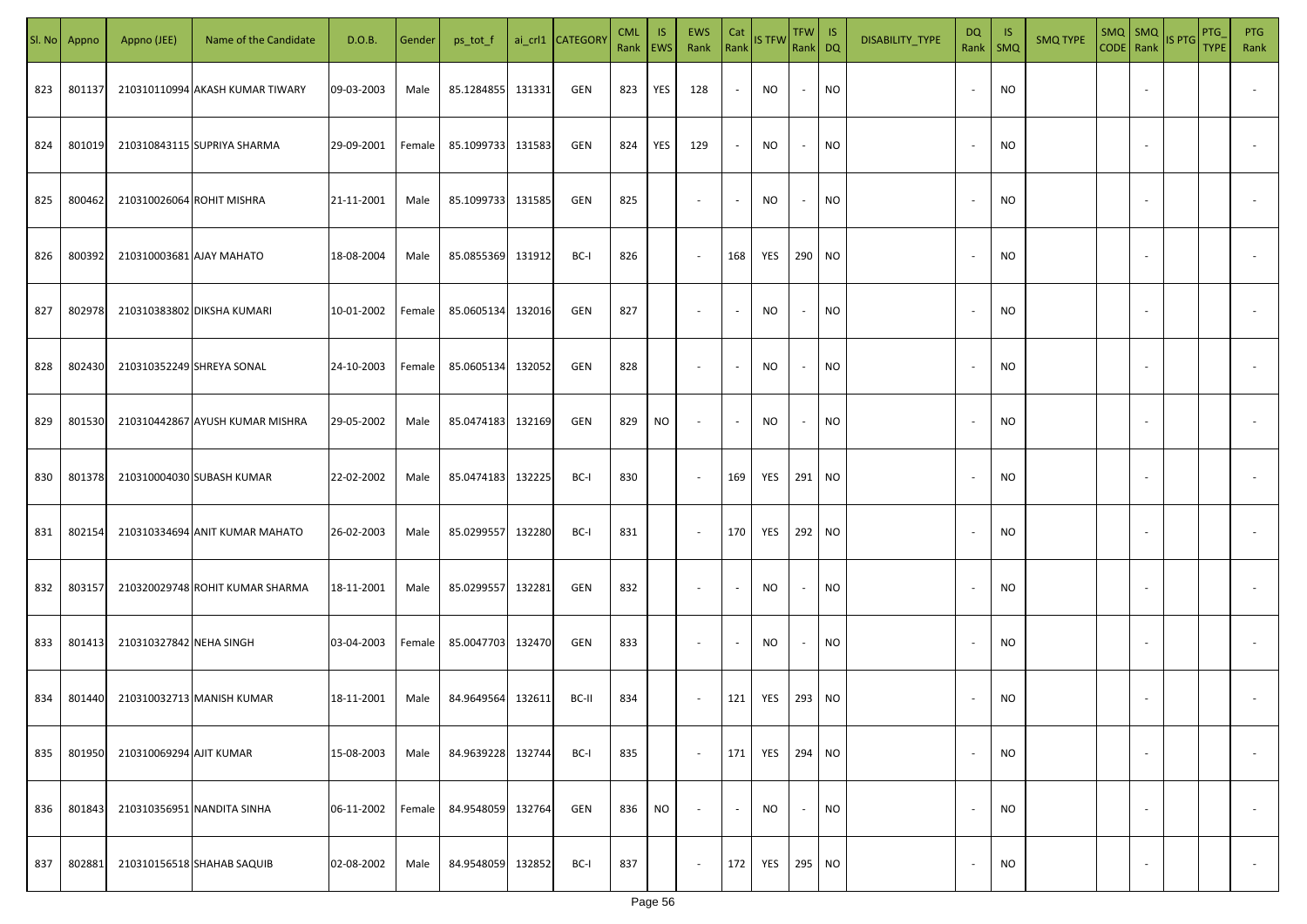| SI. No. | Appno  | Appno (JEE)              | Name of the Candidate                     | D.O.B.     | Gender | ps_tot_f          |        | ai_crl1 CATEGORY | <b>CML</b><br>Rank EWS | IS. | EWS<br>Rank              | Cat<br>Rank              | <b>IS TFW</b>  | $TFW$ IS<br>Rank DQ      |                | DISABILITY_TYPE | <b>DQ</b>                | - IS<br>Rank   SMQ | <b>SMQ TYPE</b> |                          | $\left \frac{\text{SMQ}}{\text{CODE}}\right \frac{\text{SMQ}}{\text{Rank}}\left \frac{\text{IS PTG}}{\text{B}}\right $ | PTG<br><b>TYPE</b> | <b>PTG</b><br>Rank       |
|---------|--------|--------------------------|-------------------------------------------|------------|--------|-------------------|--------|------------------|------------------------|-----|--------------------------|--------------------------|----------------|--------------------------|----------------|-----------------|--------------------------|--------------------|-----------------|--------------------------|------------------------------------------------------------------------------------------------------------------------|--------------------|--------------------------|
| 838     | 800553 |                          | 210310093842 KSHITIJ KUMAR SINGH          | 26-07-2002 | Male   | 84.941996         | 132926 | GEN              | 838                    | YES | 130                      | $\sim$                   | YES            | 296 NO                   |                |                 |                          | <b>NO</b>          |                 |                          |                                                                                                                        |                    |                          |
| 839     | 802830 | 210310749196 ARYAN DAS   |                                           | 23-09-2002 | Male   | 84.941996         | 132979 | GEN              | 839                    |     | $\sim$                   | $\sim$                   | NO             | $\sim$                   | <b>NO</b>      |                 | $\sim$                   | <b>NO</b>          |                 |                          |                                                                                                                        |                    |                          |
| 840     | 800787 | 210310436343 AMARJEET    |                                           | 28-09-2003 | Male   | 84.8863125 133529 |        | BC-I             | 840                    |     | $\sim$                   | 173                      | NO             | $\sim$                   | <b>NO</b>      |                 |                          | <b>NO</b>          |                 |                          |                                                                                                                        |                    |                          |
| 841     | 801757 |                          | 210310728847 PAYAL KUMARI                 | 24-12-2003 | Female | 84.8850717        | 133687 | BC-I             | 841                    |     | $\overline{\phantom{a}}$ | 174                      | YES            | 297 NO                   |                |                 |                          | NO                 |                 |                          |                                                                                                                        |                    |                          |
| 842     | 800832 |                          | 210310021265 MEHUL CHANDAK                | 23-12-2002 | Male   | 84.8602312        | 133798 | GEN              | 842                    | NO  | $\overline{\phantom{a}}$ | $\sim$                   | NO             | $\overline{\phantom{a}}$ | <b>NO</b>      |                 |                          | NO                 |                 |                          |                                                                                                                        |                    |                          |
| 843     | 803558 | 210310049459 SOURABH RAJ |                                           | 15-08-2003 | Male   | 84.8393137 134118 |        | GEN              | 843                    |     |                          | $\overline{\phantom{a}}$ |                |                          | <b>NO</b>      |                 |                          | <b>NO</b>          |                 |                          |                                                                                                                        |                    |                          |
|         |        |                          | 844   803818   210310242454 VIKRAM PANDEY | 21-07-2004 | Male   | 84.838857 134176  |        | GEN              | 844                    |     |                          | $\sim$                   | N <sub>0</sub> |                          | N <sub>O</sub> |                 |                          | N <sub>0</sub>     |                 |                          |                                                                                                                        |                    |                          |
| 845     | 802708 |                          | 210310692813 VAISHWANAVI KUMARI           | 13-08-2003 | Female | 84.8388574        | 134183 | BC-II            | 845                    |     | $\sim$                   | 122                      | YES            | 298 NO                   |                |                 |                          | <b>NO</b>          |                 |                          |                                                                                                                        |                    |                          |
| 846     | 802336 | 210310016758             | SHIVENDRA KUMAR<br><b>VERMA</b>           | 19-11-2000 | Male   | 84.8263113 134506 |        | BC-II            | 846                    |     | $\sim$                   | 123                      | <b>NO</b>      | $\sim$                   | <b>NO</b>      |                 |                          | NO                 |                 |                          |                                                                                                                        |                    |                          |
| 847     | 802123 |                          | 210310748710 NAVEEN KRISHNA               | 10-03-2004 | Male   | 84.8263113 134517 |        | GEN              | 847                    |     | $\sim$                   | $\sim$                   | NO             | $\sim$                   | <b>NO</b>      |                 |                          | <b>NO</b>          |                 |                          |                                                                                                                        |                    |                          |
| 848     | 800996 |                          | 210310290215 PAWAN KUMAR                  | 12-08-2002 | Male   | 84.8214159 134707 |        | GEN              | 848                    | YES | 131                      | $\sim$                   | YES            | 299 NO                   |                |                 |                          | <b>NO</b>          |                 |                          |                                                                                                                        |                    |                          |
| 849     | 802631 | 210310321044 ALI AKBAR   |                                           | 08-11-2001 | Male   | 84.7818131 134802 |        | BC-I             | 849                    |     | $\sim$                   | 175                      | YES            | 300 NO                   |                |                 |                          | <b>NO</b>          |                 |                          |                                                                                                                        |                    |                          |
| 850     | 800822 | 210310652069 ZISHAN ALI  |                                           | 14-07-2002 | Male   | 84.7465024        | 135133 | BC-I             | 850                    |     | $\blacksquare$           | 176                      | NO             | $\sim$                   | <b>NO</b>      |                 |                          | <b>NO</b>          |                 | $\overline{\phantom{a}}$ |                                                                                                                        |                    | $\overline{\phantom{a}}$ |
| 851     | 801686 |                          | 210310275672 HARSH KUMAR                  | 22-04-2003 | Male   | 84.6708879        | 135577 | BC-II            | 851                    |     | $\sim$                   | 124                      | YES            | 301 NO                   |                |                 | $\overline{\phantom{a}}$ | <b>NO</b>          |                 | $\overline{\phantom{a}}$ |                                                                                                                        |                    | $\overline{\phantom{a}}$ |
| 852     | 802176 |                          | 210310372678 NITISH KUMAR                 | 26-12-2002 | Male   | 84.6221989        | 135858 | BC-I             | 852                    |     | $\sim$                   | 177                      | <b>NO</b>      | $\sim$                   | <b>NO</b>      |                 |                          | <b>NO</b>          |                 | $\overline{\phantom{a}}$ |                                                                                                                        |                    | $\sim$                   |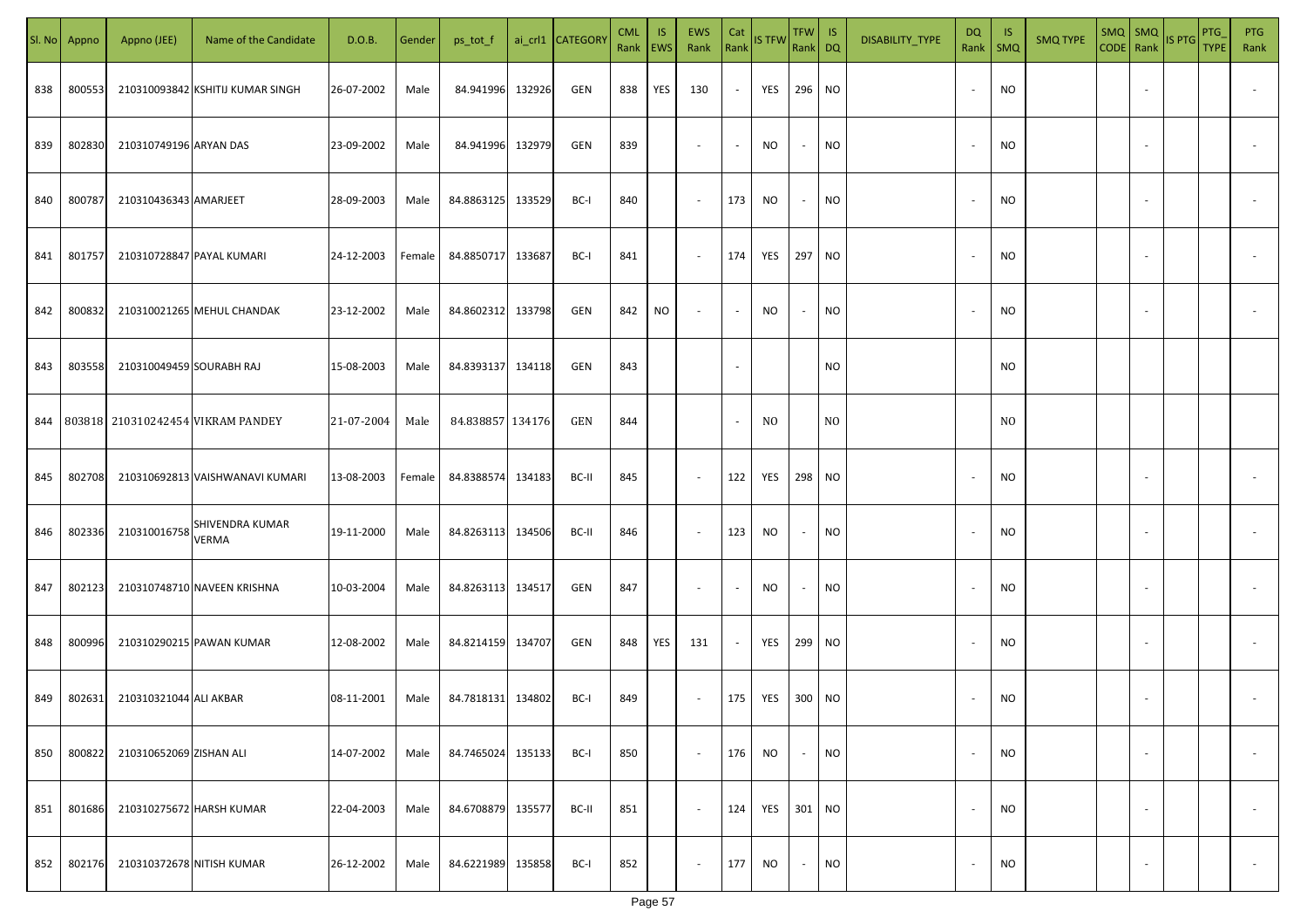| SI. No. | Appno  | Appno (JEE)               | Name of the Candidate                      | D.O.B.     | Gender | ps_tot_f          |        | ai_crl1 CATEGORY | <b>CML</b><br>Rank   EWS | IS. | <b>EWS</b><br>Rank       | Cat<br>Rank              | <b>IS TFW</b> | $TFW$ IS<br>Rank DQ |           | DISABILITY_TYPE | DQ | - IS<br>Rank   SMQ | <b>SMQ TYPE</b> |                          | $\left \frac{\text{SMQ}}{\text{CODE}}\right \frac{\text{SMQ}}{\text{Rank}}\left \frac{\text{IS PTG}}{\text{B}}\right $ | PTG<br><b>TYPE</b> | <b>PTG</b><br>Rank       |
|---------|--------|---------------------------|--------------------------------------------|------------|--------|-------------------|--------|------------------|--------------------------|-----|--------------------------|--------------------------|---------------|---------------------|-----------|-----------------|----|--------------------|-----------------|--------------------------|------------------------------------------------------------------------------------------------------------------------|--------------------|--------------------------|
| 853     | 801033 |                           | 210310339795 SANJEET KUMAR                 | 12-06-2001 | Male   | 84.6179412        | 136007 | BC-II            | 853                      |     | $\sim$                   | 125                      | <b>NO</b>     | $\sim$              | <b>NO</b> |                 |    | <b>NO</b>          |                 |                          |                                                                                                                        |                    |                          |
| 854     | 801630 | 210310265791 HASRAT ALI   |                                            | 18-06-2003 | Male   | 84.6179412        | 136012 | BC-I             | 854                      |     | $\sim$                   | 178                      | YES           | 302 NO              |           |                 |    | <b>NO</b>          |                 |                          |                                                                                                                        |                    |                          |
| 855     | 801989 | 210310027698 HARSH RAJ    |                                            | 04-01-2004 | Male   | 84.6179412        | 136078 | BC-II            | 855                      |     | $\sim$                   | 126                      | NO.           | $\sim$              | <b>NO</b> |                 |    | <b>NO</b>          |                 |                          |                                                                                                                        |                    |                          |
| 856     | 802842 | 210320052700 SAHIL ALI    |                                            | 11-10-2002 | Male   | 84.5574771 136465 |        | GEN              | 856                      |     | $\sim$                   | $\sim$                   | YES           | 303 NO              |           |                 |    | <b>NO</b>          |                 |                          |                                                                                                                        |                    |                          |
| 857     | 802440 |                           | 210310650813 NIKHIL NANDA GORAIN           | 24-06-2001 | Male   | 84.5331378 136724 |        | BC-I             | 857                      |     | $\sim$                   | 179                      | YES           | 304 NO              |           |                 |    | <b>NO</b>          |                 |                          |                                                                                                                        |                    |                          |
| 858     | 802302 | 210310324669 NISHA KUMARI |                                            | 21-03-2002 | Female | 84.5331378 136759 |        | BC-I             | 858                      |     | $\overline{\phantom{a}}$ | 180                      | YES           | 305 NO              |           |                 |    | <b>NO</b>          |                 |                          |                                                                                                                        |                    |                          |
| 859     | 803182 |                           | 210310211144 ANJALI KUMARI JHA             | 07-08-2002 | Female | 84.5293954        | 136838 | GEN              | 859                      | YES | 132                      | $\sim$                   | NO            | $\sim$              | <b>NO</b> |                 |    | <b>NO</b>          |                 |                          |                                                                                                                        |                    |                          |
| 860     | 800857 |                           | 210310052087 ANURAG KUMAR SINGH            | 16-04-2003 | Male   | 84.5293954        | 136851 | GEN              | 860                      | YES | 133                      | $\sim$                   | YES           | 306 NO              |           |                 |    | <b>NO</b>          |                 |                          |                                                                                                                        |                    |                          |
| 861     | 801951 |                           | 210320010672 HARSHIT KUMAR GUPTA           | 24-01-2003 | Male   | 84.51285 137389   |        | BC-II            | 861                      | NO  | $\overline{\phantom{a}}$ | 127                      | NO.           | $\sim$              | <b>NO</b> |                 |    | <b>NO</b>          |                 |                          |                                                                                                                        |                    |                          |
| 862     | 801447 | 210310027766 ROUNAK RAJ   |                                            | 30-09-2002 | Male   | 84.4808112        | 138029 | GEN              | 862                      | NO. | $\overline{\phantom{a}}$ | $\sim$                   | NO            | $\sim$              | <b>NO</b> |                 |    | <b>NO</b>          |                 |                          |                                                                                                                        |                    |                          |
| 863     | 803514 |                           | 210310330198 SHLOK RAJ SINGH               | 21-09-2003 | Male   | 84.4230444        | 138590 | GEN              | 863                      |     | $\overline{\phantom{a}}$ | $\overline{\phantom{a}}$ | NO            | $\sim$              | <b>NO</b> |                 |    | NO                 |                 |                          |                                                                                                                        |                    |                          |
| 864     | 801632 | 210310081205 KUMAR ANKUR  |                                            | 01-08-2003 | Male   | 84.4230444        | 138599 | GEN              | 864                      |     | $\sim$                   |                          | NO            |                     | <b>NO</b> |                 |    | <b>NO</b>          |                 |                          |                                                                                                                        |                    |                          |
|         |        |                           | 865 803798 210330030951 UDIT PRAKASH SINGH | 18-06-2002 | Male   | 84.423044 138665  |        | GEN              | 865                      |     |                          | $\overline{\phantom{a}}$ | YES 307 NO    |                     |           |                 |    | N <sub>O</sub>     |                 |                          |                                                                                                                        |                    |                          |
| 866     | 801483 |                           | 210310720202 PRASHANK GUPTA                | 01-01-2002 | Male   | 84.3353253        | 138807 | BC-II            | 866                      |     | $\sim$                   | 128                      | YES 308 NO    |                     |           |                 |    | <b>NO</b>          |                 | $\overline{\phantom{a}}$ |                                                                                                                        |                    | $\overline{\phantom{a}}$ |
| 867     | 800708 | 210310027438 HARSH PRATAP |                                            | 27-08-2002 | Male   | 84.2998086 139114 |        | GEN              | 867                      |     | $\overline{\phantom{a}}$ | $\sim$                   | NO            | $\sim$              | <b>NO</b> |                 |    | <b>NO</b>          |                 | $\overline{\phantom{a}}$ |                                                                                                                        |                    | $\sim$                   |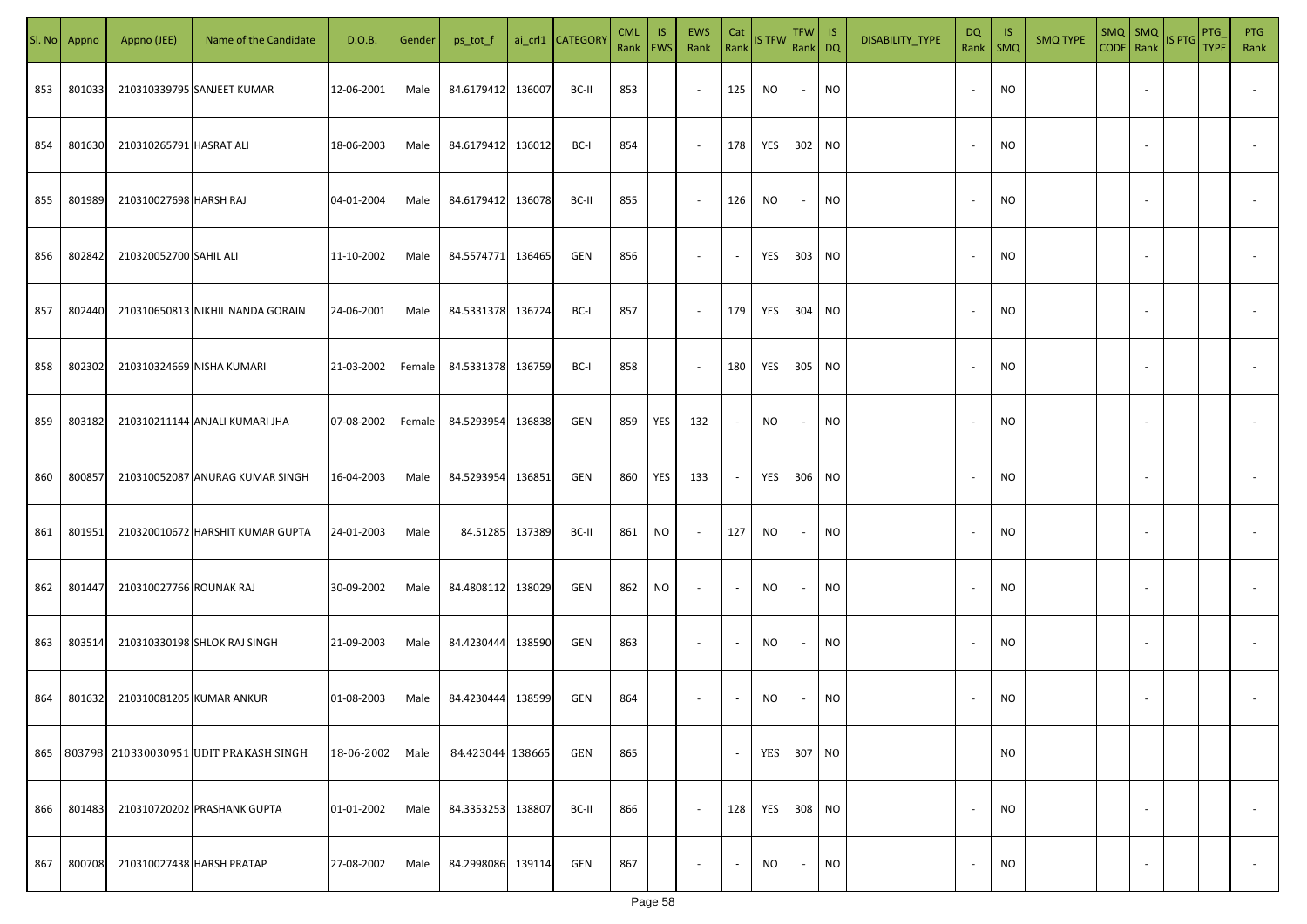|     | Sl. No Appno | Appno (JEE)                             | Name of the Candidate                        | D.O.B.     | Gender | ps_tot_f          |        | ai_crl1 CATEGORY | <b>CML</b><br>Rank EWS | IS. | EWS<br>Rank              | Cat<br>Rank              | <b>IS TFW</b> | TFW   IS<br>Rank DQ      |           | DISABILITY_TYPE | DQ<br>Rank               | - IS<br>$\mathsf{SMQ}$ | <b>SMQ TYPE</b> |                          | $\begin{array}{ c c c c }\n\hline\n\text{SMQ} & \text{SMQ} \\ \hline\n\text{CODE} & \text{Rank}\n\end{array}$ IS PTG | <b>PTG</b><br><b>TYPE</b> | <b>PTG</b><br>Rank       |
|-----|--------------|-----------------------------------------|----------------------------------------------|------------|--------|-------------------|--------|------------------|------------------------|-----|--------------------------|--------------------------|---------------|--------------------------|-----------|-----------------|--------------------------|------------------------|-----------------|--------------------------|----------------------------------------------------------------------------------------------------------------------|---------------------------|--------------------------|
| 868 | 801254       | 210310277532 SUMAIYA                    |                                              | 31-03-2001 | Female | 84.2998086        | 139135 | BC-I             | 868                    |     | $\overline{\phantom{a}}$ | 181                      | YES 309 NO    |                          |           |                 |                          | <b>NO</b>              |                 | $\sim$                   |                                                                                                                      |                           |                          |
| 869 | 800148       |                                         | 210340000302 AMRIT SHARMA                    | 02-12-2003 | Male   | 84.2589251        | 139333 | GEN              | 869                    | NO  | $\overline{\phantom{a}}$ | $\sim$                   | YES 310 NO    |                          |           |                 |                          | <b>NO</b>              |                 |                          |                                                                                                                      |                           |                          |
| 870 | 800244       | 210310015063 VISHAL NAG                 |                                              | 22-02-2001 | Male   | 84.2294251        | 139544 | GEN              | 870                    |     | $\overline{\phantom{a}}$ | $\overline{\phantom{a}}$ | <b>NO</b>     | $\overline{\phantom{a}}$ | <b>NO</b> |                 | $\overline{\phantom{a}}$ | <b>NO</b>              |                 |                          |                                                                                                                      |                           |                          |
| 871 | 800375       |                                         | 210310572485 SAPNA KUMARI                    | 15-10-2003 | Female | 84.209343         | 139770 | BC-I             | 871                    |     | $\sim$                   | 182                      | <b>NO</b>     | $\overline{\phantom{a}}$ | <b>NO</b> |                 | $\sim$                   | <b>NO</b>              |                 |                          |                                                                                                                      |                           |                          |
|     |              | 872   803723   210310298145 VICKY KUMAR |                                              | 12-08-2002 | Male   | 84.154125 140561  |        | BC-I             | 872                    |     |                          | 183                      | YES 311 NO    |                          |           |                 |                          | N <sub>0</sub>         |                 |                          |                                                                                                                      |                           |                          |
| 873 | 803413       |                                         | 210310010596 PAWAN KUMAR PAL                 | 19-06-2003 | Male   | 84.1289359 140813 |        | GEN              | 873                    |     | $\sim$                   |                          | <b>NO</b>     | $\overline{\phantom{a}}$ | <b>NO</b> |                 |                          | <b>NO</b>              |                 |                          |                                                                                                                      |                           |                          |
| 874 | 800438       |                                         | 210310131996 CHANDAN KUMAR PANDEY 22-12-2002 |            | Male   | 84.1289359        | 140829 | GEN              | 874                    | YES | 134                      |                          | NO.           | $\overline{\phantom{a}}$ | <b>NO</b> |                 |                          | <b>NO</b>              |                 |                          |                                                                                                                      |                           |                          |
| 875 | 802777       |                                         | 210310659007 AMZAD ANSARI                    | 02-04-2002 | Male   | 84.1202386        | 141047 | BC-II            | 875                    |     | $\sim$                   | 129                      | <b>NO</b>     |                          | <b>NO</b> |                 |                          | <b>NO</b>              |                 |                          |                                                                                                                      |                           |                          |
| 876 | 800673       | 210310891308 DISHA ANAND                |                                              | 31-08-2002 | Female | 84.0918127        | 141265 | BC-II            | 876                    |     | $\sim$                   | 130                      | <b>NO</b>     |                          | <b>NO</b> |                 |                          | <b>NO</b>              |                 |                          |                                                                                                                      |                           |                          |
| 877 | 800571       |                                         | 210310337084 ROSHAN KUMAR                    | 26-08-2002 | Male   | 84.0918127 141401 |        | SC               | 877                    |     | $\overline{\phantom{a}}$ | 8                        | <b>NO</b>     |                          | <b>NO</b> |                 |                          | <b>NO</b>              |                 |                          |                                                                                                                      |                           |                          |
| 878 | 800106       | 210310344215 ARIJIT KUMAR               |                                              | 15-01-2001 | Male   | 84.0770141 141546 |        | BC-II            | 878                    |     | $\sim$                   | 131                      | NO            |                          | <b>NO</b> |                 |                          | <b>NO</b>              |                 |                          |                                                                                                                      |                           |                          |
| 879 | 801701       |                                         | 210310596729 NISHANT KUMAR                   | 05-05-2003 | Male   | 84.0302296        | 142113 | GEN              | 879                    | YES | 135                      |                          | <b>NO</b>     |                          | <b>NO</b> |                 |                          | <b>NO</b>              |                 |                          |                                                                                                                      |                           |                          |
| 880 | 803583       |                                         | 210310342003 MOHIT KUMAR                     | 19-05-2003 | Male   | 83.9878024        | 142268 | BC-I             | 880                    |     |                          | 184                      |               |                          | <b>NO</b> |                 |                          | <b>NO</b>              |                 |                          |                                                                                                                      |                           |                          |
| 881 | 801810       | 210310760723 RAHUL GORAI                |                                              | 20-02-2003 | Male   | 83.9471063 142527 |        | BC-I             | 881                    |     | $\blacksquare$           | 185                      | <b>NO</b>     | $\overline{\phantom{a}}$ | <b>NO</b> |                 | $\sim$                   | <b>NO</b>              |                 | $\overline{\phantom{a}}$ |                                                                                                                      |                           | $\overline{\phantom{a}}$ |
| 882 | 802890       |                                         | 210310282898 SURBHI KUMARI                   | 18-10-2002 | Female | 83.9471063 142563 |        | GEN              | 882                    |     | $\overline{\phantom{a}}$ | $\overline{\phantom{a}}$ | YES           | 312 NO                   |           |                 |                          | <b>NO</b>              |                 | $\sim$                   |                                                                                                                      |                           | $\overline{\phantom{a}}$ |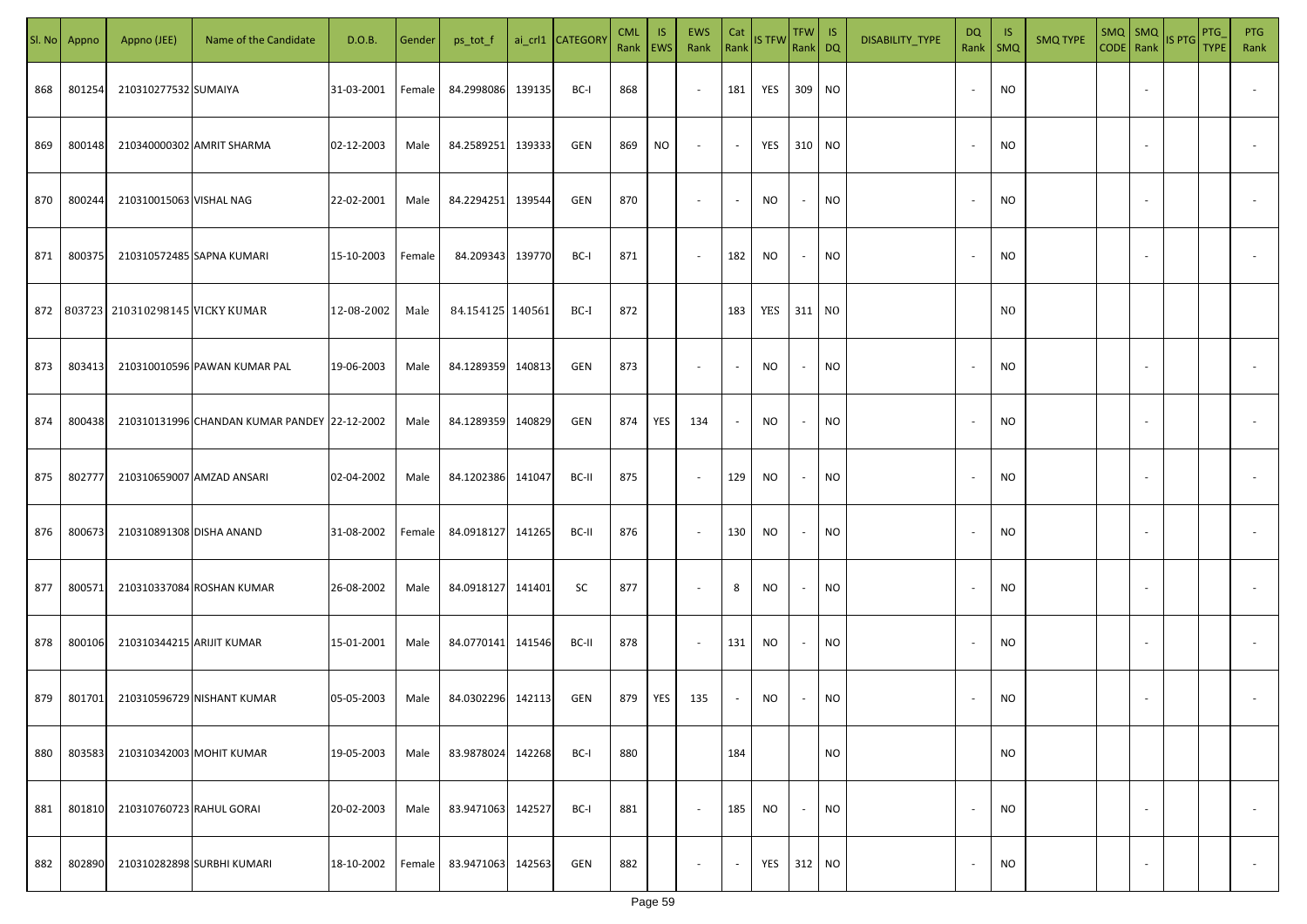| SI. No. | Appno  | Appno (JEE)               | Name of the Candidate          | D.O.B.     | Gender | ps_tot_f          |        | ai_crl1 CATEGORY | <b>CML</b><br>Rank EWS | IS.       | <b>EWS</b><br>Rank       | Cat<br>Rank              | <b>IS TFW</b> | $TFW$ IS<br>Rank DQ      |           | DISABILITY_TYPE               | <b>DQ</b>    | -IS<br>Rank   SMQ | <b>SMQ TYPE</b> |                          | SMQ SMQ<br>CODE Rank IS PTG | <b>PTG</b><br><b>TYPE</b> | <b>PTG</b><br>Rank       |
|---------|--------|---------------------------|--------------------------------|------------|--------|-------------------|--------|------------------|------------------------|-----------|--------------------------|--------------------------|---------------|--------------------------|-----------|-------------------------------|--------------|-------------------|-----------------|--------------------------|-----------------------------|---------------------------|--------------------------|
| 883     | 802584 |                           | 210330089071 PRATHAM ARYA      | 14-07-2002 | Male   | 83.9414386        | 142696 | GEN              | 883                    |           | $\overline{\phantom{a}}$ | $\sim$                   | NO            | $\sim$                   | <b>NO</b> |                               |              | <b>NO</b>         |                 |                          |                             |                           |                          |
| 884     | 800110 |                           | 210310332097 AADESH MODAK      | 26-02-2001 | Male   | 83.9405095        | 142816 | BC-I             | 884                    |           | $\sim$                   | 186                      | YES           | 313 NO                   |           |                               |              | <b>NO</b>         |                 |                          |                             |                           |                          |
| 885     | 801851 |                           | 210310204397 KAUSHIK SAHOO     | 28-09-2003 | Male   | 83.9405095        | 142849 | GEN              | 885                    |           | $\overline{\phantom{a}}$ | $\sim$                   | NO            | $\overline{\phantom{a}}$ | <b>NO</b> |                               |              | <b>NO</b>         |                 |                          |                             |                           |                          |
| 886     | 801856 | 210310357875 SRISHTI SONI |                                | 27-01-2002 | Female | 83.9391606        | 142881 | BC-I             | 886                    |           | $\overline{\phantom{a}}$ | 187                      | YES           | 314 NO                   |           |                               |              | <b>NO</b>         |                 |                          |                             |                           |                          |
| 887     | 800891 |                           | 210310112753 RAHUL SANSKAR     | 28-05-2002 | Male   | 83.8777742 143110 |        | BC-II            | 887                    |           | $\overline{\phantom{a}}$ | 132                      | NO            | $\sim$                   | <b>NO</b> |                               |              | <b>NO</b>         |                 |                          |                             |                           |                          |
| 888     | 800747 |                           | 210310732215 SHASHIKANT MAHATO | 15-07-2002 | Male   | 83.851206         | 143324 | BC-I             | 888                    |           | $\overline{\phantom{a}}$ | 188                      | NO            | $\sim$                   | <b>NO</b> |                               |              | <b>NO</b>         |                 |                          |                             |                           |                          |
| 889     | 803080 |                           | 210310044027 TAMANNA GOEL      | 06-05-2003 | Female | 83.8443692        | 143449 | BC-II            | 889                    |           | $\overline{\phantom{a}}$ | 133                      | YES           | 315 NO                   |           |                               |              | <b>NO</b>         |                 |                          |                             |                           |                          |
| 890     | 800745 |                           | 210330053148 SOURAV KHICHING   | 11-04-2002 | Male   | 83.8262074        | 143661 | BC-I             | 890                    |           | $\sim$                   | 189                      | YES           | 316 NO                   |           |                               |              | <b>NO</b>         |                 |                          |                             |                           |                          |
| 891     | 802468 |                           | 210310797775 SHUBHAM KUMAR DEO | 04-10-2001 | Male   | 83.8232649        | 143735 | GEN              | 891                    |           | $\overline{\phantom{a}}$ | $\overline{\phantom{a}}$ | NO            | $\overline{\phantom{a}}$ | <b>NO</b> |                               |              | NO                |                 |                          |                             |                           |                          |
| 892     | 803000 |                           | 210310145368 ANJALI KUMARI     | 04-07-2002 | Female | 83.8232649        | 143760 | GEN              | 892                    | NO        | $\sim$                   | $\sim$                   | NO            | $\overline{\phantom{a}}$ | <b>NO</b> |                               |              | <b>NO</b>         |                 |                          |                             |                           |                          |
| 893     | 800296 | 210310571526 RIK RAJ DEY  |                                | 14-07-2002 | Male   | 83.8232275 143948 |        | GEN              | 893                    |           | $\sim$                   | $\overline{\phantom{a}}$ | YES           | 317 NO                   |           |                               |              | <b>NO</b>         |                 |                          |                             |                           |                          |
| 894     | 802070 | 210310612739 SHIV KUMAR   |                                | 12-12-2002 | Male   | 83.7633671 144247 |        | BC-II            | 894                    |           | $\sim$                   | 134                      | <b>NO</b>     |                          | YES       | A-BLINDNESS AND<br>LOW VISION | $\mathbf{1}$ | NO                |                 |                          |                             |                           |                          |
| 895     | 800995 |                           | 210310089702 SWETA KUMARI      | 08-06-2003 | Female | 83.7494942        | 144572 | BC-I             | 895                    |           | $\sim$                   | 190                      | NO            | $\overline{\phantom{a}}$ | <b>NO</b> |                               |              | <b>NO</b>         |                 | $\overline{\phantom{a}}$ |                             |                           | $\overline{\phantom{a}}$ |
| 896     | 801796 |                           | 210310479328 ALOK KUMAR SINGH  | 01-11-2003 | Male   | 83.7494942        | 144578 | GEN              | 896                    | NO.       | $\overline{\phantom{a}}$ | $\blacksquare$           | <b>NO</b>     | $\overline{\phantom{a}}$ | <b>NO</b> |                               |              | <b>NO</b>         |                 | $\overline{\phantom{a}}$ |                             |                           | $\overline{\phantom{a}}$ |
| 897     | 802245 | 210310262594 ADITYA RAJ   |                                | 30-09-2003 | Male   | 83.7447127 144708 |        | GEN              | 897                    | <b>NO</b> | $\overline{\phantom{a}}$ | $\sim$                   | <b>NO</b>     | $\sim$                   | <b>NO</b> |                               |              | <b>NO</b>         |                 | $\overline{\phantom{a}}$ |                             |                           | $\overline{\phantom{a}}$ |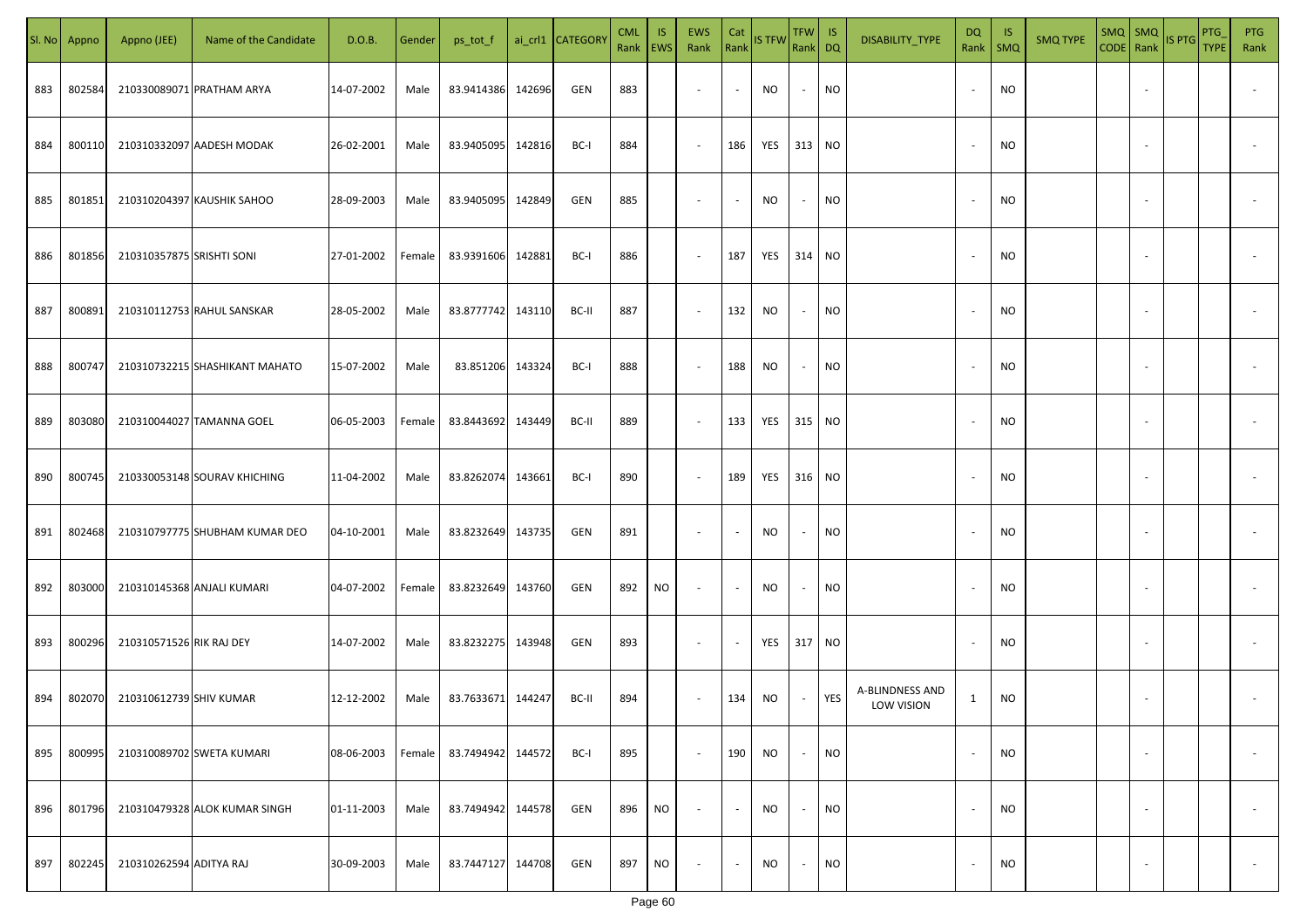| SI. No. | Appno  | Appno (JEE)              | Name of the Candidate            | D.O.B.     | Gender | ps_tot_f          |        | ai_crl1 CATEGORY | <b>CML</b><br>Rank EWS | IS.       | <b>EWS</b><br>Rank       | Cat<br>Rank              | <b>IS TFW</b> | $TFW$ IS<br>Rank DQ      |           | DISABILITY_TYPE | <b>DQ</b> | -IS<br>Rank   SMQ | <b>SMQ TYPE</b> |                          | SMQ SMQ<br>CODE Rank IS PTG | <b>PTG</b><br><b>TYPE</b> | <b>PTG</b><br>Rank       |
|---------|--------|--------------------------|----------------------------------|------------|--------|-------------------|--------|------------------|------------------------|-----------|--------------------------|--------------------------|---------------|--------------------------|-----------|-----------------|-----------|-------------------|-----------------|--------------------------|-----------------------------|---------------------------|--------------------------|
| 898     | 802870 |                          | 210310573486 ANJALI KUMARI       | 19-06-2005 | Female | 83.7208625        | 145154 | GEN              | 898                    |           | $\overline{\phantom{a}}$ | $\sim$                   | NO            | $\overline{\phantom{a}}$ | <b>NO</b> |                 |           | <b>NO</b>         |                 |                          |                             |                           |                          |
| 899     | 801775 | 210310035459 ARITRA LAHA |                                  | 26-01-2004 | Male   | 83.7208625 145157 |        | BC-II            | 899                    |           | $\sim$                   | 135                      | NO            | $\sim$                   | <b>NO</b> |                 | $\sim$    | <b>NO</b>         |                 |                          |                             |                           |                          |
| 900     | 800967 |                          | 210310460340 PRATIK PRAMANIK     | 15-04-2002 | Male   | 83.7208625        | 145257 | BC-I             | 900                    |           | $\sim$                   | 191                      | NO            | $\overline{\phantom{a}}$ | <b>NO</b> |                 |           | <b>NO</b>         |                 |                          |                             |                           |                          |
| 901     | 802267 |                          | 210310601526 NIKHIL KUMAR SINGH  | 04-11-2001 | Male   | 83.7208625        | 145301 | GEN              | 901                    | YES       | 136                      | $\sim$                   | YES           | 318 NO                   |           |                 |           | NO                |                 |                          |                             |                           |                          |
| 902     | 801940 |                          | 210310399351 ASHISH KUMAR        | 10-04-2003 | Male   | 83.6709023        | 145458 | GEN              | 902                    | NO        | $\overline{\phantom{a}}$ | $\sim$                   | NO            | $\overline{\phantom{a}}$ | <b>NO</b> |                 |           | <b>NO</b>         |                 |                          |                             |                           |                          |
| 903     | 801035 |                          | 210310012991 ASHISH KUMAR        | 07-04-2002 | Male   | 83.6155315 145687 |        | BC-II            | 903                    |           | $\overline{\phantom{a}}$ | 136                      | YES           | 319 NO                   |           |                 |           | <b>NO</b>         |                 |                          |                             |                           |                          |
| 904     | 801564 |                          | 210310416883 ANURAG KASHYAP      | 30-04-2001 | Male   | 83.5479238        | 146204 | GEN              | 904                    |           | $\overline{\phantom{a}}$ | $\sim$                   | NO            | $\overline{\phantom{a}}$ | <b>NO</b> |                 |           | <b>NO</b>         |                 |                          |                             |                           |                          |
| 905     | 802451 |                          | 210310066977 SOURAV ACHARYA      | 07-01-2004 | Male   | 83.5477221        | 146320 | GEN              | 905                    | YES       | 137                      | $\overline{\phantom{a}}$ | NO            | $\overline{\phantom{a}}$ | <b>NO</b> |                 |           | <b>NO</b>         |                 |                          |                             |                           |                          |
| 906     | 802533 |                          | 210310429139 BASUDEV GORAIN      | 07-05-2002 | Male   | 83.5477221        | 146434 | BC-I             | 906                    |           | $\sim$                   | 192                      | NO            | $\sim$                   | <b>NO</b> |                 |           | NO                |                 |                          |                             |                           |                          |
| 907     | 801294 | 210310165545 APURVA JHA  |                                  | 30-08-2002 | Female | 83.5448989        | 146502 | GEN              | 907                    |           | $\sim$                   | $\sim$                   | NO            | $\overline{\phantom{a}}$ | <b>NO</b> |                 |           | <b>NO</b>         |                 |                          |                             |                           |                          |
| 908     | 801943 | 210310468842 ABHAY KUMAR |                                  | 23-10-2003 | Male   | 83.5281427 146654 |        | GEN              | 908                    |           | $\sim$                   | $\overline{\phantom{a}}$ | <b>NO</b>     | $\overline{\phantom{a}}$ | <b>NO</b> |                 |           | <b>NO</b>         |                 |                          |                             |                           |                          |
| 909     | 801744 | 210330021502 RAJ KUMAR   |                                  | 25-05-2003 | Male   | 83.5281427        | 146663 | BC-I             | 909                    |           | $\overline{\phantom{a}}$ | 193                      | YES           | 320 NO                   |           |                 |           | <b>NO</b>         |                 |                          |                             |                           |                          |
| 910     | 802793 |                          | 210310582708 ANAND KUMAR         | 24-12-2004 | Male   | 83.516125         | 146758 | GEN              | 910                    | <b>NO</b> | $\overline{\phantom{a}}$ | $\blacksquare$           | <b>NO</b>     | $\overline{\phantom{a}}$ | <b>NO</b> |                 |           | <b>NO</b>         |                 | $\overline{\phantom{a}}$ |                             |                           | $\overline{\phantom{a}}$ |
| 911     | 802165 |                          | 210310310785 SOMI SIMMRATA       | 09-03-2003 | Female | 83.4776576 147236 |        | GEN              | 911                    |           | $\overline{\phantom{a}}$ | $\sim$                   | <b>NO</b>     | $\overline{\phantom{a}}$ | <b>NO</b> |                 |           | <b>NO</b>         |                 | $\overline{\phantom{a}}$ |                             |                           | $\overline{\phantom{a}}$ |
| 912     | 801003 |                          | 210310669462 ASHISH KUMAR MISHRA | 10-05-2003 | Male   | 83.4776576 147261 |        | GEN              | 912                    | YES       | 138                      | $\sim$                   | <b>NO</b>     | $\sim$                   | <b>NO</b> |                 |           | <b>NO</b>         |                 | $\overline{\phantom{a}}$ |                             |                           | $\overline{\phantom{a}}$ |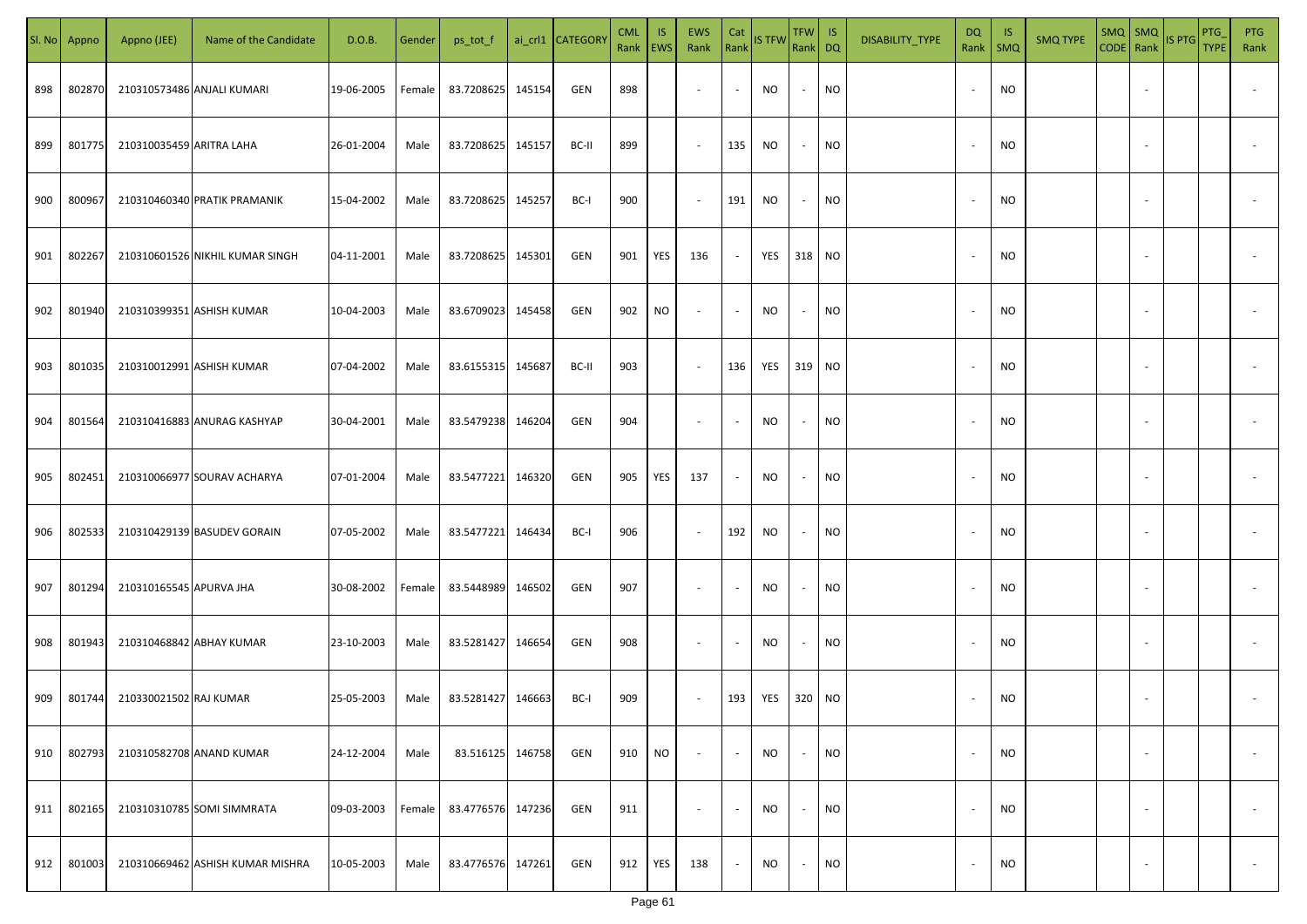| SI. No | Appno  | Appno (JEE)              | Name of the Candidate                        | D.O.B.     | Gender | ps_tot_f          |        | ai_crl1 CATEGORY | <b>CML</b><br>Rank   EWS | <b>IS</b> | EWS<br>Rank              | Cat                      | Rank IS TFW | TFW IS<br>Rank DQ |           | DISABILITY_TYPE | DQ<br>Rank               | - IS<br>SMQ | <b>SMQ TYPE</b> | $SMQ$ SMQ<br>CODE Rank |                          | IS PTG | PTG<br><b>TYPE</b> | <b>PTG</b><br>Rank |
|--------|--------|--------------------------|----------------------------------------------|------------|--------|-------------------|--------|------------------|--------------------------|-----------|--------------------------|--------------------------|-------------|-------------------|-----------|-----------------|--------------------------|-------------|-----------------|------------------------|--------------------------|--------|--------------------|--------------------|
| 913    | 803663 |                          | 210310404658 AVINASH KUMAR SINHA             | 25-02-2003 | Male   | 83.4496472 147614 |        | GEN              | 913                      |           |                          | $\overline{\phantom{a}}$ |             |                   | <b>NO</b> |                 |                          | <b>NO</b>   |                 |                        |                          |        |                    |                    |
| 914    | 800285 | 210310037409 RAVI KUMAR  |                                              | 17-12-2003 | Male   | 83.4496472        | 147620 | GEN              | 914                      |           | $\sim$                   | $\sim$                   | NO          | $\sim$            | <b>NO</b> |                 | $\overline{\phantom{a}}$ | NO.         |                 |                        | $\sim$                   |        |                    |                    |
| 915    | 800087 |                          | 210310254659 SAKSHI KUMARI MISHRA            | 16-01-2003 | Female | 83.4496472 147653 |        | GEN              | 915                      | YES       | 139                      | $\sim$                   | YES         | 321               | NO        |                 | $\sim$                   | NO.         |                 |                        | $\sim$                   |        |                    |                    |
| 916    | 802001 |                          | 210310030142 HEMANT KUMAR THAKUR             | 05-03-2003 | Male   | 83.4011958 147706 |        | BC-I             | 916                      |           | $\sim$                   | 194                      | YES         | 322               | <b>NO</b> |                 | ٠.                       | NO.         |                 |                        |                          |        |                    |                    |
| 917    | 800487 | 210310089460 RAJAT SINHA |                                              | 11-09-2003 | Male   | 83.4011958 147777 |        | GEN              | 917                      |           | $\overline{\phantom{a}}$ | $\sim$                   | YES         | 323               | <b>NO</b> |                 |                          | NO.         |                 |                        |                          |        |                    |                    |
| 918    | 801931 |                          | 210310622070 ABDUL HAKEEM ANSARI             | 15-04-2003 | Male   | 83.3706415        | 148268 | BC-II            | 918                      |           | $\sim$                   | 137                      | YES         | 324               | <b>NO</b> |                 |                          | NO.         |                 |                        | $\overline{\phantom{a}}$ |        |                    |                    |
| 919    | 802844 | 210310073650             | AMAN KUMAR<br>CHOUDHARY                      | 15-03-2004 | Male   | 83.3494165 148486 |        | GEN              | 919                      |           | $\overline{\phantom{a}}$ | $\overline{\phantom{a}}$ | NO          | $\sim$            | NO        |                 |                          | NO.         |                 |                        |                          |        |                    |                    |
| 920    | 800577 |                          | 210310379191 KISHOR KUMAR MAHATO             | 09-03-2003 | Male   | 83.3302993        | 148565 | BC-I             | 920                      |           | $\sim$                   | 195                      | YES         | 325               | <b>NO</b> |                 |                          | NO.         |                 |                        |                          |        |                    |                    |
| 921    | 803484 |                          | 210310717035 PRADUMAN KUMAR                  | 08-08-2002 | Male   | 83.3064845        | 148888 | BC-II            | 921                      |           | $\sim$                   | 138                      | YES         | 326               | <b>NO</b> |                 |                          | NO.         |                 |                        |                          |        |                    |                    |
| 922    | 803515 |                          | 210310158441 ASHUTOSH NONIA                  | 24-06-2004 | Male   | 83.3064845        | 148909 | BC-I             | 922                      |           | $\sim$                   | 196                      | <b>NO</b>   | $\sim$            | <b>NO</b> |                 |                          | <b>NO</b>   |                 |                        |                          |        |                    |                    |
| 923    | 803201 |                          | 210310274237 HARSH KAPOOR                    | 28-07-2002 | Male   | 83.2730745        | 149199 | GEN              | 923                      | YES       | 140                      | $\sim$                   | YES         | 327               | <b>NO</b> |                 |                          | NO.         |                 |                        |                          |        |                    |                    |
| 924    | 800310 |                          | 210310038305 GYANDEEP KUMAR YADAV 12-04-2003 |            | Male   | 83.2498448 149233 |        | BC-II            | 924                      |           | $\sim$                   | 139                      | YES         | 328 NO            |           |                 |                          | NO.         |                 |                        |                          |        |                    |                    |
| 925    | 802683 |                          | 210310218966 SAURAV KUMAR                    | 30-04-2002 | Male   | 83.2498448        | 149291 | GEN              | 925                      |           | $\sim$                   | $\sim$                   | NO          | $\sim$            | <b>NO</b> |                 | $\overline{\phantom{a}}$ | <b>NO</b>   |                 |                        | $\overline{\phantom{a}}$ |        |                    | $\sim$             |
| 926    | 800713 |                          | 210310100142 VISHAL KUMAR YADAV              | 13-09-2001 | Male   | 83.2146724        | 149616 | BC-II            | 926                      |           | $\sim$                   | 140                      | YES         | 329               | <b>NO</b> |                 | $\overline{\phantom{a}}$ | <b>NO</b>   |                 |                        | $\overline{\phantom{a}}$ |        |                    | $\sim$             |
| 927    | 801373 |                          | 210310324165 ANUP KUMAR NAYAK                | 30-09-2003 | Male   | 83.1963762        | 149978 | BC-I             | 927                      |           | $\sim$                   | 197                      | NO          | $\sim$            | <b>NO</b> |                 | $\overline{\phantom{a}}$ | NO.         |                 |                        | $\overline{\phantom{a}}$ |        |                    | $\sim$             |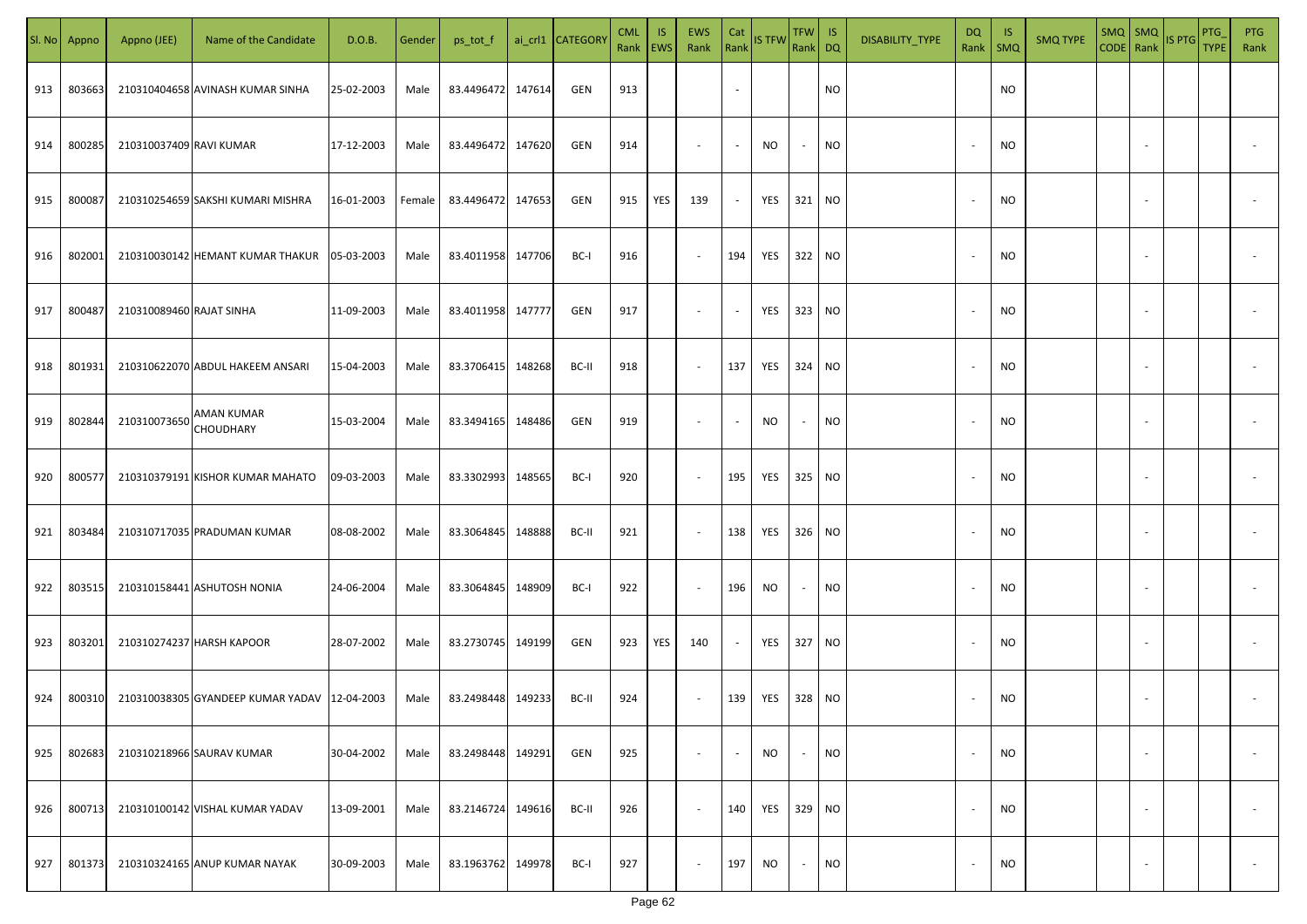| SI. No. | Appno  | Appno (JEE)              | Name of the Candidate                       | D.O.B.            | Gender | ps_tot_f          |        | ai_crl1 CATEGOR | <b>CML</b> | IS.<br>Rank   EWS | <b>EWS</b><br>Rank       | Cat<br>Rank              | <b>IS TFW</b>  | TFW IS<br>Rank DQ |                | DISABILITY_TYPE | <b>DQ</b><br>Rank        | -IS<br><b>SMQ</b> | <b>SMQ TYPE</b> | $SMQ$ $SMQ$<br>CODE Rank |                          | <b>IS PTG</b> | <b>PTG</b><br><b>TYPE</b> | <b>PTG</b><br>Rank       |
|---------|--------|--------------------------|---------------------------------------------|-------------------|--------|-------------------|--------|-----------------|------------|-------------------|--------------------------|--------------------------|----------------|-------------------|----------------|-----------------|--------------------------|-------------------|-----------------|--------------------------|--------------------------|---------------|---------------------------|--------------------------|
| 928     | 802915 |                          | 210310006566 RAJ KUMAR RAVI                 | 02-01-2002        | Male   | 83.1382316        | 150363 | SC              | 928        |                   | $\sim$                   | 9                        | YES            | 330 NO            |                |                 | $\overline{\phantom{a}}$ | <b>NO</b>         |                 |                          |                          |               |                           |                          |
| 929     | 802085 | 210310632505 ANSHU RAJ   |                                             | 21-07-2002        | Male   | 83.1023314        | 150721 | BC-I            | 929        |                   | $\sim$                   | 198                      | YES            | 331 NO            |                |                 |                          | <b>NO</b>         |                 |                          |                          |               |                           |                          |
| 930     | 802229 |                          | 210310444363 VISHWAJEET KUMAR               | 18-09-2002        | Male   | 83.0922583        | 150870 | BC-II           | 930        |                   | $\sim$                   | 141                      | NO.            | $\sim$            | <b>NO</b>      |                 | $\overline{\phantom{a}}$ | <b>NO</b>         |                 |                          |                          |               |                           |                          |
| 931     | 800925 |                          | 210310084963 MIHIR SHEKHAR                  | 23-07-2002        | Male   | 83.037953         | 151023 | BC-I            | 931        |                   | $\sim$                   | 199                      | NO             | $\sim$            | <b>NO</b>      |                 | $\overline{\phantom{a}}$ | <b>NO</b>         |                 |                          |                          |               |                           |                          |
| 932     | 801577 |                          | 210310027998 GOUTAM KUMAR                   | 17-12-2001        | Male   | 83.0367597        | 151184 | GEN             | 932        | NO                | $\sim$                   | $\sim$                   | NO.            | $\sim$            | NO             |                 | $\overline{\phantom{a}}$ | <b>NO</b>         |                 |                          |                          |               |                           |                          |
| 933     | 801128 |                          | 210310807216 ANKITA KUNWAR                  | 23-03-2002        | Female | 82.9978831        | 151312 | GEN             | 933        |                   | $\sim$                   | $\overline{\phantom{a}}$ | NO.            | $\sim$            | <b>NO</b>      |                 |                          | <b>NO</b>         |                 |                          |                          |               |                           |                          |
| 934     | 802417 | 210310383038 AMIT KUMAR  |                                             | 29-11-2003        | Male   | 82.9950968 151497 |        | BC-II           | 934        |                   | $\sim$                   | 142                      | NO.            | $\sim$            | NO             |                 |                          | <b>NO</b>         |                 |                          |                          |               |                           |                          |
| 935     | 801694 | 210310588334 RITIK KUMAR |                                             | 25-05-2003        | Male   | 82.9950968        | 151535 | GEN             | 935        | YES               | 141                      | $\sim$                   | NO.            | $\sim$            | <b>NO</b>      |                 |                          | <b>NO</b>         |                 |                          |                          |               |                           |                          |
| 936     | 801107 | 210310352898             | LAKSHMAN PRASAD<br>KEWAT                    | 06-04-2001        | Male   | 82.9950968        | 151596 | BC-I            | 936        |                   | $\sim$                   | 200                      | NO.            | $\sim$            | <b>NO</b>      |                 |                          | <b>NO</b>         |                 |                          |                          |               |                           |                          |
| 937     | 802233 |                          | 210310155752 RAJ KUMAR SAH                  | 15-06-2002        | Male   | 82.9718185        | 152203 | BC-I            | 937        |                   | $\sim$                   | 201                      | NO.            | $\sim$            | <b>NO</b>      |                 |                          | <b>NO</b>         |                 |                          |                          |               |                           |                          |
| 938     | 801727 |                          | 210310734719 PIYUSH KUMAR VERMA             | 16-03-2003        | Male   | 82.9718185 152236 |        | BC-II           | 938        |                   | $\sim$                   | 143                      | YES            | 332 NO            |                |                 |                          | <b>NO</b>         |                 |                          |                          |               |                           |                          |
| 939     | 801614 |                          | 210310590360 GAUTAM KUMAR MISHRA 11-01-2002 |                   | Male   | 82.9115213 152603 |        | GEN             | 939        | YES               | 142                      |                          |                |                   | <b>NO</b>      |                 |                          | <b>NO</b>         |                 |                          |                          |               |                           |                          |
| 940     | 801737 | 210310015821 SONU KUMAR  |                                             | 05-12-2002        | Male   | 82.9115213        | 152643 | BC-I            | 940        |                   |                          | 202                      |                |                   | <b>NO</b>      |                 |                          | <b>NO</b>         |                 |                          |                          |               |                           |                          |
| 941     | 800629 | 210310583798 RAHUL KUMAR |                                             | 01-01-2003        | Male   | 82.9077103 152693 |        | GEN             | 941        |                   | $\overline{\phantom{a}}$ | $\sim$                   | NO             | $\sim$            | <b>NO</b>      |                 | $\overline{\phantom{a}}$ | <b>NO</b>         |                 |                          | $\overline{\phantom{a}}$ |               |                           | $\overline{\phantom{a}}$ |
|         |        |                          | 942 802963 210310079780 MARZUQUA SIDDIQUI   | 16-10-2002 Female |        | 82.90771 152697   |        | GEN             | 942        |                   |                          | $\blacksquare$           | N <sub>O</sub> |                   | N <sub>O</sub> |                 |                          | N <sub>O</sub>    |                 |                          |                          |               |                           |                          |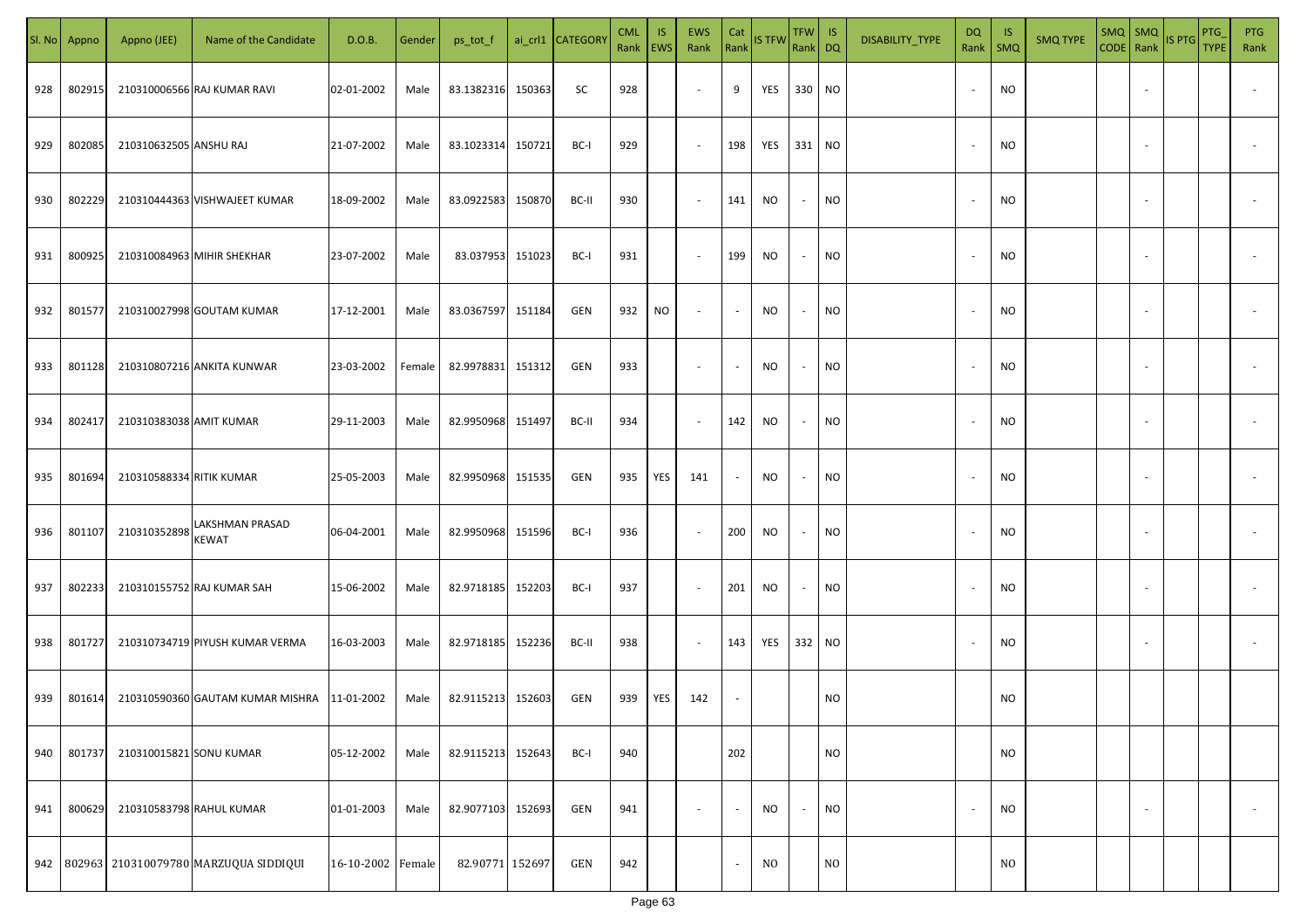| SI. No. | Appno  | Appno (JEE)               | Name of the Candidate           | D.O.B.     | Gender | ps_tot_f          |        | ai_crl1 CATEGORY | <b>CML</b><br>Rank EWS | IS. | <b>EWS</b><br>Rank       | Cat<br>Rank              | <b>IS TFW</b> | $TFW$ IS<br>Rank DQ      |           | DISABILITY_TYPE | <b>DQ</b>                | -IS<br>Rank   SMQ | <b>SMQ TYPE</b> |                          | SMQ SMQ<br>CODE Rank IS PTG | <b>PTG</b><br><b>TYPE</b> | <b>PTG</b><br>Rank       |
|---------|--------|---------------------------|---------------------------------|------------|--------|-------------------|--------|------------------|------------------------|-----|--------------------------|--------------------------|---------------|--------------------------|-----------|-----------------|--------------------------|-------------------|-----------------|--------------------------|-----------------------------|---------------------------|--------------------------|
| 943     | 801981 | 210310238258 AMAN KUMAR   |                                 | 22-11-2002 | Male   | 82.8921064        | 152891 | GEN              | 943                    | YES | 143                      | $\sim$                   | NO            | $\sim$                   | <b>NO</b> |                 |                          | <b>NO</b>         |                 |                          |                             |                           |                          |
| 944     | 800738 |                           | 210310361451 SHIVAM KUMAR       | 27-06-2002 | Male   | 82.8661276        | 153047 | GEN              | 944                    |     | $\sim$                   | $\sim$                   | NO            | $\sim$                   | <b>NO</b> |                 |                          | <b>NO</b>         |                 |                          |                             |                           |                          |
| 945     | 802155 |                           | 210310434011 RUPALI KUMARI      | 20-09-2002 | Female | 82.8495308        | 153181 | BC-I             | 945                    |     | $\overline{\phantom{a}}$ | 203                      | NO            | $\overline{\phantom{a}}$ | <b>NO</b> |                 |                          | <b>NO</b>         |                 |                          |                             |                           |                          |
| 946     | 802897 |                           | 210310538755 KUMAR RAKSHIT      | 20-04-2002 | Male   | 82.8430946        | 153447 | GEN              | 946                    |     | $\overline{\phantom{a}}$ | $\sim$                   | NO            | $\overline{\phantom{a}}$ | <b>NO</b> |                 |                          | <b>NO</b>         |                 |                          |                             |                           |                          |
| 947     | 802435 |                           | 210310496184 ROSHAN PRASAD      | 17-06-2001 | Male   | 82.8410811        | 153560 | BC-I             | 947                    |     | $\overline{\phantom{a}}$ | 204                      | NO            | $\overline{\phantom{a}}$ | <b>NO</b> |                 |                          | <b>NO</b>         |                 |                          |                             |                           |                          |
| 948     | 801882 | 210310140230 ADITI KUMARI |                                 | 21-05-2003 | Female | 82.7733463 154255 |        | GEN              | 948                    | YES | 144                      | $\sim$                   | NO            | $\sim$                   | <b>NO</b> |                 |                          | <b>NO</b>         |                 |                          |                             |                           |                          |
| 949     | 803489 |                           | 210310346497 SRISHTI SNEHA      | 16-02-2003 | Female | 82.7732541        | 154367 | GEN              | 949                    | NO  | $\overline{\phantom{a}}$ | $\overline{\phantom{a}}$ | NO            | $\overline{\phantom{a}}$ | <b>NO</b> |                 |                          | <b>NO</b>         |                 |                          |                             |                           |                          |
| 950     | 801005 | 210310130018 UNNATI SINGH |                                 | 07-08-2003 | Female | 82.7732541        | 154399 | GEN              | 950                    |     | $\overline{\phantom{a}}$ | $\overline{\phantom{a}}$ | YES           | 333 NO                   |           |                 |                          | <b>NO</b>         |                 |                          |                             |                           |                          |
| 951     | 800363 |                           | 210310601014 ANKIT KUMAR SINGH  | 04-05-2003 | Male   | 82.7244727        | 154471 | GEN              | 951                    | YES | 145                      | $\sim$                   | YES           | 334 NO                   |           |                 |                          | NO                |                 |                          |                             |                           |                          |
| 952     | 802917 |                           | 210310571034 SAURAV KUMAR VERMA | 18-06-2003 | Male   | 82.7244727 154496 |        | BC-II            | 952                    |     | $\sim$                   | 144                      | YES           | 335 NO                   |           |                 |                          | <b>NO</b>         |                 |                          |                             |                           |                          |
| 953     | 800592 |                           | 210310125714 WASHIF AKHTAR      | 05-01-2003 | Male   | 82.7138097        | 154654 | BC-I             | 953                    |     | $\sim$                   | 205                      | YES           | 336 NO                   |           |                 |                          | <b>NO</b>         |                 |                          |                             |                           |                          |
| 954     | 801304 |                           | 210310282583 MISQUAT FATMI      | 07-08-2001 | Female | 82.710634         | 154722 | BC-I             | 954                    |     | $\sim$                   | 206                      | YES           | 337 NO                   |           |                 |                          | <b>NO</b>         |                 |                          |                             |                           |                          |
| 955     | 802365 |                           | 210310666399 PRANAV KUMAR       | 27-01-2002 | Male   | 82.5143224        | 156143 | GEN              | 955                    |     | $\overline{\phantom{a}}$ | $\overline{\phantom{a}}$ | <b>NO</b>     | $\overline{\phantom{a}}$ | <b>NO</b> |                 |                          | <b>NO</b>         |                 | $\overline{\phantom{a}}$ |                             |                           | $\overline{\phantom{a}}$ |
| 956     | 802141 | 210310814336 RAJNISH RAVI |                                 | 13-09-2002 | Male   | 82.5143224        | 156162 | BC-II            | 956                    |     | $\sim$                   | 145                      | YES           | 338 NO                   |           |                 | $\overline{\phantom{a}}$ | <b>NO</b>         |                 | $\overline{\phantom{a}}$ |                             |                           | $\overline{\phantom{a}}$ |
| 957     | 802597 |                           | 210310011684 ABHINAV KUMAR      | 23-12-2003 | Male   | 82.5143224        | 156193 | GEN              | 957                    | YES | 146                      | $\sim$                   | <b>NO</b>     | $\sim$                   | <b>NO</b> |                 |                          | <b>NO</b>         |                 | $\overline{\phantom{a}}$ |                             |                           | $\sim$                   |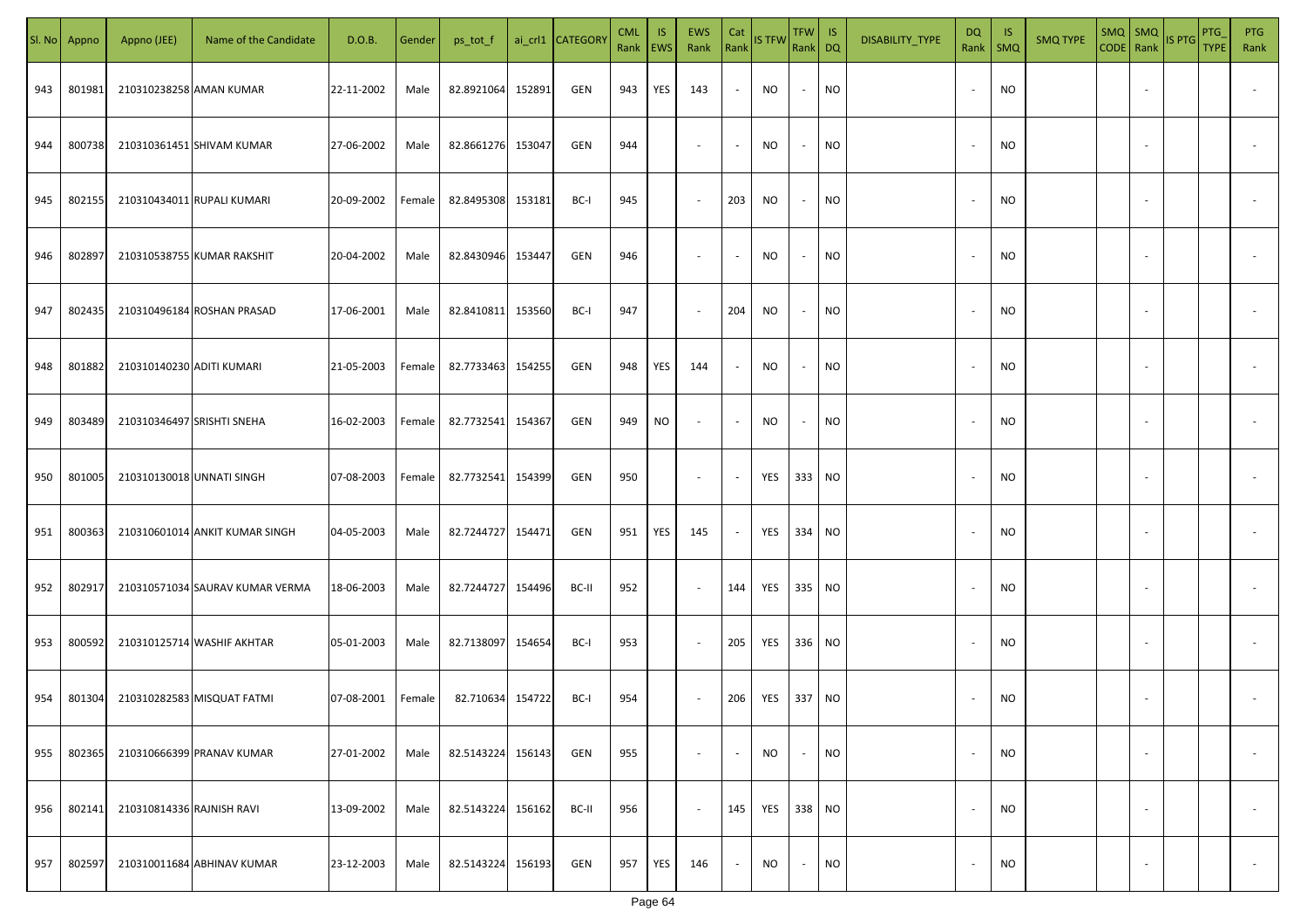|     | Sl. No Appno | Appno (JEE)               | Name of the Candidate            | D.O.B.     | Gender | ps_tot_f          |        | ai_crl1 CATEGORY | <b>CML</b><br>Rank EWS | IS. | <b>EWS</b><br>Rank       | Cat<br>Rank              | <b>IS TFW</b> | $TFW$ IS<br>Rank DQ      |           | DISABILITY_TYPE | <b>DQ</b> | - IS<br>Rank   SMQ | <b>SMQ TYPE</b> |                          | SMQ SMQ<br>CODE Rank IS PTG | <b>PTG</b><br><b>TYPE</b> | <b>PTG</b><br>Rank       |
|-----|--------------|---------------------------|----------------------------------|------------|--------|-------------------|--------|------------------|------------------------|-----|--------------------------|--------------------------|---------------|--------------------------|-----------|-----------------|-----------|--------------------|-----------------|--------------------------|-----------------------------|---------------------------|--------------------------|
| 958 | 801988       |                           | 210310811266 VISHAKHA ROY        | 22-05-2003 | Female | 82.5143224        | 156197 | BC-II            | 958                    |     | $\sim$                   | 146                      | YES 339 NO    |                          |           |                 |           | <b>NO</b>          |                 |                          |                             |                           |                          |
| 959 | 802696       |                           | 210310558536 PRINCE KUMAR        | 12-11-2002 | Male   | 82.4942188        | 156621 | SC               | 959                    |     | $\sim$                   | 10                       | NO            | $\sim$                   | <b>NO</b> |                 |           | <b>NO</b>          |                 |                          |                             |                           |                          |
| 960 | 802025       |                           | 210310302947 ADARSH PRASAD       | 11-08-2002 | Male   | 82.4942188        | 156684 | GEN              | 960                    |     | $\overline{\phantom{a}}$ | $\sim$                   | NO            | $\overline{\phantom{a}}$ | <b>NO</b> |                 |           | <b>NO</b>          |                 |                          |                             |                           |                          |
| 961 | 800085       |                           | 210310125780 RAMAN KUMAR         | 02-03-2004 | Male   | 82.4893737        | 157095 | BC-II            | 961                    |     | $\overline{\phantom{a}}$ | 147                      | NO            | $\sim$                   | <b>NO</b> |                 |           | NO                 |                 |                          |                             |                           |                          |
| 962 | 803619       |                           | 210310485345 SHILPA KUMARI       | 20-04-2002 | Female | 82.4822386 157272 |        | GEN              | 962                    | NO  |                          | $\sim$                   |               |                          | NO        |                 |           | <b>NO</b>          |                 |                          |                             |                           |                          |
| 963 | 803089       |                           | 210310665543 ANURAG KUMAR        | 01-01-2003 | Male   | 82.4689298 157455 |        | GEN              | 963                    |     | $\overline{\phantom{a}}$ | $\sim$                   | YES           | 340 NO                   |           |                 |           | <b>NO</b>          |                 |                          |                             |                           |                          |
| 964 | 802048       |                           | 210310095595 ANSHUMAN PANDA      | 04-06-2003 | Male   | 82.4452511        | 157819 | GEN              | 964                    |     | $\overline{\phantom{a}}$ | $\sim$                   | NO            | $\overline{\phantom{a}}$ | <b>NO</b> |                 |           | <b>NO</b>          |                 |                          |                             |                           |                          |
| 965 | 800759       |                           | 210310135283 AYUSH KUMAR GUPTA   | 16-07-2002 | Male   | 82.4452511        | 157885 | BC-I             | 965                    |     | $\sim$                   | 207                      | NO            | $\sim$                   | <b>NO</b> |                 |           | <b>NO</b>          |                 |                          |                             |                           |                          |
| 966 | 803048       |                           | 210310190780 VAIBHAVI SINGH      | 30-08-2003 | Female | 82.4452511 157908 |        | GEN              | 966                    | NO  | $\sim$                   | $\sim$                   | NO            | $\overline{\phantom{a}}$ | <b>NO</b> |                 |           | NO                 |                 |                          |                             |                           |                          |
| 967 | 803149       | 210310244421 NIDHI KUMARI |                                  | 12-12-2002 | Female | 82.4312674        | 158072 | GEN              | 967                    |     | $\sim$                   | $\sim$                   | NO            | $\overline{\phantom{a}}$ | <b>NO</b> |                 |           | <b>NO</b>          |                 |                          |                             |                           |                          |
| 968 | 800615       |                           | 210310747285 RANVEER KUMAR MAHTO | 17-08-2001 | Male   | 82.427245 158123  |        | GEN              | 968                    |     | $\sim$                   | $\overline{\phantom{a}}$ | YES           | 341 NO                   |           |                 |           | <b>NO</b>          |                 |                          |                             |                           |                          |
| 969 | 802799       |                           | 210330043579 AKSHAT KUMAR SINGH  | 25-08-2002 | Male   | 82.4267413 158350 |        | GEN              | 969                    | NO  | $\overline{\phantom{a}}$ | $\sim$                   | NO            |                          | <b>NO</b> |                 |           | <b>NO</b>          |                 |                          |                             |                           |                          |
| 970 | 800262       | 210310834502 RAJA RAY     |                                  | 09-05-2001 | Male   | 82.3605859        | 158658 | GEN              | 970                    |     | $\overline{\phantom{a}}$ | $\blacksquare$           | YES           | 342 NO                   |           |                 |           | <b>NO</b>          |                 | $\overline{\phantom{a}}$ |                             |                           | $\overline{\phantom{a}}$ |
| 971 | 800778       |                           | 210310076308 ARYAN KARMHE        | 03-01-2004 | Male   | 82.3008567        | 158748 | GEN              | 971                    | YES | 147                      | $\sim$                   | <b>NO</b>     | $\sim$                   | <b>NO</b> |                 | $\sim$    | <b>NO</b>          |                 | $\overline{\phantom{a}}$ |                             |                           | $\overline{\phantom{a}}$ |
| 972 | 803394       | 210310245108 SUKIRTI      |                                  | 19-03-2003 | Female | 82.3000898        | 158852 | GEN              | 972                    |     | $\overline{\phantom{a}}$ | $\sim$                   | <b>NO</b>     | $\overline{\phantom{a}}$ | <b>NO</b> |                 |           | <b>NO</b>          |                 | $\overline{\phantom{a}}$ |                             |                           | $\sim$                   |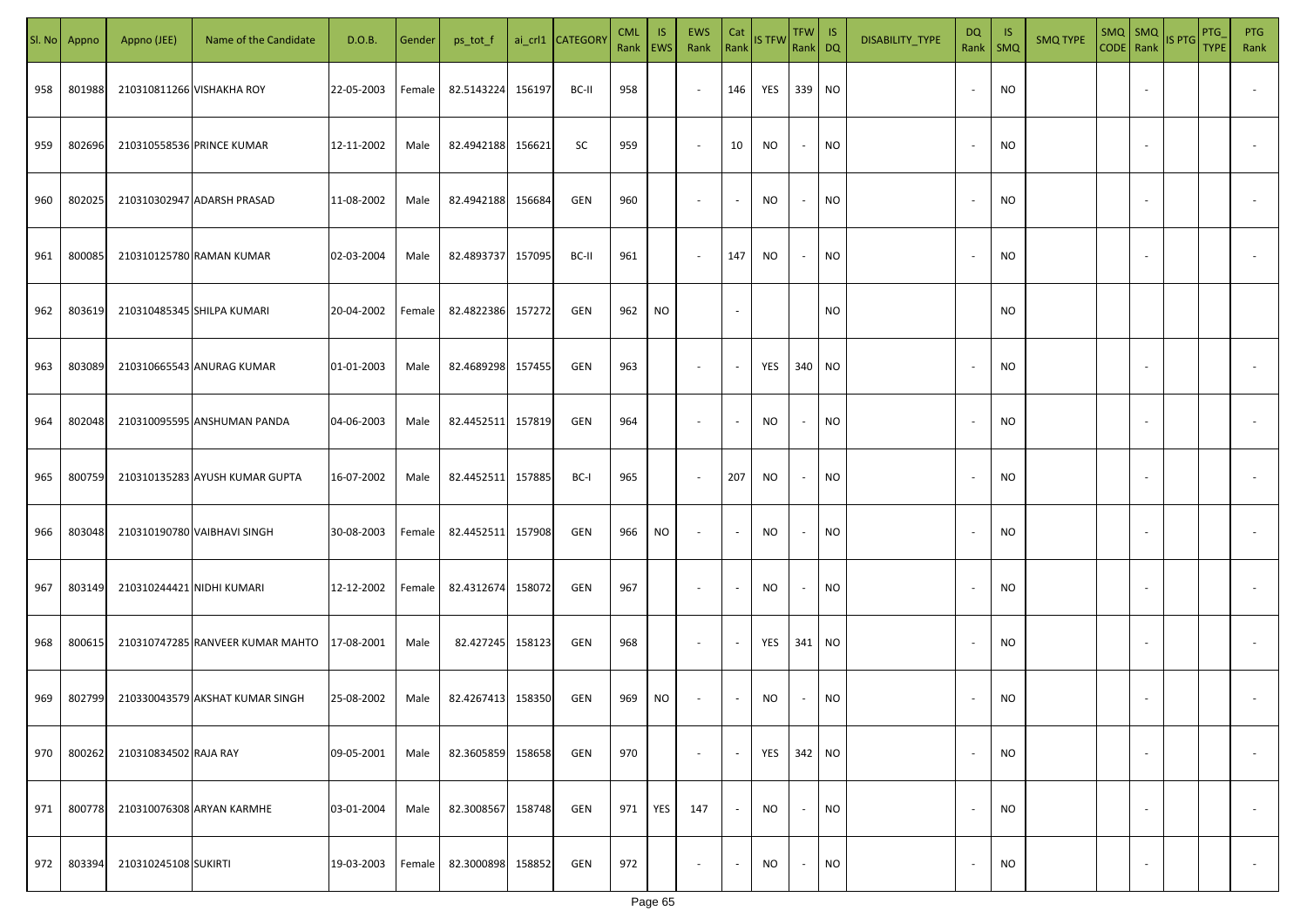|     | Sl. No Appno | Appno (JEE)                | Name of the Candidate           | D.O.B.     | Gender | ps_tot_f   |        | ai_crl1 CATEGORY | <b>CML</b><br>Rank EWS | IS. | <b>EWS</b><br>Rank       | Cat<br>Rank | <b>IS TFW</b> | $TFW$ IS<br>Rank DQ      |           | DISABILITY_TYPE | <b>DQ</b> | -IS<br>Rank   SMQ | <b>SMQ TYPE</b> |                          | SMQ SMQ<br>CODE Rank IS PTG | <b>PTG</b><br><b>TYPE</b> | <b>PTG</b><br>Rank       |
|-----|--------------|----------------------------|---------------------------------|------------|--------|------------|--------|------------------|------------------------|-----|--------------------------|-------------|---------------|--------------------------|-----------|-----------------|-----------|-------------------|-----------------|--------------------------|-----------------------------|---------------------------|--------------------------|
| 973 | 800510       | 210310098420 KRITIKA SINGH |                                 | 18-05-2003 | Female | 82.2037085 | 159145 | GEN              | 973                    | YES | 148                      | $\sim$      | NO            | $\sim$                   | <b>NO</b> |                 |           | <b>NO</b>         |                 |                          |                             |                           |                          |
| 974 | 800053       |                            | 210310000899 SHRADDHA KUMARI    | 16-03-2002 | Female | 82.1908682 | 159390 | GEN              | 974                    |     | $\overline{\phantom{a}}$ | $\sim$      | NO            | $\sim$                   | <b>NO</b> |                 |           | <b>NO</b>         |                 |                          |                             |                           |                          |
| 975 | 801426       |                            | 210310630413 RAHUL CHANDRA      | 26-09-2002 | Male   | 82.1908682 | 159421 | BC-II            | 975                    |     | $\overline{\phantom{a}}$ | 148         | YES           | 343 NO                   |           |                 |           | <b>NO</b>         |                 |                          |                             |                           |                          |
| 976 | 802888       |                            | 210310008288 MISHAN KUMAR MAHTO | 23-04-2003 | Male   | 82.1908682 | 159440 | BC-II            | 976                    |     | $\overline{\phantom{a}}$ | 149         | YES           | 344 NO                   |           |                 |           | <b>NO</b>         |                 |                          |                             |                           |                          |
| 977 | 801581       | 210310053913 AKASH ROY     |                                 | 13-12-2002 | Male   | 82.1908682 | 159450 | GEN              | 977                    |     | $\overline{\phantom{a}}$ | $\sim$      | NO            | $\overline{\phantom{a}}$ | <b>NO</b> |                 |           | <b>NO</b>         |                 |                          |                             |                           |                          |
| 978 | 800608       |                            | 210310369933 ROHIT KUMAR YADAV  | 10-10-2003 | Male   | 82.1498174 | 159646 | BC-II            | 978                    |     | $\overline{\phantom{a}}$ | 150         | YES           | 345 NO                   |           |                 |           | <b>NO</b>         |                 |                          |                             |                           |                          |
| 979 | 800603       | 210310038208 PRIYA RANI    |                                 | 21-08-2002 | Female | 82.1498174 | 159747 | BC-I             | 979                    |     | $\overline{\phantom{a}}$ | 208         | YES           | 346 NO                   |           |                 |           | <b>NO</b>         |                 |                          |                             |                           |                          |
| 980 | 802126       |                            | 210310417792 UJJAWAL PRASAD     | 03-10-2003 | Male   | 82.1095562 | 160183 | GEN              | 980                    | YES | 149                      | $\sim$      | YES           | 347 NO                   |           |                 |           | <b>NO</b>         |                 |                          |                             |                           |                          |
| 981 | 800604       |                            | 210310761380 BIKASH KUMAR SINGH | 20-09-2001 | Male   | 82.1041923 | 160225 | GEN              | 981                    |     | $\overline{\phantom{a}}$ | $\sim$      | NO            | $\overline{\phantom{a}}$ | <b>NO</b> |                 |           | NO                |                 |                          |                             |                           |                          |
| 982 | 801957       |                            | 210310070167 SANDEEP KUMAR      | 17-01-2003 | Male   | 82.1041923 | 160346 | BC-I             | 982                    |     | $\sim$                   | 209         | YES           | 348 NO                   |           |                 |           | <b>NO</b>         |                 |                          |                             |                           |                          |
| 983 | 800201       |                            | 210310056015 AMAN RANJAN MISHRA | 25-10-2003 | Male   | 82.0913739 | 160503 | GEN              | 983                    | NO  | $\sim$                   | $\sim$      | <b>NO</b>     |                          | <b>NO</b> |                 |           | <b>NO</b>         |                 |                          |                             |                           |                          |
| 984 | 801387       |                            | 210310576434 MAYANK CHATURVEDY  | 06-01-2001 | Male   | 82.069173  | 160665 | GEN              | 984                    | YES | 150                      | $\sim$      | NO            |                          | <b>NO</b> |                 |           | <b>NO</b>         |                 |                          |                             |                           |                          |
| 985 | 800264       |                            | 210310621484 MADHU KUMARI       | 18-08-2001 | Female | 82.069173  | 160731 | BC-I             | 985                    |     | $\blacksquare$           | 210         | NO            | $\overline{\phantom{a}}$ | <b>NO</b> |                 |           | <b>NO</b>         |                 | $\overline{\phantom{a}}$ |                             |                           | $\overline{\phantom{a}}$ |
| 986 | 802768       |                            | 210310129790 PREETY KUMARI      | 22-01-2002 | Female | 82.0624581 | 160996 | BC-I             | 986                    |     | $\sim$                   | 211         | YES 349 NO    |                          |           |                 |           | <b>NO</b>         |                 | $\overline{\phantom{a}}$ |                             |                           | $\overline{\phantom{a}}$ |
| 987 | 801639       |                            | 210310652436 HIMANSHU RAWANI    | 07-02-2003 | Male   | 82.0624581 | 161063 | BC-I             | 987                    |     | $\sim$                   | 212         | YES 350 NO    |                          |           |                 |           | <b>NO</b>         |                 | $\overline{\phantom{a}}$ |                             |                           | $\sim$                   |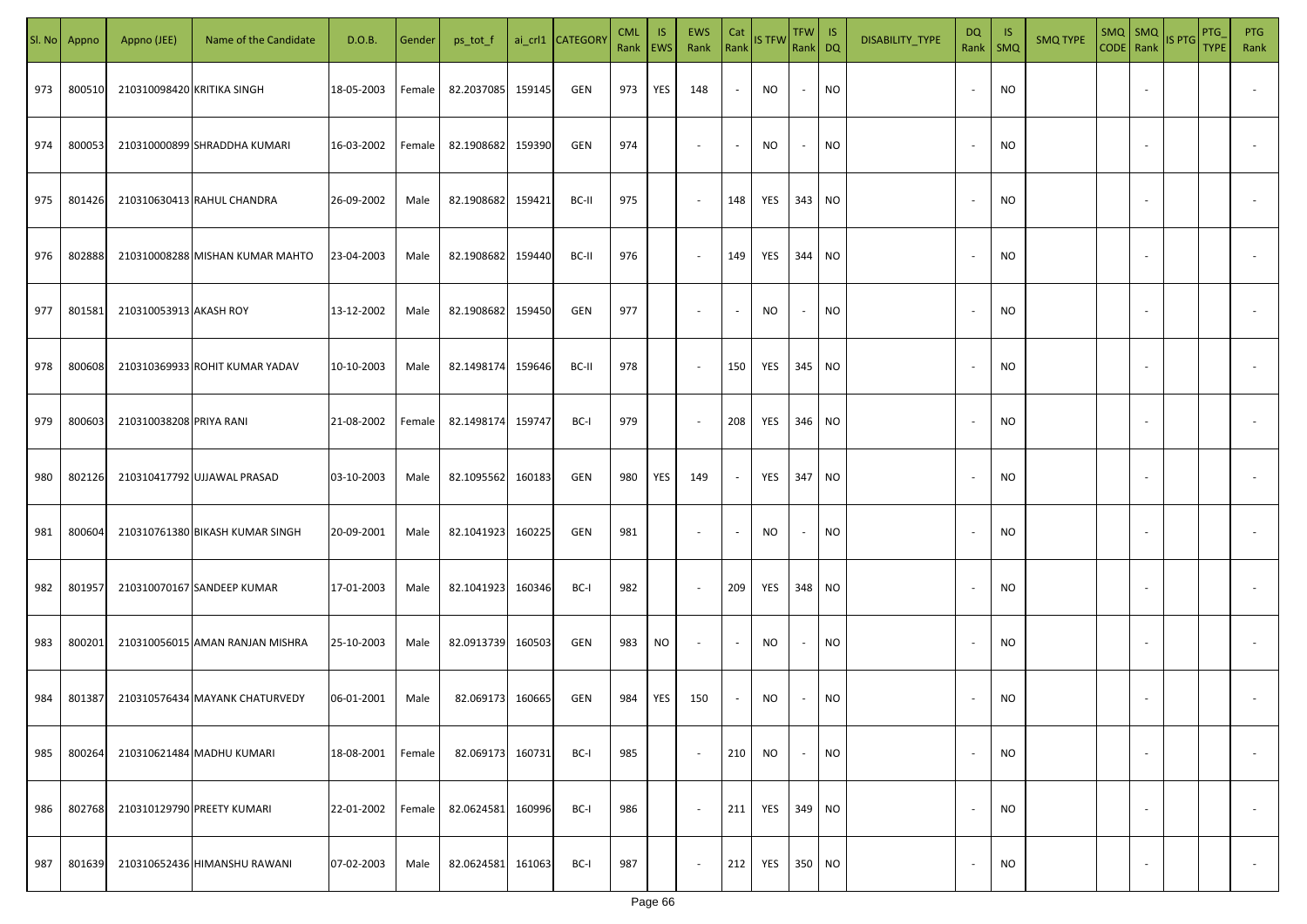| SI. No. | Appno  | Appno (JEE)               | Name of the Candidate           | D.O.B.     | Gender | ps_tot_f          |        | ai_crl1 CATEGORY | <b>CML</b><br>Rank   EWS | IS. | EWS<br>Rank              | Cat<br>Rank              | <b>IS TFW</b> | $TFW$ IS<br>Rank DQ      |           | DISABILITY_TYPE | DQ                       | -IS<br>Rank   SMQ | <b>SMQ TYPE</b> |                          | $\begin{array}{ c c c c }\n\hline\n\text{SMQ} & \text{SMQ} \\ \hline\n\text{CODE} & \text{Rank}\n\end{array}$ IS PTG | PTG<br><b>TYPE</b> | <b>PTG</b><br>Rank       |
|---------|--------|---------------------------|---------------------------------|------------|--------|-------------------|--------|------------------|--------------------------|-----|--------------------------|--------------------------|---------------|--------------------------|-----------|-----------------|--------------------------|-------------------|-----------------|--------------------------|----------------------------------------------------------------------------------------------------------------------|--------------------|--------------------------|
| 988     | 800012 | 210310257636 RAJNI SINGH  |                                 | 17-07-2001 | Female | 82.060355         | 161172 | GEN              | 988                      | NO  | $\overline{\phantom{a}}$ | $\blacksquare$           | NO            | $\sim$                   | <b>NO</b> |                 |                          | <b>NO</b>         |                 |                          |                                                                                                                      |                    |                          |
| 989     | 802309 |                           | 210310727086 SHUBHAM KUMAR      | 30-04-2001 | Male   | 82.0416776 161317 |        | GEN              | 989                      |     | $\sim$                   | $\sim$                   | NO            | $\sim$                   | <b>NO</b> |                 |                          | <b>NO</b>         |                 |                          |                                                                                                                      |                    |                          |
| 990     | 801087 | 210310288714 AMAAN ALI    |                                 | 18-07-2003 | Male   | 82.0416776 161528 |        | GEN              | 990                      |     | $\overline{\phantom{a}}$ | $\sim$                   | YES           | 351 NO                   |           |                 | $\sim$                   | <b>NO</b>         |                 |                          |                                                                                                                      |                    |                          |
| 991     | 802158 |                           | 210310167972 ABHIRAJ KARAN      | 15-10-2003 | Male   | 82.0232661        | 161602 | GEN              | 991                      | YES | 151                      | $\sim$                   | NO            | $\overline{\phantom{a}}$ | <b>NO</b> |                 |                          | <b>NO</b>         |                 |                          |                                                                                                                      |                    |                          |
| 992     | 802547 |                           | 210310362403 SANJEEV KUMAR      | 15-02-2004 | MALE   | 82.0232661        | 161636 | BC-I             | 992                      |     |                          | 213                      | YES           | 352 NO                   |           |                 |                          |                   |                 |                          |                                                                                                                      |                    |                          |
| 993     | 801507 |                           | 210310222220 SHREYA KUMARI      | 21-01-2004 | Female | 82.0200227 161833 |        | BC-II            | 993                      |     | $\overline{\phantom{a}}$ | 151                      | NO            | $\sim$                   | <b>NO</b> |                 |                          | <b>NO</b>         |                 |                          |                                                                                                                      |                    |                          |
| 994     | 800121 |                           | 210310174984 HIMANSHU KUMAR     | 20-04-2003 | Male   | 82.0200227 161846 |        | BC-I             | 994                      |     | $\overline{\phantom{a}}$ | 214                      | <b>NO</b>     | $\sim$                   | <b>NO</b> |                 |                          | <b>NO</b>         |                 |                          |                                                                                                                      |                    |                          |
| 995     | 800957 |                           | 210310232464 ANIKET KUMAR GUPTA | 10-04-2001 | Male   | 82.0187486        | 161901 | BC-I             | 995                      |     | $\sim$                   | 215                      | <b>NO</b>     | $\overline{\phantom{a}}$ | <b>NO</b> |                 |                          | <b>NO</b>         |                 |                          |                                                                                                                      |                    |                          |
| 996     | 801282 |                           | 210310296884 MANISH RANJAN      | 17-08-2003 | Male   | 82.0187486        | 162076 | SC               | 996                      |     | $\overline{\phantom{a}}$ | 11                       | NO            | $\overline{\phantom{a}}$ | <b>NO</b> |                 |                          | <b>NO</b>         |                 |                          |                                                                                                                      |                    |                          |
| 997     | 803043 |                           | 210310331903 MANISHA KUMARI     | 20-01-2005 | Female | 81.999098         | 162351 | BC-I             | 997                      |     | $\sim$                   | 216                      | YES           | 353 NO                   |           |                 |                          | <b>NO</b>         |                 |                          |                                                                                                                      |                    |                          |
| 998     | 800457 | 210310021117 AMISHA       |                                 | 19-07-2002 | Female | 81.9257981        | 162825 | GEN              | 998                      | YES | 152                      | $\sim$                   | YES           | 354 NO                   |           |                 |                          | <b>NO</b>         |                 |                          |                                                                                                                      |                    |                          |
| 999     | 802298 |                           | 210310126091 SHIVAM JAISWAL     | 03-04-2002 | Male   | 81.9257981        | 162933 | GEN              | 999                      |     | $\sim$                   | $\overline{\phantom{a}}$ | YES           | 355 NO                   |           |                 |                          | <b>NO</b>         |                 |                          |                                                                                                                      |                    |                          |
| 1000    | 801196 | 210330019575 ABHINAV      |                                 | 29-09-2001 | Male   | 81.8622159        | 163178 | GEN              | 1000                     | YES | 153                      | $\sim$                   | YES           | 356 NO                   |           |                 |                          | <b>NO</b>         |                 | $\overline{\phantom{a}}$ |                                                                                                                      |                    | $\overline{\phantom{a}}$ |
| 1001    | 803396 | 210310257839 ANIL KUMAR   |                                 | 25-03-2001 | Male   | 81.8334346        | 163212 | BC-I             | 1001                     |     | $\sim$                   | 217                      | YES           | 357 NO                   |           |                 | $\overline{\phantom{a}}$ | <b>NO</b>         |                 | $\overline{\phantom{a}}$ |                                                                                                                      |                    | $\overline{\phantom{a}}$ |
| 1002    | 802324 | 210310087664 KAJAL KUMARI |                                 | 25-12-2002 | Female | 81.8014273        | 163489 | GEN              | 1002                     |     | $\overline{\phantom{a}}$ | $\blacksquare$           | YES           | 358 NO                   |           |                 |                          | <b>NO</b>         |                 | $\overline{\phantom{a}}$ |                                                                                                                      |                    | $\sim$                   |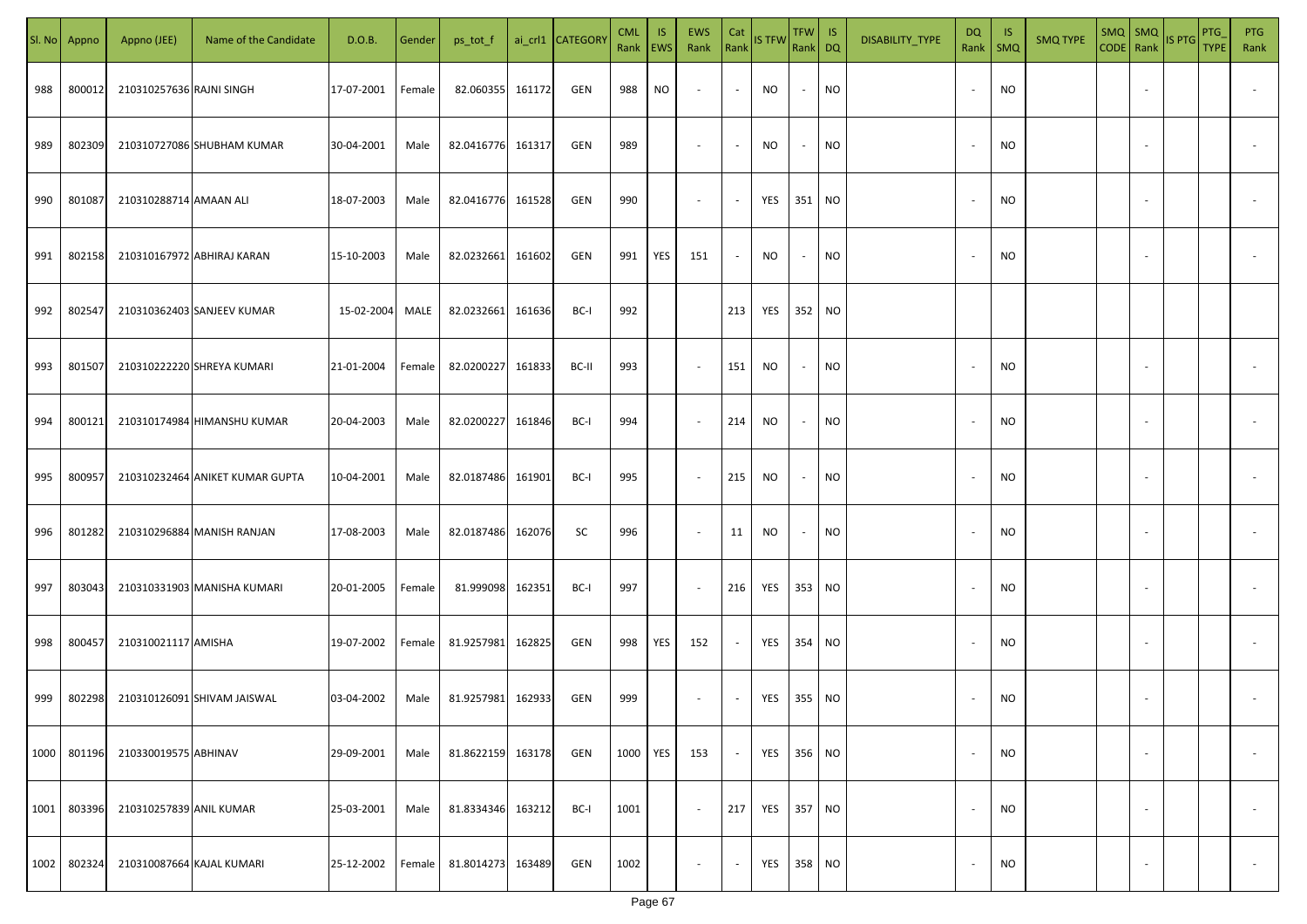|      | Sl. No Appno | Appno (JEE)               | Name of the Candidate                           | D.O.B.     | Gender | ps_tot_f          |        | ai_crl1 CATEGORY | <b>CML</b><br>Rank EWS | IS. | EWS<br>Rank              | Cat<br>Rank              | <b>IS TFW</b> | $TFW$ IS<br>Rank DQ      |           | DISABILITY_TYPE | <b>DQ</b> | - IS<br>Rank   SMQ | <b>SMQ TYPE</b> |                          | SMQ SMQ<br>CODE Rank IS PTG | <b>PTG</b><br><b>TYPE</b> | <b>PTG</b><br>Rank       |
|------|--------------|---------------------------|-------------------------------------------------|------------|--------|-------------------|--------|------------------|------------------------|-----|--------------------------|--------------------------|---------------|--------------------------|-----------|-----------------|-----------|--------------------|-----------------|--------------------------|-----------------------------|---------------------------|--------------------------|
| 1003 | 800394       |                           | 210310433691 PRIYANSHU KUMARI                   | 24-04-2002 | Female | 81.8014273        | 163526 | BC-II            | 1003                   |     | $\sim$                   | 152                      | NO            | $\sim$                   | <b>NO</b> |                 |           | <b>NO</b>          |                 |                          |                             |                           |                          |
| 1004 | 802100       | 210310075342 PINTU KUMAR  |                                                 | 16-10-2004 | Male   | 81.8014273        | 163563 | BC-I             | 1004                   |     | $\sim$                   | 218                      | NO            | $\sim$                   | <b>NO</b> |                 |           | <b>NO</b>          |                 |                          |                             |                           |                          |
| 1005 | 800820       |                           | 210310030085 ROUSHAN KUMAR SINGH                | 16-07-2003 | Male   | 81.8014273        | 163582 | GEN              | 1005                   | NO  | $\overline{\phantom{a}}$ | $\sim$                   | YES           | 359 NO                   |           |                 |           | <b>NO</b>          |                 |                          |                             |                           |                          |
| 1006 | 800266       | 210310082832 SONAL JHA    |                                                 | 26-11-2001 | Female | 81.8014273        | 163615 | GEN              | 1006                   |     | $\overline{\phantom{a}}$ | $\sim$                   | NO            | $\sim$                   | <b>NO</b> |                 |           | <b>NO</b>          |                 |                          |                             |                           |                          |
| 1007 | 800142       | 210310235359 AMAN KUMAR   |                                                 | 11-10-2004 | Male   | 81.7695735        | 163809 | GEN              | 1007                   | YES | 154                      | $\sim$                   | NO            | $\overline{\phantom{a}}$ | <b>NO</b> |                 |           | <b>NO</b>          |                 |                          |                             |                           |                          |
| 1008 | 803523       |                           | 210310757590 MEGHA KUMARI                       | 16-03-2002 | Female | 81.7563873        | 163995 | GEN              | 1008                   | NO. | $\overline{\phantom{a}}$ | $\sim$                   | NO            | $\sim$                   | <b>NO</b> |                 |           | <b>NO</b>          |                 |                          |                             |                           |                          |
| 1009 | 802420       | 210310565341 PRACHI PRIYA |                                                 | 31-01-2002 | Female | 81.6844868        | 164583 | GEN              | 1009                   |     | $\overline{\phantom{a}}$ | $\sim$                   | NO            | $\overline{\phantom{a}}$ | <b>NO</b> |                 |           | <b>NO</b>          |                 |                          |                             |                           |                          |
| 1010 | 801723       |                           | 210310208084 MD AHMAD RAJA                      | 02-02-2004 | Male   | 81.6716161        | 164608 | BC-I             | 1010                   |     | $\sim$                   | 219                      | NO            | $\overline{\phantom{a}}$ | <b>NO</b> |                 |           | <b>NO</b>          |                 |                          |                             |                           |                          |
| 1011 | 802489       |                           | 210310087803 SOURAV KAMILA                      | 14-11-2001 | Male   | 81.6716161        | 164705 | BC-I             | 1011                   |     | $\sim$                   | 220                      | YES           | 360 NO                   |           |                 |           | NO                 |                 |                          |                             |                           |                          |
| 1012 | 800760       |                           | 210310525418 NILESH KUMAR UPADHYAY   12-09-2003 |            | Male   | 81.6716161 164782 |        | GEN              | 1012                   | YES | 155                      | $\sim$                   | YES           | 361 NO                   |           |                 |           | <b>NO</b>          |                 |                          |                             |                           |                          |
| 1013 | 801515       | 210310086812 SAGAR SINGH  |                                                 | 10-02-2003 | Male   | 81.6716161 164797 |        | GEN              | 1013                   | NO. | $\sim$                   | $\overline{\phantom{a}}$ | <b>NO</b>     |                          | <b>NO</b> |                 |           | <b>NO</b>          |                 |                          |                             |                           |                          |
| 1014 | 800938       |                           | 210310887094 NAAZ PARWEEN                       | 26-03-2002 | Female | 81.6660652        | 164908 | BC-I             | 1014                   |     | $\sim$                   | 221                      | YES           | 362 NO                   |           |                 |           | <b>NO</b>          |                 |                          |                             |                           |                          |
| 1015 | 800336       |                           | 210310452791 PARWEZ SHAMSH                      | 15-02-2003 | Male   | 81.6351662        | 165138 | BC-I             | 1015                   |     | $\sim$                   | 222                      | <b>NO</b>     | $\overline{\phantom{a}}$ | <b>NO</b> |                 |           | <b>NO</b>          |                 | $\overline{\phantom{a}}$ |                             |                           | $\overline{\phantom{a}}$ |
| 1016 | 803210       |                           | 210310266490 MD. AFFAN HUSSAIN                  | 30-11-2003 | Male   | 81.6089153        | 165573 | BC-I             | 1016                   |     | $\sim$                   | 223                      | YES           | 363 NO                   |           |                 |           | <b>NO</b>          |                 | $\overline{\phantom{a}}$ |                             |                           | $\overline{\phantom{a}}$ |
| 1017 | 803084       |                           | 210310537600 PRIYANSHU KUMAR                    | 17-04-2001 | Male   | 81.6070927        | 165678 | GEN              | 1017                   |     | $\overline{\phantom{a}}$ | $\sim$                   | NO            | $\sim$                   | <b>NO</b> |                 |           | <b>NO</b>          |                 | $\overline{\phantom{a}}$ |                             |                           | $\sim$                   |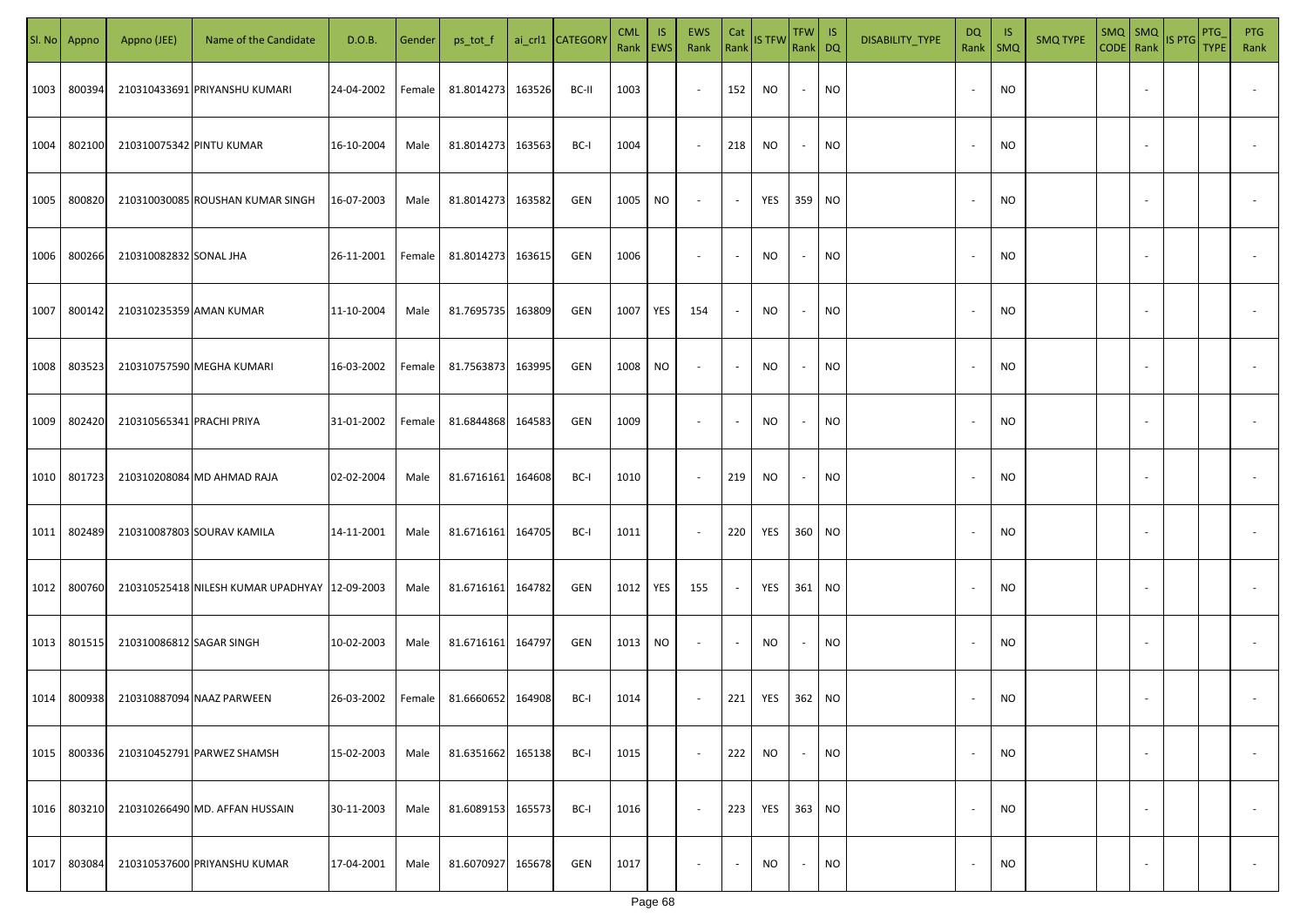|      | Sl. No Appno | Appno (JEE)              | Name of the Candidate            | D.O.B.     | Gender | ps_tot_f   |        | ai_crl1 CATEGORY | <b>CML</b><br>Rank | IS.<br>EWS | <b>EWS</b><br>Rank       | Cat<br>Rank             | <b>IS TFW</b> | TFW  <br>Rank DQ         | IS        | DISABILITY_TYPE | DQ                       | -IS<br>Rank   SMQ | <b>SMQ TYPE</b>                         |                | $SMQ$ $SMQ$<br>CODE Rank | IS PTG | PTG<br><b>TYPE</b> | <b>PTG</b><br>Rank |
|------|--------------|--------------------------|----------------------------------|------------|--------|------------|--------|------------------|--------------------|------------|--------------------------|-------------------------|---------------|--------------------------|-----------|-----------------|--------------------------|-------------------|-----------------------------------------|----------------|--------------------------|--------|--------------------|--------------------|
| 1018 | 802088       | 210310381383 RAJ GUPTA   |                                  | 14-04-2003 | Male   | 81.600069  | 165874 | GEN              | 1018               |            | $\overline{\phantom{a}}$ |                         | <b>NO</b>     | $\overline{\phantom{a}}$ | <b>NO</b> |                 | $\overline{\phantom{a}}$ | NO                |                                         |                |                          |        |                    |                    |
| 1019 | 801915       | 210310286233 KOMAL SINHA |                                  | 18-11-2003 | Female | 81.600069  | 165909 | GEN              | 1019               | NO         | $\overline{\phantom{a}}$ |                         | NO            | $\overline{\phantom{a}}$ | <b>NO</b> |                 | $\overline{\phantom{a}}$ | <b>NO</b>         |                                         |                |                          |        |                    |                    |
| 1020 | 800277       |                          | 210310651376 KANHAIYA LAL RAJAK  | 20-12-2003 | Male   | 81.5888676 | 166187 | SC               | 1020               |            | $\sim$                   | 12                      | YES           | 364 NO                   |           |                 | $\overline{\phantom{a}}$ | <b>NO</b>         |                                         |                |                          |        |                    |                    |
| 1021 | 801173       |                          | 210310356625 UJJWAL KUMAR        | 24-12-2002 | Male   | 81.5733419 | 166207 | GEN              | 1021               | YES        | 156                      |                         | YES           | 365 NO                   |           |                 | $\overline{\phantom{a}}$ | NO                |                                         |                |                          |        |                    |                    |
| 1022 | 800033       | 210310076290 ANKIT SAGAR |                                  | 18-05-2002 | Male   | 81.5075121 | 166678 | GEN              | 1022               | NO         | $\overline{\phantom{a}}$ |                         | NO            | $\overline{\phantom{a}}$ | NO        |                 | $\overline{\phantom{a}}$ | YES               | <b>WARDS OF</b><br>SERVING<br>PERSONNEL | $\overline{7}$ | 23                       |        |                    |                    |
| 1023 | 802161       |                          | 210310201837 NISHANT GAURAV      | 19-01-2002 | Male   | 81.4863304 | 167011 | BC-I             | 1023               |            | $\overline{\phantom{a}}$ | 224                     | YES           | 366 NO                   |           |                 | $\sim$                   | NO                |                                         |                |                          |        |                    |                    |
| 1024 | 801974       |                          | 210310027802 PAWAN KUMAR YADAV   | 27-04-2002 | Male   | 81.4708747 | 167257 | BC-II            | 1024               |            | $\overline{\phantom{a}}$ | 153                     | NO            | $\overline{\phantom{a}}$ | <b>NO</b> |                 | $\overline{\phantom{a}}$ | <b>NO</b>         |                                         |                |                          |        |                    |                    |
| 1025 | 800588       |                          | 210310569742 MRINAL KUMAR PAUL   | 19-02-2003 | Male   | 81.3695783 | 167402 | GEN              | 1025               |            | $\overline{\phantom{a}}$ |                         | <b>NO</b>     |                          | <b>NO</b> |                 |                          | <b>NO</b>         |                                         |                |                          |        |                    |                    |
| 1026 | 801945       |                          | 210310349627 TIRATH KUMAR        | 03-04-2003 | Male   | 81.3474831 | 167643 | SC               | 1026               |            | $\sim$                   | 13                      | <b>NO</b>     | $\overline{\phantom{a}}$ | <b>NO</b> |                 | $\overline{\phantom{a}}$ | <b>NO</b>         |                                         |                |                          |        |                    |                    |
| 1027 | 801615       |                          | 210330012055 RITESH KUMAR RANJAN | 18-10-2001 | Male   | 81.3460969 | 167706 | GEN              | 1027               |            | $\overline{\phantom{a}}$ |                         | NO            | $\overline{\phantom{a}}$ | <b>NO</b> |                 |                          | NO                |                                         |                |                          |        |                    |                    |
| 1028 | 800883       |                          | 210310647653 AKASH HANSDA        | 15-10-2002 | Male   | 81.3437347 | 168159 | <b>ST</b>        | 1028               |            | $\sim$                   | $\overline{\mathbf{3}}$ | <b>NO</b>     | $\sim$                   | <b>NO</b> |                 | $\overline{\phantom{a}}$ | <b>NO</b>         |                                         |                |                          | NO.    |                    |                    |
| 1029 | 801190       |                          | 210310016073 ANUSHKA ANTRA       | 31-05-2003 | Female | 81.3418205 | 168190 | GEN              | 1029               | NO.        | $\sim$                   |                         | NO            |                          | <b>NO</b> |                 |                          | <b>NO</b>         |                                         |                |                          |        |                    |                    |
| 1030 | 802591       |                          | 210310236166 ANAMIKA SINGH       | 15-08-2003 | Female | 81.3418205 | 168245 | GEN              | 1030               |            | $\overline{\phantom{a}}$ |                         | NO            | $\overline{\phantom{a}}$ | <b>NO</b> |                 | $\overline{\phantom{a}}$ | <b>NO</b>         |                                         |                |                          |        |                    |                    |
| 1031 | 802480       |                          | 210310074966 KHUSHI BARNWAL      | 12-04-2004 | Female | 81.3267471 | 168489 | BC-II            | 1031               |            | $\overline{\phantom{a}}$ | 154                     | NO            | $\overline{\phantom{a}}$ | <b>NO</b> |                 | $\overline{\phantom{a}}$ | <b>NO</b>         |                                         |                |                          |        |                    |                    |
| 1032 | 802350       | 210310693713 SHUBHAM     |                                  | 06-01-2002 | Male   | 81.2903642 | 168823 | GEN              | 1032               |            | $\overline{\phantom{a}}$ |                         | <b>NO</b>     | $\overline{\phantom{a}}$ | <b>NO</b> |                 | $\overline{\phantom{a}}$ | <b>NO</b>         |                                         |                |                          |        |                    |                    |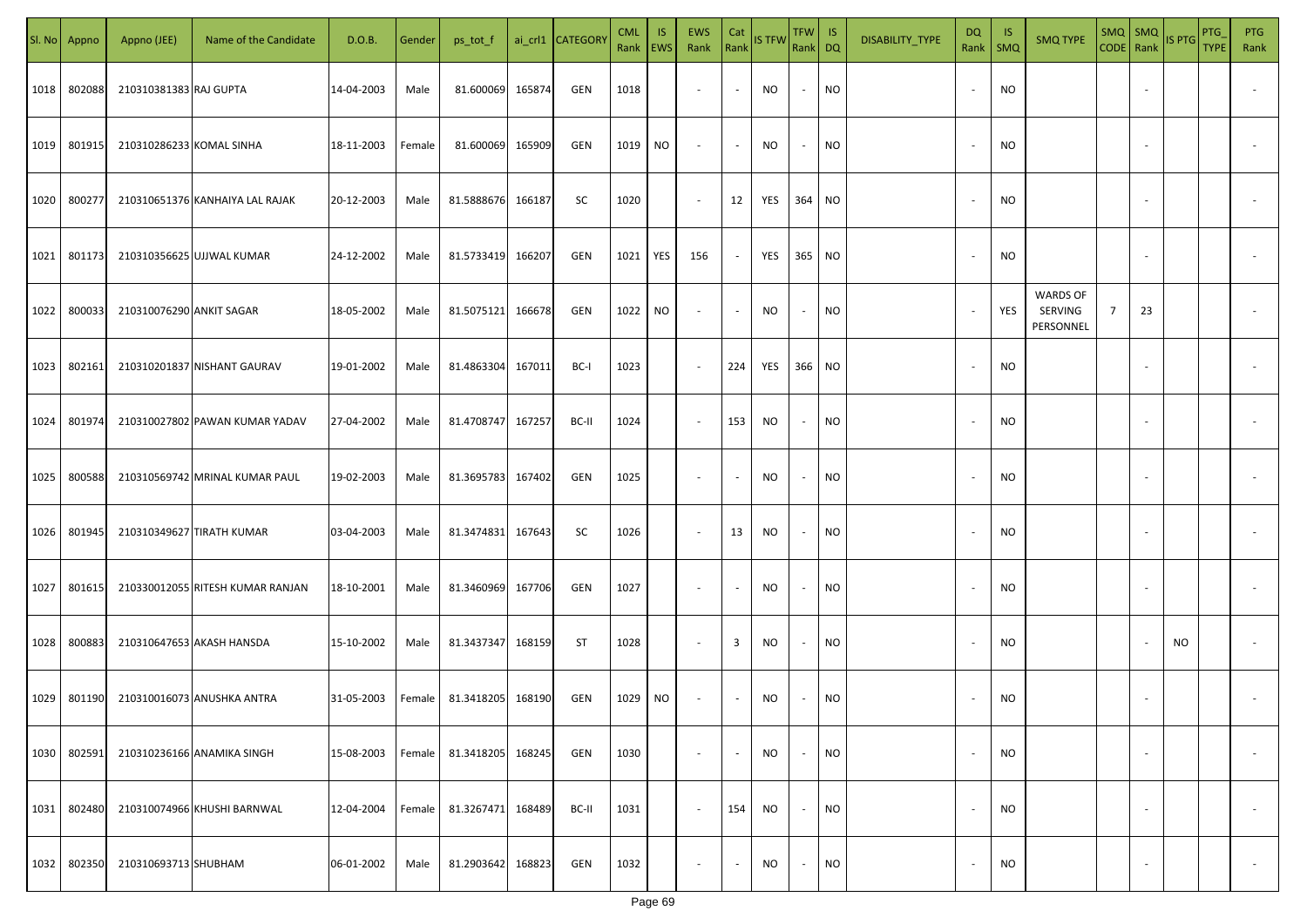| SI. No. | Appno  | Appno (JEE)                | Name of the Candidate                        | D.O.B.     | Gender | ps_tot_f          |        | ai_crl1 CATEGORY | <b>CML</b><br>Rank EWS | IS. | EWS<br>Rank              | Cat<br>Rank              | <b>IS TFW</b> | <b>TFW</b><br>Rank DQ    | IS        | DISABILITY_TYPE | DQ<br>Rank               | -IS<br>$\mathsf{SMQ}$ | <b>SMQ TYPE</b>            | $SMQ$ SMQ<br>CODE Rank |                | IS PTG    | PTG<br><b>TYPE</b> | <b>PTG</b><br>Rank       |
|---------|--------|----------------------------|----------------------------------------------|------------|--------|-------------------|--------|------------------|------------------------|-----|--------------------------|--------------------------|---------------|--------------------------|-----------|-----------------|--------------------------|-----------------------|----------------------------|------------------------|----------------|-----------|--------------------|--------------------------|
| 1033    | 800194 |                            | 210310403351 KARAN KUMAR MANDAL              | 05-09-2002 | Male   | 81.2729606        | 168975 | GEN              | 1033                   | NO. | $\overline{\phantom{a}}$ | $\sim$                   | NO            | $\sim$                   | <b>NO</b> |                 |                          | NO                    |                            |                        |                |           |                    |                          |
| 1034    | 801420 | 210310288851 ANKIT KUMAR   |                                              | 01-10-2001 | Male   | 81.217669         | 169227 | GEN              | 1034                   | YES | 157                      | $\sim$                   | NO.           | $\sim$                   | <b>NO</b> |                 |                          | <b>NO</b>             |                            |                        |                |           |                    |                          |
| 1035    | 803144 | 210310409837 SRISTI KUMARI |                                              | 18-07-2000 | Female | 81.217669         | 169345 | SC               | 1035                   |     | $\overline{\phantom{a}}$ | 14                       | NO            | $\sim$                   | <b>NO</b> |                 |                          | NO.                   |                            |                        |                |           |                    |                          |
| 1036    | 802198 |                            | 210310145073 KUMAR SATYAM SAURABH 28-09-2002 |            | Male   | 81.2131595        | 169515 | SC               | 1036                   |     | $\sim$                   | 15                       | NO.           | $\sim$                   | <b>NO</b> |                 |                          | NO.                   |                            |                        |                |           |                    |                          |
| 1037    | 801513 |                            | 210310020745 VIKASH KUMAR GUPTA              | 26-04-2002 | Male   | 81.2131595        | 169572 | BC-II            | 1037                   |     | $\overline{\phantom{a}}$ | 155                      | YES           | 367                      | <b>NO</b> |                 |                          | NO.                   |                            |                        |                |           |                    |                          |
| 1038    | 801953 | 210310597469 ABHIT ANAND   |                                              | 08-04-2003 | Male   | 81.2074805        | 169620 | <b>GEN</b>       | 1038                   | NO. | $\overline{\phantom{a}}$ | $\overline{\phantom{a}}$ | NO.           | $\overline{\phantom{a}}$ | <b>NO</b> |                 |                          | <b>NO</b>             |                            |                        |                |           |                    |                          |
| 1039    | 802436 |                            | 210310060991 UJJWAL MANDAL                   | 15-12-2001 | Male   | 81.2074805        | 169670 | BC-I             | 1039                   |     | $\overline{\phantom{a}}$ | 225                      | YES           | 368                      | <b>NO</b> |                 |                          | <b>NO</b>             |                            |                        |                |           |                    |                          |
| 1040    | 803169 |                            | 210310579369 SHIVAM KUMAR                    | 25-03-2000 | Male   | 81.2074805        | 169681 | <b>GEN</b>       | 1040                   |     | $\sim$                   |                          | NO            | $\overline{\phantom{a}}$ | <b>NO</b> |                 |                          | <b>NO</b>             |                            |                        |                |           |                    |                          |
| 1041    | 800226 |                            | 210310073597 KARTIK ORAON                    | 31-05-2002 | Male   | 81.1660913        | 169850 | ST               | 1041                   |     | $\sim$                   | $\overline{4}$           | YES           | 369                      | <b>NO</b> |                 |                          | NO.                   |                            |                        |                | <b>NO</b> |                    |                          |
| 1042    | 803299 |                            | 210310005605 GAUTAM KUMAR                    | 07-05-2002 | Male   | 81.1147401        | 170684 | SC               | 1042                   |     | $\sim$                   | 16                       | YES           | 370 NO                   |           |                 |                          | <b>NO</b>             |                            |                        |                |           |                    |                          |
| 1043    | 800282 | 210310340852 PRITI BAKSHI  |                                              | 31-07-2002 | Female | 81.1147401 170737 |        | GEN              | 1043                   | YES | 158                      |                          | YES           | 371 NO                   |           |                 |                          | YES                   | WARDS OF EX-<br>SERVICEMEN | 6                      | 6              |           |                    |                          |
| 1044    | 801125 | 210310489469 VISHAL KESHRI |                                              | 21-03-2001 | Male   | 81.1147401 170744 |        | GEN              | 1044                   |     | $\overline{\phantom{a}}$ |                          | YES           | 372 NO                   |           |                 |                          | <b>NO</b>             |                            |                        |                |           |                    |                          |
| 1045    | 803370 | 210310935632 ABHISHEK JHA  |                                              | 27-10-2001 | Male   | 81.105422         | 170795 | GEN              | 1045                   | NO. | $\overline{\phantom{a}}$ | $\sim$                   | <b>NO</b>     | $\sim$                   | <b>NO</b> |                 |                          | YES                   | WARDS OF EX-<br>SERVICEMEN | 6                      | $\overline{7}$ |           |                    | $\sim$                   |
| 1046    | 802860 |                            | 210310540585 RAJESH SWANSI                   | 02-03-2001 | Male   | 81.105422         | 170883 | SC               | 1046                   |     | $\overline{\phantom{a}}$ | 17                       | YES           | 373 NO                   |           |                 | $\overline{\phantom{a}}$ | <b>NO</b>             |                            |                        | $\sim$         |           |                    | $\overline{\phantom{a}}$ |
| 1047    | 802103 |                            | 210310148409 AYON CHATTERJEE                 | 15-05-2002 | Male   | 81.105422         | 170925 | GEN              | 1047                   |     | $\overline{\phantom{a}}$ | $\sim$                   | <b>NO</b>     | $\sim$                   | <b>NO</b> |                 |                          | <b>NO</b>             |                            |                        |                |           |                    | $\sim$                   |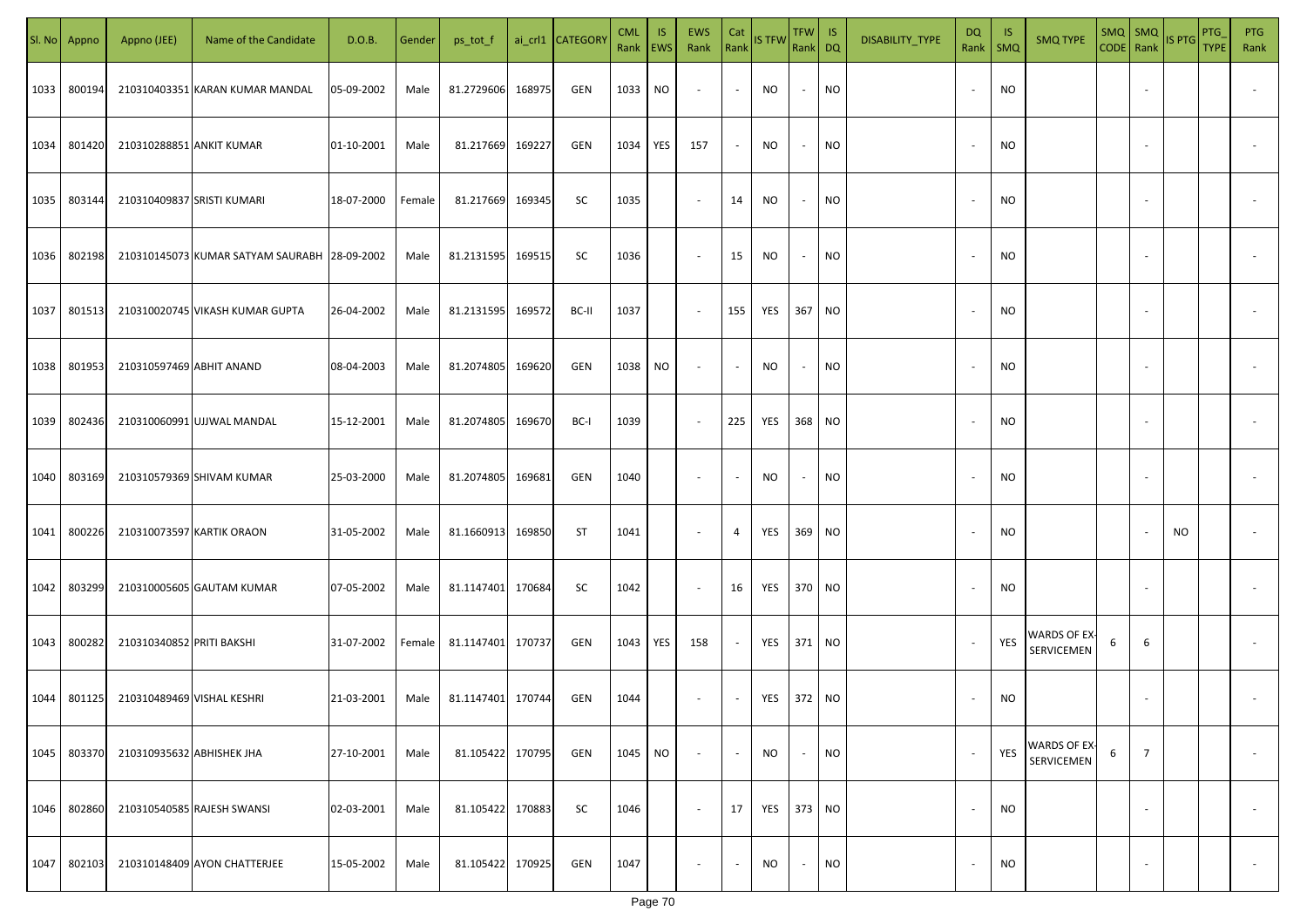| SI. No | Appno  | Appno (JEE)                                 | Name of the Candidate                        | D.O.B.     | Gender | ps_tot_f          |        | ai_crl1 CATEGORY | <b>CML</b><br>Rank EWS | <b>IS</b> | EWS<br>Rank Rank IS TFW  | Cat    |            | TFW IS<br>Rank DQ        |           | DISABILITY_TYPE | <b>DQ</b><br>Rank        | - IS<br><b>SMQ</b> | <b>SMQ TYPE</b>                         | SMQ SMQ<br>CODE Rank |                          | IS PTG | PTG<br><b>TYPE</b> | <b>PTG</b><br>Rank       |
|--------|--------|---------------------------------------------|----------------------------------------------|------------|--------|-------------------|--------|------------------|------------------------|-----------|--------------------------|--------|------------|--------------------------|-----------|-----------------|--------------------------|--------------------|-----------------------------------------|----------------------|--------------------------|--------|--------------------|--------------------------|
| 1048   | 802255 | 210310077986 RUPA KUMARI                    |                                              | 15-12-2002 | Female | 81.0588362 171324 |        | GEN              | 1048                   | YES       | 159                      | $\sim$ | YES 374 NO |                          |           |                 | $\overline{\phantom{a}}$ | <b>NO</b>          |                                         |                      |                          |        |                    |                          |
| 1049   | 800313 |                                             | 210310037914 PRASHANT KUMAR                  | 15-08-2003 | Male   | 81.0588362 171350 |        | GEN              | 1049                   | YES       | 160                      | $\sim$ | <b>NO</b>  | $\sim$                   | <b>NO</b> |                 | $\overline{\phantom{a}}$ | <b>NO</b>          |                                         |                      |                          |        |                    |                          |
|        |        |                                             | 1050   801808 210310086413 AMIT KUMAR MAHTHA | 17-01-2004 | Male   | 80.996611 171534  |        | GEN              | 1050 YES               |           | 286                      | $\sim$ | NO.        |                          | NO.       |                 |                          | N <sub>0</sub>     |                                         |                      |                          |        |                    |                          |
|        |        | 1051   803763   210310814196   JAIRAM YADAV |                                              | 14-02-2002 | Male   | 80.979729 171849  |        | BC-II            | 1051                   |           |                          | 156    | YES 375 NO |                          |           |                 |                          | N <sub>0</sub>     |                                         |                      |                          |        |                    |                          |
| 1052   | 800545 |                                             | 210310090452 ASHUTOSH PRASAD                 | 23-01-2003 | Male   | 80.9797293 171923 |        | GEN              | 1052                   | NO        |                          | $\sim$ | NO.        | $\sim$                   | NO        |                 |                          | <b>NO</b>          |                                         |                      |                          |        |                    |                          |
| 1053   | 803028 | 210310655657 HARSHIT                        |                                              | 14-11-2003 | Male   | 80.9703941 171967 |        | SC               | 1053                   |           | $\overline{\phantom{a}}$ | 18     | <b>NO</b>  | $\sim$                   | <b>NO</b> |                 |                          | <b>NO</b>          |                                         |                      |                          |        |                    |                          |
| 1054   | 800969 | 210310183927 NITISH KUMAR                   |                                              | 06-03-2003 | Male   | 80.958732         | 172082 | BC-I             | 1054                   |           | $\sim$                   | 226    | NO         | $\sim$                   | <b>NO</b> |                 |                          | <b>NO</b>          |                                         |                      |                          |        |                    |                          |
| 1055   | 803024 |                                             | 210310426407 SAURAV KUMAR                    | 31-12-2003 | Male   | 80.9267982 172343 |        | BC-I             | 1055                   |           | $\sim$                   | 227    | NO         | $\overline{\phantom{a}}$ | NO        |                 |                          | <b>NO</b>          |                                         |                      |                          |        |                    |                          |
| 1056   | 801613 |                                             | 210310676287 PANKAJ KUMAR GUPTA              | 10-10-2002 | Male   | 80.9267982 172351 |        | BC-II            | 1056                   |           | $\sim$                   | 157    | YES        | 376 NO                   |           |                 |                          | <b>NO</b>          |                                         |                      |                          |        |                    |                          |
| 1057   | 802648 | 210310377423 RISHI                          |                                              | 21-04-2004 | Male   | 80.905662 172508  |        | GEN              | 1057                   | <b>NO</b> | $\sim$                   | $\sim$ | NO.        | $\sim$                   | <b>NO</b> |                 |                          | <b>NO</b>          |                                         |                      |                          |        |                    |                          |
| 1058   | 800479 |                                             | 210310062624 RAHUL KUMAR SINGH               | 05-05-2003 | Male   | 80.905662 172608  |        | GEN              | 1058                   | YES       | 161                      | $\sim$ | <b>NO</b>  | $\sim$                   | <b>NO</b> |                 |                          | <b>NO</b>          |                                         |                      |                          |        |                    |                          |
| 1059   | 803407 | 210310104214 RAVI KUMAR                     |                                              | 26-12-2001 | Male   | 80.8163226 173457 |        | GEN              | 1059                   | NO        | $\sim$                   | $\sim$ | NO         | $\sim$                   | <b>NO</b> |                 |                          | YES                | <b>WARDS OF</b><br>SERVING<br>PERSONNEL | $\overline{7}$       | 24                       |        |                    |                          |
| 1060   | 803072 |                                             | 210310589440 KANCHAN KUMARI                  | 30-03-2003 | Female | 80.7911458 173646 |        | BC-I             | 1060                   |           | $\sim$                   | 228    | NO         | $\sim$                   | <b>NO</b> |                 | $\overline{\phantom{a}}$ | <b>NO</b>          |                                         |                      | $\overline{\phantom{a}}$ |        |                    | $\overline{\phantom{a}}$ |
| 1061   | 800705 | 210310012260 SHINJINI ROY                   |                                              | 09-06-2003 | Female | 80.7315505 173924 |        | GEN              | 1061                   |           | $\sim$                   | $\sim$ | NO         | $\sim$                   | <b>NO</b> |                 | $\overline{\phantom{a}}$ | <b>NO</b>          |                                         |                      | $\overline{\phantom{a}}$ |        |                    | $\overline{\phantom{a}}$ |
| 1062   | 800892 |                                             | 210310054667 KUMAR KAUSTUBH                  | 06-01-2002 | Male   | 80.7315505 174244 |        | GEN              | 1062                   | YES       | 162                      | $\sim$ | <b>NO</b>  | $\sim$                   | <b>NO</b> |                 | $\overline{\phantom{a}}$ | <b>NO</b>          |                                         |                      | $\overline{\phantom{a}}$ |        |                    | $\sim$                   |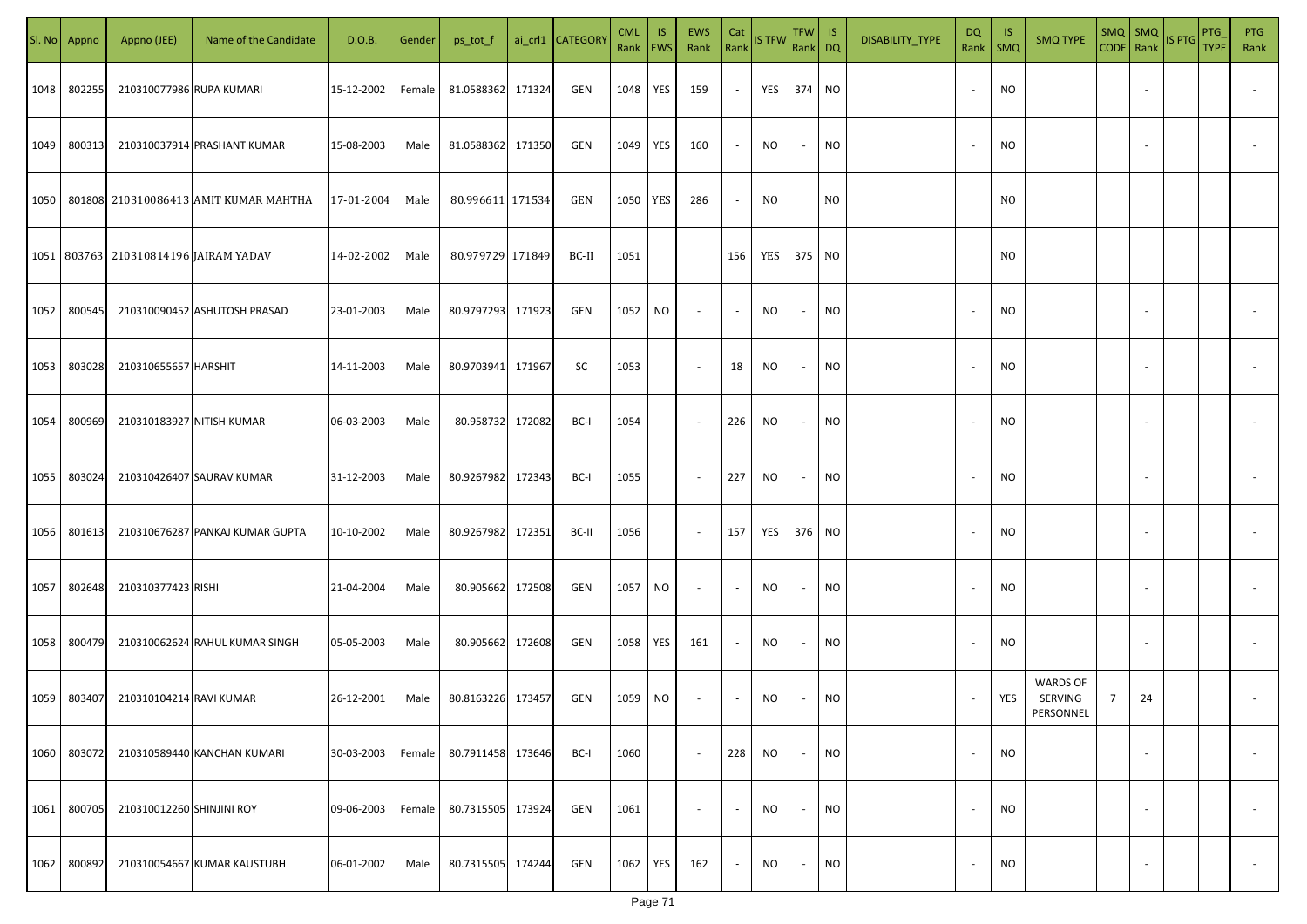| SI. No. | Appno  | Appno (JEE)                | Name of the Candidate            | D.O.B.     | Gender | ps_tot_f          |        | ai_crl1 CATEGORY | <b>CML</b><br>Rank | IS.<br><b>EWS</b> | EWS<br>Rank              | Cat<br>Rank              | <b>IS TFW</b> | $TFW$ IS<br>Rank DQ      |           | DISABILITY_TYPE | DQ<br>Rank | IS.<br>$\mathsf{SMQ}$ | <b>SMQ TYPE</b> | $SMQ$ $SMQ$              | CODE Rank IS PTG | PTG<br><b>TYPE</b> | <b>PTG</b><br>Rank       |
|---------|--------|----------------------------|----------------------------------|------------|--------|-------------------|--------|------------------|--------------------|-------------------|--------------------------|--------------------------|---------------|--------------------------|-----------|-----------------|------------|-----------------------|-----------------|--------------------------|------------------|--------------------|--------------------------|
| 1063    | 800349 |                            | 210310752653 NISHANT KUMAR       | 02-10-2002 | Male   | 80.7259608        | 174349 | BC-II            | 1063               |                   | $\sim$                   | 158                      | NO            | $\sim$                   | <b>NO</b> |                 |            | <b>NO</b>             |                 |                          |                  |                    |                          |
| 1064    | 802275 |                            | 210310184100 SUNIT KUMAR DEEPAK  | 06-11-2003 | Male   | 80.7071847        | 174679 | BC-I             | 1064               |                   | $\sim$                   | 229                      | NO            | $\sim$                   | <b>NO</b> |                 | $\sim$     | <b>NO</b>             |                 |                          |                  |                    |                          |
| 1065    | 801549 |                            | 210310016989 HRITHIK ANAND SINGH | 10-12-2002 | Male   | 80.7071847 174721 |        | GEN              | 1065               | YES               | 163                      | $\sim$                   | YES           | 377 NO                   |           |                 | $\sim$     | <b>NO</b>             |                 |                          |                  |                    |                          |
| 1066    | 800369 | 210310025758 RITIK RAJ     |                                  | 03-07-2002 | Male   | 80.7071847 174772 |        | GEN              | 1066               | YES               | 164                      | $\sim$                   | NO            | $\overline{\phantom{a}}$ | <b>NO</b> |                 |            | <b>NO</b>             |                 |                          |                  |                    |                          |
| 1067    | 801675 |                            | 210310407513 SOURAV KUMAR GUPTA  | 05-09-2002 | Male   | 80.6979662 174805 |        | BC-II            | 1067               |                   | $\overline{\phantom{a}}$ | 159                      | <b>NO</b>     | $\sim$                   | <b>NO</b> |                 |            | <b>NO</b>             |                 |                          |                  |                    |                          |
| 1068    | 803483 |                            | 210310400006 ARUN KUMAR MAHATO   | 31-12-2002 | Male   | 80.6852507        | 174857 | BC-I             | 1068               |                   | $\overline{\phantom{a}}$ | 230                      | YES           | 378 NO                   |           |                 |            | <b>NO</b>             |                 |                          |                  |                    |                          |
| 1069    | 800334 | 210310464084 ANISH KUMAR   |                                  | 24-11-2001 | Male   | 80.6804728 175207 |        | BC-I             | 1069               |                   | $\sim$                   | 231                      | YES           | 379 NO                   |           |                 |            | NO                    |                 |                          |                  |                    |                          |
| 1070    | 801816 | 210310819248 FAISAL AZIM   |                                  | 16-05-2004 | Male   | 80.6291518 175457 |        | GEN              | 1070               |                   | $\sim$                   | $\sim$                   | NO            |                          | <b>NO</b> |                 |            | <b>NO</b>             |                 |                          |                  |                    |                          |
| 1071    | 800376 |                            | 210310300164 NIKHIL MUNDU        | 23-01-2003 | Male   | 80.6210848        | 175611 | ST               | 1071               |                   | $\overline{\phantom{a}}$ | 5                        | NO            |                          | <b>NO</b> |                 |            | <b>NO</b>             |                 |                          | NO               |                    |                          |
| 1072    | 801631 | 210310079120 SHOBHIT SINHA |                                  | 25-06-2002 | Male   | 80.5831114 175915 |        | GEN              | 1072               |                   | $\overline{\phantom{a}}$ |                          | <b>NO</b>     |                          | <b>NO</b> |                 |            | <b>NO</b>             |                 |                          |                  |                    |                          |
| 1073    | 802532 |                            | 210310363025 AMAN HUSSAIN        | 25-02-2002 | Male   | 80.5737389        | 176044 | BC-I             | 1073               |                   | $\sim$                   | 232                      | NO            |                          | <b>NO</b> |                 |            | <b>NO</b>             |                 |                          |                  |                    |                          |
| 1074    | 802989 |                            | 210310586881 PIYUSH NARAYAN      | 24-02-2003 | Male   | 80.5483465 176247 |        | GEN              | 1074               | NO.               | $\overline{\phantom{a}}$ | $\sim$                   | NO            |                          | NO        |                 |            | NO                    |                 |                          |                  |                    |                          |
| 1075    | 800134 | 210310007450 AMAN KUMAR    |                                  | 05-01-2004 | Male   | 80.5483465        | 176284 | GEN              | 1075               |                   | $\overline{\phantom{a}}$ | $\overline{\phantom{a}}$ | <b>NO</b>     | $\sim$                   | <b>NO</b> |                 |            | <b>NO</b>             |                 | $\sim$                   |                  |                    | $\overline{\phantom{a}}$ |
| 1076    | 802301 | 210310621404 JISHA GIGI    |                                  | 13-05-2002 | Female | 80.5436897        | 176339 | GEN              | 1076               | NO.               | $\overline{\phantom{a}}$ | $\sim$                   | <b>NO</b>     | $\sim$                   | <b>NO</b> |                 |            | <b>NO</b>             |                 | $\sim$                   |                  |                    | $\overline{\phantom{a}}$ |
| 1077    | 800016 |                            | 210310635075 RAHUL KUMAR         | 07-07-2003 | Male   | 80.5202772        | 176645 | BC-I             | 1077               |                   | $\overline{\phantom{a}}$ | 233                      | NO            | $\sim$                   | <b>NO</b> |                 |            | <b>NO</b>             |                 | $\overline{\phantom{a}}$ |                  |                    | $\overline{\phantom{a}}$ |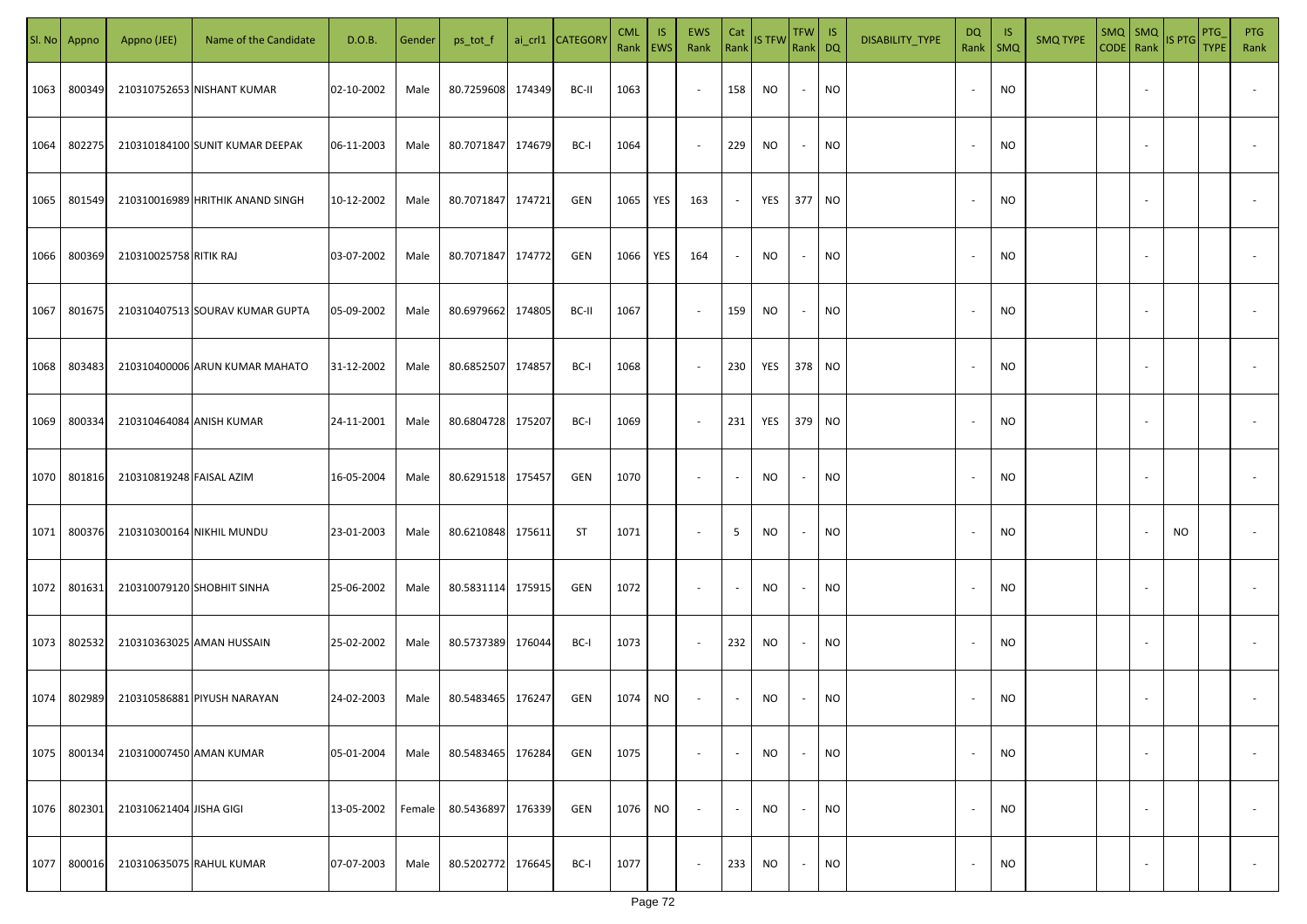|      | Sl. No Appno | Appno (JEE)               | Name of the Candidate                         | D.O.B.     | Gender | ps_tot_f          |        | ai_crl1 CATEGORY | <b>CML</b><br>Rank EWS | IS.       | <b>EWS</b><br>Rank       | Cat<br>Rank              | <b>IS TFW</b> | $TFW$ IS<br>Rank DQ      |           | DISABILITY_TYPE | <b>DQ</b> | - IS<br>Rank   SMQ | <b>SMQ TYPE</b> | SMQ   SMQ                | CODE Rank IS PTG | <b>PTG</b><br><b>TYPE</b> | <b>PTG</b><br>Rank       |
|------|--------------|---------------------------|-----------------------------------------------|------------|--------|-------------------|--------|------------------|------------------------|-----------|--------------------------|--------------------------|---------------|--------------------------|-----------|-----------------|-----------|--------------------|-----------------|--------------------------|------------------|---------------------------|--------------------------|
| 1078 | 801941       |                           | 210310460919 PRAKASH JONKO                    | 26-10-2001 | Male   | 80.5079567        | 176871 | ST               | 1078                   |           | $\overline{\phantom{a}}$ | 6                        | NO            | $\sim$                   | <b>NO</b> |                 |           | <b>NO</b>          |                 |                          | NO.              |                           |                          |
| 1079 | 803076       |                           | 210310629387 SAURAV KUMAR                     | 05-11-2001 | Male   | 80.4943002 176939 |        | GEN              | 1079                   |           | $\sim$                   | $\sim$                   | NO            | $\sim$                   | <b>NO</b> |                 |           | <b>NO</b>          |                 |                          |                  |                           |                          |
| 1080 | 803526       |                           | 210310582956 PRADEEP KUMAR MAHATO 20-02-2004  |            | Male   | 80.4943002 177105 |        | BC-I             | 1080                   |           | $\sim$                   | 234                      | NO            | $\sim$                   | <b>NO</b> |                 |           | <b>NO</b>          |                 |                          |                  |                           |                          |
| 1081 | 801626       |                           | 210310230047 KUMAR SHIVRAJ BHAKAT             | 27-01-2003 | Male   | 80.4609648 177267 |        | BC-I             | 1081                   |           | $\overline{\phantom{a}}$ | 235                      | YES           | 380 NO                   |           |                 |           | <b>NO</b>          |                 |                          |                  |                           |                          |
| 1082 | 802190       | 210310090347 MEHAR TALAT  |                                               | 10-11-2001 | Female | 80.4609648 177323 |        | GEN              | 1082                   | YES       | 165                      | $\sim$                   | NO            | $\sim$                   | <b>NO</b> |                 |           | <b>NO</b>          |                 |                          |                  |                           |                          |
| 1083 | 801996       | 210310205859 RAHUL MANDI  |                                               | 15-04-2003 | Male   | 80.424247 177569  |        | ST               | 1083                   |           | $\overline{\phantom{a}}$ | $\overline{7}$           | <b>NO</b>     | $\sim$                   | <b>NO</b> |                 |           | <b>NO</b>          |                 |                          | NO               |                           |                          |
| 1084 | 801566       | 210310598489 SUJIT MANDAL |                                               | 09-03-2003 | Male   | 80.424247         | 177588 | BC-I             | 1084                   |           | $\overline{\phantom{a}}$ | 236                      | NO            | $\overline{\phantom{a}}$ | <b>NO</b> |                 |           | <b>NO</b>          |                 |                          |                  |                           |                          |
| 1085 | 800803       |                           | 210310135787 VISHNU PRABHAT SHARMA 25-03-2001 |            | Male   | 80.4032564        | 177739 | BC-I             | 1085                   |           | $\sim$                   | 237                      | NO            | $\overline{\phantom{a}}$ | <b>NO</b> |                 |           | NO                 |                 |                          |                  |                           |                          |
| 1086 | 803550       |                           | 210310524876 RAJNISH ARYAN                    | 19-09-2002 | Male   | 80.3296259        | 178414 | GEN              | 1086                   |           |                          |                          |               |                          | NO.       |                 |           | <b>NO</b>          |                 |                          |                  |                           |                          |
| 1087 | 803430       |                           | 210310037021 PRATIK AGARWAL                   | 11-10-2002 | Male   | 80.3296259        | 178424 | GEN              | 1087                   | YES       | 166                      | $\overline{\phantom{a}}$ | NO            | $\sim$                   | <b>NO</b> |                 |           | <b>NO</b>          |                 |                          |                  |                           |                          |
| 1088 | 800558       |                           | 210310301886 SAGAR KUMAR DAS                  | 31-03-2002 | Male   | 80.3111134 178525 |        | SC               | 1088                   |           | $\sim$                   | 19                       | YES           | 381 NO                   |           |                 |           | <b>NO</b>          |                 |                          |                  |                           |                          |
| 1089 | 801542       | 210310108317 PUNIT RAJAK  |                                               | 17-10-2002 | Male   | 80.3050903 178695 |        | SC               | 1089                   |           | $\overline{\phantom{a}}$ | 20                       | NO            |                          | <b>NO</b> |                 |           | <b>NO</b>          |                 |                          |                  |                           |                          |
| 1090 | 802142       |                           | 210310059062 KAMAL KUMAR                      | 11-03-2004 | Male   | 80.3050903        | 178738 | BC-I             | 1090                   |           | $\sim$                   | 238                      | <b>NO</b>     | $\overline{\phantom{a}}$ | <b>NO</b> |                 |           | <b>NO</b>          |                 | $\overline{\phantom{a}}$ |                  |                           | $\overline{\phantom{a}}$ |
| 1091 | 800237       |                           | 210310497968 YASH KUMAR SINGH                 | 21-01-2002 | Male   | 80.2307183 179200 |        | GEN              | 1091                   | <b>NO</b> |                          | $\blacksquare$           | <b>NO</b>     |                          |           |                 |           |                    |                 |                          |                  |                           |                          |
| 1092 | 800365       | 210310470805 SHRUTI ROY   |                                               | 26-01-2002 | Female | 80.1842488        | 179575 | GEN              | 1092                   | YES       | 167                      | $\overline{\phantom{a}}$ | YES           | 382 NO                   |           |                 |           | <b>NO</b>          |                 | $\overline{\phantom{a}}$ |                  |                           | $\overline{\phantom{a}}$ |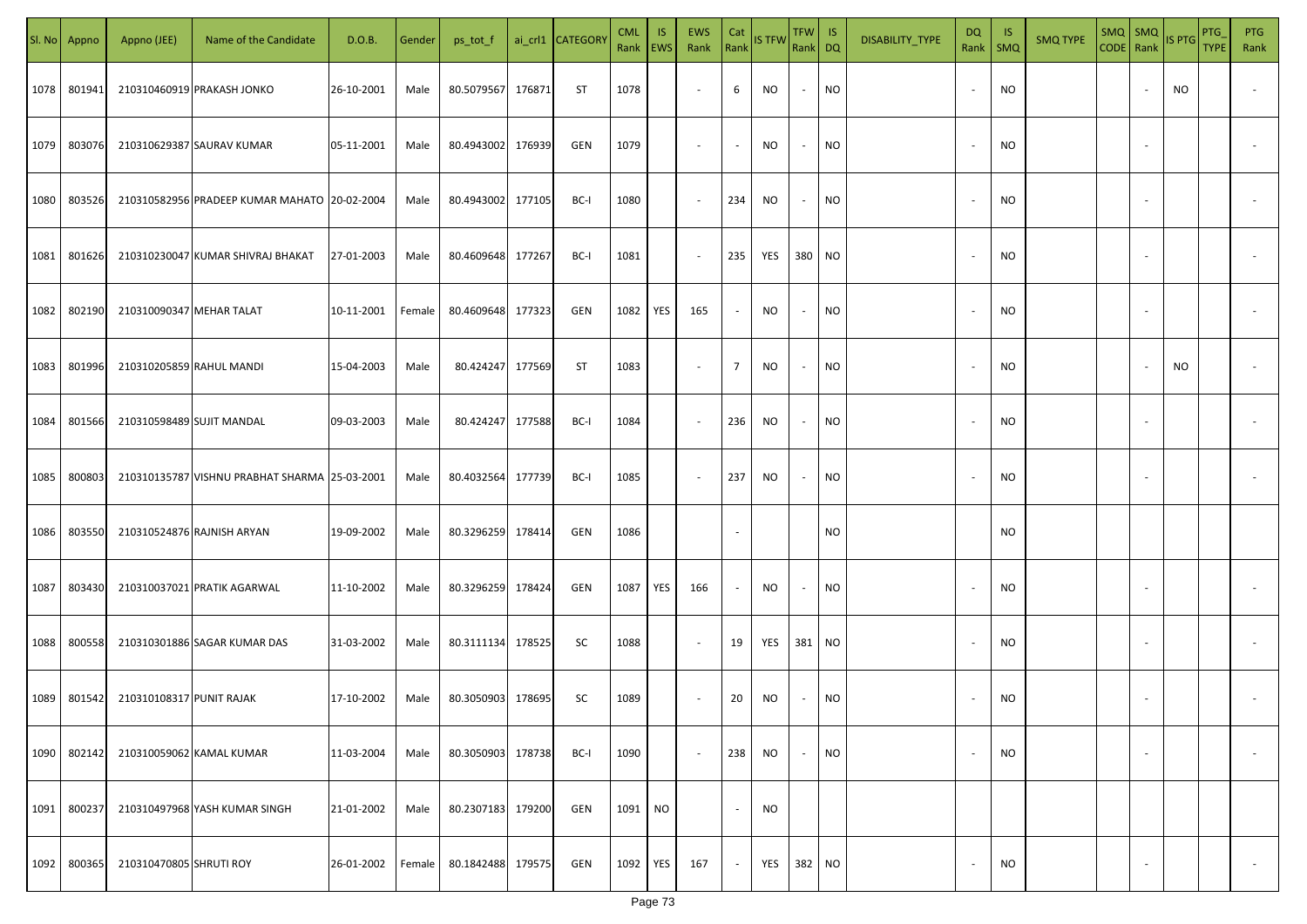|      | Sl. No Appno | Appno (JEE)                          | Name of the Candidate            | D.O.B.     | Gender | ps_tot_f         |        | ai_crl1 CATEGORY | <b>CML</b><br>Rank EWS | IS. | <b>EWS</b><br>Rank       | Cat<br>Rank              | <b>IS TFW</b> | $TFW$ IS<br>Rank DQ      |                | DISABILITY_TYPE | <b>DQ</b> | - IS<br>Rank   SMQ | <b>SMQ TYPE</b> |                          | SMQ SMQ<br>CODE Rank IS PTG | <b>PTG</b><br><b>TYPE</b> | <b>PTG</b><br>Rank       |
|------|--------------|--------------------------------------|----------------------------------|------------|--------|------------------|--------|------------------|------------------------|-----|--------------------------|--------------------------|---------------|--------------------------|----------------|-----------------|-----------|--------------------|-----------------|--------------------------|-----------------------------|---------------------------|--------------------------|
| 1093 | 802411       | 210310815322 RIYA RAJ                |                                  | 19-06-2002 | Female | 80.1641985       | 179749 | GEN              | 1093                   |     | $\overline{\phantom{a}}$ | $\sim$                   | NO            | $\sim$                   | <b>NO</b>      |                 |           | <b>NO</b>          |                 |                          |                             |                           |                          |
| 1094 | 801404       |                                      | 210310573916 ABHISHEK RANJAN     | 26-01-2002 | Male   | 80.1641985       | 179828 | GEN              | 1094                   |     | $\overline{\phantom{a}}$ | $\sim$                   | NO            | $\sim$                   | <b>NO</b>      |                 |           | <b>NO</b>          |                 |                          |                             |                           |                          |
| 1095 | 801942       | 210310102503 RISHAV RAJ              |                                  | 23-01-2004 | Male   | 80.1269368       | 180141 | GEN              | 1095                   |     | $\overline{\phantom{a}}$ | $\sim$                   | YES           | 383 NO                   |                |                 |           | <b>NO</b>          |                 |                          |                             |                           |                          |
| 1096 | 802418       |                                      | 210310271615 ABHISHEK KUMAR      | 08-12-2001 | Male   | 80.1269368       | 180193 | GEN              | 1096                   |     | $\overline{\phantom{a}}$ | $\sim$                   | YES           | 384 NO                   |                |                 |           | NO                 |                 |                          |                             |                           |                          |
|      |              | 1097 803805 210310372953 RAHUL YADAV |                                  | 05-11-2001 | Male   | 80.104812 180252 |        | GEN              | 1097                   | NO. |                          | $\sim$                   | NO.           |                          | N <sub>0</sub> |                 |           | N <sub>0</sub>     |                 |                          |                             |                           |                          |
| 1098 | 800676       |                                      | 210310007443 SUNNY KUMAR SAW     | 09-12-2002 | Male   | 80.0995877       | 180431 | BC-I             | 1098                   |     | $\overline{\phantom{a}}$ | 239                      | YES           | 385 NO                   |                |                 |           | <b>NO</b>          |                 |                          |                             |                           |                          |
| 1099 | 801782       |                                      | 210310117218 PANKAJ KUMAR GORAIN | 10-09-2004 | Male   | 80.0995877       | 180491 | GEN              | 1099                   |     | $\overline{\phantom{a}}$ | $\sim$                   | YES           | 386 NO                   |                |                 |           | <b>NO</b>          |                 |                          |                             |                           |                          |
| 1100 | 800929       |                                      | 210310008247 MUKESH KUMAR DAS    | 06-06-2002 | Male   | 80.072349        | 181001 | SC               | 1100                   |     | $\sim$                   | 21                       | YES           | 387 NO                   |                |                 |           | <b>NO</b>          |                 |                          |                             |                           |                          |
| 1101 | 802247       |                                      | 210310267542 UMESH KUMAR         | 06-01-2003 | Male   | 80.072349        | 181219 | SC               | 1101                   |     | $\sim$                   | 22                       | NO            | $\sim$                   | <b>NO</b>      |                 |           | NO                 |                 |                          |                             |                           |                          |
| 1102 | 800181       | 210310621779 SUMIT KUMAR             |                                  | 13-07-2003 | Male   | 80.042549        | 181287 | GEN              | 1102                   |     | $\sim$                   | $\sim$                   | NO            | $\overline{\phantom{a}}$ | <b>NO</b>      |                 |           | <b>NO</b>          |                 |                          |                             |                           |                          |
| 1103 | 802403       |                                      | 210310094756 SUMIT BHAGAT        | 27-06-2002 | Male   | 79.977686 181457 |        | GEN              | 1103                   |     | $\sim$                   | $\sim$                   | <b>NO</b>     | $\overline{\phantom{a}}$ | <b>NO</b>      |                 |           | <b>NO</b>          |                 |                          |                             |                           |                          |
| 1104 | 800331       |                                      | 210330051085 AJAY SINGH MUNDA    | 07-03-2002 | Male   | 79.9772884       | 181572 | ST               | 1104                   |     | $\overline{\phantom{a}}$ | 8                        | NO            |                          | <b>NO</b>      |                 |           | <b>NO</b>          |                 |                          | <b>NO</b>                   |                           |                          |
| 1105 | 801894       |                                      | 210310261788 SACHIN KUMAR MANDAL | 11-02-2003 | Male   | 79.9772884       | 181579 | BC-I             | 1105                   |     | $\sim$                   | 240                      | YES           | 388 NO                   |                |                 |           | <b>NO</b>          |                 | $\overline{\phantom{a}}$ |                             |                           | $\overline{\phantom{a}}$ |
| 1106 | 801677       |                                      | 210310108188 RISHITA DUTTA       | 22-11-2002 | Female | 79.9728602       | 181774 | GEN              | 1106                   |     | $\overline{\phantom{a}}$ | $\overline{\phantom{a}}$ | <b>NO</b>     | $\overline{\phantom{a}}$ | <b>NO</b>      |                 |           | <b>NO</b>          |                 | $\overline{\phantom{a}}$ |                             |                           | $\overline{\phantom{a}}$ |
| 1107 | 801151       | 210310119948                         | RAHUL KUMAR<br>VISHWAKARMA       | 04-06-2000 | Male   | 79.9552302       | 181849 | GEN              | 1107                   |     | $\overline{\phantom{a}}$ | $\sim$                   | YES           | 389 NO                   |                |                 |           | <b>NO</b>          |                 | $\overline{\phantom{a}}$ |                             |                           | $\sim$                   |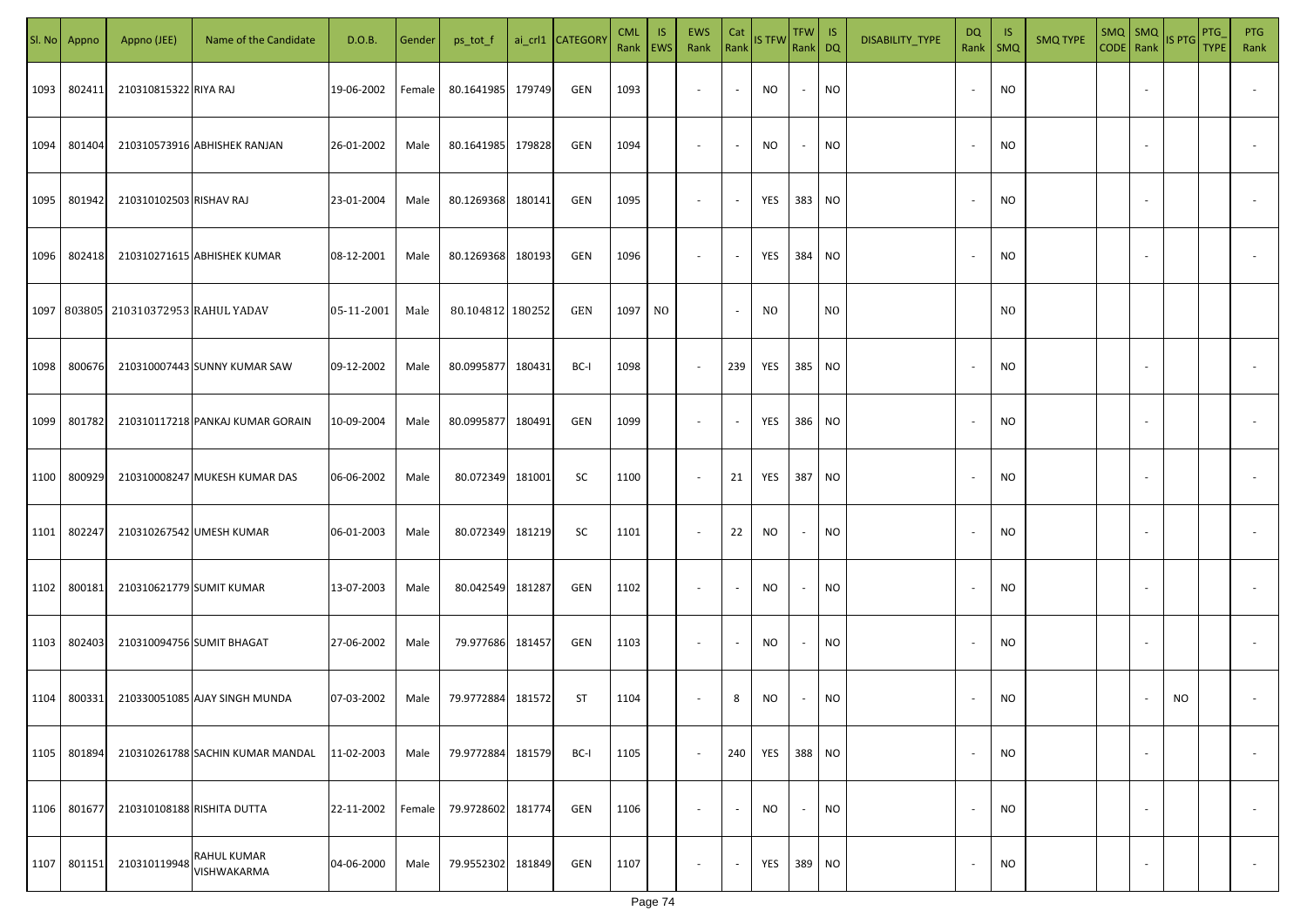| SI. No. | Appno  | Appno (JEE)              | Name of the Candidate              | D.O.B.     | Gender | ps_tot_f   |        | ai_crl1 CATEGORY | <b>CML</b><br>Rank | IS.<br>EWS | <b>EWS</b><br>Rank       | Cat<br>Rank | <b>IS TFW</b> | <b>TFW</b><br>Rank DQ    | IS        | DISABILITY_TYPE | DQ                       | -IS<br>Rank   SMQ | <b>SMQ TYPE</b>                         | $SMQ$ SMQ<br>$CODE$ Rank |    | IS PTG | PTG<br><b>TYPE</b> | <b>PTG</b><br>Rank |
|---------|--------|--------------------------|------------------------------------|------------|--------|------------|--------|------------------|--------------------|------------|--------------------------|-------------|---------------|--------------------------|-----------|-----------------|--------------------------|-------------------|-----------------------------------------|--------------------------|----|--------|--------------------|--------------------|
| 1108    | 801110 |                          | 210310336299 ANISHA KUMARI         | 22-05-2003 | Female | 79.9552302 | 181938 | BC-I             | 1108               |            | $\sim$                   | 241         | YES           | 390 NO                   |           |                 | $\overline{\phantom{a}}$ | <b>NO</b>         |                                         |                          |    |        |                    |                    |
| 1109    | 803371 |                          | 210310257289 SABITA KUMARI         | 20-08-2001 | Female | 79.9425304 | 182526 | GEN              | 1109               |            | $\overline{\phantom{a}}$ |             | <b>NO</b>     | $\sim$                   | <b>NO</b> |                 | $\overline{\phantom{a}}$ | YES               | <b>WARDS OF</b><br>SERVING<br>PERSONNEL | $\overline{7}$           | 25 |        |                    |                    |
| 1110    | 803128 | 210310400883 VIVEK KUMAR |                                    | 25-12-2003 | Male   | 79.9091357 | 182949 | GEN              | 1110               |            | $\overline{\phantom{a}}$ |             | YES           | 391 NO                   |           |                 | $\overline{\phantom{a}}$ | NO                |                                         |                          |    |        |                    |                    |
| 1111    | 800784 | 210310821889 ARUN KUMAR  |                                    | 25-01-2001 | Male   | 79.9091357 | 183064 | BC-I             | 1111               |            | $\sim$                   | 242         | NO            | $\sim$                   | NO        |                 | $\sim$                   | NO                |                                         |                          |    |        |                    |                    |
| 1112    | 800880 | 210310124120             | <b>ABHISHEK KUMAR</b><br>PRAJAPATI | 11-09-2004 | Male   | 79.8749127 | 183494 | GEN              | 1112               |            | $\overline{\phantom{a}}$ |             | <b>NO</b>     | $\overline{\phantom{a}}$ | <b>NO</b> |                 | $\overline{\phantom{a}}$ | NO                |                                         |                          |    |        |                    |                    |
| 1113    | 800631 |                          | 210310450388 SHITAL KUMARI         | 22-02-2003 | Female | 79.8681059 | 183681 | <b>GEN</b>       | 1113               | NO.        | $\overline{\phantom{a}}$ |             | NO.           | $\overline{\phantom{a}}$ | <b>NO</b> |                 | $\overline{\phantom{a}}$ | <b>NO</b>         |                                         |                          |    |        |                    |                    |
| 1114    | 800790 |                          | 210310295111 RUCHI KUMARI          | 01-03-2004 | Female | 79.8120784 | 183837 | GEN              | 1114               | YES        | 168                      |             | YES           | 392                      | <b>NO</b> |                 | $\overline{\phantom{a}}$ | <b>NO</b>         |                                         |                          |    |        |                    |                    |
| 1115    | 803573 |                          | 210310367466 VISHAL KUMAR          | 30-07-2003 | Male   | 79.8120784 | 183940 | BC-I             | 1115               |            |                          | 243         |               |                          | <b>NO</b> |                 |                          | NO                |                                         |                          |    |        |                    |                    |
| 1116    | 803395 |                          | 210310776348 MANISH ORAON          | 23-07-2000 | Male   | 79.7790627 | 184250 | <b>ST</b>        | 1116               |            | $\overline{\phantom{a}}$ | 9           | YES           | 393                      | <b>NO</b> |                 |                          | NO                |                                         |                          |    | NO.    |                    |                    |
| 1117    | 801148 |                          | 210310463956 ZAID AHMAD ANSARI     | 19-09-2002 | Male   | 79.6770374 | 184624 | BC-I             | 1117               |            | $\sim$                   | 244         | <b>NO</b>     | $\overline{\phantom{a}}$ | <b>NO</b> |                 |                          | <b>NO</b>         |                                         |                          |    |        |                    |                    |
| 1118    | 802626 |                          | 210330040181 BALRAM KUMAR          | 05-04-2001 | Male   | 79.6677276 | 184861 | BC-II            | 1118               |            | $\sim$                   | 160         | YES           | 394 NO                   |           |                 | $\overline{\phantom{a}}$ | <b>NO</b>         |                                         |                          |    |        |                    |                    |
| 1119    | 801051 | 210310749229 RAJSHREE    |                                    | 22-01-2004 | Female | 79.6592749 | 185027 | GEN              | 1119               | YES        | 169                      |             | YES           | 395 NO                   |           |                 | $\overline{\phantom{a}}$ | <b>NO</b>         |                                         |                          |    |        |                    |                    |
| 1120    | 803249 |                          | 210310775332 AYUSHI TEWARY         | 21-02-2002 | Female | 79.6592749 | 185043 | GEN              | 1120               | YES        | 170                      |             | NO            | $\overline{\phantom{a}}$ | <b>NO</b> |                 | $\overline{\phantom{a}}$ | <b>NO</b>         |                                         |                          |    |        |                    |                    |
| 1121    | 800373 |                          | 210330038861 AMAR KUMAR MAHATO     | 08-01-2002 | Male   | 79.6592749 | 185086 | BC-I             | 1121               |            | $\overline{\phantom{a}}$ | 245         | YES           | 396 NO                   |           |                 | $\sim$                   | <b>NO</b>         |                                         |                          |    |        |                    |                    |
| 1122    | 801932 |                          | 210310096508 ADARSH KUMAR          | 21-10-2003 | Male   | 79.6506707 | 185172 | GEN              | 1122               | YES        | 171                      |             | YES           | 397 NO                   |           |                 |                          | <b>NO</b>         |                                         |                          |    |        |                    |                    |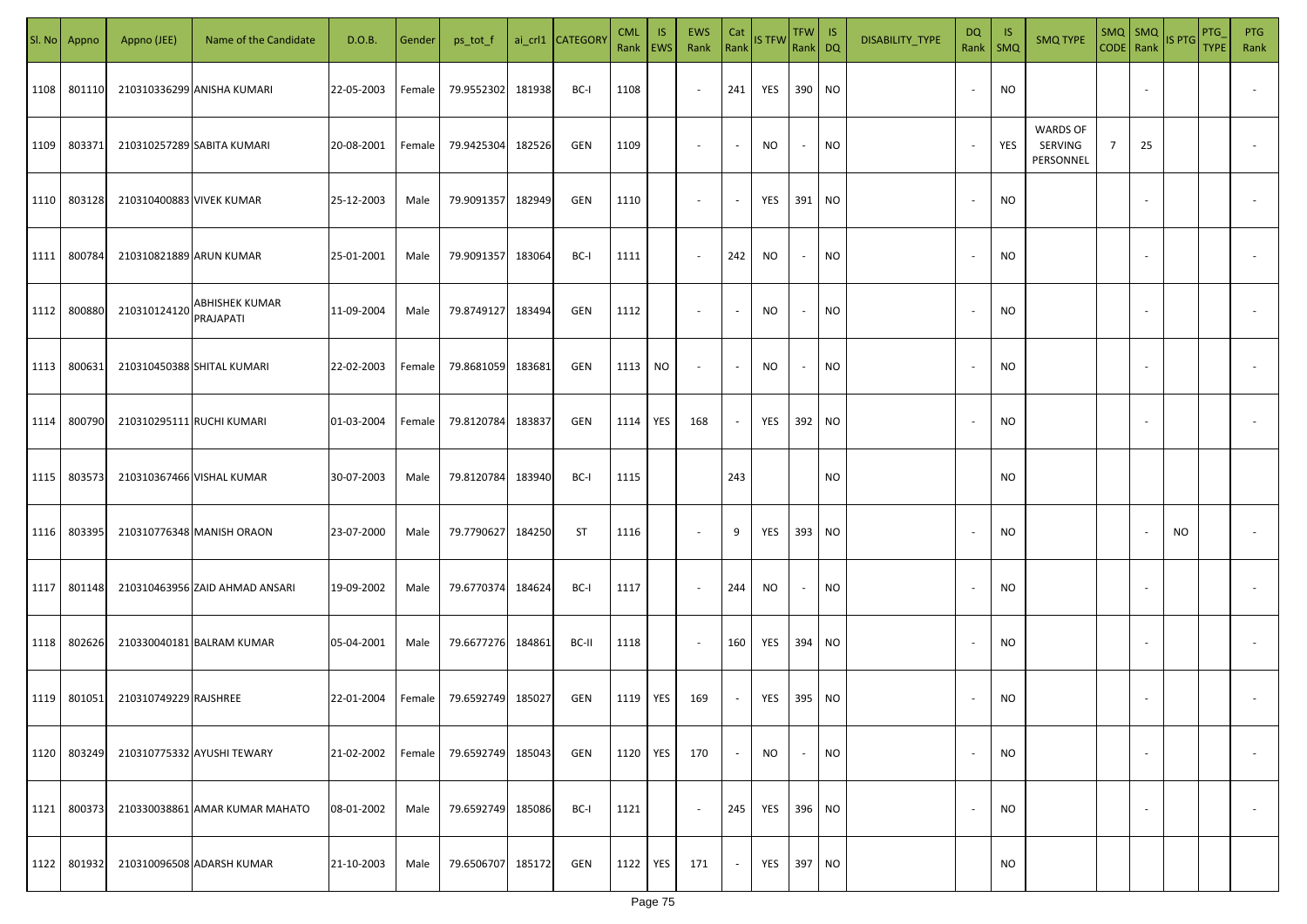|      | Sl. No Appno | Appno (JEE)               | Name of the Candidate                         | D.O.B.     | Gender | ps_tot_f   |        | ai_crl1 CATEGORY | <b>CML</b><br>Rank   EWS | IS.       | <b>EWS</b><br>Rank       | Cat<br>Rank              | <b>IS TFW</b> | $TFW$ IS<br>Rank DQ      |           | DISABILITY_TYPE | DQ     | -IS<br>Rank   SMQ | <b>SMQ TYPE</b> |                          | $\begin{array}{ c c c c }\n\hline\n\text{SMQ} & \text{SMQ} \\ \hline\n\text{CODE} & \text{Rank}\n\end{array}$ IS PTG | PTG<br><b>TYPE</b> | <b>PTG</b><br>Rank       |
|------|--------------|---------------------------|-----------------------------------------------|------------|--------|------------|--------|------------------|--------------------------|-----------|--------------------------|--------------------------|---------------|--------------------------|-----------|-----------------|--------|-------------------|-----------------|--------------------------|----------------------------------------------------------------------------------------------------------------------|--------------------|--------------------------|
| 1123 | 800084       |                           | 210310413817 AADARSH KUMAR SUMAN   10-09-2004 |            | Male   | 79.6484338 | 185225 | BC-I             | 1123                     |           | $\sim$                   | 246                      | YES           | 398 NO                   |           |                 |        | <b>NO</b>         |                 |                          |                                                                                                                      |                    |                          |
| 1124 | 803491       | 210310085096 SHRUTI       |                                               | 11-12-2003 | Female | 79.6334519 | 185433 | GEN              | 1124                     |           | $\sim$                   | $\sim$                   | NO            | $\sim$                   | <b>NO</b> |                 |        | <b>NO</b>         |                 |                          |                                                                                                                      |                    |                          |
| 1125 | 801841       | 210310052095 MD.ALTAMASH  |                                               | 16-12-2002 | Male   | 79.6334519 | 185473 | GEN              | 1125                     |           | $\overline{\phantom{a}}$ | $\sim$                   | NO            | $\sim$                   | <b>NO</b> |                 |        | <b>NO</b>         |                 |                          |                                                                                                                      |                    |                          |
| 1126 | 802352       | 210310553594 AYUSH KUMAR  |                                               | 12-03-2002 | Male   | 79.624503  | 185604 | BC-I             | 1126                     |           | $\sim$                   | 247                      | YES           | 399 NO                   |           |                 | $\sim$ | <b>NO</b>         |                 |                          |                                                                                                                      |                    |                          |
| 1127 | 801973       |                           | 210310755558 MRINJAL KUMAR GUPTA              | 10-12-2003 | Male   | 79.5299031 | 186243 | BC-II            | 1127                     |           | $\sim$                   | 161                      | YES           | 400 NO                   |           |                 | $\sim$ | <b>NO</b>         |                 |                          |                                                                                                                      |                    |                          |
| 1128 | 800092       |                           | 210310008164 RAKESH KUMAR                     | 13-09-2003 | Male   | 79.4668816 | 186814 | GEN              | 1128                     |           | $\overline{\phantom{a}}$ | $\overline{\phantom{a}}$ | NO            | $\sim$                   | <b>NO</b> |                 |        | <b>NO</b>         |                 |                          |                                                                                                                      |                    |                          |
| 1129 | 801521       | 210310338599 SNEHA SHRUTI |                                               | 25-09-2001 | Female | 79.4345523 | 187238 | GEN              | 1129                     |           | $\overline{\phantom{a}}$ | $\overline{\phantom{a}}$ | NO            | $\sim$                   | <b>NO</b> |                 |        | <b>NO</b>         |                 |                          |                                                                                                                      |                    |                          |
| 1130 | 802898       |                           | 210310750546 BAISHNAVI SRIVASTAVA             | 14-03-2003 | Female | 79.3869003 | 187883 | GEN              | 1130                     | YES       | 172                      | $\overline{\phantom{a}}$ | NO            | $\overline{\phantom{a}}$ | <b>NO</b> |                 |        | <b>NO</b>         |                 |                          |                                                                                                                      |                    |                          |
| 1131 | 802504       |                           | 210310181103 PIYUSH KUMAR                     | 25-01-2003 | Male   | 79.3807839 | 188179 | SC               | 1131                     |           | $\overline{\phantom{a}}$ | 23                       | NO            | $\overline{\phantom{a}}$ | <b>NO</b> |                 |        | <b>NO</b>         |                 |                          |                                                                                                                      |                    |                          |
| 1132 | 803604       |                           | 210310223667 ADITYA KUMAR                     | 14-10-2003 | Male   | 79.366416  | 188332 | GEN              | 1132                     | YES       | 173                      |                          |               |                          | <b>NO</b> |                 |        | <b>NO</b>         |                 |                          |                                                                                                                      |                    |                          |
| 1133 | 803283       | 210310224439 ROBIN KUMAR  |                                               | 03-11-2002 | Male   | 79.366416  | 188430 | GEN              | 1133                     | YES       | 174                      | $\overline{\phantom{a}}$ | NO            | $\overline{\phantom{a}}$ | <b>NO</b> |                 |        | <b>NO</b>         |                 |                          |                                                                                                                      |                    |                          |
| 1134 | 800379       |                           | 210310786602 MD IRSHAD SHAMS                  | 13-05-2002 | Male   | 79.366416  | 188486 | BC-I             | 1134                     |           | $\sim$                   | 248                      | NO            |                          | <b>NO</b> |                 |        | <b>NO</b>         |                 |                          |                                                                                                                      |                    |                          |
| 1135 | 800357       |                           | 210310079251 SAQUIB SHADAB                    | 03-06-2002 | Male   | 79.3569955 | 188855 | BC-II            | 1135                     |           | $\sim$                   | 162                      | YES           | 401 NO                   |           |                 |        | <b>NO</b>         |                 | $\overline{\phantom{a}}$ |                                                                                                                      |                    | $\overline{\phantom{a}}$ |
| 1136 | 801824       |                           | 210310846128 RAJ GOPAL SHARMA                 | 31-05-2002 | Male   | 79.3569955 | 188882 | BC-I             | 1136                     |           | $\sim$                   | 249                      | NO            | $\sim$                   | <b>NO</b> |                 |        | <b>NO</b>         |                 | $\overline{\phantom{a}}$ |                                                                                                                      |                    | $\overline{\phantom{a}}$ |
| 1137 | 802006       |                           | 210310335863 ABHIJEET KUMAR NANDI             | 04-07-2003 | Male   | 79.3143332 | 189214 | GEN              | 1137                     | <b>NO</b> | $\overline{\phantom{a}}$ | $\sim$                   | <b>NO</b>     | $\sim$                   | <b>NO</b> |                 |        | <b>NO</b>         |                 | $\sim$                   |                                                                                                                      |                    | $\sim$                   |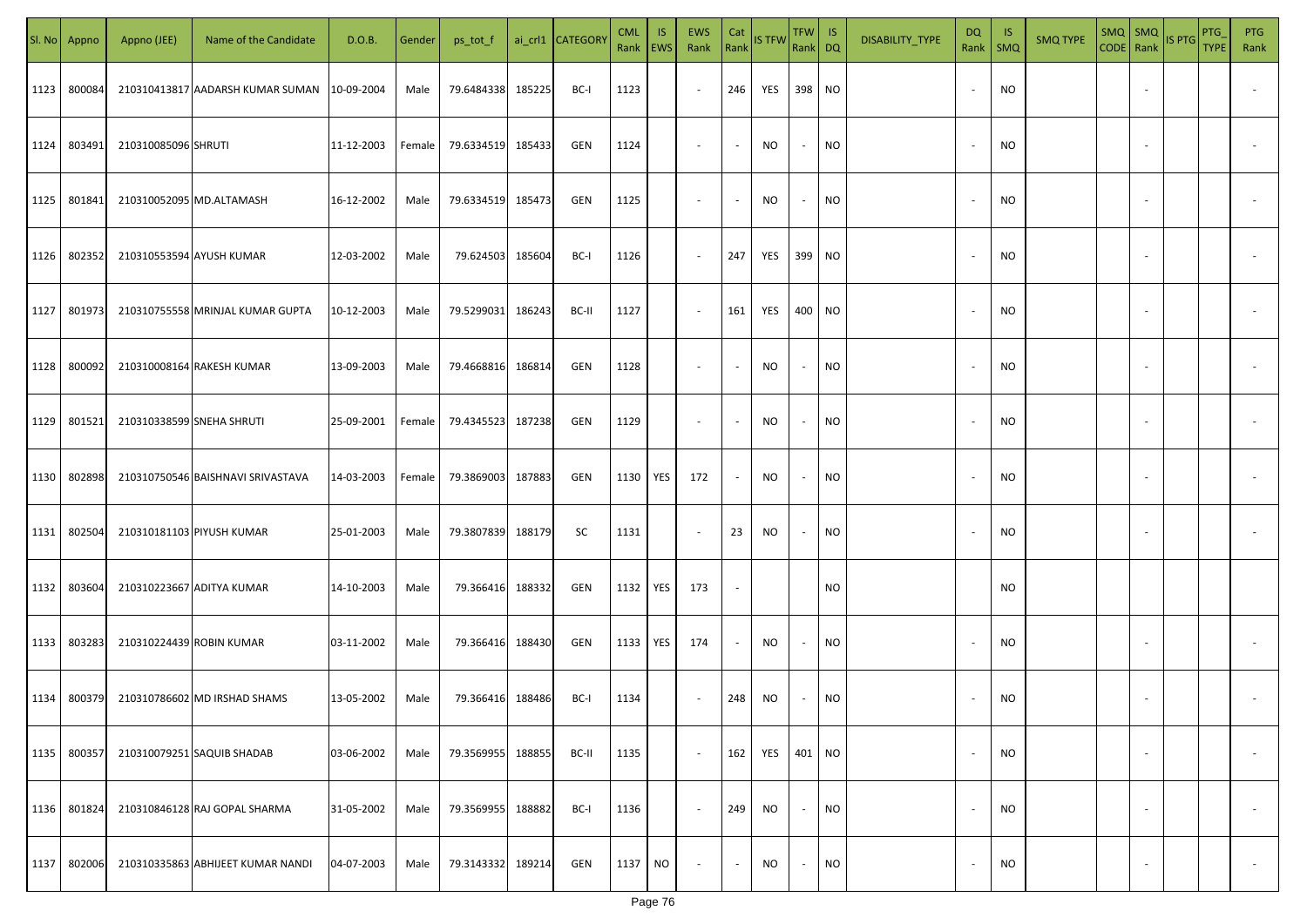| SI. No | Appno  | Appno (JEE)              | Name of the Candidate                                                    | D.O.B.     | Gender | ps_tot_f          |        | ai_crl1 CATEGORY | <b>CML</b><br>Rank EWS | <b>IS</b> | EWS<br>Rank Rank STFW    | Cat    |            | TFW IS<br>Rank DQ |           | DISABILITY_TYPE | <b>DQ</b><br>Rank        | - IS<br><b>SMQ</b> | <b>SMQ TYPE</b> | $SMQ$ $SMQ$<br>CODE Rank |                          | IS PTG | PTG<br><b>TYPE</b> | <b>PTG</b><br>Rank       |
|--------|--------|--------------------------|--------------------------------------------------------------------------|------------|--------|-------------------|--------|------------------|------------------------|-----------|--------------------------|--------|------------|-------------------|-----------|-----------------|--------------------------|--------------------|-----------------|--------------------------|--------------------------|--------|--------------------|--------------------------|
| 1138   | 801012 |                          | 210310334848 DEO RANJAN MAHTO                                            | 05-06-2003 | Male   | 79.3143332        | 189238 | BC-I             | 1138                   |           | $\sim$                   | 250    | YES        | 402 NO            |           |                 | $\overline{\phantom{a}}$ | <b>NO</b>          |                 |                          |                          |        |                    |                          |
| 1139   | 801080 |                          | 210310450547 GOURAV KUMAR GUPTA                                          | 12-12-2001 | Male   | 79.2252812        | 189575 | GEN              | 1139                   | <b>NO</b> | $\sim$                   | $\sim$ | YES        | 403 NO            |           |                 | $\overline{\phantom{a}}$ | <b>NO</b>          |                 |                          |                          |        |                    |                          |
| 1140   | 803327 |                          | 210310024516 SIMRAN KUMARI                                               | 13-03-2003 | Female | 79.1426928 190449 |        | ST               | 1140                   |           | $\overline{\phantom{a}}$ | 10     | <b>NO</b>  | $\sim$            | <b>NO</b> |                 |                          | <b>NO</b>          |                 |                          |                          | NO.    |                    |                          |
| 1141   | 803492 |                          | 210310650326 RAHUL MANDAL                                                | 27-10-2002 | Male   | 79.1394135 190739 |        | BC-I             | 1141                   |           | $\sim$                   | 251    | NO         | $\sim$            | NO        |                 |                          | <b>NO</b>          |                 |                          |                          |        |                    |                          |
|        |        |                          | 1142   803845   210310376651   SAPNA KUMARI RAWANI   01-01-2004   Female |            |        | 79.139414 190752  |        | BC-I             | 1142                   |           |                          | 252    | YES 404 NO |                   |           |                 |                          | N <sub>0</sub>     |                 |                          |                          |        |                    |                          |
| 1143   | 802700 |                          | 210310021555 SONU KUMAR MANDAL                                           | 10-02-2004 | Male   | 79.1103783        | 190860 | BC-I             | 1143                   |           | $\sim$                   | 253    | YES        | 405 NO            |           |                 |                          | <b>NO</b>          |                 |                          |                          |        |                    |                          |
| 1144   | 802185 | 210310288826 NISHANT RAJ |                                                                          | 03-02-2002 | Male   | 79.1103783        | 191046 | BC-I             | 1144                   |           | $\sim$                   | 254    | YES        | 406 NO            |           |                 |                          | <b>NO</b>          |                 |                          |                          |        |                    |                          |
| 1145   | 800100 | 210310399195 ANKITA SAHU |                                                                          | 29-11-2001 | Female | 78.9683612        | 191616 | BC-I             | 1145                   |           | $\sim$                   | 255    | YES        | 407               | NO        |                 |                          | <b>NO</b>          |                 |                          |                          |        |                    |                          |
| 1146   | 803035 | 210310060502 SAKSHI JHA  |                                                                          | 26-12-2003 | Female | 78.9462976 191771 |        | GEN              | 1146                   | <b>NO</b> | $\sim$                   |        | NO.        | $\sim$            | NO        |                 |                          | <b>NO</b>          |                 |                          |                          |        |                    |                          |
| 1147   | 800412 |                          | 210310345969 DEEPSHIKHA MAJUMDAR                                         | 14-06-2002 | Female | 78.9462976 191802 |        | GEN              | 1147                   | YES       | 175                      | $\sim$ | YES        |                   | 408 NO    |                 |                          | <b>NO</b>          |                 |                          |                          |        |                    |                          |
| 1148   | 802544 | 210310060503 RAHUL YADAV |                                                                          | 27-06-2002 | Male   | 78.9462976 191903 |        | BC-II            | 1148                   |           | $\sim$                   | 163    | NO.        | $\sim$            | <b>NO</b> |                 |                          | <b>NO</b>          |                 |                          |                          |        |                    |                          |
| 1149   | 800961 |                          | 210330077039 BISHWANATH PARIT                                            | 06-01-2003 | Male   | 78.937795 192061  |        | BC-I             | 1149                   |           | $\sim$                   | 256    | NO         | $\sim$            | <b>NO</b> |                 |                          | <b>NO</b>          |                 |                          |                          |        |                    |                          |
| 1150   | 802615 |                          | 210310469813 GAURAV KUMAR                                                | 07-01-2003 | Male   | 78.937795 192068  |        | GEN              | 1150                   | <b>NO</b> | $\sim$                   | $\sim$ | NO         | $\sim$            | <b>NO</b> |                 | $\overline{\phantom{a}}$ | <b>NO</b>          |                 |                          | $\overline{\phantom{a}}$ |        |                    | $\overline{\phantom{a}}$ |
| 1151   | 803451 | 210310743954 BHIM ORAON  |                                                                          | 17-03-2004 | Male   | 78.937795 192129  |        | ST               | 1151                   |           | $\sim$                   | 11     | <b>NO</b>  | $\sim$            | <b>NO</b> |                 | $\overline{\phantom{a}}$ | <b>NO</b>          |                 |                          |                          | NO     |                    | $\overline{\phantom{a}}$ |
| 1152   | 801891 |                          | 210310726030 AMIT KUMAR HEMBRAM                                          | 23-06-2002 | Male   | 78.9294963 192404 |        | ST               | 1152                   |           | $\sim$                   | 12     | <b>NO</b>  | $\sim$            | <b>NO</b> |                 | $\overline{\phantom{a}}$ | <b>NO</b>          |                 |                          |                          | NO     |                    | $\sim$                   |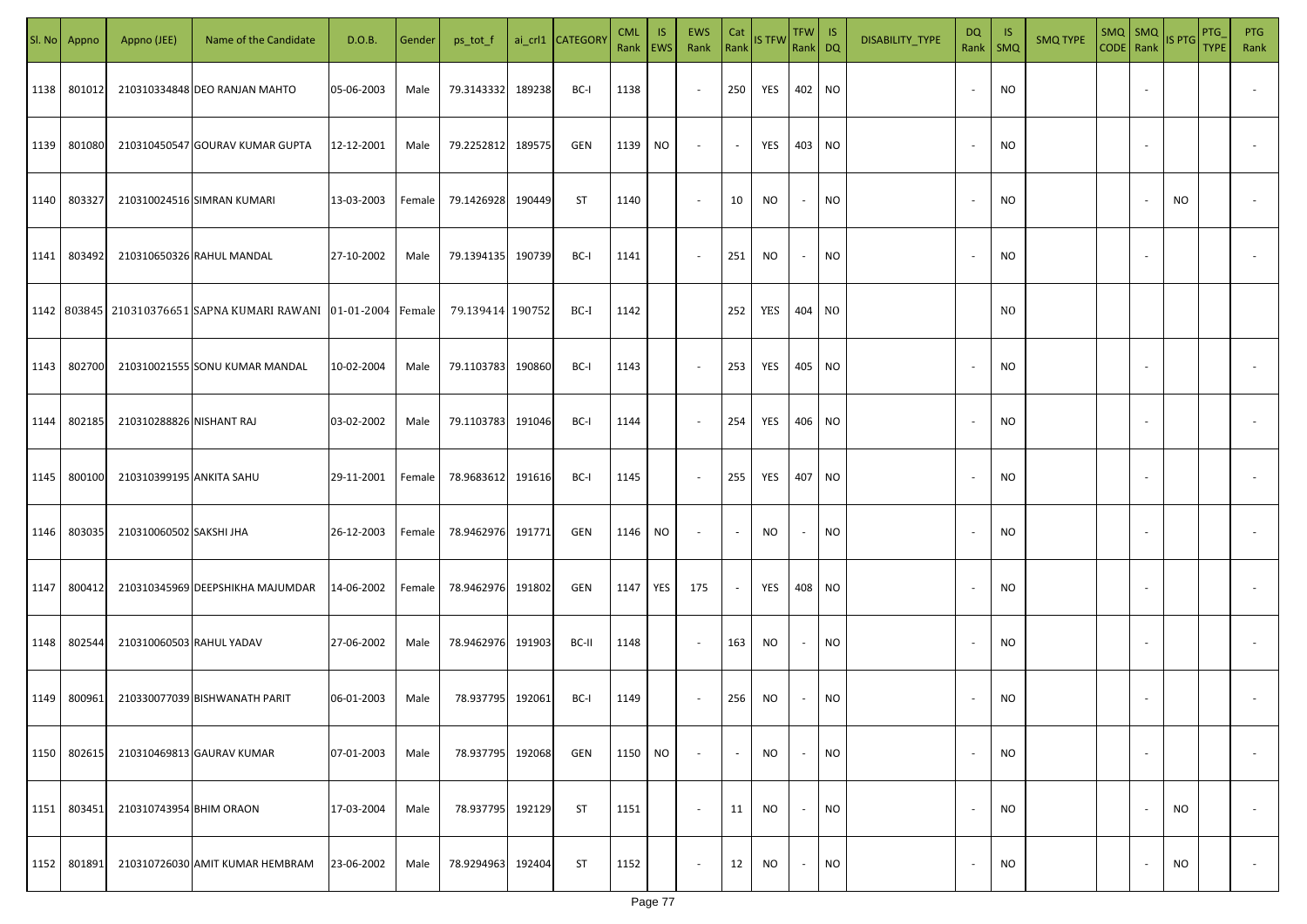|      | Sl. No Appno | Appno (JEE)              | Name of the Candidate                          | D.O.B.     | Gender | ps_tot_f   |        | ai_crl1 CATEGORY | <b>CML</b><br>Rank EWS | IS. | EWS<br>Rank              | Cat<br>Rank              | <b>IS TFW</b> | TFW  <br>Rank DQ         | IS        | DISABILITY_TYPE | DQ<br>Rank               | -IS<br>$\mathsf{SMQ}$ | <b>SMQ TYPE</b> | CODE Rank | $SMQ$ SMQ                | IS PTG    | PTG<br><b>TYPE</b> | <b>PTG</b><br>Rank |
|------|--------------|--------------------------|------------------------------------------------|------------|--------|------------|--------|------------------|------------------------|-----|--------------------------|--------------------------|---------------|--------------------------|-----------|-----------------|--------------------------|-----------------------|-----------------|-----------|--------------------------|-----------|--------------------|--------------------|
| 1153 | 800284       | 210310053056 HARSH DEEP  |                                                | 15-05-2002 | Male   | 78.9043063 | 192516 | BC-I             | 1153                   |     | $\blacksquare$           | 257                      | <b>NO</b>     | $\sim$                   | <b>NO</b> |                 |                          | NO                    |                 |           |                          |           |                    |                    |
| 1154 | 800813       |                          | 210310166267 ANANYA POORVA                     | 06-04-2003 | Female | 78.8801027 | 193075 | GEN              | 1154                   |     | $\overline{\phantom{a}}$ | $\sim$                   | <b>NO</b>     | $\sim$                   | <b>NO</b> |                 |                          | <b>NO</b>             |                 |           |                          |           |                    |                    |
| 1155 | 802491       |                          | 210310054441 SOURAV ACHERJEE                   | 21-10-2003 | Male   | 78.8345471 | 193201 | GEN              | 1155                   |     | $\overline{\phantom{a}}$ | $\sim$                   | YES           | 409 NO                   |           |                 | $\overline{\phantom{a}}$ | NO.                   |                 |           |                          |           |                    |                    |
| 1156 | 802110       | 210310451922 NIRAJ KUMAR |                                                | 15-12-2004 | Male   | 78.8345471 | 193444 | BC-II            | 1156                   |     | $\sim$                   | 164                      | <b>NO</b>     | $\sim$                   | <b>NO</b> |                 |                          | NO.                   |                 |           |                          |           |                    |                    |
| 1157 | 803266       |                          | 210310385004 BISHAL SINGH CHOUDHARY 11-06-2001 |            | Male   | 78.8345471 | 193511 | GEN              | 1157                   | NO  | $\overline{\phantom{a}}$ | $\overline{\phantom{a}}$ | NO.           | $\overline{\phantom{a}}$ | NO.       |                 |                          | NO.                   |                 |           |                          |           |                    |                    |
| 1158 | 800091       | 210310104317 SONY PRIYA  |                                                | 19-03-2002 | Female | 78.8282664 | 193683 | BC-II            | 1158                   |     | $\overline{\phantom{a}}$ | 165                      | <b>NO</b>     | $\overline{\phantom{a}}$ | <b>NO</b> |                 |                          | <b>NO</b>             |                 |           |                          |           |                    |                    |
| 1159 | 800776       |                          | 210310735348 ANURAG KUMAR                      | 05-10-2003 | Male   | 78.8007937 | 194454 | BC-II            | 1159                   |     | $\sim$                   | 166                      | <b>NO</b>     | $\overline{\phantom{a}}$ | <b>NO</b> |                 |                          | <b>NO</b>             |                 |           |                          |           |                    |                    |
| 1160 | 800774       |                          | 210310279528 NISHITA KUMARI                    | 11-05-2003 | Female | 78.7949037 | 194548 | BC-I             | 1160                   |     | $\sim$                   | 258                      | <b>NO</b>     | $\overline{\phantom{a}}$ | <b>NO</b> |                 |                          | <b>NO</b>             |                 |           |                          |           |                    |                    |
| 1161 | 802669       |                          | 210310605941 SALONI VERMA                      | 11-01-2003 | Female | 78.6877211 | 195258 | BC-II            | 1161                   |     | $\sim$                   | 167                      | YES           | 410 NO                   |           |                 |                          | <b>NO</b>             |                 |           |                          |           |                    |                    |
| 1162 | 801827       |                          | 210310745560 SONU STEFAN SOREN                 | 14-09-2002 | Male   | 78.6827359 | 195380 | ST               | 1162                   |     | $\overline{\phantom{a}}$ | 13                       | YES           | 411 NO                   |           |                 |                          | <b>NO</b>             |                 |           |                          | <b>NO</b> |                    |                    |
| 1163 | 803304       | 210310579721 ANKIT RAJ   |                                                | 11-03-2002 | Male   | 78.6760025 | 195422 | GEN              | 1163                   | YES | 176                      |                          | <b>NO</b>     | $\overline{\phantom{a}}$ | <b>NO</b> |                 |                          | <b>NO</b>             |                 |           |                          |           |                    |                    |
| 1164 | 803458       |                          | 210310152141 PRASHANT BHARTI                   | 26-10-2002 | Male   | 78.6760025 | 195452 | SC               | 1164                   |     | $\overline{\phantom{a}}$ | 24                       | <b>NO</b>     | $\overline{\phantom{a}}$ | <b>NO</b> |                 |                          | <b>NO</b>             |                 |           |                          |           |                    |                    |
| 1165 | 800569       |                          | 210310460365 AKASH KUMAR PANDEY                | 14-12-2003 | Male   | 78.6760025 | 195525 | GEN              | 1165                   | YES | 177                      | $\sim$                   | YES           |                          | 412 NO    |                 | $\overline{\phantom{a}}$ | NO.                   |                 |           | $\overline{\phantom{a}}$ |           |                    | $\sim$             |
| 1166 | 800512       |                          | 210310577991 NISHANT RANJAN                    | 19-05-2003 | Male   | 78.6040348 | 195944 | GEN              | 1166                   | NO. | $\overline{\phantom{a}}$ | $\sim$                   | <b>NO</b>     | $\sim$                   | <b>NO</b> |                 | $\sim$                   | <b>NO</b>             |                 |           | $\overline{\phantom{a}}$ |           |                    | $\sim$             |
| 1167 | 803449       |                          | 210310741130 ANKIT CHANDRA JAI                 | 25-10-2002 | Male   | 78.6040348 | 196048 | BC-I             | 1167                   |     | $\overline{\phantom{a}}$ | 259                      | NO            | $\sim$                   | <b>NO</b> |                 |                          | <b>NO</b>             |                 |           |                          |           |                    | $\sim$             |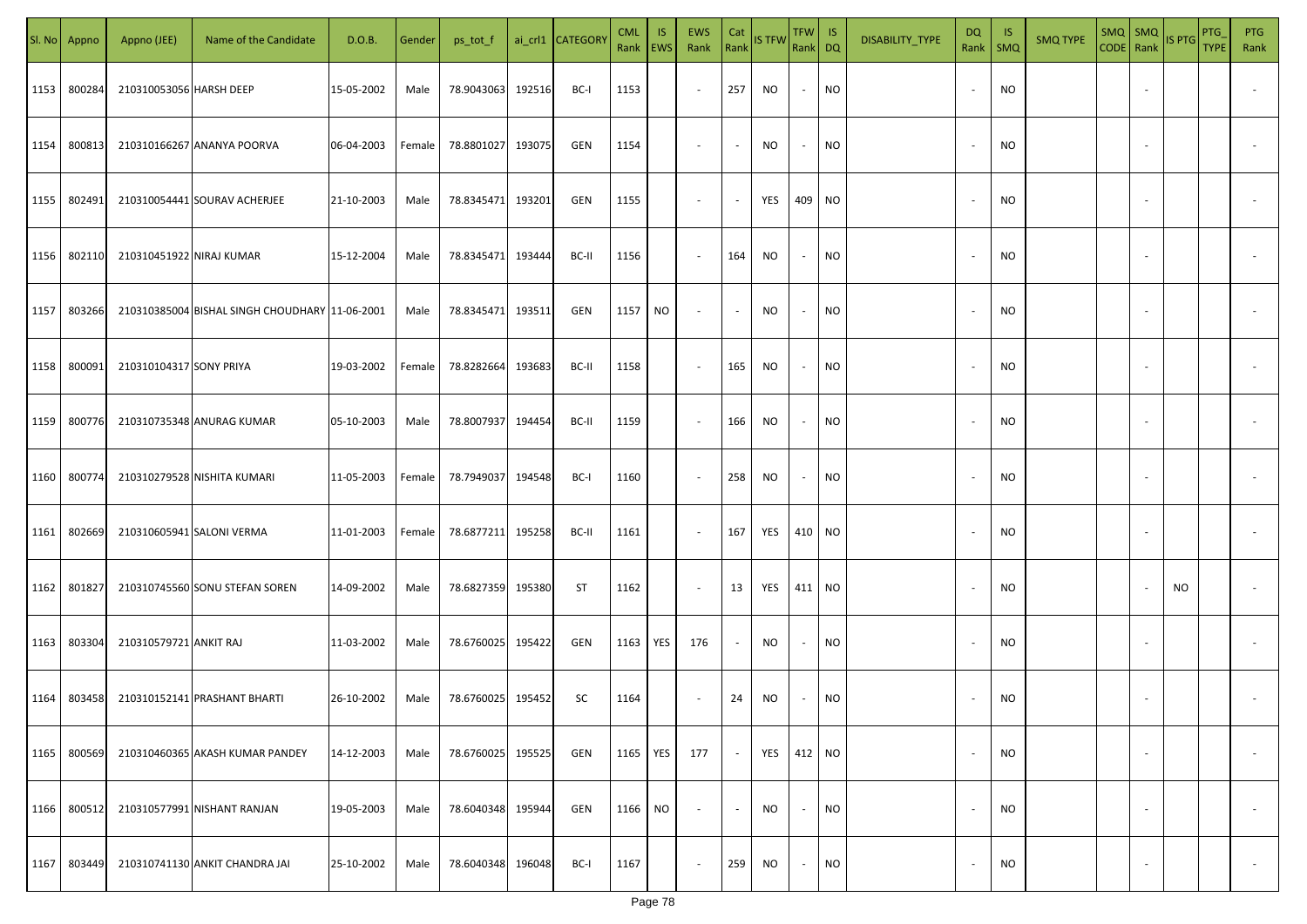|      | Sl. No Appno | Appno (JEE)               | Name of the Candidate           | D.O.B.     | Gender | ps_tot_f          |        | ai_crl1 CATEGORY | <b>CML</b><br>Rank   EWS | IS.       | EWS<br>Rank              | Cat<br>Rank              | <b>IS TFW</b> | $TFW$ IS<br>Rank DQ      |           | DISABILITY_TYPE | DQ     | - IS<br>Rank   SMQ | <b>SMQ TYPE</b> |                          | $\begin{array}{ c c c c }\n\hline\n\text{SMQ} & \text{SMQ} \\ \hline\n\text{CODE} & \text{Rank}\n\end{array}$ IS PTG | PTG<br><b>TYPE</b> | <b>PTG</b><br>Rank       |
|------|--------------|---------------------------|---------------------------------|------------|--------|-------------------|--------|------------------|--------------------------|-----------|--------------------------|--------------------------|---------------|--------------------------|-----------|-----------------|--------|--------------------|-----------------|--------------------------|----------------------------------------------------------------------------------------------------------------------|--------------------|--------------------------|
| 1168 | 801401       |                           | 210310042585 SACHIN PASWAN      | 05-10-2002 | Male   | 78.5814102        | 196215 | SC               | 1168                     |           | $\overline{\phantom{a}}$ | 25                       | NO            | $\sim$                   | <b>NO</b> |                 |        | <b>NO</b>          |                 |                          |                                                                                                                      |                    |                          |
| 1169 | 802037       |                           | 210310123482 SHANKAR MUNDA      | 09-12-2001 | Male   | 78.5814102        | 196238 | ST               | 1169                     |           | $\sim$                   | 14                       | YES           | 413 NO                   |           |                 |        | <b>NO</b>          |                 |                          | NO                                                                                                                   |                    |                          |
| 1170 | 803607       | 210310575829 SWEETY NANDI |                                 | 06-06-2002 | Female | 78.5814102        | 196293 | GEN              | 1170                     |           |                          | $\sim$                   |               |                          | <b>NO</b> |                 |        | <b>NO</b>          |                 |                          |                                                                                                                      |                    |                          |
| 1171 | 803326       |                           | 210310737231 SHUBHAM KUMAR      | 16-08-2002 | Male   | 78.5814102        | 196323 | GEN              | 1171                     |           | $\overline{\phantom{a}}$ | $\sim$                   | NO            | $\overline{\phantom{a}}$ | <b>NO</b> |                 |        | <b>NO</b>          |                 |                          |                                                                                                                      |                    |                          |
| 1172 | 802049       | 210310900590 ALKA JHA     |                                 | 20-06-2002 | Female | 78.5113709        | 196803 | GEN              | 1172                     | YES       | 178                      | $\overline{\phantom{a}}$ | YES           | 414 NO                   |           |                 | $\sim$ | <b>NO</b>          |                 |                          |                                                                                                                      |                    |                          |
| 1173 | 800475       | 210310470807 YUVRAJ SINGH |                                 | 10-09-2003 | Male   | 78.4498564        | 196995 | GEN              | 1173                     | <b>NO</b> | $\overline{\phantom{a}}$ | $\sim$                   | NO            | $\sim$                   | <b>NO</b> |                 |        | <b>NO</b>          |                 |                          |                                                                                                                      |                    |                          |
| 1174 | 803049       | 210310777956 YUSRA FATMA  |                                 | 24-04-2002 | Female | 78.4157398 197234 |        | GEN              | 1174                     |           | $\overline{\phantom{a}}$ | $\sim$                   | YES           | 415 NO                   |           |                 |        | <b>NO</b>          |                 |                          |                                                                                                                      |                    |                          |
| 1175 | 803211       |                           | 210310597539 MOBASSHIR RAHMAN   | 02-02-2002 | Male   | 78.3793078        | 197577 | BC-II            | 1175                     |           | $\sim$                   | 168                      | <b>NO</b>     | $\sim$                   | <b>NO</b> |                 |        | <b>NO</b>          |                 |                          |                                                                                                                      |                    |                          |
| 1176 | 801825       |                           | 210310475954 VISHNU PAD RAJAK   | 10-01-2001 | Male   | 78.3084461        | 198678 | SC               | 1176                     |           | $\overline{\phantom{a}}$ | 26                       | NO            | $\overline{\phantom{a}}$ | <b>NO</b> |                 |        | <b>NO</b>          |                 |                          |                                                                                                                      |                    |                          |
| 1177 | 801715       | 210310039090 SANSKAR DAS  |                                 | 15-09-2002 | Male   | 78.3084461        | 198810 | SC               | 1177                     |           | $\overline{\phantom{a}}$ | 27                       | NO            |                          | <b>NO</b> |                 |        | <b>NO</b>          |                 |                          |                                                                                                                      |                    |                          |
| 1178 | 800573       |                           | 210310010296 ARUNDHATI LAL      | 28-05-2003 | Female | 78.3013482        | 198908 | GEN              | 1178                     | NO        | $\sim$                   | $\sim$                   | NO            |                          | <b>NO</b> |                 |        | <b>NO</b>          |                 |                          |                                                                                                                      |                    |                          |
| 1179 | 803468       |                           | 210340048663 NAVEEN ORAON       | 15-04-2000 | Male   | 78.3013482        | 198968 | ST               | 1179                     |           | $\sim$                   | 15                       | YES           | 416 NO                   |           |                 |        | <b>NO</b>          |                 |                          | NO                                                                                                                   |                    |                          |
| 1180 | 802252       | 210310691392 SAHIL ANSARI |                                 | 08-12-2002 | Male   | 78.2673959        | 199120 | BC-I             | 1180                     |           | $\sim$                   | 260                      | NO            | $\overline{\phantom{a}}$ | <b>NO</b> |                 |        | <b>NO</b>          |                 | $\overline{\phantom{a}}$ |                                                                                                                      |                    | $\overline{\phantom{a}}$ |
| 1181 | 801142       |                           | 210310448459 DEEPSHIKHA GUPTA   | 12-12-2001 | Female | 78.2673959        | 199133 | GEN              | 1181                     |           | $\overline{\phantom{a}}$ | $\blacksquare$           | <b>NO</b>     |                          | <b>NO</b> |                 |        | <b>NO</b>          |                 | $\overline{\phantom{a}}$ |                                                                                                                      |                    | $\overline{\phantom{a}}$ |
| 1182 | 801705       |                           | 210310107741 KARAN KUMAR MAHATO | 29-05-2001 | Male   | 78.2647266 199513 |        | BC-I             | 1182                     |           | $\overline{\phantom{a}}$ | 261                      | YES           | 417 NO                   |           |                 |        | <b>NO</b>          |                 | $\sim$                   |                                                                                                                      |                    | $\sim$                   |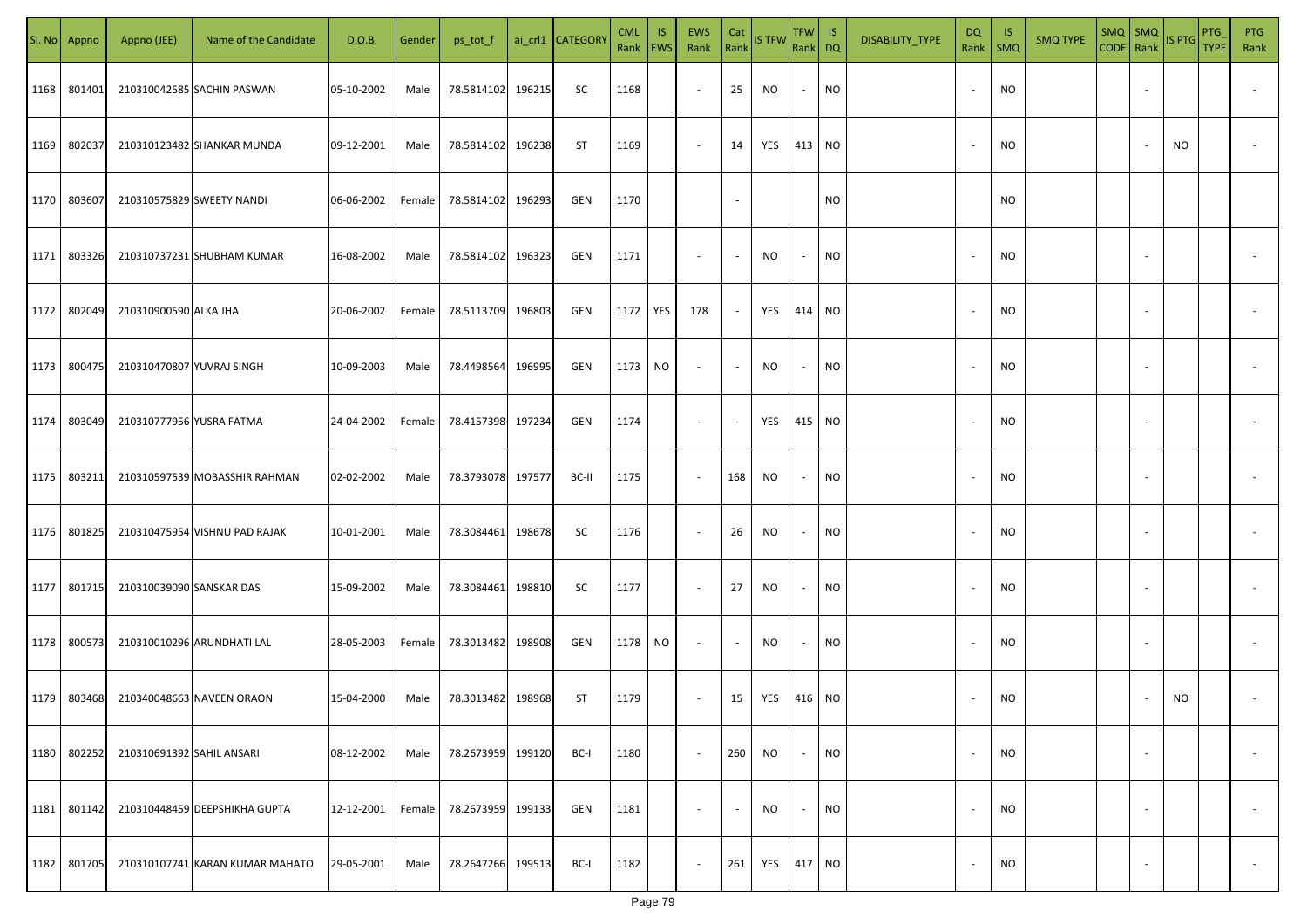|      | Sl. No Appno | Appno (JEE)               | Name of the Candidate                         | D.O.B.     | Gender | ps_tot_f         |        | ai_crl1 CATEGOR\ | <b>CML</b><br>Rank EWS | IS.       | <b>EWS</b><br>Rank       | Cat<br>Rank | <b>IS TFW</b> | TFW IS<br>Rank DQ |                | DISABILITY_TYPE | DQ<br>Rank               | -IS<br><b>SMQ</b> | <b>SMQ TYPE</b> | $SMQ$ SMQ<br>CODE Rank |                          | IS PTG | PTG<br><b>TYPE</b> | <b>PTG</b><br>Rank       |
|------|--------------|---------------------------|-----------------------------------------------|------------|--------|------------------|--------|------------------|------------------------|-----------|--------------------------|-------------|---------------|-------------------|----------------|-----------------|--------------------------|-------------------|-----------------|------------------------|--------------------------|--------|--------------------|--------------------------|
| 1183 | 800062       | 210310047680 ALI AHMAD    |                                               | 20-04-2003 | Male   | 78.2594118       | 199631 | GEN              | 1183                   | YES       | 179                      | $\sim$      | YES           | 418 NO            |                |                 |                          | <b>NO</b>         |                 |                        |                          |        |                    |                          |
|      |              |                           | 1184   803559   210310006490 SHASHANK SHEKHAR | 05-11-2002 | Male   | 78.259412 199658 |        | GEN              | 1184                   | YES       | 180                      | $\sim$      | NO.           |                   | N <sub>0</sub> |                 |                          | N <sub>0</sub>    |                 |                        |                          |        |                    |                          |
| 1185 | 802715       |                           | 210310128709 OM PRAKASH KUMAR                 | 03-04-2003 | Male   | 78.2594118       | 199767 | BC-I             | 1185                   |           | $\sim$                   | 262         | YES           | 419 NO            |                |                 |                          | <b>NO</b>         |                 |                        |                          |        |                    |                          |
| 1186 | 800293       |                           | 210310231659 SHIVAM THAKUR                    | 16-02-2003 | Male   | 78.2294068       | 199993 | GEN              | 1186                   | NO        | $\overline{\phantom{a}}$ | $\sim$      | NO.           | $\sim$            | NO             |                 |                          | <b>NO</b>         |                 |                        |                          |        |                    |                          |
| 1187 | 800388       | 210310293505 RITU KUMARI  |                                               | 15-07-2002 | Female | 78.0410106       | 201337 | GEN              | 1187                   |           | $\sim$                   | $\sim$      | YES           | 420 NO            |                |                 |                          | <b>NO</b>         |                 |                        |                          |        |                    |                          |
| 1188 | 801335       |                           | 210310177608 DEVANSH KAUSHIK                  | 27-08-2003 | Male   | 77.998822        | 202045 | GEN              | 1188                   | YES       | 181                      | $\sim$      | YES           | 421 NO            |                |                 |                          | <b>NO</b>         |                 |                        |                          |        |                    |                          |
| 1189 | 801674       |                           | 210310457845 ANKITA KUMARI                    | 10-04-2000 | Female | 77.998822        | 202112 | SC               | 1189                   |           | $\overline{\phantom{a}}$ | 28          | YES           | 422 NO            |                |                 |                          | <b>NO</b>         |                 |                        |                          |        |                    |                          |
| 1190 | 800665       |                           | 210330005563 KOUSHIK KUMAR                    | 10-08-2002 | Male   | 77.9229403       | 202591 | BC-II            | 1190                   |           | $\sim$                   | 169         | YES           | 423 NO            |                |                 |                          | <b>NO</b>         |                 |                        |                          |        |                    |                          |
| 1191 | 801776       |                           | 210330039500 PRAKASH RAJAK                    | 19-02-2003 | Male   | 77.9229403       | 202636 | SC               | 1191                   |           | $\sim$                   | 29          | YES           | 424 NO            |                |                 |                          | <b>NO</b>         |                 |                        |                          |        |                    |                          |
| 1192 | 802117       |                           | 210310331811 SAKSHI KUMARI                    | 17-12-2002 | Female | 77.8886009       | 202825 | BC-I             | 1192                   |           | $\sim$                   | 263         | NO            | $\sim$            | NO             |                 |                          | <b>NO</b>         |                 |                        |                          |        |                    |                          |
| 1193 | 802433       |                           | 210310351144 JAYRAM KUMAR TANTI               | 06-06-2001 | Male   | 77.866999        | 202960 | GEN              | 1193                   |           | $\sim$                   |             | NO.           | $\sim$            | <b>NO</b>      |                 |                          | <b>NO</b>         |                 |                        |                          |        |                    |                          |
| 1194 | 800581       | 210310395093 AYUSH ROSHAN |                                               | 09-03-2002 | Male   | 77.8587752       | 203425 | BC-II            | 1194                   |           | $\sim$                   | 170         | NO.           | $\sim$            | <b>NO</b>      |                 |                          | <b>NO</b>         |                 |                        |                          |        |                    |                          |
| 1195 | 803179       | 210310216221 TANISHA      |                                               | 03-03-2002 | Female | 77.8587752       | 203481 | GEN              | 1195                   | NO        | $\overline{\phantom{a}}$ | $\sim$      | NO            | $\sim$            | <b>NO</b>      |                 | $\overline{\phantom{a}}$ | <b>NO</b>         |                 |                        | $\overline{\phantom{a}}$ |        |                    | $\overline{\phantom{a}}$ |
| 1196 | 800623       |                           | 210310824663 PRADEEP BOHARA                   | 02-11-2002 | Male   | 77.8515363       | 203586 | GEN              | 1196                   | NO        | $\sim$                   | $\sim$      | NO            | $\sim$            | <b>NO</b>      |                 | $\overline{\phantom{a}}$ | <b>NO</b>         |                 |                        | $\sim$                   |        |                    | $\overline{\phantom{a}}$ |
| 1197 | 800041       | 210310722308 TANYA KUMARI |                                               | 04-04-2003 | Female | 77.8515363       | 203625 | GEN              | 1197                   | <b>NO</b> | $\sim$                   | $\sim$      | NO            | $\sim$            | <b>NO</b>      |                 |                          | <b>NO</b>         |                 |                        | $\overline{\phantom{a}}$ |        |                    | $\sim$                   |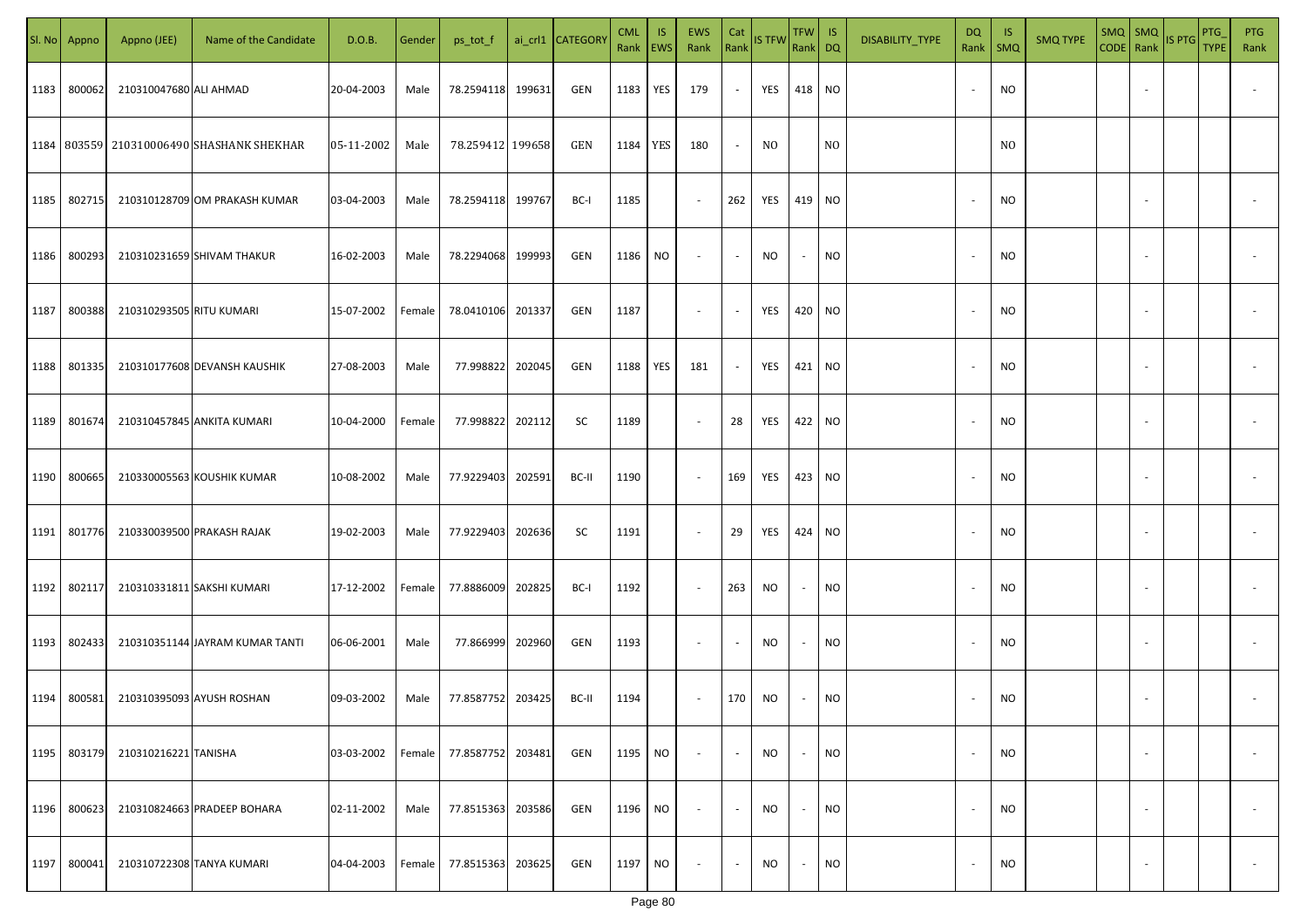| SI. No | Appno  | Appno (JEE)               | Name of the Candidate                        | D.O.B.     | Gender | ps_tot_f          |        | ai_crl1 CATEGOR\ | <b>CML</b><br>Rank EWS | IS. | <b>EWS</b><br>Rank       | Cat<br>Rank | <b>IS TFW</b> | TFW IS<br>Rank DQ        |                 | DISABILITY_TYPE | DQ                       | - IS<br>Rank   SMQ | <b>SMQ TYPE</b> | $SMQ$ $SMQ$              | CODE Rank IS PTG | <b>PTG</b><br><b>TYPE</b> | <b>PTG</b><br>Rank       |
|--------|--------|---------------------------|----------------------------------------------|------------|--------|-------------------|--------|------------------|------------------------|-----|--------------------------|-------------|---------------|--------------------------|-----------------|-----------------|--------------------------|--------------------|-----------------|--------------------------|------------------|---------------------------|--------------------------|
| 1198   | 802171 |                           | 210310528588 HARSHITA SETH                   | 19-07-2003 | Female | 77.82697          | 203692 | BC-II            | 1198                   |     | $\sim$                   | 171         | NO.           | $\sim$                   | <b>NO</b>       |                 |                          | <b>NO</b>          |                 |                          |                  |                           |                          |
| 1199   | 803186 |                           | 210310131272 PRAKASH KUMAR SAW               | 24-04-2002 | Male   | 77.7990045        | 204150 | BC-I             | 1199                   |     | $\sim$                   | 264         | YES           | 425 NO                   |                 |                 |                          | <b>NO</b>          |                 |                          |                  |                           |                          |
| 1200   | 802972 |                           | 210310253578 RISHABH KUMAR                   | 05-02-2003 | Male   | 77.7990045        | 204169 | GEN              | 1200                   | YES | 182                      | $\sim$      | NO            | $\sim$                   | <b>NO</b>       |                 |                          | <b>NO</b>          |                 |                          |                  |                           |                          |
| 1201   | 801633 |                           | 210310261702 ATUL PRAMANIK                   | 04-06-2003 | Male   | 77.7955225        | 204354 | GEN              | 1201                   | NO  | $\overline{\phantom{a}}$ | $\sim$      | NO            | $\sim$                   | NO <sub>1</sub> |                 |                          | <b>NO</b>          |                 |                          |                  |                           |                          |
| 1202   | 801424 |                           | 210310125605 BIKASH KUMAR SINGH              | 01-05-2003 | Male   | 77.7841708        | 204638 | GEN              | 1202                   | NO  | $\sim$                   | $\sim$      | NO            | $\sim$                   | <b>NO</b>       |                 |                          | <b>NO</b>          |                 |                          |                  |                           |                          |
| 1203   | 802470 |                           | 210320036312 AVINASH KUMAR MAHATO 04-02-2004 |            | Male   | 77.7831452        | 204838 | GEN              | 1203                   |     | $\overline{\phantom{a}}$ | $\sim$      | NO            | $\sim$                   | <b>NO</b>       |                 |                          | <b>NO</b>          |                 |                          |                  |                           |                          |
| 1204   | 802106 |                           | 210310046014 ANKIT PRAKASH                   | 25-03-2002 | Male   | 77.758406         | 204944 | GEN              | 1204                   |     | $\overline{\phantom{a}}$ | $\sim$      | <b>NO</b>     | $\sim$                   | <b>NO</b>       |                 |                          | <b>NO</b>          |                 |                          |                  |                           |                          |
| 1205   | 800538 |                           | 210310369616 RAHUL KUMAR RANA                | 20-03-2002 | Male   | 77.7501347        | 205219 | BC-I             | 1205                   |     | $\sim$                   | 265         | YES           | 426 NO                   |                 |                 |                          | <b>NO</b>          |                 |                          |                  |                           |                          |
| 1206   | 801712 |                           | 210310210409 SHUBHAM SATPATHY                | 03-02-2004 | Male   | 77.7330406        | 205279 | GEN              | 1206                   | NO  | $\sim$                   | $\sim$      | YES           | 427 NO                   |                 |                 |                          | <b>NO</b>          |                 |                          |                  |                           |                          |
| 1207   | 801150 |                           | 210310166095 ROHIT KUMAR SHUKLA              | 27-10-2003 | Male   | 77.7330406        | 205382 | GEN              | 1207                   | NO. | $\sim$                   | $\sim$      | NO.           | $\sim$                   | <b>NO</b>       |                 |                          | <b>NO</b>          |                 |                          |                  |                           |                          |
| 1208   | 800167 |                           | 210310007084 AMIT KUMAR VERMA                | 09-02-2004 | Male   | 77.7330406 205467 |        | BC-II            | 1208                   |     | $\sim$                   | 172         | YES           | 428 NO                   |                 |                 |                          | <b>NO</b>          |                 |                          |                  |                           |                          |
| 1209   | 801361 | 210320024221 RICHA KUMARI |                                              | 19-04-2001 | Female | 77.6013348        | 206450 | GEN              | 1209                   |     | $\overline{\phantom{a}}$ | $\sim$      | <b>NO</b>     | $\sim$                   | <b>NO</b>       |                 |                          | <b>NO</b>          |                 |                          |                  |                           |                          |
| 1210   | 803307 |                           | 210310193999 SAURAV KUMAR                    | 27-10-2003 | Male   | 77.6013348        | 206488 | GEN              | 1210                   | YES | 183                      | $\bullet$   | <b>NO</b>     | $\overline{\phantom{a}}$ | <b>NO</b>       |                 |                          | <b>NO</b>          |                 | $\overline{\phantom{a}}$ |                  |                           | $\overline{\phantom{a}}$ |
| 1211   | 802401 |                           | 210310094822 DEBDATYA GUWALA                 | 28-05-2002 | Male   | 77.5883056        | 206640 | BC-I             | 1211                   |     | $\sim$                   | 266         | NO            | $\sim$                   | <b>NO</b>       |                 | $\overline{\phantom{a}}$ | <b>NO</b>          |                 | $\overline{\phantom{a}}$ |                  |                           | $\overline{\phantom{a}}$ |
| 1212   | 801371 |                           | 210330029205 PUNAM KUMARI                    | 14-01-2003 | Female | 77.5864953        | 206690 | BC-I             | 1212                   |     | $\sim$                   | 267         | YES           | 429 NO                   |                 |                 |                          | <b>NO</b>          |                 | $\overline{\phantom{a}}$ |                  |                           | $\sim$                   |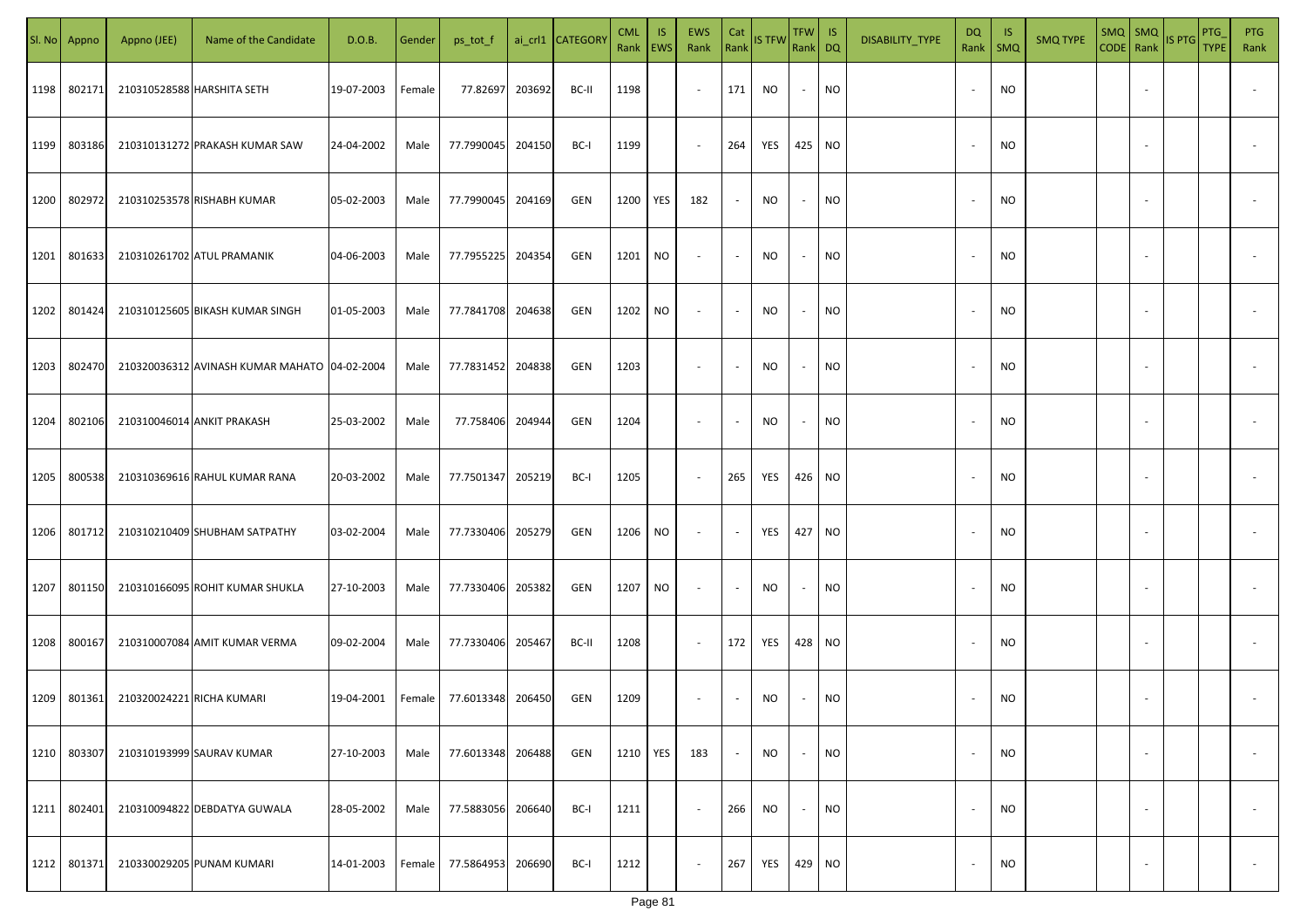|      | Sl. No Appno | Appno (JEE)              | Name of the Candidate              | D.O.B.     | Gender | ps_tot_f          |        | ai_crl1 CATEGORY | <b>CML</b><br>Rank EWS | IS. | <b>EWS</b><br>Rank       | Cat<br>Rank | <b>IS TFW</b> | $TFW$ IS<br>Rank DQ      |                | DISABILITY_TYPE | DQ | -IS<br>Rank   SMQ | <b>SMQ TYPE</b> | SMQ   SMQ                | CODE Rank IS PTG | <b>PTG</b><br><b>TYPE</b> | <b>PTG</b><br>Rank       |
|------|--------------|--------------------------|------------------------------------|------------|--------|-------------------|--------|------------------|------------------------|-----|--------------------------|-------------|---------------|--------------------------|----------------|-----------------|----|-------------------|-----------------|--------------------------|------------------|---------------------------|--------------------------|
| 1213 | 802707       | 210310702935 AYUSH RAJ   |                                    | 28-03-2002 | Male   | 77.4999271        | 207065 | GEN              | 1213                   | YES | 184                      | $\sim$      | NO            | $\sim$                   | <b>NO</b>      |                 |    | <b>NO</b>         |                 |                          |                  |                           |                          |
| 1214 | 802479       | 210310424040 VICKY GUPTA |                                    | 30-05-2002 | Male   | 77.434503         | 207297 | GEN              | 1214                   |     | $\sim$                   | $\sim$      | YES           | 430 NO                   |                |                 |    | <b>NO</b>         |                 |                          |                  |                           |                          |
| 1215 | 801396       |                          | 210310843527 SATYAM KUMAR          | 04-04-2003 | Male   | 77.3960243        | 207616 | BC-I             | 1215                   |     | $\sim$                   | 268         | YES           | 431 NO                   |                |                 |    | <b>NO</b>         |                 |                          |                  |                           |                          |
| 1216 | 800905       | 210310218063             | <b>BIDHANSHU KUMAR</b><br>AMBEDKAR | 19-05-2003 | Male   | 77.3960243        | 207666 | SC               | 1216                   |     | $\overline{\phantom{a}}$ | 30          | NO            | $\overline{\phantom{a}}$ | <b>NO</b>      |                 |    | <b>NO</b>         |                 |                          |                  |                           |                          |
| 1217 | 801952       | 210310439177 SONU KUMAR  |                                    | 18-09-2003 | Male   | 77.3858277        | 208094 | GEN              | 1217                   |     | $\overline{\phantom{a}}$ | $\sim$      | YES           | 432 NO                   |                |                 |    | <b>NO</b>         |                 |                          |                  |                           |                          |
| 1218 | 803033       |                          | 210310158956 SHIVAM PANDEY         | 12-12-2002 | Male   | 77.3858277        | 208237 | GEN              | 1218 NO                |     | $\overline{\phantom{a}}$ | $\sim$      | NO            | $\sim$                   | <b>NO</b>      |                 |    | <b>NO</b>         |                 |                          |                  |                           |                          |
| 1219 |              |                          | 803422 210310749440 PRITAM KUMAR   | 20-04-2003 | Male   | 77.325372 208703  |        | BC-II            | 1219                   |     |                          | 173         | NO.           |                          | N <sub>O</sub> |                 |    | NO.               |                 |                          |                  |                           |                          |
| 1220 | 801062       |                          | 210310293334 VISHAL KUMAR MANDAL   | 25-07-2003 | Male   | 77.2882634        | 209501 | BC-I             | 1220                   |     | $\sim$                   | 269         | YES           | 433 NO                   |                |                 |    | <b>NO</b>         |                 |                          |                  |                           |                          |
| 1221 | 800808       |                          | 210310381810 RITESH KUMAR RAWANI   | 28-03-2003 | Male   | 77.2190823        | 210156 | BC-I             | 1221                   |     | $\sim$                   | 270         | YES           | 434 NO                   |                |                 |    | NO                |                 |                          |                  |                           |                          |
| 1222 | 803148       | 210310919396 HAREN GORAI |                                    | 18-08-2001 | Male   | 77.2186879 210734 |        | GEN              | 1222                   |     | $\sim$                   |             | NO            |                          | <b>NO</b>      |                 |    | <b>NO</b>         |                 |                          |                  |                           |                          |
| 1223 | 801939       |                          | 210310345968 ANURAG BANERJEE       | 02-01-2003 | Male   | 77.2151713 210808 |        | GEN              | 1223                   | YES | 185                      | $\sim$      | YES           | 435 NO                   |                |                 |    | <b>NO</b>         |                 |                          |                  |                           |                          |
| 1224 | 803235       | 210310129561 KUNAL KUMAR |                                    | 01-01-2002 | Male   | 77.2151713 210861 |        | ST               | 1224                   |     | $\overline{\phantom{a}}$ | 16          | NO            |                          | <b>NO</b>      |                 |    | <b>NO</b>         |                 |                          | NO.              | <b>ASUR</b>               |                          |
| 1225 | 803135       |                          | 210310106058 SAWAN ORAON           | 20-11-2002 | Male   | 77.2138177 211101 |        | ST               | 1225                   |     | $\sim$                   | 17          | <b>NO</b>     | $\overline{\phantom{a}}$ | <b>NO</b>      |                 |    | <b>NO</b>         |                 | $\overline{\phantom{a}}$ | NO               |                           | $\overline{\phantom{a}}$ |
| 1226 | 800368       |                          | 210310120501 SHAILESH KUMAR SOREN  | 08-08-2003 | Male   | 77.2138177        | 211162 | ST               | 1226                   |     | $\overline{\phantom{a}}$ | 18          | <b>NO</b>     | $\overline{\phantom{a}}$ | <b>NO</b>      |                 |    | <b>NO</b>         |                 |                          | <b>NO</b>        |                           | $\overline{\phantom{a}}$ |
| 1227 | 801241       |                          | 210310333106 ABHIJEET KUMAR        | 08-04-2003 | Male   | 77.2138177        | 211206 | GEN              | 1227                   | YES | 186                      | $\sim$      | <b>NO</b>     | $\sim$                   | <b>NO</b>      |                 |    | <b>NO</b>         |                 | $\overline{\phantom{a}}$ |                  |                           | $\overline{\phantom{a}}$ |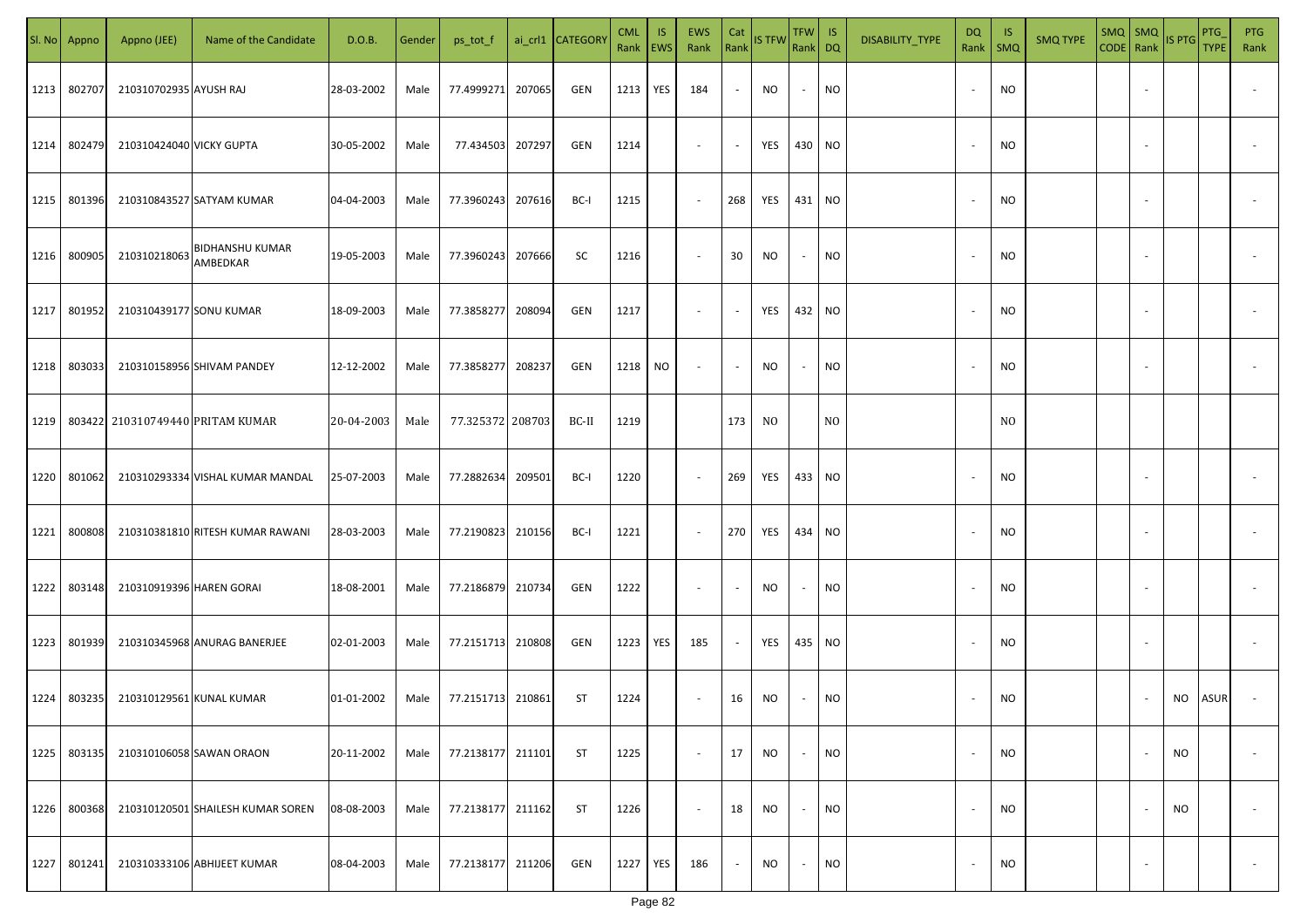|      | Sl. No Appno | Appno (JEE)              | Name of the Candidate                         | D.O.B.     | Gender | ps_tot_f          |        | ai_crl1 CATEGORY | <b>CML</b><br>Rank EWS | IS. | <b>EWS</b><br>Rank       | Cat<br>Rank              | <b>IS TFW</b> | $TFW$ IS<br>Rank DQ      |           | DISABILITY_TYPE | <b>DQ</b>                | - IS<br>Rank   SMQ | <b>SMQ TYPE</b> |                          | SMQ SMQ<br>CODE Rank IS PTG | <b>PTG</b><br><b>TYPE</b> | <b>PTG</b><br>Rank       |
|------|--------------|--------------------------|-----------------------------------------------|------------|--------|-------------------|--------|------------------|------------------------|-----|--------------------------|--------------------------|---------------|--------------------------|-----------|-----------------|--------------------------|--------------------|-----------------|--------------------------|-----------------------------|---------------------------|--------------------------|
| 1228 | 803362       |                          | 210310919510 RAJLAXMI KUMARI                  | 17-07-2004 | Female | 77.098035 211590  |        | GEN              | 1228                   |     | $\sim$                   | $\sim$                   | NO            | $\sim$                   | <b>NO</b> |                 |                          | <b>NO</b>          |                 |                          |                             |                           |                          |
| 1229 | 803090       |                          | 210310725299 MD ABDUL RAHIM ANSARI 01-01-2002 |            | Male   | 77.0868736 211833 |        | GEN              | 1229                   | NO. | $\sim$                   | $\sim$                   | NO.           | $\sim$                   | <b>NO</b> |                 |                          | <b>NO</b>          |                 |                          |                             |                           |                          |
| 1230 | 801469       |                          | 210310709037 HARSH KUMAR NAYAK                | 06-04-2003 | Male   | 77.0782671 211934 |        | BC-I             | 1230                   |     | $\sim$                   | 271                      | NO            | $\sim$                   | <b>NO</b> |                 |                          | <b>NO</b>          |                 |                          |                             |                           |                          |
| 1231 | 801260       |                          | 210310596187 RAHUL KUMBHAKAR                  | 13-01-2004 | Male   | 77.0782671 211989 |        | BC-I             | 1231                   |     | $\overline{\phantom{a}}$ | 272                      | YES           | 436 NO                   |           |                 |                          | <b>NO</b>          |                 |                          |                             |                           |                          |
| 1232 | 800639       |                          | 210310113987 PIYUSH RANJAN                    | 12-02-2003 | Male   | 77.0748299        | 212115 | BC-II            | 1232                   |     | $\overline{\phantom{a}}$ | 174                      | YES           | 437 NO                   |           |                 |                          | <b>NO</b>          |                 |                          |                             |                           |                          |
| 1233 | 802133       | 210310514538 SHIV KUMAR  |                                               | 29-06-2002 | Male   | 76.9986817 212742 |        | BC-II            | 1233                   |     | $\overline{\phantom{a}}$ | 175                      | YES           | 438 NO                   |           |                 |                          | <b>NO</b>          |                 |                          |                             |                           |                          |
| 1234 | 802036       | 210310102586 SAIKAT DEY  |                                               | 20-11-2003 | Male   | 76.9303903        | 213049 | BC-II            | 1234                   |     | $\sim$                   | 176                      | YES           | 439 NO                   |           |                 |                          | <b>NO</b>          |                 |                          |                             |                           |                          |
| 1235 | 801427       |                          | 210310302345 SUSHANT SINKU                    | 11-02-2003 | Male   | 76.9171367 213418 |        | ST               | 1235                   |     | $\sim$                   | 19                       | NO            | $\overline{\phantom{a}}$ | <b>NO</b> |                 |                          | <b>NO</b>          |                 |                          | NO                          |                           |                          |
| 1236 | 802703       |                          | 210310513756 VISHAL KUMAR KESHRI              | 29-12-2002 | Male   | 76.9171367 213663 |        | BC-II            | 1236                   |     | $\sim$                   | 177                      | YES           | 440 NO                   |           |                 |                          | NO                 |                 |                          |                             |                           |                          |
| 1237 | 803230       |                          | 210310236739 BINOD MURMU                      | 24-09-2002 | Male   | 76.9171367 213744 |        | ST               | 1237                   |     | $\sim$                   | 20                       | NO            | $\sim$                   | <b>NO</b> |                 |                          | <b>NO</b>          |                 |                          | NO.                         |                           |                          |
| 1238 | 801503       |                          | 210310218097 MD SARTAJ HUSSAIN                | 13-04-2002 | Male   | 76.8102971 214196 |        | BC-I             | 1238                   |     | $\sim$                   | 273                      | YES           | 441 NO                   |           |                 |                          | <b>NO</b>          |                 |                          |                             |                           |                          |
| 1239 | 802605       | 210310126770 ABHINAV RAJ |                                               | 30-01-2004 | Male   | 76.8102971 214210 |        | BC-I             | 1239                   |     | $\sim$                   | 274                      | YES           | 442 NO                   |           |                 |                          | <b>NO</b>          |                 |                          |                             |                           |                          |
| 1240 | 801516       | 210310437323 SANSKAR RAJ |                                               | 22-03-2001 | Male   | 76.7501104        | 214528 | GEN              | 1240                   |     | $\overline{\phantom{a}}$ | $\overline{\phantom{a}}$ | <b>NO</b>     | $\overline{\phantom{a}}$ | <b>NO</b> |                 |                          | <b>NO</b>          |                 | $\overline{\phantom{a}}$ |                             |                           | $\overline{\phantom{a}}$ |
| 1241 | 803254       |                          | 210330080867 PIYUSH KUMAR                     | 07-05-2003 | Male   | 76.7281375 214805 |        | GEN              | 1241                   |     | $\overline{\phantom{a}}$ | $\overline{\phantom{a}}$ | <b>NO</b>     | $\overline{\phantom{a}}$ | <b>NO</b> |                 | $\overline{\phantom{a}}$ | <b>NO</b>          |                 | $\overline{\phantom{a}}$ |                             |                           | $\overline{\phantom{a}}$ |
| 1242 | 801405       | 210320049808 GOPAL RAJAK |                                               | 07-10-2001 | Male   | 76.7281375        | 214872 | SC               | 1242                   |     | $\overline{\phantom{a}}$ | 31                       | YES           | 443 NO                   |           |                 |                          | <b>NO</b>          |                 | $\overline{\phantom{a}}$ |                             |                           | $\overline{\phantom{a}}$ |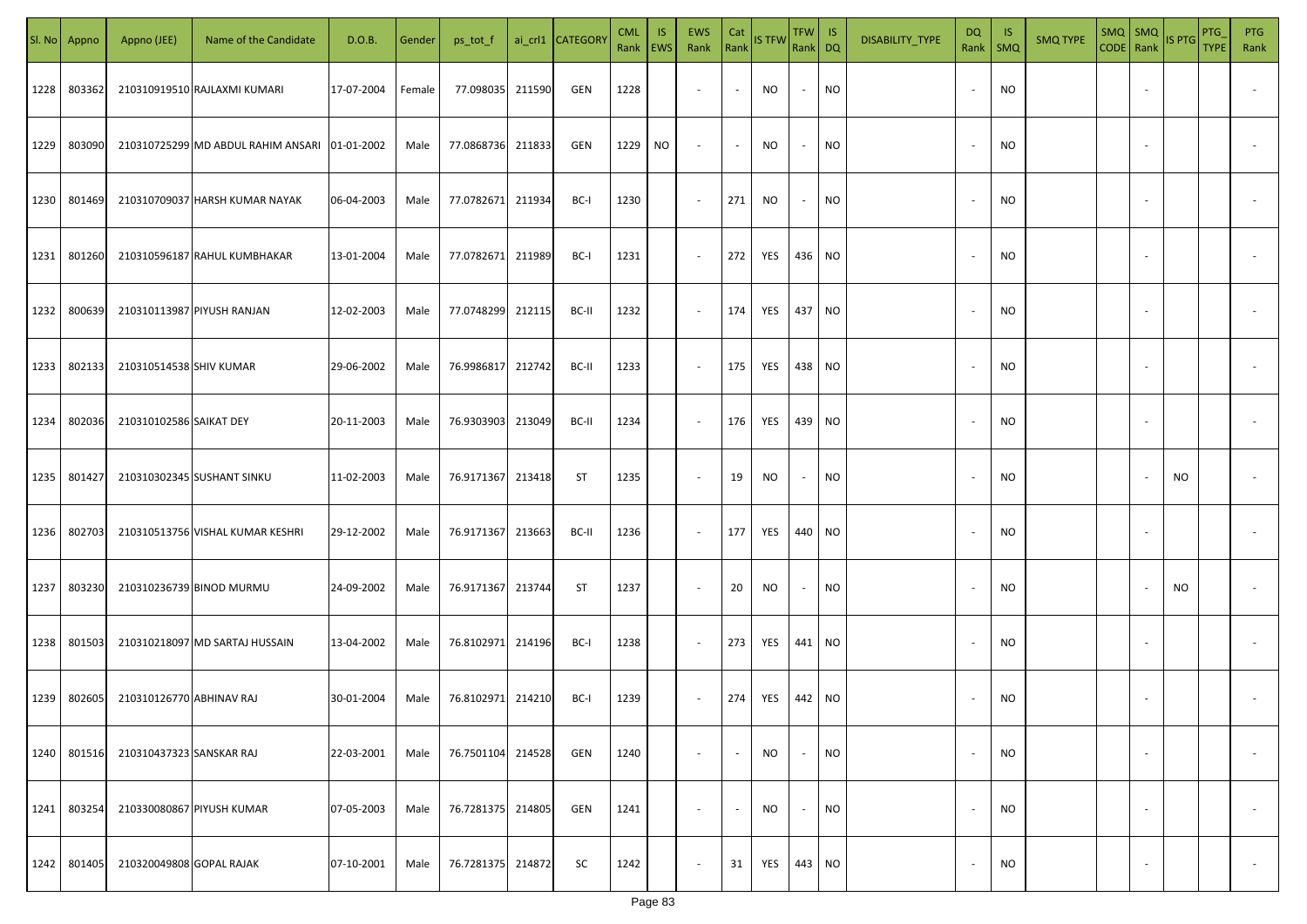|      | Sl. No Appno | Appno (JEE)              | Name of the Candidate                             | D.O.B.     | Gender | ps_tot_f          |        | ai_crl1 CATEGORY | <b>CML</b><br>Rank EWS | IS. | <b>EWS</b><br>Rank       | Cat<br>Rank              | <b>IS TFW</b>  | $TFW$ IS<br>Rank DQ      |                | DISABILITY_TYPE | DQ | -IS<br>Rank   SMQ | <b>SMQ TYPE</b> | $SMQ$ $SMQ$              | CODE Rank IS PTG | <b>PTG</b><br><b>TYPE</b> | <b>PTG</b><br>Rank       |
|------|--------------|--------------------------|---------------------------------------------------|------------|--------|-------------------|--------|------------------|------------------------|-----|--------------------------|--------------------------|----------------|--------------------------|----------------|-----------------|----|-------------------|-----------------|--------------------------|------------------|---------------------------|--------------------------|
| 1243 | 801569       |                          | 210310615474 PRERNA KUMARI                        | 31-01-2003 | Female | 76.704241         | 215687 | BC-I             | 1243                   |     | $\sim$                   | 275                      | YES            | 444 NO                   |                |                 |    | <b>NO</b>         |                 |                          |                  |                           |                          |
| 1244 | 801831       |                          | 210310621321 ANIKET KUMAR SAW                     | 27-05-2002 | Male   | 76.6782185 216211 |        | BC-I             | 1244                   |     | $\sim$                   | 276                      | NO             | $\sim$                   | <b>NO</b>      |                 |    | <b>NO</b>         |                 |                          |                  |                           |                          |
| 1245 | 800006       | 210310109804             | <b>AVINASH KUMAR</b><br>PRIYADARSHI               | 10-05-2003 | Male   | 76.598345         | 216926 | SC               | 1245                   |     | $\overline{\phantom{a}}$ | 32                       | NO             | $\overline{\phantom{a}}$ | <b>NO</b>      |                 |    | <b>NO</b>         |                 |                          |                  |                           |                          |
|      |              |                          | 1246   803767   210340029207   SURAJ KUMAR MANDAL | 02-06-2001 | Male   | 76.596279 217243  |        | BC-I             | 1246                   |     |                          | 277                      | N <sub>0</sub> |                          | N <sub>0</sub> |                 |    | N <sub>0</sub>    |                 |                          |                  |                           |                          |
| 1247 | 800364       |                          | 210310387502 PRIYANKA MONDAL                      | 10-12-2002 | Female | 76.5493168 217436 |        | BC-I             | 1247                   |     | $\overline{\phantom{a}}$ | 278                      | YES            | 445 NO                   |                |                 |    | <b>NO</b>         |                 |                          |                  |                           |                          |
| 1248 | 801489       |                          | 210310247117 ROSHAN RAJAN                         | 10-11-2003 | Male   | 76.5082796        | 217676 | BC-II            | 1248                   |     | $\overline{\phantom{a}}$ | 178                      | NO             | $\sim$                   | <b>NO</b>      |                 |    | <b>NO</b>         |                 |                          |                  |                           |                          |
| 1249 | 802577       | 210310466098             | RATNESH KUMAR<br>MALHOTRA                         | 24-08-2002 | Male   | 76.5082796        | 217770 | GEN              | 1249                   | YES | 187                      | $\overline{\phantom{a}}$ | NO             | $\overline{\phantom{a}}$ | <b>NO</b>      |                 |    | <b>NO</b>         |                 |                          |                  |                           |                          |
| 1250 | 803459       |                          | 210310700774 ABHISHEK KUMAR                       | 08-01-2002 | Male   | 76.4625733        | 218172 | BC-I             | 1250                   |     | $\sim$                   | 279                      | YES            | 446 NO                   |                |                 |    | <b>NO</b>         |                 |                          |                  |                           |                          |
| 1251 | 801237       |                          | 210310587376 ABHISHEK KUMAR                       | 07-04-2004 | Male   | 76.4343007 218876 |        | BC-I             | 1251                   |     | $\sim$                   | 280                      | YES            | 447 NO                   |                |                 |    | NO                |                 |                          |                  |                           |                          |
| 1252 | 802027       |                          | 210310532601 ANUSHKA PRIYADARSHINI                | 29-12-2002 | Female | 76.2967225 219525 |        | GEN              | 1252                   | NO. | $\sim$                   | $\sim$                   | <b>NO</b>      |                          | <b>NO</b>      |                 |    | <b>NO</b>         |                 |                          |                  |                           |                          |
| 1253 | 800174       | 210310403899 VISHAL RAJ  |                                                   | 01-03-2003 | Male   | 76.2241447        | 220299 | GEN              | 1253                   | NO. | $\sim$                   | $\sim$                   | NO.            |                          | <b>NO</b>      |                 |    | <b>NO</b>         |                 |                          |                  |                           |                          |
| 1254 | 802752       |                          | 210310723268 MANOJ PRASAD SAW                     | 01-05-2002 | Male   | 76.2052717        | 220377 | BC-I             | 1254                   |     | $\overline{\phantom{a}}$ | 281                      | YES            | 448 NO                   |                |                 |    | <b>NO</b>         |                 |                          |                  |                           |                          |
| 1255 | 801280       |                          | 210310357731 PRIYANKA GUPTA                       | 23-09-2001 | Female | 76.2052717        | 220387 | GEN              | 1255                   |     | $\overline{\phantom{a}}$ | $\overline{\phantom{a}}$ | YES            | 449 NO                   |                |                 |    | <b>NO</b>         |                 | $\overline{\phantom{a}}$ |                  |                           | $\overline{\phantom{a}}$ |
| 1256 | 800333       | 210310132080 TANU KUMARI |                                                   | 24-08-2002 | Female | 76.2052717        | 220431 | GEN              | 1256                   | YES | 188                      | $\sim$                   | YES            | 450 NO                   |                |                 |    | <b>NO</b>         |                 | $\overline{\phantom{a}}$ |                  |                           | $\overline{\phantom{a}}$ |
| 1257 | 800555       |                          | 210310667679 ROHIT AGARWAL                        | 19-02-2004 | Male   | 76.1331756        | 221645 | BC-II            | 1257                   |     | $\sim$                   | 179                      | NO             | $\sim$                   | <b>NO</b>      |                 |    | <b>NO</b>         |                 | $\overline{\phantom{a}}$ |                  |                           | $\sim$                   |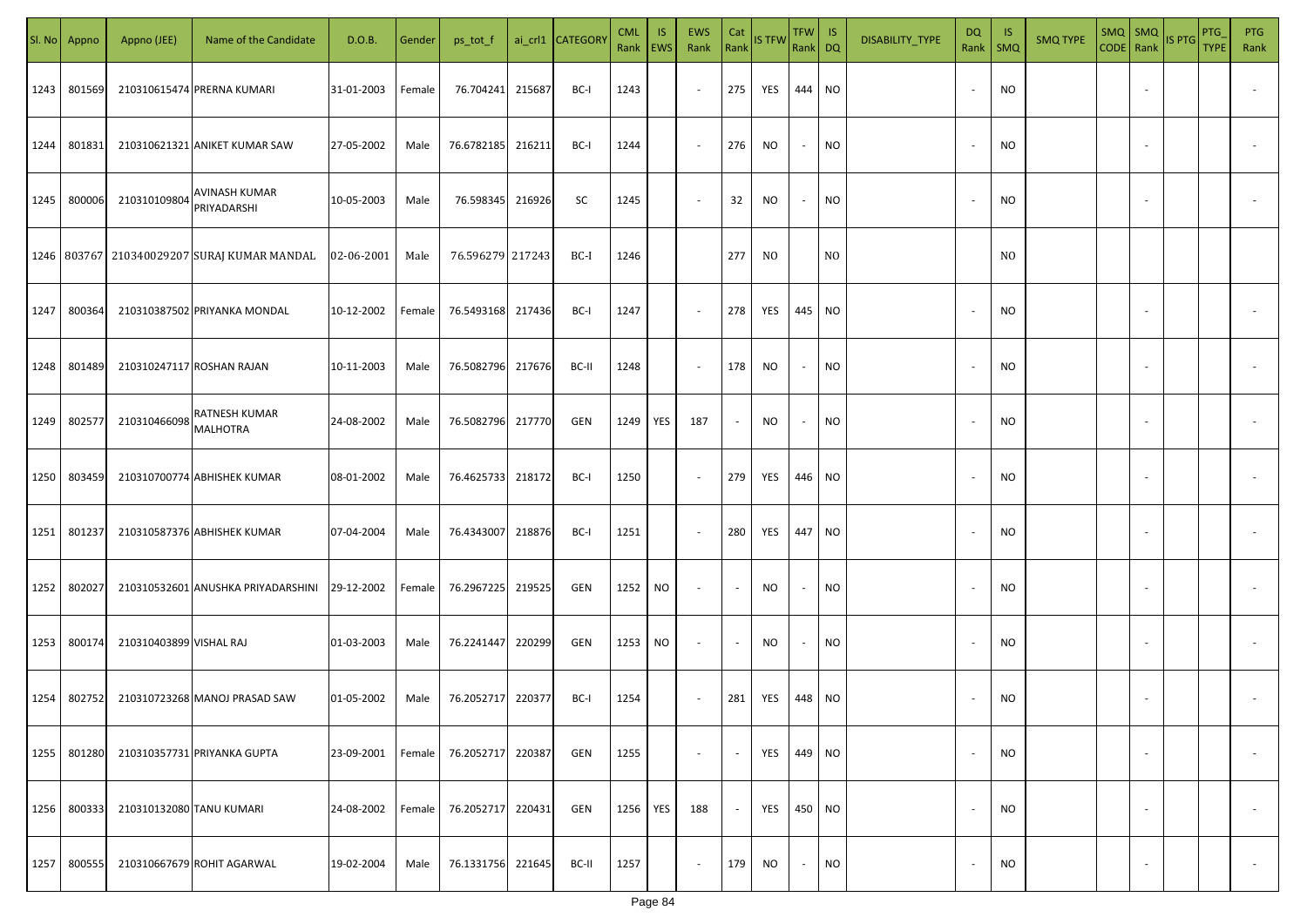|      | Sl. No Appno | Appno (JEE)                           | Name of the Candidate                           | D.O.B.            | Gender | ps_tot_f          |        | ai_crl1 CATEGORY | <b>CML</b><br>Rank EWS | <b>IS</b>  | EWS<br>Rank              | Cat    | Rank IS TFW | TFW   IS<br>Rank DQ |                | DISABILITY_TYPE | DQ<br>Rank   SMQ         | - IS           | <b>SMQ TYPE</b> | $SMQ$ SMQ<br>CODE Rank |                          | IS PTG | PTG<br><b>TYPE</b> | <b>PTG</b><br>Rank |
|------|--------------|---------------------------------------|-------------------------------------------------|-------------------|--------|-------------------|--------|------------------|------------------------|------------|--------------------------|--------|-------------|---------------------|----------------|-----------------|--------------------------|----------------|-----------------|------------------------|--------------------------|--------|--------------------|--------------------|
|      |              |                                       | 1258   803815   210310228162 DEEPAK KUMAR SINGH | 01-05-2003        | Male   | 76.133176 221693  |        | GEN              | 1258                   | <b>YES</b> | 189                      | $\sim$ | NO.         |                     | N <sub>O</sub> |                 |                          | N <sub>O</sub> |                 |                        |                          |        |                    |                    |
| 1259 | 803475       |                                       | 210310420011 ROHINI VANDANA PURTY               | 17-02-2003        | Female | 76.0720106        | 222250 | ST               | 1259                   |            | $\sim$                   | 21     | NO          | $\sim$              | <b>NO</b>      |                 | $\sim$                   | NO.            |                 |                        |                          | NO.    |                    |                    |
| 1260 | 800523       |                                       | 210310077821 PRABHUDEV KUMAR BAURI 18-03-2002   |                   | Male   | 76.0624049        | 222798 | SC               | 1260                   |            | $\sim$                   | 33     | <b>NO</b>   | $\sim$              | <b>NO</b>      |                 |                          | NO.            |                 |                        | $\sim$                   |        |                    |                    |
| 1261 | 801229       |                                       | 210310038533 GRACY BHADANI                      | 24-05-2003        | Female | 76.028907         | 223069 | BC-II            | 1261                   |            | $\sim$                   | 180    | <b>NO</b>   | $\sim$              | <b>NO</b>      |                 | $\overline{\phantom{a}}$ | NO.            |                 |                        | $\sim$                   |        |                    |                    |
| 1262 | 802029       |                                       | 210310493453 MANNU KUMAR                        | 20-11-2001        | Male   | 75.9745385 224039 |        | SC               | 1262                   |            | $\overline{\phantom{a}}$ | 34     | YES         | 451 NO              |                |                 |                          | NO.            |                 |                        |                          |        |                    |                    |
|      |              | 1263 803816 210310800835 SIDDHI PRIYA |                                                 | 01-11-2003 Female |        | 75.974539 224073  |        | GEN              | 1263                   |            |                          | $\sim$ | YES         | 452 NO              |                |                 |                          | N <sub>O</sub> |                 |                        |                          |        |                    |                    |
| 1264 | 800069       |                                       | 210310355170 SURAJ PRAKASH                      | 27-12-2003        | Male   | 75.9745385 224122 |        | BC-I             | 1264                   |            | $\sim$                   | 282    | YES         | 453 NO              |                |                 |                          | NO.            |                 |                        |                          |        |                    |                    |
| 1265 | 802612       |                                       | 210310532018 SHRUTI KUMARI                      | 18-08-2003        | Female | 75.8246695 224584 |        | GEN              | 1265                   |            | $\sim$                   | $\sim$ | NO          | $\sim$              | <b>NO</b>      |                 |                          | NO.            |                 |                        |                          |        |                    |                    |
| 1266 | 800151       |                                       | 210310202482 PRAMOD RAVI DAS                    | 03-06-2002        | Male   | 75.8246695 224596 |        | SC               | 1266                   |            | $\sim$                   | 35     | YES         | 454 NO              |                |                 |                          | NO.            |                 |                        |                          |        |                    |                    |
| 1267 | 802236       |                                       | 210310605751 UJJAWAL KUMAR                      | 03-01-2003        | Male   | 75.7862612 224662 |        | BC-II            | 1267                   |            | $\sim$                   | 181    | YES         | 455                 | <b>NO</b>      |                 |                          | NO.            |                 |                        |                          |        |                    |                    |
| 1268 | 800955       |                                       | 210310356141 MANISH KUMAR                       | 17-01-2003        | Male   | 75.7862612 224721 |        | BC-II            | 1268                   |            | $\sim$                   | 182    | NO.         | $\sim$              | <b>NO</b>      |                 |                          | <b>NO</b>      |                 |                        |                          |        |                    |                    |
| 1269 | 803574       |                                       | 210330077556 ADITYA KUMAR PRASAD                | 13-04-2003        | Male   | 75.7055321 225386 |        | GEN              | 1269                   | <b>NO</b>  |                          |        |             |                     | <b>NO</b>      |                 |                          | NO.            |                 |                        |                          |        |                    |                    |
| 1270 | 800489       |                                       | 210310120628 PRABHAT KUMAR RAVIDAS 13-08-2004   |                   | Male   | 75.7055321        | 225387 | SC               | 1270                   |            | $\sim$                   | 36     | NO          | $\sim$              | <b>NO</b>      |                 | $\overline{\phantom{a}}$ | <b>NO</b>      |                 |                        | $\overline{\phantom{a}}$ |        |                    | $\sim$             |
| 1271 | 801072       | 210310078106 LOV KUMAR                |                                                 | 06-02-2003        | Male   | 75.6824645        | 226034 | BC-I             | 1271                   |            | $\sim$                   | 283    | NO.         | $\sim$              | <b>NO</b>      |                 | $\overline{\phantom{a}}$ | <b>NO</b>      |                 |                        | $\overline{\phantom{a}}$ |        |                    | $\sim$             |
| 1272 | 802684       | 210310789186                          | <b>ANJALI KUMARI</b><br>CHOUDHARY               | 06-05-2002        | Female | 75.6824645        | 226066 | GEN              | 1272                   | YES        | 190                      | $\sim$ | NO          | $\sim$              | <b>NO</b>      |                 | $\overline{\phantom{a}}$ | <b>NO</b>      |                 |                        | $\overline{\phantom{a}}$ |        |                    | $\sim$             |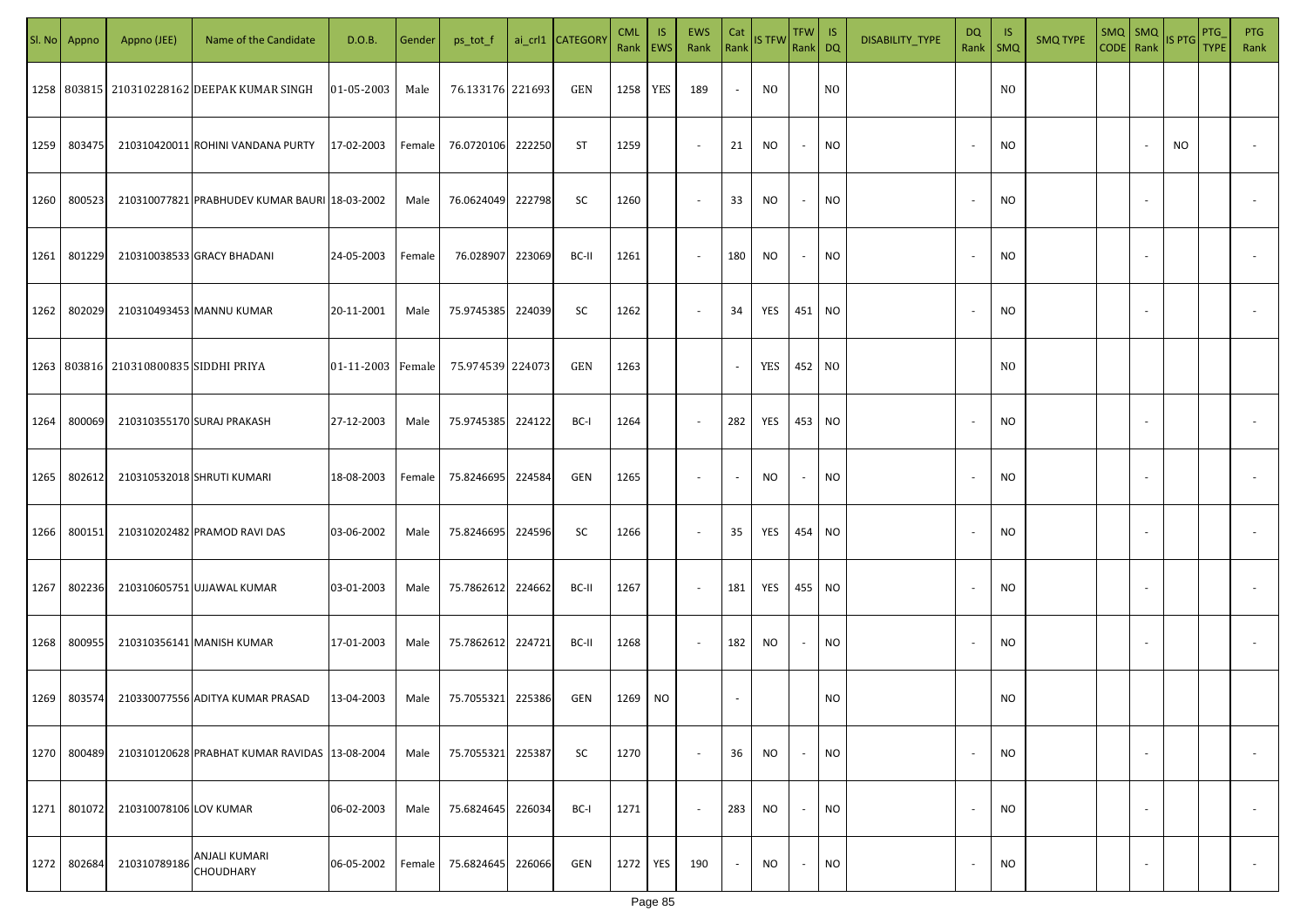| SI. No | Appno  | Appno (JEE)               | Name of the Candidate             | D.O.B.     | Gender | ps_tot_f          |        | ai_crl1 CATEGORY | <b>CML</b><br>Rank EWS | <b>IS</b> | EWS<br>Rank              | Cat<br>Rank              | IS TFW Rank DQ | <b>TFW</b>               | IS        | DISABILITY_TYPE | DQ<br>Rank               | -IS<br>$\mathsf{SMQ}$ | <b>SMQ TYPE</b> | $SMQ$ SMQ<br>CODE Rank | <b>IS PTG</b> | PTG<br><b>TYPE</b> | <b>PTG</b><br>Rank       |
|--------|--------|---------------------------|-----------------------------------|------------|--------|-------------------|--------|------------------|------------------------|-----------|--------------------------|--------------------------|----------------|--------------------------|-----------|-----------------|--------------------------|-----------------------|-----------------|------------------------|---------------|--------------------|--------------------------|
| 1273   | 803493 |                           | 210310875265 MD TARIQUE HUSSAIN   | 15-01-2004 | Male   | 75.6766308        | 226159 | GEN              | 1273                   | YES       | 191                      | $\sim$                   | YES            | 456                      | <b>NO</b> |                 | $\sim$                   | <b>NO</b>             |                 |                        |               |                    |                          |
| 1274   | 803238 |                           | 210310068728 NEERAJ MAHATO        | 13-10-2002 | Male   | 75.6766308 226337 |        | BC-I             | 1274                   |           | $\sim$                   | 284                      | <b>NO</b>      | $\sim$                   | <b>NO</b> |                 | $\sim$                   | NO                    |                 |                        |               |                    |                          |
| 1275   | 800216 |                           | 210310145743 SHRESTH KUMAR SINGH  | 19-05-2004 | Male   | 75.6766308 226339 |        | GEN              | 1275                   | YES       | 192                      | $\overline{\phantom{a}}$ | NO             | $\overline{\phantom{a}}$ | <b>NO</b> |                 | $\sim$                   | NO                    |                 |                        |               |                    |                          |
| 1276   | 801389 |                           | 210310032284 PRIYA SRISHTY SORENG | 07-03-2002 | Female | 75.621001         | 226969 | ST               | 1276                   |           | $\sim$                   | 22                       | YES            | 457                      | <b>NO</b> |                 |                          | NO                    |                 |                        | NO            |                    |                          |
| 1277   | 803308 | 210310722060 ANKIT KUMAR  |                                   | 21-03-2001 | Male   | 75.5924897        | 227357 | BC-I             | 1277                   |           | $\overline{\phantom{a}}$ | 285                      | YES            | 458                      | <b>NO</b> |                 |                          | <b>NO</b>             |                 |                        |               |                    |                          |
| 1278   | 802546 | 210310407445 SUMIT ORAON  |                                   | 24-10-2002 | Male   | 75.5799075        | 227490 | <b>ST</b>        | 1278                   |           | $\sim$                   | 23                       | <b>NO</b>      |                          | <b>NO</b> |                 |                          | <b>NO</b>             |                 |                        | <b>NO</b>     |                    |                          |
| 1279   | 801398 | 210310047971 SHRUTI SINGH |                                   | 08-11-2002 | Female | 75.5799075        | 227587 | GEN              | 1279 YES               |           | 193                      |                          | <b>NO</b>      |                          | NO.       |                 |                          | <b>NO</b>             |                 |                        |               |                    |                          |
| 1280   | 800530 |                           | 210310040803 VENKATESH SHASHIDHAR | 05-02-2002 | Male   | 75.5799075        | 227647 | GEN              | 1280                   | YES       | 194                      |                          | <b>NO</b>      |                          | <b>NO</b> |                 |                          | <b>NO</b>             |                 |                        |               |                    |                          |
| 1281   | 801570 |                           | 210310371849 RISHABH PRATIK       | 14-11-2001 | Male   | 75.5799075        | 227651 | GEN              | 1281                   | YES       | 195                      |                          | NO.            |                          | <b>NO</b> |                 |                          | <b>NO</b>             |                 |                        |               |                    |                          |
| 1282   | 800635 |                           | 210310408417 SAHBAZ ANSARI        | 12-06-2002 | Male   | 75.5799075        | 227664 | BC-I             | 1282                   |           | $\sim$                   | 286                      | YES            | 459                      | <b>NO</b> |                 |                          | <b>NO</b>             |                 |                        |               |                    |                          |
| 1283   | 800245 | 210310329032              | MD MOAZZUM SHAH<br><b>ANSARI</b>  | 15-08-2001 | Male   | 75.5725264        | 227747 | GEN              | 1283                   | NO        | $\sim$                   |                          | YES            | 460 NO                   |           |                 |                          | <b>NO</b>             |                 |                        |               |                    |                          |
| 1284   | 801453 |                           | 210310026506 SAMEER KUMAR         | 20-02-2002 | Male   | 75.5725264        | 227841 | SC               | 1284                   |           | $\overline{\phantom{a}}$ | 37                       | NO             | $\sim$                   | NO        |                 |                          | NO                    |                 |                        |               |                    |                          |
| 1285   | 800507 |                           | 210310579358 KHIROD KUMAR MAHTO   | 27-09-2003 | Male   | 75.5668098        | 228108 | GEN              | 1285                   | NO        | $\overline{\phantom{a}}$ | $\overline{\phantom{a}}$ | NO             | $\sim$                   | <b>NO</b> |                 | $\overline{\phantom{a}}$ | <b>NO</b>             |                 |                        |               |                    | $\overline{\phantom{a}}$ |
| 1286   | 800816 |                           | 210330051069 ADARSH KUMAR         | 16-02-2003 | Male   | 75.5668098        | 228154 | GEN              | 1286                   | YES       | 196                      | $\sim$                   | <b>NO</b>      | $\overline{\phantom{a}}$ | <b>NO</b> |                 | $\overline{\phantom{a}}$ | <b>NO</b>             |                 |                        |               |                    | $\overline{\phantom{a}}$ |
| 1287   | 803436 | 210310600760 DIPAK TIGGA  |                                   | 10-11-2002 | Male   | 75.5195134        | 228258 | <b>ST</b>        | 1287                   |           | $\overline{\phantom{a}}$ | 24                       | YES            | 461 NO                   |           |                 | $\sim$                   | NO                    |                 |                        | NO            |                    | $\sim$                   |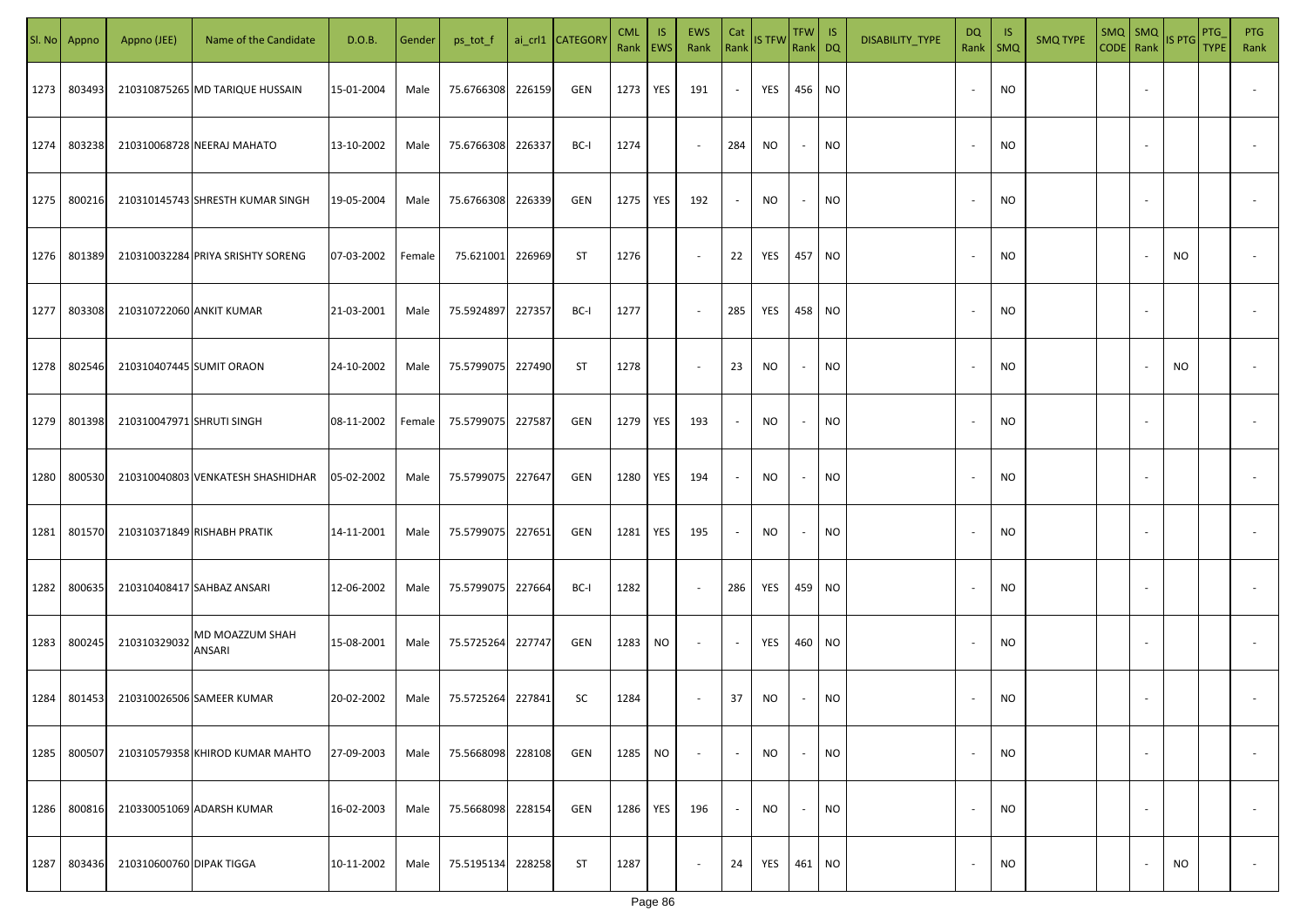| SI. No | Appno  | Appno (JEE)               | Name of the Candidate                        | D.O.B.     | Gender | ps_tot_f          |        | ai_crl1 CATEGORY | <b>CML</b><br>Rank   EWS | <b>IS</b> | EWS<br>Rank              | Cat    | Rank IS TFW | TFW IS<br>Rank DQ |           | DISABILITY_TYPE | <b>DQ</b><br>Rank        | - IS<br><b>SMQ</b> | <b>SMQ TYPE</b> | $SMQ$ SMQ<br>CODE Rank |                          | IS PTG    | PTG<br><b>TYPE</b> | <b>PTG</b><br>Rank       |
|--------|--------|---------------------------|----------------------------------------------|------------|--------|-------------------|--------|------------------|--------------------------|-----------|--------------------------|--------|-------------|-------------------|-----------|-----------------|--------------------------|--------------------|-----------------|------------------------|--------------------------|-----------|--------------------|--------------------------|
| 1288   | 801861 |                           | 210310162691 SHREYAN GHOSH                   | 25-12-2002 | Male   | 75.4274906        | 228844 | GEN              | 1288                     | YES       | 197                      | $\sim$ | <b>NO</b>   | $\sim$            | NO        |                 | $\overline{\phantom{a}}$ | <b>NO</b>          |                 |                        |                          |           |                    |                          |
| 1289   | 803587 |                           | 210310077835 DHIRAJ KUMAR                    | 30-01-2003 | Male   | 75.4274906        | 228852 | GEN              | 1289                     | <b>NO</b> |                          | $\sim$ |             |                   | <b>NO</b> |                 |                          | <b>NO</b>          |                 |                        |                          |           |                    |                          |
| 1290   | 800429 | 210310124461 BAPPY BHARTI |                                              | 22-08-2002 | Male   | 75.427479 228913  |        | BC-I             | 1290                     |           | $\sim$                   | 287    | YES         | 462 NO            |           |                 |                          | <b>NO</b>          |                 |                        |                          |           |                    |                          |
| 1291   | 803231 |                           | 210310081870 MANSINGH SAGUN SOREN 24-01-2002 |            | Male   | 75.427479 228972  |        | ST               | 1291                     |           | $\sim$                   | 25     | NO          | $\sim$            | NO        |                 |                          | <b>NO</b>          |                 |                        |                          | NO        |                    |                          |
| 1292   | 800417 |                           | 210310561169 SAGUN HANSDA                    | 07-01-2003 | Male   | 75.4231187        | 229397 | ST               | 1292                     |           | $\sim$                   | 26     | NO.         | $\sim$            | NO        |                 |                          | NO                 |                 |                        |                          | NO        |                    |                          |
| 1293   | 802429 |                           | 210310574861 BISHNU KUMBHKAR                 | 10-12-2001 | Male   | 75.3589896        | 230145 | GEN              | 1293                     |           | $\overline{\phantom{a}}$ | $\sim$ | NO.         | $\sim$            | <b>NO</b> |                 |                          | <b>NO</b>          |                 |                        |                          |           |                    |                          |
| 1294   | 803171 | 210310142071 KISLAY RAJ   |                                              | 19-08-2003 | Male   | 75.3457805        | 230532 | BC-I             | 1294                     |           | $\sim$                   | 288    | YES         | 463 NO            |           |                 |                          | <b>NO</b>          |                 |                        |                          |           |                    |                          |
| 1295   | 800200 |                           | 210310580646 HARSHITA SINHA                  | 30-03-2004 | Female | 75.1930032 231711 |        | GEN              | 1295                     | YES       | 198                      | $\sim$ | NO          | $\sim$            | NO        |                 |                          | <b>NO</b>          |                 |                        |                          |           |                    |                          |
| 1296   | 803485 |                           | 210320050299 RAMBILASH PASWAN                | 20-06-2002 | Male   | 75.0772095 232571 |        | SC               | 1296                     |           | $\sim$                   | 38     | YES         | 464 NO            |           |                 |                          | <b>NO</b>          |                 |                        |                          |           |                    |                          |
| 1297   | 800826 | 210310130778 ATUL RAJ     |                                              | 09-01-2003 | Male   | 75.0442815 232728 |        | SC               | 1297                     |           | $\sim$                   | 39     | <b>NO</b>   | $\sim$            | <b>NO</b> |                 |                          | <b>NO</b>          |                 |                        |                          |           |                    |                          |
| 1298   | 803686 |                           | 210310409418 MUKUL KUMAR                     | 21-10-2003 | Male   | 75.0148482 232785 |        | BC-I             | 1298                     |           |                          | 289    |             |                   | <b>NO</b> |                 |                          | <b>NO</b>          |                 |                        |                          |           |                    |                          |
| 1299   | 800691 |                           | 210310007982 NIKHIL SHANDILYA                | 20-07-2002 | Male   | 75.0148482 233040 |        | GEN              | 1299                     | YES       | 199                      | $\sim$ | NO          | $\sim$            | <b>NO</b> |                 |                          | <b>NO</b>          |                 |                        |                          |           |                    |                          |
| 1300   | 802203 |                           | 210310208608 ADITYA KUMAR SARKAR             | 02-11-2003 | MALE   | 75.0148482 233133 |        | BC-II            | 1300                     |           |                          | 183    | NO          |                   | NO        |                 |                          |                    |                 |                        |                          |           |                    |                          |
| 1301   | 801257 | 210320025038 ALOK RAJ     |                                              | 11-08-2002 | Male   | 75.0136647        | 233249 | GEN              | 1301                     |           | $\sim$                   | $\sim$ | YES         | 465 NO            |           |                 | $\overline{\phantom{a}}$ | <b>NO</b>          |                 |                        | $\overline{\phantom{a}}$ |           |                    | $\overline{\phantom{a}}$ |
| 1302   | 801982 |                           | 210310625308 JAYNAND SINGH MUNDA             | 04-04-2004 | Male   | 74.9154025 233612 |        | ST               | 1302                     |           | $\sim$                   | 27     | NO          | $\sim$            | <b>NO</b> |                 | $\overline{\phantom{a}}$ | NO                 |                 |                        | $\overline{\phantom{a}}$ | <b>NO</b> |                    | $\sim$                   |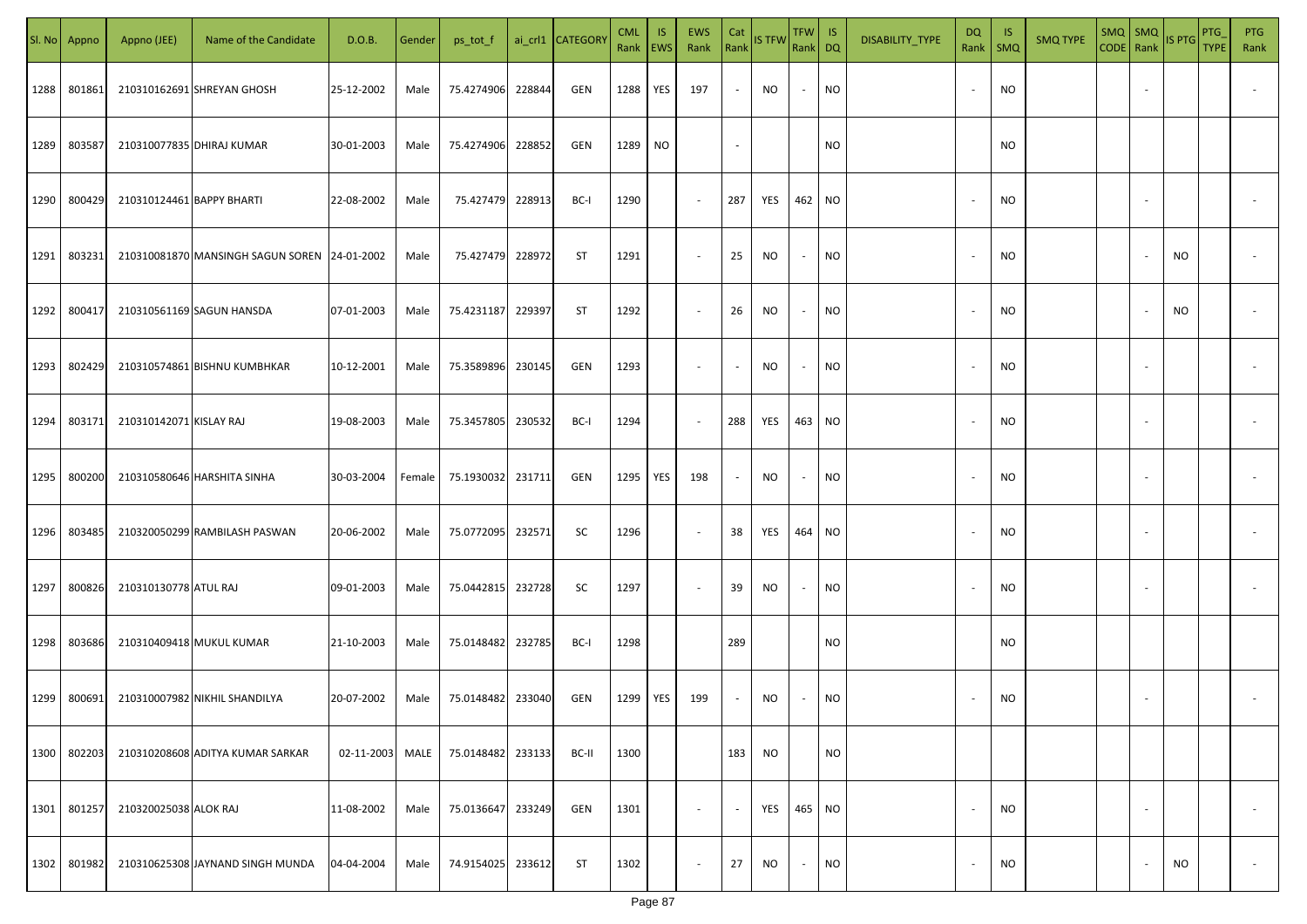| SI. No | Appno  | Appno (JEE)              | Name of the Candidate           | D.O.B.     | Gender | ps_tot_f          |        | ai_crl1 CATEGORY | <b>CML</b><br>Rank EWS | <b>IS</b> | EWS<br>Rank              | Cat<br>Rank              | IS TFW    | TFW<br>Rank DQ           | IS        | DISABILITY_TYPE                                                        | DQ<br>Rank   SMQ | -IS       | <b>SMQ TYPE</b> | $SMQ$ $SMQ$<br>CODE   Rank | IS PTG | PTG<br><b>TYPE</b> | <b>PTG</b><br>Rank |
|--------|--------|--------------------------|---------------------------------|------------|--------|-------------------|--------|------------------|------------------------|-----------|--------------------------|--------------------------|-----------|--------------------------|-----------|------------------------------------------------------------------------|------------------|-----------|-----------------|----------------------------|--------|--------------------|--------------------|
| 1303   | 801261 |                          | 210310414365 BHAWANI PRASAD DAS | 15-10-2001 | Male   | 74.911003         | 234013 | SC               | 1303                   |           | $\overline{\phantom{a}}$ | 40                       | YES       | 466                      | <b>NO</b> |                                                                        | $\sim$           | NO        |                 |                            |        |                    |                    |
| 1304   | 803433 |                          | 210310350587 MONU KUMAR DAS     | 28-10-2001 | Male   | 74.911003 234095  |        | SC               | 1304                   |           | $\sim$                   | 41                       | <b>NO</b> | $\sim$                   | <b>NO</b> |                                                                        | $\sim$           | <b>NO</b> |                 |                            |        |                    |                    |
| 1305   | 803496 |                          | 210310153313 GAURAV PRADHAN     | 09-12-2002 | Male   | 74.8773118 235215 |        | GEN              | 1305                   |           | $\sim$                   | $\sim$                   | YES       | 467                      | <b>NO</b> |                                                                        | $\sim$           | NO        |                 |                            |        |                    |                    |
| 1306   | 801027 |                          | 210310488606 SUJIT KUMAR MAHATO | 22-03-2003 | Male   | 74.8740981        | 235298 | BC-I             | 1306                   |           | $\sim$                   | 290                      | NO        | $\sim$                   | <b>NO</b> |                                                                        | $\sim$           | <b>NO</b> |                 |                            |        |                    |                    |
| 1307   | 803248 | 210310576023 ANIMESH RAJ |                                 | 02-08-2001 | Male   | 74.8740981 235333 |        | GEN              | 1307 NO                |           | $\overline{\phantom{a}}$ | $\overline{\phantom{a}}$ | NO.       | $\overline{\phantom{a}}$ | NO        |                                                                        | $\sim$           | NO.       |                 |                            |        |                    |                    |
| 1308   | 801911 |                          | 210310726441 ALISHA SHARMA      | 18-11-2002 | Female | 74.8740981 235436 |        | GEN              | 1308 NO                |           | $\sim$                   | $\overline{\phantom{a}}$ | YES       | 468                      | <b>NO</b> |                                                                        |                  | <b>NO</b> |                 |                            |        |                    |                    |
| 1309   | 800783 |                          | 210310573252 MD SAHIL AMAN      | 19-01-2004 | Male   | 74.8710151 235573 |        | BC-I             | 1309                   |           | $\sim$                   | 291                      | NO        |                          | NO.       |                                                                        |                  | <b>NO</b> |                 |                            |        |                    |                    |
| 1310   | 803685 |                          | 210310811825 LAXMI KUMARI       | 12-08-2003 | Female | 74.8329491        | 235947 | GEN              | 1310                   |           |                          |                          |           |                          | NO.       |                                                                        |                  | <b>NO</b> |                 |                            |        |                    |                    |
| 1311   | 802820 | 210310528328 AYUSH ANAND |                                 | 30-09-2002 | Male   | 74.8287715 236138 |        | GEN              | 1311 NO                |           | $\sim$                   |                          | <b>NO</b> |                          | NO.       |                                                                        |                  | <b>NO</b> |                 |                            |        |                    |                    |
| 1312   | 801519 | 210310107991 UTKARSH RAJ |                                 | 19-07-2002 | Male   | 74.8287715 236194 |        | BC-I             | 1312                   |           | $\sim$                   | 292                      | NO        |                          | <b>NO</b> |                                                                        |                  | <b>NO</b> |                 |                            |        |                    |                    |
| 1313   | 801024 |                          | 210310648101 MANGLESH DAYAL     | 10-11-2000 | Male   | 74.8287715 236252 |        | SC               | 1313                   |           | $\sim$                   | 42                       | <b>NO</b> |                          | <b>NO</b> |                                                                        |                  | <b>NO</b> |                 |                            |        |                    |                    |
| 1314   | 800814 |                          | 210310076388 AYUSH KUMAR        | 03-02-2003 | Male   | 74.7287619 236797 |        | GEN              | 1314                   | YES       | 200                      |                          | NO        |                          | <b>NO</b> |                                                                        | $\sim$           | <b>NO</b> |                 |                            |        |                    |                    |
| 1315   | 800014 |                          | 210310103816 SHAMBHAVI SINGH    | 06-05-2003 | Female | 74.711742         | 237702 | BC-I             | 1315                   |           | $\overline{\phantom{a}}$ | 293                      | NO        | $\overline{\phantom{a}}$ | <b>NO</b> |                                                                        | $\sim$           | <b>NO</b> |                 | $\overline{\phantom{a}}$   |        |                    | $\sim$             |
| 1316   | 801935 | 210310690979 GOPI SINGH  |                                 | 22-04-2003 | Male   | 74.6356341        | 238122 | GEN              | 1316                   | NO        | $\overline{\phantom{a}}$ | $\blacksquare$           | <b>NO</b> | $\overline{\phantom{a}}$ | YES       | C-LOCOMOTOR<br><b>DISABILITY</b><br><b>INCLUDING</b><br>CERERRAL DALCY | $\overline{2}$   | <b>NO</b> |                 | $\overline{\phantom{a}}$   |        |                    | $\sim$             |
| 1317   | 802068 |                          | 210310372098 RAHUL BHASKAR      | 04-05-2003 | Male   | 74.6356341        | 238153 | SC               | 1317                   |           | $\overline{\phantom{a}}$ | 43                       | NO.       | $\sim$                   | <b>NO</b> |                                                                        | $\sim$           | <b>NO</b> |                 | $\overline{\phantom{a}}$   |        |                    | $\sim$             |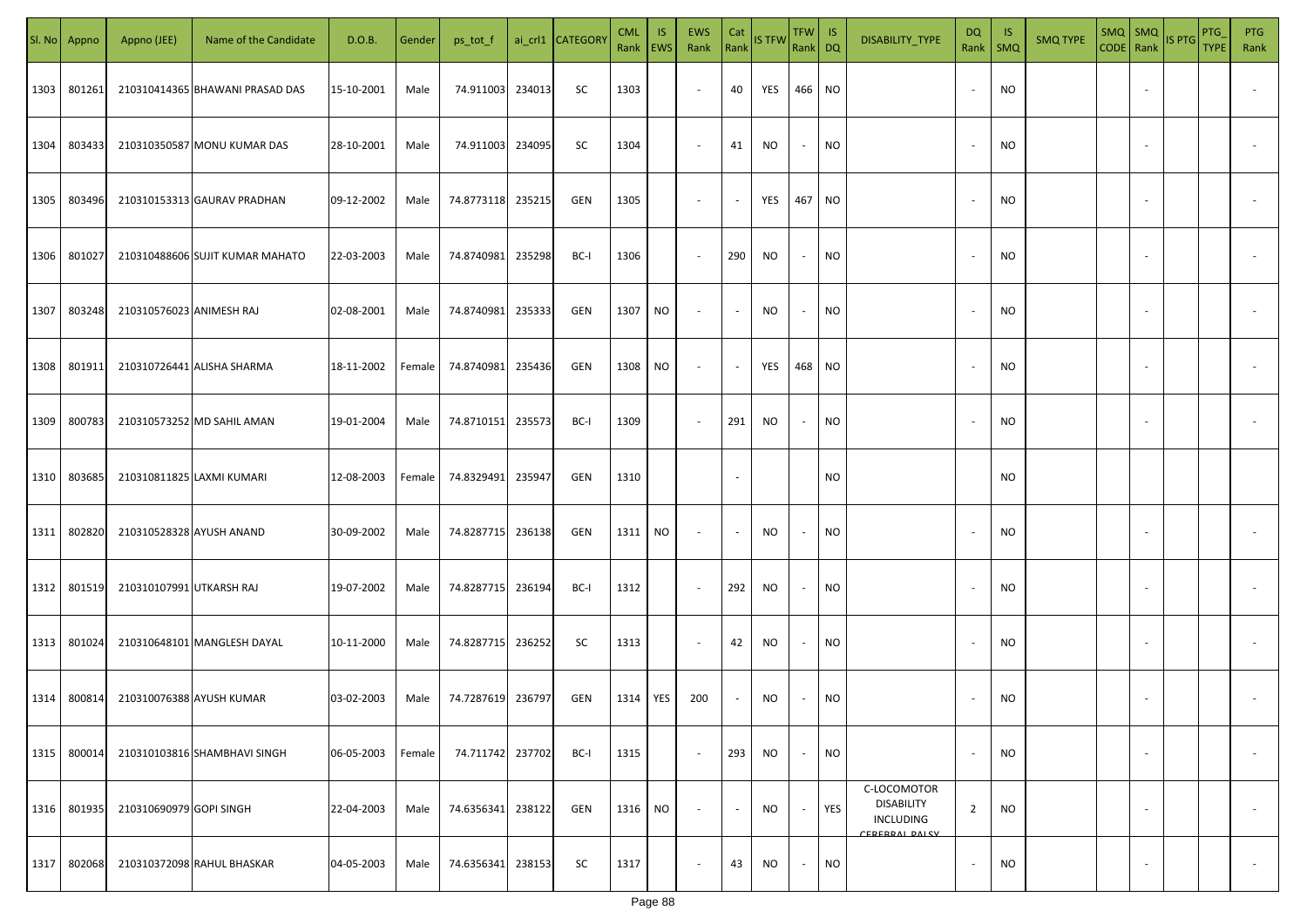|      | Sl. No Appno | Appno (JEE)                | Name of the Candidate                         | D.O.B.     | Gender | ps_tot_f   |        | ai_crl1 CATEGOR\ | <b>CML</b><br>Rank EWS | IS. | <b>EWS</b><br>Rank       | Cat<br>Rank              | <b>IS TFW</b> | $TFW$ IS<br>Rank DQ |           | DISABILITY_TYPE | DQ<br>Rank               | -IS<br><b>SMQ</b> | <b>SMQ TYPE</b> | $SMQ$ $SMQ$<br>CODE Rank |        | IS PTG | PTG<br><b>TYPE</b> | <b>PTG</b><br>Rank       |
|------|--------------|----------------------------|-----------------------------------------------|------------|--------|------------|--------|------------------|------------------------|-----|--------------------------|--------------------------|---------------|---------------------|-----------|-----------------|--------------------------|-------------------|-----------------|--------------------------|--------|--------|--------------------|--------------------------|
| 1318 | 803698       |                            | 210310753821 TUSHAR KUMAR                     | 06-07-2000 | Male   | 74.6356341 | 238191 | SC               | 1318                   |     |                          | 44                       |               |                     | NO        |                 |                          | <b>NO</b>         |                 |                          |        |        |                    |                          |
| 1319 | 803166       |                            | 210310701767 PARIMAL YADAV                    | 05-02-2002 | Male   | 74.4338559 | 239066 | BC-II            | 1319                   |     | $\sim$                   | 184                      | NO.           | $\sim$              | <b>NO</b> |                 | $\overline{\phantom{a}}$ | <b>NO</b>         |                 |                          |        |        |                    |                          |
| 1320 | 800386       |                            | 210310278381 PIYUSH PRATAP                    | 10-09-2004 | Male   | 74.4338559 | 239124 | GEN              | 1320                   |     | $\overline{\phantom{a}}$ | $\sim$                   | NO.           | $\sim$              | <b>NO</b> |                 |                          | <b>NO</b>         |                 |                          |        |        |                    |                          |
| 1321 | 800023       |                            | 210310012562 RAHUL KUMAR                      | 16-08-2001 | Male   | 74.4338559 | 239136 | SC               | 1321                   |     | $\overline{\phantom{a}}$ | 45                       | NO            | $\sim$              | NO        |                 |                          | <b>NO</b>         |                 |                          |        |        |                    |                          |
| 1322 | 802690       |                            | 210310564253 DEBANSHU BANERJEE                | 04-08-2003 | Male   | 74.3973816 | 239204 | GEN              | 1322                   | NO  | $\sim$                   | $\sim$                   | NO.           | $\sim$              | NO        |                 |                          | <b>NO</b>         |                 |                          |        |        |                    |                          |
| 1323 | 800876       |                            | 210310320416 UJJWAL RANJAN CHOUBEY 22-06-2003 |            | Male   | 74.3973816 | 239220 | GEN              | 1323                   | YES | 201                      | $\sim$                   | NO.           | $\sim$              | NO        |                 |                          | <b>NO</b>         |                 |                          |        |        |                    |                          |
| 1324 | 803109       |                            | 210310198234 ANUSHKA PANDEY                   | 13-08-2003 | Female | 74.3973816 | 239261 | GEN              | 1324                   | NO  | $\overline{\phantom{a}}$ | $\blacksquare$           | NO            | $\sim$              | NO        |                 |                          | <b>NO</b>         |                 |                          |        |        |                    |                          |
| 1325 | 802560       | 210310916852               | <b>GAURAV KUMAR</b><br>CHOUDHARY              | 30-08-2002 | Male   | 74.3246742 | 239636 | GEN              | 1325                   | YES | 202                      | $\sim$                   | YES           | 469 NO              |           |                 |                          | <b>NO</b>         |                 |                          |        |        |                    |                          |
| 1326 | 802168       | 210310423490 VIKASH TIWARI |                                               | 01-12-2002 | Male   | 74.3246742 | 239744 | GEN              | 1326                   | NO  | $\sim$                   | $\sim$                   | YES           | 470 NO              |           |                 |                          | <b>NO</b>         |                 |                          |        |        |                    |                          |
| 1327 | 801481       |                            | 210310695795 ANURAG KUMAR                     | 28-03-2002 | Male   | 74.3117203 | 240065 | SC               | 1327                   |     | $\sim$                   | 46                       | NO            | $\sim$              | NO        |                 |                          | <b>NO</b>         |                 |                          |        |        |                    |                          |
| 1328 | 803481       | 210310800550               | <b>SHUBHAM KUMAR</b><br>MAHTHA                | 28-02-2002 | Male   | 74.2973465 | 240388 | GEN              | 1328                   |     | $\sim$                   | $\overline{\phantom{a}}$ | YES           | 471 NO              |           |                 |                          | <b>NO</b>         |                 |                          |        |        |                    |                          |
| 1329 | 802670       | 210310401136 ANMOL KUJUR   |                                               | 04-02-2003 | Male   | 74.2810823 | 240708 | ST               | 1329                   |     | $\overline{\phantom{a}}$ | 28                       | NO.           | $\sim$              | <b>NO</b> |                 |                          | <b>NO</b>         |                 |                          |        | NO.    |                    |                          |
| 1330 | 803383       |                            | 210310516317 PANKAJ KUMAR BEDIA               | 23-06-2003 | Male   | 74.2706183 | 240792 | ST               | 1330                   |     | $\sim$                   | 29                       | YES           | 472 NO              |           |                 | $\overline{\phantom{a}}$ | <b>NO</b>         |                 |                          |        | NO     |                    | $\overline{\phantom{a}}$ |
| 1331 | 802285       | 210310445061 RITU KUMARI   |                                               | 12-03-2004 | Female | 74.2706183 | 240835 | ST               | 1331                   |     | $\sim$                   | 30                       | NO            | $\sim$              | <b>NO</b> |                 | $\overline{\phantom{a}}$ | <b>NO</b>         |                 |                          |        | NO     |                    | $\overline{\phantom{a}}$ |
| 1332 | 802246       |                            | 210310575173 NISHU KUMARI                     | 24-08-2002 | Female | 74.225001  | 241212 | BC-II            | 1332                   |     | $\sim$                   | 185                      | NO            | $\sim$              | <b>NO</b> |                 |                          | <b>NO</b>         |                 |                          | $\sim$ |        |                    | $\sim$                   |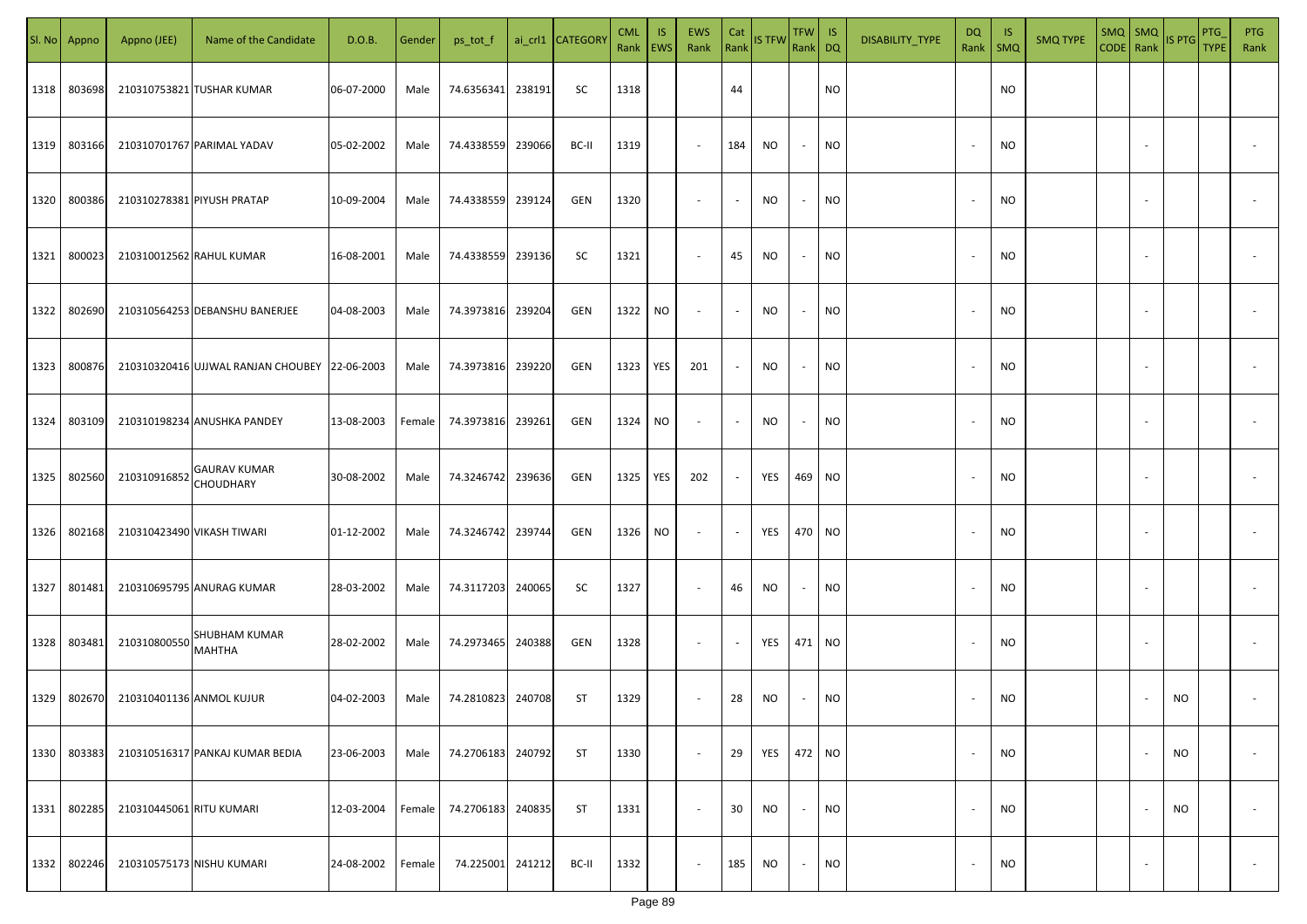|      | Sl. No Appno | Appno (JEE)              | Name of the Candidate           | D.O.B.     | Gender | ps_tot_f          |        | ai_crl1 CATEGORY | <b>CML</b><br>Rank   EWS | IS. | EWS<br>Rank              | Cat<br>Rank              | <b>IS TFW</b> | $TFW$ IS<br>Rank DQ      |           | DISABILITY_TYPE | <b>DQ</b><br>Rank | - IS<br>$\mathsf{SMQ}$ | <b>SMQ TYPE</b> |                          | $\begin{array}{ c c c c }\n\hline\n\text{SMQ} & \text{SMQ} \\ \hline\n\text{CODE} & \text{Rank}\n\end{array}$ IS PTG | <b>PTG</b><br><b>TYPE</b> | <b>PTG</b><br>Rank       |
|------|--------------|--------------------------|---------------------------------|------------|--------|-------------------|--------|------------------|--------------------------|-----|--------------------------|--------------------------|---------------|--------------------------|-----------|-----------------|-------------------|------------------------|-----------------|--------------------------|----------------------------------------------------------------------------------------------------------------------|---------------------------|--------------------------|
| 1333 | 803192       |                          | 210310743462 MAHIKA BARNWAL     | 07-04-2003 | Female | 74.225001 241224  |        | GEN              | 1333                     |     | $\blacksquare$           | $\overline{\phantom{a}}$ | <b>NO</b>     | $\overline{\phantom{a}}$ | <b>NO</b> |                 |                   | <b>NO</b>              |                 | $\sim$                   |                                                                                                                      |                           |                          |
| 1334 | 800274       |                          | 210310298100 SHILPI KUMARI      | 06-12-2003 | Female | 74.225001 241233  |        | BC-II            | 1334                     |     | $\sim$                   | 186                      | <b>NO</b>     |                          | <b>NO</b> |                 |                   | <b>NO</b>              |                 |                          |                                                                                                                      |                           |                          |
| 1335 | 801209       |                          | 210320032098 YUVRAJ KUMAR       | 19-11-2002 | Male   | 74.225001 241387  |        | SC               | 1335                     |     | $\overline{\phantom{a}}$ | 47                       | NO            | $\overline{\phantom{a}}$ | <b>NO</b> |                 | $\sim$            | <b>NO</b>              |                 |                          |                                                                                                                      |                           |                          |
| 1336 | 802543       |                          | 210310628335 VINAY KUMAR DAS    | 13-06-2002 | Male   | 74.2095208 241501 |        | SC               | 1336                     |     | $\overline{\phantom{a}}$ | 48                       | NO            | $\overline{\phantom{a}}$ | <b>NO</b> |                 | $\sim$            | <b>NO</b>              |                 |                          |                                                                                                                      |                           |                          |
| 1337 | 803348       |                          | 210310174818 VIVEK KUMAR BAURI  | 27-07-2002 | Male   | 74.2095208 241657 |        | SC               | 1337                     |     | $\overline{\phantom{a}}$ | 49                       | <b>NO</b>     | $\overline{\phantom{a}}$ | <b>NO</b> |                 | $\sim$            | <b>NO</b>              |                 | $\overline{\phantom{a}}$ |                                                                                                                      |                           |                          |
| 1338 | 801310       |                          | 210310039894 SUMAN SOURAV       | 30-07-2002 | Female | 74.2095208 241682 |        | BC-I             | 1338                     |     | $\overline{\phantom{a}}$ | 294                      | YES           | 473 NO                   |           |                 |                   | <b>NO</b>              |                 |                          |                                                                                                                      |                           |                          |
| 1339 | 802281       |                          | 210310488417 SONAL KUMARI       | 01-05-2002 | Female | 74.1712873 242202 |        | GEN              | 1339 NO                  |     | $\overline{\phantom{a}}$ |                          | NO.           | $\overline{\phantom{a}}$ | <b>NO</b> |                 |                   | <b>NO</b>              |                 |                          |                                                                                                                      |                           |                          |
| 1340 | 801897       |                          | 210310268949 AKHIL KUMAR KHATRI | 22-02-2004 | Male   | 74.1645079 242325 |        | BC-II            | 1340                     |     | $\sim$                   | 187                      | YES           | 474                      | <b>NO</b> |                 |                   | <b>NO</b>              |                 |                          |                                                                                                                      |                           |                          |
| 1341 | 801104       | 210310362158 ANUPAM RAI  |                                 | 08-07-2003 | Male   | 74.1518976        | 242586 | GEN              | 1341                     | YES | 203                      |                          | <b>NO</b>     |                          | <b>NO</b> |                 |                   | <b>NO</b>              |                 |                          |                                                                                                                      |                           |                          |
| 1342 | 800753       |                          | 210310028036 SAGAR KUMAR RANA   | 31-10-2001 | Male   | 74.1518976        | 242639 | BC-I             | 1342                     |     | $\overline{\phantom{a}}$ | 295                      | YES           | 475 NO                   |           |                 |                   | <b>NO</b>              |                 |                          |                                                                                                                      |                           |                          |
| 1343 | 803096       |                          | 210340049196 ABHISHEK ARYA      | 28-12-2003 | Male   | 74.0480047        | 243872 | GEN              | 1343                     | YES | 204                      |                          | YES           | 476 NO                   |           |                 |                   | <b>NO</b>              |                 |                          |                                                                                                                      |                           |                          |
| 1344 | 803440       | 210310757652 SHARIA KHAN |                                 | 19-08-2002 | Female | 74.0077247        | 244080 | GEN              | 1344                     | YES | 205                      |                          | <b>NO</b>     |                          | <b>NO</b> |                 |                   | <b>NO</b>              |                 |                          |                                                                                                                      |                           |                          |
| 1345 | 801001       |                          | 210310292820 ADITYA CHOUDHARY   | 03-01-2002 | Male   | 73.9842466        | 244565 | GEN              | 1345                     | NO  | $\overline{\phantom{a}}$ |                          | <b>NO</b>     |                          | <b>NO</b> |                 | $\sim$            | <b>NO</b>              |                 | $\overline{\phantom{a}}$ |                                                                                                                      |                           | $\overline{\phantom{a}}$ |
| 1346 | 802952       | 210310324990 ZISHAN KHAN |                                 | 09-01-2003 | Male   | 73.9766843        | 244825 | GEN              | 1346                     | YES | 206                      |                          | YES           | 477 NO                   |           |                 | $\sim$            | <b>NO</b>              |                 | $\overline{\phantom{a}}$ |                                                                                                                      |                           | $\overline{\phantom{a}}$ |
| 1347 | 802735       | 210310626876 RUBI KUMARI |                                 | 30-12-2002 | Female | 73.9284378        | 245235 | GEN              | 1347                     |     | $\overline{\phantom{a}}$ |                          | YES           | 478 NO                   |           |                 |                   | <b>NO</b>              |                 | $\sim$                   |                                                                                                                      |                           | $\overline{\phantom{a}}$ |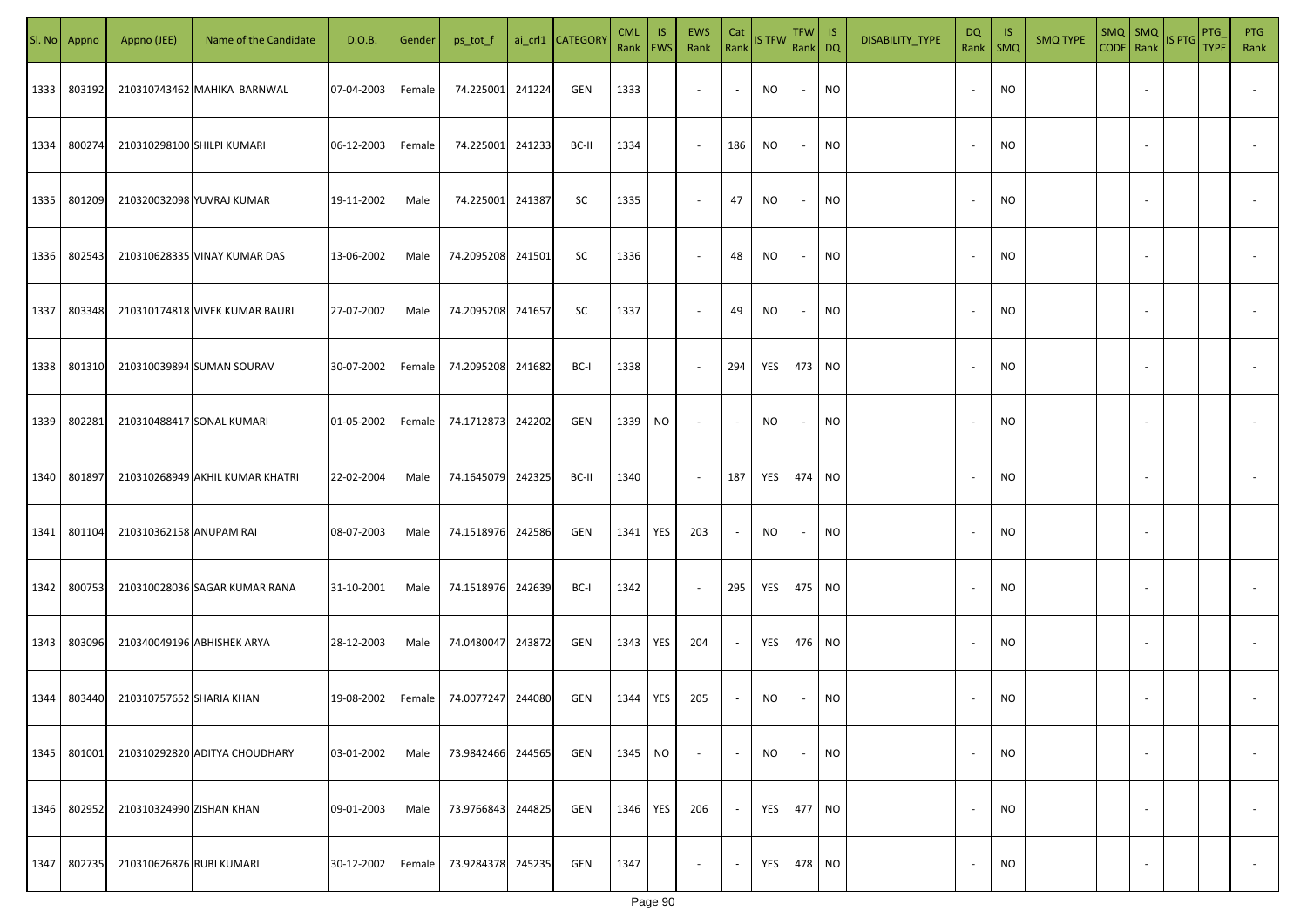|      | Sl. No Appno | Appno (JEE)               | Name of the Candidate                        | D.O.B.     | Gender | ps_tot_f          |        | ai_crl1 CATEGORY | <b>CML</b><br>Rank   EWS | IS.       | <b>EWS</b><br>Rank       | Cat<br>Rank              | <b>IS TFW</b> | $TFW$ IS<br>Rank DQ      |           | DISABILITY_TYPE | <b>DQ</b> | - IS<br>Rank   SMQ | <b>SMQ TYPE</b> |                          | SMQ SMQ<br>CODE Rank IS PTG | <b>PTG</b><br><b>TYPE</b> | <b>PTG</b><br>Rank       |
|------|--------------|---------------------------|----------------------------------------------|------------|--------|-------------------|--------|------------------|--------------------------|-----------|--------------------------|--------------------------|---------------|--------------------------|-----------|-----------------|-----------|--------------------|-----------------|--------------------------|-----------------------------|---------------------------|--------------------------|
| 1348 | 801347       |                           | 210310854373 RAVIKANT KUMAR                  | 25-12-2004 | Male   | 73.9284378        | 245244 | SC               | 1348                     |           | $\sim$                   | 50                       | YES           | 479 NO                   |           |                 |           | <b>NO</b>          |                 |                          |                             |                           |                          |
| 1349 | 802811       | 210310846138 VISHAL SINGH |                                              | 10-10-2001 | Male   | 73.9284378 245434 |        | GEN              | 1349                     | YES       | 207                      | $\sim$                   | YES           | 480 NO                   |           |                 |           | <b>NO</b>          |                 |                          |                             |                           |                          |
| 1350 | 801047       | 210310056444 RAVI KUMAR   |                                              | 27-12-2002 | Male   | 73.9284378        | 245467 | GEN              | 1350                     | YES       | 208                      | $\sim$                   | NO            | $\sim$                   | <b>NO</b> |                 |           | <b>NO</b>          |                 |                          |                             |                           |                          |
| 1351 | 800492       |                           | 210310712353 ROHIT KUMAR DAS                 | 31-05-2002 | Male   | 73.9220535        | 246077 | SC               | 1351                     |           | $\overline{\phantom{a}}$ | 51                       | NO            | $\sim$                   | <b>NO</b> |                 |           | <b>NO</b>          |                 |                          |                             |                           |                          |
| 1352 | 802235       |                           | 210310040151 DEVANSH KUMAR                   | 18-05-2001 | Male   | 73.9014574        | 246236 | BC-II            | 1352                     |           | $\overline{\phantom{a}}$ | 188                      | NO            | $\sim$                   | <b>NO</b> |                 |           | <b>NO</b>          |                 |                          |                             |                           |                          |
| 1353 | 801955       |                           | 210340052154 PRINCE KUMAR CHAKRAM 26-01-2003 |            | Male   | 73.8935765        | 246459 | BC-I             | 1353                     |           | $\overline{\phantom{a}}$ | 296                      | NO            | $\sim$                   | <b>NO</b> |                 |           | <b>NO</b>          |                 |                          |                             |                           |                          |
| 1354 | 801553       |                           | 210310535198 SHRUTI KUMARI                   | 08-02-2003 | Female | 73.8935765        | 246467 | BC-II            | 1354                     |           | $\overline{\phantom{a}}$ | 189                      | YES           | 481 NO                   |           |                 |           | <b>NO</b>          |                 |                          |                             |                           |                          |
| 1355 | 800890       | 210330004217 SUMIT MINZ   |                                              | 24-05-2002 | Male   | 73.8935765 246477 |        | ST               | 1355                     |           | $\sim$                   | 31                       | NO            | $\overline{\phantom{a}}$ | <b>NO</b> |                 |           | <b>NO</b>          |                 |                          | NO                          |                           |                          |
| 1356 | 801786       |                           | 210310025940 HARSH SRIVASTAVA                | 25-06-2002 | Male   | 73.874984         | 246554 | GEN              | 1356                     |           | $\sim$                   | $\overline{\phantom{a}}$ | NO            | $\overline{\phantom{a}}$ | <b>NO</b> |                 |           | NO                 |                 |                          |                             |                           |                          |
| 1357 | 800189       |                           | 210310126468 SHUBHANSHU KUMAR                | 11-06-2001 | Male   | 73.8146473        | 246761 | SC               | 1357                     |           | $\sim$                   | 52                       | NO            | $\sim$                   | <b>NO</b> |                 |           | <b>NO</b>          |                 |                          |                             |                           |                          |
| 1358 | 802516       | 210310645221 SUMIT KUMAR  |                                              | 27-07-2003 | Male   | 73.7119185 246920 |        | BC-I             | 1358                     |           | $\sim$                   | 297                      | YES           | 482 NO                   |           |                 |           | <b>NO</b>          |                 |                          |                             |                           |                          |
| 1359 | 801205       |                           | 210320034237 ABHISHEK GAHLOT                 | 18-06-2001 | Male   | 73.7119185 246947 |        | SC               | 1359                     |           | $\overline{\phantom{a}}$ | 53                       | NO            |                          | NO        |                 |           | <b>NO</b>          |                 |                          |                             |                           |                          |
| 1360 | 800353       |                           | 210310730039 HARSHIT KUMAR                   | 02-12-2002 | Male   | 73.7119185        | 246971 | GEN              | 1360                     | <b>NO</b> | $\overline{\phantom{a}}$ | $\blacksquare$           | YES           | 483 NO                   |           |                 |           | <b>NO</b>          |                 | $\overline{\phantom{a}}$ |                             |                           | $\overline{\phantom{a}}$ |
| 1361 | 800263       |                           | 210310274060 ANANYA VERMA                    | 01-10-2003 | Female | 73.6708893        | 247131 | GEN              | 1361                     | YES       | 209                      | $\sim$                   | YES           | 484 NO                   |           |                 |           | <b>NO</b>          |                 | $\overline{\phantom{a}}$ |                             |                           | $\overline{\phantom{a}}$ |
| 1362 | 800323       |                           | 210310126036 ABHIGYA ISHAN                   | 29-09-2001 | Male   | 73.6612702        | 247534 | BC-II            | 1362                     |           | $\sim$                   | 190                      | YES           | 485 NO                   |           |                 |           | <b>NO</b>          |                 | $\overline{\phantom{a}}$ |                             |                           | $\overline{\phantom{a}}$ |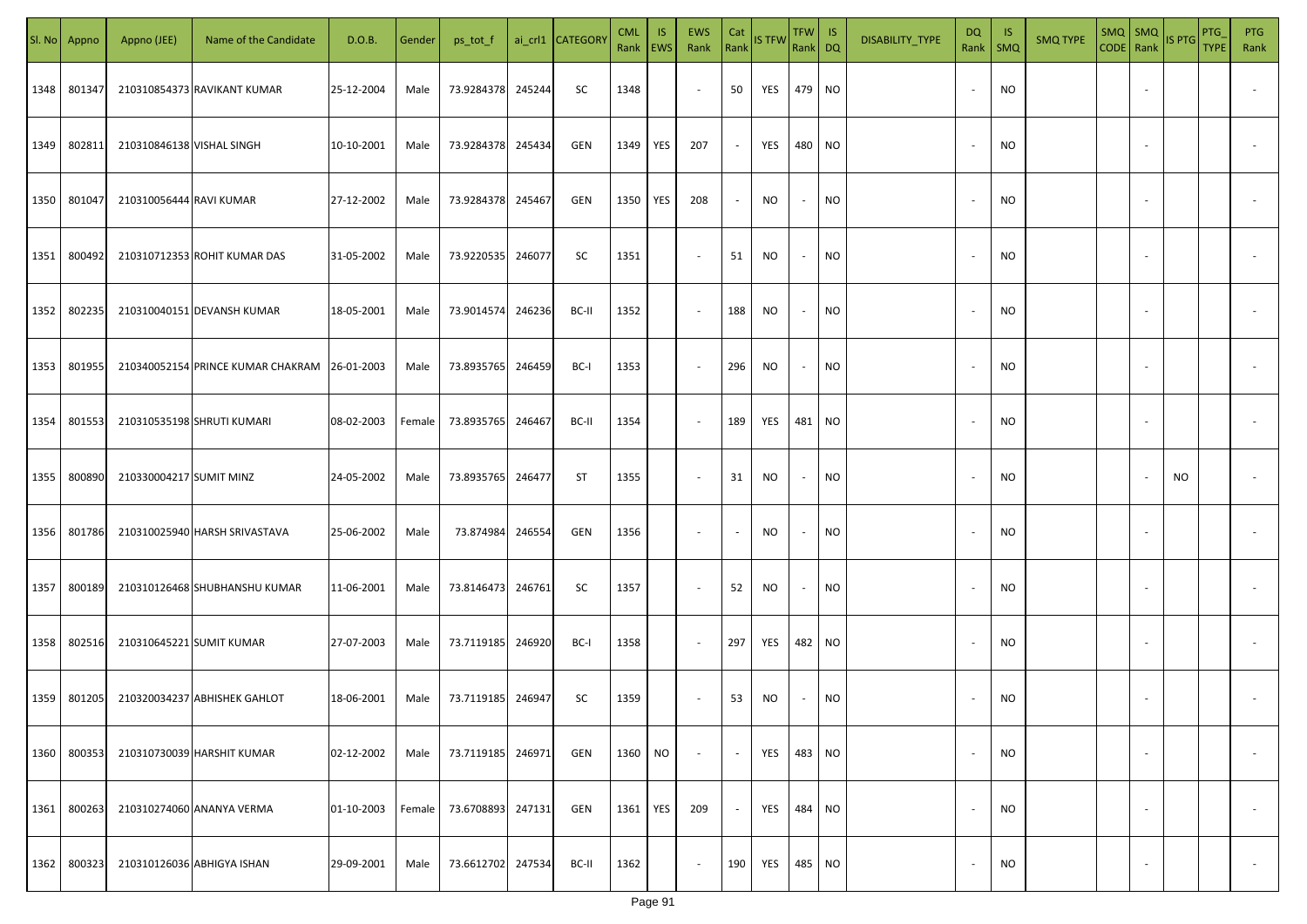| SI. No | Appno  | Appno (JEE)            | Name of the Candidate             | D.O.B.     | Gender | ps_tot_f          |        | ai_crl1 CATEGORY | <b>CML</b><br>Rank EWS | IS. | <b>EWS</b><br>Rank       | Cat<br>Rank    | <b>IS TFW</b> | TFW IS<br>Rank DQ        |           | DISABILITY_TYPE | DQ<br>Rank               | - IS<br>$\mathsf{SMQ}$ | <b>SMQ TYPE</b>            | $SMQ$ $SMQ$<br>CODE Rank IS PTG |                          |    | <b>PTG</b><br><b>TYPE</b> | <b>PTG</b><br>Rank       |
|--------|--------|------------------------|-----------------------------------|------------|--------|-------------------|--------|------------------|------------------------|-----|--------------------------|----------------|---------------|--------------------------|-----------|-----------------|--------------------------|------------------------|----------------------------|---------------------------------|--------------------------|----|---------------------------|--------------------------|
| 1363   | 801168 |                        | 210310207226 RAHUL KUMAR BHAGAT   | 14-04-2003 | Male   | 73.6612702        | 247694 | ST               | 1363                   |     | $\sim$                   | 32             | YES           | 486 NO                   |           |                 |                          | <b>NO</b>              |                            |                                 |                          | NO |                           |                          |
| 1364   | 801624 |                        | 210310675331 KESHAW SHARMA        | 23-01-2003 | Male   | 73.6612702        | 247769 | BC-I             | 1364                   |     | $\sim$                   | 298            | YES           | 487 NO                   |           |                 |                          | <b>NO</b>              |                            |                                 |                          |    |                           |                          |
| 1365   | 800842 |                        | 210330051777 RITURAJ SINGH        | 12-07-2003 | Male   | 73.640001         | 247812 | GEN              | 1365                   |     | $\overline{\phantom{a}}$ | $\blacksquare$ | <b>NO</b>     | $\sim$                   | <b>NO</b> |                 |                          | <b>NO</b>              |                            |                                 |                          |    |                           |                          |
| 1366   | 802757 | 210310182669 VISHAL    |                                   | 28-07-2003 | Male   | 73.640001         | 247865 | GEN              | 1366                   | YES | 210                      | $\sim$         | YES           | 488 NO                   |           |                 |                          | <b>NO</b>              |                            |                                 |                          |    |                           |                          |
| 1367   | 802918 |                        | 210310817531 MANISH RAVIDAS       | 08-07-2002 | Male   | 73.6137749        | 248066 | SC               | 1367                   |     | $\sim$                   | 54             | NO            | $\sim$                   | <b>NO</b> |                 |                          | <b>NO</b>              |                            |                                 |                          |    |                           |                          |
| 1368   | 801928 |                        | 210310675838 PRABHAT KUMAR        | 01-09-2002 | Male   | 73.6137749        | 248192 | BC-I             | 1368                   |     | $\overline{\phantom{a}}$ | 299            | <b>NO</b>     | $\sim$                   | <b>NO</b> |                 |                          | <b>NO</b>              |                            |                                 |                          |    |                           |                          |
| 1369   | 800059 | 210310168971 KARAN NAG |                                   | 07-05-2002 | Male   | 73.5642769        | 248399 | BC-I             | 1369                   |     | $\sim$                   | 300            | NO            | $\sim$                   | <b>NO</b> |                 |                          | YES                    | WARDS OF EX-<br>SERVICEMEN | 6                               | 8                        |    |                           |                          |
| 1370   | 800481 |                        | 210320030360 NIRAJ KUMAR SINGH    | 27-11-2003 | Male   | 73.5642769        | 248439 | GEN              | 1370                   | YES | 211                      | $\sim$         | YES           | 489 NO                   |           |                 |                          | <b>NO</b>              |                            |                                 |                          |    |                           |                          |
| 1371   | 800459 |                        | 210310532840 PRITHVI PRATAP SINGH | 24-11-2002 | Male   | 73.4863295        | 249111 | GEN              | 1371                   | YES | 212                      | $\sim$         | YES           | 490 NO                   |           |                 |                          | <b>NO</b>              |                            |                                 |                          |    |                           |                          |
| 1372   | 802865 | 210330072902           | RISHU KUMAR<br><b>CHOUDHARY</b>   | 31-10-2004 | Male   | 73.4863295 249130 |        | SC               | 1372                   |     | $\sim$                   | 55             | YES           | 491 NO                   |           |                 |                          | <b>NO</b>              |                            |                                 |                          |    |                           |                          |
| 1373   | 801844 |                        | 210310196268 SOURAV KUMAR         | 10-05-2003 | Male   | 73.4767664        | 249373 | GEN              | 1373                   | NO. | $\sim$                   | $\sim$         | NO.           | $\sim$                   | <b>NO</b> |                 |                          | <b>NO</b>              |                            |                                 |                          |    |                           |                          |
| 1374   | 802713 |                        | 210310083204 GOURAB KUMAR SHUKLA  | 25-06-2002 | Male   | 73.4671945        | 249499 | GEN              | 1374                   | YES | 213                      | $\sim$         | YES           | 492 NO                   |           |                 |                          | <b>NO</b>              |                            |                                 |                          |    |                           |                          |
| 1375   | 801159 |                        | 210310655655 ABHISHEK RANJAN      | 20-08-2002 | Male   | 73.4671945        | 249514 | <b>SC</b>        | 1375                   |     | $\sim$                   | 56             | <b>NO</b>     | $\sim$                   | <b>NO</b> |                 |                          | <b>NO</b>              |                            |                                 | $\overline{\phantom{a}}$ |    |                           | $\overline{\phantom{a}}$ |
| 1376   | 801097 |                        | 210310096989 SHASHWATI JHA        | 21-08-2002 | Female | 73.4636963        | 249639 | GEN              | 1376                   | NO  | $\sim$                   | $\sim$         | <b>NO</b>     | $\overline{\phantom{a}}$ | <b>NO</b> |                 | $\overline{\phantom{a}}$ | <b>NO</b>              |                            |                                 | $\overline{\phantom{a}}$ |    |                           | $\overline{\phantom{a}}$ |
| 1377   | 803288 |                        | 210310069185 PIYUSH KUMAR         | 01-09-2002 | Male   | 73.4299517        | 249957 | <b>SC</b>        | 1377                   |     | $\sim$                   | 57             | YES           | 493 NO                   |           |                 |                          | <b>NO</b>              |                            |                                 | $\overline{\phantom{a}}$ |    |                           | $\overline{\phantom{a}}$ |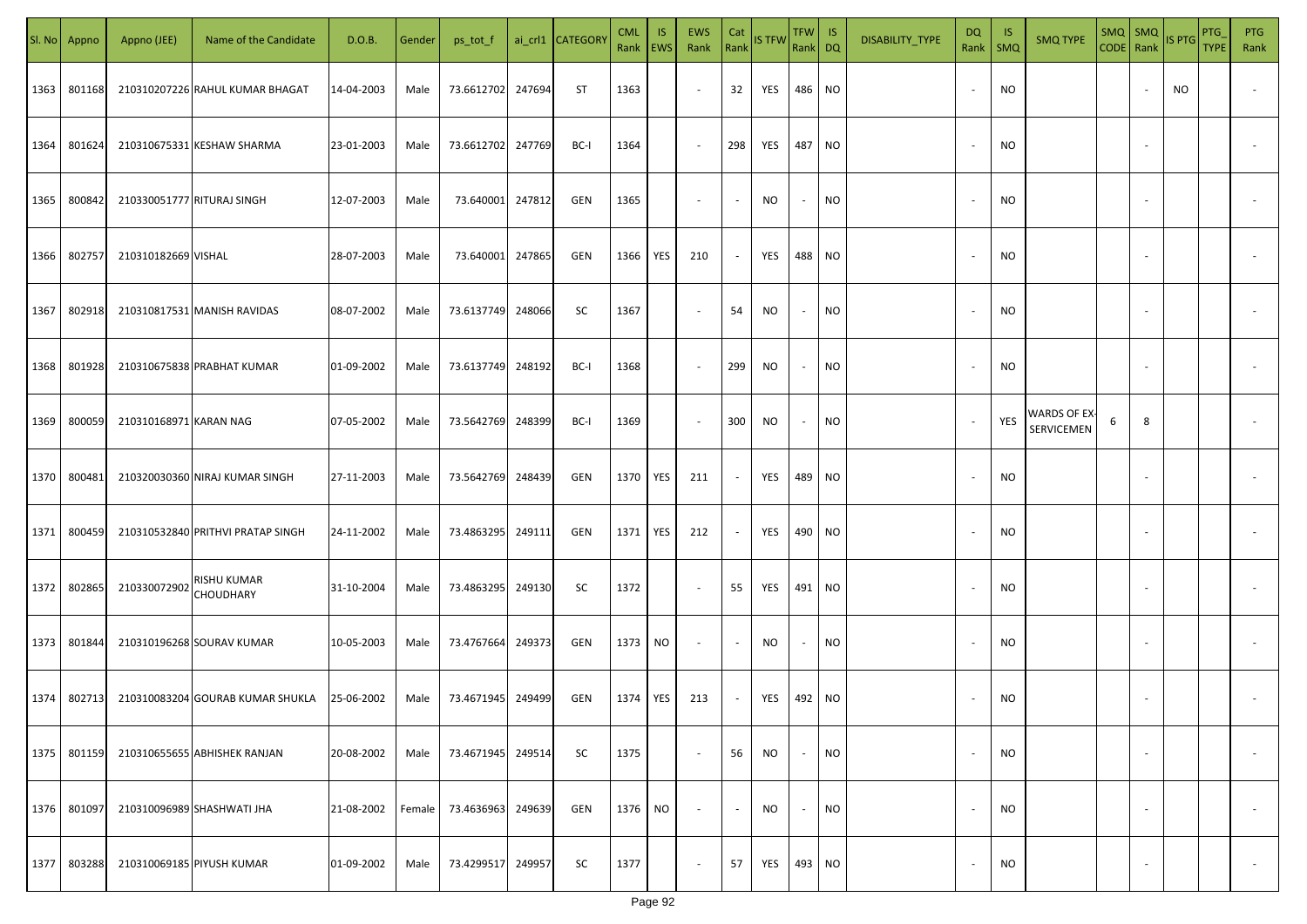|      | Sl. No Appno | Appno (JEE)             | Name of the Candidate         | D.O.B.     | Gender | ps_tot_f          |        | ai_crl1 CATEGORY | <b>CML</b><br>Rank   EWS | IS. | <b>EWS</b><br>Rank       | Cat<br>Rank              | <b>IS TFW</b> | $TFW$ IS<br>Rank DQ      |           | DISABILITY_TYPE | <b>DQ</b>                | - IS<br>Rank   SMQ | <b>SMQ TYPE</b> |                          | $\begin{array}{ c c c c }\n\hline\n\text{SMQ} & \text{SMQ} & \text{IS PTG}\n\hline\n\text{CODE} & \text{Rank}\n\end{array}$ | PTG<br><b>TYPE</b> | <b>PTG</b><br>Rank       |
|------|--------------|-------------------------|-------------------------------|------------|--------|-------------------|--------|------------------|--------------------------|-----|--------------------------|--------------------------|---------------|--------------------------|-----------|-----------------|--------------------------|--------------------|-----------------|--------------------------|-----------------------------------------------------------------------------------------------------------------------------|--------------------|--------------------------|
| 1378 | 800806       |                         | 210310017310 CHANDAN KR SINGH | 01-05-2002 | Male   | 73.4299517        | 250153 | ST               | 1378                     |     | $\sim$                   | 33                       | YES           | 494 NO                   |           |                 |                          | <b>NO</b>          |                 |                          | NO.                                                                                                                         |                    |                          |
| 1379 | 802264       | 210310675439 RAJ KAMAL  |                               | 05-06-2004 | Male   | 73.4282173        | 250276 | BC-I             | 1379                     |     | $\sim$                   | 301                      | NO            | $\sim$                   | <b>NO</b> |                 |                          | <b>NO</b>          |                 |                          |                                                                                                                             |                    |                          |
| 1380 | 801768       |                         | 210310361865 RISHAB SHARMA    | 07-06-2002 | Male   | 73.3949429        | 250772 | BC-I             | 1380                     |     | $\overline{\phantom{a}}$ | 302                      | YES           | 495 NO                   |           |                 |                          | <b>NO</b>          |                 |                          |                                                                                                                             |                    |                          |
| 1381 | 801423       | 210310814109 HARSHITA   |                               | 05-10-2002 | Female | 73.3491705        | 251188 | GEN              | 1381                     |     | $\overline{\phantom{a}}$ | $\sim$                   | NO            | $\sim$                   | <b>NO</b> |                 |                          | <b>NO</b>          |                 |                          |                                                                                                                             |                    |                          |
| 1382 | 800005       |                         | 210310394485 RANJAN KUMAR     | 25-05-2002 | Male   | 73.332559         | 251564 | GEN              | 1382                     | YES | 214                      | $\sim$                   | YES           | 496 NO                   |           |                 |                          | <b>NO</b>          |                 |                          |                                                                                                                             |                    |                          |
| 1383 | 800042       |                         | 210310708342 MEENA KUDADA     | 15-04-2004 | Female | 73.332559         | 251708 | ST               | 1383                     |     | $\overline{\phantom{a}}$ | 34                       | YES           | 497 NO                   |           |                 |                          | <b>NO</b>          |                 |                          | NO                                                                                                                          |                    |                          |
| 1384 | 800915       |                         | 210310414952 HEMANT SOREN     | 28-12-2003 | Male   | 73.2528346        | 251890 | ST               | 1384                     |     | $\overline{\phantom{a}}$ | 35                       | NO            | $\overline{\phantom{a}}$ | <b>NO</b> |                 |                          | <b>NO</b>          |                 |                          | NO                                                                                                                          |                    |                          |
| 1385 | 803065       | 210310808985 HARSH      |                               | 04-07-2003 | Male   | 73.2427815        | 252401 | GEN              | 1385                     | YES | 215                      | $\overline{\phantom{a}}$ | NO            | $\overline{\phantom{a}}$ | <b>NO</b> |                 |                          | <b>NO</b>          |                 |                          |                                                                                                                             |                    |                          |
| 1386 | 800049       | 210310374942 PRINCE     |                               | 10-10-2002 | Male   | 73.2391359 252499 |        | GEN              | 1386                     | NO. | $\sim$                   | $\overline{\phantom{a}}$ | NO            | $\overline{\phantom{a}}$ | <b>NO</b> |                 |                          | NO                 |                 |                          |                                                                                                                             |                    |                          |
| 1387 | 801668       |                         | 210310590856 ANKIT CHOUDHARY  | 16-02-2002 | Male   | 73.1939748 252921 |        | BC-II            | 1387                     |     | $\sim$                   | 191                      | YES           | 498 NO                   |           |                 |                          | <b>NO</b>          |                 |                          |                                                                                                                             |                    |                          |
| 1388 | 802975       | 210310491263 NISHA RANI |                               | 15-04-2003 | Female | 73.0837423        | 253114 | GEN              | 1388                     | YES | 216                      | $\sim$                   | NO.           |                          | <b>NO</b> |                 |                          | <b>NO</b>          |                 |                          |                                                                                                                             |                    |                          |
| 1389 | 802460       |                         | 210310388442 BIKRAM MURMU     | 20-05-2001 | Male   | 73.0837423        | 253169 | ST               | 1389                     |     | $\sim$                   | 36                       | NO            |                          | <b>NO</b> |                 |                          | <b>NO</b>          |                 |                          | <b>NO</b>                                                                                                                   |                    |                          |
| 1390 | 800520       |                         | 210310000547 SHRUTI KUMARI    | 04-06-2003 | Female | 73.0834338        | 253397 | BC-II            | 1390                     |     | $\blacksquare$           | 192                      | <b>NO</b>     | $\overline{\phantom{a}}$ | <b>NO</b> |                 |                          | <b>NO</b>          |                 | $\overline{\phantom{a}}$ |                                                                                                                             |                    | $\overline{\phantom{a}}$ |
| 1391 | 801833       |                         | 210310049433 ABHISHEK KUMAR   | 28-03-2003 | Male   | 73.0834338        | 253415 | GEN              | 1391                     |     | $\overline{\phantom{a}}$ | $\blacksquare$           | <b>NO</b>     | $\overline{\phantom{a}}$ | <b>NO</b> |                 | $\overline{\phantom{a}}$ | <b>NO</b>          |                 | $\overline{\phantom{a}}$ |                                                                                                                             |                    | $\overline{\phantom{a}}$ |
| 1392 | 800044       | 210310529827 DEBASHISH  |                               | 21-04-2001 | Male   | 73.0271099        | 253519 | SC               | 1392                     |     | $\overline{\phantom{a}}$ | 58                       | <b>NO</b>     | $\sim$                   | <b>NO</b> |                 |                          | <b>NO</b>          |                 | $\overline{\phantom{a}}$ |                                                                                                                             |                    | $\overline{\phantom{a}}$ |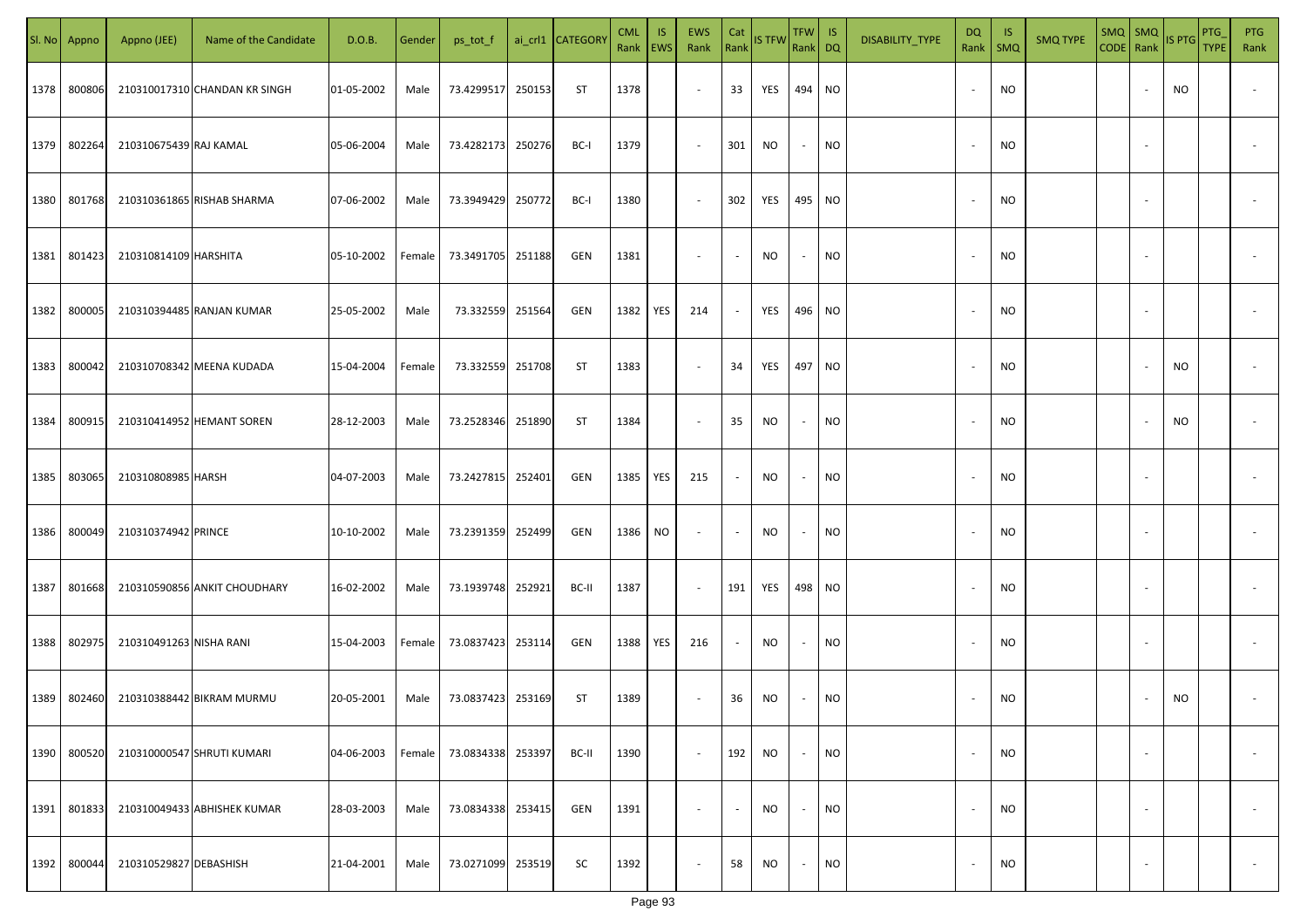| SI. No. | Appno  | Appno (JEE)               | Name of the Candidate            | D.O.B.     | Gender | ps_tot_f   |        | ai_crl1 CATEGORY | <b>CML</b><br>Rank | IS.<br>EWS | <b>EWS</b><br>Rank       | Cat<br>Rank | <b>IS TFW</b> | <b>TFW</b><br>Rank DQ    | IS        | DISABILITY_TYPE | DQ<br>Rank               | -IS<br>$\mathsf{SMQ}$ | <b>SMQ TYPE</b> | CODE Rank | $SMQ$ $SMQ$ | IS PTG | PTG<br><b>TYPE</b> | <b>PTG</b><br>Rank |
|---------|--------|---------------------------|----------------------------------|------------|--------|------------|--------|------------------|--------------------|------------|--------------------------|-------------|---------------|--------------------------|-----------|-----------------|--------------------------|-----------------------|-----------------|-----------|-------------|--------|--------------------|--------------------|
| 1393    | 802210 | 210310129549 KARTIK GOUR  |                                  | 01-08-2001 | Male   | 73.0271099 | 253571 | BC-I             | 1393               |            | $\sim$                   | 303         | <b>NO</b>     | $\overline{\phantom{a}}$ | <b>NO</b> |                 | $\overline{\phantom{a}}$ | NO                    |                 |           |             |        |                    |                    |
| 1394    | 801030 |                           | 210310132855 PRITAM KUMAR BASKI  | 23-02-2003 | Male   | 73.0271099 | 253783 | ST               | 1394               |            | $\sim$                   | 37          | NO            | $\sim$                   | <b>NO</b> |                 | $\overline{\phantom{a}}$ | NO                    |                 |           |             | NO.    |                    |                    |
| 1395    | 801853 | 210310701589 KAJAL KUMARI |                                  | 12-06-2003 | Female | 73.0043046 | 253898 | BC-I             | 1395               |            | $\sim$                   | 304         | YES           | 499 NO                   |           |                 | $\overline{\phantom{a}}$ | <b>NO</b>             |                 |           |             |        |                    |                    |
| 1396    | 800856 |                           | 210310539884 SANDEEP MURMU       | 09-09-2002 | Male   | 73.0043046 | 254004 | <b>ST</b>        | 1396               |            | $\overline{\phantom{a}}$ | 38          | NO            | $\overline{\phantom{a}}$ | <b>NO</b> |                 | $\overline{\phantom{a}}$ | NO                    |                 |           |             | NO.    |                    |                    |
| 1397    | 803276 |                           | 210310460208 VISHAL KERKETTA     | 14-01-2003 | Male   | 72.9990371 | 254417 | ST               | 1397               |            | $\overline{\phantom{a}}$ | 39          | YES           | 500 NO                   |           |                 | $\sim$                   | NO                    |                 |           |             | NO.    |                    |                    |
| 1398    | 800253 |                           | 210310093198 DEVANSHU YADAV      | 26-01-2003 | Male   | 72.9343581 | 254804 | GEN              | 1398               |            | $\overline{\phantom{a}}$ |             | <b>NO</b>     | $\overline{\phantom{a}}$ | NO.       |                 | $\overline{\phantom{a}}$ | NO                    |                 |           |             |        |                    |                    |
| 1399    | 800693 |                           | 210310246644 RUCHI SARNA BHAGAT  | 03-04-2001 | Female | 72.9343581 | 254840 | <b>ST</b>        | 1399               |            | $\overline{\phantom{a}}$ | 40          | YES           | 501                      | <b>NO</b> |                 |                          | <b>NO</b>             |                 |           |             | NO.    |                    |                    |
| 1400    | 800158 |                           | 210310055574 SARON MUKTI EKKA    | 29-10-2003 | Female | 72.9343581 | 254925 | <b>ST</b>        | 1400               |            | $\overline{\phantom{a}}$ | 41          | NO            |                          | <b>NO</b> |                 |                          | <b>NO</b>             |                 |           |             | NO.    |                    |                    |
| 1401    | 801789 |                           | 210310888551 AMAR MAHATO         | 26-06-2002 | Male   | 72.9343581 | 255026 | BC-I             | 1401               |            | $\sim$                   | 305         | YES           | 502                      | <b>NO</b> |                 | $\overline{\phantom{a}}$ | <b>NO</b>             |                 |           |             |        |                    |                    |
| 1402    | 801284 |                           | 210310038764 MILIND MURMU        | 06-09-2002 | Male   | 72.9152208 | 255753 | ST               | 1402               |            | $\sim$                   | 42          | <b>NO</b>     | $\sim$                   | <b>NO</b> |                 |                          | NO                    |                 |           |             | NO.    |                    |                    |
| 1403    | 803488 | 210310790662 ABHISHEK RAJ |                                  | 20-01-2003 | Male   | 72.9152208 | 255902 | GEN              | 1403               |            |                          |             | YES           | 503                      | <b>NO</b> |                 | $\overline{\phantom{a}}$ | <b>NO</b>             |                 |           |             |        |                    |                    |
| 1404    | 801409 |                           | 210310401767 SUSMIT KUMAR PANDEY | 12-02-2003 | Male   | 72.9152208 | 255960 | GEN              | 1404               | NO.        | $\sim$                   |             | <b>NO</b>     |                          | <b>NO</b> |                 |                          | <b>NO</b>             |                 |           |             |        |                    |                    |
| 1405    | 801802 |                           | 210310332912 RAHUL RANJAN        | 31-12-2002 | Male   | 72.9152208 | 256077 | <b>SC</b>        | 1405               |            | $\overline{\phantom{a}}$ | 59          | YES           | 504 NO                   |           |                 | $\overline{\phantom{a}}$ | <b>NO</b>             |                 |           |             |        |                    |                    |
| 1406    | 800063 |                           | 210310342611 SHUBHAM KUMAR       | 25-01-2002 | Male   | 72.9049797 | 256290 | GEN              | 1406               | NO.        | $\overline{\phantom{a}}$ |             | YES           | 505 NO                   |           |                 | $\overline{\phantom{a}}$ | <b>NO</b>             |                 |           |             |        |                    |                    |
| 1407    | 803066 |                           | 210310110313 RIMJHIM YADAV       | 22-02-2003 | Female | 72.8307544 | 256547 | GEN              | 1407               |            | $\overline{\phantom{a}}$ |             | NO            | $\overline{\phantom{a}}$ | <b>NO</b> |                 | $\overline{\phantom{a}}$ | <b>NO</b>             |                 |           |             |        |                    |                    |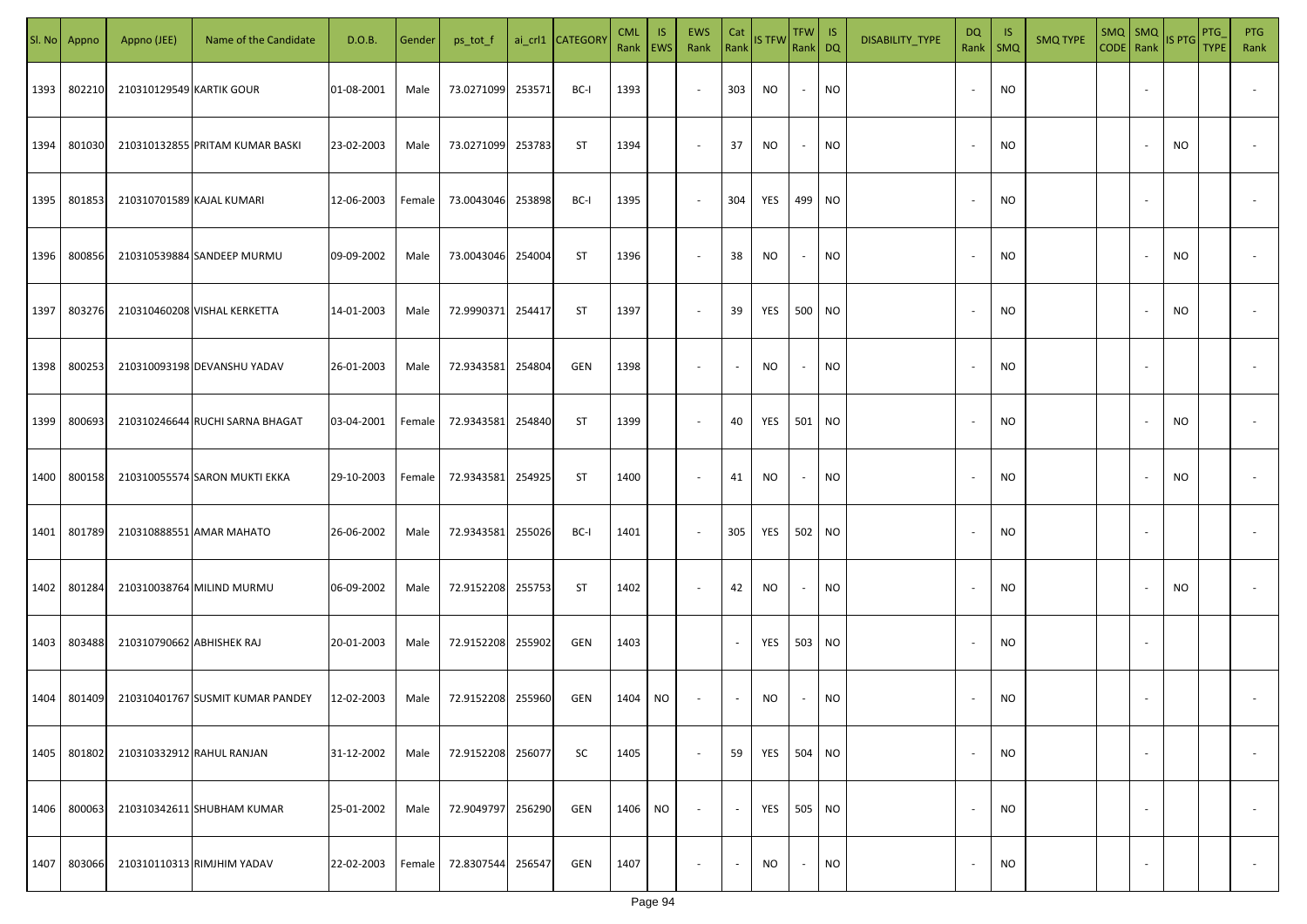| SI. No. | Appno  | Appno (JEE)               | Name of the Candidate             | D.O.B.     | Gender | ps_tot_f   |        | ai_crl1 CATEGORY | <b>CML</b><br>Rank EWS | IS.        | EWS<br>Rank              | Cat<br>Rank              | <b>IS TFW</b> | <b>TFW</b><br>Rank DQ    | IS        | DISABILITY_TYPE                          | DQ<br>Rank               | -IS<br>$\mathsf{SMQ}$ | <b>SMQ TYPE</b> | CODE Rank | $SMQ$ SMQ                | IS PTG    | PTG<br><b>TYPE</b> | <b>PTG</b><br>Rank |
|---------|--------|---------------------------|-----------------------------------|------------|--------|------------|--------|------------------|------------------------|------------|--------------------------|--------------------------|---------------|--------------------------|-----------|------------------------------------------|--------------------------|-----------------------|-----------------|-----------|--------------------------|-----------|--------------------|--------------------|
| 1408    | 800974 |                           | 210310388615 RAHUL KUMAR          | 17-12-2003 | Male   | 72.8307544 | 256562 | BC-I             | 1408                   |            | $\overline{\phantom{a}}$ | 306                      | NO            | $\sim$                   | <b>NO</b> |                                          |                          | NO                    |                 |           |                          |           |                    |                    |
| 1409    | 800122 | 210310007445 MANSI RAJ    |                                   | 20-02-2002 | Female | 72.8307544 | 256735 | GEN              | 1409                   |            | $\overline{\phantom{a}}$ | $\sim$                   | YES           | 506 NO                   |           |                                          |                          | <b>NO</b>             |                 |           |                          |           |                    |                    |
| 1410    | 803244 |                           | 210310126639 TAVISHI PRASAD       | 16-04-2003 | Female | 72.8111557 | 257230 | GEN              | 1410                   | <b>NO</b>  | $\overline{\phantom{a}}$ | $\sim$                   | NO            | $\sim$                   | <b>NO</b> |                                          |                          | NO.                   |                 |           |                          |           |                    |                    |
| 1411    | 801004 |                           | 210310018070 ABHINAV SHARMA       | 23-09-2002 | Male   | 72.7803947 | 257932 | BC-I             | 1411                   |            | $\overline{\phantom{a}}$ | 307                      | NO            | $\sim$                   | NO        |                                          |                          | NO.                   |                 |           |                          |           |                    |                    |
| 1412    | 802282 |                           | 210310158338 AHRAR AHMAD          | 09-04-2001 | Male   | 72.7803947 | 257939 | GEN              | 1412                   | NO         | $\overline{\phantom{a}}$ | $\overline{\phantom{a}}$ | NO.           | $\overline{\phantom{a}}$ | NO.       |                                          |                          | NO.                   |                 |           |                          |           |                    |                    |
| 1413    | 801497 |                           | 210310649637 SAHIL KERKETTA       | 21-11-2002 | Male   | 72.752917  | 258046 | <b>ST</b>        | 1413                   |            | $\overline{\phantom{a}}$ | 43                       | NO.           | $\overline{\phantom{a}}$ | <b>NO</b> |                                          |                          | <b>NO</b>             |                 |           |                          | <b>NO</b> |                    |                    |
| 1414    | 801746 |                           | 210310453478 SOURAV BURNWAL       | 25-08-2002 | Male   | 72.5940552 | 258732 | BC-II            | 1414                   |            | $\overline{\phantom{a}}$ | 193                      | <b>NO</b>     | $\overline{\phantom{a}}$ | <b>NO</b> |                                          |                          | <b>NO</b>             |                 |           |                          |           |                    |                    |
| 1415    | 800318 | 210310786151              | RITICK RANJAN SINGH<br>SARDAR     | 02-10-2002 | Male   | 72.5150935 | 258911 | ST               | 1415                   |            | $\sim$                   | 44                       | NO.           | $\overline{\phantom{a}}$ | <b>NO</b> |                                          |                          | <b>NO</b>             |                 |           |                          | <b>NO</b> |                    |                    |
| 1416    | 801766 |                           | 210310438296 DINESH MAHATO        | 03-01-2002 | Male   | 72.5150935 | 258950 | GEN              | 1416                   |            | $\sim$                   |                          | NO.           |                          | <b>NO</b> |                                          |                          | <b>NO</b>             |                 |           |                          |           |                    |                    |
| 1417    | 800246 |                           | 210310783047 ZISHAN AHMAD ANSARI  | 10-03-2002 | Male   | 72.5150935 | 259033 | BC-I             | 1417                   |            | $\overline{\phantom{a}}$ | 308                      | YES           | 507 YES                  |           | <b>B-DEAFNESS AND</b><br>HARD OF HEARING | 3                        | <b>NO</b>             |                 |           |                          |           |                    |                    |
| 1418    | 801924 |                           | 210310712394 PRANJAL KUMAR        | 02-12-2002 | Male   | 72.5150935 | 259075 | BC-II            | 1418                   |            | $\sim$                   | 194                      | YES           | 508 NO                   |           |                                          |                          | <b>NO</b>             |                 |           |                          |           |                    |                    |
| 1419    | 800027 |                           | 210310379132 SAURABH SINGH        | 07-07-2002 | Male   | 72.5063479 | 259169 | BC-I             | 1419                   |            | $\overline{\phantom{a}}$ | 309                      | YES           | 509 NO                   |           |                                          |                          | <b>NO</b>             |                 |           |                          |           |                    |                    |
| 1420    | 802493 | 210310140861 ABHAY PRATIK |                                   | 05-09-2002 | Male   | 72.5063479 | 259178 | SC               | 1420                   |            | $\overline{\phantom{a}}$ | 60                       | NO.           | $\sim$                   | <b>NO</b> |                                          | $\overline{\phantom{a}}$ | <b>NO</b>             |                 |           | $\overline{\phantom{a}}$ |           |                    | $\sim$             |
| 1421    | 801538 |                           | 210310100065 AYUSH CHAUHAN        | 07-11-2003 | Male   | 72.4942371 | 259262 | GEN              | 1421                   | <b>YES</b> | 217                      | $\overline{\phantom{a}}$ | <b>NO</b>     | $\sim$                   | <b>NO</b> |                                          | $\overline{\phantom{a}}$ | <b>NO</b>             |                 |           | $\sim$                   |           |                    | $\sim$             |
| 1422    | 802051 |                           | 210310768535 NISHANT KUMAR TIWARY | 07-12-2000 | Male   | 72.4942371 | 259340 | GEN              | 1422                   | <b>YES</b> | 218                      | $\sim$                   | <b>NO</b>     | $\sim$                   | <b>NO</b> |                                          |                          | <b>NO</b>             |                 |           | $\sim$                   |           |                    | $\sim$             |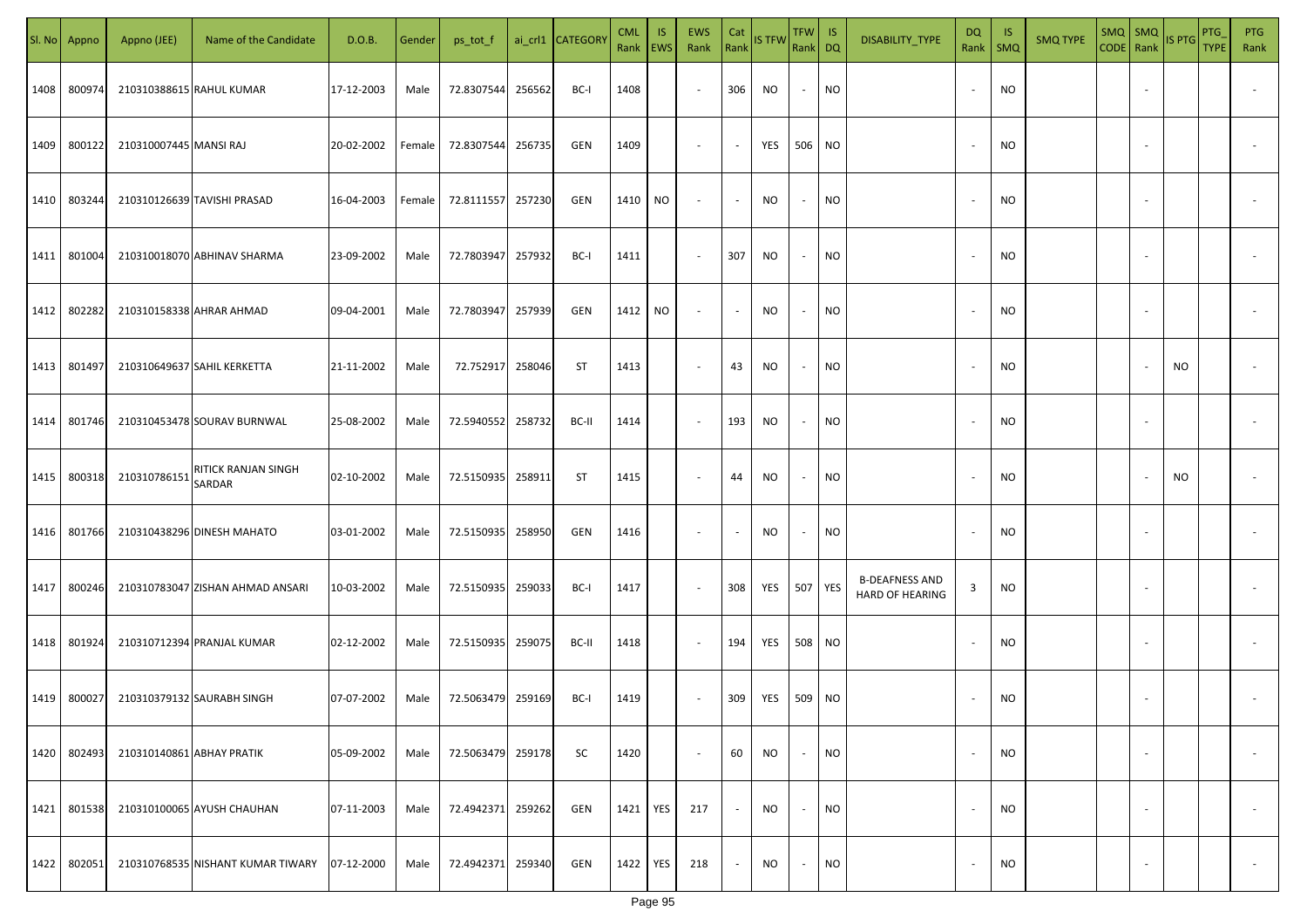| SI. No | Appno  | Appno (JEE)              | Name of the Candidate              | D.O.B.     | Gender | ps_tot_f          |        | ai_crl1 CATEGORY | <b>CML</b><br>Rank EWS | <b>IS</b> | EWS<br>Rank              | Cat                      | Rank IS TFW | TFW   IS<br>Rank DQ |           | DISABILITY_TYPE | <b>DQ</b><br>Rank        | - IS<br><b>SMQ</b> | <b>SMQ TYPE</b> | $SMQ$ SMQ<br>CODE Rank |                          | IS PTG | PTG<br><b>TYPE</b> | <b>PTG</b><br>Rank       |
|--------|--------|--------------------------|------------------------------------|------------|--------|-------------------|--------|------------------|------------------------|-----------|--------------------------|--------------------------|-------------|---------------------|-----------|-----------------|--------------------------|--------------------|-----------------|------------------------|--------------------------|--------|--------------------|--------------------------|
| 1423   | 802639 |                          | 210310892049 SADAAN AKHTER         | 29-08-2002 | Male   | 72.4657605        | 259750 | BC-I             | 1423                   |           | $\sim$                   | 310                      | NO.         | $\sim$              | NO        |                 | $\overline{\phantom{a}}$ | <b>NO</b>          |                 |                        |                          |        |                    |                          |
| 1424   | 800940 |                          | 210310102367 SHUBHAM KUMAR         | 15-12-2002 | Male   | 72.4657605        | 259790 | GEN              | 1424                   | YES       | 219                      | $\sim$                   | YES         | 510 NO              |           |                 | $\overline{\phantom{a}}$ | <b>NO</b>          |                 |                        |                          |        |                    |                          |
| 1425   | 802908 |                          | 210310203490 VISHAL KUMAR MAHALI   | 18-10-2001 | Male   | 72.4604821        | 259928 | ST               | 1425                   |           | $\overline{\phantom{a}}$ | 45                       | <b>NO</b>   | $\sim$              | <b>NO</b> |                 |                          | <b>NO</b>          |                 |                        |                          | NO.    |                    |                          |
| 1426   | 803563 | 210310435460 NEHA PRIYA  |                                    | 01-03-2003 | Female | 72.4566076        | 260320 | GEN              | 1426                   |           |                          | $\sim$                   |             |                     | NO        |                 |                          | <b>NO</b>          |                 |                        |                          |        |                    |                          |
| 1427   | 801644 |                          | 210330029086 NISHIT KUMAR NAYAK    | 01-04-2001 | Male   | 72.4566076        | 260337 | BC-I             | 1427                   |           | $\sim$                   | 311                      | NO.         | $\sim$              | NO        |                 |                          | <b>NO</b>          |                 |                        |                          |        |                    |                          |
| 1428   | 802826 |                          | 210310492158 ANKUSH MAHATO         | 22-08-2003 | Male   | 72.4356113 260761 |        | GEN              | 1428                   |           | $\overline{\phantom{a}}$ | $\sim$                   | NO          | $\sim$              | <b>NO</b> |                 |                          | <b>NO</b>          |                 |                        |                          |        |                    |                          |
| 1429   | 800746 |                          | 210310043368 NITESH KISHOR RAJ     | 21-10-2002 | Male   | 72.4356113 260779 |        | SC               | 1429                   |           | $\sim$                   | 61                       | YES         | 511 NO              |           |                 |                          | <b>NO</b>          |                 |                        |                          |        |                    |                          |
| 1430   | 801041 |                          | 210310025787 RAJNANDINI SINGH      | 03-06-2004 | Female | 72.3950712 261064 |        | GEN              | 1430                   |           | $\sim$                   | $\sim$                   | NO          | $\sim$              | NO        |                 |                          | <b>NO</b>          |                 |                        |                          |        |                    |                          |
| 1431   | 801334 |                          | 210310732908 ROMA KUMARI           | 25-10-2002 | Female | 72.3671312 261344 |        | BC-II            | 1431                   |           | $\sim$                   | 195                      | NO          | $\sim$              | NO        |                 |                          | <b>NO</b>          |                 |                        |                          |        |                    |                          |
| 1432   | 802333 |                          | 210310336920 PRINANSHU ANAND       | 07-06-2003 | Male   | 72.3493402 261434 |        | GEN              | 1432                   |           | $\sim$                   | $\overline{\phantom{a}}$ | NO.         | $\sim$              | <b>NO</b> |                 |                          | <b>NO</b>          |                 |                        |                          |        |                    |                          |
| 1433   | 800126 |                          | 210310767939 SANJAY RAJWAR         | 16-11-2003 | Male   | 72.3493402 261490 |        | SC               | 1433                   |           | $\sim$                   | 62                       | <b>NO</b>   | $\sim$              | <b>NO</b> |                 |                          | <b>NO</b>          |                 |                        |                          |        |                    |                          |
| 1434   | 802911 | 210310605992 SUJIT KUMAR |                                    | 19-12-2002 | Male   | 72.3493402 261516 |        | BC-I             | 1434                   |           | $\sim$                   | 312                      | NO          | $\sim$              | <b>NO</b> |                 |                          | <b>NO</b>          |                 |                        |                          |        |                    |                          |
| 1435   | 803176 |                          | 210310292979 PRINCE MICHAEL MILTON | 22-02-2004 | Male   | 72.3239511 261858 |        | ST               | 1435                   |           | $\sim$                   | 46                       | NO          | $\sim$              | <b>NO</b> |                 | $\sim$                   | <b>NO</b>          |                 |                        |                          | NO     |                    | $\overline{\phantom{a}}$ |
| 1436   | 801845 |                          | 210310884578 SUNITA MURMU          | 07-05-2000 | Female | 72.3182297        | 262393 | ST               | 1436                   |           | $\sim$                   | 47                       | <b>NO</b>   | $\sim$              | <b>NO</b> |                 | $\overline{\phantom{a}}$ | <b>NO</b>          |                 |                        |                          | NO     |                    | $\overline{\phantom{a}}$ |
| 1437   | 801836 |                          | 210310390330 SULABH SEN SHARMA     | 06-01-2003 | Male   | 72.1691073 262926 |        | GEN              | 1437                   |           | $\overline{\phantom{a}}$ | $\blacksquare$           | NO          | $\sim$              | <b>NO</b> |                 | $\overline{\phantom{a}}$ | NO                 |                 |                        | $\overline{\phantom{a}}$ |        |                    | $\sim$                   |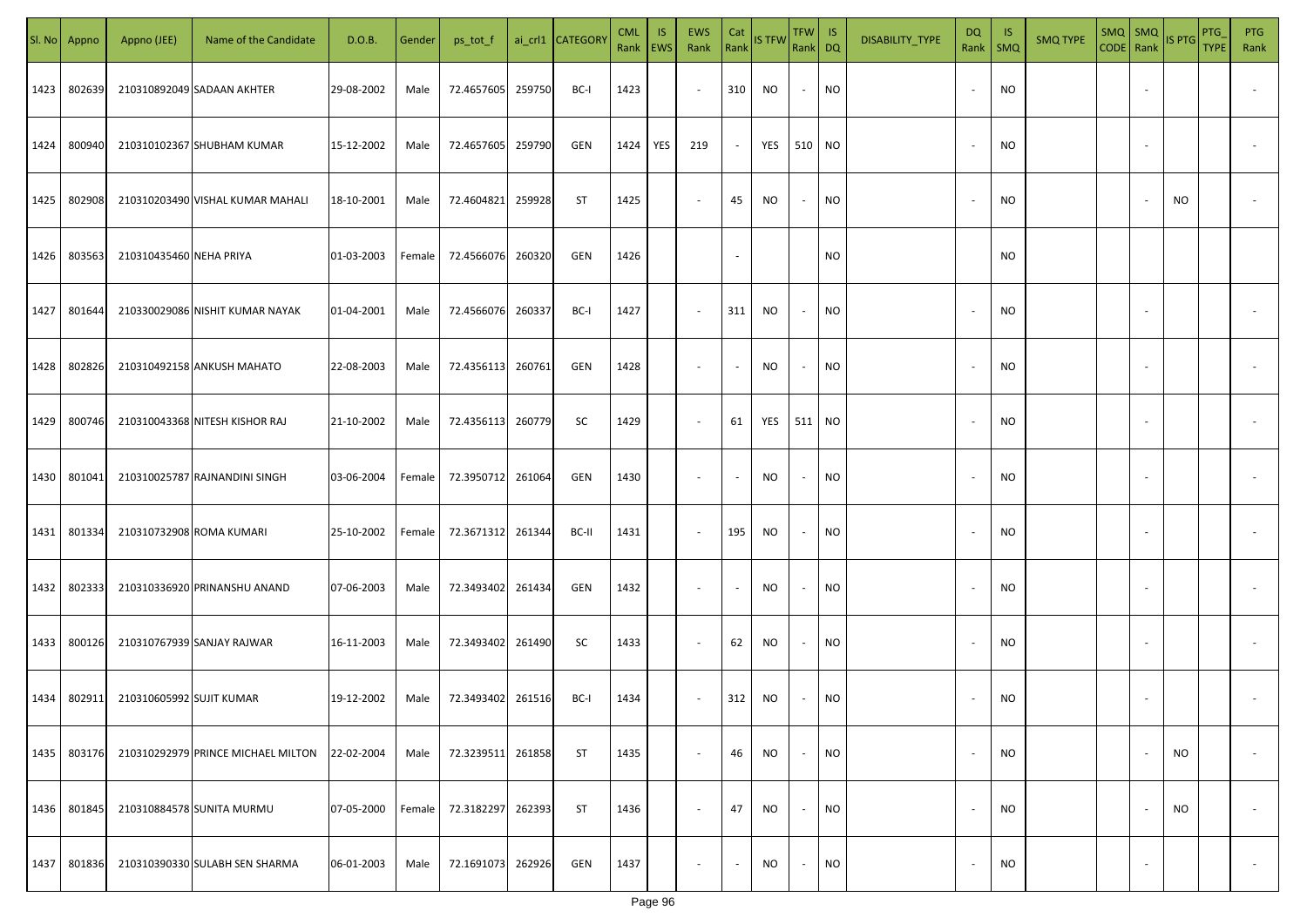| SI. No | Appno  | Appno (JEE)               | Name of the Candidate           | D.O.B.     | Gender | ps_tot_f          |        | ai_crl1 CATEGORY | <b>CML</b><br>Rank EWS | <b>IS</b> | EWS<br>Rank              | Cat<br>Rank              | IS TFW Rank DQ | TFW                      | IS        | DISABILITY_TYPE | DQ<br>Rank   SMQ         | -IS       | <b>SMQ TYPE</b>                        | CODE Rank | $SMQ$ $SMQ$              | IS PTG    | PTG<br><b>TYPE</b> | <b>PTG</b><br>Rank |
|--------|--------|---------------------------|---------------------------------|------------|--------|-------------------|--------|------------------|------------------------|-----------|--------------------------|--------------------------|----------------|--------------------------|-----------|-----------------|--------------------------|-----------|----------------------------------------|-----------|--------------------------|-----------|--------------------|--------------------|
| 1438   | 800370 |                           | 210310786649 AYUSH KUMAR        | 03-04-2004 | Male   | 72.1691073        | 262985 | GEN              | 1438                   |           | $\overline{\phantom{a}}$ | $\sim$                   | NO             | $\overline{\phantom{a}}$ | <b>NO</b> |                 | $\sim$                   | <b>NO</b> |                                        |           |                          |           |                    |                    |
| 1439   | 801318 | 210310311669 ADITYA RAJAK |                                 | 14-01-2004 | Male   | 72.1441873 263075 |        | SC               | 1439                   |           | $\sim$                   | 63                       | YES            | 512 NO                   |           |                 | $\sim$                   | <b>NO</b> |                                        |           |                          |           |                    |                    |
| 1440   | 802953 |                           | 210310732362 SUMANTA KUMAR PAUL | 27-04-2003 | Male   | 72.1246314        | 263496 | BC-II            | 1440                   |           | $\sim$                   | 196                      | <b>NO</b>      | $\sim$                   | <b>NO</b> |                 | $\sim$                   | NO        |                                        |           |                          |           |                    |                    |
| 1441   | 800834 |                           | 210330017710 NANDANI SINHA      | 10-04-2004 | Female | 72.1107575 263893 |        | GEN              | 1441 NO                |           | $\sim$                   | $\overline{\phantom{a}}$ | NO             | $\overline{\phantom{a}}$ | <b>NO</b> |                 | $\sim$                   | <b>NO</b> |                                        |           |                          |           |                    |                    |
| 1442   | 800007 |                           | 210310821694 PRAVEEN YADAV      | 15-05-2004 | Male   | 72.1107575 263961 |        | BC-II            | 1442                   |           | $\sim$                   | 197                      | YES            | 513                      | <b>NO</b> |                 | $\sim$                   | NO.       |                                        |           |                          |           |                    |                    |
| 1443   | 803342 |                           | 210310277688 DEEPAK HANSDA      | 07-01-2003 | Male   | 72.1107575 263962 |        | ST               | 1443                   |           | $\sim$                   | 48                       | <b>NO</b>      | $\overline{\phantom{a}}$ | <b>NO</b> |                 |                          | <b>NO</b> |                                        |           |                          | <b>NO</b> |                    |                    |
| 1444   | 801699 |                           | 210310464550 AMRITANSHU DARAD   | 12-02-2002 | Male   | 72.0490443 264418 |        | GEN              | 1444 NO                |           | $\sim$                   |                          | <b>NO</b>      |                          | <b>NO</b> |                 |                          | <b>NO</b> |                                        |           |                          |           |                    |                    |
| 1445   | 802770 |                           | 210310006645 ANSH PRIT CHAUHAN  | 31-07-2003 | Male   | 72.0490443 264593 |        | GEN              | 1445 NO                |           | $\sim$                   |                          | <b>NO</b>      |                          | NO        |                 |                          | <b>NO</b> |                                        |           |                          |           |                    |                    |
| 1446   | 801963 |                           | 210310395200 KOMAL KUMARI       | 11-04-2003 | Female | 71.9777983        | 264884 | SC               | 1446                   |           | $\sim$                   | 64                       | YES            | 514                      | <b>NO</b> |                 |                          | <b>NO</b> |                                        |           |                          |           |                    |                    |
| 1447   | 800309 | 210310082704 NIKITA SINGH |                                 | 15-12-2003 | Female | 71.9777983 265055 |        | ST               | 1447                   |           | $\sim$                   | 49                       | <b>NO</b>      |                          | <b>NO</b> |                 |                          | <b>NO</b> |                                        |           |                          | <b>NO</b> |                    |                    |
| 1448   | 800224 |                           | 210310135851 AADYA VIBHUTI      | 21-05-2004 | Female | 71.9777983 265071 |        | GEN              | 1448                   | NO        | $\sim$                   | $\overline{\phantom{a}}$ | <b>NO</b>      |                          | <b>NO</b> |                 | $\overline{\phantom{a}}$ | YES       | WARDS OF EX <sub>:</sub><br>SERVICEMEN | 6         | 9                        |           |                    |                    |
| 1449   | 800621 | 210310434605 SHEJAL DAS   |                                 | 01-12-2002 | Female | 71.9777983        | 265094 | SC               | 1449                   |           | $\sim$                   | 65                       | <b>NO</b>      | $\sim$                   | <b>NO</b> |                 | $\sim$                   | <b>NO</b> |                                        |           |                          |           |                    |                    |
| 1450   | 803431 |                           | 210310138827 DIVYA MANI KUMAR   | 25-02-2004 | Male   | 71.9469952        | 266156 | GEN              | 1450                   |           | $\overline{\phantom{a}}$ | $\sim$                   | NO             | $\overline{\phantom{a}}$ | <b>NO</b> |                 | $\sim$                   | <b>NO</b> |                                        |           | $\overline{\phantom{a}}$ |           |                    | $\sim$             |
| 1451   | 801143 |                           | 210310352108 GOVIND HANSDA      | 04-03-2002 | Male   | 71.9469952        | 266285 | <b>ST</b>        | 1451                   |           | $\overline{\phantom{a}}$ | 50                       | NO             | $\overline{\phantom{a}}$ | <b>NO</b> |                 | $\sim$                   | <b>NO</b> |                                        |           |                          | NO        |                    | $\sim$             |
| 1452   | 801688 |                           | 210310419041 PRABHAT RANJAN     | 31-10-2002 | Male   | 71.938239         | 266573 | GEN              | 1452                   |           | $\overline{\phantom{a}}$ | $\overline{\phantom{a}}$ | NO             | $\overline{\phantom{a}}$ | <b>NO</b> |                 | $\sim$                   | <b>NO</b> |                                        |           | $\overline{\phantom{a}}$ |           |                    | $\sim$             |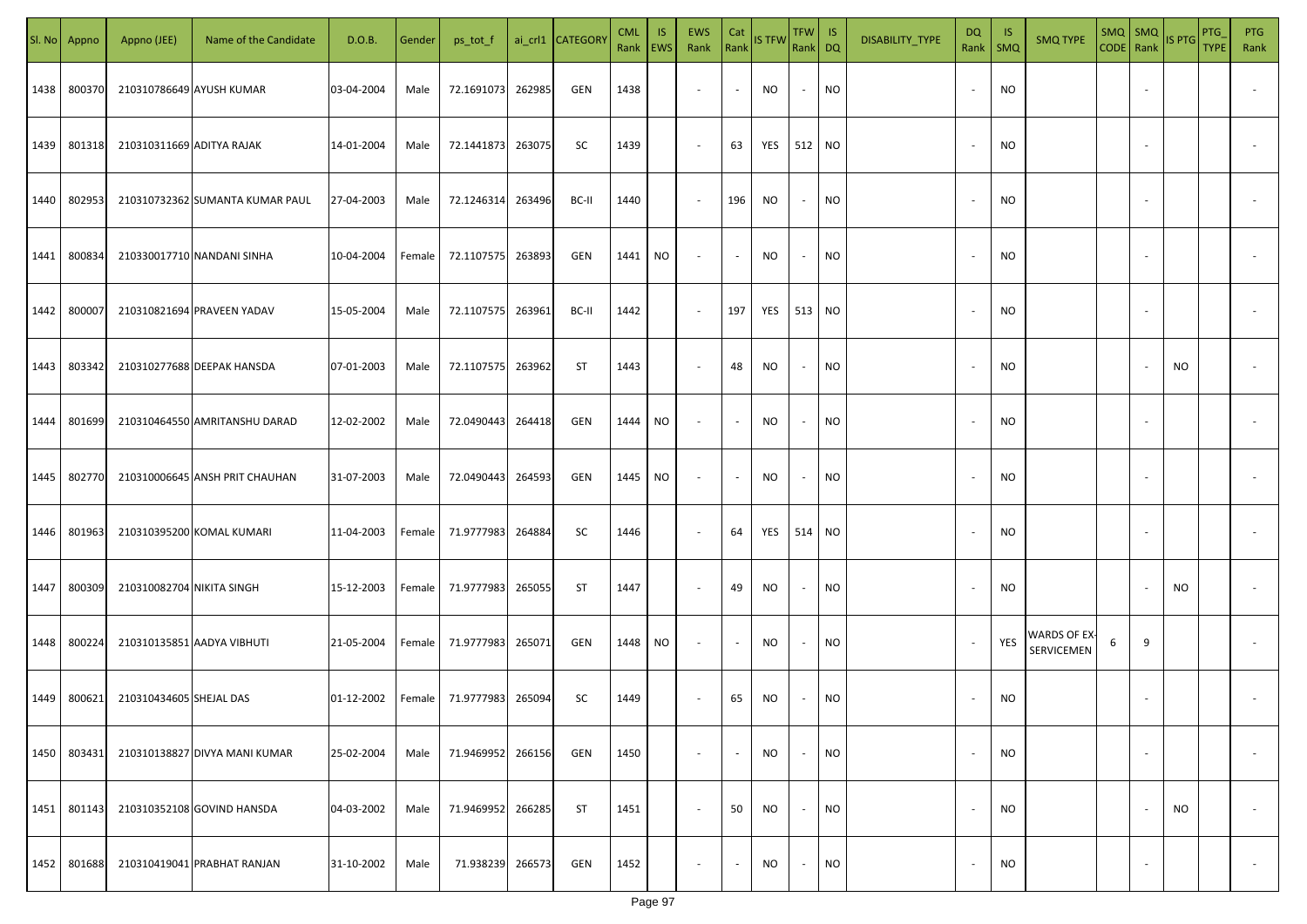| SI. No. | Appno  | Appno (JEE)               | Name of the Candidate            | D.O.B.     | Gender | ps_tot_f   |        | ai_crl1 CATEGOR\ | <b>CML</b><br>Rank EWS | IS. | <b>EWS</b><br>Rank       | Cat<br>Rank              | IS TFW    | TFW IS<br>Rank DQ |           | DISABILITY_TYPE                                 | <b>DQ</b><br>Rank        | -IS<br>SMQ | <b>SMQ TYPE</b> | $SMQ$ $SMQ$<br>CODE Rank |                          | IS PTG | PTG<br><b>TYPE</b> | <b>PTG</b><br>Rank       |
|---------|--------|---------------------------|----------------------------------|------------|--------|------------|--------|------------------|------------------------|-----|--------------------------|--------------------------|-----------|-------------------|-----------|-------------------------------------------------|--------------------------|------------|-----------------|--------------------------|--------------------------|--------|--------------------|--------------------------|
| 1453    | 802005 | 210340019866 JYOTI KUMARI |                                  | 30-07-1999 | Female | 71.8583419 | 266732 | GEN              | 1453                   | NO  | $\sim$                   | $\blacksquare$           | NO        | $\sim$            | YES       | <b>B-DEAFNESS AND</b><br><b>HARD OF HEARING</b> | 4                        | <b>NO</b>  |                 |                          |                          |        |                    |                          |
| 1454    | 801430 |                           | 210310841474 RESHMA KHATUN       | 05-03-2002 | Female | 71.8583419 | 266774 | GEN              | 1454                   | NO  | $\sim$                   | $\sim$                   | NO.       | $\sim$            | <b>NO</b> |                                                 | $\overline{\phantom{a}}$ | <b>NO</b>  |                 |                          |                          |        |                    |                          |
| 1455    | 803464 |                           | 210330075503 SHAHIL AGARWAL      | 18-11-2002 | Male   | 71.8572712 | 266911 | GEN              | 1455                   |     | $\overline{\phantom{a}}$ | $\blacksquare$           | YES       | 515 NO            |           |                                                 |                          | <b>NO</b>  |                 |                          |                          |        |                    |                          |
| 1456    | 802510 | 210310686441 ASHIT ORAON  |                                  | 01-02-2002 | Male   | 71.8342577 | 267627 | ST               | 1456                   |     | $\overline{\phantom{a}}$ | 51                       | NO.       | $\sim$            | NO        |                                                 |                          | <b>NO</b>  |                 |                          |                          | NO.    |                    |                          |
| 1457    | 802689 |                           | 210310179653 ANISHA SORENG       | 24-05-2004 | Female | 71.688507  | 268655 | ST               | 1457                   |     | $\sim$                   | 52                       | NO.       | $\sim$            | NO        |                                                 |                          | <b>NO</b>  |                 |                          |                          | NO.    |                    |                          |
| 1458    | 800312 |                           | 210310017159 KHUSHBOO TOPNO      | 30-03-2002 | Female | 71.688507  | 268692 | <b>ST</b>        | 1458                   |     | $\overline{\phantom{a}}$ | 53                       | <b>NO</b> | $\sim$            | NO.       |                                                 |                          | <b>NO</b>  |                 |                          |                          | NO     |                    |                          |
| 1459    | 802071 |                           | 210310496966 SHAMBHAVEE SINHA    | 07-10-2000 | Female | 71.6718747 | 268962 | GEN              | 1459                   | NO  | $\sim$                   | $\overline{\phantom{a}}$ | NO        | $\sim$            | <b>NO</b> |                                                 |                          | <b>NO</b>  |                 |                          |                          |        |                    |                          |
| 1460    | 800651 |                           | 210310272109 SHUBHAM KUMAR       | 13-10-2001 | Male   | 71.5225701 | 270119 | GEN              | 1460                   |     | $\sim$                   | $\overline{\phantom{a}}$ | YES       | 516 NO            |           |                                                 |                          | <b>NO</b>  |                 |                          |                          |        |                    |                          |
| 1461    | 803205 | 210310463092              | <b>SHUBHAM KUMAR</b><br>SHARMA   | 05-03-2002 | Male   | 71.4614895 | 270472 | GEN              | 1461                   |     | $\sim$                   | $\overline{\phantom{a}}$ | NO.       | $\sim$            | <b>NO</b> |                                                 |                          | <b>NO</b>  |                 |                          |                          |        |                    |                          |
| 1462    | 800430 | 210310106701 STUVAT TOPNO |                                  | 04-01-2002 | Male   | 71.4614895 | 270531 | ST               | 1462                   |     | $\sim$                   | 54                       | NO.       | $\sim$            | <b>NO</b> |                                                 |                          | <b>NO</b>  |                 |                          |                          | NO     |                    |                          |
| 1463    | 802397 |                           | 210310146937 ANMOL KUMAR         | 27-05-2002 | Male   | 71.4583364 | 270790 | BC-I             | 1463                   |     | $\sim$                   | 313                      | NO        | $\sim$            | <b>NO</b> |                                                 |                          | <b>NO</b>  |                 |                          |                          |        |                    |                          |
| 1464    | 800037 |                           | 210330001456 SAJAN KUMAR DAS     | 05-08-2002 | Male   | 71.4086024 | 271193 | SC               | 1464                   |     | $\overline{\phantom{a}}$ | 66                       | YES       | 517 NO            |           |                                                 |                          | <b>NO</b>  |                 |                          |                          |        |                    |                          |
| 1465    | 800965 | 210310183749 KARAN GORAI  |                                  | 10-08-2003 | Male   | 71.4086024 | 271222 | BC-I             | 1465                   |     | $\sim$                   | 314                      | YES       | 518 NO            |           |                                                 | $\overline{\phantom{a}}$ | <b>NO</b>  |                 |                          | $\overline{\phantom{a}}$ |        |                    | $\overline{\phantom{a}}$ |
| 1466    | 800898 |                           | 210310376966 JAYVERIA EFFAT      | 09-08-2001 | Female | 71.4037412 | 271389 | GEN              | 1466                   | YES | 220                      | $\sim$                   | YES       | 519 NO            |           |                                                 | $\overline{\phantom{a}}$ | <b>NO</b>  |                 |                          | $\sim$                   |        |                    | $\overline{\phantom{a}}$ |
| 1467    | 800903 |                           | 210310367031 CH SAI SRI HARSHITA | 09-07-2003 | Female | 71.3190503 | 271591 | GEN              | 1467                   |     | $\overline{\phantom{a}}$ | $\blacksquare$           | NO        | $\sim$            | <b>NO</b> |                                                 |                          | <b>NO</b>  |                 |                          | $\sim$                   |        |                    | $\sim$                   |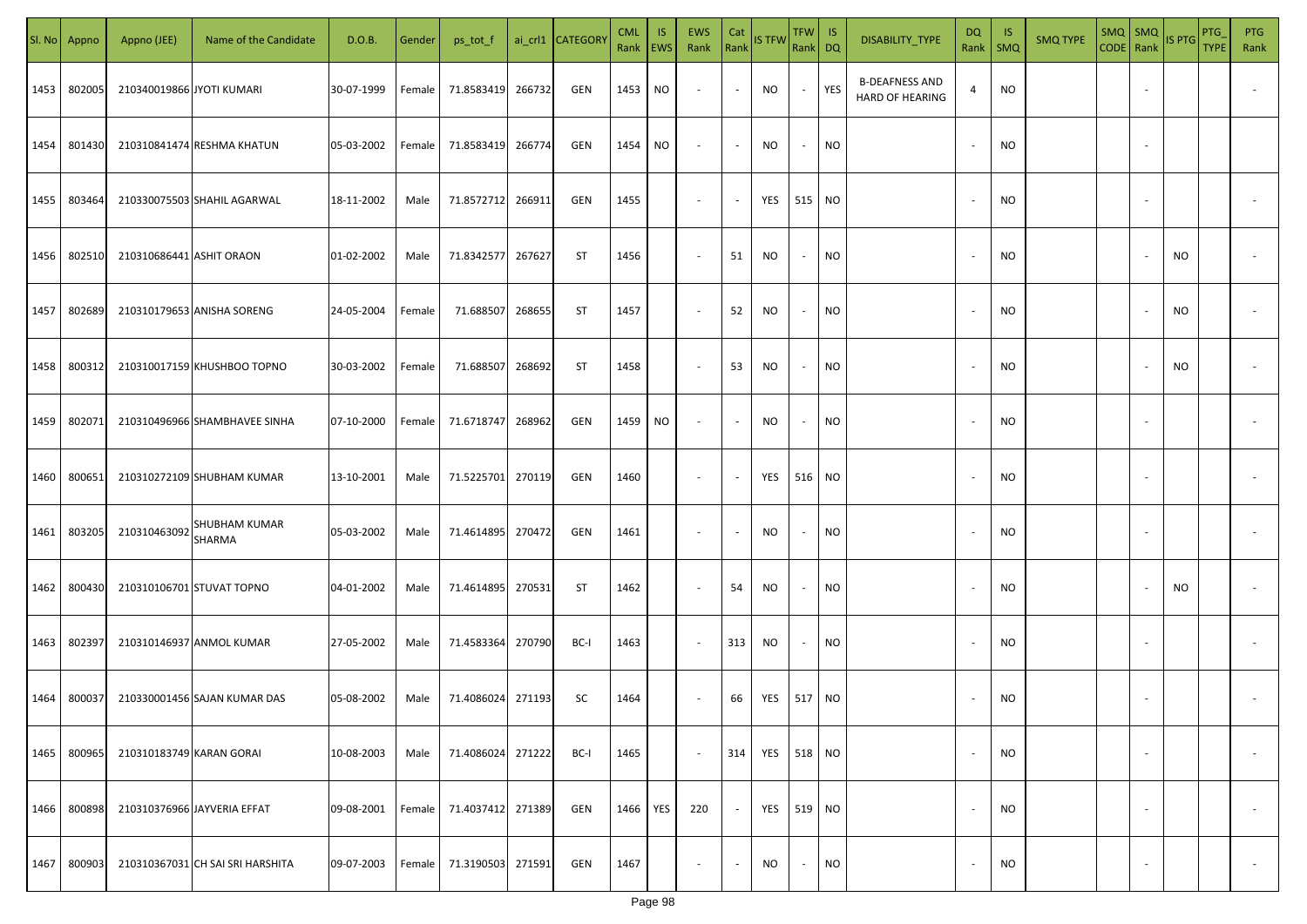|      | Sl. No Appno | Appno (JEE)                           | Name of the Candidate           | D.O.B.     | Gender | ps_tot_f          |        | ai_crl1 CATEGOR\ | <b>CML</b><br>Rank   EWS | IS. | <b>EWS</b><br>Rank | Cat    | Rank IS TFW | $TFW$ IS<br>Rank DQ |                | DISABILITY_TYPE | <b>DQ</b><br>Rank        | - IS<br>SMQ    | <b>SMQ TYPE</b> | $SMQ$ SMQ<br>CODE Rank |                          | IS PTG | PTG<br>TYPE | <b>PTG</b><br>Rank |
|------|--------------|---------------------------------------|---------------------------------|------------|--------|-------------------|--------|------------------|--------------------------|-----|--------------------|--------|-------------|---------------------|----------------|-----------------|--------------------------|----------------|-----------------|------------------------|--------------------------|--------|-------------|--------------------|
| 1468 | 800444       | 210310657301 ANU KUMARI               |                                 | 20-09-2004 | Female | 71.3190503        | 271691 | GEN              | 1468                     |     | $\sim$             | $\sim$ | YES         | 520 NO              |                |                 | $\sim$                   | <b>NO</b>      |                 |                        | $\sim$                   |        |             |                    |
| 1469 | 803341       |                                       | 210310747725 MICHAEL MARANDI    | 01-06-2004 | Male   | 71.3190503        | 271733 | ST               | 1469                     |     | $\sim$             | 55     | NO.         | $\sim$              | NO             |                 | $\sim$                   | NO             |                 |                        |                          | NO     |             |                    |
| 1470 | 802399       |                                       | 210310213319 ANKITA KUMARI      | 25-03-2003 | Female | 71.3166205 272116 |        | GEN              | 1470                     |     |                    | $\sim$ |             |                     | <b>NO</b>      |                 |                          | <b>NO</b>      |                 |                        |                          |        |             |                    |
| 1471 | 803631       | 210310248957 RAVI KUMAR               |                                 | 20-10-2002 | Male   | 71.3097833        | 272608 | SC               | 1471                     |     |                    | 67     |             |                     | NO.            |                 |                          | <b>NO</b>      |                 |                        |                          |        |             |                    |
| 1472 | 800522       |                                       | 210320000949 ANIKET KUMAR SINGH | 03-06-2002 | Male   | 71.3097833        | 272661 | GEN              | 1472                     | YES | 221                | $\sim$ | YES         | 521 NO              |                |                 | $\overline{\phantom{a}}$ | <b>NO</b>      |                 |                        | $\sim$                   |        |             |                    |
| 1473 | 802863       | 210310080463 NEHA KUMARI              |                                 | 20-05-2003 | Female | 71.2545271        | 272987 | BC-I             | 1473                     |     | $\sim$             | 315    | NO          | $\sim$              | NO             |                 |                          | <b>NO</b>      |                 |                        | $\sim$                   |        |             |                    |
| 1474 | 803302       |                                       | 210310545995 ANAND KUMAR        | 02-10-2002 | Male   | 71.2545271        | 273058 | BC-I             | 1474                     |     | $\sim$             | 316    | YES         | 522 NO              |                |                 |                          | <b>NO</b>      |                 |                        | $\overline{\phantom{a}}$ |        |             |                    |
| 1475 | 801239       | 210310011072 SANDEEP JHA              |                                 | 26-05-2002 | Male   | 71.1993351        | 273541 | GEN              | 1475                     | YES | 222                | $\sim$ | NO          | $\sim$              | NO             |                 |                          | <b>NO</b>      |                 |                        | $\sim$                   |        |             |                    |
| 1476 | 801866       |                                       | 210310514219 SAGAR KUMAR        | 24-06-2002 | Male   | 71.0696207        | 274627 | BC-I             | 1476                     |     | $\sim$             | 317    | NO          | $\sim$              | NO             |                 |                          | <b>NO</b>      |                 |                        | $\sim$                   |        |             |                    |
| 1477 | 802014       |                                       | 210310263611 MANISHA KUMARI     | 25-02-2004 | Female | 71.0696207        | 275085 | ST               | 1477                     |     | $\sim$             | 56     | NO.         | $\sim$              | NO             |                 |                          | <b>NO</b>      |                 |                        |                          | NO     |             |                    |
|      |              | 1478 803852 210310672122 ARIYAN GUPTA |                                 | 18-12-2002 | Male   | 71.067732 275422  |        | BC-I             | 1478                     |     |                    | 318    | NO.         |                     | N <sub>O</sub> |                 |                          | N <sub>O</sub> |                 |                        |                          |        |             |                    |
| 1479 | 800669       |                                       | 210310811986 AMIT KUMAR PASWAN  | 31-12-2001 | Male   | 71.0677315 275432 |        | SC               | 1479                     |     | $\sim$             | 68     | NO          | $\sim$              | <b>NO</b>      |                 |                          | <b>NO</b>      |                 |                        |                          |        |             |                    |
| 1480 | 800203       |                                       | 210310395856 RAKESH KUMAR       | 15-10-2002 | Male   | 71.0472774        | 275721 | BC-I             | 1480                     |     | $\sim$             | 319    | <b>NO</b>   | $\sim$              | <b>NO</b>      |                 | $\overline{\phantom{a}}$ | <b>NO</b>      |                 |                        | $\overline{\phantom{a}}$ |        |             | $\sim$             |
| 1481 | 800434       | 210310270224 SAHIL ANSARI             |                                 | 02-07-2004 | Male   | 70.9864993        | 276121 | BC-I             | 1481                     |     | $\sim$             | 320    | YES         | 523 NO              |                |                 | $\overline{\phantom{a}}$ | <b>NO</b>      |                 |                        | $\sim$                   |        |             | $\sim$             |
| 1482 | 800731       |                                       | 210310656877 GULAM MOHIUDDIN    | 12-07-2004 | Male   | 70.9864993        | 276571 | BC-I             | 1482                     |     | $\sim$             | 321    | NO          | $\sim$              | NO             |                 |                          | <b>NO</b>      |                 |                        | $\overline{\phantom{a}}$ |        |             | $\sim$             |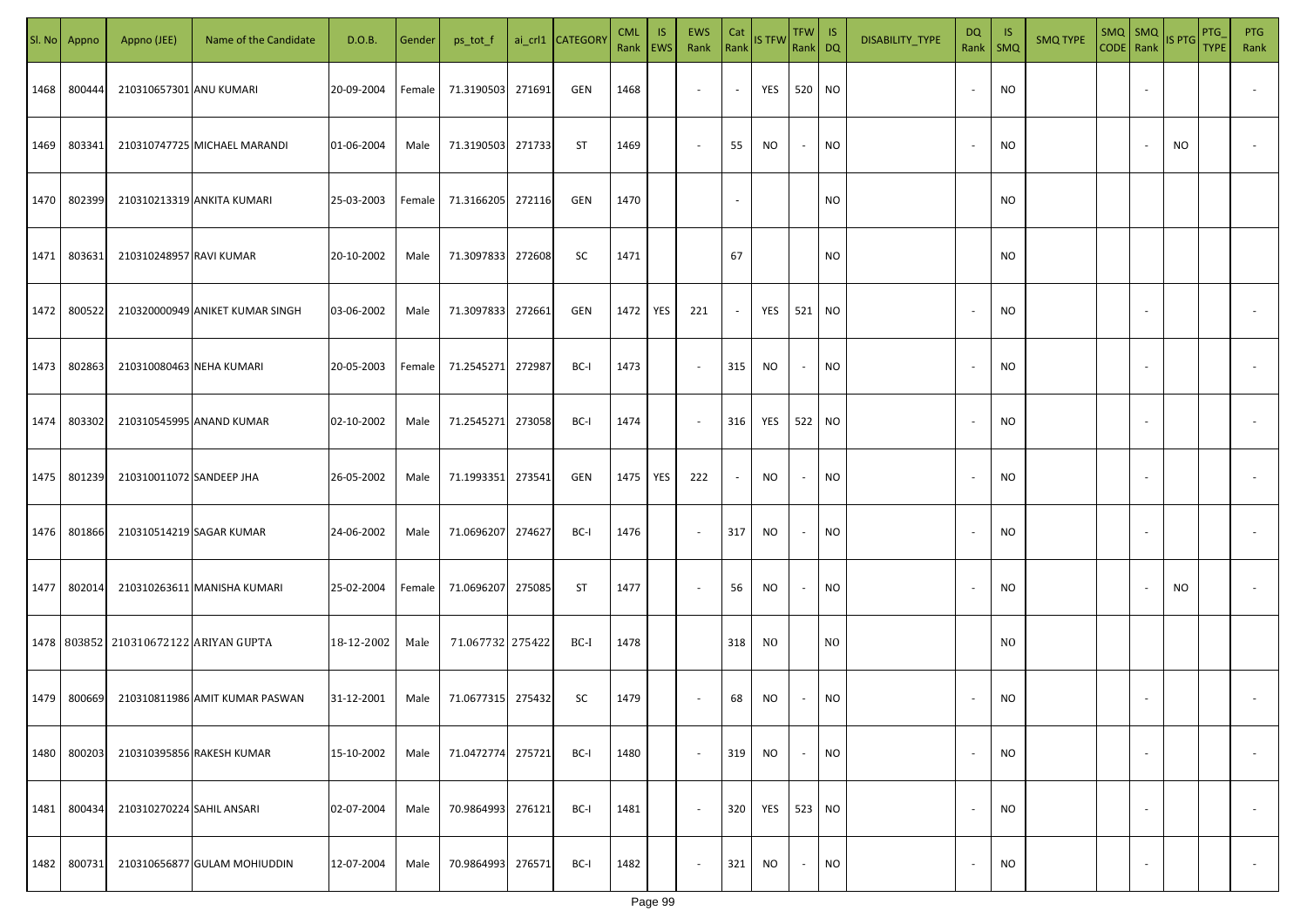| SI. No | Appno  | Appno (JEE)               | Name of the Candidate          | D.O.B.     | Gender | ps_tot_f          |        | ai_crl1 CATEGORY | <b>CML</b><br>Rank EWS | <b>IS</b> | EWS<br>Rank              | Cat<br>Rank              | IS TFW    | <b>TFW</b><br>Rank DQ    | IS        | DISABILITY_TYPE | <b>DQ</b><br>Rank        | -IS<br>$\mathsf{SMQ}$ | <b>SMQ TYPE</b> | $SMQ$ SMQ<br>CODE Rank | IS PTG    | PTG<br><b>TYPE</b> | <b>PTG</b><br>Rank       |
|--------|--------|---------------------------|--------------------------------|------------|--------|-------------------|--------|------------------|------------------------|-----------|--------------------------|--------------------------|-----------|--------------------------|-----------|-----------------|--------------------------|-----------------------|-----------------|------------------------|-----------|--------------------|--------------------------|
| 1483   | 803357 |                           | 210310293457 MOHIT KUMAR       | 27-05-2003 | Male   | 70.9700298        | 276657 | GEN              | 1483                   |           | $\blacksquare$           | $\sim$                   | <b>NO</b> | $\overline{\phantom{a}}$ | <b>NO</b> |                 | $\sim$                   | NO                    |                 |                        |           |                    |                          |
| 1484   | 802815 |                           | 210310809684 CHHITIZ ARUN RAJ  | 11-12-2003 | Male   | 70.9700298 276904 |        | GEN              | 1484                   |           | $\sim$                   | $\sim$                   | <b>NO</b> | $\sim$                   | <b>NO</b> |                 | $\sim$                   | <b>NO</b>             |                 |                        |           |                    |                          |
| 1485   | 800467 |                           | 210310360054 MD TOUSHIF ANSARI | 22-10-2002 | Male   | 70.9603132 277158 |        | BC-I             | 1485                   |           | $\sim$                   | 322                      | YES       | 524                      | <b>NO</b> |                 | $\sim$                   | <b>NO</b>             |                 |                        |           |                    |                          |
| 1486   | 802192 | 210310130450 BIKASH SOREN |                                | 14-12-2001 | Male   | 70.9176877 277326 |        | <b>ST</b>        | 1486                   |           | $\sim$                   | 57                       | <b>NO</b> | $\sim$                   | <b>NO</b> |                 | $\overline{\phantom{a}}$ | NO                    |                 |                        | NO        |                    |                          |
| 1487   | 803435 | 210310724987 RIMPA SAHA   |                                | 15-12-2002 | Female | 70.8084229 278195 |        | GEN              | 1487                   |           | $\overline{\phantom{a}}$ | $\sim$                   | NO        | $\overline{\phantom{a}}$ | <b>NO</b> |                 | $\overline{\phantom{a}}$ | <b>NO</b>             |                 |                        |           |                    |                          |
| 1488   | 802900 |                           | 210310691389 AKSHAY KUMAR RANA | 02-10-2002 | Male   | 70.8084229        | 278312 | BC-I             | 1488                   |           | $\overline{\phantom{a}}$ | 323                      | <b>NO</b> | $\overline{\phantom{a}}$ | NO.       |                 |                          | NO                    |                 |                        |           |                    |                          |
| 1489   | 803002 | 210310902310 NISHA KUJUR  |                                | 24-01-2003 | Female | 70.8084229        | 278404 | <b>ST</b>        | 1489                   |           | $\overline{\phantom{a}}$ | 58                       | YES       | 525                      | <b>NO</b> |                 |                          | <b>NO</b>             |                 |                        | <b>NO</b> |                    |                          |
| 1490   | 801545 |                           | 210310865049 SAURAV SHARMA     | 21-06-2004 | Male   | 70.8084229        | 278414 | SC               | 1490                   |           | $\overline{\phantom{a}}$ | 69                       | YES       | 526                      | <b>NO</b> |                 |                          | <b>NO</b>             |                 |                        |           |                    |                          |
| 1491   | 801407 |                           | 210310309033 SUJEET HEMBROM    | 30-01-2003 | Male   | 70.7965375        | 278579 | ST               | 1491                   |           | $\sim$                   | 59                       | YES       | 527                      | <b>NO</b> |                 |                          | <b>NO</b>             |                 |                        | <b>NO</b> |                    |                          |
| 1492   | 802183 |                           | 210310497342 MUSKAN KUMARI     | 12-05-2002 | Female | 70.7965375        | 278627 | GEN              | 1492                   |           | $\sim$                   | $\overline{\phantom{a}}$ | <b>NO</b> |                          | NO.       |                 |                          | <b>NO</b>             |                 |                        |           |                    |                          |
| 1493   | 802503 | 210310551213 NAFISA NAAZ  |                                | 30-05-2001 | Female | 70.7965375 278800 |        | BC-II            | 1493                   |           | $\sim$                   | 198                      | YES       | 528                      | <b>NO</b> |                 |                          | <b>NO</b>             |                 |                        |           |                    |                          |
| 1494   | 801846 |                           | 210310796442 MD FARHAN AKHTAR  | 31-08-2002 | Male   | 70.7965375 278933 |        | BC-I             | 1494                   |           | $\sim$                   | 324                      | <b>NO</b> |                          | <b>NO</b> |                 |                          | <b>NO</b>             |                 |                        |           |                    |                          |
| 1495   | 803170 |                           | 210310277708 SUMAN TOPPO       | 20-01-2005 | Female | 70.6721833        | 279447 | ST               | 1495                   |           | $\sim$                   | 60                       | <b>NO</b> | $\overline{\phantom{a}}$ | <b>NO</b> |                 | $\sim$                   | <b>NO</b>             |                 |                        | <b>NO</b> |                    | $\overline{\phantom{a}}$ |
| 1496   | 803562 |                           | 210310238268 KHUSHI GUPTA      | 15-03-2003 | Female | 70.6721833 279450 |        | BC-II            | 1496                   |           |                          | 199                      |           |                          | <b>NO</b> |                 |                          | <b>NO</b>             |                 |                        |           |                    |                          |
| 1497   | 801612 | 210310477387 VIVEK ORAON  |                                | 04-10-2003 | Male   | 70.6700289        | 279786 | ST               | 1497                   |           | $\overline{\phantom{a}}$ | 61                       | NO.       | $\overline{\phantom{a}}$ | <b>NO</b> |                 |                          | <b>NO</b>             |                 |                        | <b>NO</b> |                    | $\sim$                   |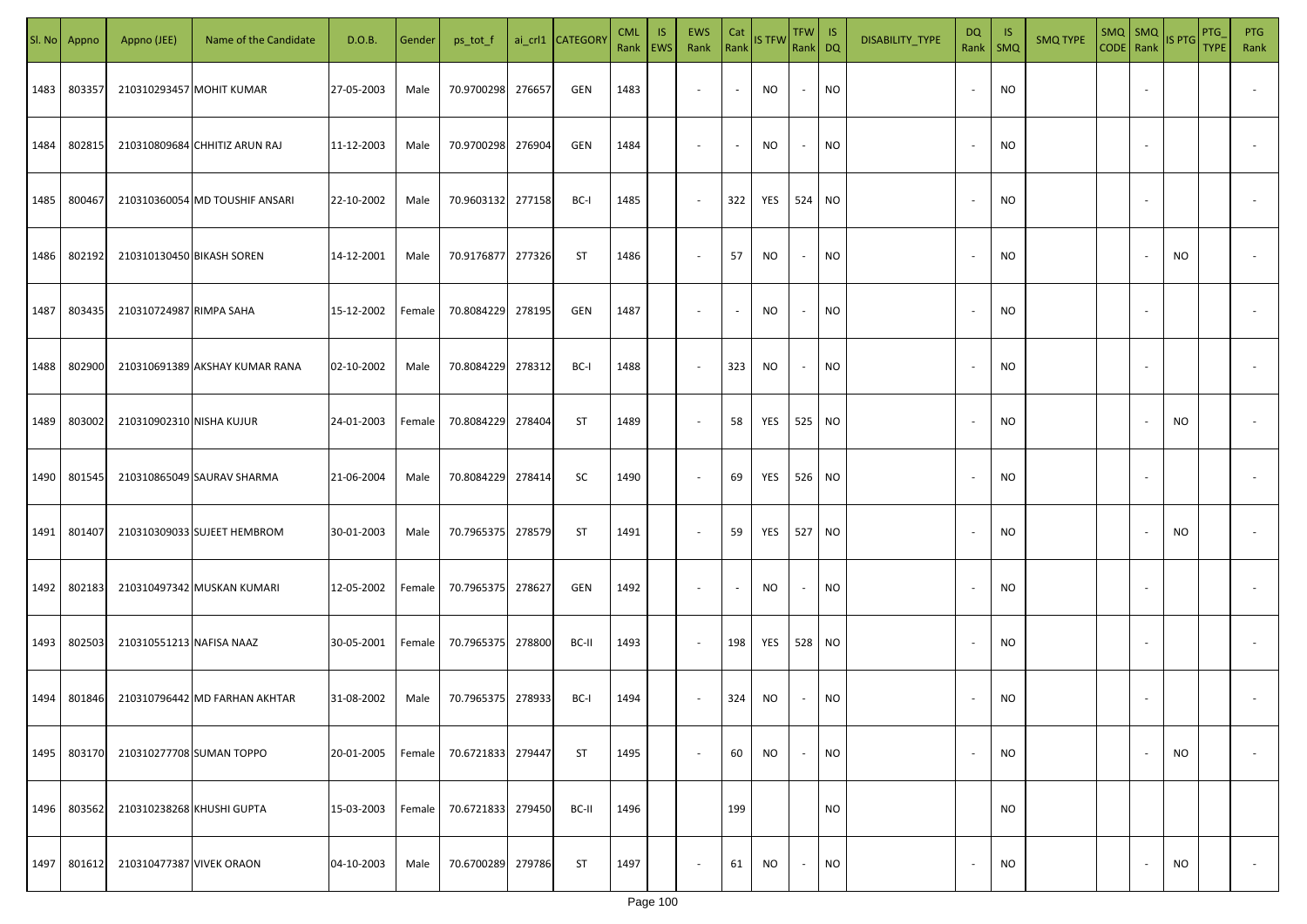| SI. No | Appno       | Appno (JEE)               | Name of the Candidate         | D.O.B.            | Gender | ps_tot_f         |        | ai_crl1 CATEGORY | <b>CML</b><br>Rank   EWS | IS. | <b>EWS</b><br>Rank       | Cat<br>Rank    | <b>IS TFW</b> | $TFW$ IS<br>Rank DQ |                | DISABILITY_TYPE | DQ                       | - IS<br>Rank   SMQ | <b>SMQ TYPE</b> | SMQ SMQ<br>CODE Rank IS PTG |                          |    | PTG<br><b>TYPE</b> | <b>PTG</b><br>Rank       |
|--------|-------------|---------------------------|-------------------------------|-------------------|--------|------------------|--------|------------------|--------------------------|-----|--------------------------|----------------|---------------|---------------------|----------------|-----------------|--------------------------|--------------------|-----------------|-----------------------------|--------------------------|----|--------------------|--------------------------|
| 1498   | 802813      |                           | 210330086235 TRIBHUWAN MURMU  | 26-05-2002        | Male   | 70.6700289       | 279841 | ST               | 1498                     |     | $\sim$                   | 62             | YES           | 529 NO              |                |                 |                          | <b>NO</b>          |                 |                             |                          | NO |                    |                          |
| 1499   | 801889      | 210310577099 HABIB ANSARI |                               | 20-06-2002        | Male   | 70.6094266       | 280133 | GEN              | 1499                     |     | $\sim$                   | $\blacksquare$ | NO            | $\sim$              | <b>NO</b>      |                 |                          | <b>NO</b>          |                 |                             |                          |    |                    |                          |
| 1500   | 802732      | 210310373299 YASH KUMAR   |                               | 24-11-2001        | Male   | 70.5186847       | 280268 | BC-I             | 1500                     |     | $\sim$                   | 325            | YES           | 530 NO              |                |                 |                          | <b>NO</b>          |                 |                             |                          |    |                    |                          |
| 1501   | 801465      |                           | 210310229186 PRERNA KUJUR     | 10-06-2002        | Female | 70.5026081       | 280501 | ST               | 1501                     |     | $\overline{\phantom{a}}$ | 63             | YES           | 531 NO              |                |                 | $\sim$                   | <b>NO</b>          |                 |                             |                          | NO |                    |                          |
| 1502   | 800831      |                           | 210310384547 ALOK KUMAR SINGH | 26-12-2001        | Male   | 70.5026081       | 280506 | BC-I             | 1502                     |     | $\sim$                   | 326            | YES           | 532 NO              |                |                 | $\sim$                   | <b>NO</b>          |                 |                             |                          |    |                    |                          |
| 1503   | 800096      |                           | 210320000450 BIDYUT BANERJEE  | 01-01-2002        | Male   | 70.4966261       | 280946 | GEN              | 1503                     | NO  | $\sim$                   | $\blacksquare$ | NO            | $\sim$              | <b>NO</b>      |                 |                          | <b>NO</b>          |                 |                             |                          |    |                    |                          |
| 1504   | 802711      | 210310475925 SHYAM SINGH  |                               | 03-09-2003        | Male   | 70.4614865       | 281172 | GEN              | 1504                     | YES | 223                      | $\sim$         | NO.           | $\sim$              | <b>NO</b>      |                 |                          | <b>NO</b>          |                 |                             |                          |    |                    |                          |
| 1505   | 800910      |                           | 210310371101 VIMAL MARANDI    | 04-01-2002        | Male   | 70.4614865       | 281222 | ST               | 1505                     |     | $\overline{\phantom{a}}$ | 64             | YES           | 533 NO              |                |                 |                          | <b>NO</b>          |                 |                             |                          | NO |                    |                          |
| 1506   | 800514      |                           | 210310292264 PRATIK KUMAR     | 06-01-2004        | Male   | 70.4166546       | 281874 | BC-I             | 1506                     |     | $\sim$                   | 327            | NO            | $\sim$              | <b>NO</b>      |                 |                          | <b>NO</b>          |                 |                             |                          |    |                    |                          |
|        | 1507 803844 |                           | 210310804297 MUSKAN MAHATO    | 26-07-2002 Female |        | 70.416655 281973 |        | BC-I             | 1507                     |     |                          | 328            | NO.           |                     | N <sub>0</sub> |                 |                          | N <sub>0</sub>     |                 |                             |                          |    |                    |                          |
| 1508   | 800550      |                           | 210310876326 SOHAIB ANSARI    | 28-04-2002        | Male   | 70.4166546       | 282056 | BC-I             | 1508                     |     | $\sim$                   | 329            | YES           | 534 NO              |                |                 |                          | <b>NO</b>          |                 |                             |                          |    |                    |                          |
| 1509   | 802055      |                           | 210310032996 SWATI KUMARI     | 06-01-2003        | Female | 70.4026745       | 282647 | GEN              | 1509                     |     | $\sim$                   | $\sim$         | NO.           | $\sim$              | <b>NO</b>      |                 |                          | <b>NO</b>          |                 |                             |                          |    |                    |                          |
| 1510   | 803687      |                           | 210310365854 LOLITA KUMARI    | 27-12-2003        | Female | 70.3584473       | 282917 | GEN              | 1510                     |     |                          | $\blacksquare$ |               |                     | <b>NO</b>      |                 |                          | <b>NO</b>          |                 |                             |                          |    |                    |                          |
| 1511   | 802839      |                           | 210310491786 SHIVESH ROHAN    | 25-09-2003        | Male   | 70.2436926       | 283427 | BC-I             | 1511                     |     | $\sim$                   | 330            | YES           | 535 NO              |                |                 | $\overline{\phantom{a}}$ | <b>NO</b>          |                 |                             | $\overline{\phantom{a}}$ |    |                    | $\overline{\phantom{a}}$ |
| 1512   | 800133      | 210310400068 SOAM KUMAR   |                               | 09-11-2003        | Male   | 70.2436926       | 283457 | GEN              | 1512                     |     | $\overline{\phantom{a}}$ | $\blacksquare$ | <b>NO</b>     | $\sim$              | <b>NO</b>      |                 |                          | <b>NO</b>          |                 |                             | $\overline{\phantom{a}}$ |    |                    | $\overline{\phantom{a}}$ |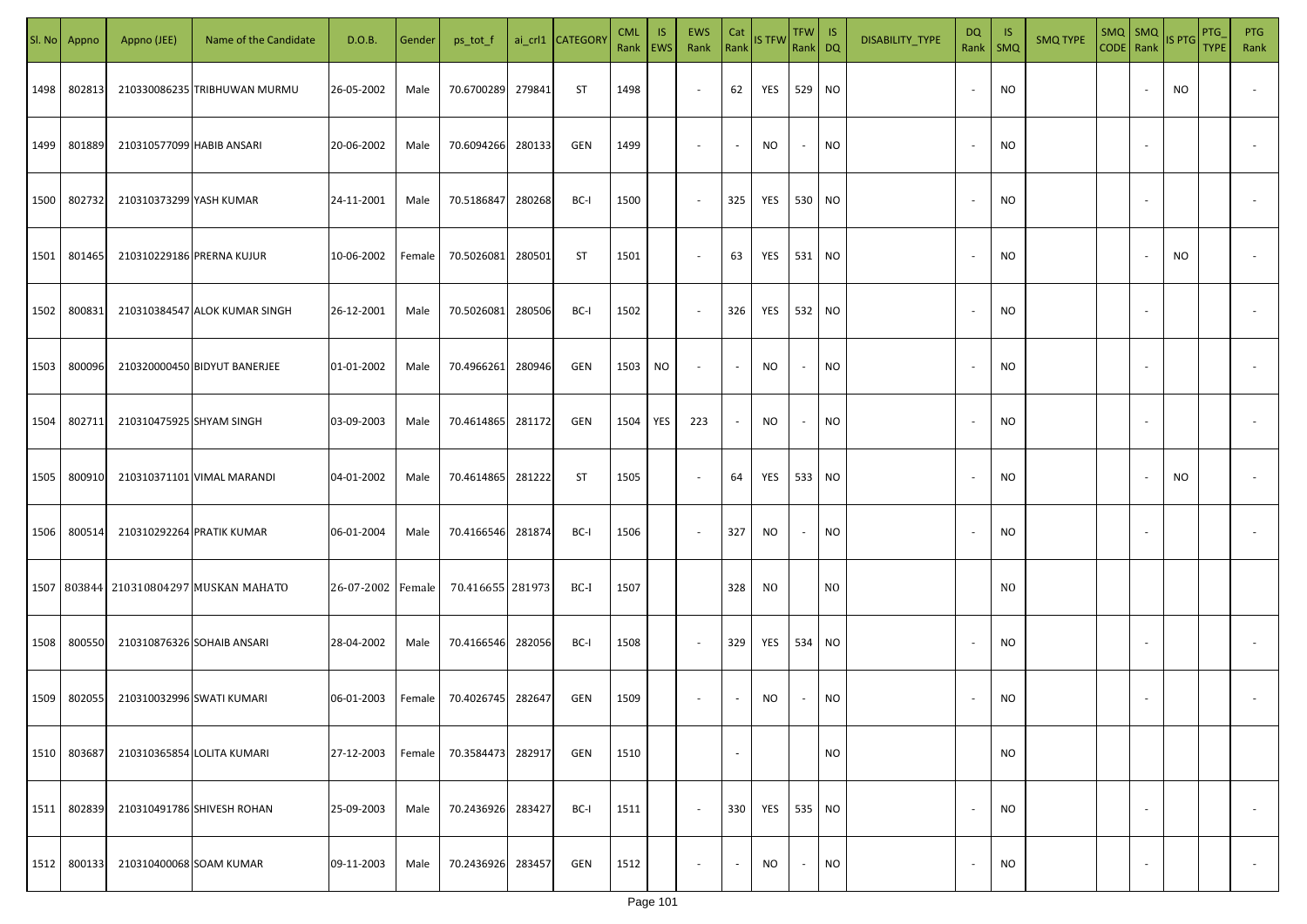|      | Sl. No Appno | Appno (JEE)              | Name of the Candidate                    | D.O.B.     | Gender | ps_tot_f          |        | ai_crl1 CATEGORY | <b>CML</b><br>Rank   EWS | IS. | EWS<br>Rank              | Cat<br>Rank              | <b>IS TFW</b>     | $TFW$ IS<br>Rank DQ      |           | DISABILITY_TYPE | <b>DQ</b><br>Rank | - IS<br>$\mathsf{SMQ}$ | <b>SMQ TYPE</b> | CODE Rank | SMQ   SMQ                | IS PTG    | PTG<br><b>TYPE</b> | <b>PTG</b><br>Rank       |
|------|--------------|--------------------------|------------------------------------------|------------|--------|-------------------|--------|------------------|--------------------------|-----|--------------------------|--------------------------|-------------------|--------------------------|-----------|-----------------|-------------------|------------------------|-----------------|-----------|--------------------------|-----------|--------------------|--------------------------|
| 1513 | 801759       |                          | 210310644355 DIVYANSH KUMAR              | 19-06-2003 | Male   | 70.2436926        | 283658 | BC-I             | 1513                     |     | $\overline{\phantom{a}}$ | 331                      | <b>YES</b> 536 NO |                          |           |                 |                   | <b>NO</b>              |                 |           | $\overline{\phantom{a}}$ |           |                    |                          |
| 1514 | 802240       |                          | 210310672156 RUPESH KUMAR                | 02-10-2002 | Male   | 70.2436926        | 283677 | BC-I             | 1514                     |     | $\overline{\phantom{a}}$ | 332                      | <b>YES</b> 537 NO |                          |           |                 |                   | <b>NO</b>              |                 |           | $\sim$                   |           |                    |                          |
| 1515 | 802565       |                          | 210310796897 MILAN KUMAR RAJAK           | 08-06-2002 | Male   | 70.2249352        | 283790 | SC               | 1515                     |     | $\sim$                   | 70                       | <b>NO</b>         | $\overline{\phantom{a}}$ | <b>NO</b> |                 |                   | <b>NO</b>              |                 |           |                          |           |                    |                          |
| 1516 | 803637       |                          | 210310796052 NIKITA KUMARI               | 01-08-2002 | Female | 70.2249352        | 283967 | GEN              | 1516                     |     |                          |                          |                   |                          | <b>NO</b> |                 |                   | <b>NO</b>              |                 |           |                          |           |                    |                          |
| 1517 | 800936       | 210330000540 PUJA KUMARI |                                          | 06-11-2004 | Female | 70.2077203        | 284100 | GEN              | 1517                     | YES | 224                      | $\sim$                   | YES               | 538 NO                   |           |                 |                   | <b>NO</b>              |                 |           |                          |           |                    |                          |
| 1518 | 802238       |                          | 210310225350 DEEPAK SOREN                | 28-10-2004 | Male   | 70.2077203 284115 |        | ST               | 1518                     |     | $\overline{\phantom{a}}$ | 65                       | <b>NO</b>         | $\overline{\phantom{a}}$ | NO        |                 |                   | <b>NO</b>              |                 |           |                          | NO.       |                    |                          |
| 1519 | 803193       |                          | 210310425480 SANDHYA KUMARI              | 23-04-2004 | Female | 70.1743179        | 284345 | GEN              | 1519                     |     | $\overline{\phantom{a}}$ | $\overline{\phantom{a}}$ | YES               | 539 NO                   |           |                 |                   | <b>NO</b>              |                 |           |                          |           |                    |                          |
| 1520 | 802882       |                          | 210310622043 KHUSHBOO SONI               | 15-01-2002 | Female | 70.1630086        | 285212 | BC-II            | 1520                     |     | $\overline{\phantom{a}}$ | 200                      | YES               | 540                      | <b>NO</b> |                 |                   | <b>NO</b>              |                 |           |                          |           |                    |                          |
| 1521 | 802974       | 210310560964 ASHA KUMARI |                                          | 01-04-2004 | Female | 70.1060617        | 285346 | ST               | 1521                     |     | $\overline{\phantom{a}}$ | 66                       | NO.               | $\overline{\phantom{a}}$ | <b>NO</b> |                 |                   | NO.                    |                 |           |                          | NO        |                    |                          |
| 1522 | 801770       |                          | 210310136052 ARJUN MURMU                 | 08-10-2001 | Male   | 70.0643849        | 286230 | ST               | 1522                     |     | $\overline{\phantom{a}}$ | 67                       | <b>NO</b>         |                          | <b>NO</b> |                 |                   | <b>NO</b>              |                 |           |                          | <b>NO</b> |                    |                          |
| 1523 | 800597       | 210310556888 SURAJ KUMAR |                                          | 02-08-2003 | Male   | 70.0205399        | 286394 | SC               | 1523                     |     | $\sim$                   | 71                       | <b>NO</b>         |                          | NO.       |                 |                   | NO                     |                 |           |                          |           |                    |                          |
| 1524 | 800129       |                          | 210340039623 VIKASH HEMBRAM              | 10-11-2004 | Male   | 69.9420154 286879 |        | ST               | 1524                     |     | $\sim$                   | 68                       | NO                |                          | <b>NO</b> |                 |                   | <b>NO</b>              |                 |           |                          | NO.       |                    |                          |
| 1525 | 802991       | 210310011563             | <b>SOURABH KUMAR</b><br><b>CHOUDHARY</b> | 09-08-2002 | Male   | 69.9420154        | 286883 | GEN              | 1525                     |     | $\overline{\phantom{a}}$ | $\overline{\phantom{a}}$ | <b>NO</b>         | $\overline{\phantom{a}}$ | <b>NO</b> |                 | $\sim$            | <b>NO</b>              |                 |           | $\overline{\phantom{a}}$ |           |                    | $\overline{\phantom{a}}$ |
| 1526 | 803412       |                          | 210310740158 VIKASH PRAMANIK             | 25-12-2002 | Male   | 69.8403898        | 287941 | BC-I             | 1526                     |     | $\sim$                   | 333                      | YES               | 541 NO                   |           |                 | $\sim$            | <b>NO</b>              |                 |           | $\overline{\phantom{a}}$ |           |                    | $\overline{\phantom{a}}$ |
| 1527 | 801056       |                          | 210310232150 SHRUTI KUMARI JAISWAL       | 11-01-2004 | Female | 69.8332348        | 288088 | BC-II            | 1527                     |     | $\overline{\phantom{a}}$ | 201                      | NO                | $\overline{\phantom{a}}$ | <b>NO</b> |                 |                   | NO                     |                 |           | $\sim$                   |           |                    | $\sim$                   |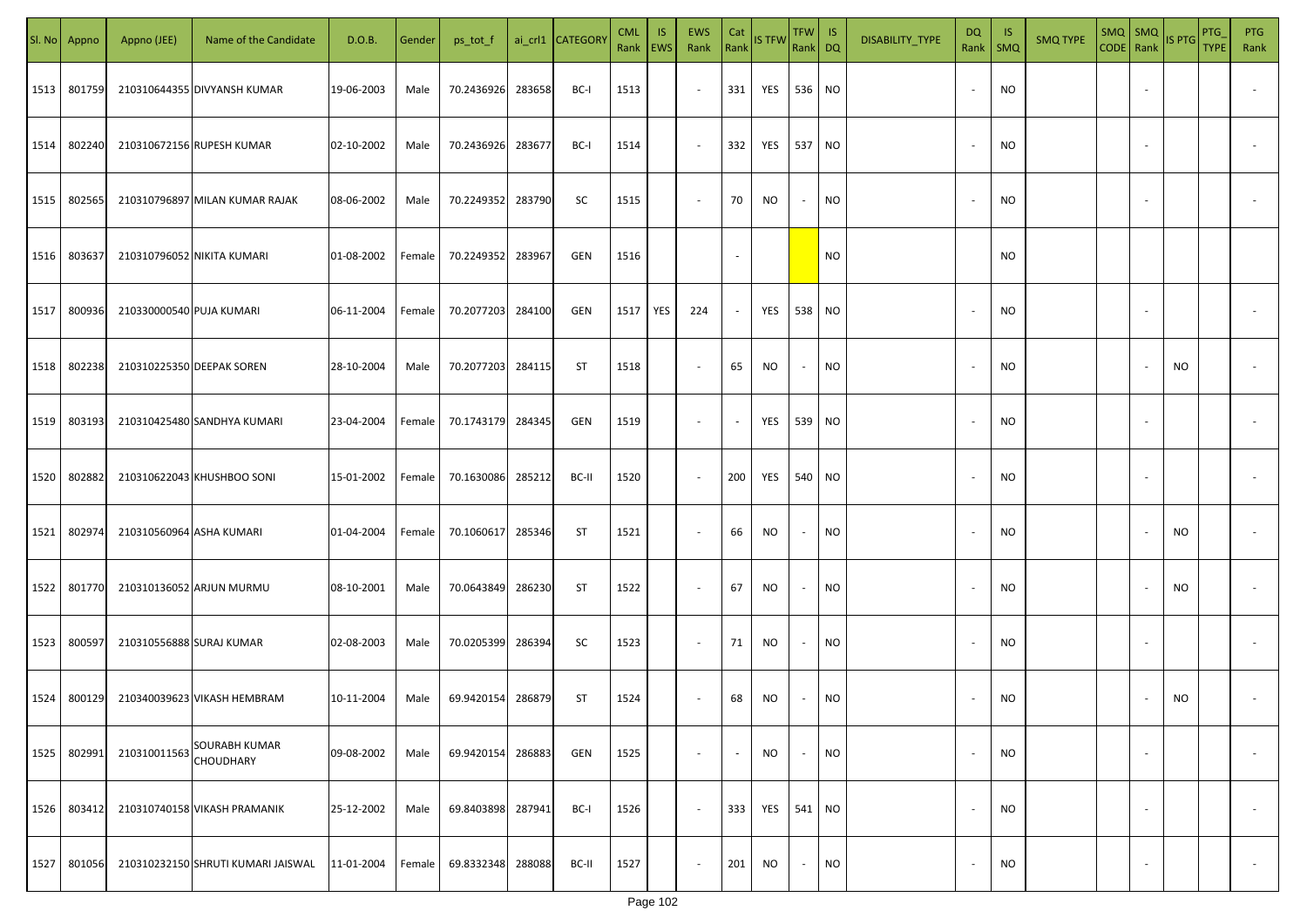| SI. No. | Appno  | Appno (JEE)               | Name of the Candidate                  | D.O.B.     | Gender | ps_tot_f   |        | ai_crl1 CATEGORY | <b>CML</b><br>Rank   EWS | IS. | EWS<br>Rank              | Cat<br>Rank              | <b>IS TFW</b> | $TFW$ IS<br>Rank DQ      |           | DISABILITY_TYPE | DQ                       | -IS<br>Rank   SMQ | <b>SMQ TYPE</b> |                          | SMQ SMQ<br>CODE Rank IS PTG | PTG<br><b>TYPE</b> | <b>PTG</b><br>Rank       |
|---------|--------|---------------------------|----------------------------------------|------------|--------|------------|--------|------------------|--------------------------|-----|--------------------------|--------------------------|---------------|--------------------------|-----------|-----------------|--------------------------|-------------------|-----------------|--------------------------|-----------------------------|--------------------|--------------------------|
| 1528    | 801243 | 210310063327 HRITIK RAJ   |                                        | 29-04-2003 | Male   | 69.811585  | 288394 | SC               | 1528                     |     | $\overline{\phantom{a}}$ | 72                       | NO            | $\overline{\phantom{a}}$ | <b>NO</b> |                 |                          | <b>NO</b>         |                 |                          |                             |                    |                          |
| 1529    | 801065 | 210310187632              | <b>CHANCHAL KUMAR</b><br><b>BHAGAT</b> | 17-09-2002 | Male   | 69.7548977 | 289273 | ST               | 1529                     |     | $\overline{\phantom{a}}$ | 69                       | YES           | 542 NO                   |           |                 |                          | <b>NO</b>         |                 |                          | NO                          |                    |                          |
| 1530    | 803564 |                           | 210330017611 KOUSHIK SINGH             | 24-04-2004 | Male   | 69.7414277 | 289581 | ST               | 1530                     |     |                          | 70                       |               |                          | <b>NO</b> |                 |                          | <b>NO</b>         |                 |                          | NO.                         |                    |                          |
| 1531    | 801421 | 210310093394 SHUSEN GARI  |                                        | 30-08-2003 | Male   | 69.7414277 | 289711 | ST               | 1531                     |     | $\overline{\phantom{a}}$ | 71                       | NO            | $\overline{\phantom{a}}$ | <b>NO</b> |                 |                          | <b>NO</b>         |                 |                          | NO                          |                    |                          |
| 1532    | 800011 | 210310577453 TANU KUMARI  |                                        | 08-02-2003 | Female | 69.7414277 | 289714 | SC               | 1532                     |     | $\overline{\phantom{a}}$ | 73                       | YES           | 543 NO                   |           |                 | $\sim$                   | NO                |                 |                          |                             |                    |                          |
| 1533    | 803508 |                           | 210310413256 RISHABH ANAND             | 10-01-2004 | Male   | 69.7414277 | 289731 | GEN              | 1533                     | NO  | $\overline{\phantom{a}}$ | $\sim$                   | NO            | $\overline{\phantom{a}}$ | <b>NO</b> |                 |                          | <b>NO</b>         |                 |                          |                             |                    |                          |
| 1534    | 800818 |                           | 210310717841 SANJIV KUMAR KISKU        | 19-08-2003 | Male   | 69.7414277 | 289852 | ST               | 1534                     |     | $\overline{\phantom{a}}$ | 72                       | <b>NO</b>     | $\sim$                   | <b>NO</b> |                 |                          | <b>NO</b>         |                 |                          | NO                          |                    |                          |
| 1535    | 803344 |                           | 210310463537 AKSHAT SHARMA             | 16-10-2003 | Male   | 69.723163  | 289971 | GEN              | 1535                     |     | $\overline{\phantom{a}}$ | $\overline{\phantom{a}}$ | NO            | $\overline{\phantom{a}}$ | <b>NO</b> |                 |                          | <b>NO</b>         |                 |                          |                             |                    |                          |
| 1536    | 802879 | 210310509312 PRATYUSH RAJ |                                        | 30-08-2002 | Male   | 69.6479395 | 290379 | GEN              | 1536                     |     | $\overline{\phantom{a}}$ | $\overline{\phantom{a}}$ | NO            | $\overline{\phantom{a}}$ | <b>NO</b> |                 |                          | <b>NO</b>         |                 |                          |                             |                    |                          |
| 1537    | 801927 |                           | 210310800561 HARSHIT SINGH             | 22-12-2003 | Male   | 69.627175  | 290669 | GEN              | 1537                     | YES | 225                      | $\sim$                   | YES           | 544 NO                   |           |                 |                          | <b>NO</b>         |                 |                          |                             |                    |                          |
| 1538    | 800978 |                           | 210310441984 SITAMANI HEMBRAM          | 06-05-2002 | Female | 69.5529649 | 291149 | ST               | 1538                     |     | $\sim$                   | 73                       | NO            | $\overline{\phantom{a}}$ | <b>NO</b> |                 |                          | <b>NO</b>         |                 |                          | NO                          |                    |                          |
| 1539    | 803404 |                           | 210310224329 GAURAV KUMAR              | 01-10-2002 | Male   | 69.5208905 | 292063 | BC-I             | 1539                     |     | $\overline{\phantom{a}}$ | 334                      | NO            |                          | <b>NO</b> |                 |                          | <b>NO</b>         |                 |                          |                             |                    |                          |
| 1540    | 800351 |                           | 210310677409 NEHAL CHANDRA             | 02-12-2003 | Male   | 69.4778479 | 292147 | GEN              | 1540                     |     | $\overline{\phantom{a}}$ | $\overline{\phantom{a}}$ | <b>NO</b>     | $\overline{\phantom{a}}$ | <b>NO</b> |                 |                          | <b>NO</b>         |                 | $\overline{\phantom{a}}$ |                             |                    | $\overline{\phantom{a}}$ |
| 1541    | 800495 | 210310038389 AAYUSHI      |                                        | 15-03-2002 | Female | 69.4778479 | 292172 | SC               | 1541                     |     | $\overline{\phantom{a}}$ | 74                       | <b>NO</b>     | $\sim$                   | <b>NO</b> |                 | $\overline{\phantom{a}}$ | <b>NO</b>         |                 | $\overline{\phantom{a}}$ |                             |                    | $\overline{\phantom{a}}$ |
| 1542    | 800221 | 210310802720 SUBHAM       |                                        | 13-04-2003 | Male   | 69.4778479 | 292337 | GEN              | 1542                     |     | $\overline{\phantom{a}}$ | $\blacksquare$           | <b>NO</b>     | $\sim$                   | <b>NO</b> |                 |                          | <b>NO</b>         |                 | $\sim$                   |                             |                    | $\overline{\phantom{a}}$ |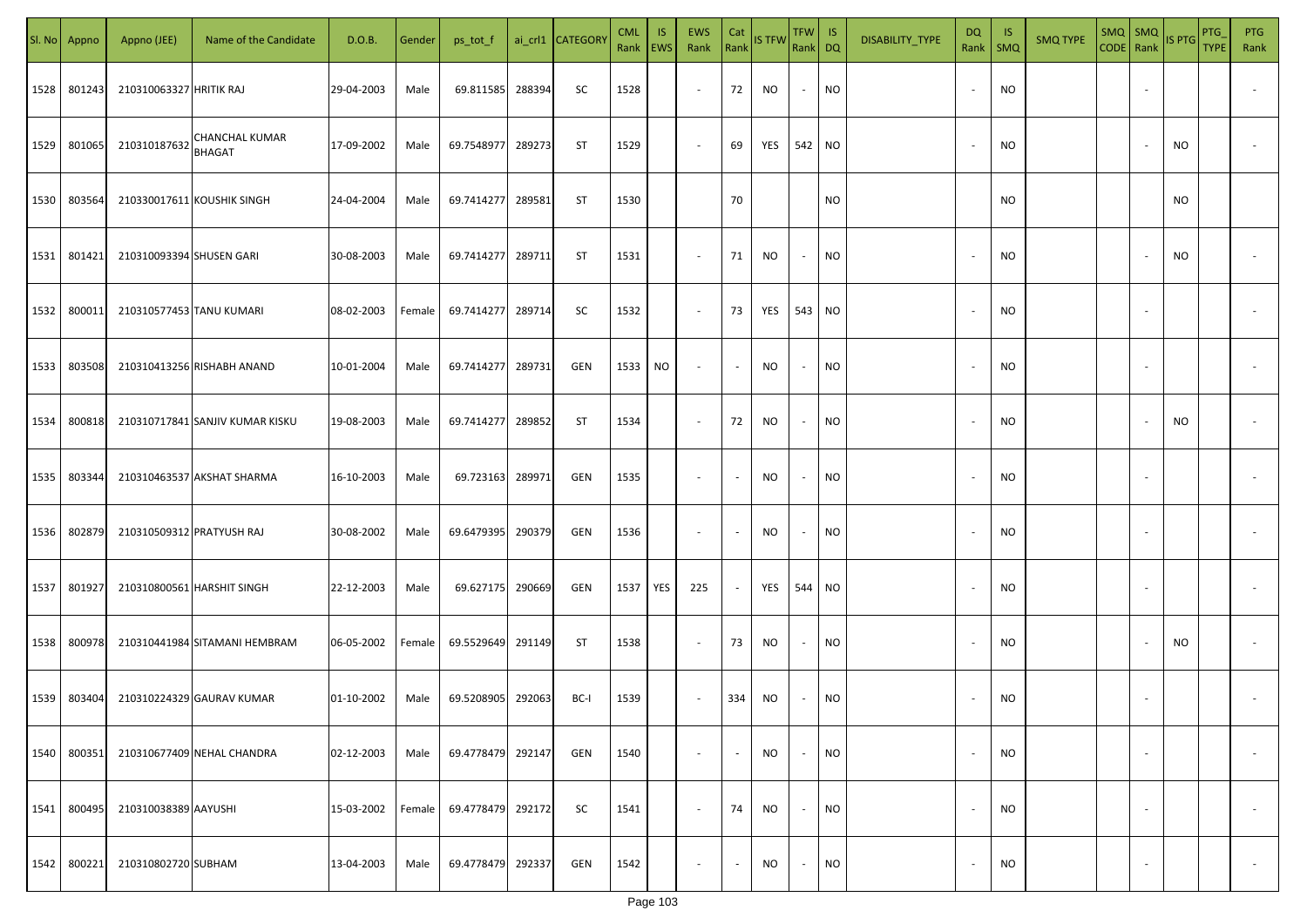|      | Sl. No Appno | Appno (JEE)               | Name of the Candidate           | D.O.B.     | Gender | ps_tot_f          |        | ai_crl1 CATEGORY | <b>CML</b><br>Rank   EWS | <b>IS</b> | EWS<br>Rank              | Cat<br>Rank              | <b>IS TFW</b> | TFW IS<br>Rank DQ |           | DISABILITY_TYPE | DQ<br>Rank               | -IS<br><b>SMQ</b> | <b>SMQ TYPE</b>            | $SMQ$ $SMQ$ |                          | CODE Rank IS PTG | <b>PTG</b><br><b>TYPE</b> | <b>PTG</b><br>Rank       |
|------|--------------|---------------------------|---------------------------------|------------|--------|-------------------|--------|------------------|--------------------------|-----------|--------------------------|--------------------------|---------------|-------------------|-----------|-----------------|--------------------------|-------------------|----------------------------|-------------|--------------------------|------------------|---------------------------|--------------------------|
| 1543 | 800800       |                           | 210310074729 VINAY KUMAR MAHTO  | 12-01-2004 | Male   | 69.2974653        | 292984 | BC-I             | 1543                     |           | $\sim$                   | 335                      | YES           | 545 NO            |           |                 | $\sim$                   | <b>NO</b>         |                            |             |                          |                  |                           |                          |
| 1544 | 801194       | 210310365044 HRITIK KUMAR |                                 | 20-05-2004 | Male   | 69.2974653 293177 |        | SC               | 1544                     |           | $\overline{\phantom{a}}$ | 75                       | NO.           | $\sim$            | NO        |                 | $\overline{\phantom{a}}$ | <b>NO</b>         |                            |             |                          |                  |                           |                          |
| 1545 | 802666       |                           | 210310773489 DINESH KUMAR YADAV | 10-11-2002 | Male   | 69.2974653 293304 |        | GEN              | 1545                     |           | $\sim$                   | $\sim$                   | ΝO            | $\sim$            | NO        |                 | $\overline{\phantom{a}}$ | <b>NO</b>         |                            |             |                          |                  |                           |                          |
| 1546 | 800425       |                           | 210310726636 DEEPAK KUMAR       | 16-08-2001 | Male   | 69.2862879 293702 |        | SC               | 1546                     |           | $\sim$                   | 76                       | YES           | 546 NO            |           |                 | $\sim$                   | <b>NO</b>         |                            |             |                          |                  |                           |                          |
| 1547 | 800340       |                           | 210310333651 KUSUM KACHHAP      | 05-11-2001 | Female | 69.2635855        | 294089 | ST               | 1547                     |           | $\sim$                   | 74                       | NO.           | $\sim$            | <b>NO</b> |                 |                          | <b>NO</b>         |                            |             |                          | NO.              |                           |                          |
| 1548 | 801322       | 210310026081 JAYA SINGH   |                                 | 15-08-2001 | Female | 69.090696 295640  |        | GEN              | 1548                     | NO        | $\overline{\phantom{a}}$ | $\sim$                   | NO.           | $\sim$            | <b>NO</b> |                 |                          | <b>NO</b>         |                            |             |                          |                  |                           |                          |
| 1549 | 801477       | 210310018928 NITIN KUMAR  |                                 | 29-08-2002 | Male   | 69.090696 295767  |        | BC-I             | 1549                     |           | $\sim$                   | 336                      | NO            | $\sim$            | <b>NO</b> |                 |                          | <b>NO</b>         |                            |             |                          |                  |                           |                          |
| 1550 | 802760       |                           | 210320019044 MANISHA KUMARI     | 15-01-2004 | Female | 69.0726418 295924 |        | SC               | 1550                     |           | $\sim$                   | 77                       | NO            | $\sim$            | <b>NO</b> |                 |                          | <b>NO</b>         |                            |             |                          |                  |                           |                          |
| 1551 | 801058       |                           | 210310006485 ABHISHEK ACHARYYA  | 22-03-2003 | Male   | 69.0726418 295980 |        | GEN              | 1551                     | YES       | 226                      | $\sim$                   | YES           | 547 NO            |           |                 |                          | <b>NO</b>         |                            |             |                          |                  |                           |                          |
| 1552 | 802231       | 210310313049 ANJALI SINGH |                                 | 08-02-2003 | Female | 69.0726418 296062 |        | GEN              | 1552                     |           | $\sim$                   | $\overline{\phantom{a}}$ | NO.           | $\sim$            | NO        |                 |                          | YES               | WARDS OF EX-<br>SERVICEMEN | 6           | 10                       |                  |                           |                          |
| 1553 | 800607       |                           | 210310866492 ANIKET KUMAR       | 15-03-2003 | Male   | 69.0726418 296079 |        | BC-I             | 1553                     |           | $\sim$                   | 337                      | YES           | 548 NO            |           |                 |                          | <b>NO</b>         |                            |             |                          |                  |                           |                          |
| 1554 | 803490       |                           | 210310829483 ROSHAN KACHHAP     | 10-02-2002 | Male   | 69.0560907 296190 |        | <b>ST</b>        | 1554                     |           | $\overline{\phantom{a}}$ | 75                       | NO.           | $\sim$            | <b>NO</b> |                 |                          | <b>NO</b>         |                            |             |                          | <b>NO</b>        |                           |                          |
| 1555 | 800242       |                           | 210310140131 SUBRATO MONDAL     | 17-11-2003 | Male   | 69.0560907 296482 |        | BC-I             | 1555                     |           | $\sim$                   | 338                      | YES           | 549 NO            |           |                 | $\sim$                   | <b>NO</b>         |                            |             | $\overline{\phantom{a}}$ |                  |                           | $\overline{\phantom{a}}$ |
| 1556 | 800047       | 210310020819 BHARAT BARIK |                                 | 04-10-2001 | Male   | 69.0560907        | 296504 | BC-I             | 1556                     |           | $\sim$                   | 339                      | NO.           | $\sim$            | <b>NO</b> |                 | $\overline{\phantom{a}}$ | <b>NO</b>         |                            |             | $\sim$                   |                  |                           | $\overline{\phantom{a}}$ |
| 1557 | 802030       |                           | 210310237137 SUBHASHIS GORAI    | 19-01-2001 | Male   | 69.0070019 296591 |        | BC-I             | 1557                     |           | $\sim$                   | 340                      | NO.           | $\sim$            | <b>NO</b> |                 |                          | <b>NO</b>         |                            |             | $\overline{\phantom{a}}$ |                  |                           | $\overline{\phantom{a}}$ |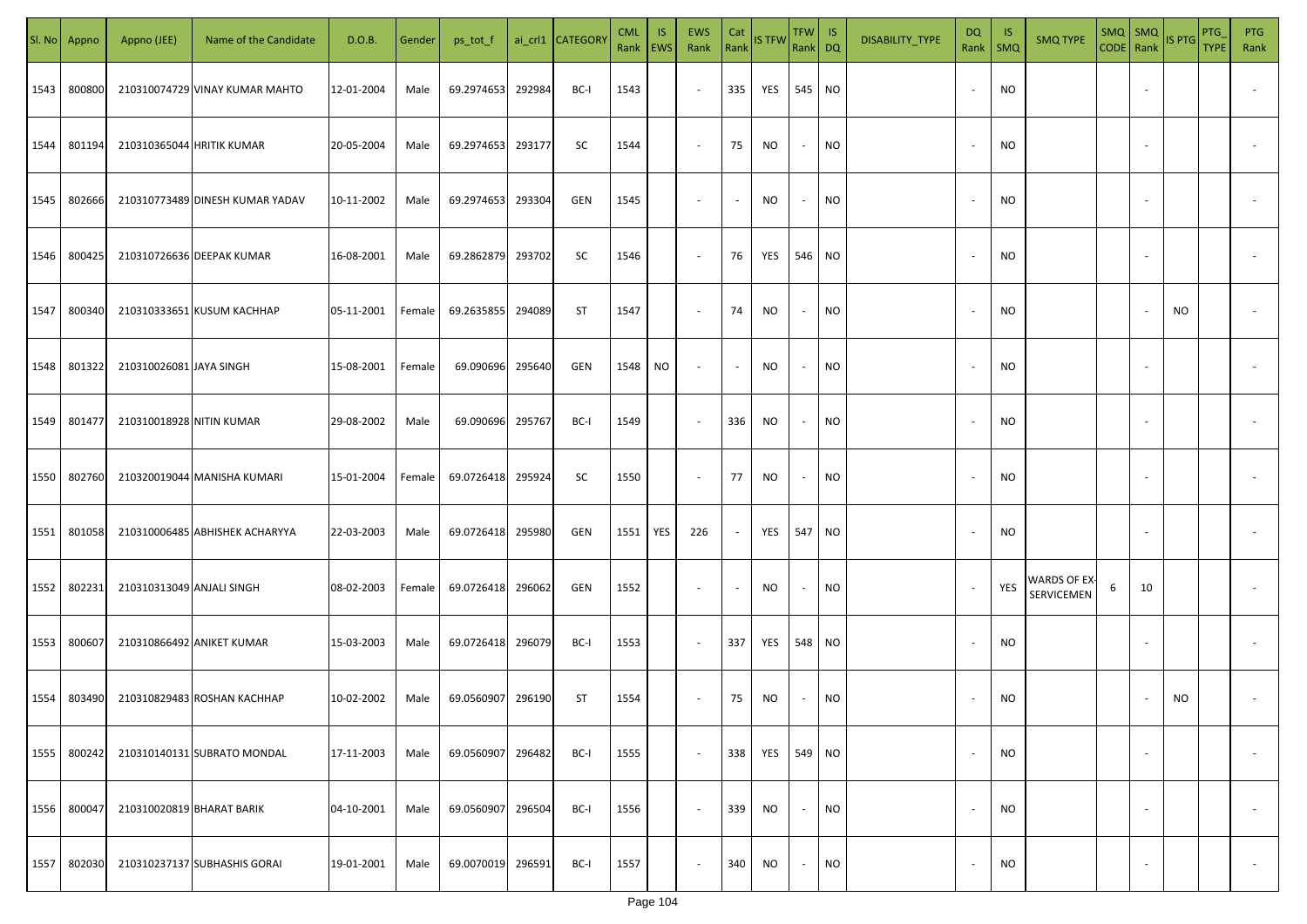|      | Sl. No Appno | Appno (JEE)                               | Name of the Candidate               | D.O.B.     | Gender | ps_tot_f          |        | ai_crl1 CATEGORY | <b>CML</b><br>Rank   EWS | IS. | <b>EWS</b><br>Rank       | Cat<br>Rank | <b>IS TFW</b>  | $TFW$ IS<br>Rank DQ      |                | DISABILITY_TYPE | DQ     | -IS<br>Rank   SMQ | <b>SMQ TYPE</b> |                          | $\begin{array}{ c c c c }\n\hline\n\text{SMQ} & \text{SMQ} \\ \hline\n\text{CODE} & \text{Rank}\n\end{array}$ IS PTG | PTG<br><b>TYPE</b> | <b>PTG</b><br>Rank       |
|------|--------------|-------------------------------------------|-------------------------------------|------------|--------|-------------------|--------|------------------|--------------------------|-----|--------------------------|-------------|----------------|--------------------------|----------------|-----------------|--------|-------------------|-----------------|--------------------------|----------------------------------------------------------------------------------------------------------------------|--------------------|--------------------------|
| 1558 | 800729       |                                           | 210310194879 PUJA KUMARI LEHARI     | 07-04-2003 | Female | 69.0070019        | 296783 | BC-II            | 1558                     |     | $\sim$                   | 202         | YES            | 550 NO                   |                |                 |        | <b>NO</b>         |                 |                          |                                                                                                                      |                    |                          |
| 1559 | 803387       | 210310086096 RAHUL SAW                    |                                     | 28-12-2002 | Male   | 68.9527007        | 297072 | GEN              | 1559                     |     | $\sim$                   | $\sim$      | YES            | 551 NO                   |                |                 |        | <b>NO</b>         |                 |                          |                                                                                                                      |                    |                          |
| 1560 | 801086       |                                           | 210310591515 PRANJAL SINGH          | 28-09-2003 | Male   | 68.8833269        | 297778 | BC-II            | 1560                     |     | $\sim$                   | 203         | NO             | $\sim$                   | <b>NO</b>      |                 |        | <b>NO</b>         |                 |                          |                                                                                                                      |                    |                          |
| 1561 | 800050       |                                           | 210310254528 SARTHAK RANJAN         | 30-09-2002 | Male   | 68.8226961        | 298442 | SC               | 1561                     |     | $\overline{\phantom{a}}$ | 78          | NO             | $\overline{\phantom{a}}$ | <b>NO</b>      |                 |        | <b>NO</b>         |                 |                          |                                                                                                                      |                    |                          |
| 1562 | 800451       |                                           | 210310245905 RUPESH KUMAR           | 26-02-2004 | Male   | 68.8218114        | 298615 | SC               | 1562                     |     | $\overline{\phantom{a}}$ | 79          | YES            | 552 NO                   |                |                 | $\sim$ | <b>NO</b>         |                 |                          |                                                                                                                      |                    |                          |
|      |              | 1563   803734   210330062728   SALEH AMIN |                                     | 02-04-2003 | Male   | 68.821811 298644  |        | BC-I             | 1563                     |     |                          | 341         | YES 553 NO     |                          |                |                 |        | N <sub>0</sub>    |                 |                          |                                                                                                                      |                    |                          |
| 1564 | 800821       | 210310363970 TAPAMAY                      |                                     | 10-10-2003 | Male   | 68.8218114        | 298725 | BC-I             | 1564                     |     | $\overline{\phantom{a}}$ | 342         | YES            | 554 NO                   |                |                 |        | <b>NO</b>         |                 |                          |                                                                                                                      |                    |                          |
| 1565 | 803154       |                                           | 210310135484 ARCHANA KUMARI         | 18-12-2002 | Female | 68.8217853        | 299028 | BC-II            | 1565                     |     | $\sim$                   | 204         | NO             | $\sim$                   | <b>NO</b>      |                 |        | <b>NO</b>         |                 |                          |                                                                                                                      |                    |                          |
| 1566 | 800112       |                                           | 210310121212 ANSHU NAGDUWAR         | 11-11-2000 | Female | 68.8217853        | 299073 | ST               | 1566                     |     | $\overline{\phantom{a}}$ | 76          | NO             | $\overline{\phantom{a}}$ | <b>NO</b>      |                 |        | <b>NO</b>         |                 |                          | NO                                                                                                                   |                    |                          |
| 1567 | 802101       |                                           | 210310475425 MUKESH KUMAR           | 31-01-2004 | Male   | 68.8217853        | 299230 | GEN              | 1567                     |     | $\overline{\phantom{a}}$ |             | NO             |                          | <b>NO</b>      |                 |        | <b>NO</b>         |                 |                          |                                                                                                                      |                    |                          |
| 1568 | 802726       |                                           | 210310417153 KHUSHBU CHOURASIA      | 06-03-2003 | Female | 68.8217853        | 299370 | GEN              | 1568                     | NO. | $\sim$                   | $\sim$      | NO             |                          | <b>NO</b>      |                 |        | <b>NO</b>         |                 |                          |                                                                                                                      |                    |                          |
| 1569 | 801930       |                                           | 210310363203 HIMANGSHU SHEKHAR      | 15-02-2003 | Male   | 68.7846122 299572 |        | BC-I             | 1569                     |     | $\sim$                   | 343         | NO             |                          | <b>NO</b>      |                 |        | <b>NO</b>         |                 |                          |                                                                                                                      |                    |                          |
| 1570 | 800825       |                                           | 210310207277 SOUMYA SINGH           | 26-10-2003 | Female | 68.7792667        | 299861 | GEN              | 1570                     | YES | 227                      | $\sim$      | YES            | 555 NO                   |                |                 |        | <b>NO</b>         |                 | ÷                        |                                                                                                                      |                    | $\overline{\phantom{a}}$ |
| 1571 | 800360       |                                           | 210310026683 ABHIJEET ROSHAN        | 18-11-2003 | Male   | 68.7578419        | 300022 | SC               | 1571                     |     | $\overline{\phantom{a}}$ | 80          | <b>NO</b>      |                          | <b>NO</b>      |                 |        | <b>NO</b>         |                 | $\overline{\phantom{a}}$ |                                                                                                                      |                    | $\overline{\phantom{a}}$ |
| 1572 |              |                                           | 800799 210310084419 RAJAT KUMAR JHA | 08-08-2002 | Male   | 68.677541 300616  |        | GEN              | 1572                     |     |                          | $\sim$      | N <sub>0</sub> |                          | N <sub>O</sub> |                 |        | N <sub>O</sub>    |                 |                          |                                                                                                                      |                    |                          |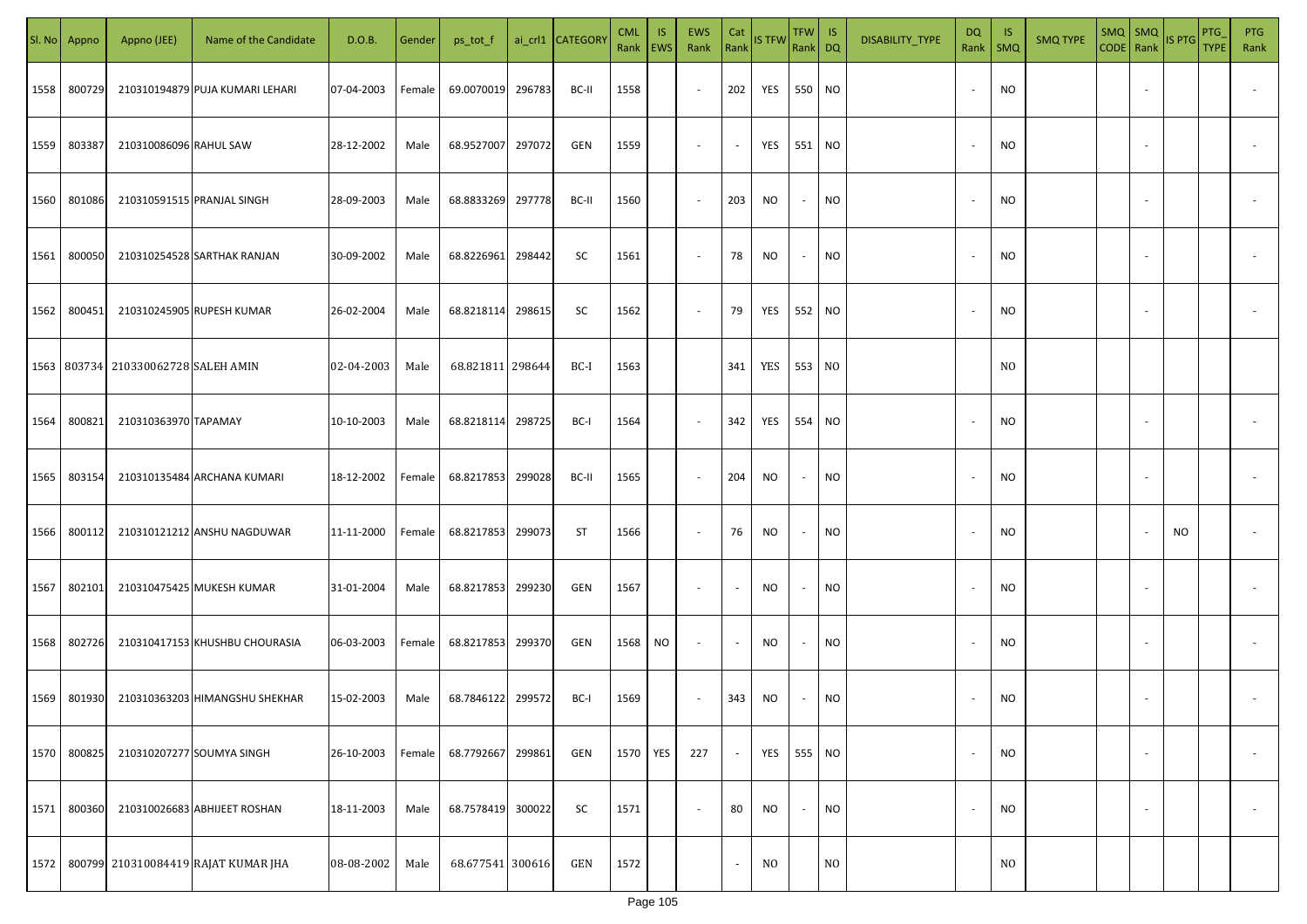|      | SI. No Appno | Appno (JEE)            | Name of the Candidate                       | D.O.B.     | Gender | ps_tot_f          |        | ai_crl1 CATEGORY | <b>CML</b><br>Rank   EWS | IS.       | EWS<br>Rank              | Cat<br>Rank              | <b>IS TFW</b>     | TFW  <br>Rank DQ         | $\overline{\mathsf{S}}$ | DISABILITY_TYPE | DQ<br>Rank | - IS<br>$\mathsf{SMQ}$ | <b>SMQ TYPE</b> | CODE Rank | $SMQ$ $SMQ$              | <b>IS PTG</b> | <b>PTG</b><br><b>TYPE</b> | PTG<br>Rank              |
|------|--------------|------------------------|---------------------------------------------|------------|--------|-------------------|--------|------------------|--------------------------|-----------|--------------------------|--------------------------|-------------------|--------------------------|-------------------------|-----------------|------------|------------------------|-----------------|-----------|--------------------------|---------------|---------------------------|--------------------------|
| 1573 | 803228       |                        | 210310254879 SANTANA GORAI                  | 26-09-2003 | Female | 68.6775409        | 300700 | GEN              | 1573                     |           | $\overline{\phantom{a}}$ | $\overline{\phantom{a}}$ | <b>NO</b>         | $\overline{\phantom{a}}$ | <b>NO</b>               |                 |            | <b>NO</b>              |                 |           |                          |               |                           |                          |
| 1574 | 802469       |                        | 210310043772 ASHWANI KUMAR YADAV            | 10-07-2002 | Male   | 68.6160154 301519 |        | BC-II            | 1574                     |           | $\sim$                   | 205                      | <b>YES</b> 556 NO |                          |                         |                 |            | <b>NO</b>              |                 |           |                          |               |                           |                          |
| 1575 | 800415       |                        | 210310710170 RONAK KUMAR GUPTA              | 31-08-2003 | MALE   | 68.5916097 301656 |        | BC-I             | 1575                     |           |                          | 344                      | <b>YES</b> 557 NO |                          |                         |                 |            |                        |                 |           |                          |               |                           |                          |
| 1576 | 802961       |                        | 210310348631 PRAVEEN KUMAR PANDIT           | 01-08-2002 | Male   | 68.3906504        | 302499 | GEN              | 1576 NO                  |           | $\overline{\phantom{a}}$ | $\overline{\phantom{a}}$ | <b>NO</b>         | ٠                        | NO                      |                 | $\sim$     | <b>NO</b>              |                 |           |                          |               |                           |                          |
| 1577 | 801336       | 210310045130 AYAN ALAM |                                             | 10-02-2002 | Male   | 68.3906504 302755 |        | BC-I             | 1577                     |           | $\overline{\phantom{a}}$ | 345                      | YES               | 558 NO                   |                         |                 | $\sim$     | <b>NO</b>              |                 |           | $\overline{\phantom{a}}$ |               |                           |                          |
| 1578 | 801887       |                        | 210310245561 VIKAS KUMAR HANSDA             | 05-02-2003 | Male   | 68.3906504 302769 |        | ST               | 1578                     |           | $\sim$                   | 77                       | NO.               | $\overline{\phantom{a}}$ | <b>NO</b>               |                 |            | <b>NO</b>              |                 |           |                          | NO.           |                           |                          |
| 1579 | 800752       |                        | 210310420358 KUNDAN TAMSOY                  | 27-10-2002 | Male   | 68.3385983 303769 |        | ST               | 1579                     |           | $\overline{\phantom{a}}$ | 78                       | NO.               | $\overline{\phantom{a}}$ | <b>NO</b>               |                 |            | <b>NO</b>              |                 |           |                          | NO            |                           |                          |
| 1580 | 801618       |                        | 210310531791 AMISHA KUMARI                  | 14-12-2002 | Female | 68.3385983        | 303954 | SC               | 1580                     |           | $\overline{\phantom{a}}$ | 81                       | <b>NO</b>         |                          | NO                      |                 |            | <b>NO</b>              |                 |           |                          |               |                           |                          |
| 1581 | 800325       |                        | 210310022349 AMBIKA KUMARI                  | 08-05-2003 | Female | 68.2952935        | 304242 | SC               | 1581                     |           | $\overline{\phantom{a}}$ | 82                       | <b>NO</b>         |                          | <b>NO</b>               |                 |            | <b>NO</b>              |                 |           |                          |               |                           |                          |
| 1582 | 800344       |                        | 210310066580 CHANDAN KUMAR MAHTO 21-08-2002 |            | Male   | 68.2673456 304988 |        | GEN              | 1582                     |           | $\overline{\phantom{a}}$ |                          | <b>NO</b>         |                          | <b>NO</b>               |                 |            | <b>NO</b>              |                 |           |                          |               |                           |                          |
| 1583 | 800015       |                        | 210310308636 VIBHA AGRAWAL                  | 21-02-2002 | Female | 68.2384775 305286 |        | GEN              | 1583                     | NO        | $\sim$                   |                          | <b>NO</b>         |                          | <b>NO</b>               |                 |            | <b>NO</b>              |                 |           |                          |               |                           |                          |
| 1584 | 803224       |                        | 210310865154 AYUSH KUMAR SINGH              | 17-08-2002 | Male   | 68.2384775 305312 |        | GEN              | 1584                     |           | $\overline{\phantom{a}}$ |                          | <b>NO</b>         |                          | <b>NO</b>               |                 |            | <b>NO</b>              |                 |           |                          |               |                           |                          |
| 1585 | 802439       | 210310229359           | <b>MILAN KUMAR</b><br><b>MADDHESIA</b>      | 18-01-2003 | Male   | 68.2154646        | 305666 | GEN              | 1585                     | <b>NO</b> | $\overline{\phantom{a}}$ | $\overline{\phantom{a}}$ | <b>NO</b>         |                          | <b>NO</b>               |                 | $\sim$     | <b>NO</b>              |                 |           | $\overline{\phantom{a}}$ |               |                           |                          |
| 1586 | 800685       |                        | 210310834434 NAINISH SHARMA                 | 22-11-2002 | Male   | 68.1115786        | 306318 | BC-I             | 1586                     |           | $\overline{\phantom{a}}$ | 346                      | <b>NO</b>         | $\overline{\phantom{a}}$ | <b>NO</b>               |                 | $\sim$     | <b>NO</b>              |                 |           | $\overline{\phantom{a}}$ |               |                           | $\overline{\phantom{a}}$ |
| 1587 | 803104       |                        | 210310558629 RAJNISH KUMAR                  | 01-12-2002 | Male   | 68.0282599        | 307216 | BC-I             | 1587                     |           | $\overline{\phantom{a}}$ | 347                      | NO                | $\overline{\phantom{a}}$ | <b>NO</b>               |                 |            | <b>NO</b>              |                 |           | $\sim$                   |               |                           | $\overline{\phantom{a}}$ |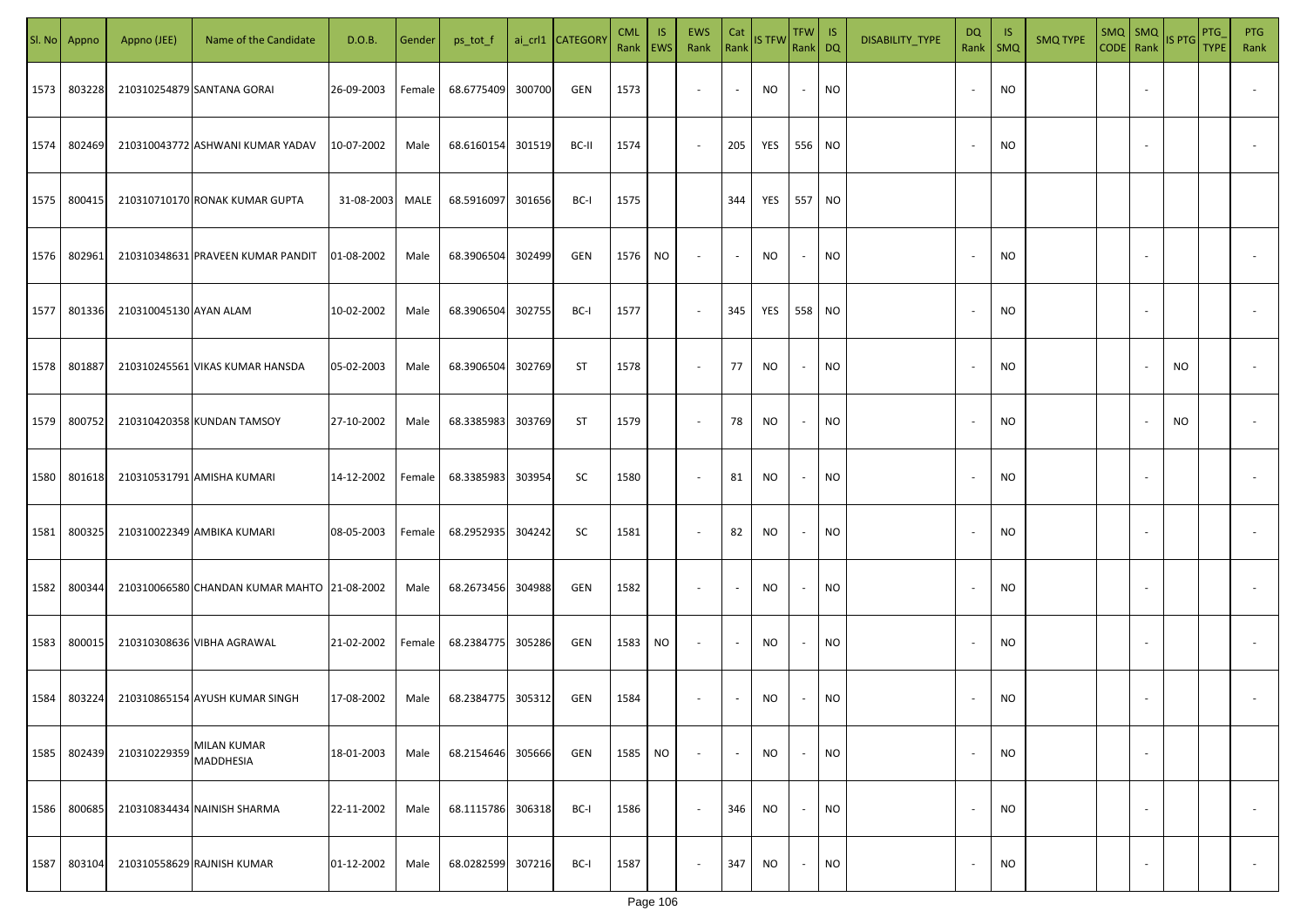| SI. No. | Appno  | Appno (JEE)               | Name of the Candidate           | D.O.B.     | Gender | ps_tot_f          |        | ai_crl1 CATEGORY | <b>CML</b><br>Rank   EWS | IS. | <b>EWS</b><br>Rank       | Cat<br>Rank    | <b>IS TFW</b> | $TFW$ IS<br>Rank DQ      |           | DISABILITY_TYPE | <b>DQ</b> | -IS<br>Rank   SMQ | <b>SMQ TYPE</b> |                          | $\begin{array}{ c c c c }\n\hline\n\text{SMQ} & \text{SMQ} \\ \hline\n\text{CODE} & \text{Rank}\n\end{array}$ IS PTG | PTG<br><b>TYPE</b> | <b>PTG</b><br>Rank       |
|---------|--------|---------------------------|---------------------------------|------------|--------|-------------------|--------|------------------|--------------------------|-----|--------------------------|----------------|---------------|--------------------------|-----------|-----------------|-----------|-------------------|-----------------|--------------------------|----------------------------------------------------------------------------------------------------------------------|--------------------|--------------------------|
| 1588    | 800413 | 210310295958 AMAN KUMAR   |                                 | 20-06-2001 | Male   | 68.0234447        | 307473 | SC               | 1588                     |     | $\overline{\phantom{a}}$ | 83             | YES           | 559 NO                   |           |                 |           | <b>NO</b>         |                 |                          |                                                                                                                      |                    |                          |
| 1589    | 801956 |                           | 210310333270 TANIYA ANSHU       | 11-06-2004 | Female | 68.0234447        | 307515 | GEN              | 1589                     |     |                          | $\sim$         |               |                          | <b>NO</b> |                 |           | <b>NO</b>         |                 |                          |                                                                                                                      |                    |                          |
| 1590    | 802328 |                           | 210310759095 ABHISHEK BHARDWAJ  | 04-02-2005 | Male   | 68.0133144        | 307997 | GEN              | 1590                     |     | $\overline{\phantom{a}}$ | $\sim$         | NO            | $\sim$                   | <b>NO</b> |                 |           | <b>NO</b>         |                 |                          |                                                                                                                      |                    |                          |
| 1591    | 803321 | 210310124172 ANKIT KUMAR  |                                 | 01-01-2003 | Male   | 68.0133144        | 308049 | GEN              | 1591                     |     | $\overline{\phantom{a}}$ | $\sim$         | YES           | 560 NO                   |           |                 | $\sim$    | <b>NO</b>         |                 |                          |                                                                                                                      |                    |                          |
| 1592    | 802540 |                           | 210310488858 MD SHAHWAZ SHAIKH  | 10-10-2002 | Male   | 67.881019         | 308181 | BC-I             | 1592                     |     | $\sim$                   | 348            | NO            | $\sim$                   | <b>NO</b> |                 | $\sim$    | <b>NO</b>         |                 |                          |                                                                                                                      |                    |                          |
| 1593    | 801126 | 210310230127 KHUSHI SINGH |                                 | 10-08-2003 | Female | 67.8631893        | 308581 | GEN              | 1593                     | YES | 228                      | $\sim$         | YES           | 561 NO                   |           |                 |           | <b>NO</b>         |                 |                          |                                                                                                                      |                    |                          |
| 1594    | 800968 |                           | 210310077211 KUNAL KUMAR        | 09-09-2002 | Male   | 67.8032654        | 309218 | BC-I             | 1594                     |     | $\overline{\phantom{a}}$ | 349            | <b>NO</b>     | $\sim$                   | <b>NO</b> |                 |           | <b>NO</b>         |                 |                          |                                                                                                                      |                    |                          |
| 1595    | 803250 | 210310139842 PRITY KUMARI |                                 | 25-04-2004 | Female | 67.6752595        | 309395 | BC-I             | 1595                     |     | $\sim$                   | 350            | NO            | $\overline{\phantom{a}}$ | <b>NO</b> |                 |           | <b>NO</b>         |                 |                          |                                                                                                                      |                    |                          |
| 1596    | 801585 |                           | 210310292023 DIPAK KUMAR MURMU  | 15-03-2004 | Male   | 67.6752595        | 309498 | ST               | 1596                     |     | $\overline{\phantom{a}}$ | 79             | NO            | $\overline{\phantom{a}}$ | <b>NO</b> |                 |           | <b>NO</b>         |                 |                          | NO                                                                                                                   |                    |                          |
| 1597    | 800716 |                           | 210310048050 RAHUL KUMAR SHARMA | 25-05-2003 | Male   | 67.6634734        | 309659 | GEN              | 1597                     | YES | 229                      | $\sim$         | YES           | 562 NO                   |           |                 |           | <b>NO</b>         |                 |                          |                                                                                                                      |                    |                          |
| 1598    | 800275 |                           | 210320008186 RAHUL KUMAR        | 14-02-2003 | Male   | 67.6377352 310333 |        | SC               | 1598                     |     | $\sim$                   | 84             | NO            | $\sim$                   | <b>NO</b> |                 |           | <b>NO</b>         |                 |                          |                                                                                                                      |                    |                          |
| 1599    | 800356 |                           | 210310420042 RISHIKESH KANITKER | 30-12-2004 | Male   | 67.6377352 310384 |        | BC-II            | 1599                     |     | $\sim$                   | 206            | YES           | 563 NO                   |           |                 |           | <b>NO</b>         |                 |                          |                                                                                                                      |                    |                          |
| 1600    | 800355 |                           | 210310206970 KUNDAN KUMAR       | 16-04-2002 | Male   | 67.5906743        | 310816 | SC               | 1600                     |     | $\overline{\phantom{a}}$ | 85             | YES           | 564 NO                   |           |                 |           | <b>NO</b>         |                 | $\overline{\phantom{a}}$ |                                                                                                                      |                    | $\overline{\phantom{a}}$ |
| 1601    | 800723 | 210310714912 ADEEB SALIM  |                                 | 14-09-2003 | Male   | 67.5887811 311219 |        | GEN              | 1601                     |     | $\overline{\phantom{a}}$ | $\blacksquare$ | YES           | 565 NO                   |           |                 |           | <b>NO</b>         |                 | $\overline{\phantom{a}}$ |                                                                                                                      |                    | $\overline{\phantom{a}}$ |
| 1602    | 803150 |                           | 210310576779 NARAYAN KUMAR GOPE | 01-07-2002 | Male   | 67.5887811        | 311332 | BC-II            | 1602                     |     | $\overline{\phantom{a}}$ | 207            | YES           | 566 NO                   |           |                 |           | <b>NO</b>         |                 | $\sim$                   |                                                                                                                      |                    | $\sim$                   |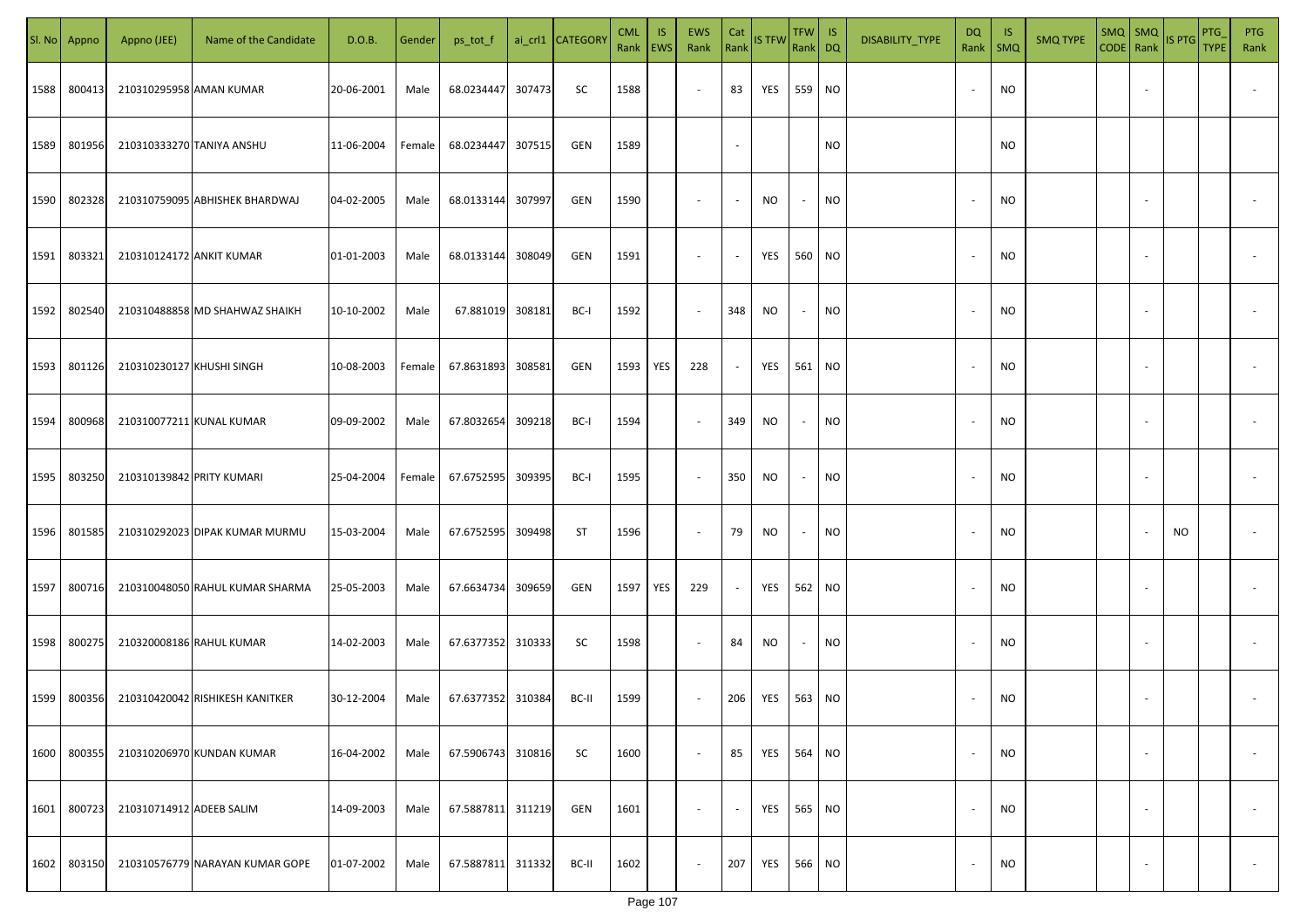| SI. No | Appno  | Appno (JEE)               | Name of the Candidate                       | D.O.B.     | Gender | ps_tot_f          |        | ai_crl1 CATEGORY | <b>CML</b><br>Rank   EWS | <b>IS</b> | <b>EWS</b><br>Rank | Cat                      | Rank IS TFW       | $TFW$ IS<br>Rank DQ      |           | DISABILITY_TYPE | <b>DQ</b><br>Rank        | - IS<br>SMQ | <b>SMQ TYPE</b> | $SMQ$ $SMQ$<br>CODE Rank |                          | IS PTG | PTG<br><b>TYPE</b> | <b>PTG</b><br>Rank       |
|--------|--------|---------------------------|---------------------------------------------|------------|--------|-------------------|--------|------------------|--------------------------|-----------|--------------------|--------------------------|-------------------|--------------------------|-----------|-----------------|--------------------------|-------------|-----------------|--------------------------|--------------------------|--------|--------------------|--------------------------|
| 1603   | 801265 |                           | 210310425909 ANURAG MOHANTY                 | 21-02-2002 | Male   | 67.574479 311952  |        | GEN              | 1603                     |           | $\sim$             | $\sim$                   | NO                | $\overline{\phantom{a}}$ | NO        |                 | $\overline{\phantom{a}}$ | <b>NO</b>   |                 |                          |                          |        |                    |                          |
| 1604   | 801880 |                           | 210310012706 SUDAMA MUNDA                   | 03-03-2001 | Male   | 67.539998 312128  |        | ST               | 1604                     |           | $\sim$             | 80                       | YES               | 567                      | <b>NO</b> |                 |                          | <b>NO</b>   |                 |                          |                          | NO     |                    |                          |
| 1605   | 803625 |                           | 210310400908 AMISHA NIKUNJ                  | 26-02-2003 | Female | 67.539998 312145  |        | GEN              | 1605                     |           |                    |                          |                   |                          | <b>NO</b> |                 |                          | <b>NO</b>   |                 |                          |                          |        |                    |                          |
| 1606   | 801741 |                           | 210310150920 DEEPTI KUMARI                  | 25-02-2004 | Female | 67.5103898 312271 |        | GEN              | 1606                     |           | $\sim$             | $\sim$                   | NO.               | $\sim$                   | <b>NO</b> |                 | $\overline{\phantom{a}}$ | <b>NO</b>   |                 |                          |                          |        |                    |                          |
| 1607   | 802259 |                           | 210310325245 ASHRUTPURVA                    | 08-09-2002 | Male   | 67.5103898 312358 |        | GEN              | 1607                     | YES       | 230                | $\sim$                   | YES               | 568 NO                   |           |                 | $\overline{\phantom{a}}$ | <b>NO</b>   |                 |                          |                          |        |                    |                          |
| 1608   | 803085 |                           | 210310300027 HEMANT KUMAR MAHATO 18-09-2002 |            | Male   | 67.5103898 312656 |        | BC-I             | 1608                     |           | $\sim$             | 351                      | NO.               | $\sim$                   | NO        |                 |                          | ΝO          |                 |                          |                          |        |                    |                          |
| 1609   | 802728 |                           | 210310240885 PIYUSH RANJAN                  | 28-12-2003 | Male   | 67.5099474 312749 |        | BC-II            | 1609                     |           | $\sim$             | 208                      | NO.               | $\sim$                   | NO        |                 |                          | <b>NO</b>   |                 |                          |                          |        |                    |                          |
| 1610   | 801433 |                           | 210310097219 AKASH PRADHAN                  | 01-10-2002 | Male   | 67.4921132 312960 |        | GEN              | 1610                     |           | $\sim$             | $\overline{\phantom{a}}$ | YES               | 569 NO                   |           |                 |                          | <b>NO</b>   |                 |                          |                          |        |                    |                          |
| 1611   | 800901 |                           | 210310220965 ASHEESH KOMBOL BAHA            | 10-02-2003 | Male   | 67.4872411 313183 |        | ST               | 1611                     |           | $\sim$             | 81                       | <b>NO</b>         | $\sim$                   | NO        |                 |                          | <b>NO</b>   |                 |                          |                          | NO     |                    |                          |
| 1612   | 802823 |                           | 210310577226 SANU PAL SINGH                 | 22-02-2004 | Male   | 67.4872411 313323 |        | GEN              | 1612                     |           | $\sim$             |                          | NO.               | $\sim$                   | NO        |                 |                          | <b>NO</b>   |                 |                          |                          |        |                    |                          |
| 1613   | 801578 |                           | 210310391138 ABHISHEK CHAND                 | 21-07-2002 | Male   | 67.4691279 313658 |        | GEN              | 1613 YES                 |           | 231                | $\sim$                   | YES               |                          | 570 NO    |                 |                          | <b>NO</b>   |                 |                          |                          |        |                    |                          |
| 1614   | 801819 |                           | 210310675987 BHARTI KUMARI                  | 26-06-2002 | Female | 67.4355781 313875 |        | BC-I             | 1614                     |           | $\sim$             | 352                      | <b>YES</b> 571 NO |                          |           |                 |                          | <b>NO</b>   |                 |                          |                          |        |                    |                          |
| 1615   | 801108 | 210310166482 KIRAN KUMARI |                                             | 18-11-2002 | Female | 67.4355781 313932 |        | GEN              | 1615                     |           | $\sim$             | $\sim$                   | <b>NO</b>         | $\sim$                   | <b>NO</b> |                 | $\overline{\phantom{a}}$ | <b>NO</b>   |                 |                          | $\overline{\phantom{a}}$ |        |                    | $\overline{\phantom{a}}$ |
| 1616   | 802385 |                           | 210310625552 SHAFAQUE NOORI                 | 25-12-2001 | Female | 67.4355781 314209 |        | GEN              | 1616                     | <b>NO</b> | $\sim$             | $\sim$                   | YES               | 572 NO                   |           |                 | $\overline{\phantom{a}}$ | <b>NO</b>   |                 |                          | $\overline{\phantom{a}}$ |        |                    | $\overline{\phantom{a}}$ |
| 1617   | 800308 | 210310611419 VIVEK KUMAR  |                                             | 16-03-2003 | Male   | 67.4216247        | 314444 | BC-I             | 1617                     |           | $\sim$             | 353                      | NO.               | $\sim$                   | <b>NO</b> |                 |                          | <b>NO</b>   |                 |                          | $\sim$                   |        |                    | $\sim$                   |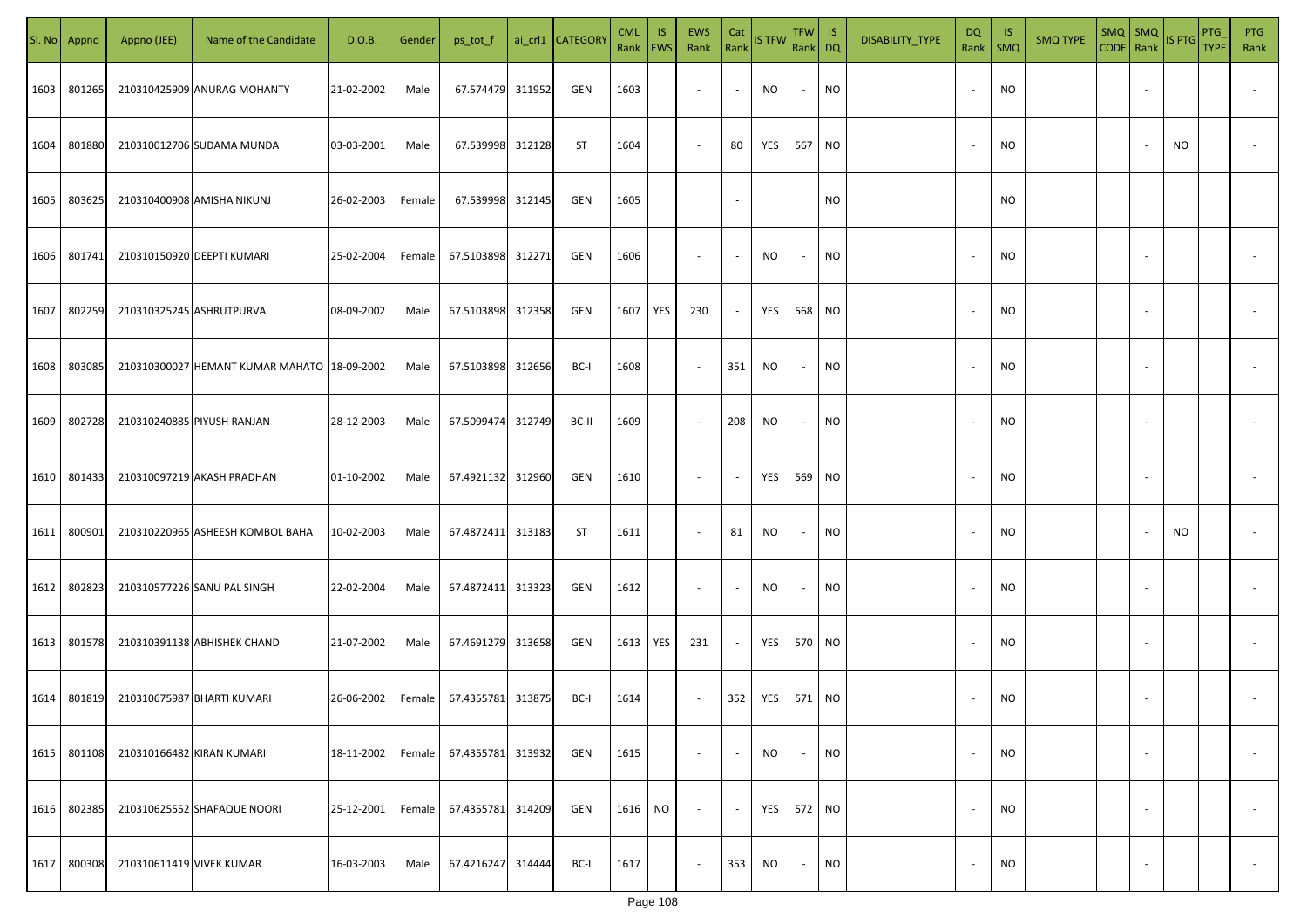| SI. No. | Appno  | Appno (JEE)               | Name of the Candidate                        | D.O.B.     | Gender | ps_tot_f          |        | ai_crl1 CATEGORY | <b>CML</b><br>Rank   EWS | IS. | <b>EWS</b><br>Rank       | Cat<br>Rank              | <b>IS TFW</b> | $TFW$ IS<br>Rank DQ      |           | DISABILITY_TYPE | <b>DQ</b>                | -IS<br>Rank   SMQ | <b>SMQ TYPE</b> |                          | $\begin{array}{ c c c c }\n\hline\n\text{SMQ} & \text{SMQ} \\ \hline\n\text{CODE} & \text{Rank}\n\end{array}$ IS PTG | <b>PTG</b><br><b>TYPE</b> | <b>PTG</b><br>Rank       |
|---------|--------|---------------------------|----------------------------------------------|------------|--------|-------------------|--------|------------------|--------------------------|-----|--------------------------|--------------------------|---------------|--------------------------|-----------|-----------------|--------------------------|-------------------|-----------------|--------------------------|----------------------------------------------------------------------------------------------------------------------|---------------------------|--------------------------|
| 1618    | 801547 | 210310733952 TRIPTI GIRI  |                                              | 19-04-2002 | Female | 67.4216247        | 314752 | GEN              | 1618                     | YES | 232                      | $\sim$                   | NO            | $\sim$                   | <b>NO</b> |                 |                          | <b>NO</b>         |                 |                          |                                                                                                                      |                           |                          |
| 1619    | 800150 | 210310812518 AYUSH VERMA  |                                              | 24-06-2002 | Male   | 67.4216247 314768 |        | GEN              | 1619                     |     | $\sim$                   | $\sim$                   | YES           | 573 NO                   |           |                 |                          | <b>NO</b>         |                 |                          |                                                                                                                      |                           |                          |
| 1620    | 803680 |                           | 210310502540 ADITYA KUMAR                    | 25-10-2001 | Male   | 67.2096345 315537 |        | SC               | 1620                     |     |                          | 86                       |               |                          | <b>NO</b> |                 |                          | <b>NO</b>         |                 |                          |                                                                                                                      |                           |                          |
| 1621    | 802003 |                           | 210310163990 RAJ KUMAR MUNDA                 | 22-08-2002 | Male   | 67.1185684        | 315675 | ST               | 1621                     |     | $\overline{\phantom{a}}$ | 82                       | YES           | 574 NO                   |           |                 |                          | <b>NO</b>         |                 |                          | NO                                                                                                                   |                           |                          |
| 1622    | 801438 |                           | 210310756847 SANDIP KUMAR HEMBRAM 25-01-2003 |            | Male   | 67.1185684        | 315716 | ST               | 1622                     |     | $\overline{\phantom{a}}$ | 83                       | NO            | $\sim$                   | <b>NO</b> |                 | $\sim$                   | <b>NO</b>         |                 |                          | NO                                                                                                                   |                           |                          |
| 1623    | 800694 |                           | 210310233476 RESHMA KUMARI                   | 16-03-2001 | Female | 67.1185684        | 315878 | ST               | 1623                     |     | $\overline{\phantom{a}}$ | 84                       | <b>NO</b>     | $\sim$                   | <b>NO</b> |                 |                          | <b>NO</b>         |                 |                          | NO.                                                                                                                  |                           |                          |
| 1624    | 800243 | 210310408514 NIRAJ SOREN  |                                              | 12-10-2003 | Male   | 67.1185684        | 316028 | ST               | 1624                     |     | $\overline{\phantom{a}}$ | 85                       | YES           | 575 NO                   |           |                 |                          | <b>NO</b>         |                 |                          | <b>NO</b>                                                                                                            |                           |                          |
| 1625    | 801026 | 210310572378 AYUSH RAJ    |                                              | 11-05-2001 | Male   | 67.1185684        | 316135 | SC               | 1625                     |     | $\overline{\phantom{a}}$ | 87                       | NO            | $\overline{\phantom{a}}$ | <b>NO</b> |                 |                          | <b>NO</b>         |                 |                          |                                                                                                                      |                           |                          |
| 1626    | 803001 |                           | 210310572500 SIMRAN KUMARI                   | 07-07-2001 | Female | 67.1185684        | 316197 | GEN              | 1626                     |     | $\overline{\phantom{a}}$ | $\overline{\phantom{a}}$ | NO            | $\overline{\phantom{a}}$ | <b>NO</b> |                 |                          | <b>NO</b>         |                 |                          |                                                                                                                      |                           |                          |
| 1627    | 801909 |                           | 210320029436 SHUBHAM ROBA TIRKEY             | 31-10-1999 | Male   | 67.0210573 316995 |        | ST               | 1627                     |     | $\overline{\phantom{a}}$ | 86                       | NO            | $\overline{\phantom{a}}$ | <b>NO</b> |                 |                          | <b>NO</b>         |                 |                          | NO                                                                                                                   |                           |                          |
| 1628    | 800066 |                           | 210310112749 SUPRIYA HANSDA                  | 08-09-2003 | Female | 67.0210573 317001 |        | ST               | 1628                     |     | $\sim$                   | 87                       | NO            | $\overline{\phantom{a}}$ | <b>NO</b> |                 |                          | <b>NO</b>         |                 |                          | NO                                                                                                                   |                           |                          |
| 1629    | 803623 |                           | 210310108798 UTTAM KUMAR DAS                 | 19-11-2002 | Male   | 66.9868337 318162 |        | SC               | 1629                     |     |                          | 88                       |               |                          | <b>NO</b> |                 |                          | <b>NO</b>         |                 |                          |                                                                                                                      |                           |                          |
| 1630    | 802200 | 210310247498 RITIKA SINGH |                                              | 10-10-1999 | Female | 66.9868337        | 318190 | GEN              | 1630                     | YES | 233                      | $\sim$                   | YES           | 576 NO                   |           |                 |                          | <b>NO</b>         |                 | $\overline{\phantom{a}}$ |                                                                                                                      |                           | $\overline{\phantom{a}}$ |
| 1631    | 800431 |                           | 210310490699 APOORVA KUMARI                  | 13-12-2001 | Female | 66.9868337        | 318202 | GEN              | 1631                     | YES | 234                      | $\sim$                   | <b>NO</b>     |                          | <b>NO</b> |                 | $\overline{\phantom{a}}$ | <b>NO</b>         |                 | $\overline{\phantom{a}}$ |                                                                                                                      |                           | $\overline{\phantom{a}}$ |
| 1632    | 801790 | 210310613760 RAVI PRASAD  |                                              | 20-08-2003 | Male   | 66.914202         | 318505 | BC-I             | 1632                     |     | $\overline{\phantom{a}}$ | 354                      | YES           | 577 NO                   |           |                 |                          | <b>NO</b>         |                 | $\sim$                   |                                                                                                                      |                           | $\sim$                   |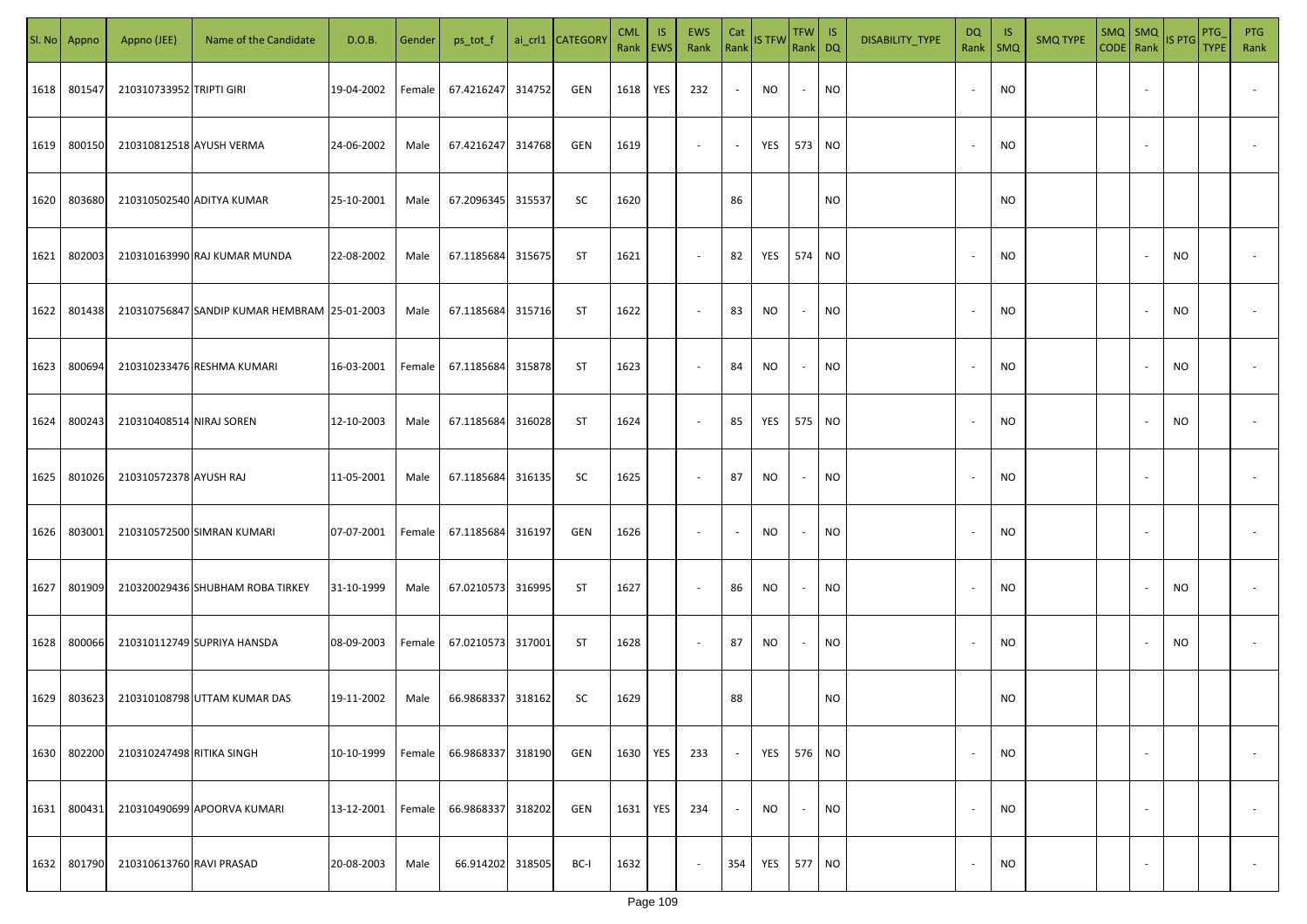| SI. No | Appno  | Appno (JEE)              | Name of the Candidate            | D.O.B.     | Gender | ps_tot_f          |        | ai_crl1 CATEGORY | <b>CML</b><br>Rank EWS | <b>IS</b> | <b>EWS</b><br>Rank       | Cat<br>Rank              | <b>IS TFW</b> | <b>TFW</b><br>Rank DQ    | IS        | DISABILITY_TYPE | <b>DQ</b><br>Rank        | -IS<br>$\mathsf{SMQ}$ | <b>SMQ TYPE</b> | CODE Rank | $SMQ$ $SMQ$              | <b>IS PTG</b> | PTG<br><b>TYPE</b> | <b>PTG</b><br>Rank       |
|--------|--------|--------------------------|----------------------------------|------------|--------|-------------------|--------|------------------|------------------------|-----------|--------------------------|--------------------------|---------------|--------------------------|-----------|-----------------|--------------------------|-----------------------|-----------------|-----------|--------------------------|---------------|--------------------|--------------------------|
| 1633   | 801763 |                          | 210310620588 SONU KUMAR SUMAN    | 16-08-2002 | Male   | 66.8927967        | 318782 | ST               | 1633                   |           | $\overline{\phantom{a}}$ | 88                       | <b>NO</b>     | $\overline{\phantom{a}}$ | <b>NO</b> |                 | $\sim$                   | NO                    |                 |           |                          | NO            |                    |                          |
| 1634   | 803335 | 210310404014 ANKIT KUMAR |                                  | 23-05-2002 | Male   | 66.8927967 318972 |        | BC-I             | 1634                   |           | $\sim$                   | 355                      | YES           | 578                      | <b>NO</b> |                 | $\sim$                   | <b>NO</b>             |                 |           |                          |               |                    |                          |
| 1635   | 802035 |                          | 210310404265 SHRISTY KUMARI      | 17-04-2003 | Female | 66.7676723 320157 |        | BC-II            | 1635                   |           | $\sim$                   | 209                      | YES           | 579 NO                   |           |                 | $\sim$                   | <b>NO</b>             |                 |           |                          |               |                    |                          |
| 1636   | 801683 |                          | 210310561689 ANKUR KHALKHO       | 08-01-2002 | Male   | 66.7465462        | 320237 | <b>ST</b>        | 1636                   |           | $\sim$                   | 89                       | <b>NO</b>     | $\overline{\phantom{a}}$ | <b>NO</b> |                 | $\overline{\phantom{a}}$ | NO                    |                 |           |                          | NO            |                    |                          |
| 1637   | 803041 | 210330000316 SURAJ KUMAR |                                  | 05-02-2002 | Male   | 66.7406191        | 320687 | BC-I             | 1637                   |           | $\overline{\phantom{a}}$ | 356                      | <b>NO</b>     | $\overline{\phantom{a}}$ | <b>NO</b> |                 | $\overline{\phantom{a}}$ | NO.                   |                 |           |                          |               |                    |                          |
| 1638   | 801442 |                          | 210310077434 SHEETAL KUMARI      | 28-03-2003 | Female | 66.7274006 320815 |        | GEN              | 1638                   |           | $\overline{\phantom{a}}$ | $\overline{\phantom{a}}$ | YES           | 580                      | <b>NO</b> |                 |                          | NO                    |                 |           |                          |               |                    |                          |
| 1639   | 801907 | 210310349300 PAYAL PRIYA |                                  | 02-09-2002 | Female | 66.7274006 321075 |        | BC-I             | 1639                   |           | $\overline{\phantom{a}}$ | 357                      | <b>NO</b>     | $\overline{\phantom{a}}$ | <b>NO</b> |                 |                          | <b>NO</b>             |                 |           |                          |               |                    |                          |
| 1640   | 801439 | 210310067146 SONU YADAV  |                                  | 21-12-2003 | Male   | 66.7274006 321141 |        | BC-II            | 1640                   |           | $\overline{\phantom{a}}$ | 210                      | YES           | 581                      | <b>NO</b> |                 |                          | <b>NO</b>             |                 |           |                          |               |                    |                          |
| 1641   | 803281 |                          | 210340007071 GOUTAM PATRA        | 10-09-2003 | Male   | 66.7098185        | 321204 | GEN              | 1641                   |           | $\sim$                   | $\overline{a}$           | NO            |                          | <b>NO</b> |                 |                          | <b>NO</b>             |                 |           |                          |               |                    |                          |
| 1642   | 803612 |                          | 210310108873 ANANYA SINGH        | 10-03-2001 | Female | 66.6630847        | 321431 | GEN              | 1642                   |           |                          |                          |               |                          | NO.       |                 |                          | <b>NO</b>             |                 |           |                          |               |                    |                          |
| 1643   | 802382 | 210310332854             | <b>VIKASH KUMAR</b><br>CHAUDHARY | 16-08-2002 | Male   | 66.6630847 321451 |        | SC               | 1643                   |           | $\sim$                   | 89                       | YES           | 582                      | <b>NO</b> |                 |                          | <b>NO</b>             |                 |           |                          |               |                    |                          |
| 1644   | 801233 |                          | 210340048062 ROHIT KUMAR GRIHI   | 05-08-2003 | Male   | 66.5754869        | 321831 | <b>ST</b>        | 1644                   |           | $\overline{\phantom{a}}$ | 90                       | NO            |                          | <b>NO</b> |                 |                          | <b>NO</b>             |                 |           |                          | <b>NO</b>     |                    |                          |
| 1645   | 801732 | 210330078857 BANTI KUMAR |                                  | 16-12-2003 | Male   | 66.5754869        | 321854 | GEN              | 1645                   |           | $\overline{\phantom{a}}$ | $\overline{\phantom{a}}$ | YES           | 583                      | <b>NO</b> |                 | $\sim$                   | <b>NO</b>             |                 |           |                          |               |                    | $\overline{\phantom{a}}$ |
| 1646   | 801157 | 210310620003 SURAJ KUMAR |                                  | 05-06-2002 | Male   | 66.5754869        | 321957 | SC               | 1646                   |           | $\overline{\phantom{a}}$ | 90                       | <b>NO</b>     | $\overline{\phantom{a}}$ | <b>NO</b> |                 | $\sim$                   | <b>NO</b>             |                 |           | $\overline{\phantom{a}}$ |               |                    | $\overline{\phantom{a}}$ |
| 1647   | 802847 | 210310085447 ALOK KUMAR  |                                  | 08-11-2001 | Male   | 66.5754869        | 322025 | GEN              | 1647                   |           | $\overline{\phantom{a}}$ | $\overline{\phantom{a}}$ | <b>NO</b>     | $\overline{\phantom{a}}$ | <b>NO</b> |                 | $\overline{\phantom{a}}$ | <b>NO</b>             |                 |           | $\overline{\phantom{a}}$ |               |                    | $\sim$                   |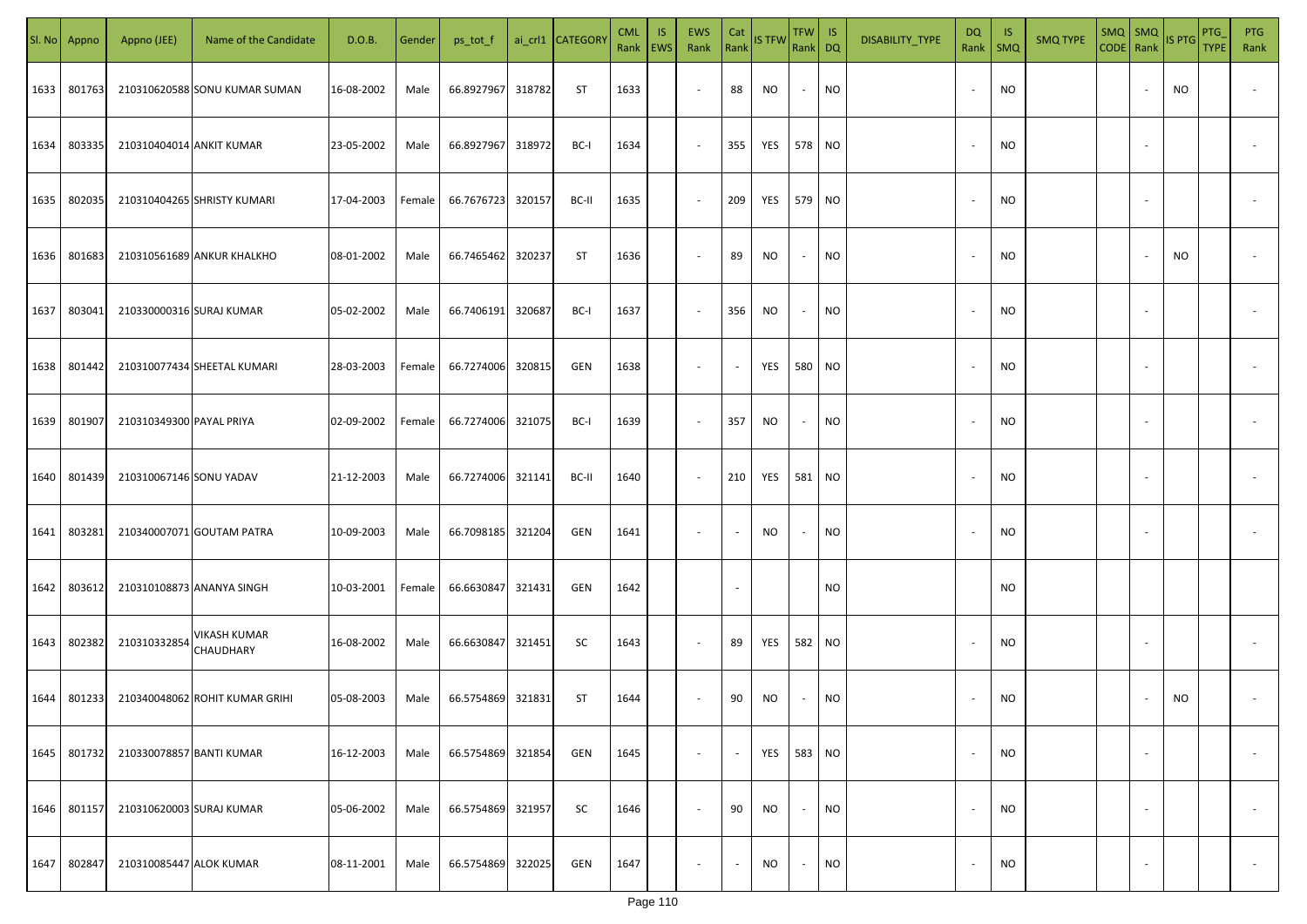| SI. No. | Appno  | Appno (JEE)                            | Name of the Candidate                       | D.O.B.            | Gender | ps_tot_f          |        | ai_crl1 CATEGORY | <b>CML</b><br>Rank   EWS | <b>IS</b> | EWS<br>Rank | Cat                      | Rank IS TFW    | $TFW$ IS<br>Rank DQ |                | DISABILITY_TYPE | DQ                       | - IS<br>Rank   SMQ | <b>SMQ TYPE</b> | $SMQ$ SMQ<br>CODE Rank |                          | IS PTG | PTG<br>TYPE | <b>PTG</b><br>Rank |
|---------|--------|----------------------------------------|---------------------------------------------|-------------------|--------|-------------------|--------|------------------|--------------------------|-----------|-------------|--------------------------|----------------|---------------------|----------------|-----------------|--------------------------|--------------------|-----------------|------------------------|--------------------------|--------|-------------|--------------------|
| 1648    | 802619 |                                        | 210310428763 VISHAL KUMAR                   | 17-09-2001        | Male   | 66.4663124        | 322410 | SC               | 1648                     |           | $\sim$      | 91                       | NO             | $\sim$              | <b>NO</b>      |                 | $\overline{\phantom{a}}$ | NO.                |                 |                        | $\overline{\phantom{a}}$ |        |             |                    |
| 1649    | 801448 |                                        | 210310229934 SATISH KUMAR MAHTO             | 25-03-2001        | Male   | 66.4663124 322790 |        | BC-I             | 1649                     |           | $\sim$      | 358                      | YES            | 584                 | <b>NO</b>      |                 | $\overline{\phantom{a}}$ | NO.                |                 |                        | $\sim$                   |        |             |                    |
|         |        |                                        | 1650   803834   210310440647   RACHIT KUMAR | 10-04-2004        | Male   | 66.456557 323112  |        | GEN              | 1650                     |           |             | $\overline{\phantom{a}}$ | N <sub>0</sub> |                     | N <sub>O</sub> |                 |                          | N <sub>0</sub>     |                 |                        |                          |        |             |                    |
| 1651    | 802850 | 210310050236 BISHAL KUMAR              |                                             | 30-11-2002        | Male   | 66.4565571        | 323349 | SC               | 1651                     |           | $\sim$      | 92                       | NO             | $\sim$              | <b>NO</b>      |                 | $\overline{\phantom{a}}$ | NO.                |                 |                        | $\sim$                   |        |             |                    |
| 1652    | 800733 |                                        | 210310643164 LALITA KUMARI                  | 12-03-2000        | Female | 66.3931988        | 323856 | SC               | 1652                     |           | $\sim$      | 93                       | NO             | $\sim$              | <b>NO</b>      |                 | $\overline{\phantom{a}}$ | NO.                |                 |                        | $\sim$                   |        |             |                    |
| 1653    | 800422 |                                        | 210310301577 DEVRAJ SRIVASTAWA              | 30-08-2002        | Male   | 66.3516636 324573 |        | GEN              | 1653                     |           | $\sim$      | $\blacksquare$           | NO.            | $\sim$              | <b>NO</b>      |                 | $\overline{\phantom{a}}$ | NO.                |                 |                        | $\sim$                   |        |             |                    |
| 1654    | 802159 |                                        | 210310089086 MONIKA SWANSI                  | 14-01-2001        | Female | 66.3516636 324653 |        | SC               | 1654                     |           | $\sim$      | 94                       | <b>NO</b>      | $\sim$              | <b>NO</b>      |                 | $\overline{\phantom{a}}$ | NO.                |                 |                        | $\overline{\phantom{a}}$ |        |             |                    |
| 1655    | 801761 | 210310717864 AMAN TUDU                 |                                             | 13-08-2001        | Male   | 66.3516636        | 324781 | ST               | 1655                     |           | $\sim$      | 91                       | YES            | 585                 | <b>NO</b>      |                 |                          | NO.                |                 |                        |                          | NO.    |             |                    |
| 1656    | 801780 |                                        | 210310600065 PANKAJ KUMAR MANDAL            | 10-04-2002        | Male   | 66.2247684        | 325407 | BC-I             | 1656                     |           | $\sim$      | 359                      | YES            | 586                 | <b>NO</b>      |                 |                          | NO.                |                 |                        |                          |        |             |                    |
| 1657    | 803560 |                                        | 210310918594 SAMYAK ADITYA                  | 26-02-2002        | Male   | 66.2247684 325410 |        | GEN              | 1657                     |           |             |                          |                |                     | <b>NO</b>      |                 |                          | NO.                |                 |                        |                          |        |             |                    |
|         |        |                                        | 1658 803810 210310291853 ANJALI KUMARI      | 04-11-2003 Female |        | 66.221485 325635  |        | GEN              | 1658                     |           |             | $\overline{\phantom{a}}$ | NO.            |                     | N <sub>O</sub> |                 |                          | N <sub>O</sub>     |                 |                        |                          |        |             |                    |
| 1659    | 801397 | 210310626916 SIMRAN                    |                                             | 13-09-2002        | Female | 66.2214845 325746 |        | SC               | 1659                     |           |             | 95                       | NO.            | $\sim$              | <b>NO</b>      |                 |                          | <b>NO</b>          |                 |                        |                          |        |             |                    |
|         |        | 1660 803757 210310535863 SHIVANI PRIYA |                                             | 10-06-2001 Female |        | 66.135682 326233  |        | GEN              | 1660                     |           |             | $\overline{\phantom{a}}$ | N <sub>0</sub> |                     | N <sub>O</sub> |                 |                          | N <sub>O</sub>     |                 |                        |                          |        |             |                    |
|         |        | 1661 803786 210310820087 AYUSH KUMAR   |                                             | 27-02-2003        | Male   | 66.102218 326748  |        | GEN              | 1661                     |           |             | $\sim$                   | N <sub>0</sub> |                     | N <sub>O</sub> |                 |                          | N <sub>O</sub>     |                 |                        |                          |        |             |                    |
| 1662    | 802761 |                                        | 210310775628 SHREYA MISHRA                  | 16-08-2003        | Female | 66.1022175 326854 |        | GEN              | 1662                     | YES       | 235         | $\sim$                   | YES            | 587                 | <b>NO</b>      |                 |                          | NO.                |                 |                        | $\overline{\phantom{a}}$ |        |             | $\sim$             |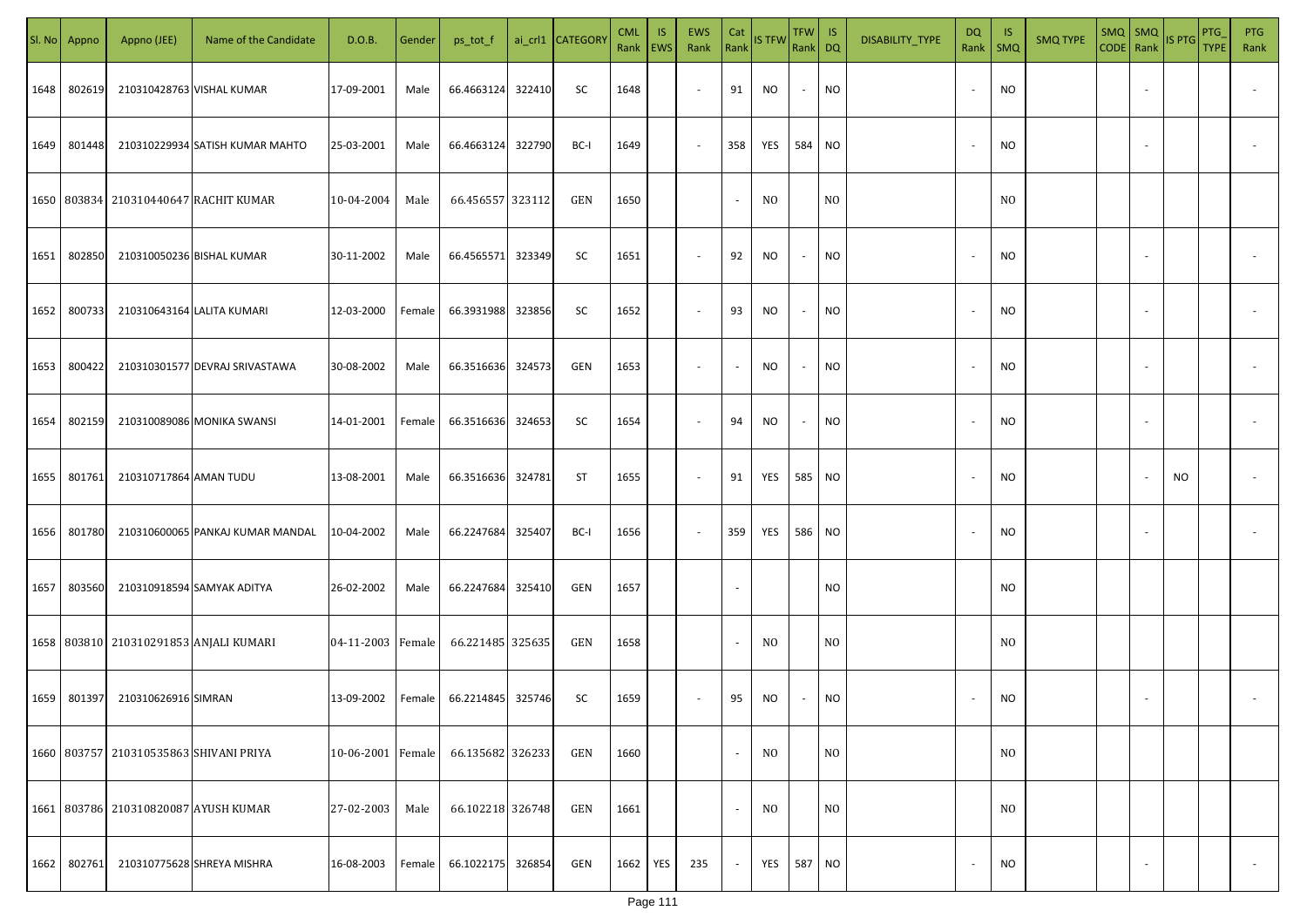| SI. No. | Appno  | Appno (JEE)               | Name of the Candidate             | D.O.B.     | Gender | ps_tot_f          |        | ai_crl1 CATEGORY | <b>CML</b><br>Rank   EWS | IS.       | <b>EWS</b><br>Rank       | Cat<br>Rank              | <b>IS TFW</b> | $TFW$ IS<br>Rank DQ      |           | DISABILITY_TYPE | DQ     | -IS<br>Rank   SMQ | <b>SMQ TYPE</b> |        | $\begin{array}{ c c c c }\n\hline\n\text{SMQ} & \text{SMQ} \\ \hline\n\text{CODE} & \text{Rank}\n\end{array}$ IS PTG | PTG<br><b>TYPE</b> | <b>PTG</b><br>Rank       |
|---------|--------|---------------------------|-----------------------------------|------------|--------|-------------------|--------|------------------|--------------------------|-----------|--------------------------|--------------------------|---------------|--------------------------|-----------|-----------------|--------|-------------------|-----------------|--------|----------------------------------------------------------------------------------------------------------------------|--------------------|--------------------------|
| 1663    | 802596 |                           | 210310033611 ADITYA KAMAT         | 30-07-2002 | Male   | 66.0469751        | 327470 | GEN              | 1663                     |           | $\sim$                   | $\sim$                   | NO            | $\sim$                   | <b>NO</b> |                 |        | <b>NO</b>         |                 |        |                                                                                                                      |                    |                          |
| 1664    | 801355 |                           | 210310522822 SAMRIDHI SINHA       | 31-07-2002 | Female | 65.9374011        | 328968 | GEN              | 1664                     |           | $\sim$                   | $\sim$                   | NO            | $\sim$                   | <b>NO</b> |                 |        | <b>NO</b>         |                 |        |                                                                                                                      |                    |                          |
| 1665    | 801429 |                           | 210310313907 BIRENDRA HASSA PURTY | 25-11-2003 | Male   | 65.9374011        | 329006 | ST               | 1665                     |           | $\overline{\phantom{a}}$ | 92                       | YES           | 588 NO                   |           |                 |        | <b>NO</b>         |                 |        | NO                                                                                                                   |                    |                          |
| 1666    | 803078 | 210310845516 RAJU ORAON   |                                   | 01-01-2001 | Male   | 65.9374011        | 329044 | ST               | 1666                     |           | $\overline{\phantom{a}}$ | 93                       | NO            | $\overline{\phantom{a}}$ | <b>NO</b> |                 |        | <b>NO</b>         |                 |        | NO                                                                                                                   |                    |                          |
| 1667    | 803099 |                           | 210310820112 MUNNA RAVIDAS        | 28-06-2001 | Male   | 65.9374011        | 329065 | SC               | 1667                     |           | $\overline{\phantom{a}}$ | 96                       | NO            | $\sim$                   | <b>NO</b> |                 | $\sim$ | <b>NO</b>         |                 |        |                                                                                                                      |                    |                          |
| 1668    | 801496 |                           | 210310610052 KUMAR MANGALAM       | 27-06-2002 | Male   | 65.9147452        | 329418 | SC               | 1668                     |           | $\overline{\phantom{a}}$ | 97                       | YES           | 589 NO                   |           |                 |        | <b>NO</b>         |                 |        |                                                                                                                      |                    |                          |
| 1669    | 802391 |                           | 210330001198 SURAJ KUMAR DAS      | 25-04-2002 | Male   | 65.9147452 329534 |        | BC-II            | 1669                     |           | $\overline{\phantom{a}}$ | 211                      | YES           | 590 NO                   |           |                 |        | <b>NO</b>         |                 |        |                                                                                                                      |                    |                          |
| 1670    | 801517 | 210310792310 NIKHIL KUMAR |                                   | 30-01-2002 | Male   | 65.8739292        | 329596 | SC               | 1670                     |           | $\overline{\phantom{a}}$ | 98                       | NO            | $\sim$                   | <b>NO</b> |                 |        | <b>NO</b>         |                 |        |                                                                                                                      |                    |                          |
| 1671    | 803020 | 210310071224 RONIT EKKA   |                                   | 28-07-2001 | Male   | 65.8739292        | 329616 | ST               | 1671                     |           | $\overline{\phantom{a}}$ | 94                       | YES           | 591 NO                   |           |                 |        | <b>NO</b>         |                 |        | NO                                                                                                                   |                    |                          |
| 1672    | 802996 |                           | 210310168141 SAUMYA SURAJ         | 01-12-2002 | Male   | 65.8739292        | 329735 | GEN              | 1672 NO                  |           | $\overline{\phantom{a}}$ | $\overline{\phantom{a}}$ | NO            |                          | <b>NO</b> |                 |        | <b>NO</b>         |                 |        |                                                                                                                      |                    |                          |
| 1673    | 800478 | 210310772397 PRITI KUMARI |                                   | 04-01-2002 | Female | 65.7803932        | 330074 | BC-I             | 1673                     |           | $\sim$                   | 360                      | NO            | $\sim$                   | <b>NO</b> |                 |        | <b>NO</b>         |                 |        |                                                                                                                      |                    |                          |
| 1674    | 800900 |                           | 210310158326 GAURAV KUMAR         | 09-05-2003 | Male   | 65.7803932 330327 |        | GEN              | 1674                     |           | $\overline{\phantom{a}}$ | $\sim$                   | YES           | 592 NO                   |           |                 |        | <b>NO</b>         |                 |        |                                                                                                                      |                    |                          |
| 1675    | 801638 |                           | 210330036378 DEEPAK KUMAR MURMU   | 05-07-2001 | Male   | 65.7031365        | 330729 | ST               | 1675                     |           | $\overline{\phantom{a}}$ | 95                       | <b>NO</b>     |                          | <b>NO</b> |                 |        | <b>NO</b>         |                 |        | <b>NO</b>                                                                                                            |                    | $\overline{\phantom{a}}$ |
| 1676    | 800932 |                           | 210310208684 NISHANT PAHAN ORAON  | 14-03-2003 | Male   | 65.7031365        | 330779 | <b>ST</b>        | 1676                     |           | $\sim$                   | 96                       | <b>NO</b>     | $\sim$                   | <b>NO</b> |                 |        | <b>NO</b>         |                 |        | NO                                                                                                                   |                    | $\overline{\phantom{a}}$ |
| 1677    | 801998 |                           | 210310534119 BARUN KUMAR MISHRA   | 19-08-2003 | Male   | 65.7031365        | 330875 | GEN              | 1677                     | <b>NO</b> | $\sim$                   | $\sim$                   | <b>NO</b>     | $\sim$                   | <b>NO</b> |                 |        | <b>NO</b>         |                 | $\sim$ |                                                                                                                      |                    | $\sim$                   |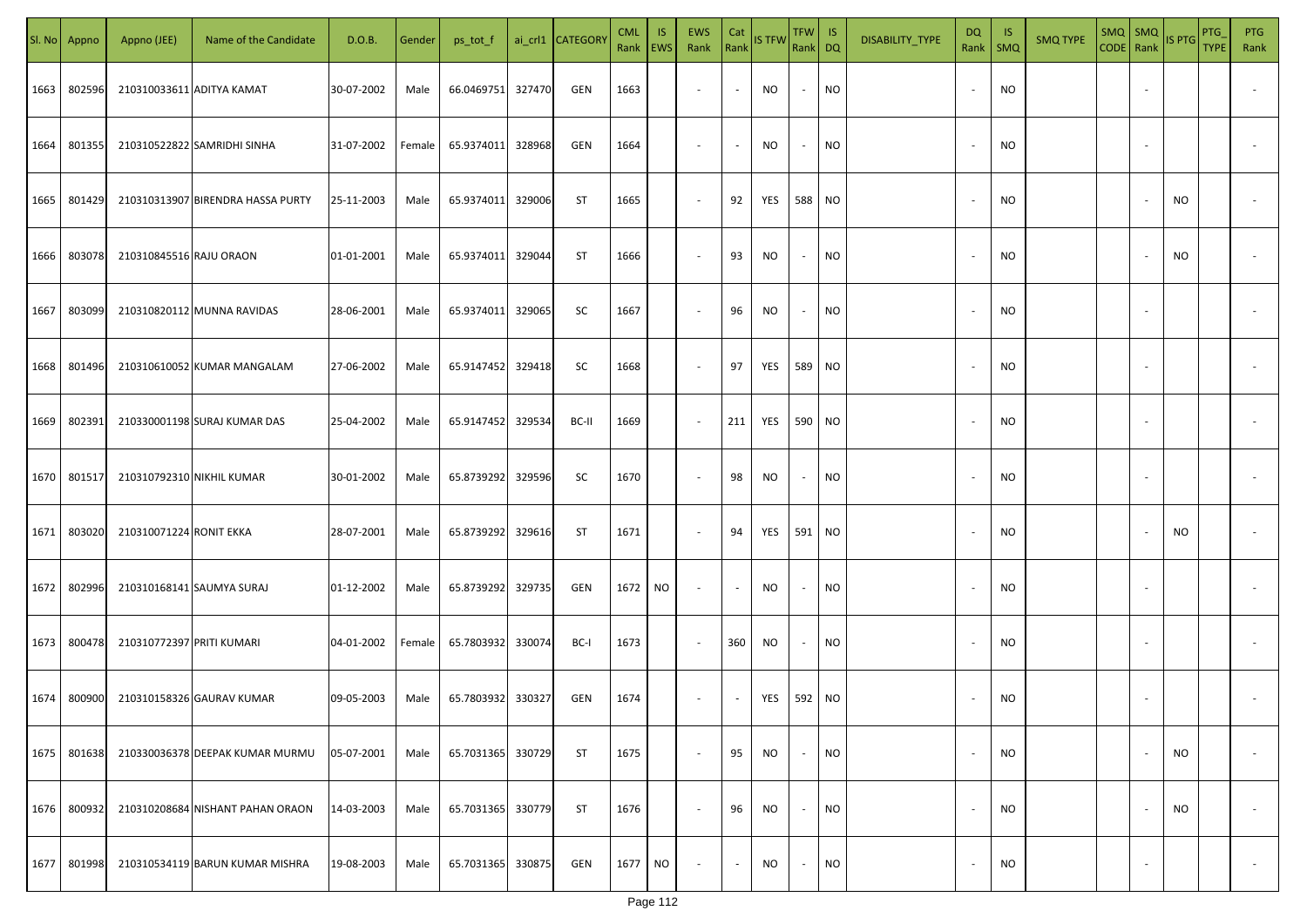|      | Sl. No Appno | Appno (JEE)               | Name of the Candidate           | D.O.B.     | Gender | ps_tot_f          |        | ai_crl1 CATEGORY | <b>CML</b><br>Rank   EWS | IS. | <b>EWS</b><br>Rank       | Cat<br>Rank              | <b>IS TFW</b> | $TFW$ IS<br>Rank DQ      |           | DISABILITY_TYPE | DQ                       | -IS<br>Rank   SMQ | <b>SMQ TYPE</b> | $\begin{array}{ c c c c }\n\hline\n\text{SMQ} & \text{SMQ} \\ \hline\n\text{CODE} & \text{Rank}\n\end{array}$ IS PTG |                          |     | PTG<br><b>TYPE</b> | <b>PTG</b><br>Rank       |
|------|--------------|---------------------------|---------------------------------|------------|--------|-------------------|--------|------------------|--------------------------|-----|--------------------------|--------------------------|---------------|--------------------------|-----------|-----------------|--------------------------|-------------------|-----------------|----------------------------------------------------------------------------------------------------------------------|--------------------------|-----|--------------------|--------------------------|
| 1678 | 801487       |                           | 210310029337 RAHUL KALINDI      | 28-12-2003 | Male   | 65.6515589        | 331668 | SC               | 1678                     |     | $\overline{\phantom{a}}$ | 99                       | NO            | $\sim$                   | <b>NO</b> |                 |                          | <b>NO</b>         |                 |                                                                                                                      |                          |     |                    |                          |
| 1679 | 802392       |                           | 210310621864 SAGAR KUMAR        | 30-11-2002 | Male   | 65.6515589        | 331801 | SC               | 1679                     |     | $\sim$                   | 100                      | NO            | $\sim$                   | <b>NO</b> |                 |                          | <b>NO</b>         |                 |                                                                                                                      |                          |     |                    |                          |
| 1680 | 800124       |                           | 210310117821 ABHISHEK MURMU     | 09-07-2003 | Male   | 65.5656768 332506 |        | ST               | 1680                     |     | $\overline{\phantom{a}}$ | 97                       | NO            | $\sim$                   | <b>NO</b> |                 |                          | <b>NO</b>         |                 |                                                                                                                      |                          | NO  |                    |                          |
| 1681 | 800131       | 210310338396 AMRITA RAJ   |                                 | 26-07-2002 | Female | 65.5656768        | 332635 | SC               | 1681                     |     | $\sim$                   | 101                      | YES           | 593 NO                   |           |                 |                          | <b>NO</b>         |                 |                                                                                                                      |                          |     |                    |                          |
| 1682 | 803617       |                           | 210310556676 KISHOR KUMAR YADAV | 05-04-2003 | Male   | 65.5580036        | 333136 | GEN              | 1682                     |     |                          | $\overline{\phantom{a}}$ |               |                          | NO        |                 |                          | <b>NO</b>         |                 |                                                                                                                      |                          |     |                    |                          |
| 1683 | 802859       |                           | 210310750237 GURUDEV LOHRA      | 12-02-2004 | Male   | 65.448087         | 333413 | ST               | 1683                     |     | $\overline{\phantom{a}}$ | 98                       | <b>NO</b>     | $\sim$                   | <b>NO</b> |                 |                          | <b>NO</b>         |                 |                                                                                                                      |                          | NO. |                    |                          |
| 1684 | 800519       | 210310140780 PRIYA TIWARY |                                 | 10-08-2002 | Female | 65.448087         | 333867 | GEN              | 1684                     | YES | 236                      | $\sim$                   | NO.           | $\sim$                   | <b>NO</b> |                 |                          | <b>NO</b>         |                 |                                                                                                                      |                          |     |                    |                          |
| 1685 | 800265       |                           | 210310656366 UJJWAL KUMAR       | 23-12-2003 | Male   | 65.3687586        | 334253 | GEN              | 1685                     |     | $\overline{\phantom{a}}$ | $\overline{\phantom{a}}$ | NO            | $\overline{\phantom{a}}$ | <b>NO</b> |                 |                          | <b>NO</b>         |                 |                                                                                                                      |                          |     |                    |                          |
| 1686 | 802675       |                           | 210310814191 ADITYA KUMAR       | 04-07-2003 | Male   | 65.3165912        | 334600 | SC               | 1686                     |     | $\sim$                   | 102                      | NO            | $\overline{\phantom{a}}$ | <b>NO</b> |                 |                          | <b>NO</b>         |                 |                                                                                                                      |                          |     |                    |                          |
| 1687 | 803220       | 210310503411 MD ALI HASAN |                                 | 05-12-2001 | Male   | 65.3053872        | 335024 | GEN              | 1687                     |     | $\sim$                   | $\overline{\phantom{a}}$ | YES           | 594 NO                   |           |                 |                          | <b>NO</b>         |                 |                                                                                                                      |                          |     |                    |                          |
| 1688 | 800540       |                           | 210310584829 ADITI KUMARI GUPTA | 25-08-2004 | Female | 65.277258 335319  |        | BC-I             | 1688                     |     | $\sim$                   | 361                      | <b>NO</b>     | $\sim$                   | <b>NO</b> |                 |                          | <b>NO</b>         |                 |                                                                                                                      |                          |     |                    |                          |
| 1689 | 800698       |                           | 210310052471 MAHIMA GUPTA       | 31-10-2004 | Female | 65.277258 335453  |        | BC-II            | 1689                     |     | $\sim$                   | 212                      | YES           | 595 NO                   |           |                 |                          | <b>NO</b>         |                 |                                                                                                                      |                          |     |                    |                          |
| 1690 | 800988       |                           | 210310532592 ABHISHEK KUMAR     | 09-08-2001 | Male   | 65.0853992        | 337145 | GEN              | 1690                     | NO. | $\overline{\phantom{a}}$ | $\overline{\phantom{a}}$ | <b>NO</b>     | $\overline{\phantom{a}}$ | <b>NO</b> |                 |                          | <b>NO</b>         |                 |                                                                                                                      | $\overline{\phantom{a}}$ |     |                    | $\overline{\phantom{a}}$ |
| 1691 | 801008       | 210310044673 SANDIP DAS   |                                 | 10-11-2002 | Male   | 65.0714882        | 337888 | SC               | 1691                     |     | $\sim$                   | 103                      | <b>NO</b>     | $\sim$                   | <b>NO</b> |                 | $\overline{\phantom{a}}$ | <b>NO</b>         |                 |                                                                                                                      | $\overline{\phantom{a}}$ |     |                    | $\overline{\phantom{a}}$ |
| 1692 | 801598       | 210310711680 MONI ORAON   |                                 | 16-06-2003 | Female | 65.0603662        | 337964 | ST               | 1692                     |     | $\overline{\phantom{a}}$ | 99                       | NO            | $\sim$                   | <b>NO</b> |                 |                          | <b>NO</b>         |                 |                                                                                                                      |                          | NO  |                    | $\sim$                   |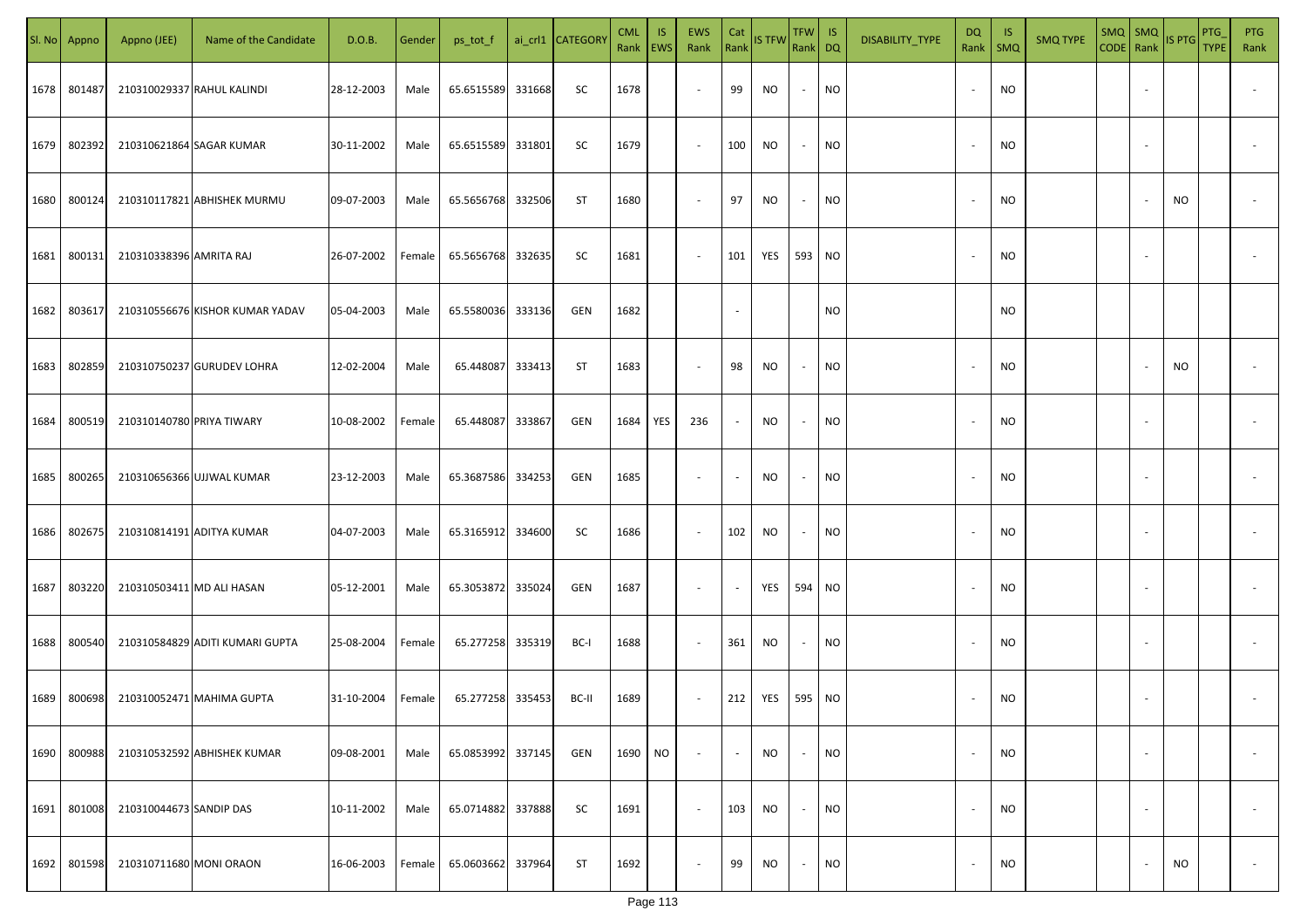| SI. No. | Appno  | Appno (JEE)                          | Name of the Candidate        | D.O.B.     | Gender | ps_tot_f          | ai_crl1 CATEGORY | <b>CML</b> | <b>IS</b><br>Rank EWS | EWS<br>Rank              | Cat            | Rank IS TFW | TFW IS<br>Rank DQ |                 | DISABILITY_TYPE | DQ<br>Rank               | -IS<br>SMQ | <b>SMQ TYPE</b> | $SMQ$ SMQ<br>CODE Rank IS PTG |                          |           | PTG<br><b>TYPE</b> | <b>PTG</b><br>Rank |
|---------|--------|--------------------------------------|------------------------------|------------|--------|-------------------|------------------|------------|-----------------------|--------------------------|----------------|-------------|-------------------|-----------------|-----------------|--------------------------|------------|-----------------|-------------------------------|--------------------------|-----------|--------------------|--------------------|
| 1693    | 803622 |                                      | 210310676943 ABHINAV KUMAR   | 10-03-2003 | Male   | 65.0598815 338489 | SC               | 1693       |                       |                          | 104            |             |                   | <b>NO</b>       |                 |                          | <b>NO</b>  |                 |                               |                          |           |                    |                    |
|         |        | 1694 803509 210310500555 ATUL ASHISH |                              | 02-05-2004 | Male   | 65.059882 338512  | GEN              | 1694       |                       |                          | $\blacksquare$ | NO.         |                   | N <sub>O</sub>  |                 |                          | NO.        |                 |                               |                          |           |                    |                    |
| 1695    | 800048 | 210330074801 ALOK KUMAR              |                              | 23-03-2004 | Male   | 65.0141519 338648 | GEN              | 1695       |                       |                          | $\sim$         |             |                   | <b>NO</b>       |                 |                          | <b>NO</b>  |                 |                               |                          |           |                    |                    |
| 1696    | 800136 |                                      | 210310481522 PRABHAT KUMAR   | 01-02-2004 | Male   | 65.0012611 338915 | BC-II            | 1696       |                       | $\sim$                   | 213            | NO          | $\sim$            | <b>NO</b>       |                 | $\overline{\phantom{a}}$ | <b>NO</b>  |                 |                               |                          |           |                    |                    |
| 1697    | 800613 |                                      | 210310705623 TWINKLE BHARTI  | 08-10-2002 | Female | 64.9990356 339432 | SC               | 1697       |                       | $\sim$                   | 105            | YES         | 596 NO            |                 |                 | $\overline{\phantom{a}}$ | NO         |                 |                               |                          |           |                    |                    |
| 1698    | 803133 |                                      | 210310625926 SONIKA KUMARI   | 24-08-2004 | Female | 64.9518248 339844 | GEN              | 1698       |                       | $\overline{\phantom{a}}$ | $\sim$         | NO          | $\sim$            | <b>NO</b>       |                 | $\overline{\phantom{a}}$ | <b>NO</b>  |                 |                               |                          |           |                    |                    |
| 1699    | 800381 |                                      | 210310675313 ANAND SNEHANSHU | 18-09-2002 | Male   | 64.7025577 341080 | GEN              | 1699       |                       | $\sim$                   | $\sim$         | NO          | $\sim$            | <b>NO</b>       |                 | $\overline{\phantom{a}}$ | <b>NO</b>  |                 |                               |                          |           |                    |                    |
| 1700    | 801211 |                                      | 210310666628 RANI CHOUHAN    | 24-08-2003 | Female | 64.6578621 341821 | BC-I             | 1700       |                       | $\sim$                   | 362            | NO          | $\sim$            | <b>NO</b>       |                 | $\overline{\phantom{a}}$ | <b>NO</b>  |                 |                               |                          |           |                    |                    |
| 1701    | 802973 | 210310053458 NEHA KUMARI             |                              | 14-01-2003 | Female | 64.5837587 342258 | GEN              | 1701       |                       | $\sim$                   | $\sim$         | NO          | $\sim$            | <b>NO</b>       |                 | $\overline{\phantom{a}}$ | NO         |                 |                               |                          |           |                    |                    |
| 1702    | 801910 |                                      | 210310000066 TANMAY KUMAR    | 20-09-2003 | Male   | 64.5837587 342502 | GEN              | 1702       |                       | $\sim$                   | $\sim$         | YES         | 597               | NO <sub>1</sub> |                 | $\overline{\phantom{a}}$ | <b>NO</b>  |                 |                               |                          |           |                    |                    |
| 1703    | 802827 |                                      | 210310723489 SAMRIDDHI SINGH | 11-06-2003 | Female | 64.4897659 343241 | GEN              | 1703       |                       | $\overline{\phantom{a}}$ | $\sim$         | YES         | 598 NO            |                 |                 | $\overline{\phantom{a}}$ | <b>NO</b>  |                 |                               |                          |           |                    |                    |
| 1704    | 801811 | 210310035770 NISHA RANI              |                              | 27-03-2003 | Female | 64.4806644 343401 | ST               | 1704       |                       | $\sim$                   | 100            | NO          | $\sim$            | <b>NO</b>       |                 | $\overline{\phantom{a}}$ | <b>NO</b>  |                 |                               |                          | <b>NO</b> |                    |                    |
| 1705    | 800447 | 210310709799 RAVI RANJAN             |                              | 26-09-2001 | Male   | 64.4806644 343536 | SC               | 1705       |                       | $\sim$                   | 106            | YES         | 599               | <b>NO</b>       |                 | $\overline{\phantom{a}}$ | NO         |                 |                               | $\sim$                   |           |                    | $\sim$             |
| 1706    | 801084 | 210330031592 REETI RAJ               |                              | 26-03-2001 | Female | 64.4786419 343750 | GEN              | 1706       |                       | $\sim$                   | $\sim$         | NO          | $\sim$            | <b>NO</b>       |                 | $\overline{\phantom{a}}$ | <b>NO</b>  |                 |                               | $\sim$                   |           |                    | $\sim$             |
| 1707    | 802914 |                                      | 210340029669 RAHUL KUMAR DAS | 02-10-2002 | Male   | 64.4786419 343811 | SC               | 1707       |                       | $\sim$                   | 107            | NO          | $\sim$            | <b>NO</b>       |                 | $\overline{\phantom{a}}$ | <b>NO</b>  |                 |                               | $\overline{\phantom{a}}$ |           |                    | $\sim$             |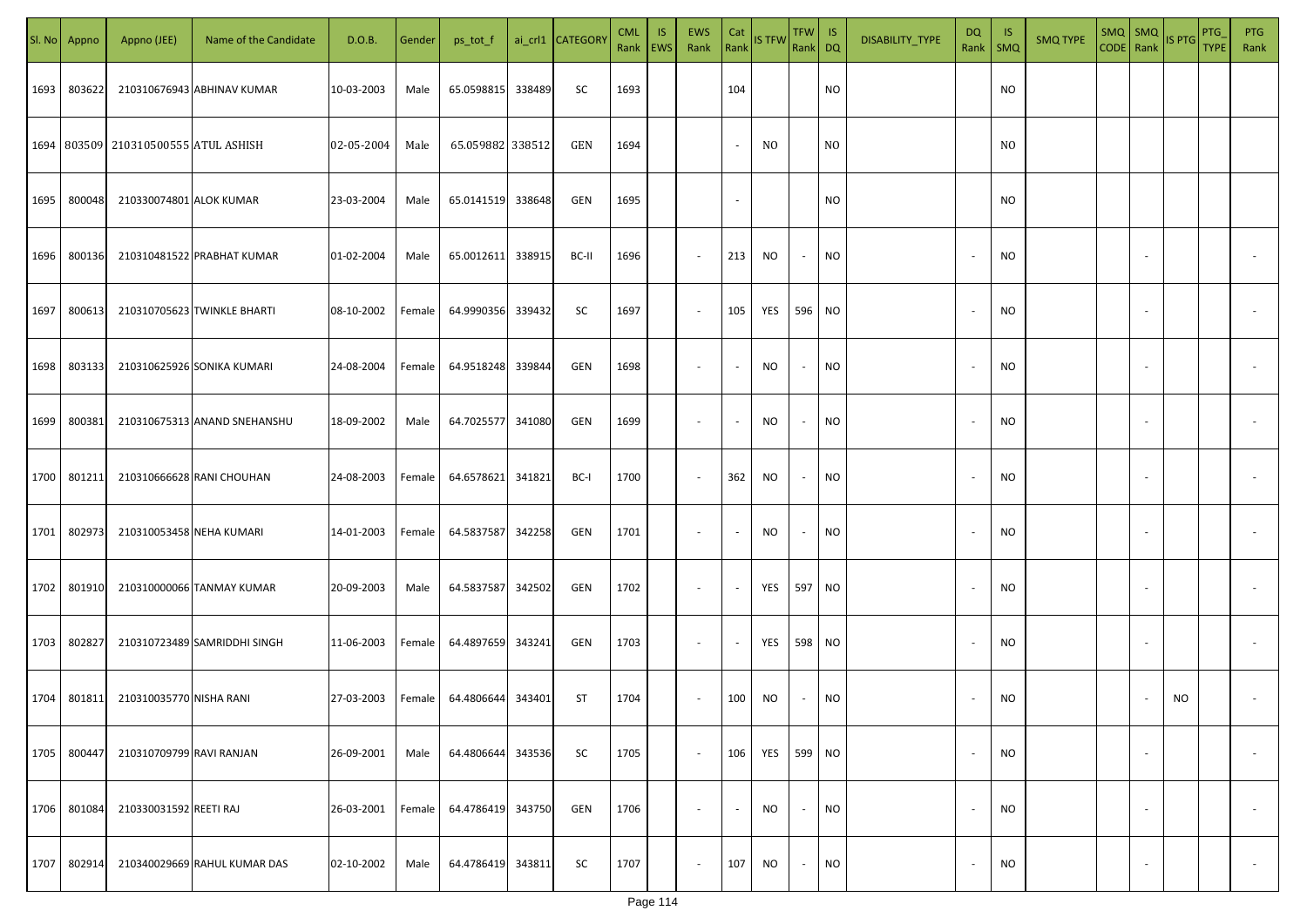| SI. No | Appno       | Appno (JEE)                               | Name of the Candidate             | D.O.B.            | Gender | ps_tot_f          |        | ai_crl1 CATEGORY | <b>CML</b><br>Rank   EWS | IS.       | EWS<br>Rank              | Cat<br>Rank    | <b>IS TFW</b> | $TFW$ IS<br>Rank DQ |                 | DISABILITY_TYPE | DQ                       | - IS<br>Rank   SMQ | <b>SMQ TYPE</b> | $\left \frac{\text{SMQ}}{\text{CODE}}\right \frac{\text{SMQ}}{\text{Rank}}\left \frac{\text{IS PTG}}{\text{B}}\right $ |                          |     | PTG<br><b>TYPE</b> | <b>PTG</b><br>Rank       |
|--------|-------------|-------------------------------------------|-----------------------------------|-------------------|--------|-------------------|--------|------------------|--------------------------|-----------|--------------------------|----------------|---------------|---------------------|-----------------|-----------------|--------------------------|--------------------|-----------------|------------------------------------------------------------------------------------------------------------------------|--------------------------|-----|--------------------|--------------------------|
| 1708   | 803294      | 210310205335 ADNAN FARID                  |                                   | 17-12-2002        | Male   | 64.4188829        | 344098 | BC-I             | 1708                     |           | $\sim$                   | 363            | NO            | $\sim$              | <b>NO</b>       |                 |                          | <b>NO</b>          |                 |                                                                                                                        |                          |     |                    |                          |
| 1709   | 802389      | 210310145157 ANKITA SINHA                 |                                   | 01-08-2002        | Female | 64.3960223        | 344202 | GEN              | 1709                     | YES       | 237                      | $\sim$         | NO.           | $\sim$              | <b>NO</b>       |                 |                          | <b>NO</b>          |                 |                                                                                                                        |                          |     |                    |                          |
| 1710   | 801557      | 210310082967 SOUMIK BERA                  |                                   | 21-03-2003        | Male   | 64.3663608        | 344484 | GEN              | 1710                     | NO        | $\sim$                   | $\sim$         | NO            | $\sim$              | <b>NO</b>       |                 | $\overline{\phantom{a}}$ | <b>NO</b>          |                 |                                                                                                                        |                          |     |                    |                          |
| 1711   | 802254      |                                           | 210310177733 SHAILESH BHAGAT      | 15-02-2003        | Male   | 64.3663608        | 344585 | ST               | 1711                     |           | $\sim$                   | 101            | NO            | $\sim$              | <b>NO</b>       |                 | $\sim$                   | <b>NO</b>          |                 |                                                                                                                        |                          | NO  |                    |                          |
| 1712   | 801460      |                                           | 210310859839 BIKRAM SOREN         | 17-07-2001        | Male   | 64.3663608        | 344760 | ST               | 1712                     |           | $\sim$                   | 102            | YES           | 600 NO              |                 |                 | $\sim$                   | <b>NO</b>          |                 |                                                                                                                        |                          | NO  |                    |                          |
| 1713   | 802524      |                                           | 210310519606 SHIPRA KUMARI        | 06-12-2003        | Female | 64.3655903        | 345072 | BC-I             | 1713                     |           | $\sim$                   | 364            | NO            | $\sim$              | NO <sub>1</sub> |                 |                          | <b>NO</b>          |                 |                                                                                                                        |                          |     |                    |                          |
| 1714   | 801314      |                                           | 210310706539 SATISH KUMAR PAL     | 05-01-2003        | Male   | 64.3437188        | 345246 | BC-I             | 1714                     |           | $\sim$                   | 365            | <b>NO</b>     | $\sim$              | NO <sub>1</sub> |                 |                          | <b>NO</b>          |                 |                                                                                                                        |                          |     |                    |                          |
| 1715   | 803525      |                                           | 210310399492 ANJALI KUMARI        | 29-12-2002        | Female | 64.3437188        | 345613 | GEN              | 1715                     |           | $\overline{\phantom{a}}$ | $\blacksquare$ | <b>NO</b>     | $\sim$              | <b>NO</b>       |                 |                          | <b>NO</b>          |                 |                                                                                                                        |                          |     |                    |                          |
| 1716   | 803575      |                                           | 210310363519 SHAKCHI KUMARI       | 25-09-2003        | Female | 64.3302766        | 345888 | <b>SC</b>        | 1716                     |           |                          | 108            |               |                     | <b>NO</b>       |                 |                          | <b>NO</b>          |                 |                                                                                                                        |                          |     |                    |                          |
| 1717   | 802276      |                                           | 210310588639 TINA RANI MAHATO     | 10-11-2003        | Female | 64.3302766        | 346162 | BC-I             | 1717                     |           | $\sim$                   | 366            | YES           | 601 NO              |                 |                 |                          | <b>NO</b>          |                 |                                                                                                                        |                          |     |                    |                          |
|        |             | 1718   803732   210310478906 DISHA TIRKEY |                                   | 01-12-2002 Female |        | 64.330277 346165  |        | ST               | 1718                     |           |                          | 103            | NO.           |                     | N <sub>O</sub>  |                 |                          | N <sub>O</sub>     |                 |                                                                                                                        |                          | NO. |                    |                          |
|        | 1719 803601 | 210310678272 SHLOK KUMAR                  |                                   | 21-06-2003        | Male   | 64.1989515 346883 |        | GEN              | 1719                     |           |                          |                |               |                     | <b>NO</b>       |                 |                          | <b>NO</b>          |                 |                                                                                                                        |                          |     |                    |                          |
| 1720   | 802795      |                                           | 210310796313 MD PARWEZ ALAM       | 27-02-2003        | Male   | 64.1869219        | 347074 | GEN              | 1720                     | <b>NO</b> | $\sim$                   | $\sim$         | YES           | 602 NO              |                 |                 |                          | <b>NO</b>          |                 |                                                                                                                        | $\overline{\phantom{a}}$ |     |                    | $\overline{\phantom{a}}$ |
| 1721   | 803173      |                                           | 210310480759 ADITYA RISHI KACHHAP | 23-09-2003        | Male   | 64.1473804        | 347372 | ST               | 1721                     |           | $\sim$                   | 104            | NO            | $\sim$              | <b>NO</b>       |                 | $\overline{\phantom{a}}$ | <b>NO</b>          |                 |                                                                                                                        |                          | NO  |                    | $\overline{\phantom{a}}$ |
| 1722   | 803261      |                                           | 210310439849 SANTOSH KUMAR        | 10-02-2002        | Male   | 64.0089578        | 348867 | GEN              | 1722                     | YES       | 238                      | $\sim$         | YES           | 603 NO              |                 |                 |                          | <b>NO</b>          |                 |                                                                                                                        | $\overline{\phantom{a}}$ |     |                    | $\overline{\phantom{a}}$ |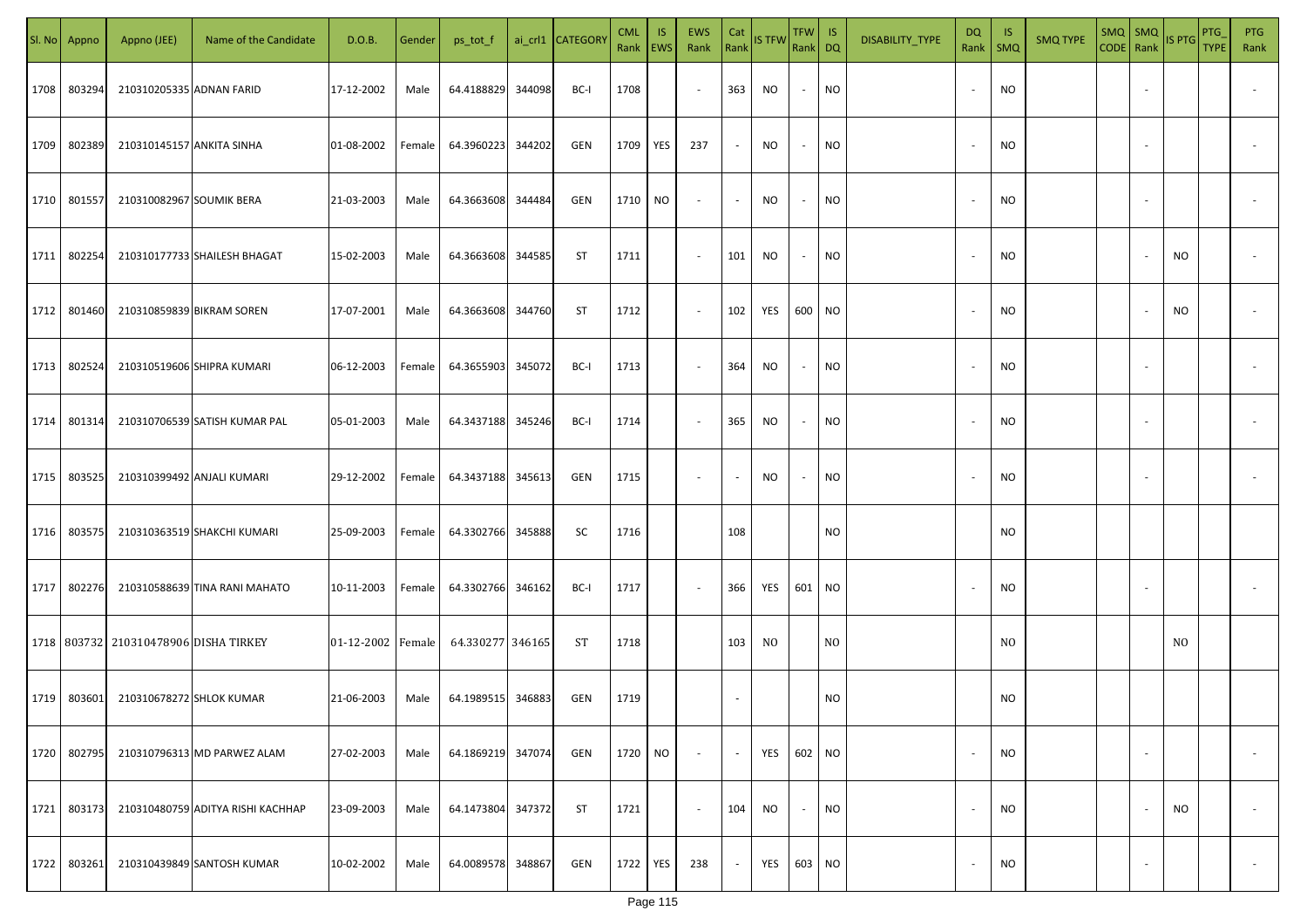|      | Sl. No Appno | Appno (JEE)               | Name of the Candidate                       | D.O.B.     | Gender | ps_tot_f          |        | ai_crl1 CATEGORY | <b>CML</b><br>Rank   EWS | IS. | <b>EWS</b><br>Rank       | Cat<br>Rank              | <b>IS TFW</b> | $TFW$ IS<br>Rank DQ      |           | DISABILITY_TYPE                          | <b>DQ</b> | -IS<br>Rank   SMQ | <b>SMQ TYPE</b> | CODE Rank IS PTG | SMQ   SMQ                |           | <b>PTG</b><br><b>TYPE</b> | <b>PTG</b><br>Rank       |
|------|--------------|---------------------------|---------------------------------------------|------------|--------|-------------------|--------|------------------|--------------------------|-----|--------------------------|--------------------------|---------------|--------------------------|-----------|------------------------------------------|-----------|-------------------|-----------------|------------------|--------------------------|-----------|---------------------------|--------------------------|
| 1723 | 802140       | 210310133501 ESHA KUMARI  |                                             | 21-12-2002 | Female | 64.0089578        | 348896 | SC               | 1723                     |     | $\sim$                   | 109                      | NO            | $\sim$                   | <b>NO</b> |                                          |           | <b>NO</b>         |                 |                  |                          |           |                           |                          |
| 1724 | 802680       |                           | 210310044269 NISHANT KUMAR DAS              | 09-09-2002 | Male   | 63.7611116 350595 |        | SC               | 1724                     |     | $\sim$                   | 110                      | NO            | $\sim$                   | <b>NO</b> |                                          |           | <b>NO</b>         |                 |                  |                          |           |                           |                          |
| 1725 | 800175       |                           | 210310083442 SAMEER KUMAR                   | 27-12-2003 | Male   | 63.7579334        | 350767 | SC               | 1725                     |     | $\sim$                   | 111                      | NO            | $\overline{\phantom{a}}$ | <b>NO</b> |                                          |           | <b>NO</b>         |                 |                  |                          |           |                           |                          |
| 1726 | 800578       |                           | 210310370188 AYUSH KUMAR DUBEY              | 01-10-2004 | Male   | 63.7579334        | 350789 | GEN              | 1726                     | NO  | $\overline{\phantom{a}}$ | $\sim$                   | NO            | $\overline{\phantom{a}}$ | YES       | <b>B-DEAFNESS AND</b><br>HARD OF HEARING | 5         | NO                |                 |                  |                          |           |                           |                          |
| 1727 | 801259       | 210310524930 ROHIT KUMAR  |                                             | 20-02-2002 | Male   | 63.7579334        | 351218 | SC               | 1727                     |     | $\overline{\phantom{a}}$ | 112                      | YES           | 604 NO                   |           |                                          |           | <b>NO</b>         |                 |                  |                          |           |                           |                          |
| 1728 | 800964       | 210310051441 AARTI KUMARI |                                             | 13-08-2003 | Female | 63.7254526        | 351803 | BC-II            | 1728                     |     | $\overline{\phantom{a}}$ | 214                      | YES           | 605 NO                   |           |                                          |           | <b>NO</b>         |                 |                  |                          |           |                           |                          |
| 1729 | 801546       |                           | 210310526405 RAHUL KUMAR                    | 29-11-2003 | Male   | 63.7254526        | 351923 | GEN              | 1729                     | YES | 239                      | $\overline{\phantom{a}}$ | NO            | $\overline{\phantom{a}}$ | <b>NO</b> |                                          |           | <b>NO</b>         |                 |                  |                          |           |                           |                          |
| 1730 | 802562       |                           | 210310372292 PRAMOD KUMAR MAHATO 10-06-2002 |            | Male   | 63.621079         | 352822 | GEN              | 1730                     |     | $\overline{\phantom{a}}$ | $\sim$                   | NO            |                          | <b>NO</b> |                                          |           | <b>NO</b>         |                 |                  |                          |           |                           |                          |
| 1731 | 802191       | 210310113564 SHUBHAM DEY  |                                             | 27-07-2003 | Male   | 63.621079         | 352833 | BC-II            | 1731                     |     | $\sim$                   | 215                      | <b>NO</b>     | $\overline{\phantom{a}}$ | <b>NO</b> |                                          |           | NO                |                 |                  |                          |           |                           |                          |
| 1732 | 800337       |                           | 210320006225 LOVELY CHAWLA                  | 17-11-2002 | Female | 63.6005713        | 353281 | GEN              | 1732                     |     | $\sim$                   | $\overline{\phantom{a}}$ | YES           | 606 NO                   |           |                                          |           | <b>NO</b>         |                 |                  |                          |           |                           |                          |
| 1733 | 800993       |                           | 210310454599 DEVESH BIRSA PAHAN             | 16-01-2003 | Male   | 63.5714977        | 353574 | ST               | 1733                     |     | $\sim$                   | 105                      | NO.           | $\overline{\phantom{a}}$ | <b>NO</b> |                                          |           | <b>NO</b>         |                 |                  |                          | NO.       |                           |                          |
| 1734 | 801751       | 210340042456 AJMAL HUSAIN |                                             | 14-02-2002 | Male   | 63.5172077        | 354395 | BC-II            | 1734                     |     | $\sim$                   | 216                      | YES           | 607 NO                   |           |                                          |           | <b>NO</b>         |                 |                  |                          |           |                           |                          |
| 1735 | 802731       | 210310042373 AKASH KUMAR  |                                             | 19-09-2004 | Male   | 63.4839976        | 354546 | SC               | 1735                     |     | $\blacksquare$           | 113                      | NO            | $\sim$                   | <b>NO</b> |                                          |           | <b>NO</b>         |                 |                  | $\overline{\phantom{a}}$ |           |                           | $\overline{\phantom{a}}$ |
| 1736 | 801985       | 210310726523 PREETI       |                                             | 24-06-2003 | Female | 63.4839976        | 354551 | BC-I             | 1736                     |     | $\sim$                   | 367                      | <b>NO</b>     | $\sim$                   | <b>NO</b> |                                          |           | <b>NO</b>         |                 |                  | $\overline{\phantom{a}}$ |           |                           | $\overline{\phantom{a}}$ |
| 1737 | 803549       |                           | 210310687359 KHETAN HANSDA                  | 08-02-2005 | Male   | 63.4441262        | 355241 | ST               | 1737                     |     |                          | 106                      |               |                          | <b>NO</b> |                                          |           | <b>NO</b>         |                 |                  |                          | <b>NO</b> |                           |                          |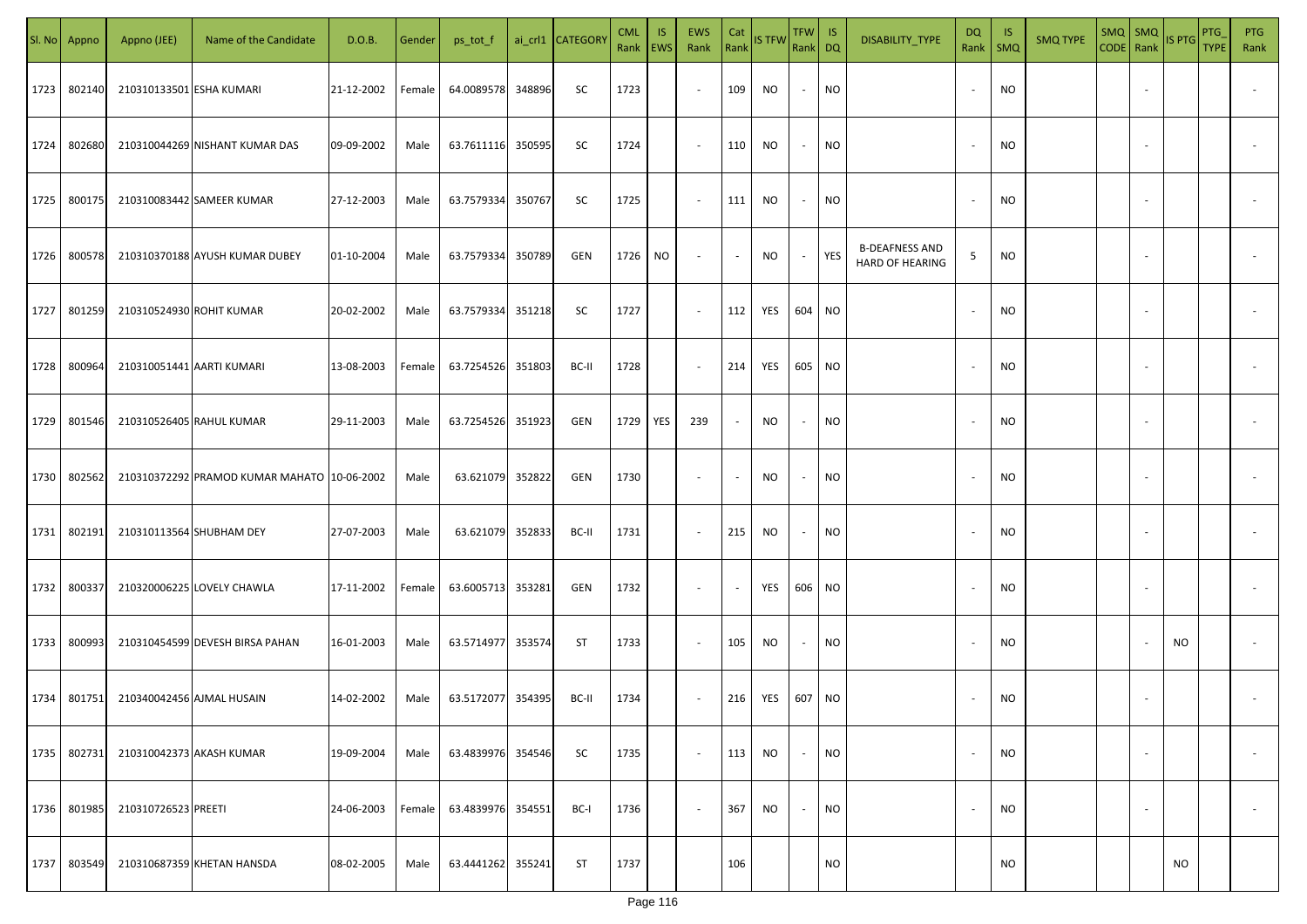|      | Sl. No Appno | Appno (JEE)               | Name of the Candidate           | D.O.B.     | Gender | ps_tot_f          |        | ai_crl1 CATEGORY | <b>CML</b> | IS.<br>Rank   EWS | EWS<br>Rank              | Cat<br>Rank              | <b>IS TFW</b> | $TFW$ IS<br>Rank DQ      |           | DISABILITY_TYPE | <b>DQ</b><br>Rank        | - IS<br>$\mathsf{SMQ}$ | <b>SMQ TYPE</b> | $\begin{array}{ c c c c }\n\hline\n\text{SMQ} & \text{SMQ} \\ \hline\n\text{CODE} & \text{Rank}\n\end{array}$ IS PTG |                          |     | <b>PTG</b><br><b>TYPE</b> | <b>PTG</b><br>Rank       |
|------|--------------|---------------------------|---------------------------------|------------|--------|-------------------|--------|------------------|------------|-------------------|--------------------------|--------------------------|---------------|--------------------------|-----------|-----------------|--------------------------|------------------------|-----------------|----------------------------------------------------------------------------------------------------------------------|--------------------------|-----|---------------------------|--------------------------|
| 1738 | 802074       |                           | 210310025619 SHUBHAM KUMAR      | 07-06-2002 | Male   | 63.4195092        | 355692 | GEN              | 1738       |                   | $\blacksquare$           | $\overline{\phantom{a}}$ | YES           | 608                      | <b>NO</b> |                 |                          | <b>NO</b>              |                 |                                                                                                                      | $\sim$                   |     |                           |                          |
| 1739 | 801226       | 210310173713 JAY KUMAR    |                                 | 28-02-2003 | Male   | 63.3809454        | 355749 | GEN              | 1739       | <b>YES</b>        | 240                      |                          | <b>NO</b>     |                          | <b>NO</b> |                 |                          | <b>NO</b>              |                 |                                                                                                                      |                          |     |                           |                          |
| 1740 | 802854       |                           | 210310267821 FULMALA ORAON      | 29-04-2004 | Female | 63.3809454        | 355752 | <b>ST</b>        | 1740       |                   | $\sim$                   | 107                      | <b>NO</b>     | $\overline{\phantom{a}}$ | <b>NO</b> |                 | $\overline{\phantom{a}}$ | <b>NO</b>              |                 |                                                                                                                      |                          | NO. |                           |                          |
| 1741 | 800446       |                           | 210330089721 SNEHA MANDAL       | 23-01-2004 | Female | 63.3809454        | 355787 | BC-I             | 1741       |                   | $\sim$                   | 368                      | NO            | $\overline{\phantom{a}}$ | <b>NO</b> |                 | $\sim$                   | <b>NO</b>              |                 |                                                                                                                      |                          |     |                           |                          |
| 1742 | 800326       |                           | 210310674114 SHOBHIT KUMAR      | 17-08-2003 | Male   | 63.2314708        | 356068 | GEN              | 1742       |                   | $\overline{\phantom{a}}$ |                          | <b>NO</b>     | $\overline{\phantom{a}}$ | <b>NO</b> |                 | $\sim$                   | <b>NO</b>              |                 |                                                                                                                      | $\overline{\phantom{a}}$ |     |                           |                          |
| 1743 | 802495       | 210310024225 SURAJ ORAON  |                                 | 22-01-2003 | Male   | 63.2314708 356265 |        | ST               | 1743       |                   | $\overline{\phantom{a}}$ | 108                      | <b>NO</b>     | $\overline{\phantom{a}}$ | <b>NO</b> |                 |                          | <b>NO</b>              |                 |                                                                                                                      |                          | NO. |                           |                          |
| 1744 | 802646       |                           | 210310147883 PRAKASH SOREN      | 23-12-2001 | Male   | 63.1977313 356689 |        | ST               | 1744       |                   | $\overline{\phantom{a}}$ | 109                      | NO.           | $\overline{\phantom{a}}$ | <b>NO</b> |                 |                          | NO.                    |                 |                                                                                                                      |                          | NO  |                           |                          |
| 1745 | 802458       |                           | 210310899319 VIKASH KUMAR MAHTO | 03-02-2002 | Male   | 63.1759523 357316 |        | BC-I             | 1745       |                   | $\overline{\phantom{a}}$ | 369                      | YES           | 609                      | <b>NO</b> |                 |                          | <b>NO</b>              |                 |                                                                                                                      |                          |     |                           |                          |
| 1746 | 802539       |                           | 210310336457 SACHIN PRASAR      | 11-04-2004 | Male   | 63.0663203 357767 |        | GEN              | 1746       |                   | $\overline{\phantom{a}}$ |                          | YES           | 610                      | <b>NO</b> |                 |                          | <b>NO</b>              |                 |                                                                                                                      |                          |     |                           |                          |
| 1747 | 802032       |                           | 210310220013 RAGHUNATH TUDU     | 07-03-2000 | Male   | 63.0663203 357872 |        | ST               | 1747       |                   | $\overline{\phantom{a}}$ | 110                      | <b>NO</b>     |                          | <b>NO</b> |                 |                          | <b>NO</b>              |                 |                                                                                                                      |                          | NO. |                           |                          |
| 1748 | 801236       |                           | 210310262784 SOURABH ANAND      | 03-11-2004 | Male   | 63.0663203 357990 |        | SC               | 1748       |                   | $\sim$                   | 114                      | YES           | 611 NO                   |           |                 |                          | <b>NO</b>              |                 |                                                                                                                      |                          |     |                           |                          |
| 1749 | 802472       |                           | 210310047290 SUBRATO MONDAL     | 28-10-2002 | Male   | 63.0280958        | 358594 | BC-I             | 1749       |                   | $\overline{\phantom{a}}$ | 370                      | YES 612 NO    |                          |           |                 |                          | <b>NO</b>              |                 |                                                                                                                      |                          |     |                           |                          |
| 1750 | 802611       |                           | 210330006115 HARI OM ANAND      | 14-06-2002 | Male   | 62.9458943        | 359108 | GEN              | 1750       |                   | $\overline{\phantom{a}}$ |                          | <b>NO</b>     |                          | <b>NO</b> |                 |                          | <b>NO</b>              |                 |                                                                                                                      | $\overline{\phantom{a}}$ |     |                           | $\overline{\phantom{a}}$ |
| 1751 | 801295       | 210310591312 SAHIL BHARTI |                                 | 14-09-2003 | Male   | 62.9455594        | 359608 | SC               | 1751       |                   | $\blacksquare$           | 115                      | <b>NO</b>     | $\overline{\phantom{a}}$ | <b>NO</b> |                 | $\sim$                   | <b>NO</b>              |                 |                                                                                                                      | $\overline{\phantom{a}}$ |     |                           | $\overline{\phantom{a}}$ |
| 1752 | 802206       |                           | 210310141420 VIKASH KUMAR MAJHI | 09-05-2002 | Male   | 62.9001305 359792 |        | ST               | 1752       |                   | $\overline{\phantom{a}}$ | 111                      | NO            | $\sim$                   | <b>NO</b> |                 |                          | NO                     |                 |                                                                                                                      |                          | NO  |                           | $\overline{\phantom{a}}$ |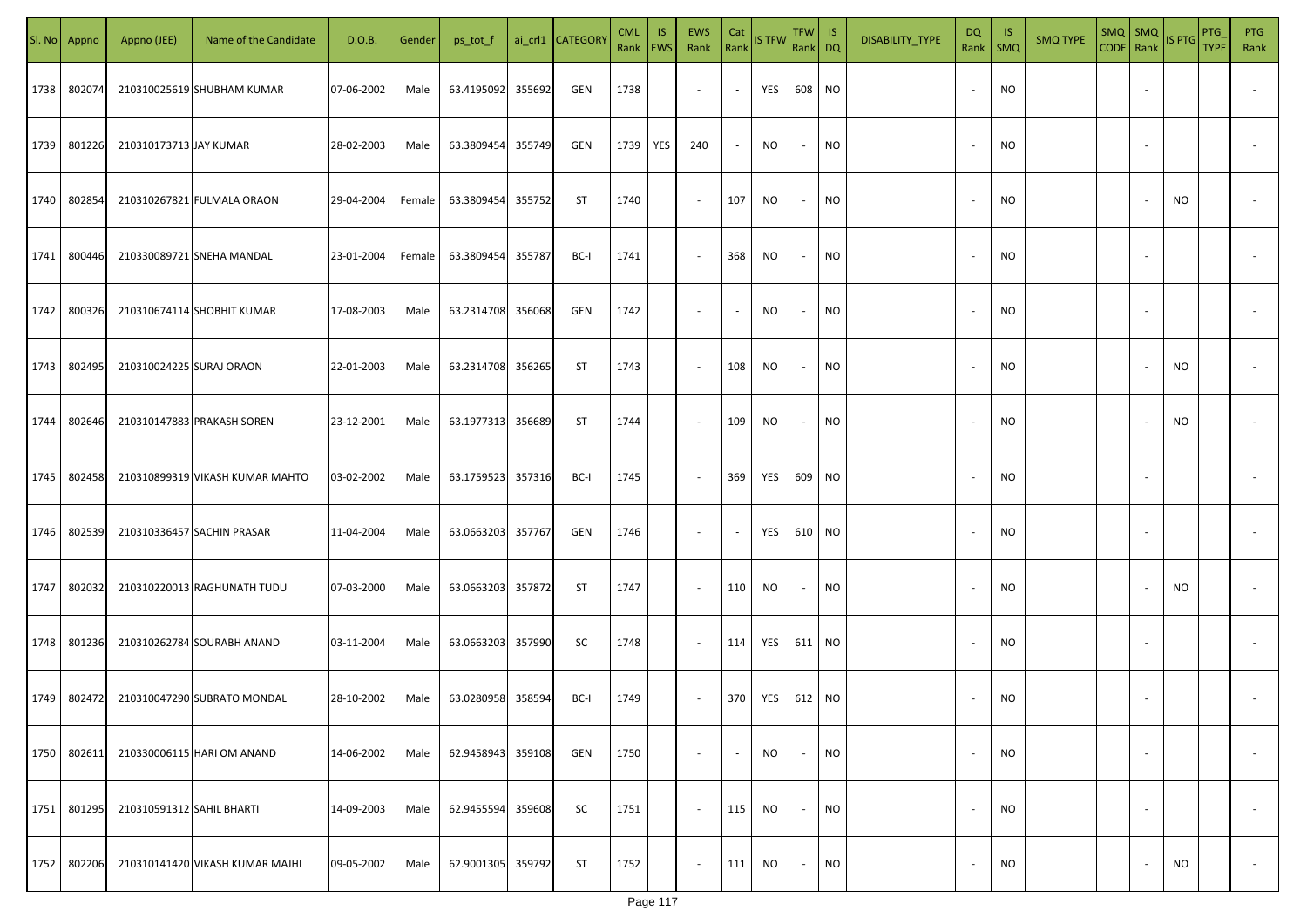| SI. No | Appno  | Appno (JEE)               | Name of the Candidate              | D.O.B.     | Gender | ps_tot_f          |        | ai_crl1 CATEGORY | <b>CML</b><br>Rank   EWS | <b>IS</b> | EWS<br>Rank              | Cat                      | Rank IS TFW | $TFW$ IS<br>Rank DQ |           | DISABILITY_TYPE | <b>DQ</b><br>Rank   SMQ  | -IS       | <b>SMQ TYPE</b> | $SMQ$ SMQ<br>CODE Rank |                          | IS PTG    | PTG<br><b>TYPE</b> | <b>PTG</b><br>Rank |
|--------|--------|---------------------------|------------------------------------|------------|--------|-------------------|--------|------------------|--------------------------|-----------|--------------------------|--------------------------|-------------|---------------------|-----------|-----------------|--------------------------|-----------|-----------------|------------------------|--------------------------|-----------|--------------------|--------------------|
| 1753   | 800945 |                           | 210310143518 KRITIKA MUNDA         | 09-02-2002 | Female | 62.9001305        | 359800 | ST               | 1753                     |           | $\sim$                   | 112                      | YES         | 613 NO              |           |                 | $\overline{\phantom{a}}$ | NO.       |                 |                        |                          | <b>NO</b> |                    |                    |
| 1754   | 803187 |                           | 210320006645 VANDANA KUMARI        | 11-11-2002 | Female | 62.8548482 360254 |        | GEN              | 1754                     | YES       | 241                      | $\sim$                   | NO          | $\sim$              | <b>NO</b> |                 | $\overline{\phantom{a}}$ | NO.       |                 |                        | $\sim$                   |           |                    |                    |
| 1755   | 803221 |                           | 210320006067 MANONIT AIND          | 30-11-2003 | Female | 62.8548482 360536 |        | ST               | 1755                     |           | $\sim$                   | 113                      | NO          | $\sim$              | <b>NO</b> |                 | $\overline{\phantom{a}}$ | NO.       |                 |                        |                          | <b>NO</b> |                    |                    |
| 1756   | 802260 | 210310524574 ANKIT        |                                    | 19-12-2003 | MALE   | 62.741662 360802  |        | GEN              | 1756                     |           |                          | $\overline{\phantom{a}}$ | NO          |                     | <b>NO</b> |                 |                          |           |                 |                        |                          |           |                    |                    |
| 1757   | 800442 |                           | 210310135215 JAIRAM ORAON          | 28-06-2003 | Male   | 62.6681451 360898 |        | ST               | 1757                     |           | $\sim$                   | 114                      | NO          | $\sim$              | NO        |                 | $\sim$                   | NO.       |                 |                        | $\sim$                   | NO        |                    |                    |
| 1758   | 801351 |                           | 210310205496 DIVYANSHI PRIYADARSHI | 02-07-2002 | Female | 62.6681451 361012 |        | GEN              | 1758                     |           | $\overline{\phantom{a}}$ | $\sim$                   | YES         | 614 NO              |           |                 |                          | NO.       |                 |                        |                          |           |                    |                    |
| 1759   | 801066 |                           | 210310230714 RAHUL KUMAR           | 16-09-2002 | Male   | 62.6512835 361114 |        | GEN              | 1759                     | YES       | 242                      | $\sim$                   | NO.         | $\sim$              | <b>NO</b> |                 |                          | NO.       |                 |                        |                          |           |                    |                    |
| 1760   | 803662 |                           | 210310525273 SHUBHAM TEWARY        | 21-01-2004 | Male   | 62.6512835 361360 |        | GEN              | 1760                     | YES       | 243                      | $\overline{\phantom{a}}$ |             |                     | <b>NO</b> |                 |                          | NO.       |                 |                        |                          |           |                    |                    |
| 1761   | 801471 |                           | 210310780133 NAGESHWAR PRASAD      | 04-04-2003 | Male   | 62.6333831 361435 |        | GEN              | 1761                     |           | $\sim$                   | $\overline{\phantom{a}}$ | NO.         | $\sim$              | <b>NO</b> |                 |                          | NO.       |                 |                        |                          |           |                    |                    |
| 1762   | 803460 | 210310529556 KRITI NANDAN |                                    | 02-05-2003 | Female | 62.6333831 361771 |        | GEN              | 1762                     | YES       | 244                      | $\sim$                   | NO          | $\sim$              | <b>NO</b> |                 |                          | NO.       |                 |                        |                          |           |                    |                    |
| 1763   | 800601 | 210310083263 KIRAN KUMARI |                                    | 03-11-2004 | Female | 62.6234885 361925 |        | BC-II            | 1763                     |           | $\sim$                   | 217                      | NO          | $\sim$              | <b>NO</b> |                 |                          | <b>NO</b> |                 |                        |                          |           |                    |                    |
| 1764   | 802054 |                           | 210310758616 HARDIK CHUDASAMA      | 15-11-2003 | Male   | 62.6234885 362291 |        | GEN              | 1764                     | YES       | 245                      | $\sim$                   | NO          | $\sim$              | <b>NO</b> |                 |                          | <b>NO</b> |                 |                        |                          |           |                    |                    |
| 1765   | 800798 | 210310232936 JAY KUMAR    |                                    | 16-10-2003 | Male   | 62.6228566 362592 |        | BC-I             | 1765                     |           | $\sim$                   | 371                      | YES         | 615 NO              |           |                 | $\overline{\phantom{a}}$ | <b>NO</b> |                 |                        | $\overline{\phantom{a}}$ |           |                    | $\sim$             |
| 1766   | 803589 |                           | 210320000583 ANURAG SINGH          | 22-01-2003 | Male   | 62.6084258 363090 |        | GEN              | 1766                     | YES       | 246                      | $\sim$                   |             |                     | <b>NO</b> |                 |                          | <b>NO</b> |                 |                        |                          |           |                    |                    |
| 1767   | 803175 |                           | 210310890886 ABHISHEK PANDIT       | 18-09-2004 | Male   | 62.6084258 363124 |        | GEN              | 1767                     |           | $\sim$                   | $\sim$                   | YES         | 616 NO              |           |                 |                          | <b>NO</b> |                 |                        | $\overline{\phantom{a}}$ |           |                    | $\sim$             |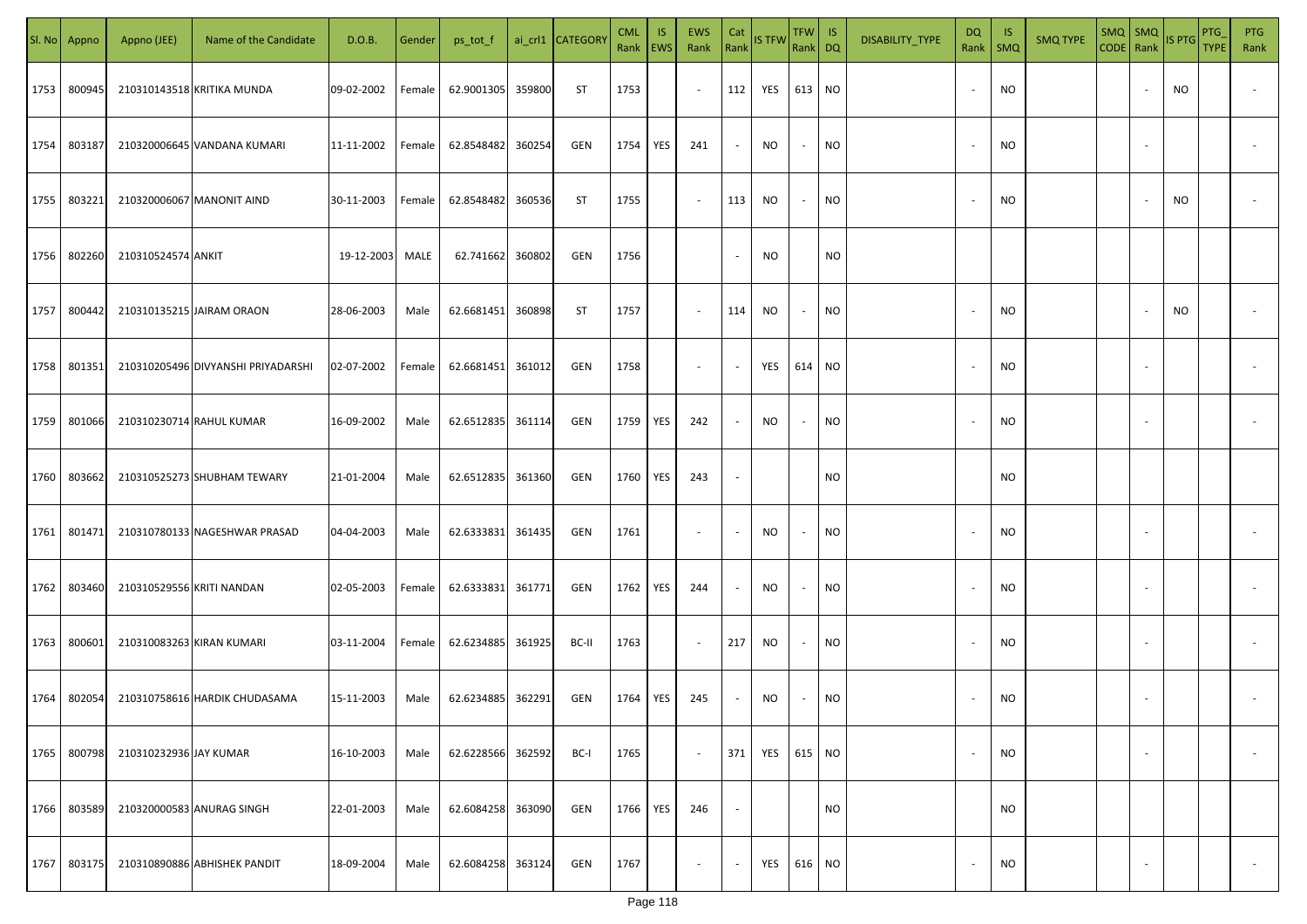|      | Sl. No Appno | Appno (JEE)              | Name of the Candidate            | D.O.B.     | Gender | ps_tot_f   |        | ai_crl1 CATEGORY | <b>CML</b><br>Rank   EWS | IS. | <b>EWS</b><br>Rank       | Cat<br>Rank              | IS TFW    | TFW IS<br>Rank DQ        |           | DISABILITY_TYPE | <b>DQ</b><br>Rank        | -IS<br>$\mathsf{SMQ}$ | <b>SMQ TYPE</b>           | $SMQ$ $SMQ$<br>CODE Rank |                          | IS PTG    | PTG<br><b>TYPE</b> | <b>PTG</b><br>Rank |
|------|--------------|--------------------------|----------------------------------|------------|--------|------------|--------|------------------|--------------------------|-----|--------------------------|--------------------------|-----------|--------------------------|-----------|-----------------|--------------------------|-----------------------|---------------------------|--------------------------|--------------------------|-----------|--------------------|--------------------|
| 1768 | 802323       |                          | 210310756648 ROHIT KUMAR RAM     | 13-10-2002 | Male   | 62.6084258 | 363228 | SC               | 1768                     |     | $\sim$                   | 116                      | <b>NO</b> | $\overline{\phantom{a}}$ | <b>NO</b> |                 | $\sim$                   | <b>NO</b>             |                           |                          |                          |           |                    |                    |
| 1769 | 801817       | 210340001416 ARJUN MARDI |                                  | 25-06-2002 | Male   | 62.5744369 | 363399 | ST               | 1769                     |     | $\sim$                   | 115                      | NO        | $\sim$                   | <b>NO</b> |                 | $\sim$                   | <b>NO</b>             |                           |                          |                          | <b>NO</b> |                    |                    |
| 1770 | 803369       |                          | 210310371662 ROSHAN RAJ MAHATO   | 25-09-2002 | Male   | 62.5744369 | 363589 | BC-I             | 1770                     |     | $\sim$                   | 372                      | NO        | $\overline{\phantom{a}}$ | <b>NO</b> |                 | $\sim$                   | <b>NO</b>             |                           |                          |                          |           |                    |                    |
| 1771 | 803008       |                          | 210310506585 SUNAINA RAJAK       | 08-10-2002 | Female | 62.5636892 | 363666 | SC               | 1771                     |     | $\overline{\phantom{a}}$ | 117                      | YES       | 617 NO                   |           |                 | $\sim$                   | <b>NO</b>             |                           |                          |                          |           |                    |                    |
| 1772 | 802402       |                          | 210310905760 RASHMITA SOREN      | 16-05-2002 | Female | 62.5636892 | 363699 | ST               | 1772                     |     | $\overline{\phantom{a}}$ | 116                      | YES       | 618                      | <b>NO</b> |                 | $\overline{\phantom{a}}$ | NO                    |                           |                          |                          | <b>NO</b> |                    |                    |
| 1773 | 803298       | 210310744677 ANKIT TOPPO |                                  | 05-02-2003 | Male   | 62.5636892 | 364105 | ST               | 1773                     |     | $\overline{\phantom{a}}$ | 117                      | YES       | 619                      | <b>NO</b> |                 |                          | YES                   | WARDS OF EX<br>SERVICEMEN | 6                        | 11                       | <b>NO</b> |                    |                    |
| 1774 | 803233       | 210310382837             | VIMLENDRA KUMAR<br><b>MISHRA</b> | 21-06-2004 | Male   | 62.5636892 | 364430 | GEN              | 1774                     | YES | 247                      |                          | YES       | 620                      | <b>NO</b> |                 |                          | NO                    |                           |                          |                          |           |                    |                    |
| 1775 | 803120       |                          | 210310548525 FAIZAN AHMAD        | 20-12-2003 | Male   | 62.5535407 | 364549 | GEN              | 1775                     |     | $\overline{\phantom{a}}$ |                          | <b>NO</b> |                          | NO        |                 |                          | <b>NO</b>             |                           |                          |                          |           |                    |                    |
| 1776 | 802084       |                          | 210310186078 SWATI KUMARI        | 28-09-2002 | Female | 62.5535407 | 364688 | BC-I             | 1776                     |     | $\sim$                   | 373                      | <b>NO</b> |                          | NO.       |                 |                          | <b>NO</b>             |                           |                          |                          |           |                    |                    |
| 1777 | 800652       |                          | 210330031531 MOHAN MURMU         | 23-01-2004 | Male   | 62.5239999 | 364826 | ST               | 1777                     |     | $\sim$                   | 118                      | <b>NO</b> |                          | <b>NO</b> |                 |                          | <b>NO</b>             |                           |                          |                          | <b>NO</b> |                    |                    |
| 1778 | 803377       |                          | 210310915132 DEEPAK KUMAR DHAN   | 17-03-2004 | Male   | 62.5239999 | 364901 | <b>ST</b>        | 1778                     |     | $\sim$                   | 119                      | YES       | 621                      | <b>NO</b> |                 |                          | <b>NO</b>             |                           |                          |                          | <b>NO</b> |                    |                    |
|      | 1779 800786  |                          | 210310439744 SACHIN KUMAR        | 03-12-2002 | Male   | 62.4164335 | 366068 | GEN              | 1779                     |     | $\overline{\phantom{a}}$ |                          | YES       | 622 NO                   |           |                 |                          | <b>NO</b>             |                           |                          |                          |           |                    |                    |
| 1780 | 800846       |                          | 210310433282 BIMAL MURMU         | 22-11-2002 | Male   | 62.2718521 | 366427 | ST               | 1780                     |     | $\sim$                   | 120                      | <b>NO</b> | $\overline{\phantom{a}}$ | <b>NO</b> |                 | $\sim$                   | <b>NO</b>             |                           |                          |                          | NO        |                    | $\sim$             |
| 1781 | 802384       | 210310845919 ADITI RAJ   |                                  | 30-08-2002 | Female | 62.1186499 | 367343 | GEN              | 1781                     |     | $\overline{\phantom{a}}$ | $\overline{\phantom{a}}$ | <b>NO</b> | $\overline{\phantom{a}}$ | <b>NO</b> |                 | $\sim$                   | <b>NO</b>             |                           |                          | $\overline{\phantom{a}}$ |           |                    | $\sim$             |
| 1782 | 800039       |                          | 210310596418 PRADEEP KUMAR RAJAK | 04-04-2004 | Male   | 62.1186499 | 367404 | <b>SC</b>        | 1782                     |     | $\sim$                   | 118                      | <b>NO</b> | $\overline{\phantom{a}}$ | <b>NO</b> |                 | $\sim$                   | <b>NO</b>             |                           |                          | $\overline{\phantom{a}}$ |           |                    | $\sim$             |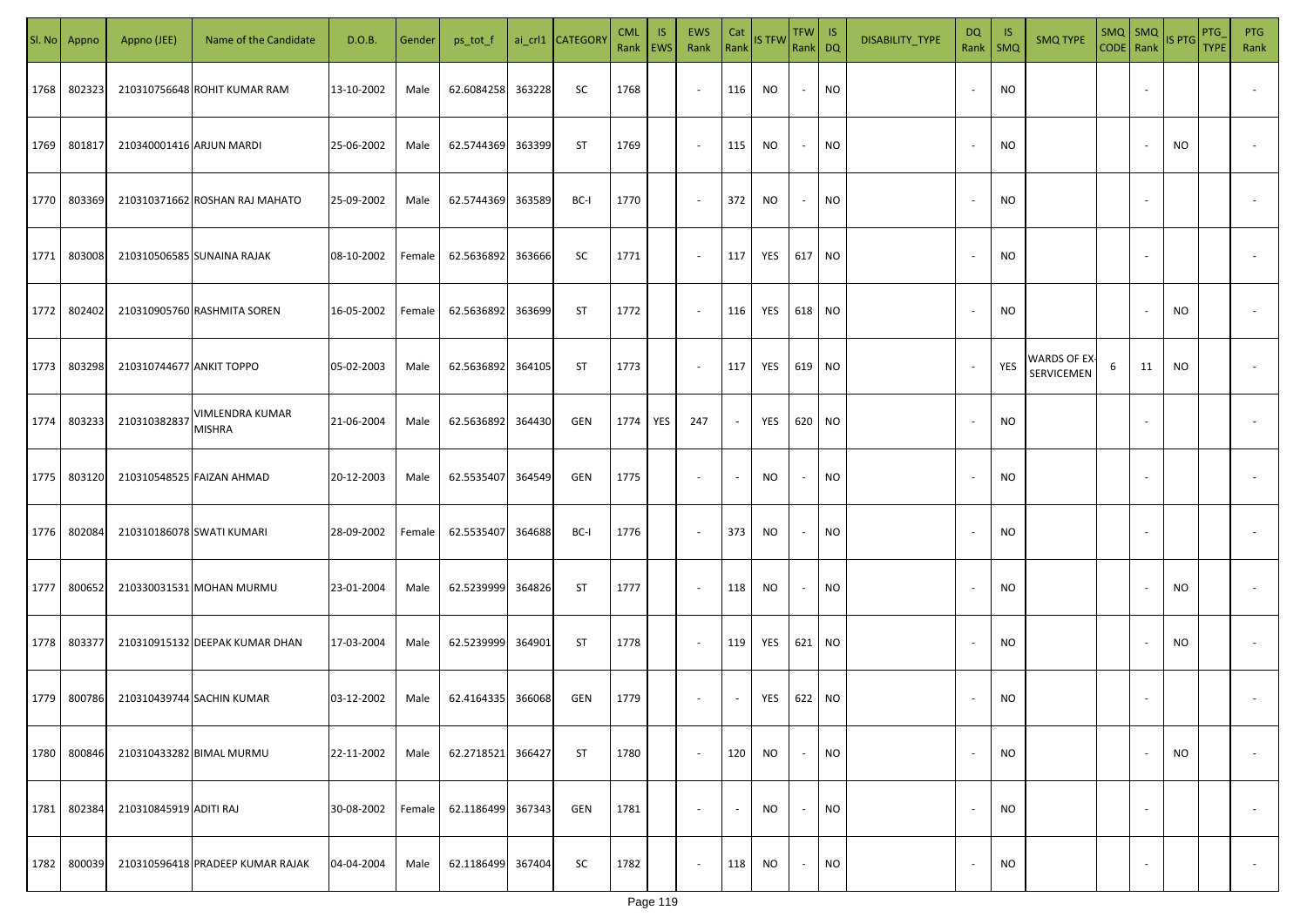| SI. No | Appno  | Appno (JEE)               | Name of the Candidate            | D.O.B.     | Gender | ps_tot_f          |        | ai_crl1 CATEGORY | <b>CML</b><br>Rank   EWS | <b>IS</b> | EWS<br>Rank              | Cat                      | Rank IS TFW | TFW IS<br>Rank DQ |           | DISABILITY_TYPE | DQ<br>Rank               | -IS<br>SMQ | <b>SMQ TYPE</b> | $SMQ$ SMQ<br>CODE Rank |                          | IS PTG | PTG<br><b>TYPE</b> | PTG<br>Rank              |
|--------|--------|---------------------------|----------------------------------|------------|--------|-------------------|--------|------------------|--------------------------|-----------|--------------------------|--------------------------|-------------|-------------------|-----------|-----------------|--------------------------|------------|-----------------|------------------------|--------------------------|--------|--------------------|--------------------------|
| 1783   | 800217 |                           | 210310119443 RAMESH CHATTERJEE   | 12-11-2003 | Male   | 62.1186499        | 367522 | GEN              | 1783                     | YES       | 248                      | $\sim$                   | NO          | $\sim$            | <b>NO</b> |                 | $\overline{\phantom{a}}$ | <b>NO</b>  |                 |                        |                          |        |                    |                          |
| 1784   | 800423 | 210310437878 NISHA BHARTI |                                  | 28-01-2003 | Female | 62.1156247        | 368212 | BC-II            | 1784                     |           | $\sim$                   | 218                      | YES         | 623 NO            |           |                 | $\overline{\phantom{a}}$ | <b>NO</b>  |                 |                        |                          |        |                    |                          |
| 1785   | 803332 | 210310705029 RISHABH RAI  |                                  | 16-06-2003 | Male   | 62.1156247        | 368271 | GEN              | 1785                     |           | $\sim$                   | $\sim$                   | NO          | $\sim$            | NO        |                 | $\overline{\phantom{a}}$ | <b>NO</b>  |                 |                        | $\overline{\phantom{a}}$ |        |                    |                          |
| 1786   | 800304 |                           | 210310019314 ABDUL HUMMAM        | 27-05-2000 | Male   | 62.1156247        | 368439 | GEN              | 1786                     |           | $\sim$                   | $\sim$                   | YES         | 624 NO            |           |                 |                          | <b>NO</b>  |                 |                        |                          |        |                    |                          |
| 1787   | 801234 |                           | 210310019806 BALWANT KUMAR SINGH | 22-08-2003 | Male   | 62.1156247        | 368511 | GEN              | 1787                     |           | $\overline{\phantom{a}}$ | $\sim$                   | <b>NO</b>   | $\sim$            | <b>NO</b> |                 |                          | <b>NO</b>  |                 |                        |                          |        |                    |                          |
| 1788   | 803670 | 210310360140 ANKIT KUMAR  |                                  | 10-11-2002 | Male   | 62.0984506        | 368786 | GEN              | 1788                     | <b>NO</b> |                          | $\overline{\phantom{a}}$ |             |                   | NO        |                 |                          | <b>NO</b>  |                 |                        |                          |        |                    |                          |
| 1789   | 801651 | 210310442003 DIYA HANSDA  |                                  | 23-06-2004 | Female | 62.0894902 369178 |        | ST               | 1789                     |           | $\sim$                   | 121                      | NO          | $\sim$            | NO        |                 |                          | <b>NO</b>  |                 |                        |                          | NO     |                    |                          |
| 1790   | 801645 |                           | 210310603506 GEETA RANI TUDU     | 16-11-2001 | Female | 62.0894902 369290 |        | ST               | 1790                     |           | $\sim$                   | 122                      | NO.         | $\sim$            | <b>NO</b> |                 |                          | <b>NO</b>  |                 |                        |                          | NO     |                    |                          |
| 1791   | 803450 | 210310762372 ANIL KUMAR   |                                  | 17-03-2003 | Male   | 62.0894902 369318 |        | ST               | 1791                     |           | $\sim$                   | 123                      | NO          | $\sim$            | <b>NO</b> |                 |                          | <b>NO</b>  |                 |                        |                          | NO     |                    |                          |
| 1792   | 802412 |                           | 210310923944 ROSHAN KUMAR        | 03-03-2001 | Male   | 61.9765983        | 369545 | SC               | 1792                     |           | $\sim$                   | 119                      | YES         | 625               | <b>NO</b> |                 |                          | <b>NO</b>  |                 |                        |                          |        |                    |                          |
| 1793   | 800088 |                           | 210330051228 NITESH KUMAR        | 30-12-2001 | MALE   | 61.9765983        | 369662 | GEN              | 1793                     |           |                          | $\overline{\phantom{a}}$ | NO          |                   | <b>NO</b> |                 |                          |            |                 |                        |                          |        |                    |                          |
| 1794   | 803682 |                           | 210310749142 AKASH KUMAR SINGH   | 10-09-2002 | Male   | 61.7429401        | 370932 | GEN              | 1794                     | YES       | 249                      | $\sim$                   |             |                   | NO        |                 |                          | <b>NO</b>  |                 |                        |                          |        |                    |                          |
| 1795   | 802268 |                           | 210310584618 AKSHAY KUMAR MAHATO | 16-03-2004 | Male   | 61.7429401        | 370934 | BC-I             | 1795                     |           | $\sim$                   | 374                      | NO.         | $\sim$            | <b>NO</b> |                 | $\overline{\phantom{a}}$ | <b>NO</b>  |                 |                        | $\sim$                   |        |                    | $\overline{\phantom{a}}$ |
| 1796   | 801511 |                           | 210310419516 PRAVEEN ORAON       | 10-01-2003 | Male   | 61.7429401        | 371010 | ST               | 1796                     |           | $\sim$                   | 124                      | YES         | 626 NO            |           |                 | $\overline{\phantom{a}}$ | <b>NO</b>  |                 |                        |                          | NO     |                    | $\overline{\phantom{a}}$ |
| 1797   | 802966 | 210310421478 AMIT KUMAR   |                                  | 27-03-2004 | MALE   | 61.7429401        | 371054 | GEN              | 1797                     |           |                          | $\sim$                   | NO          |                   | NO        |                 |                          |            |                 |                        |                          |        |                    |                          |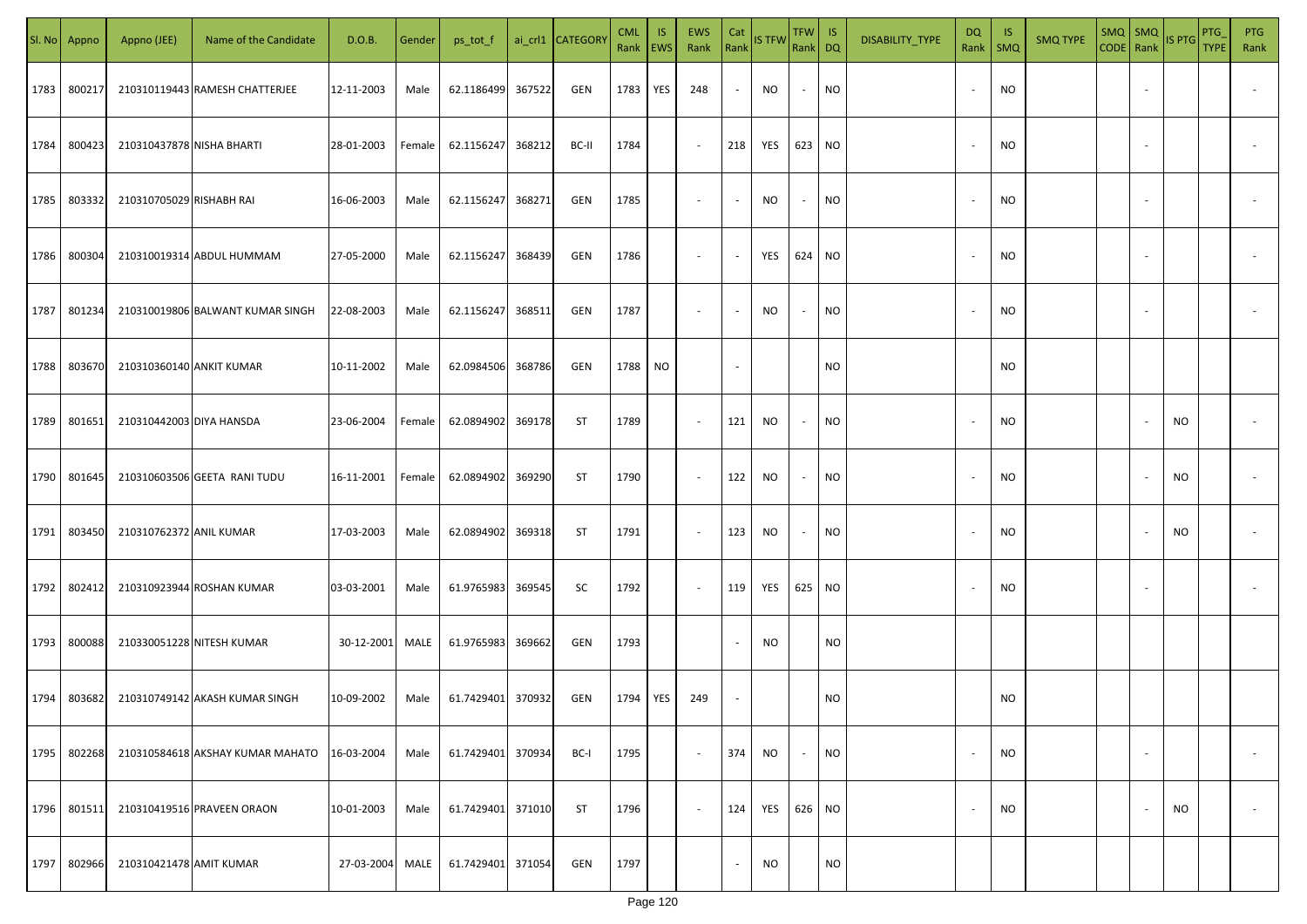| SI. No. | Appno  | Appno (JEE)               | Name of the Candidate            | D.O.B.     | Gender | ps_tot_f          |        | ai_crl1 CATEGORY | <b>CML</b><br>Rank   EWS | IS. | <b>EWS</b><br>Rank       | Cat<br>Rank              | <b>IS TFW</b> | $TFW$ IS<br>Rank DQ      |           | DISABILITY_TYPE | DQ     | -IS<br>Rank   SMQ | <b>SMQ TYPE</b>            | CODE Rank |    | SMQ SMQ IS PTG | PTG<br><b>TYPE</b> | <b>PTG</b><br>Rank       |
|---------|--------|---------------------------|----------------------------------|------------|--------|-------------------|--------|------------------|--------------------------|-----|--------------------------|--------------------------|---------------|--------------------------|-----------|-----------------|--------|-------------------|----------------------------|-----------|----|----------------|--------------------|--------------------------|
| 1798    | 803415 |                           | 210310221562 SHUBHAM SINKU       | 07-10-2001 | Male   | 61.7336483        | 371116 | ST               | 1798                     |     | $\sim$                   | 125                      | NO            | $\sim$                   | <b>NO</b> |                 |        | <b>NO</b>         |                            |           |    | NO             |                    |                          |
| 1799    | 800038 |                           | 210310329037 SHAFAT HUSSAIN      | 06-04-2001 | Male   | 61.6968961        | 371923 | GEN              | 1799                     | YES | 250                      | $\sim$                   | YES           | 627 NO                   |           |                 |        | <b>NO</b>         |                            |           |    |                |                    |                          |
| 1800    | 800070 |                           | 210310534453 KHUSHI NAYAK        | 21-12-2003 | Female | 61.6968961        | 371974 | SC               | 1800                     |     | $\sim$                   | 120                      | NO            | $\sim$                   | <b>NO</b> |                 |        | <b>NO</b>         |                            |           |    |                |                    |                          |
| 1801    | 802341 | 210310092413 DIVYA KUMARI |                                  | 25-09-2002 | Female | 61.6076135 372446 |        | BC-II            | 1801                     |     | $\sim$                   | 219                      | NO            | $\overline{\phantom{a}}$ | <b>NO</b> |                 |        | <b>NO</b>         |                            |           |    |                |                    |                          |
| 1802    | 801603 | 210310403697 VIKAS KUMAR  |                                  | 13-05-2002 | Male   | 61.6076135 372460 |        | GEN              | 1802                     |     | $\overline{\phantom{a}}$ | $\overline{\phantom{a}}$ | NO            | $\sim$                   | <b>NO</b> |                 | $\sim$ | YES               | WARDS OF EX-<br>SERVICEMEN | 6         | 12 |                |                    |                          |
| 1803    | 801522 | 210310375391 ROHIT KUMAR  |                                  | 02-03-2003 | Male   | 61.6076135 372479 |        | SC               | 1803                     |     | $\overline{\phantom{a}}$ | 121                      | NO            | $\sim$                   | <b>NO</b> |                 |        | <b>NO</b>         |                            |           |    |                |                    |                          |
| 1804    | 802457 |                           | 210310388653 HARSHIT HANIEL HORO | 22-10-2002 | Male   | 61.5494994        | 373150 | ST               | 1804                     |     | $\overline{\phantom{a}}$ | 126                      | NO.           | $\sim$                   | <b>NO</b> |                 |        | <b>NO</b>         |                            |           |    | <b>NO</b>      |                    |                          |
| 1805    | 803592 |                           | 210310070045 SWARNA SIKHA        | 13-05-2001 | Female | 61.5494994        | 373336 | GEN              | 1805 NO                  |     |                          | $\overline{\phantom{a}}$ |               |                          | <b>NO</b> |                 |        | <b>NO</b>         |                            |           |    |                |                    |                          |
| 1806    | 800345 |                           | 210310837459 MARTAND RAJ BASKE   | 10-07-2001 | Male   | 61.527633 374335  |        | ST               | 1806                     |     | $\overline{\phantom{a}}$ | 127                      | NO            | $\overline{\phantom{a}}$ | <b>NO</b> |                 |        | <b>NO</b>         |                            |           |    | NO             |                    |                          |
| 1807    | 802019 |                           | 210310565622 ALOK KUMAR SAW      | 05-01-2003 | Male   | 61.527633 374598  |        | GEN              | 1807                     |     | $\overline{\phantom{a}}$ | $\overline{\phantom{a}}$ | YES           | 628 NO                   |           |                 |        | <b>NO</b>         |                            |           |    |                |                    |                          |
| 1808    | 800193 |                           | 210310046632 KOMAL PAHAN         | 18-08-2002 | Female | 61.5013952 374745 |        | ST               | 1808                     |     | $\sim$                   | 128                      | NO            | $\sim$                   | <b>NO</b> |                 |        | <b>NO</b>         |                            |           |    | NO             |                    |                          |
| 1809    | 800261 |                           | 210310007513 SANDEEP KUMAR MAHTO | 26-06-2003 | Male   | 61.5013952 374834 |        | GEN              | 1809                     |     | $\sim$                   | $\sim$                   | YES           | 629 NO                   |           |                 |        | <b>NO</b>         |                            |           |    |                |                    |                          |
| 1810    | 800335 | 210310448685 ANISH KUMAR  |                                  | 19-11-2002 | Male   | 61.4492976        | 375015 | ST               | 1810                     |     | $\sim$                   | 129                      | NO            | $\overline{\phantom{a}}$ | <b>NO</b> |                 |        | <b>NO</b>         |                            |           |    | <b>NO</b>      |                    | $\overline{\phantom{a}}$ |
| 1811    | 803004 |                           | 210310747372 SANJAY KUMAR SOREN  | 13-10-2004 | Male   | 61.4110547        | 375542 | <b>ST</b>        | 1811                     |     | $\sim$                   | 130                      | NO            |                          | <b>NO</b> |                 |        | <b>NO</b>         |                            |           |    | NO             |                    | $\overline{\phantom{a}}$ |
| 1812    | 800273 |                           | 210310101808 JEPH JACOB SOREN    | 18-05-2002 | Male   | 61.3753497        | 376186 | <b>ST</b>        | 1812                     |     | $\overline{\phantom{a}}$ | 131                      | YES           | 630 NO                   |           |                 |        | <b>NO</b>         |                            |           |    | NO             |                    | $\overline{\phantom{a}}$ |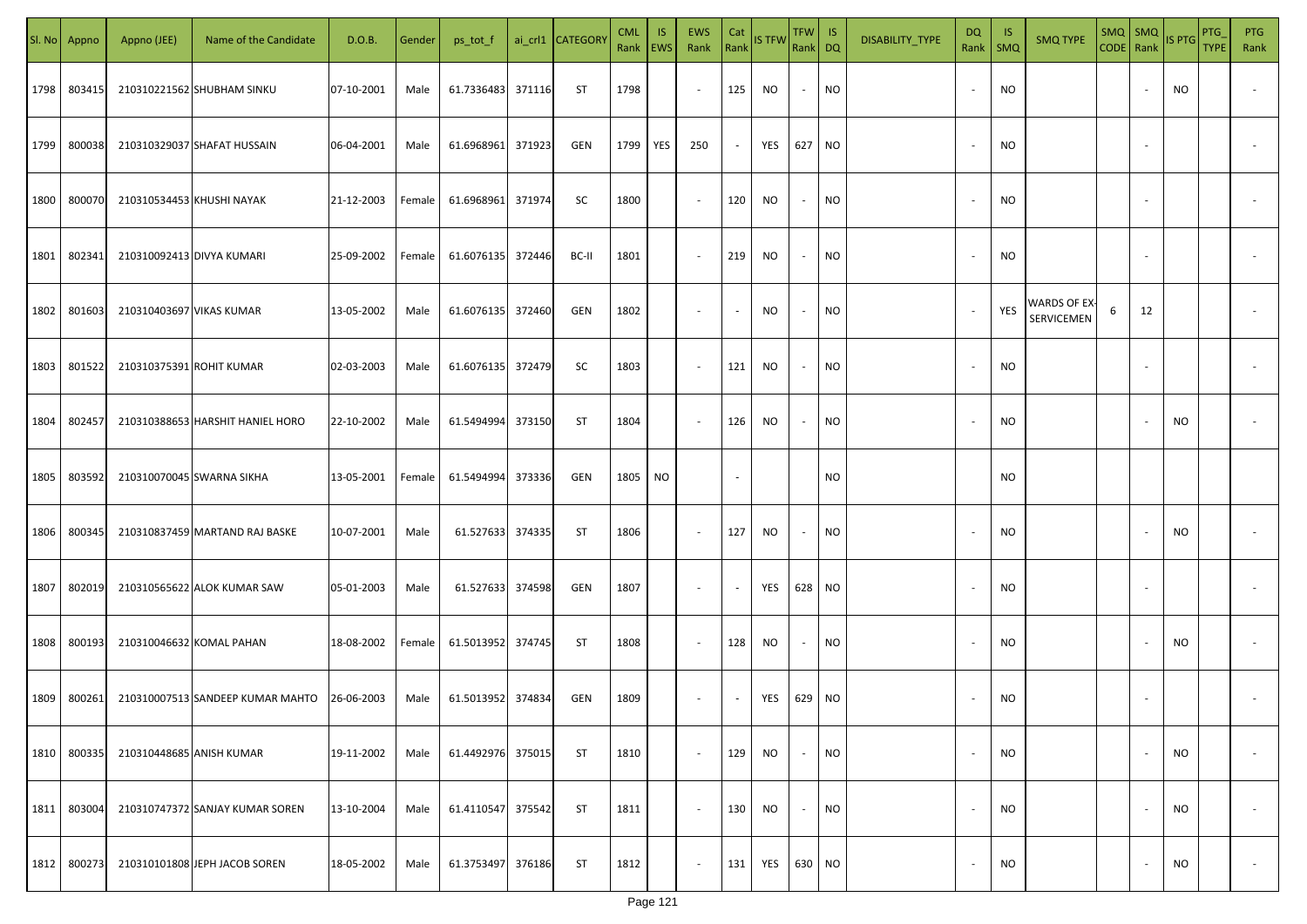|      | Sl. No Appno | Appno (JEE)              | Name of the Candidate            | D.O.B.     | Gender | ps_tot_f   |        | ai_crl1 CATEGORY | <b>CML</b><br>Rank   EWS | <b>IS</b> | <b>EWS</b><br>Rank       | Cat<br>Rank              | IS TFW    | <b>TFW</b><br>Rank DQ    | -IS       | DISABILITY_TYPE | <b>DQ</b><br>Rank        | -IS<br>SMQ | <b>SMQ TYPE</b> | CODE Rank | $SMQ$ $SMQ$              | IS PTG    | PTG<br><b>TYPE</b> | <b>PTG</b><br>Rank       |
|------|--------------|--------------------------|----------------------------------|------------|--------|------------|--------|------------------|--------------------------|-----------|--------------------------|--------------------------|-----------|--------------------------|-----------|-----------------|--------------------------|------------|-----------------|-----------|--------------------------|-----------|--------------------|--------------------------|
| 1813 | 801022       |                          | 210340040942 KRISHNA KISKU       | 03-01-2003 | Male   | 61.3753497 | 376213 | <b>ST</b>        | 1813                     |           | $\overline{\phantom{a}}$ | 132                      | YES       | 631                      | <b>NO</b> |                 |                          | <b>NO</b>  |                 |           |                          | NO.       |                    |                          |
| 1814 | 803350       |                          | 210340036608 SHIVAM KUMAR SINGH  | 15-02-2003 | Male   | 61.3753497 | 376223 | GEN              | 1814                     |           | $\overline{\phantom{a}}$ | $\sim$                   | <b>NO</b> | $\sim$                   | NO.       |                 |                          | <b>NO</b>  |                 |           | $\sim$                   |           |                    |                          |
| 1815 | 801319       |                          | 210310153727 PITHO MURMU         | 11-05-2003 | Male   | 61.294048  | 376957 | ST               | 1815                     |           | $\overline{\phantom{a}}$ | 133                      | <b>NO</b> | $\sim$                   | NO        |                 |                          | <b>NO</b>  |                 |           |                          | NO.       |                    |                          |
| 1816 | 801272       |                          | 210310898418 AMAN RAJ HANS       | 25-03-2002 | Male   | 61.238972  | 377394 | ST               | 1816                     |           | $\sim$                   | 134                      | <b>NO</b> | $\sim$                   | NO.       |                 | $\sim$                   | <b>NO</b>  |                 |           |                          | NO        |                    |                          |
| 1817 | 801124       | 210310921531 MOHIT KUJUR |                                  | 15-08-2003 | Male   | 61.0981804 | 377872 | <b>ST</b>        | 1817                     |           | $\sim$                   | 135                      | YES       | 632 NO                   |           |                 | $\overline{\phantom{a}}$ | <b>NO</b>  |                 |           |                          | NO.       |                    |                          |
| 1818 | 800117       |                          | 210310053224 JAIRAJ KUMAR        | 01-01-2000 | Male   | 61.0169166 | 378509 | GEN              | 1818                     |           | $\overline{\phantom{a}}$ | $\overline{\phantom{a}}$ | <b>NO</b> | $\overline{\phantom{a}}$ | <b>NO</b> |                 | $\sim$                   | <b>NO</b>  |                 |           |                          |           |                    |                          |
| 1819 | 801599       | 210310063960 RITIK GUPTA |                                  | 12-11-2001 | Male   | 61.0169166 | 378538 | GEN              | 1819                     | YES       | 251                      | $\overline{\phantom{a}}$ | YES       | 633                      | <b>NO</b> |                 | $\sim$                   | NO         |                 |           | $\overline{\phantom{a}}$ |           |                    |                          |
| 1820 | 801527       | 210310173846 TINKU RANA  |                                  | 28-07-2000 | Male   | 61.0169166 | 378636 | BC-I             | 1820                     |           | $\overline{\phantom{a}}$ | 375                      | YES       | 634                      | <b>NO</b> |                 |                          | <b>NO</b>  |                 |           |                          |           |                    |                          |
| 1821 | 800851       |                          | 210310807507 MANISHA KUMARI      | 26-04-2003 | Female | 60.9376966 | 379303 | <b>ST</b>        | 1821                     |           | $\overline{\phantom{a}}$ | 136                      | <b>NO</b> | $\overline{\phantom{a}}$ | <b>NO</b> |                 |                          | NO         |                 |           |                          | NO.       |                    |                          |
| 1822 | 803147       |                          | 210310568896 RAHUL KUMAR         | 05-12-2003 | Male   | 60.9135106 | 379875 | GEN              | 1822                     |           | $\overline{\phantom{a}}$ | $\overline{\phantom{a}}$ | <b>NO</b> | $\overline{\phantom{a}}$ | NO.       |                 |                          | <b>NO</b>  |                 |           |                          |           |                    |                          |
| 1823 | 802891       |                          | 210320040074 VINAY MARANDI       | 10-09-2001 | Male   | 60.9135106 | 379897 | <b>ST</b>        | 1823                     |           | $\sim$                   | 137                      | <b>NO</b> |                          | NO.       |                 |                          | <b>NO</b>  |                 |           |                          | NO        |                    |                          |
| 1824 | 802492       | 210340061291 MD KAIF     |                                  | 26-06-2003 | Male   | 60.9135106 | 379902 | GEN              | 1824                     | NO        | $\overline{\phantom{a}}$ |                          | <b>NO</b> |                          | NO        |                 |                          | <b>NO</b>  |                 |           |                          |           |                    |                          |
| 1825 | 800699       | 210310302624             | ABHISHEK KUMAR<br><b>KASHYAP</b> | 22-06-2002 | Male   | 60.8908557 | 380376 | BC-II            | 1825                     |           | $\overline{\phantom{a}}$ | 220                      | <b>NO</b> |                          | <b>NO</b> |                 | $\sim$                   | <b>NO</b>  |                 |           | $\overline{\phantom{a}}$ |           |                    | $\sim$                   |
| 1826 | 800543       | 210310173575 PUJA KUMARI |                                  | 24-11-2002 | Female | 60.8782669 | 380670 | <b>ST</b>        | 1826                     |           | $\overline{\phantom{a}}$ | 138                      | YES       | 635                      | <b>NO</b> |                 | $\overline{\phantom{a}}$ | <b>NO</b>  |                 |           | $\overline{\phantom{a}}$ | <b>NO</b> |                    | $\overline{\phantom{a}}$ |
| 1827 | 800617       |                          | 210310664869 ROHIT KUMAR RABIDAS | 06-10-2001 | Male   | 60.7472068 | 381233 | <b>SC</b>        | 1827                     |           | $\overline{\phantom{a}}$ | 122                      | <b>NO</b> | $\overline{\phantom{a}}$ | <b>NO</b> |                 |                          | <b>NO</b>  |                 |           | $\overline{\phantom{a}}$ |           |                    | $\sim$                   |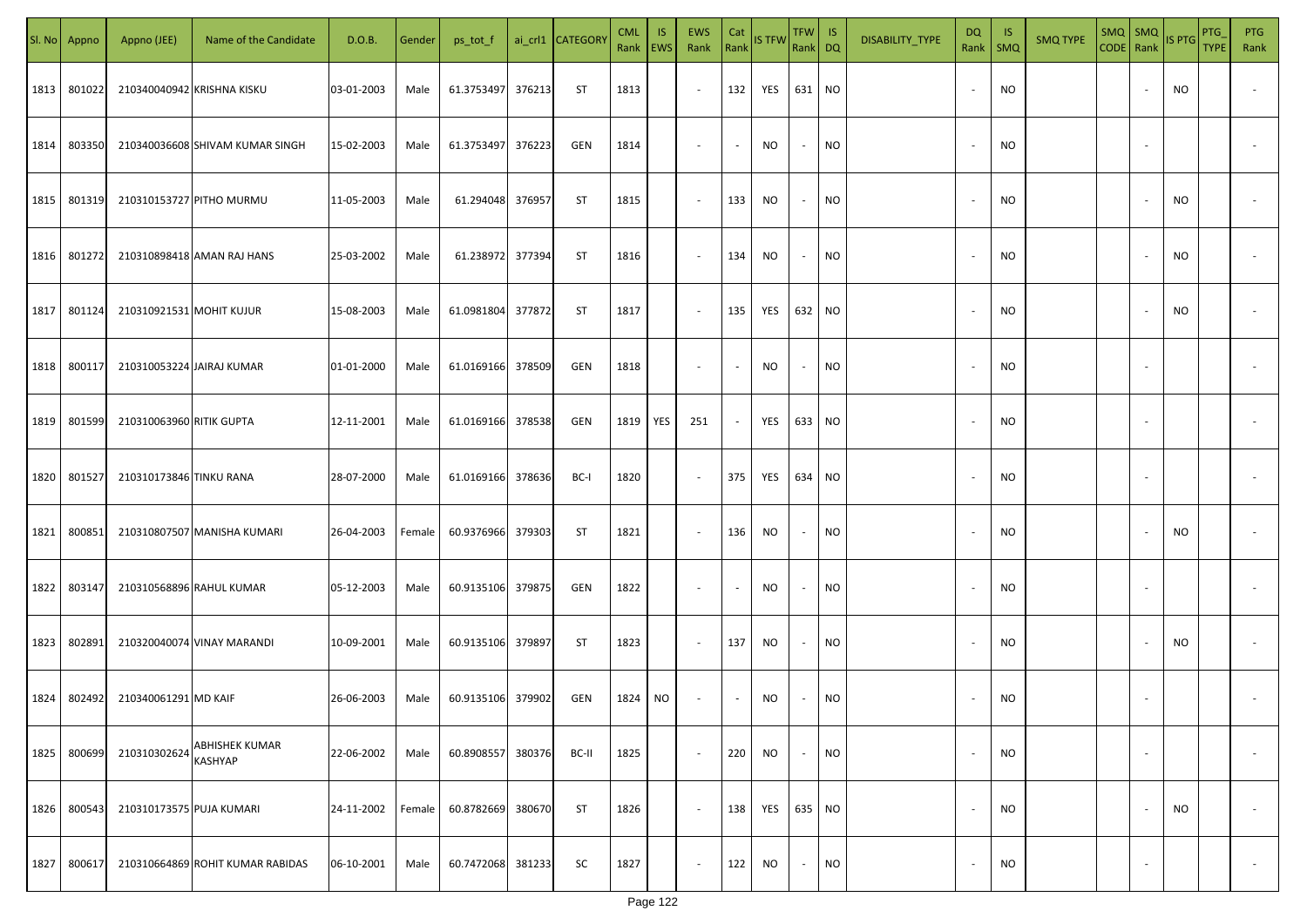| SI. No | Appno  | Appno (JEE)            | Name of the Candidate                         | D.O.B.     | Gender | ps_tot_f   |        | ai_crl1 CATEGORY | <b>CML</b><br>Rank EWS | IS. | <b>EWS</b><br>Rank       | Cat<br>Rank | <b>IS TFW</b> | TFW IS<br>Rank DQ |           | DISABILITY_TYPE | DQ<br>Rank               | -IS<br>$\mathsf{SMQ}$ | <b>SMQ TYPE</b>            |   | $SMQ$ $SMQ$              | CODE Rank IS PTG | <b>PTG</b><br><b>TYPE</b> | <b>PTG</b><br>Rank       |
|--------|--------|------------------------|-----------------------------------------------|------------|--------|------------|--------|------------------|------------------------|-----|--------------------------|-------------|---------------|-------------------|-----------|-----------------|--------------------------|-----------------------|----------------------------|---|--------------------------|------------------|---------------------------|--------------------------|
| 1828   | 803011 | 210310866189           | CHANDAN KUMAR<br><b>MANDAL</b>                | 25-10-2003 | Male   | 60.7472068 | 381288 | BC-I             | 1828                   |     | $\sim$                   | 376         | NO.           | $\sim$            | <b>NO</b> |                 |                          | <b>NO</b>             |                            |   |                          |                  |                           |                          |
| 1829   | 801550 |                        | 210310879387 ASHISH KUMAR JHA                 | 28-04-2003 | Male   | 60.7014004 | 381828 | GEN              | 1829                   | NO  | $\overline{\phantom{a}}$ | $\sim$      | <b>NO</b>     | $\sim$            | <b>NO</b> |                 |                          | YES                   | WARDS OF EX-<br>SERVICEMEN | 6 | 13                       |                  |                           |                          |
| 1830   | 800473 |                        | 210310000100 AKASH KUMAR                      | 18-11-2002 | Male   | 60.6658288 | 382231 | BC-I             | 1830                   |     | $\sim$                   | 377         | NO            | $\sim$            | <b>NO</b> |                 |                          | <b>NO</b>             |                            |   |                          |                  |                           |                          |
| 1831   | 800636 |                        | 210310228558 ABHIJEET MIRDHA                  | 04-08-2003 | Male   | 60.6658288 | 382244 | SC               | 1831                   |     | $\sim$                   | 123         | NO            | $\sim$            | <b>NO</b> |                 |                          | <b>NO</b>             |                            |   |                          |                  |                           |                          |
| 1832   | 801028 |                        | 210310721399 VIPUL PRINCE BECK                | 25-12-2000 | Male   | 60.6658288 | 382292 | ST               | 1832                   |     | $\sim$                   | 139         | NO            | $\sim$            | <b>NO</b> |                 |                          | <b>NO</b>             |                            |   |                          | NO               |                           |                          |
| 1833   | 800548 |                        | 210310460474 SANAT KUMAR SARDAR               | 28-08-2003 | Male   | 60.6217517 | 382621 | ST               | 1833                   |     | $\overline{\phantom{a}}$ | 140         | NO            | $\sim$            | <b>NO</b> |                 |                          | <b>NO</b>             |                            |   |                          | NO               |                           |                          |
| 1834   | 802607 |                        | 210310459573 ANKUR KUMAR                      | 26-11-2003 | Male   | 60.6034373 | 383325 | BC-I             | 1834                   |     | $\sim$                   | 378         | NO            | $\sim$            | <b>NO</b> |                 |                          | <b>NO</b>             |                            |   |                          |                  |                           |                          |
| 1835   | 802129 |                        | 210310042177 SHIVAM SINHA                     | 25-12-2002 | Male   | 60.5597296 | 383562 | GEN              | 1835                   | NO  | $\overline{\phantom{a}}$ | $\sim$      | <b>NO</b>     | $\sim$            | <b>NO</b> |                 |                          | <b>NO</b>             |                            |   |                          |                  |                           |                          |
| 1836   | 802265 |                        | 210310026240 SANDEEP BESRA                    | 22-06-2001 | Male   | 60.4877423 | 384278 | ST               | 1836                   |     | $\sim$                   | 141         | NO            | $\sim$            | <b>NO</b> |                 |                          | <b>NO</b>             |                            |   |                          | NO               |                           |                          |
| 1837   | 801822 | 210320045638 RISHI RAJ |                                               | 26-06-2004 | Male   | 60.4877423 | 384287 | GEN              | 1837                   | NO  | $\sim$                   | $\sim$      | NO.           | $\sim$            | <b>NO</b> |                 |                          | <b>NO</b>             |                            |   |                          |                  |                           |                          |
| 1838   | 802209 |                        | 210340012343 PRIYANKA KUMARI VERMA 01-04-2003 |            | Female | 60.4279751 | 384469 | BC-II            | 1838                   |     | $\sim$                   | 221         | YES           | 636 NO            |           |                 |                          | <b>NO</b>             |                            |   |                          |                  |                           |                          |
| 1839   | 800116 |                        | 210310162349 ANWAR SAHIL ALI                  | 23-10-2003 | Male   | 60.4279751 | 384630 | GEN              | 1839                   | NO  | $\overline{\phantom{a}}$ | $\sim$      | <b>NO</b>     | $\sim$            | <b>NO</b> |                 |                          | <b>NO</b>             |                            |   |                          |                  |                           |                          |
| 1840   | 802361 |                        | 210310089546 RAHUL KUMAR                      | 25-11-2001 | Male   | 60.3324073 | 385631 | <b>SC</b>        | 1840                   |     | $\sim$                   | 124         | NO            | $\sim$            | <b>NO</b> |                 |                          | <b>NO</b>             |                            |   | $\overline{\phantom{a}}$ |                  |                           | $\overline{\phantom{a}}$ |
| 1841   | 801445 |                        | 210340009607 DEVASHISH KISKU                  | 17-07-2003 | Male   | 60.2784243 | 387667 | ST               | 1841                   |     | $\overline{\phantom{a}}$ | 142         | YES           | 637 NO            |           |                 | $\overline{\phantom{a}}$ | <b>NO</b>             |                            |   |                          | <b>NO</b>        |                           | $\overline{\phantom{a}}$ |
| 1842   | 800871 |                        | 210310893534 UJJWAL ORAON                     | 25-08-2004 | Male   | 60.2056005 | 387954 | ST               | 1842                   |     | $\sim$                   | 143         | NO.           | $\sim$            | <b>NO</b> |                 |                          | <b>NO</b>             |                            |   | $\overline{\phantom{a}}$ | <b>NO</b>        |                           | $\overline{\phantom{a}}$ |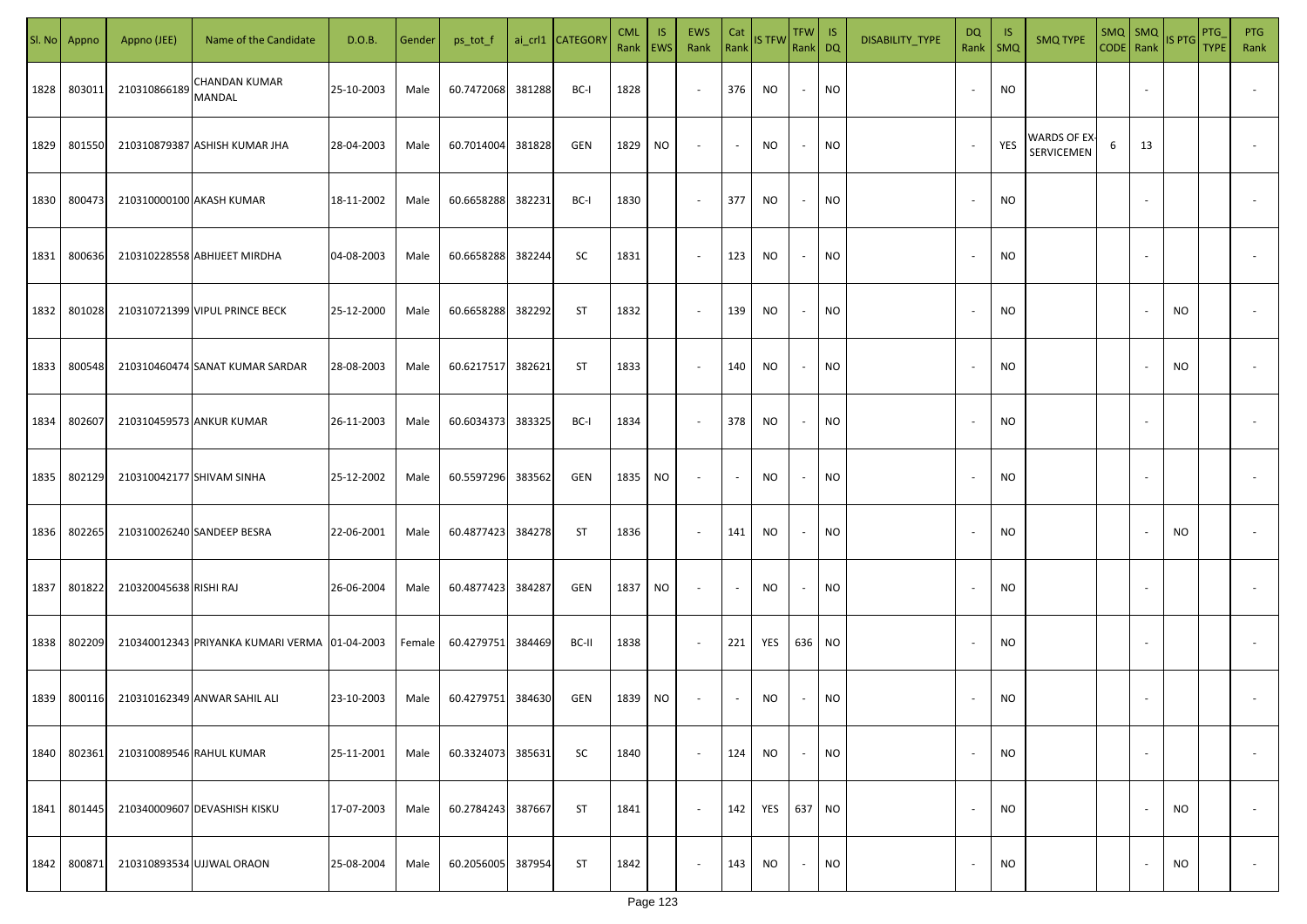| SI. No | Appno  | Appno (JEE)               | Name of the Candidate           | D.O.B.     | Gender | ps_tot_f   |        | ai_crl1 CATEGOR\ | <b>CML</b><br>Rank EWS | IS. | <b>EWS</b><br>Rank       | Cat<br>Rank | <b>IS TFW</b> | TFW IS<br>Rank DQ |                 | DISABILITY_TYPE | <b>DQ</b><br>Rank        | - IS<br>$\mathsf{SMQ}$ | <b>SMQ TYPE</b> | CODE Rank IS PTG | SMQ   SMQ                |           | <b>PTG</b><br><b>TYPE</b> | <b>PTG</b><br>Rank       |
|--------|--------|---------------------------|---------------------------------|------------|--------|------------|--------|------------------|------------------------|-----|--------------------------|-------------|---------------|-------------------|-----------------|-----------------|--------------------------|------------------------|-----------------|------------------|--------------------------|-----------|---------------------------|--------------------------|
| 1843   | 801561 |                           | 210310603473 RAHUL MURMU        | 26-07-2004 | Male   | 60.2056005 | 387962 | ST               | 1843                   |     | $\sim$                   | 144         | NO.           | $\sim$            | <b>NO</b>       |                 |                          | <b>NO</b>              |                 |                  |                          | NO.       |                           |                          |
| 1844   | 802473 |                           | 210310839467 VISHAL KUMAR       | 20-06-2003 | Male   | 60.2056005 | 388371 | BC-II            | 1844                   |     | $\sim$                   | 222         | <b>NO</b>     | $\sim$            | <b>NO</b>       |                 |                          | <b>NO</b>              |                 |                  |                          |           |                           |                          |
| 1845   | 800923 | 210330069612 AJAY KUMAR   |                                 | 05-01-2003 | Male   | 59.8316756 | 389434 | SC               | 1845                   |     | $\sim$                   | 125         | NO            | $\sim$            | <b>NO</b>       |                 |                          | <b>NO</b>              |                 |                  |                          |           |                           |                          |
| 1846   | 800101 | 210310311752 ASHISH UTPAL |                                 | 16-02-2003 | Male   | 59.8316756 | 389628 | ST               | 1846                   |     | $\sim$                   | 145         | NO            | $\sim$            | NO <sub>1</sub> |                 |                          | <b>NO</b>              |                 |                  |                          | NO        |                           |                          |
| 1847   | 802335 |                           | 210310139994 DINESH KUMAR MAHTO | 28-09-2002 | Male   | 59.7835287 | 389968 | BC-I             | 1847                   |     | $\overline{\phantom{a}}$ | 379         | YES           | 638 NO            |                 |                 |                          | <b>NO</b>              |                 |                  |                          |           |                           |                          |
| 1848   | 801794 |                           | 210310577785 MONISH RAJ LAKRA   | 25-09-2003 | Male   | 59.7408335 | 390238 | ST               | 1848                   |     | $\overline{\phantom{a}}$ | 146         | NO            | $\sim$            | <b>NO</b>       |                 |                          | <b>NO</b>              |                 |                  |                          | NO        |                           |                          |
| 1849   | 801042 |                           | 210310597527 SUMAN ORAON        | 14-03-2004 | Male   | 59.7408335 | 390276 | ST               | 1849                   |     | $\sim$                   | 147         | NO            | $\sim$            | <b>NO</b>       |                 |                          | <b>NO</b>              |                 |                  |                          | <b>NO</b> |                           |                          |
| 1850   | 803278 | 210330010076 MANDAL       | PITAMBAR KUMAR                  | 18-07-2002 | Male   | 59.6778334 | 391068 | GEN              | 1850                   |     | $\sim$                   | $\sim$      | YES           | 639 NO            |                 |                 |                          | <b>NO</b>              |                 |                  |                          |           |                           |                          |
| 1851   | 803005 |                           | 210310573594 HEMANT KUMAR       | 10-09-2002 | Male   | 59.6501488 | 391517 | BC-I             | 1851                   |     | $\sim$                   | 380         | NO.           | $\sim$            | NO              |                 |                          | <b>NO</b>              |                 |                  |                          |           |                           |                          |
| 1852   | 800975 |                           | 210310064574 ANUP KUMAR PURTY   | 15-03-2001 | Male   | 59.6353051 | 391948 | ST               | 1852                   |     | $\sim$                   | 148         | YES           | 640 NO            |                 |                 |                          | <b>NO</b>              |                 |                  |                          | <b>NO</b> |                           |                          |
| 1853   | 801149 |                           | 210310828005 SHUMAIL ALI KHAN   | 05-11-2001 | Male   | 59.6353051 | 391961 | GEN              | 1853                   | YES | 252                      | $\sim$      | NO.           | 619 NO            |                 |                 |                          | <b>NO</b>              |                 |                  |                          |           |                           |                          |
| 1854   | 801978 |                           | 210310273412 SNEHA GRACY GIDHI  | 29-08-2002 | Female | 59.6353051 | 392040 | <b>ST</b>        | 1854                   |     | $\sim$                   | 149         | YES           | 641 NO            |                 |                 |                          | <b>NO</b>              |                 |                  |                          | <b>NO</b> |                           |                          |
| 1855   | 800287 |                           | 210310420390 NISHA SWEETY MURMU | 11-07-2003 | Female | 59.626199  | 392563 | <b>ST</b>        | 1855                   |     | $\sim$                   | 150         | NO            | $\sim$            | <b>NO</b>       |                 |                          | <b>NO</b>              |                 |                  | $\overline{\phantom{a}}$ | NO.       |                           | $\overline{\phantom{a}}$ |
| 1856   | 800286 |                           | 210310418662 ARCHANA SINGH      | 11-11-2002 | Female | 59.626199  | 392668 | GEN              | 1856                   |     | $\sim$                   | $\sim$      | <b>NO</b>     | $\sim$            | <b>NO</b>       |                 | $\overline{\phantom{a}}$ | <b>NO</b>              |                 |                  | $\overline{\phantom{a}}$ |           |                           | $\overline{\phantom{a}}$ |
| 1857   | 800841 |                           | 210330023925 KAMAL ORAON        | 07-07-2002 | Male   | 59.5940853 | 393582 | <b>ST</b>        | 1857                   |     | $\sim$                   | 151         | NO.           | $\sim$            | <b>NO</b>       |                 |                          | <b>NO</b>              |                 |                  | $\overline{\phantom{a}}$ | NO        |                           | $\overline{\phantom{a}}$ |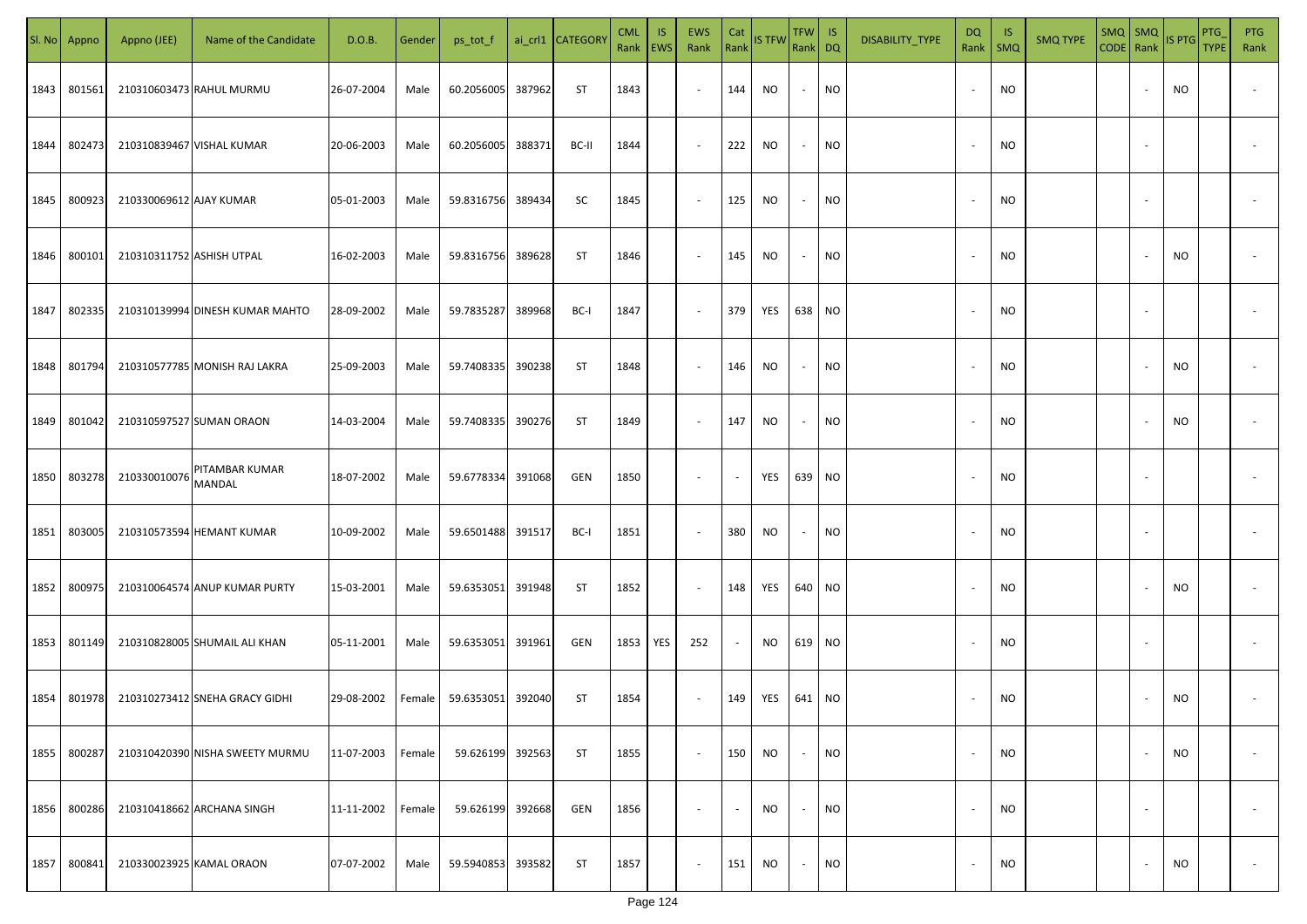| SI. No | Appno       | Appno (JEE)               | Name of the Candidate           | D.O.B.     | Gender | ps_tot_f        |        | ai_crl1 CATEGORY | <b>CML</b><br>Rank   EWS | IS. | <b>EWS</b><br>Rank       | Cat<br>Rank    | <b>IS TFW</b>  | $TFW$ IS<br>Rank DQ |                | DISABILITY_TYPE                                                        | DQ<br>Rank               | -IS<br>$\mathsf{SMQ}$ | <b>SMQ TYPE</b> | CODE Rank | $SMQ$ $SMQ$              | <b>IS PTG</b> | <b>PTG</b><br><b>TYPE</b> | <b>PTG</b><br>Rank       |
|--------|-------------|---------------------------|---------------------------------|------------|--------|-----------------|--------|------------------|--------------------------|-----|--------------------------|----------------|----------------|---------------------|----------------|------------------------------------------------------------------------|--------------------------|-----------------------|-----------------|-----------|--------------------------|---------------|---------------------------|--------------------------|
| 1858   | 801904      | 210330047282 ALOK TIRKEY  |                                 | 23-12-2002 | Male   | 59.5940853      | 393760 | ST               | 1858                     |     | $\sim$                   | 152            | YES            | 642 NO              |                |                                                                        |                          | <b>NO</b>             |                 |           |                          | NO            |                           |                          |
| 1859   | 802232      |                           | 210310424959 BISHWAJEET KUMAR   | 28-11-2003 | Male   | 59.5466073      | 393904 | BC-II            | 1859                     |     | $\sim$                   | 223            | <b>NO</b>      | $\sim$              | <b>NO</b>      |                                                                        |                          | <b>NO</b>             |                 |           |                          |               |                           |                          |
| 1860   | 802767      |                           | 210310878217 SATYAM KUMAR       | 05-03-2002 | Male   | 59.5466073      | 394348 | BC-I             | 1860                     |     | $\sim$                   | 381            | YES            | 643 YES             |                | C-LOCOMOTOR<br><b>DISABILITY</b><br><b>INCLUDING</b><br>CEDEDDAL DALCV | 6                        | <b>NO</b>             |                 |           |                          |               |                           |                          |
| 1861   | 800374      |                           | 210310107206 ARUNISH MAHATO     | 08-04-2003 | Male   | 59.521324       | 394693 | BC-I             | 1861                     |     | $\sim$                   | 382            | <b>NO</b>      | $\sim$              | <b>NO</b>      |                                                                        |                          | <b>NO</b>             |                 |           |                          |               |                           |                          |
| 1862   | 801504      |                           | 210310159278 NIKHIL NAVIN TOPPO | 20-01-2000 | Male   | 59.476447       | 394757 | ST               | 1862                     |     | $\overline{\phantom{a}}$ | 153            | NO             | $\sim$              | <b>NO</b>      |                                                                        |                          | <b>NO</b>             |                 |           |                          | NO.           |                           |                          |
| 1863   | 801640      | 210310236470 NIKITA ANAND |                                 | 20-09-2002 | Female | 59.476447       | 395032 | GEN              | 1863                     |     | $\overline{\phantom{a}}$ | $\sim$         | <b>NO</b>      | $\sim$              | <b>NO</b>      |                                                                        |                          | <b>NO</b>             |                 |           |                          |               |                           |                          |
| 1864   | 801174      |                           | 210310001766 RAJEEV KUMAR       | 14-08-2003 | Male   | 59.2278954      | 397365 | GEN              | 1864                     | YES | 253                      | $\sim$         | <b>NO</b>      | $\sim$              | <b>NO</b>      |                                                                        |                          | <b>NO</b>             |                 |           |                          |               |                           |                          |
| 1865   | 800410      |                           | 210310131094 AKSHAY KUMAR MODI  | 12-01-2001 | Male   | 59.2278954      | 397613 | ST               | 1865                     |     | $\sim$                   | 154            | YES            | 644 NO              |                |                                                                        |                          | <b>NO</b>             |                 |           |                          | NO            |                           |                          |
| 1866   | 802852      |                           | 210310691403 SANJAY KUMAR       | 27-07-2000 | Male   | 59.1270054      | 398050 | SC               | 1866                     |     | $\sim$                   | 126            | NO             | $\sim$              | <b>NO</b>      |                                                                        |                          | <b>NO</b>             |                 |           |                          |               |                           |                          |
| 1867   | 802834      | 210310597562 AJAY KISKU   |                                 | 03-01-2004 | Male   | 59.1270054      | 398127 | ST               | 1867                     |     | $\sim$                   | 155            | NO.            | $\sim$              | <b>NO</b>      |                                                                        |                          | <b>NO</b>             |                 |           |                          | NO.           |                           |                          |
|        | 1868 803836 |                           | 210310374740 NIRVIK BHADURI     | 04-04-2003 | Male   | 59.09441 398604 |        | GEN              | 1868                     | NO. |                          | $\sim$         | N <sub>0</sub> |                     | N <sub>0</sub> |                                                                        |                          | N <sub>O</sub>        |                 |           |                          |               |                           |                          |
| 1869   | 801758      |                           | 210310684202 AARON ROHI LAKRA   | 24-08-2001 | Male   | 59.0465955      | 399074 | ST               | 1869                     |     | $\overline{\phantom{a}}$ | 156            | YES            | 645 NO              |                |                                                                        |                          | <b>NO</b>             |                 |           |                          | <b>NO</b>     |                           |                          |
| 1870   | 800829      | 210310199467 RUCHI MINZ   |                                 | 30-09-2001 | Female | 58.9707509      | 399534 | <b>ST</b>        | 1870                     |     | $\sim$                   | 157            | NO             | $\sim$              | <b>NO</b>      |                                                                        |                          | <b>NO</b>             |                 |           | $\overline{\phantom{a}}$ | NO.           |                           | $\overline{\phantom{a}}$ |
| 1871   | 803463      |                           | 210310071089 JEEVAN KUMAR       | 06-10-2000 | Male   | 58.8563727      | 400493 | <b>ST</b>        | 1871                     |     | $\sim$                   | 158            | YES            | 646 NO              |                |                                                                        | $\overline{\phantom{a}}$ | <b>NO</b>             |                 |           |                          | <b>NO</b>     |                           | $\overline{\phantom{a}}$ |
| 1872   | 802970      |                           | 210310730817 NIGHAT FATMA       | 14-05-2004 | Female | 58.8563727      | 400620 | GEN              | 1872                     |     | $\sim$                   | $\blacksquare$ | YES            | 647 NO              |                |                                                                        |                          | <b>NO</b>             |                 |           | $\overline{\phantom{a}}$ |               |                           | $\sim$                   |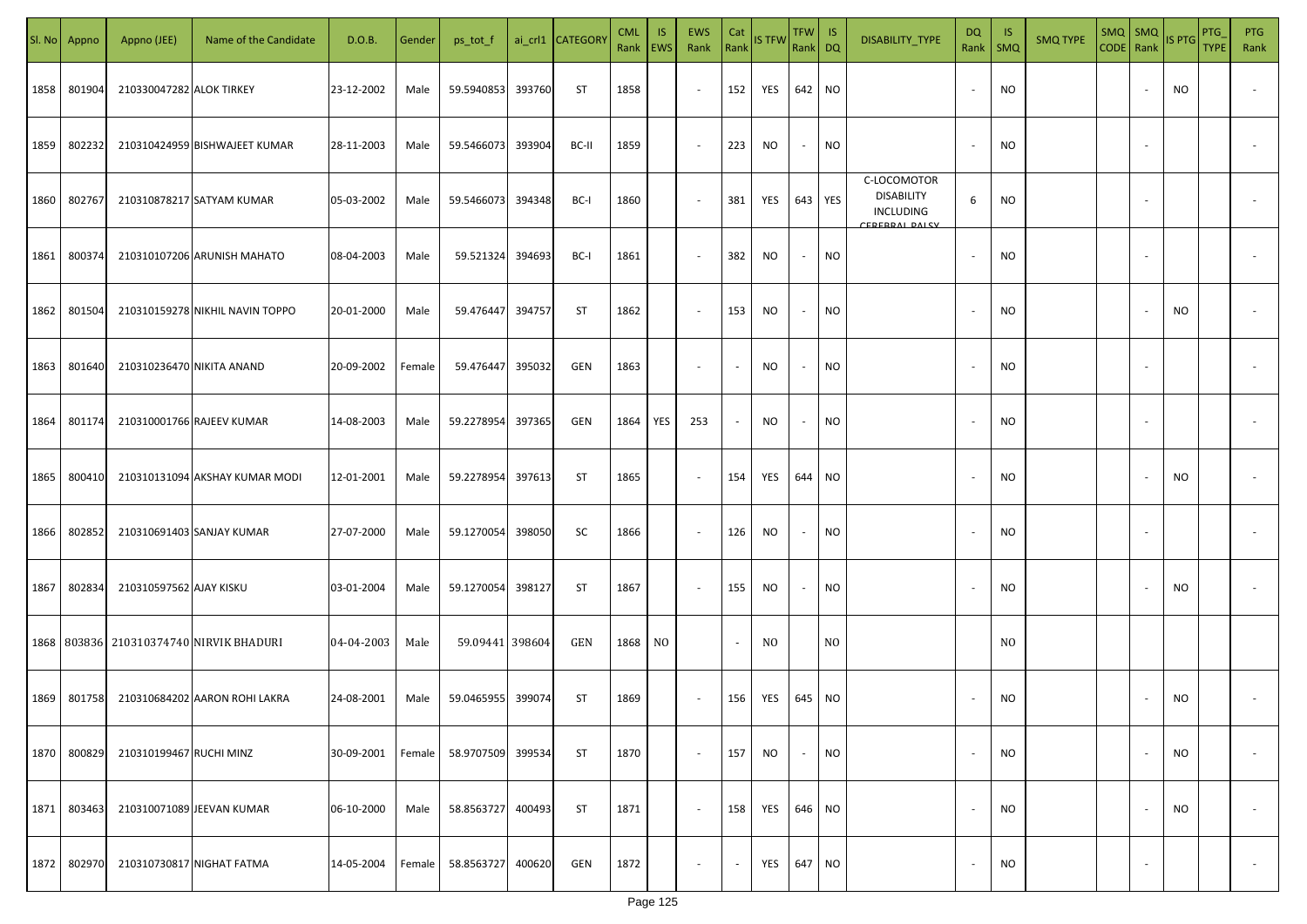| SI. No | Appno  | Appno (JEE)                | Name of the Candidate                        | D.O.B.            | Gender | ps_tot_f         |        | ai_crl1 CATEGORY | <b>CML</b><br>Rank   EWS | IS. | EWS<br>Rank              | Cat                      | Rank IS TFW | TFW IS<br>Rank DQ |           | DISABILITY_TYPE | DQ<br>Rank               | -IS<br>SMQ     | <b>SMQ TYPE</b> | $SMQ$ $SMQ$ | CODE Rank IS PTG | PTG<br><b>TYPE</b> | PTG<br>Rank              |
|--------|--------|----------------------------|----------------------------------------------|-------------------|--------|------------------|--------|------------------|--------------------------|-----|--------------------------|--------------------------|-------------|-------------------|-----------|-----------------|--------------------------|----------------|-----------------|-------------|------------------|--------------------|--------------------------|
| 1873   | 803397 | 210310758584 AMAN KUMAR    |                                              | 23-06-2001        | Male   | 58.8563727       | 400664 | GEN              | 1873                     | NO  | $\sim$                   | $\sim$                   | NO          | $\sim$            | <b>NO</b> |                 | $\overline{\phantom{a}}$ | <b>NO</b>      |                 |             |                  |                    |                          |
| 1874   | 803160 |                            | 210310120586 PANKHURI KUMARI                 | 03-10-2002        | Female | 58.852064        | 401091 | GEN              | 1874                     | NO  | $\overline{\phantom{a}}$ | $\sim$                   | <b>NO</b>   | $\sim$            | <b>NO</b> |                 | $\sim$                   | <b>NO</b>      |                 |             |                  |                    |                          |
|        |        |                            | 1875   803851   210310785633 SMRITI THAKUR   | 29-09-2004 Female |        | 58.852064 401238 |        | GEN              | 1875                     |     |                          | $\sim$                   | YES         | 648 NO            |           |                 |                          | N <sub>0</sub> |                 |             |                  |                    |                          |
| 1876   | 803438 | 210310659175 MD ASIF IQBAL |                                              | 28-10-2002        | Male   | 58.5896786       | 401758 | BC-II            | 1876                     |     | $\sim$                   | 224                      | NO          | $\sim$            | <b>NO</b> |                 |                          | <b>NO</b>      |                 |             |                  |                    |                          |
| 1877   | 800952 | 210320009327 ABHAY SOREN   |                                              | 09-10-2002        | Male   | 58.5896786       | 401912 | ST               | 1877                     |     | $\overline{\phantom{a}}$ | 159                      | YES         | 649 NO            |           |                 |                          | <b>NO</b>      |                 |             | <b>NO</b>        |                    |                          |
| 1878   | 800944 | 210320008364 PUJA SOREN    |                                              | 25-09-2002        | Female | 58.5896786       | 401982 | ST               | 1878                     |     | $\sim$                   | 160                      | NO          | $\sim$            | <b>NO</b> |                 |                          | <b>NO</b>      |                 |             | <b>NO</b>        |                    |                          |
| 1879   | 803354 | 210310009922 ANKIT RAJ     |                                              | 06-09-2002        | Male   | 58.462126        | 402608 | GEN              | 1879                     |     | $\sim$                   | $\overline{\phantom{a}}$ | YES         | 650 NO            |           |                 |                          | <b>NO</b>      |                 |             |                  |                    |                          |
| 1880   | 802526 | 210310590378 NEHA KUMARI   |                                              | 20-02-2003        | Female | 58.462126        | 402633 | GEN              | 1880                     | YES | 254                      | $\sim$                   | NO          | $\sim$            | <b>NO</b> |                 |                          | <b>NO</b>      |                 |             |                  |                    |                          |
| 1881   | 800889 | 210310366309 ANANYA ARYA   |                                              | 09-08-2003        | Female | 58.4501451       | 403370 | GEN              | 1881                     |     | $\sim$                   | $\overline{\phantom{a}}$ | <b>NO</b>   | $\sim$            | <b>NO</b> |                 |                          | <b>NO</b>      |                 |             |                  |                    |                          |
| 1882   | 802182 |                            | 210310455017 BINA SUNILA KHALKHO             | 06-12-2002        | Female | 58.4213216       | 403629 | <b>ST</b>        | 1882                     |     | $\sim$                   | 161                      | YES         | 651 NO            |           |                 |                          | <b>NO</b>      |                 |             | NO.              |                    |                          |
| 1883   | 803285 | 210310070635 SAKSHI DHAN   |                                              | 13-09-2003        | Female | 58.4213216       | 404069 | <b>ST</b>        | 1883                     |     | $\sim$                   | 162                      | YES         | 652 NO            |           |                 |                          | <b>NO</b>      |                 |             | NO.              |                    |                          |
| 1884   | 801918 |                            | 210310283378 AKANKSHA JYOTI                  | 21-05-2004        | Female | 58.3943043       | 404403 | BC-I             | 1884                     |     | $\sim$                   | 383                      | YES         | 653 NO            |           |                 |                          | <b>NO</b>      |                 |             |                  |                    |                          |
| 1885   | 801009 |                            | 210310719421 SHAURYA TIWARI                  | 21-12-2003        | Male   | 58.3943043       | 404552 | GEN              | 1885                     | YES | 255                      | $\sim$                   | YES         | 654 NO            |           |                 |                          | <b>NO</b>      |                 | $\sim$      |                  |                    | $\overline{\phantom{a}}$ |
| 1886   | 802818 |                            | 210340063096 DEEPAK KUMAR MARANDI 08-08-2003 |                   | Male   | 58.3729684       | 404720 | <b>ST</b>        | 1886                     |     | $\sim$                   | 163                      | NO.         | $\sim$            | <b>NO</b> |                 |                          | <b>NO</b>      |                 |             | <b>NO</b>        |                    | $\overline{\phantom{a}}$ |
| 1887   | 802774 | 210320048009 AMAN RAJ      |                                              | 17-05-2004        | Male   | 58.2969854       | 404880 | GEN              | 1887                     |     | $\overline{\phantom{a}}$ | $\sim$                   | NO          | $\sim$            | <b>NO</b> |                 |                          | <b>NO</b>      |                 | $\sim$      |                  |                    | $\overline{\phantom{a}}$ |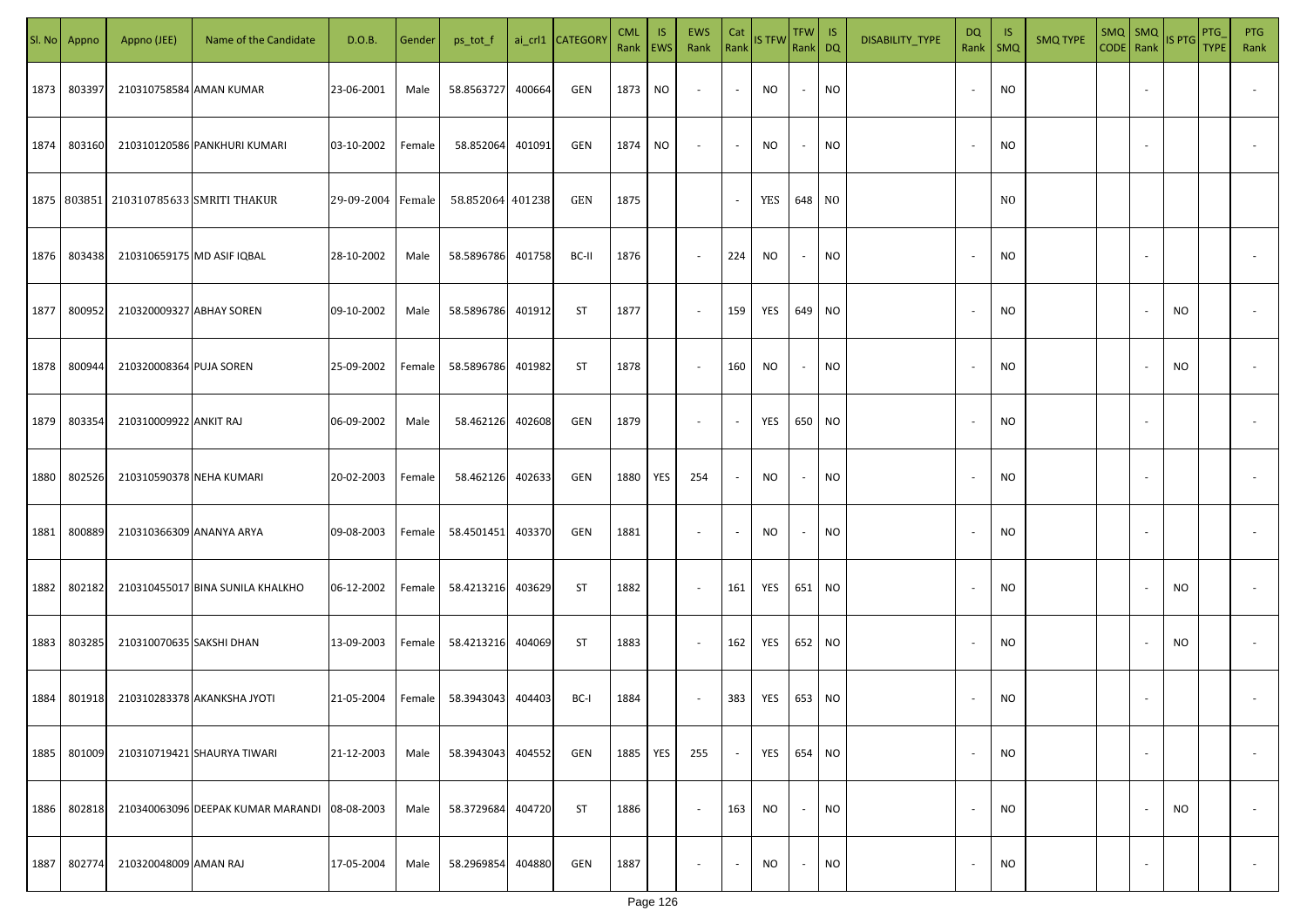| SI. No. | Appno  | Appno (JEE)              | Name of the Candidate            | D.O.B.     | Gender | ps_tot_f   |        | ai_crl1 CATEGORY | <b>CML</b> | IS.<br>Rank   EWS | EWS<br>Rank              | Cat<br>Rank              | <b>IS TFW</b> | TFW  <br>Rank DQ         | IS        | DISABILITY_TYPE | DQ<br>Rank               | -IS<br>$\mathsf{SMQ}$ | <b>SMQ TYPE</b> | $SMQ$ SMQ<br>CODE Rank | IS PTG    | PTG<br><b>TYPE</b> | <b>PTG</b><br>Rank       |
|---------|--------|--------------------------|----------------------------------|------------|--------|------------|--------|------------------|------------|-------------------|--------------------------|--------------------------|---------------|--------------------------|-----------|-----------------|--------------------------|-----------------------|-----------------|------------------------|-----------|--------------------|--------------------------|
| 1888    | 802056 | 210330077779 ARYAN RAJ   |                                  | 12-02-2004 | Male   | 58.2969854 | 405001 | GEN              | 1888       |                   | $\overline{\phantom{a}}$ | $\sim$                   | NO            | $\sim$                   | <b>NO</b> |                 |                          | <b>NO</b>             |                 |                        |           |                    |                          |
| 1889    | 800736 |                          | 210310248083 ANUPAMA MURMU       | 17-02-2003 | Female | 58.2371398 | 406512 | ST               | 1889       |                   | $\overline{\phantom{a}}$ | 164                      | NO            | $\sim$                   | <b>NO</b> |                 |                          | NO                    |                 |                        | NO        |                    |                          |
| 1890    | 800585 |                          | 210310133668 SOURABH KUMAR YADAV | 14-06-2002 | Male   | 58.2371398 | 406679 | GEN              | 1890       |                   | $\overline{\phantom{a}}$ | $\overline{\phantom{a}}$ | <b>NO</b>     | $\sim$                   | <b>NO</b> |                 |                          | <b>NO</b>             |                 |                        |           |                    |                          |
| 1891    | 802089 |                          | 210310908856 GOLDI ALIN MINZ     | 27-04-2003 | Male   | 58.2371398 | 406706 | <b>ST</b>        | 1891       |                   | $\overline{\phantom{a}}$ | 165                      | <b>NO</b>     | $\sim$                   | NO        |                 |                          | NO.                   |                 |                        | NO        |                    |                          |
| 1892    | 802988 |                          | 210310821288 NEHAAL BIRULY       | 06-08-2003 | Male   | 58.2371398 | 406752 | ST               | 1892       |                   | $\overline{\phantom{a}}$ | 166                      | <b>NO</b>     | $\sim$                   | <b>NO</b> |                 |                          | NO.                   |                 |                        | NO        |                    |                          |
| 1893    | 800270 | 210310132980 MANASH RAJ  |                                  | 09-02-2002 | Male   | 58.2371398 | 406894 | <b>GEN</b>       | 1893       |                   | $\overline{\phantom{a}}$ | $\overline{\phantom{a}}$ | NO.           | $\overline{\phantom{a}}$ | NO        |                 |                          | NO.                   |                 |                        |           |                    |                          |
| 1894    | 800830 |                          | 210310436815 GRECY ROSE TIRKEY   | 25-09-2003 | Female | 58.2123399 | 407230 | <b>ST</b>        | 1894       |                   | $\overline{\phantom{a}}$ | 167                      | NO.           | $\overline{\phantom{a}}$ | <b>NO</b> |                 |                          | <b>NO</b>             |                 |                        | <b>NO</b> |                    |                          |
| 1895    | 801506 |                          | 210340007322 GOLDI MURMU         | 19-04-2003 | Male   | 58.1954951 | 407608 | <b>ST</b>        | 1895       |                   | $\sim$                   | 168                      | YES           | 655 NO                   |           |                 |                          | <b>NO</b>             |                 |                        | <b>NO</b> |                    |                          |
| 1896    | 801518 |                          | 210310361895 PAWAN KUMAR         | 11-06-2003 | Male   | 58.188875  | 408497 | SC               | 1896       |                   | $\sim$                   | 127                      | YES           | 656 NO                   |           |                 |                          | <b>NO</b>             |                 |                        |           |                    |                          |
| 1897    | 803353 |                          | 210330032706 ANUJ KACHHAP        | 08-03-2001 | Male   | 58.1413078 | 408918 | ST               | 1897       |                   | $\sim$                   | 169                      | YES           | 657                      | <b>NO</b> |                 |                          | <b>NO</b>             |                 |                        | NO        |                    |                          |
| 1898    | 801960 |                          | 210310520493 KUSUM GUPTA         | 11-04-2003 | Female | 58.1413078 | 409086 | GEN              | 1898       |                   | $\sim$                   |                          | NO.           | $\sim$                   | <b>NO</b> |                 |                          | <b>NO</b>             |                 |                        |           |                    |                          |
| 1899    | 801456 |                          | 210310345237 JAY JOSEPH MICHYARI | 05-03-2002 | Male   | 58.041958  | 409470 | <b>ST</b>        | 1899       |                   | $\overline{\phantom{a}}$ | 170                      | YES           | 658 NO                   |           |                 |                          | <b>NO</b>             |                 |                        | <b>NO</b> |                    |                          |
| 1900    | 801091 | 210310314024 ATUL MOHIT  |                                  | 21-07-2003 | Male   | 58.041958  | 409519 | GEN              | 1900       |                   | $\overline{\phantom{a}}$ | $\overline{\phantom{a}}$ | <b>NO</b>     | $\sim$                   | <b>NO</b> |                 | $\overline{\phantom{a}}$ | <b>NO</b>             |                 |                        |           |                    | $\overline{\phantom{a}}$ |
| 1901    | 801777 | 210310870883 ABHAY KUJUR |                                  | 24-03-2003 | Male   | 58.041958  | 409641 | <b>ST</b>        | 1901       |                   | $\overline{\phantom{a}}$ | 171                      | <b>NO</b>     | $\overline{\phantom{a}}$ | <b>NO</b> |                 | $\overline{\phantom{a}}$ | <b>NO</b>             |                 |                        | <b>NO</b> |                    | $\overline{\phantom{a}}$ |
| 1902    | 800732 | 21031069979              | JAGESHWER<br>VISHWAKARMA         | 01-01-2002 | Male   | 58.041958  | 409705 | BC-I             | 1902       |                   | $\overline{\phantom{a}}$ | 384                      | NO            | $\sim$                   | <b>NO</b> |                 |                          | <b>NO</b>             |                 |                        |           |                    | $\sim$                   |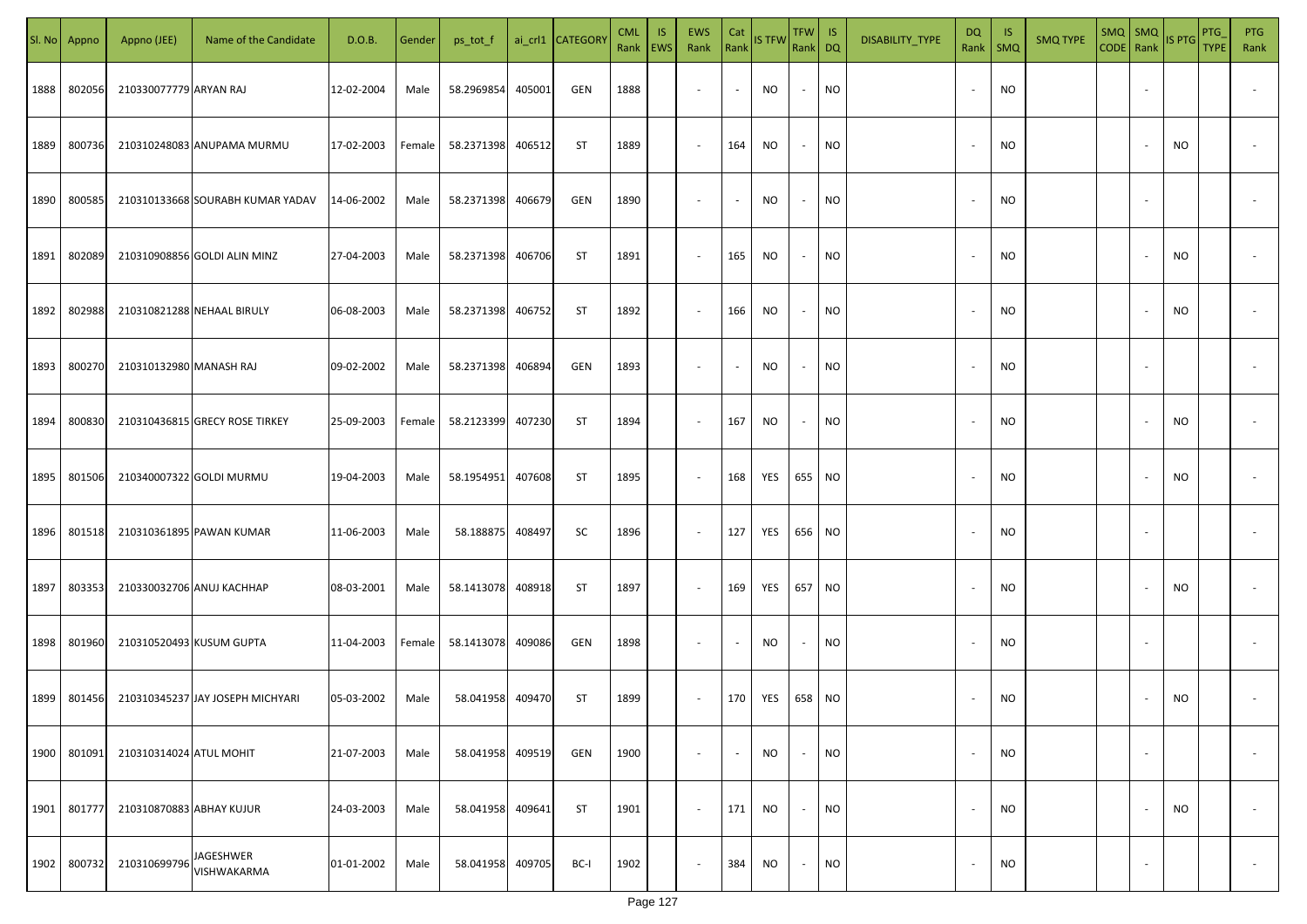| SI. No. | Appno  | Appno (JEE)               | Name of the Candidate           | D.O.B.     | Gender | ps_tot_f          |        | ai_crl1 CATEGORY | <b>CML</b><br>Rank   EWS | IS. | <b>EWS</b><br>Rank       | Cat<br>Rank              | <b>IS TFW</b> | $TFW$ IS<br>Rank DQ      |           | DISABILITY_TYPE | DQ                       | -IS<br>Rank   SMQ | <b>SMQ TYPE</b>            |   |    | $\begin{array}{ c c c c }\n\hline\n\text{SMQ} & \text{SMQ} \\ \hline\n\text{CODE} & \text{Rank}\n\end{array}$ IS PTG | PTG<br><b>TYPE</b> | <b>PTG</b><br>Rank       |
|---------|--------|---------------------------|---------------------------------|------------|--------|-------------------|--------|------------------|--------------------------|-----|--------------------------|--------------------------|---------------|--------------------------|-----------|-----------------|--------------------------|-------------------|----------------------------|---|----|----------------------------------------------------------------------------------------------------------------------|--------------------|--------------------------|
| 1903    | 801002 | 210310725435 RAJ KUMAR    |                                 | 10-04-2004 | Male   | 57.9825702        | 410533 | SC               | 1903                     |     | $\sim$                   | 128                      | NO            | $\sim$                   | <b>NO</b> |                 |                          | <b>NO</b>         |                            |   |    |                                                                                                                      |                    |                          |
| 1904    | 802824 |                           | 210310196844 ANSHU KUMAR        | 06-04-2002 | Male   | 57.853934         | 411138 | SC               | 1904                     |     | $\sim$                   | 129                      | NO            | $\sim$                   | <b>NO</b> |                 |                          | <b>NO</b>         |                            |   |    |                                                                                                                      |                    |                          |
| 1905    | 800595 |                           | 210310468589 AYUSH KUMAR        | 11-01-2003 | Male   | 57.853934         | 411261 | GEN              | 1905                     |     | $\overline{\phantom{a}}$ | $\sim$                   | NO            | $\sim$                   | <b>NO</b> |                 | $\overline{\phantom{a}}$ | YES               | WARDS OF EX-<br>SERVICEMEN | 6 | 14 |                                                                                                                      |                    |                          |
| 1906    | 800789 | 210310761307 ZEBA KAUSAR  |                                 | 29-03-2003 | Female | 57.6163195        | 411602 | GEN              | 1906                     |     | $\overline{\phantom{a}}$ | $\overline{\phantom{a}}$ | NO            | $\overline{\phantom{a}}$ | <b>NO</b> |                 | $\sim$                   | <b>NO</b>         |                            |   |    |                                                                                                                      |                    |                          |
| 1907    | 801472 | 210310253945 ALOK RANJAN  |                                 | 22-02-2003 | Male   | 57.6163195 411609 |        | ST               | 1907                     |     | $\overline{\phantom{a}}$ | 172                      | NO            | $\sim$                   | <b>NO</b> |                 | $\sim$                   | <b>NO</b>         |                            |   |    | NO                                                                                                                   |                    |                          |
| 1908    | 802339 | 210310510860 NIKITA ANAND |                                 | 13-10-2003 | Female | 57.543504 413775  |        | SC               | 1908                     |     | $\overline{\phantom{a}}$ | 130                      | NO            | $\sim$                   | <b>NO</b> |                 |                          | <b>NO</b>         |                            |   |    |                                                                                                                      |                    |                          |
| 1909    | 800823 |                           | 210310826889 DEEPAK KUMAR SONI  | 10-03-2003 | Male   | 57.5369846        | 413881 | GEN              | 1909                     |     | $\overline{\phantom{a}}$ | $\sim$                   | YES           | 659 NO                   |           |                 |                          | <b>NO</b>         |                            |   |    |                                                                                                                      |                    |                          |
| 1910    | 800997 |                           | 210310509423 ANOJ KUMAR BEDIYA  | 25-09-2003 | Male   | 57.5369846        | 414053 | ST               | 1910                     |     | $\sim$                   | 173                      | YES           | 660 NO                   |           |                 |                          | <b>NO</b>         |                            |   |    | NO                                                                                                                   |                    |                          |
| 1911    | 802344 | 210310510471 RITIKA ANAND |                                 | 16-10-2002 | Female | 57.5369846        | 414058 | SC               | 1911                     |     | $\sim$                   | 131                      | NO            | $\overline{\phantom{a}}$ | <b>NO</b> |                 |                          | <b>NO</b>         |                            |   |    |                                                                                                                      |                    |                          |
| 1912    | 800710 | 210320037180 ROHIT SINGH  |                                 | 04-06-2004 | Male   | 57.343077         | 415510 | GEN              | 1912                     | YES | 256                      | $\overline{\phantom{a}}$ | NO            |                          | <b>NO</b> |                 |                          | <b>NO</b>         |                            |   |    |                                                                                                                      |                    |                          |
| 1913    | 801454 |                           | 210310590787 ANURANJAN MINJ     | 17-03-2004 | Male   | 57.3181535 415960 |        | ST               | 1913                     |     | $\sim$                   | 174                      | <b>NO</b>     | $\sim$                   | <b>NO</b> |                 |                          | <b>NO</b>         |                            |   |    | NO                                                                                                                   |                    |                          |
| 1914    | 801253 |                           | 210310591352 GYAN RAHUL SINHA   | 19-03-2004 | Male   | 57.3181535 416044 |        | GEN              | 1914                     | YES | 257                      | $\sim$                   | YES           | 661 NO                   |           |                 |                          | <b>NO</b>         |                            |   |    |                                                                                                                      |                    |                          |
| 1915    | 800072 |                           | 210330004749 AKASH DEEP ORAON   | 04-10-2002 | Male   | 57.0252075        | 417135 | <b>ST</b>        | 1915                     |     | $\sim$                   | 175                      | <b>NO</b>     |                          | <b>NO</b> |                 |                          | <b>NO</b>         |                            |   |    | <b>NO</b>                                                                                                            |                    | $\overline{\phantom{a}}$ |
| 1916    | 803557 |                           | 210310127674 DIMPLE KUMARI      | 09-05-2003 | Female | 56.9918595 417496 |        | <b>ST</b>        | 1916                     |     |                          | 176                      |               |                          | <b>NO</b> |                 |                          | <b>NO</b>         |                            |   |    | NO                                                                                                                   |                    |                          |
| 1917    | 803610 |                           | 210310080148 MOUMITA KUMARI NAG | 01-02-2003 | Female | 56.9918595        | 417580 | BC-I             | 1917                     |     |                          | 385                      |               |                          | <b>NO</b> |                 |                          | <b>NO</b>         |                            |   |    |                                                                                                                      |                    |                          |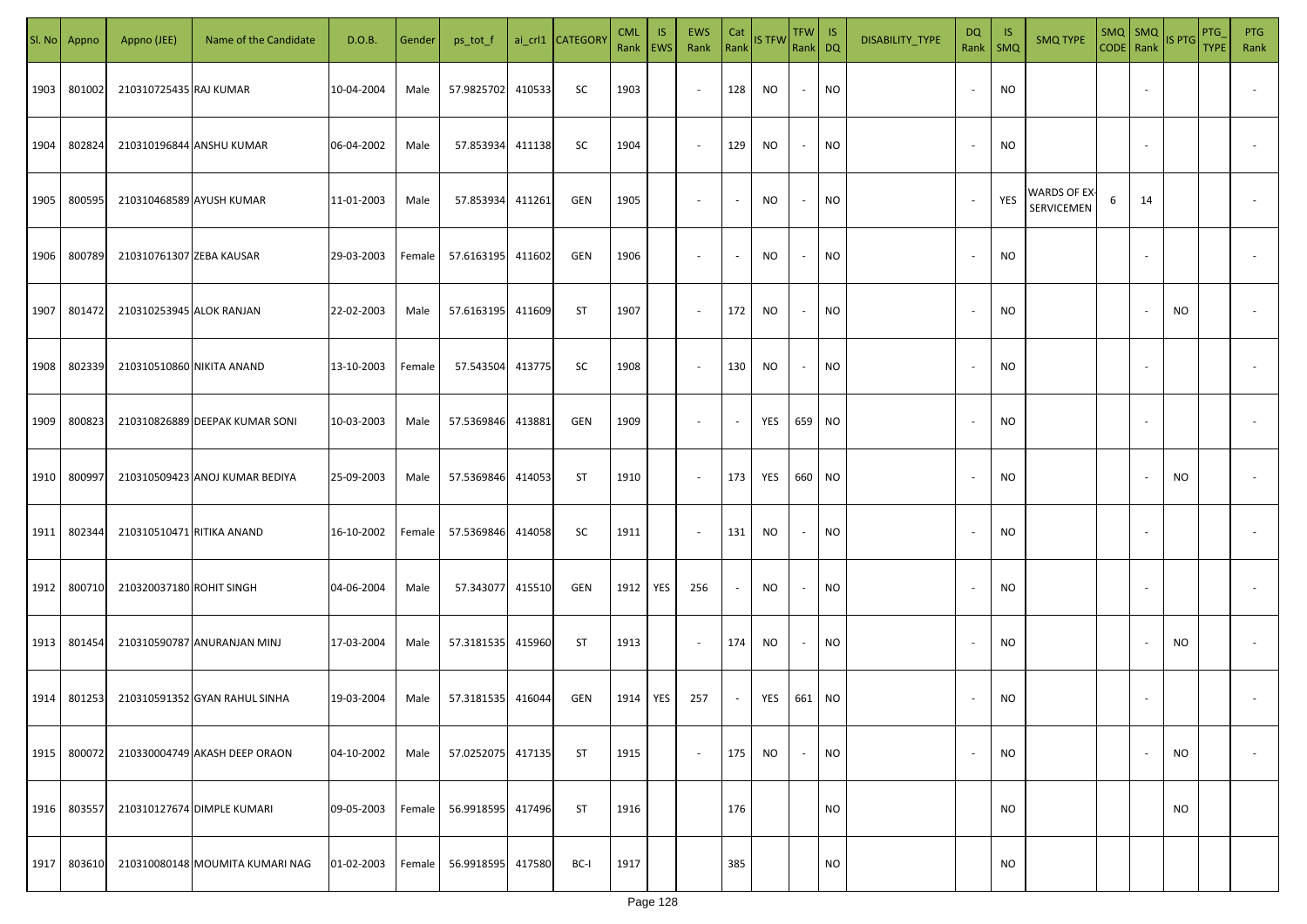| SI. No | Appno  | Appno (JEE)              | Name of the Candidate                 | D.O.B.     | Gender | ps_tot_f        |        | ai_crl1 CATEGORY | <b>CML</b> | <b>IS</b><br>Rank   EWS | EWS<br>Rank | Cat    | Rank IS TFW | TFW IS<br>Rank DQ        |                | DISABILITY_TYPE | DQ<br>Rank               | -IS<br>SMQ     | <b>SMQ TYPE</b> | $SMQ$ SMQ<br>CODE Rank |        | IS PTG    | PTG<br><b>TYPE</b> | PTG<br>Rank              |
|--------|--------|--------------------------|---------------------------------------|------------|--------|-----------------|--------|------------------|------------|-------------------------|-------------|--------|-------------|--------------------------|----------------|-----------------|--------------------------|----------------|-----------------|------------------------|--------|-----------|--------------------|--------------------------|
| 1918   | 800099 | 210320010073             | DIPANSHU KUMAR<br>KARMALI             | 01-02-2004 | Male   | 56.9918595      | 417757 | ST               | 1918       |                         | $\sim$      | 177    | NO          | $\sim$                   | <b>NO</b>      |                 | $\overline{\phantom{a}}$ | <b>NO</b>      |                 |                        |        | NO        |                    |                          |
| 1919   | 801292 | 210310262766 AKASH BAURI |                                       | 01-01-2001 | Male   | 56.9918595      | 417839 | SC               | 1919       |                         | $\sim$      | 132    | NO          | $\sim$                   | <b>NO</b>      |                 | $\overline{\phantom{a}}$ | <b>NO</b>      |                 |                        |        |           |                    |                          |
|        |        |                          | 1920 803330 210310574568 DAULAT MAHTO | 14-03-2003 | Male   | 56.99186 417877 |        | GEN              | 1920       |                         |             | $\sim$ | NO.         |                          | N <sub>O</sub> |                 |                          | N <sub>0</sub> |                 |                        |        |           |                    |                          |
| 1921   | 802225 |                          | 210310054999 ROHIT KUMAR DESWALI      | 13-06-2002 | Male   | 56.9873631      | 418084 | ST               | 1921       |                         | $\sim$      | 178    | NO.         | $\sim$                   | NO             |                 |                          | <b>NO</b>      |                 |                        |        | NO        |                    |                          |
| 1922   | 800068 |                          | 210310921055 ABHISHEK KUMAR           | 02-11-2000 | Male   | 56.9369681      | 418538 | ST               | 1922       |                         | $\sim$      | 179    | <b>NO</b>   | $\sim$                   | <b>NO</b>      |                 |                          | <b>NO</b>      |                 |                        |        | <b>NO</b> |                    |                          |
| 1923   | 802845 | 210310521353 BIMIT TOPPO |                                       | 16-10-2003 | Male   | 56.9290623      | 419206 | ST               | 1923       |                         | $\sim$      | 180    | YES         | 662 NO                   |                |                 |                          | <b>NO</b>      |                 |                        |        | NO        |                    |                          |
| 1924   | 803556 | 210310773962 SHASHI RAJ  |                                       | 16-09-2000 | Male   | 56.9290623      | 419649 | SC               | 1924       |                         |             | 133    |             |                          | NO             |                 |                          | <b>NO</b>      |                 |                        |        |           |                    |                          |
| 1925   | 801869 |                          | 210310248276 SUMAN KUMAR SAHU         | 15-08-2003 | Male   | 56.8379203      | 421012 | BC-I             | 1925       |                         | $\sim$      | 386    | YES         | 663                      | <b>NO</b>      |                 |                          | <b>NO</b>      |                 |                        |        |           |                    |                          |
| 1926   | 800704 |                          | 210310467859 KAMALKANT SINGH          | 06-03-2003 | Male   | 56.8379203      | 421050 | ST               | 1926       |                         | $\sim$      | 181    | NO          | $\overline{\phantom{a}}$ | <b>NO</b>      |                 |                          | <b>NO</b>      |                 |                        |        | NO.       |                    |                          |
| 1927   | 801756 |                          | 210310025084 GAUTAM THAKUR            | 03-04-2002 | Male   | 56.8052882      | 421814 | GEN              | 1927       |                         | $\sim$      | $\sim$ | YES         | 664                      | <b>NO</b>      |                 |                          | <b>NO</b>      |                 |                        |        |           |                    |                          |
| 1928   | 801273 |                          | 210310278385 CHANDNI MANDAL           | 23-03-2003 | Female | 56.708497       | 422681 | GEN              | 1928       |                         | $\sim$      | $\sim$ | NO          | $\sim$                   | <b>NO</b>      |                 |                          | <b>NO</b>      |                 |                        |        |           |                    |                          |
| 1929   | 800350 |                          | 210310045492 MANISH KUMAR             | 19-03-2002 | Male   | 56.708497       | 422684 | BC-II            | 1929       |                         | $\sim$      | 225    | NO.         | $\sim$                   | NO             |                 |                          | <b>NO</b>      |                 |                        |        |           |                    |                          |
| 1930   | 802307 |                          | 210320041476 SHRUTI AGRAWAL           | 19-05-2002 | Female | 56.6504732      | 423512 | GEN              | 1930       | <b>NO</b>               | $\sim$      | $\sim$ | NO          | $\sim$                   | <b>NO</b>      |                 | $\overline{\phantom{a}}$ | <b>NO</b>      |                 |                        | $\sim$ |           |                    | $\overline{\phantom{a}}$ |
| 1931   | 803472 | 210310356867 PANKAJ BARA |                                       | 07-02-2004 | Male   | 56.4272421      | 424031 | ST               | 1931       |                         | $\sim$      | 182    | NO          | $\sim$                   | <b>NO</b>      |                 | $\overline{\phantom{a}}$ | <b>NO</b>      |                 |                        |        | <b>NO</b> |                    | $\overline{\phantom{a}}$ |
| 1932   | 801883 |                          | 210310190442 PANKAJ KUMAR             | 07-11-2001 | Male   | 56.4272421      | 424189 | BC-I             | 1932       |                         | $\sim$      | 387    | YES         | 665 NO                   |                |                 | $\overline{\phantom{a}}$ | <b>NO</b>      |                 |                        | $\sim$ |           |                    | $\overline{\phantom{a}}$ |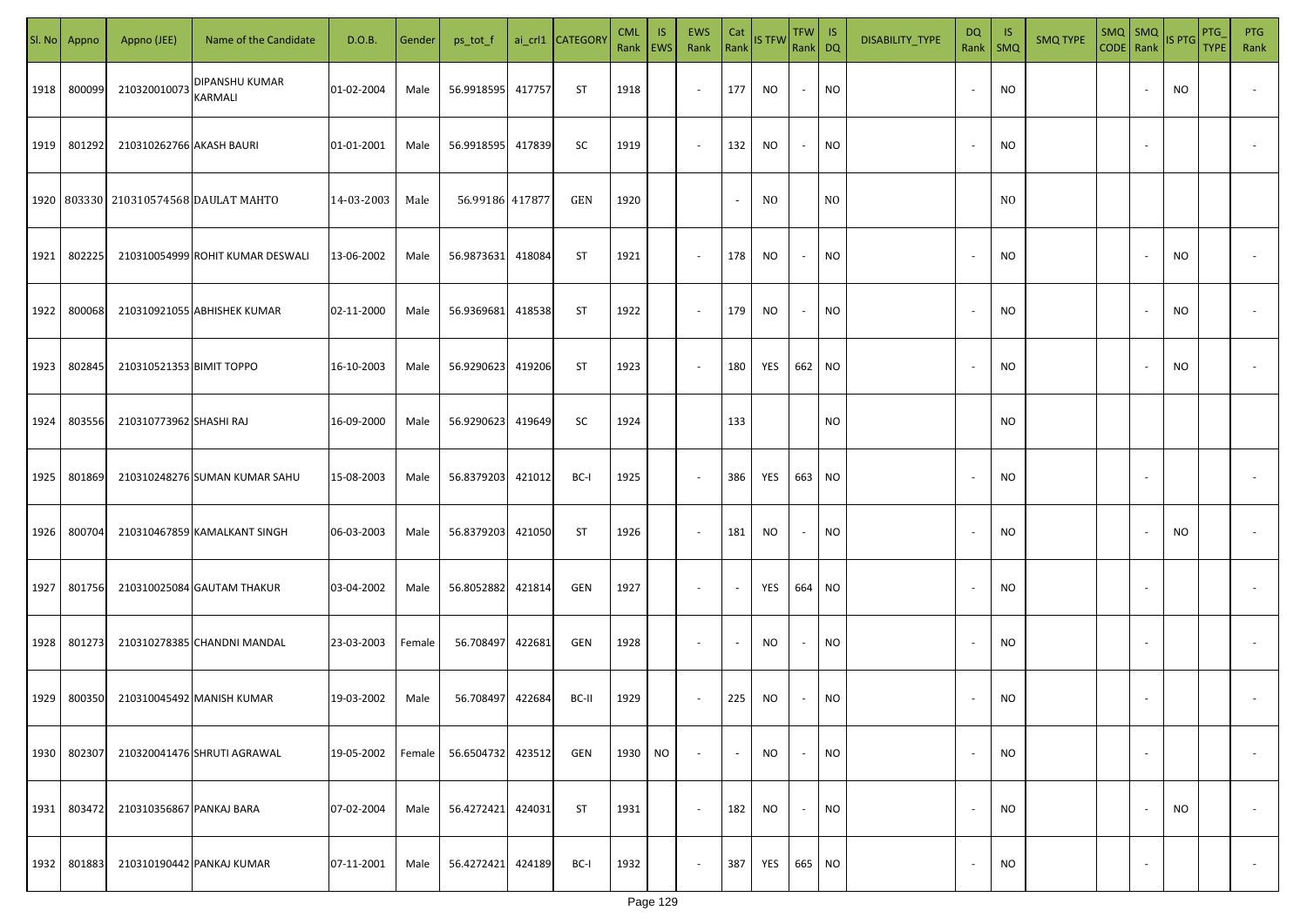| SI. No | Appno  | Appno (JEE)              | Name of the Candidate           | D.O.B.     | Gender | ps_tot_f   |        | ai_crl1 CATEGORY | <b>CML</b><br>Rank   EWS | IS. | <b>EWS</b><br>Rank       | Cat<br>Rank              | <b>IS TFW</b> | $TFW$ IS<br>Rank DQ      |           | DISABILITY_TYPE | <b>DQ</b>                | -IS<br>Rank   SMQ | <b>SMQ TYPE</b>                         |                |                          | $\begin{array}{ c c c c }\n\hline\n\text{SMQ} & \text{SMQ} \\ \hline\n\text{CODE} & \text{Rank}\n\end{array}$ IS PTG | <b>PTG</b><br><b>TYPE</b> | <b>PTG</b><br>Rank       |
|--------|--------|--------------------------|---------------------------------|------------|--------|------------|--------|------------------|--------------------------|-----|--------------------------|--------------------------|---------------|--------------------------|-----------|-----------------|--------------------------|-------------------|-----------------------------------------|----------------|--------------------------|----------------------------------------------------------------------------------------------------------------------|---------------------------|--------------------------|
| 1933   | 800405 |                          | 210310570064 DIPENDYU SARDAR    | 28-05-2002 | Male   | 56.4267165 | 424572 | ST               | 1933                     |     | $\sim$                   | 183                      | NO            | $\overline{\phantom{a}}$ | <b>NO</b> |                 |                          | <b>NO</b>         |                                         |                |                          | NO                                                                                                                   |                           |                          |
| 1934   | 802016 | 210310595112 ADITYA RAJ  |                                 | 16-11-2003 | Male   | 56.4267165 | 424742 | BC-II            | 1934                     |     | $\sim$                   | 226                      | YES           | 666 NO                   |           |                 |                          | <b>NO</b>         |                                         |                |                          |                                                                                                                      |                           |                          |
| 1935   | 803213 |                          | 210310630252 ANAND VASKER       | 12-07-2003 | Male   | 56.3772635 | 424857 | BC-I             | 1935                     |     | $\overline{\phantom{a}}$ | 388                      | NO            | $\sim$                   | <b>NO</b> |                 |                          | <b>NO</b>         |                                         |                |                          |                                                                                                                      |                           |                          |
| 1936   | 803014 |                          | 210310667043 ABHINAV LAKRA      | 23-04-2002 | Male   | 56.3772635 | 424877 | ST               | 1936                     |     | $\overline{\phantom{a}}$ | 184                      | NO            | $\overline{\phantom{a}}$ | <b>NO</b> |                 |                          | <b>NO</b>         |                                         |                |                          | NO                                                                                                                   |                           |                          |
| 1937   | 803385 |                          | 210310511477 HEMAL UMUL HEMBRAM | 22-08-2004 | Male   | 56.3037605 | 425274 | ST               | 1937                     |     | $\overline{\phantom{a}}$ | 185                      | NO            | $\sim$                   | <b>NO</b> |                 | $\sim$                   | <b>NO</b>         |                                         |                |                          | NO                                                                                                                   |                           |                          |
| 1938   | 802061 |                          | 210310304956 SUMIT KUMAR MANDAL | 10-02-2004 | Male   | 56.3037605 | 425344 | GEN              | 1938                     |     | $\overline{\phantom{a}}$ | $\overline{\phantom{a}}$ | NO            | $\overline{\phantom{a}}$ | <b>NO</b> |                 |                          | YES               | <b>WARDS OF</b><br>SERVING<br>PERSONNEL | $\overline{7}$ | 26                       |                                                                                                                      |                           |                          |
| 1939   | 803207 |                          | 210310772639 SANJEET KUMAR      | 01-02-2004 | Male   | 56.2874833 | 425654 | SC               | 1939                     |     | $\overline{\phantom{a}}$ | 134                      | NO.           | $\sim$                   | <b>NO</b> |                 |                          | <b>NO</b>         |                                         |                |                          |                                                                                                                      |                           |                          |
| 1940   | 802263 |                          | 210310011872 PANKAJ KUMAR DAS   | 03-03-2002 | Male   | 56.2874123 | 426250 | SC               | 1940                     |     | $\sim$                   | 135                      | <b>NO</b>     | $\overline{\phantom{a}}$ | <b>NO</b> |                 |                          | <b>NO</b>         |                                         |                |                          |                                                                                                                      |                           |                          |
| 1941   | 802038 | 210310300947 SEEMA SINGH |                                 | 07-04-2003 | Female | 56.2874123 | 426562 | ST               | 1941                     |     | $\overline{\phantom{a}}$ | 186                      | NO            | $\overline{\phantom{a}}$ | <b>NO</b> |                 |                          | <b>NO</b>         |                                         |                |                          | NO.                                                                                                                  |                           |                          |
| 1942   | 803062 |                          | 210310015022 ARVIND TOPPO       | 04-05-2002 | Male   | 56.2874123 | 426746 | ST               | 1942                     |     | $\sim$                   | 187                      | NO            |                          | <b>NO</b> |                 |                          | <b>NO</b>         |                                         |                |                          | NO                                                                                                                   |                           |                          |
| 1943   | 800659 |                          | 210310678266 AMANDEEP SINGH     | 05-03-2002 | Male   | 56.2854939 | 426915 | GEN              | 1943                     |     | $\sim$                   |                          | NO            |                          | <b>NO</b> |                 |                          | <b>NO</b>         |                                         |                |                          | NO                                                                                                                   |                           |                          |
| 1944   | 802387 |                          | 210320015461 JOHNSON KERKETTA   | 01-04-2002 | Male   | 56.2854939 | 426930 | ST               | 1944                     |     | $\sim$                   | 188                      | NO            |                          | <b>NO</b> |                 |                          | <b>NO</b>         |                                         |                |                          | NO                                                                                                                   |                           |                          |
| 1945   | 801187 |                          | 210310815917 MD ARIF ANSARI     | 02-08-2004 | Male   | 56.2854939 | 427022 | BC-I             | 1945                     |     | $\sim$                   | 389                      | NO            |                          | <b>NO</b> |                 |                          | <b>NO</b>         |                                         |                | $\overline{\phantom{a}}$ |                                                                                                                      |                           | $\overline{\phantom{a}}$ |
| 1946   | 802342 | 210310221164 ANITA KERAI |                                 | 10-06-2004 | Female | 56.2255489 | 427653 | <b>ST</b>        | 1946                     |     | $\sim$                   | 189                      | YES           | 667 NO                   |           |                 | $\overline{\phantom{a}}$ | <b>NO</b>         |                                         |                |                          | NO                                                                                                                   |                           | $\overline{\phantom{a}}$ |
| 1947   | 802688 | 210330082017 VINEET MINZ |                                 | 23-01-2003 | Male   | 56.1815275 | 428259 | ST               | 1947                     |     | $\overline{\phantom{a}}$ | 190                      | <b>NO</b>     | $\sim$                   | <b>NO</b> |                 |                          | YES               | WARDS OF EX-<br>SERVICEMEN              | 6              | 15                       | <b>NO</b>                                                                                                            |                           | $\overline{\phantom{a}}$ |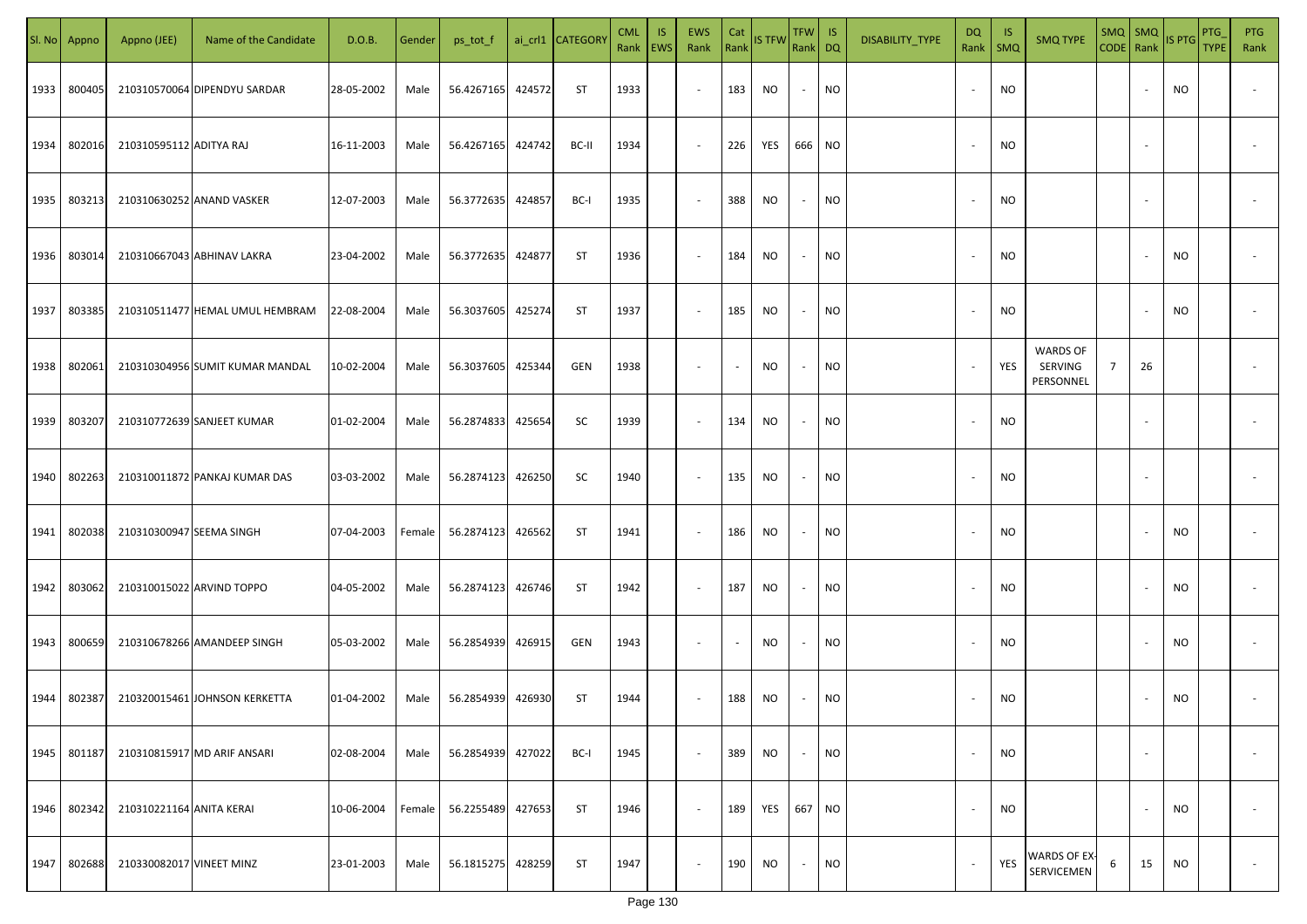|      | Sl. No Appno | Appno (JEE)               | Name of the Candidate                          | D.O.B.     | Gender | ps_tot_f          |        | ai_crl1 CATEGORY | <b>CML</b> | <b>IS</b><br>Rank   EWS | EWS<br>Rank              | Cat<br>Rank | <b>IS TFW</b> | TFW IS<br>Rank DQ |           | DISABILITY_TYPE | DQ<br>Rank               | -IS<br><b>SMQ</b> | <b>SMQ TYPE</b>            | $SMQ$ $SMQ$<br>CODE Rank |                          | <b>IS PTG</b> | <b>PTG</b><br><b>TYPE</b> | <b>PTG</b><br>Rank       |
|------|--------------|---------------------------|------------------------------------------------|------------|--------|-------------------|--------|------------------|------------|-------------------------|--------------------------|-------------|---------------|-------------------|-----------|-----------------|--------------------------|-------------------|----------------------------|--------------------------|--------------------------|---------------|---------------------------|--------------------------|
| 1948 | 800878       |                           | 210310392404 HARIOM KUNWAR                     | 10-05-2001 | Male   | 55.9388924        | 428954 | ST               | 1948       |                         | $\sim$                   | 191         | NO.           | $\sim$            | <b>NO</b> |                 | $\sim$                   | <b>NO</b>         |                            |                          |                          | YES           | MAL<br><b>PAHA</b><br>RIA | $\mathbf{1}$             |
| 1949 | 802623       |                           | 210310557069 SHUBHAM ANURAG                    | 22-06-2003 | Male   | 55.9388924        | 429069 | BC-II            | 1949       |                         | $\sim$                   | 227         | NO.           | $\sim$            | <b>NO</b> |                 | $\overline{\phantom{a}}$ | <b>NO</b>         |                            |                          |                          |               |                           |                          |
| 1950 | 802467       |                           | 210310593177 AVINASH TUDU                      | 30-03-2001 | Male   | 55.9040651        | 429332 | ST               | 1950       |                         | $\sim$                   | 192         | NO.           | $\sim$            | <b>NO</b> |                 | $\overline{\phantom{a}}$ | <b>NO</b>         |                            |                          |                          | NO            |                           |                          |
| 1951 | 803219       |                           | 210310522639 PRATAP KUMAR BAURI                | 04-08-2001 | Male   | 55.9040651        | 429604 | SC               | 1951       |                         | $\sim$                   | 136         | NO            | $\sim$            | NO        |                 | $\sim$                   | <b>NO</b>         |                            |                          |                          |               |                           |                          |
| 1952 | 802652       |                           | 210310705812 AKANKSHA KUMARI                   | 05-03-2003 | Female | 55.7797459 430338 |        | ST               | 1952       |                         | $\sim$                   | 193         | NO.           | $\sim$            | <b>NO</b> |                 |                          | <b>NO</b>         |                            |                          |                          | NO.           |                           |                          |
|      |              |                           | 1953   802846   210310678450 AMAN KUMAR MISHRA | 14-09-2003 | Male   | 55.779746 430506  |        | GEN              | 1953       |                         |                          | $\sim$      | NO.           |                   | NO.       |                 |                          | N <sub>O</sub>    |                            |                          |                          |               |                           |                          |
| 1954 | 800105       |                           | 210340022092 AVINASH KUMAR YADAV               | 18-12-2001 | Male   | 55.6296391 431535 |        | GEN              | 1954       |                         | $\overline{\phantom{a}}$ | $\sim$      | NO.           | $\sim$            | <b>NO</b> |                 |                          | YES               | WARDS OF EX-<br>SERVICEMEN | 6                        | 16                       |               |                           |                          |
| 1955 | 800097       |                           | 210310428012 MANISH SOREN                      | 24-07-2002 | Male   | 55.6296391 431596 |        | ST               | 1955       |                         | $\sim$                   | 194         | YES           | 668 NO            |           |                 |                          | <b>NO</b>         |                            |                          |                          | <b>NO</b>     |                           |                          |
| 1956 | 800311       | 210310715771 AYUSH PALLAW |                                                | 07-11-2003 | Male   | 55.616927 431848  |        | GEN              | 1956       | YES                     | 258                      | $\sim$      | YES           | 669 NO            |           |                 |                          | <b>NO</b>         |                            |                          |                          |               |                           |                          |
| 1957 | 801536       | 210310426054 ANKIT KUMAR  |                                                | 05-02-2003 | Male   | 55.5949166 432597 |        | SC               | 1957       |                         | $\sim$                   | 137         | NO.           | $\sim$            | NO        |                 |                          | <b>NO</b>         |                            |                          |                          |               |                           |                          |
| 1958 | 803051       |                           | 210310916416 NALINI KUMARI                     | 18-04-2004 | Female | 55.5421829 433246 |        | BC-II            | 1958       |                         | $\sim$                   | 228         | NO.           | $\sim$            | <b>NO</b> |                 |                          | <b>NO</b>         |                            |                          |                          |               |                           |                          |
|      | 1959 803097  |                           | 210320004335 SUSHMITA MARANDI                  | 01-01-2005 | Female | 55.5421829 433277 |        | ST               | 1959       |                         | $\overline{\phantom{a}}$ | 195         | NO            | $\sim$            | <b>NO</b> |                 |                          | <b>NO</b>         |                            |                          |                          | <b>NO</b>     |                           |                          |
| 1960 | 800140       |                           | 210310002222 YUVRAJ KUMAR                      | 28-02-2003 | Male   | 55.4489728 433588 |        | SC               | 1960       |                         | $\sim$                   | 138         | NO.           | $\sim$            | <b>NO</b> |                 | $\sim$                   | <b>NO</b>         |                            |                          | $\overline{\phantom{a}}$ |               |                           | $\overline{\phantom{a}}$ |
| 1961 | 801299       | 210310030300 RITIK DEO    |                                                | 11-10-2002 | Male   | 55.4341812 433684 |        | SC               | 1961       |                         | $\sim$                   | 139         | YES           | 670 NO            |           |                 | $\overline{\phantom{a}}$ | <b>NO</b>         |                            |                          | $\overline{\phantom{a}}$ |               |                           | $\overline{\phantom{a}}$ |
| 1962 | 800220       |                           | 210310473286 ANKIT NARAYAN                     | 08-09-2001 | Male   | 55.4341812 433766 |        | GEN              | 1962       |                         | $\overline{\phantom{a}}$ | $\sim$      | NO.           | $\sim$            | <b>NO</b> |                 | $\overline{\phantom{a}}$ | <b>NO</b>         |                            |                          | $\overline{\phantom{a}}$ |               |                           | $\overline{\phantom{a}}$ |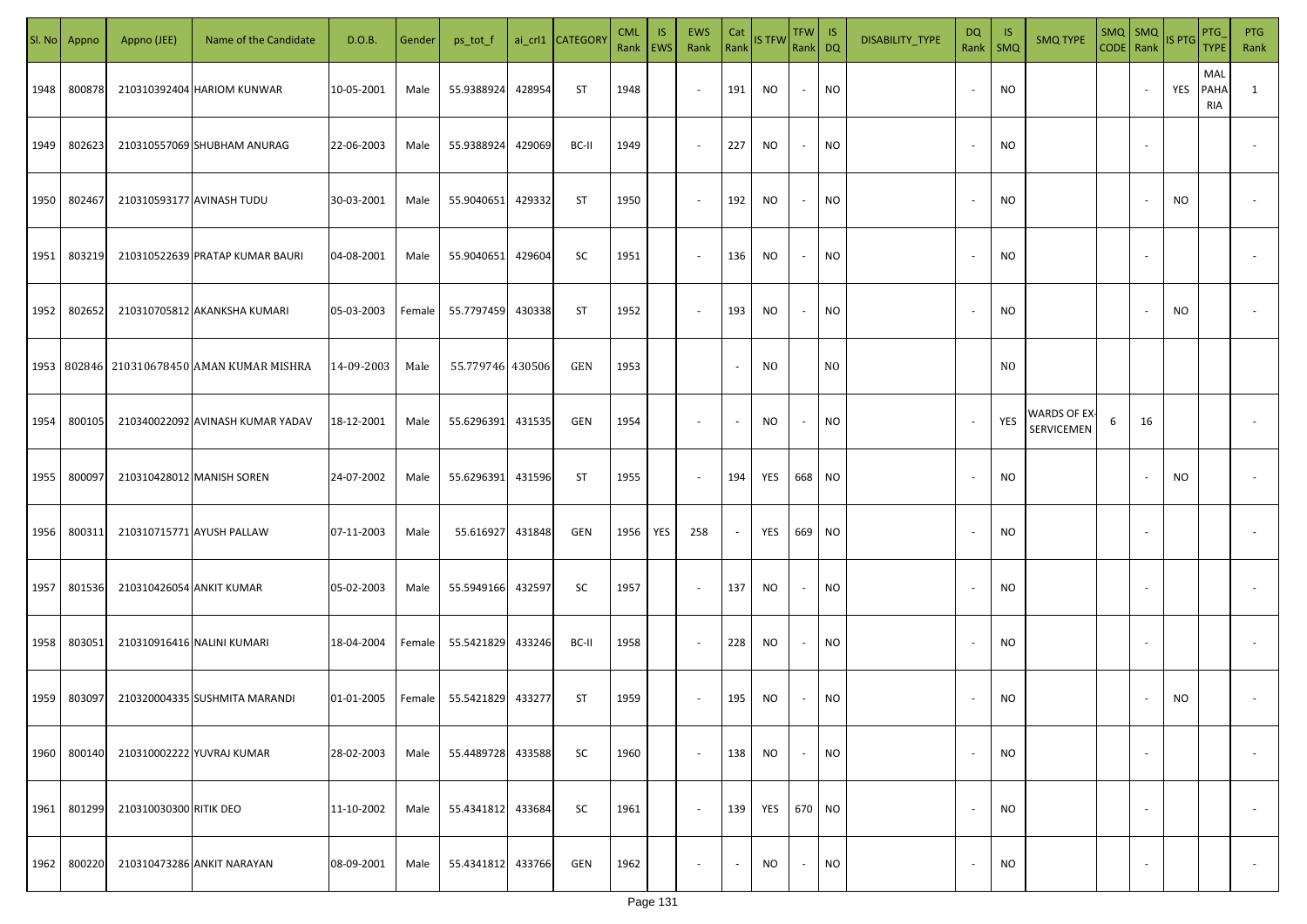|      | Sl. No Appno | Appno (JEE)                | Name of the Candidate          | D.O.B.     | Gender | ps_tot_f   |        | ai_crl1 CATEGORY | <b>CML</b><br>Rank | IS.<br>EWS | <b>EWS</b><br>Rank       | Cat<br>Rank | <b>IS TFW</b> | <b>TFW</b><br>Rank DQ    | IS        | DISABILITY_TYPE | DQ<br>Rank               | -IS<br>$\mathsf{SMQ}$ | <b>SMQ TYPE</b> | $SMQ$ $SMQ$<br>CODE Rank | IS PTG | PTG<br><b>TYPE</b> | <b>PTG</b><br>Rank       |
|------|--------------|----------------------------|--------------------------------|------------|--------|------------|--------|------------------|--------------------|------------|--------------------------|-------------|---------------|--------------------------|-----------|-----------------|--------------------------|-----------------------|-----------------|--------------------------|--------|--------------------|--------------------------|
| 1963 | 801222       |                            | 210310503509 KUMARI SALONI     | 29-05-2004 | Female | 55.3745261 | 434941 | GEN              | 1963               |            | $\overline{\phantom{a}}$ |             | NO            | $\overline{\phantom{a}}$ | <b>NO</b> |                 | $\overline{\phantom{a}}$ | <b>NO</b>             |                 |                          |        |                    |                          |
| 1964 | 800951       |                            | 210310019523 SUNIDHI KUMARI    | 02-09-2001 | Female | 55.3745261 | 434945 | SC               | 1964               |            | $\sim$                   | 140         | <b>NO</b>     | $\sim$                   | <b>NO</b> |                 | $\overline{\phantom{a}}$ | <b>NO</b>             |                 |                          |        |                    |                          |
| 1965 | 803333       | 210310854367 RIYA RANI RAY |                                | 15-03-2003 | Female | 55.2790626 | 435298 | GEN              | 1965               | YES        | 259                      |             | YES           | 671 NO                   |           |                 | $\overline{\phantom{a}}$ | NO                    |                 |                          |        |                    |                          |
| 1966 | 801926       |                            | 210310675179 SHANIF MEHBOOB    | 21-12-2002 | Male   | 55.2790626 | 435307 | GEN              | 1966               | NO.        | $\overline{\phantom{a}}$ |             | NO            | $\sim$                   | NO        |                 | $\sim$                   | NO                    |                 |                          |        |                    |                          |
| 1967 | 801025       |                            | 210310336536 SHIVAM SWARNKAR   | 04-03-2002 | Male   | 55.2790626 | 435420 | GEN              | 1967               |            | $\sim$                   |             | <b>NO</b>     | $\sim$                   | NO.       |                 | $\overline{\phantom{a}}$ | NO                    |                 |                          |        |                    |                          |
| 1968 | 800563       |                            | 210310093457 SUBHAM PASWAN     | 10-01-2002 | Male   | 55.2790626 | 435506 | SC               | 1968               |            | $\overline{\phantom{a}}$ | 141         | YES           | 672                      | NO        |                 | $\overline{\phantom{a}}$ | <b>NO</b>             |                 |                          |        |                    |                          |
| 1969 | 801017       |                            | 210330069034 MEGHA HEMBROM     | 19-01-2003 | Female | 55.2790626 | 435529 | ST               | 1969               |            | $\overline{\phantom{a}}$ | 196         | <b>NO</b>     | $\sim$                   | <b>NO</b> |                 | $\overline{\phantom{a}}$ | NO                    |                 |                          | NO.    |                    |                          |
| 1970 | 803389       |                            | 210310223073 NIKHIL BHARDWAJ   | 24-04-2002 | Male   | 55.2267446 | 435783 | GEN              | 1970               | YES        | 260                      |             | NO.           | $\sim$                   | <b>NO</b> |                 | $\overline{\phantom{a}}$ | NO                    |                 |                          |        |                    |                          |
| 1971 | 802111       |                            | 210310063271 RAHUL MANDAL      | 18-10-2002 | Male   | 55.2267446 | 436072 | GEN              | 1971               |            | $\overline{\phantom{a}}$ |             | NO.           | $\overline{\phantom{a}}$ | <b>NO</b> |                 |                          | NO                    |                 |                          |        |                    |                          |
| 1972 | 800711       | 210310542694 ANKIT ORAON   |                                | 15-08-2003 | Male   | 55.1216508 | 436525 | <b>ST</b>        | 1972               |            | $\sim$                   | 197         | <b>NO</b>     | $\sim$                   | <b>NO</b> |                 |                          | <b>NO</b>             |                 |                          | NO.    |                    |                          |
| 1973 | 801333       |                            | 210310714718 RANJEET SINGH SOY | 20-08-2004 | Male   | 55.1216508 | 436550 | <b>ST</b>        | 1973               |            | $\sim$                   | 198         | <b>NO</b>     | $\sim$                   | <b>NO</b> |                 | $\overline{\phantom{a}}$ | <b>NO</b>             |                 |                          | NO.    |                    |                          |
| 1974 | 801145       |                            | 210310033874 JENNY KERKETTA    | 24-04-2003 | Female | 55.1216508 | 436743 | <b>ST</b>        | 1974               |            | $\overline{\phantom{a}}$ | 199         | <b>NO</b>     |                          | <b>NO</b> |                 | $\overline{\phantom{a}}$ | <b>NO</b>             |                 |                          | NO.    |                    |                          |
| 1975 | 802723       |                            | 210310212833 NABANITA BASU     | 25-10-2002 | Female | 55.0984964 | 437586 | GEN              | 1975               |            | $\overline{\phantom{a}}$ |             | NO            | $\sim$                   | <b>NO</b> |                 | $\overline{\phantom{a}}$ | <b>NO</b>             |                 |                          |        |                    |                          |
| 1976 | 802933       | 210310054037 VIPUL RAJ     |                                | 30-09-1999 | Male   | 55.0984964 | 437814 | SC               | 1976               |            | $\blacksquare$           | 142         | NO            | $\sim$                   | <b>NO</b> |                 | $\overline{\phantom{a}}$ | <b>NO</b>             |                 |                          |        |                    |                          |
| 1977 | 803225       |                            | 210310078687 MITUL PRAMANIK    | 02-01-2003 | Female | 55.0123246 | 438410 | BC-I             | 1977               |            | $\overline{\phantom{a}}$ | 390         | YES           | 673 NO                   |           |                 | $\overline{\phantom{a}}$ | <b>NO</b>             |                 |                          |        |                    | $\overline{\phantom{a}}$ |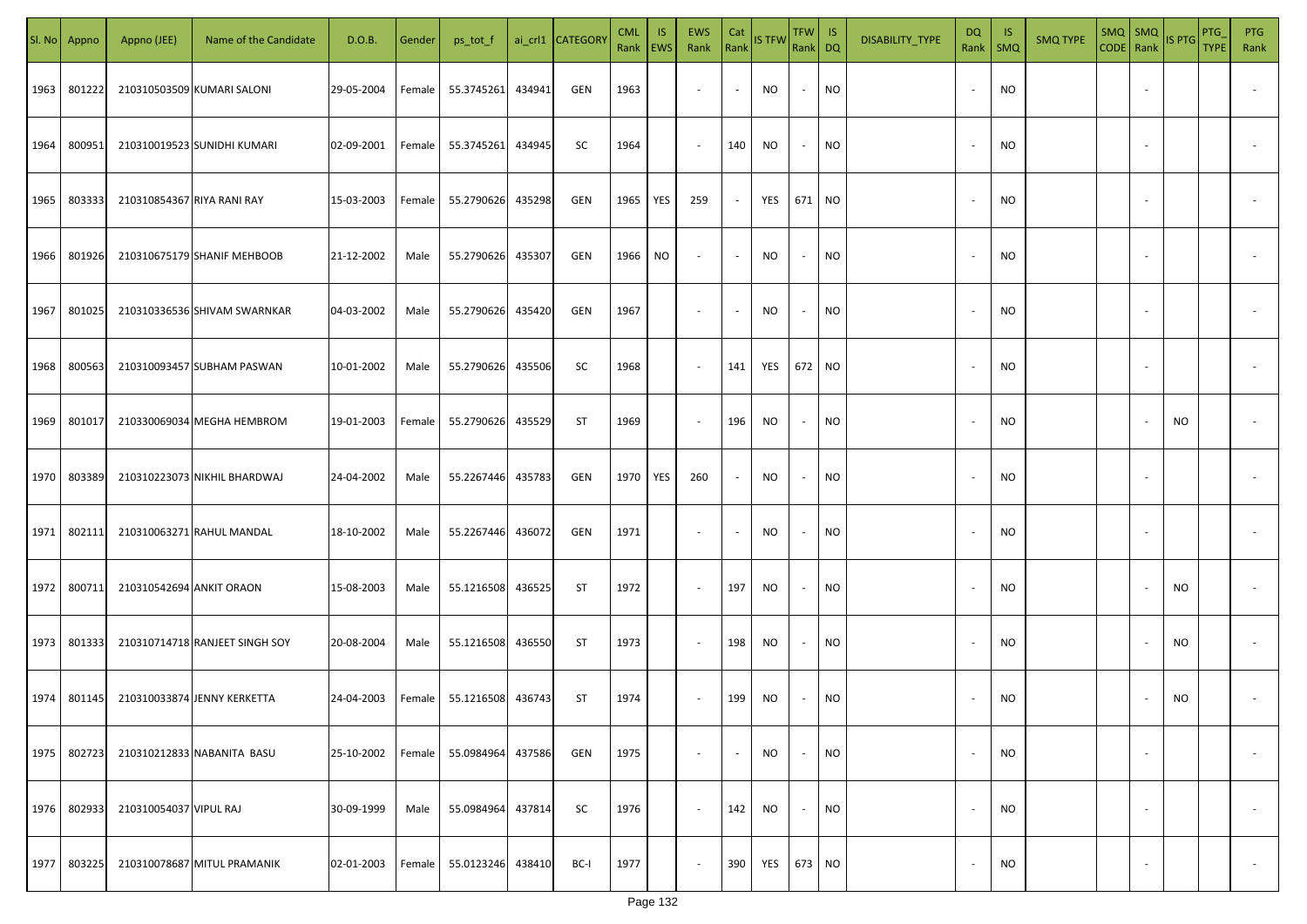| SI. No | Appno  | Appno (JEE)              | Name of the Candidate           | D.O.B.     | Gender | ps_tot_f          |        | ai_crl1 CATEGORY | <b>CML</b><br>Rank   EWS | <b>IS</b> | EWS<br>Rank | Cat                      | Rank IS TFW | $TFW$ IS<br>Rank DQ |           | DISABILITY_TYPE | <b>DQ</b><br>Rank        | - IS<br>SMQ | <b>SMQ TYPE</b> | $SMQ$ $SMQ$<br>CODE Rank |                          | <b>IS PTG</b> | PTG<br><b>TYPE</b> | <b>PTG</b><br>Rank       |
|--------|--------|--------------------------|---------------------------------|------------|--------|-------------------|--------|------------------|--------------------------|-----------|-------------|--------------------------|-------------|---------------------|-----------|-----------------|--------------------------|-------------|-----------------|--------------------------|--------------------------|---------------|--------------------|--------------------------|
| 1978   | 800544 |                          | 210310007352 AYUSH KUMAR        | 31-08-2002 | Male   | 54.9811137        | 438992 | ST               | 1978                     |           | $\sim$      | 200                      | NO          | $\sim$              | NO        |                 | $\overline{\phantom{a}}$ | <b>NO</b>   |                 |                          |                          | NO            |                    |                          |
| 1979   | 801475 | 210310750549 ANISHEK RAJ |                                 | 14-10-2003 | Male   | 54.9811137        | 439014 | SC               | 1979                     |           | $\sim$      | 143                      | YES         | 674 NO              |           |                 | $\overline{\phantom{a}}$ | <b>NO</b>   |                 |                          |                          |               |                    |                          |
| 1980   | 800860 |                          | 210310613729 KRISH PRAKASH      | 26-07-2003 | Male   | 54.7510975        | 439537 | GEN              | 1980                     |           | $\sim$      | $\sim$                   | NO          | $\sim$              | <b>NO</b> |                 | $\overline{\phantom{a}}$ | <b>NO</b>   |                 |                          |                          |               |                    |                          |
| 1981   | 802810 |                          | 210310064138 SUPRABHAT MURMU    | 28-07-2001 | Male   | 54.7475505        | 440028 | ST               | 1981                     |           | $\sim$      | 201                      | NO          | $\sim$              | <b>NO</b> |                 | $\overline{\phantom{a}}$ | <b>NO</b>   |                 |                          |                          | NO            |                    |                          |
| 1982   | 801167 |                          | 210310922746 SHALINI KANCHAN    | 28-03-2003 | Female | 54.7475505        | 440368 | GEN              | 1982                     |           | $\sim$      | $\sim$                   | NO.         | $\sim$              | NO        |                 | $\overline{\phantom{a}}$ | <b>NO</b>   |                 |                          | $\overline{\phantom{a}}$ |               |                    |                          |
| 1983   | 803494 |                          | 210310260136 AARYAN KUMAR       | 27-11-2005 | Male   | 54.7475505        | 440441 | BC-II            | 1983                     |           | $\sim$      | 229                      | NO.         | $\sim$              | NO        |                 |                          | ΝO          |                 |                          |                          |               |                    |                          |
| 1984   | 801122 |                          | 210310359265 PRATHAM HIMANSHU   | 31-12-2003 | Male   | 54.7248023        | 440506 | SC               | 1984                     |           | $\sim$      | 144                      | NO.         | $\sim$              | NO        |                 |                          | <b>NO</b>   |                 |                          |                          |               |                    |                          |
| 1985   | 802593 |                          | 210310359143 DHARMENDRA YADAV   | 07-03-2003 | Male   | 54.7248023        | 440792 | BC-II            | 1985                     |           | $\sim$      | 230                      | YES         | 675 NO              |           |                 |                          | <b>NO</b>   |                 |                          |                          |               |                    |                          |
| 1986   | 801738 |                          | 210310579655 HEMANT KUMAR       | 03-07-2002 | Male   | 54.7103701        | 441005 | SC               | 1986                     |           | $\sim$      | 145                      | NO          | $\sim$              | NO        |                 |                          | <b>NO</b>   |                 |                          |                          |               |                    |                          |
| 1987   | 803546 |                          | 210310712784 JHUMA MAHATO       | 26-06-2002 | Female | 54.6908911        | 441766 | BC-II            | 1987                     |           |             | 231                      | YES         | 676 NO              |           |                 |                          | <b>NO</b>   |                 |                          |                          |               |                    |                          |
| 1988   | 801350 |                          | 210310767736 SHIVRAJ KUMAR      | 30-04-2002 | Male   | 54.6499941        | 442184 | GEN              | 1988                     |           | $\sim$      | $\overline{\phantom{a}}$ | NO.         | $\sim$              | <b>NO</b> |                 |                          | <b>NO</b>   |                 |                          |                          |               |                    |                          |
| 1989   | 803633 |                          | 210310513769 AYUSH KUMAR        | 26-02-2001 | Male   | 54.6499941 442229 |        | BC-I             | 1989                     |           |             | 391                      |             |                     | <b>NO</b> |                 |                          | <b>NO</b>   |                 |                          |                          |               |                    |                          |
| 1990   | 802828 | 210310089964 SAMRAT RAJ  |                                 | 27-11-2002 | Male   | 54.6499941        | 442350 | SC               | 1990                     |           | $\sim$      | 146                      | <b>NO</b>   | $\sim$              | <b>NO</b> |                 | $\overline{\phantom{a}}$ | <b>NO</b>   |                 |                          | $\overline{\phantom{a}}$ |               |                    | $\overline{\phantom{a}}$ |
| 1991   | 803349 |                          | 210310486818 RAKESH SOREN       | 10-01-2001 | Male   | 54.6208217        | 442523 | ST               | 1991                     |           | $\sim$      | 202                      | YES         | 677 NO              |           |                 | $\overline{\phantom{a}}$ | <b>NO</b>   |                 |                          |                          | NO.           |                    | $\overline{\phantom{a}}$ |
| 1992   | 801394 |                          | 210310637231 AYUSH GEORGE SINGH | 26-12-2002 | Male   | 54.6208217        | 442606 | ST               | 1992                     |           | $\sim$      | 203                      | NO.         | $\sim$              | <b>NO</b> |                 |                          | <b>NO</b>   |                 |                          |                          | NO            |                    | $\sim$                   |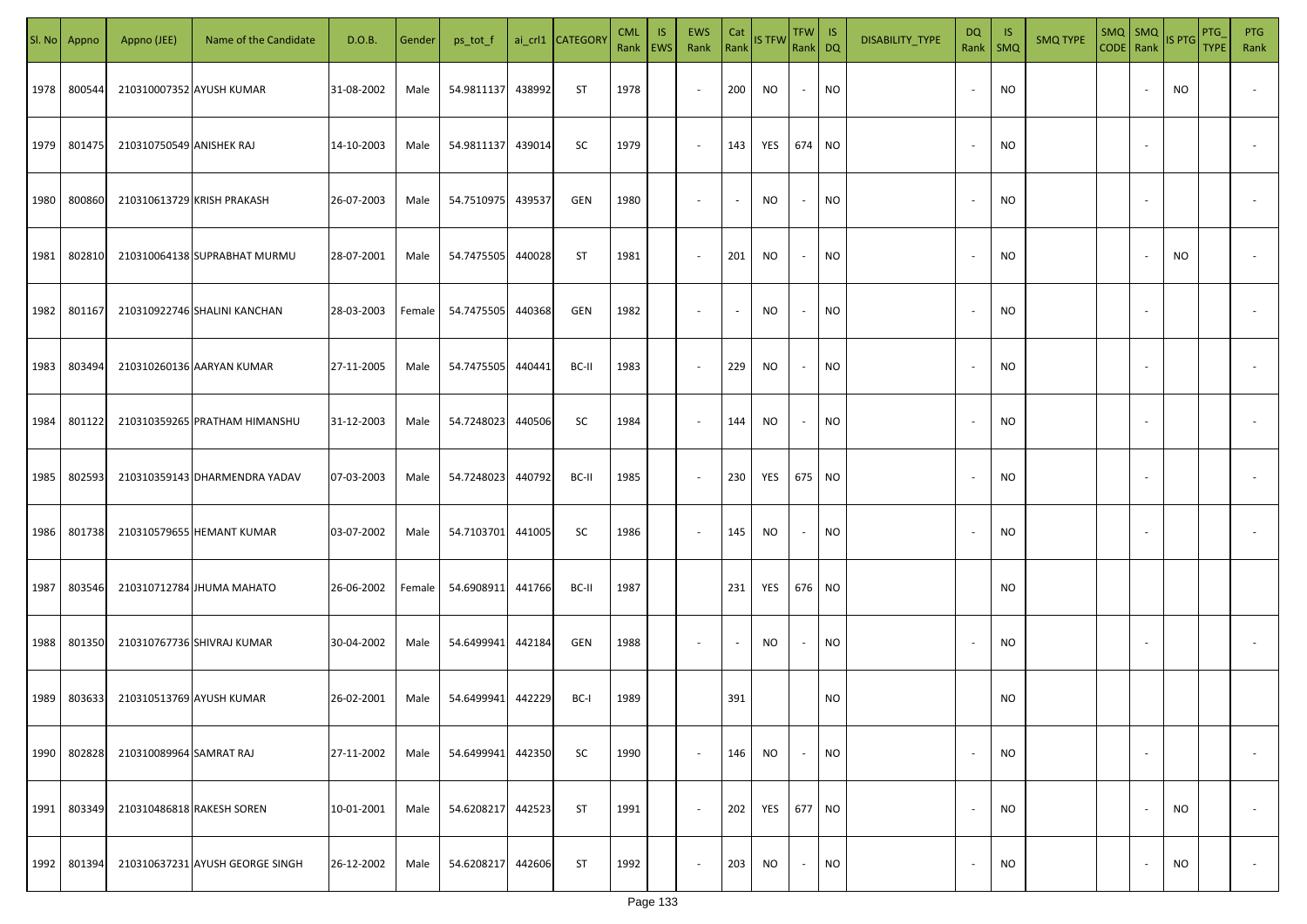|      | Sl. No Appno | Appno (JEE)               | Name of the Candidate            | D.O.B.     | Gender | ps_tot_f   |        | ai_crl1 CATEGOR\ | <b>CML</b><br>Rank EWS | IS. | <b>EWS</b><br>Rank | Cat                      | Rank IS TFW | TFW IS<br>Rank DQ |           | DISABILITY_TYPE               | DQ<br>Rank               | -IS<br><b>SMQ</b> | <b>SMQ TYPE</b> | SMQ SMQ<br>CODE Rank |                          | IS PTG | PTG<br><b>TYPE</b> | PTG<br>Rank              |
|------|--------------|---------------------------|----------------------------------|------------|--------|------------|--------|------------------|------------------------|-----|--------------------|--------------------------|-------------|-------------------|-----------|-------------------------------|--------------------------|-------------------|-----------------|----------------------|--------------------------|--------|--------------------|--------------------------|
| 1993 | 802967       |                           | 210340066545 MD ADNAN IMAM       | 24-08-2002 | Male   | 54.6208217 | 442635 | GEN              | 1993                   |     |                    | $\sim$                   |             |                   | NO        |                               |                          | <b>NO</b>         |                 |                      |                          |        |                    |                          |
| 1994 | 801916       | 210310492864 PRIYA RANI   |                                  | 16-08-2002 | Female | 54.5812822 | 442942 | GEN              | 1994                   |     | $\sim$             | $\sim$                   | NO.         | $\sim$            | NO.       |                               | $\overline{\phantom{a}}$ | <b>NO</b>         |                 |                      |                          |        |                    |                          |
| 1995 | 802278       |                           | 210310497090 VIKRAM KUMAR GANJHU | 12-11-2001 | Male   | 54.5640229 | 443209 | SC               | 1995                   |     | $\sim$             | 147                      | NO          | $\sim$            | NO        |                               |                          | <b>NO</b>         |                 |                      |                          |        |                    |                          |
| 1996 | 802875       |                           | 210310845596 MD SAJID RAZA       | 27-01-2004 | Male   | 54.5640229 | 443341 | BC-I             | 1996                   |     | $\sim$             | 392                      | YES         | 678 NO            |           |                               |                          | <b>NO</b>         |                 |                      |                          |        |                    |                          |
| 1997 | 803505       |                           | 210310558706 ABHISHEK EKKA       | 14-06-2003 | Male   | 54.5054106 | 443450 | ST               | 1997                   |     | $\sim$             | 204                      | NO          | $\sim$            | NO        |                               |                          | <b>NO</b>         |                 |                      |                          | NO     |                    |                          |
| 1998 | 800166       | 210310145316 SHIKHA SINGH |                                  | 11-05-2002 | Female | 54.443561  | 444601 | GEN              | 1998                   | YES | 261                | $\sim$                   | YES         | 679 NO            |           |                               |                          | <b>NO</b>         |                 |                      |                          |        |                    |                          |
| 1999 | 801568       |                           | 210310454952 SHRAVANKUMAR        | 21-11-2001 | Male   | 54.308957  | 445234 | ST               | 1999                   |     | $\sim$             | 205                      | NO          | $\sim$            | <b>NO</b> |                               |                          | <b>NO</b>         |                 |                      |                          | NO     |                    |                          |
| 2000 | 803245       |                           | 210310777717 MANISH GUPTA        | 25-01-2002 | Male   | 54.308957  | 445315 | GEN              | 2000                   |     | $\sim$             | $\overline{\phantom{a}}$ | NO          | $\sim$            | <b>NO</b> |                               |                          | <b>NO</b>         |                 |                      |                          |        |                    |                          |
| 2001 | 801885       |                           | 210310224934 MD.RIYAZ KOUSHAR    | 20-05-2004 | Male   | 54.2524464 | 445919 | BC-I             | 2001                   |     | $\sim$             | 393                      | NO.         | $\sim$            | YES       | A-BLINDNESS AND<br>LOW VISION | $\overline{7}$           | <b>NO</b>         |                 |                      |                          |        |                    |                          |
| 2002 | 802407       | 210310543067 ABHAY RAJ    |                                  | 23-02-2003 | Male   | 54.2524464 | 445961 | SC               | 2002                   |     | $\sim$             | 148                      | NO.         | $\sim$            | NO        |                               |                          | <b>NO</b>         |                 |                      |                          |        |                    |                          |
| 2003 | 801813       | 210310367374 AMIT KUMAR   |                                  | 27-09-2003 | Male   | 54.2054271 | 446427 | GEN              | 2003                   | YES | 262                | $\sim$                   | YES         | 680 NO            |           |                               |                          | <b>NO</b>         |                 |                      |                          |        |                    |                          |
| 2004 | 800182       |                           | 210310420438 BISWANATH HEMBRAM   | 17-09-2003 | Male   | 54.1796065 | 446911 | ST               | 2004                   |     | $\sim$             | 206                      | NO.         | $\sim$            | <b>NO</b> |                               |                          | <b>NO</b>         |                 |                      |                          | NO.    |                    |                          |
| 2005 | 800742       |                           | 210310494769 ASHUTOSH KUMAR      | 30-10-2003 | Male   | 54.1796065 | 447025 | <b>ST</b>        | 2005                   |     | $\sim$             | 207                      | NO.         | $\sim$            | <b>NO</b> |                               | $\overline{\phantom{a}}$ | <b>NO</b>         |                 |                      |                          | NO     |                    | $\overline{\phantom{a}}$ |
| 2006 | 802514       | 210310553802 AMAN TIRKEY  |                                  | 01-10-2001 | Male   | 54.002107  | 448055 | <b>ST</b>        | 2006                   |     | $\sim$             | 208                      | NO.         | $\sim$            | <b>NO</b> |                               | $\sim$                   | <b>NO</b>         |                 |                      |                          | NO     |                    | $\overline{\phantom{a}}$ |
| 2007 | 801551       |                           | 210310614064 MD DANISH QAUNAIN   | 05-12-2002 | Male   | 53.8729305 | 448569 | BC-I             | 2007                   |     | $\sim$             | 394                      | YES         | 681 NO            |           |                               |                          | <b>NO</b>         |                 |                      | $\overline{\phantom{a}}$ |        |                    | $\sim$                   |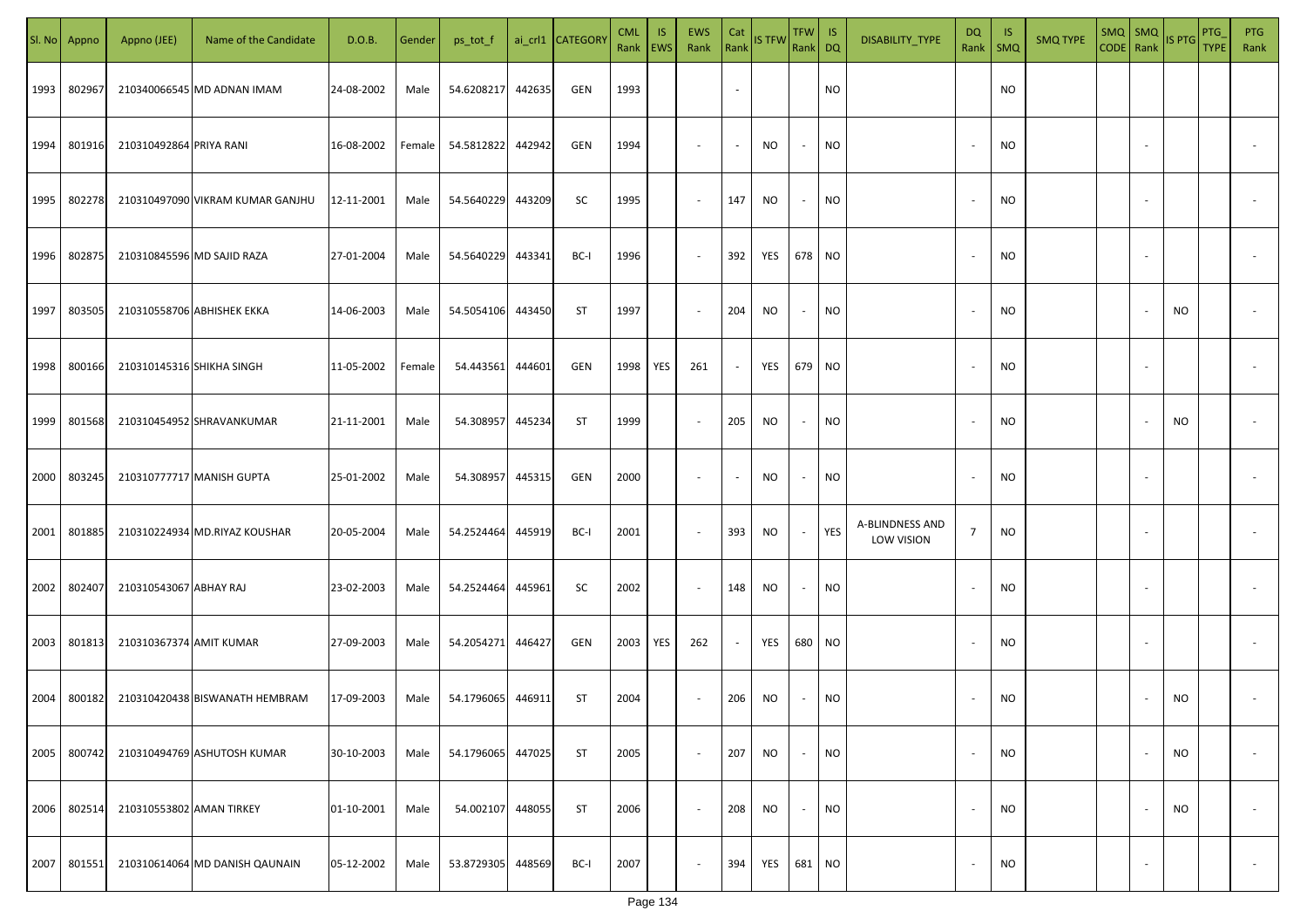| SI. No. | Appno  | Appno (JEE)               | Name of the Candidate                  | D.O.B.     | Gender | ps_tot_f         |        | ai_crl1 CATEGORY | <b>CML</b><br>Rank EWS | <b>IS</b> | EWS<br>Rank | Cat    | Rank IS TFW | $TFW$ IS<br>Rank DQ |           | DISABILITY_TYPE | DQ<br>Rank   SMQ         | - IS           | <b>SMQ TYPE</b> | $SMQ$ SMQ<br>CODE Rank |                          | IS PTG    | PTG<br><b>TYPE</b> | <b>PTG</b><br>Rank |
|---------|--------|---------------------------|----------------------------------------|------------|--------|------------------|--------|------------------|------------------------|-----------|-------------|--------|-------------|---------------------|-----------|-----------------|--------------------------|----------------|-----------------|------------------------|--------------------------|-----------|--------------------|--------------------|
| 2008    | 802283 |                           | 210310147434 SUNIL KUMAR KISKU         | 01-09-2003 | Male   | 53.8729305       | 448582 | ST               | 2008                   |           | $\sim$      | 209    | YES         | 682                 | <b>NO</b> |                 | $\overline{\phantom{a}}$ | NO.            |                 |                        |                          | <b>NO</b> |                    |                    |
| 2009    | 802079 | 210310214045 SATRAJ GARI  |                                        | 10-03-2001 | Male   | 53.8619538       | 449141 | ST               | 2009                   |           | $\sim$      | 210    | NO          | $\sim$              | <b>NO</b> |                 | $\overline{\phantom{a}}$ | <b>NO</b>      |                 |                        |                          | <b>NO</b> |                    |                    |
| 2010    | 802714 |                           | 210310183634 SOURAV KUMAR MUNDA        | 17-07-1998 | Male   | 53.8619538       | 449157 | ST               | 2010                   |           | $\sim$      | 211    | <b>NO</b>   | $\sim$              | <b>NO</b> |                 | $\overline{\phantom{a}}$ | NO.            |                 |                        | $\overline{\phantom{a}}$ | <b>NO</b> |                    |                    |
| 2011    | 803543 | 210310047341 NIYAZ ANSARI |                                        | 16-10-2003 | Male   | 53.5442018       | 450544 | BC-I             | 2011                   |           |             | 395    | YES         | 683 NO              |           |                 |                          | NO.            |                 |                        |                          |           |                    |                    |
| 2012    | 802146 |                           | 210310730675 RAMESH KUMAR              | 21-04-2001 | Male   | 53.5442018       | 450672 | ST               | 2012                   |           | $\sim$      | 212    | YES         | 684 NO              |           |                 |                          | NO.            |                 |                        |                          | NO        |                    |                    |
| 2013    | 802130 | 210310043605 AMIT KULLA   |                                        | 27-06-2002 | Male   | 53.5442018       | 450810 | ST               | 2013                   |           | $\sim$      | 213    | <b>NO</b>   | $\sim$              | <b>NO</b> |                 |                          | <b>NO</b>      |                 |                        |                          | <b>NO</b> |                    |                    |
| 2014    | 802416 |                           | 210310194374 SARVESHWAR TIWARY         | 18-04-2002 | Male   | 53.5100829       | 451538 | GEN              | 2014                   | <b>NO</b> | $\sim$      | $\sim$ | <b>NO</b>   | $\sim$              | <b>NO</b> |                 |                          | <b>NO</b>      |                 |                        | $\overline{\phantom{a}}$ |           |                    |                    |
| 2015    | 802849 |                           | 210310191510 DIPAK BOBONGA             | 11-09-2002 | Male   | 53.5100829       | 451550 | ST               | 2015                   |           | $\sim$      | 214    | <b>NO</b>   | $\sim$              | <b>NO</b> |                 |                          | <b>NO</b>      |                 |                        |                          | <b>NO</b> |                    |                    |
|         |        |                           | 2016 800888 210310373620 MANOJ HEMBROM | 11-10-2001 | Male   | 53.438383 452093 |        | ST               | 2016                   |           |             | 215    | NO.         |                     | NO        |                 |                          | N <sub>O</sub> |                 |                        |                          | NO.       |                    |                    |
| 2017    | 802513 |                           | 210310030809 RITESH KUMAR SINGH        | 14-09-2001 | Male   | 53.3263155       | 452355 | GEN              | 2017                   | <b>NO</b> | $\sim$      | $\sim$ | NO          | $\sim$              | <b>NO</b> |                 |                          | NO.            |                 |                        |                          |           |                    |                    |
| 2018    | 802453 |                           | 210310445127 PRATHAM KUMAR JHA         | 06-12-2004 | Male   | 53.3262328       | 453149 | GEN              | 2018                   |           | $\sim$      | $\sim$ | YES         | 685                 | <b>NO</b> |                 |                          | <b>NO</b>      |                 |                        |                          |           |                    |                    |
| 2019    | 801391 |                           | 210310530598 SAKSHI KUMARI             | 21-03-2004 | Female | 53.3262328       | 453174 | BC-II            | 2019                   |           | $\sim$      | 232    | <b>NO</b>   | $\sim$              | <b>NO</b> |                 |                          | NO.            |                 |                        |                          |           |                    |                    |
| 2020    | 801044 |                           | 210340013252 POONAM KUMARI             | 11-12-2002 | Female | 53.3162149       | 453560 | ST               | 2020                   |           | $\sim$      | 216    | <b>NO</b>   | $\sim$              | <b>NO</b> |                 | $\overline{\phantom{a}}$ | NO.            |                 |                        | $\overline{\phantom{a}}$ | <b>NO</b> |                    | $\sim$             |
| 2021    | 800638 |                           | 210310573839 SURAJ MANDAL              | 24-09-2003 | Male   | 53.3162149       | 453736 | BC-I             | 2021                   |           | $\sim$      | 396    | YES         | 686 NO              |           |                 | $\overline{\phantom{a}}$ | <b>NO</b>      |                 |                        | $\overline{\phantom{a}}$ |           |                    | $\sim$             |
| 2022    | 802906 | 210310141648 PRACHI PRIYA |                                        | 25-09-2003 | Female | 53.2047501       | 454275 | GEN              | 2022                   |           | $\sim$      | $\sim$ | <b>NO</b>   | $\sim$              | <b>NO</b> |                 | $\overline{\phantom{a}}$ | <b>NO</b>      |                 |                        | $\overline{\phantom{a}}$ |           |                    | $\sim$             |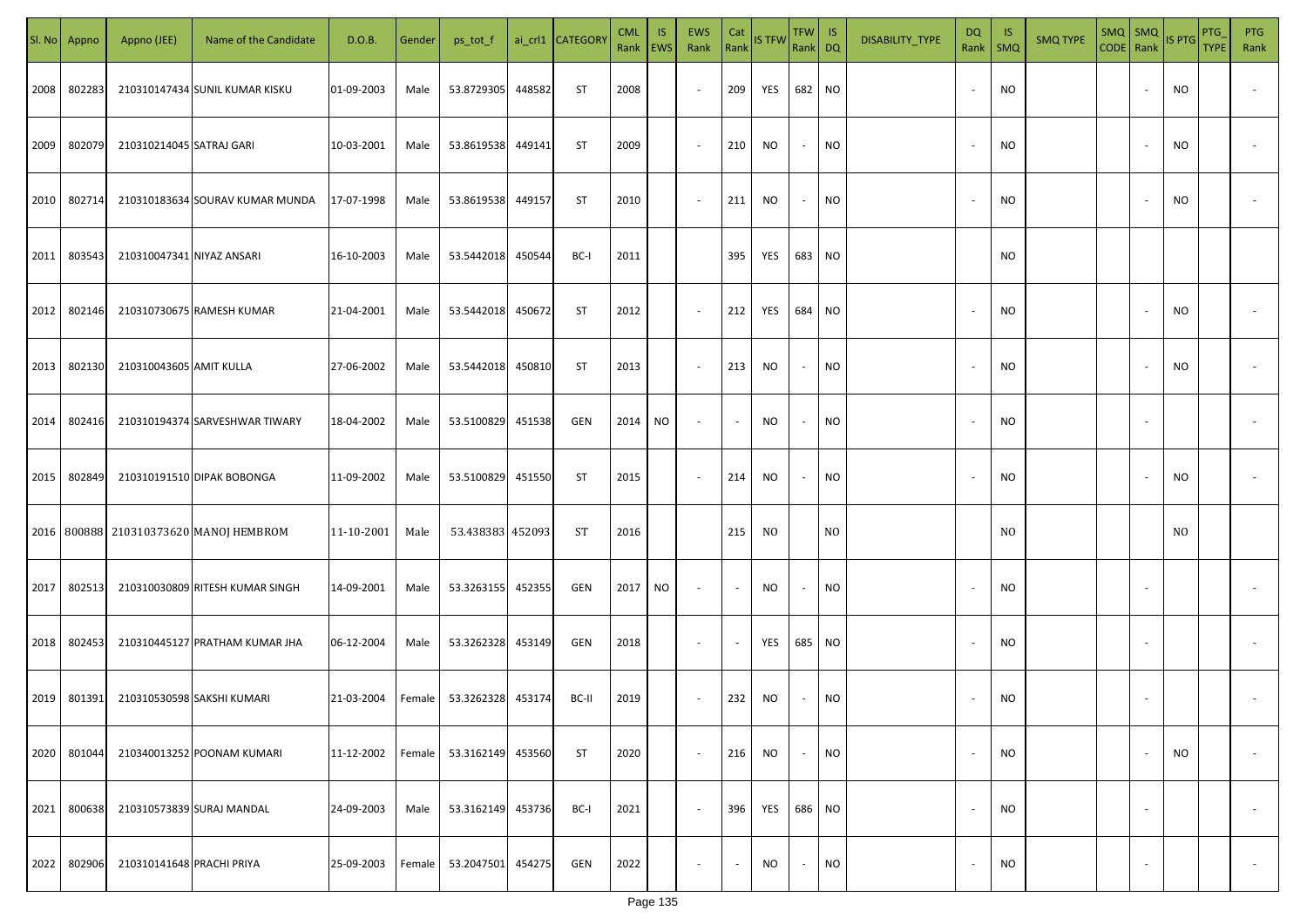|      | Sl. No Appno | Appno (JEE)                | Name of the Candidate            | D.O.B.     | Gender | ps_tot_f   |        | ai_crl1 CATEGOR\ | <b>CML</b><br>Rank EWS | IS.       | <b>EWS</b><br>Rank       | Cat<br>Rank | IS TFW | TFW IS<br>Rank DQ |           | DISABILITY_TYPE | DQ<br>Rank               | -IS<br>SMQ | <b>SMQ TYPE</b> | $SMQ$ $SMQ$<br>CODE Rank |                          | IS PTG | PTG<br><b>TYPE</b> | PTG<br>Rank              |
|------|--------------|----------------------------|----------------------------------|------------|--------|------------|--------|------------------|------------------------|-----------|--------------------------|-------------|--------|-------------------|-----------|-----------------|--------------------------|------------|-----------------|--------------------------|--------------------------|--------|--------------------|--------------------------|
| 2023 | 802337       | 210310264104 VIVEK BHAGAT  |                                  | 21-05-2003 | Male   | 53.2047501 | 454475 | ST               | 2023                   |           | $\sim$                   | 217         | NO.    | $\sim$            | <b>NO</b> |                 | $\overline{\phantom{a}}$ | <b>NO</b>  |                 |                          |                          | NO     |                    |                          |
| 2024 | 802319       |                            | 210310344978 ANKIT HEMROM        | 24-10-2002 | Male   | 53.1391551 | 455286 | ST               | 2024                   |           | $\sim$                   | 218         | NO.    | $\sim$            | NO.       |                 | $\overline{\phantom{a}}$ | <b>NO</b>  |                 |                          |                          | NO     |                    |                          |
| 2025 | 803482       | 210310246959 KASISH KISHOR |                                  | 04-03-2003 | Female | 53.1391551 | 455684 | GEN              | 2025                   | <b>NO</b> | $\overline{\phantom{a}}$ | $\sim$      | NO.    | $\sim$            | <b>NO</b> |                 |                          | <b>NO</b>  |                 |                          |                          |        |                    |                          |
| 2026 | 802310       |                            | 210310595096 AKANKSHA KUMARI     | 06-12-2001 | Female | 53.1220648 | 455883 | GEN              | 2026                   |           | $\overline{\phantom{a}}$ | $\sim$      | NO.    | $\sim$            | NO        |                 |                          | <b>NO</b>  |                 |                          |                          |        |                    |                          |
| 2027 | 803416       | 210310596181 RIYA LINDA    |                                  | 20-10-2001 | Female | 53.1220648 | 455891 | ST               | 2027                   |           | $\sim$                   | 219         | NO     | $\sim$            | <b>NO</b> |                 |                          | <b>NO</b>  |                 |                          |                          | NO     |                    |                          |
| 2028 | 803331       |                            | 210310654436 SACHEET KUMAR       | 08-10-2003 | Male   | 53.1220648 | 455983 | GEN              | 2028                   |           | $\overline{\phantom{a}}$ | $\sim$      | YES    | 687 NO            |           |                 |                          | <b>NO</b>  |                 |                          |                          |        |                    |                          |
| 2029 | 803253       | 210310594749 PREM KUMAR    |                                  | 30-11-2000 | Male   | 53.1108851 | 456166 | SC               | 2029                   |           | $\sim$                   | 149         | NO     | $\sim$            | <b>NO</b> |                 |                          | <b>NO</b>  |                 |                          |                          |        |                    |                          |
| 2030 | 801006       |                            | 210310592535 SURJEET NARAYAN DAS | 28-12-2003 | Male   | 53.1108851 | 456330 | SC               | 2030                   |           | $\sim$                   | 150         | NO.    | $\sim$            | <b>NO</b> |                 |                          | <b>NO</b>  |                 |                          |                          |        |                    |                          |
| 2031 | 800718       | 210310046121               | <b>SOURAV KUMAR</b><br>CHOUDHARY | 15-09-2002 | Male   | 53.0889014 | 456976 | SC               | 2031                   |           | $\sim$                   | 151         | YES    | 688 NO            |           |                 |                          | <b>NO</b>  |                 |                          |                          |        |                    |                          |
| 2032 | 801769       |                            | 210310602468 ANMOL RAHUL TIRKEY  | 16-04-2003 | Male   | 52.9370155 | 457815 | ST               | 2032                   |           | $\sim$                   | 220         | NO     | $\sim$            | NO        |                 |                          | <b>NO</b>  |                 |                          |                          | NO     |                    |                          |
| 2033 | 800488       |                            | 210310527881 DEVOTTAM KUMAR      | 10-12-2003 | Male   | 52.890102  | 458322 | BC-I             | 2033                   |           | $\sim$                   | 397         | YES    | 689 NO            |           |                 |                          | <b>NO</b>  |                 |                          |                          |        |                    |                          |
| 2034 | 803690       |                            | 210310002028 ADITYA ADARSH       | 25-01-2004 | Male   | 52.890102  | 458363 | GEN              | 2034                   |           |                          |             |        |                   | NO        |                 |                          | <b>NO</b>  |                 |                          |                          |        |                    |                          |
| 2035 | 801663       | 210310092584 SAHIL ORAON   |                                  | 17-03-2003 | Male   | 52.8728805 | 459226 | <b>ST</b>        | 2035                   |           | $\sim$                   | 221         | NO     | $\sim$            | <b>NO</b> |                 | $\overline{\phantom{a}}$ | <b>NO</b>  |                 |                          |                          | NO     |                    | $\overline{\phantom{a}}$ |
| 2036 | 802455       | 210330059177 NITESH KUMAR  |                                  | 18-10-2003 | Male   | 52.7668974 | 459894 | BC-I             | 2036                   |           | $\sim$                   | 398         | NO.    | $\sim$            | <b>NO</b> |                 | $\overline{\phantom{a}}$ | <b>NO</b>  |                 |                          | $\overline{\phantom{a}}$ |        |                    | $\overline{\phantom{a}}$ |
| 2037 | 803455       |                            | 210330066411 SHAQUIB ZAMA        | 31-08-2003 | Male   | 52.7668974 | 460045 | GEN              | 2037                   |           | $\overline{\phantom{a}}$ | $\sim$      | NO     | $\sim$            | <b>NO</b> |                 |                          | <b>NO</b>  |                 |                          | $\overline{\phantom{a}}$ |        |                    | $\sim$                   |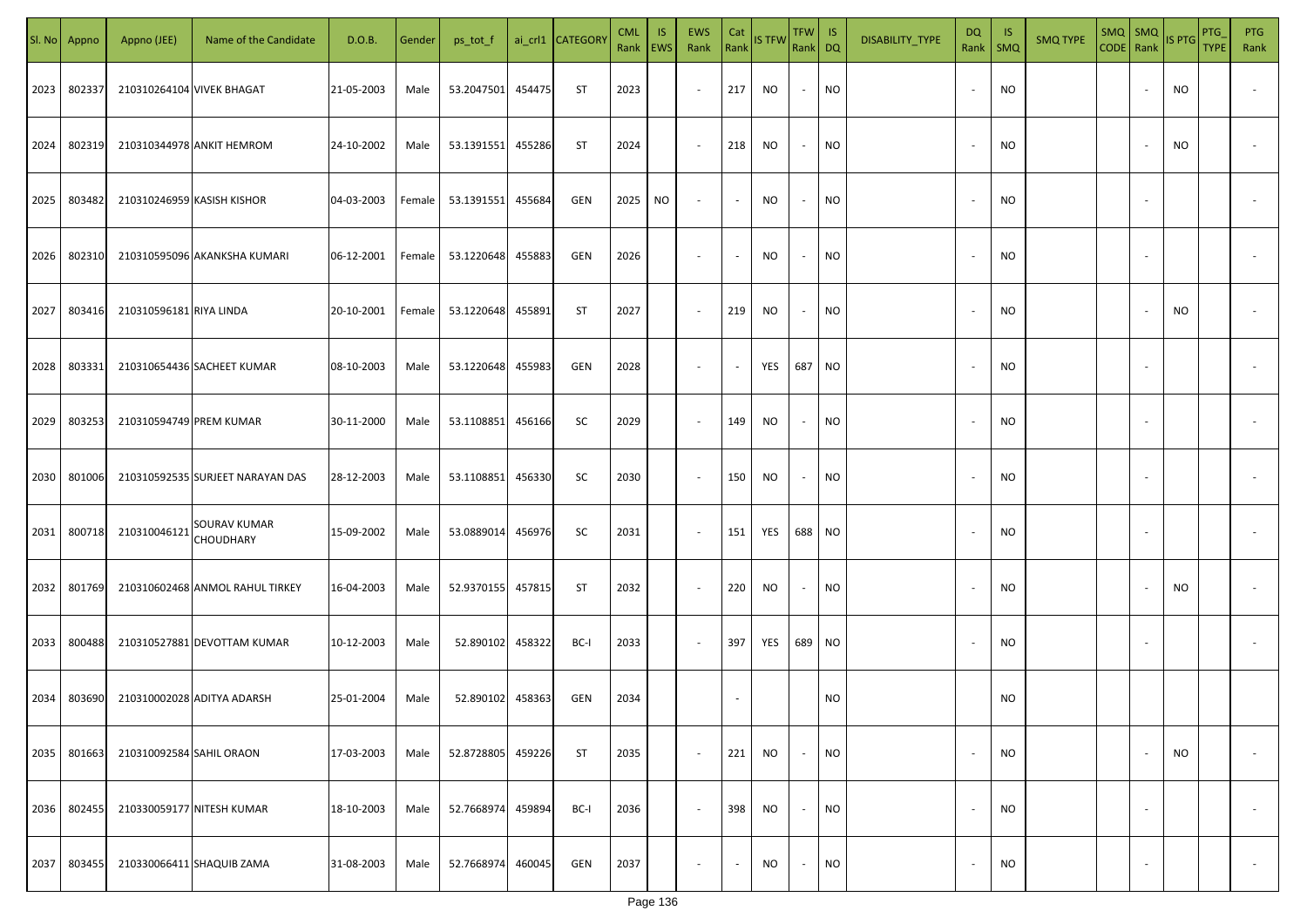|      | Sl. No Appno | Appno (JEE)                        | Name of the Candidate                       | D.O.B.            | Gender | ps_tot_f         |        | ai_crl1 CATEGORY | <b>CML</b><br>Rank EWS | <b>IS</b> | <b>EWS</b><br>Rank Rank IS TFW | Cat    |                | TFW IS<br>Rank DQ |                | DISABILITY_TYPE | DQ<br>Rank   SMQ         | - IS           | <b>SMQ TYPE</b> | $SMQ$ SMQ<br>CODE Rank |                          | IS PTG    | PTG<br><b>TYPE</b> | <b>PTG</b><br>Rank |
|------|--------------|------------------------------------|---------------------------------------------|-------------------|--------|------------------|--------|------------------|------------------------|-----------|--------------------------------|--------|----------------|-------------------|----------------|-----------------|--------------------------|----------------|-----------------|------------------------|--------------------------|-----------|--------------------|--------------------|
| 2038 | 800657       | 210310235423 RAHUL KUJUR           |                                             | 30-03-2003        | Male   | 52.7668974       | 460048 | ST               | 2038                   |           | $\sim$                         | 222    | YES            | 690               | <b>NO</b>      |                 | $\overline{\phantom{a}}$ | NO.            |                 |                        |                          | NO        |                    |                    |
|      |              |                                    | 2039 803788 210310333225 SAMAR SATYAM       | 02-09-2004        | Male   | 52.740595 460114 |        | GEN              | 2039                   |           |                                | $\sim$ | N <sub>0</sub> |                   | N <sub>O</sub> |                 |                          | N <sub>0</sub> |                 |                        |                          |           |                    |                    |
| 2040 | 803140       |                                    | 210310130273 GAUTAM KUMAR BHAGAT 01-04-2002 |                   | Male   | 52.7044633       | 461192 | ST               | 2040                   |           | $\sim$                         | 223    | NO             | $\sim$            | <b>NO</b>      |                 |                          | NO.            |                 |                        | $\overline{\phantom{a}}$ | <b>NO</b> |                    |                    |
| 2041 | 802248       |                                    | 210310484157 MUSKAN TOPNO                   | 19-09-2003        | Female | 52.6328985       | 461526 | ST               | 2041                   |           | $\sim$                         | 224    | <b>NO</b>      | $\sim$            | NO             |                 | $\overline{\phantom{a}}$ | NO.            |                 |                        | $\overline{\phantom{a}}$ | NO        |                    |                    |
|      |              | 2042 803804 210310507042 NITU RANI |                                             | 15-07-2003 Female |        | 52.632899 461613 |        | GEN              | 2042                   |           |                                | $\sim$ | NO.            |                   | N <sub>0</sub> |                 |                          | N <sub>0</sub> |                 |                        |                          |           |                    |                    |
| 2043 | 800845       |                                    | 210310069701 REETLAL KUMAR SOREN            | 17-04-2002        | Male   | 52.5709152       | 462122 | ST               | 2043                   |           | $\sim$                         | 225    | NO.            | $\sim$            | <b>NO</b>      |                 |                          | NO.            |                 |                        |                          | <b>NO</b> |                    |                    |
| 2044 | 801582       | 210310304000 SAGAR SINGH           |                                             | 25-12-2002        | Male   | 52.5423729       | 462274 | GEN              | 2044                   |           | $\sim$                         | $\sim$ | NO             | $\sim$            | <b>NO</b>      |                 |                          | NO.            |                 |                        | $\overline{\phantom{a}}$ |           |                    |                    |
| 2045 | 802746       |                                    | 210310292852 NIKITA KUMARI                  | 25-08-2003        | Female | 52.5423729       | 462478 | GEN              | 2045                   |           | $\sim$                         | $\sim$ | YES            | 691               | <b>NO</b>      |                 |                          | NO.            |                 |                        |                          |           |                    |                    |
| 2046 | 800594       |                                    | 210310235972 KIRTIMAN SINGH                 | 19-11-2003        | Male   | 52.4247906       | 462539 | GEN              | 2046                   |           | $\sim$                         | $\sim$ | NO             | $\sim$            | NO             |                 |                          | NO.            |                 |                        |                          |           |                    |                    |
| 2047 | 800452       | 210340009464 SONI KUMARI           |                                             | 22-07-2003        | Female | 52.4247906       | 462549 | GEN              | 2047                   |           | $\sim$                         | $\sim$ | <b>NO</b>      | $\sim$            | <b>NO</b>      |                 |                          | NO.            |                 |                        |                          |           |                    |                    |
| 2048 | 800078       |                                    | 210340036645 VIJAY HEMBRAM                  | 26-10-2002        | Male   | 52.4247906       | 462561 | <b>ST</b>        | 2048                   |           | $\sim$                         | 226    | NO.            | $\sim$            | <b>NO</b>      |                 |                          | <b>NO</b>      |                 |                        |                          | <b>NO</b> |                    |                    |
| 2049 | 803174       |                                    | 210310552880 SANJEETA SURIN                 | 17-12-2002        | Female | 52.4247906       | 462634 | <b>ST</b>        | 2049                   |           | $\sim$                         | 227    | NO.            | $\sim$            | <b>NO</b>      |                 |                          | NO.            |                 |                        | $\overline{\phantom{a}}$ | <b>NO</b> |                    |                    |
| 2050 | 803141       | 210310067260 NITIN TOPPO           |                                             | 15-03-2003        | Male   | 52.4059157       | 462993 | ST               | 2050                   |           | $\sim$                         | 228    | <b>NO</b>      | $\sim$            | <b>NO</b>      |                 | $\overline{\phantom{a}}$ | <b>NO</b>      |                 |                        | $\overline{\phantom{a}}$ | <b>NO</b> |                    | $\sim$             |
| 2051 | 803015       |                                    | 210310793536 SUSHMA KUMARI SOREN            | 05-12-2000        | Female | 52.4059157       | 463146 | ST               | 2051                   |           | $\sim$                         | 229    | NO.            | $\sim$            | <b>NO</b>      |                 | $\overline{\phantom{a}}$ | <b>NO</b>      |                 |                        | $\overline{\phantom{a}}$ | <b>NO</b> |                    | $\sim$             |
| 2052 | 800118       |                                    | 210310311375 VIKASH KUMAR                   | 15-12-2002        | Male   | 52.4059157       | 463191 | SC               | 2052                   |           | $\sim$                         | 152    | NO.            | $\sim$            | <b>NO</b>      |                 | $\overline{\phantom{a}}$ | <b>NO</b>      |                 |                        | $\overline{\phantom{a}}$ |           |                    | $\sim$             |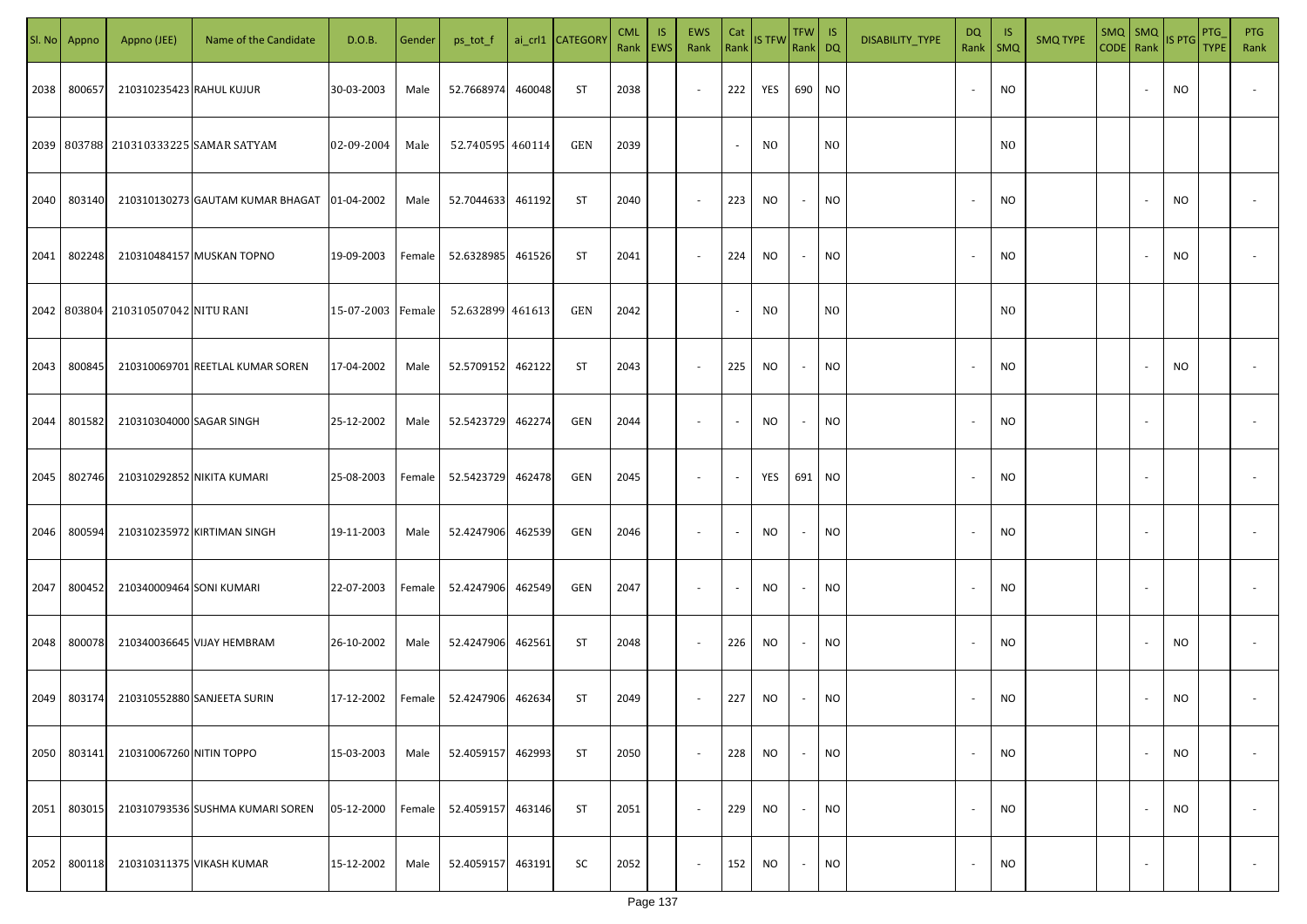|      | Sl. No Appno | Appno (JEE)               | Name of the Candidate                           | D.O.B.     | Gender | ps_tot_f   |        | ai_crl1 CATEGORY | <b>CML</b><br>Rank EWS | <b>IS</b>  | EWS<br>Rank              | Cat    | Rank IS TFW | TFW   IS<br>Rank DQ      |           | DISABILITY_TYPE | DQ<br>Rank   SMQ         | - IS      | <b>SMQ TYPE</b> | $SMQ$ SMQ<br>CODE Rank |                          | IS PTG    | PTG<br><b>TYPE</b> | <b>PTG</b><br>Rank |
|------|--------------|---------------------------|-------------------------------------------------|------------|--------|------------|--------|------------------|------------------------|------------|--------------------------|--------|-------------|--------------------------|-----------|-----------------|--------------------------|-----------|-----------------|------------------------|--------------------------|-----------|--------------------|--------------------|
| 2053 | 803636       | 210310260116 JYOTI KUMARI |                                                 | 02-02-2004 | Female | 52.4059157 | 463240 | BC-I             | 2053                   |            |                          | 399    | YES         | 692                      | <b>NO</b> |                 |                          | NO.       |                 |                        |                          |           |                    |                    |
| 2054 | 802186       | 210310283195 ADITYA RAJ   |                                                 | 19-02-2002 | Male   | 52.1049688 | 463765 | GEN              | 2054                   | YES        | 263                      | $\sim$ | <b>NO</b>   | $\sim$                   | <b>NO</b> |                 | $\sim$                   | NO.       |                 |                        | $\sim$                   |           |                    |                    |
| 2055 | 800916       |                           | 210310630297 SANJEEV KUMAR MAHTO                | 31-12-2001 | Male   | 52.0280193 | 463984 | GEN              | 2055                   | NO         | $\overline{\phantom{a}}$ | $\sim$ | <b>NO</b>   | $\sim$                   | <b>NO</b> |                 |                          | NO.       |                 |                        | $\sim$                   |           |                    |                    |
| 2056 | 801992       | 210330057876 ANKIT KUMAR  |                                                 | 27-09-2000 | Male   | 51.9783577 | 464349 | SC               | 2056                   |            | $\sim$                   | 153    | YES         | 693 NO                   |           |                 | $\overline{\phantom{a}}$ | NO.       |                 |                        | $\sim$                   |           |                    |                    |
| 2057 | 802497       |                           | 210310751169 SANJAY KUMAR THATHERA   14-11-2001 |            | Male   | 51.9596529 | 465060 | GEN              | 2057                   |            | $\sim$                   | $\sim$ | NO.         | $\sim$                   | <b>NO</b> |                 |                          | NO.       |                 |                        |                          |           |                    |                    |
| 2058 | 802622       |                           | 210310298857 MD FIROZ ALAM                      | 01-02-2002 | Male   | 51.9310662 | 465454 | GEN              | 2058                   |            | $\overline{\phantom{a}}$ | $\sim$ | YES         | 694                      | <b>NO</b> |                 |                          | NO.       |                 |                        | $\overline{\phantom{a}}$ |           |                    |                    |
| 2059 | 802018       |                           | 210310671643 ANKIT RAJ KUJUR                    | 06-09-2003 | Male   | 51.9310662 | 465813 | ST               | 2059                   |            | $\sim$                   | 230    | <b>NO</b>   | $\sim$                   | <b>NO</b> |                 |                          | NO.       |                 |                        |                          | <b>NO</b> |                    |                    |
| 2060 | 802721       |                           | 210310370509 ROUNAK KUMAR MANJHI                | 18-10-2003 | Male   | 51.9056837 | 466686 | GEN              | 2060                   | NO         | $\sim$                   | $\sim$ | NO          | $\overline{\phantom{a}}$ | <b>NO</b> |                 |                          | NO.       |                 |                        |                          |           |                    |                    |
| 2061 | 802237       |                           | 210310188049 AWANTIKA DAS                       | 14-07-2001 | Female | 51.9056837 | 466881 | SC               | 2061                   |            | $\sim$                   | 154    | <b>NO</b>   | $\sim$                   | NO        |                 |                          | NO.       |                 |                        |                          |           |                    |                    |
| 2062 | 800024       |                           | 210320057004 GAURAV SINGH                       | 07-06-2002 | Male   | 51.8537171 | 468299 | GEN              | 2062                   | <b>YES</b> | 264                      | $\sim$ | YES         | 695                      | <b>NO</b> |                 |                          | NO.       |                 |                        |                          |           |                    |                    |
| 2063 | 802709       | 210310678996 AYUSH ANAND  |                                                 | 27-06-2002 | Male   | 51.7794602 | 468528 | SC               | 2063                   |            | $\sim$                   | 155    | NO.         | $\sim$                   | <b>NO</b> |                 |                          | <b>NO</b> |                 |                        |                          |           |                    |                    |
| 2064 | 803467       | 210330078479 DISHA KUMARI |                                                 | 09-08-2003 | Female | 51.7303875 | 469310 | BC-I             | 2064                   |            | $\sim$                   | 400    | YES         | 696 NO                   |           |                 |                          | NO.       |                 |                        |                          |           |                    |                    |
| 2065 | 800664       |                           | 210310661370 RAKESH KUMAR MANDAL                | 03-02-2003 | Male   | 51.7040189 | 469963 | GEN              | 2065                   |            | $\sim$                   | $\sim$ | NO          | $\sim$                   | <b>NO</b> |                 | $\overline{\phantom{a}}$ | <b>NO</b> |                 |                        | $\overline{\phantom{a}}$ |           |                    | $\sim$             |
| 2066 | 801830       |                           | 210310556665 SUMAN KUMAR                        | 24-10-2003 | Male   | 51.6740756 | 470628 | SC               | 2066                   |            | $\sim$                   | 156    | NO.         | $\sim$                   | <b>NO</b> |                 | $\overline{\phantom{a}}$ | <b>NO</b> |                 |                        | $\overline{\phantom{a}}$ |           |                    | $\sim$             |
| 2067 | 802802       |                           | 210310746940 RAJEEV KUMAR RANJAN                | 15-11-2003 | Male   | 51.6740756 | 470722 | SC               | 2067                   |            | $\sim$                   | 157    | NO.         | $\sim$                   | <b>NO</b> |                 | $\overline{\phantom{a}}$ | <b>NO</b> |                 |                        | $\overline{\phantom{a}}$ |           |                    | $\sim$             |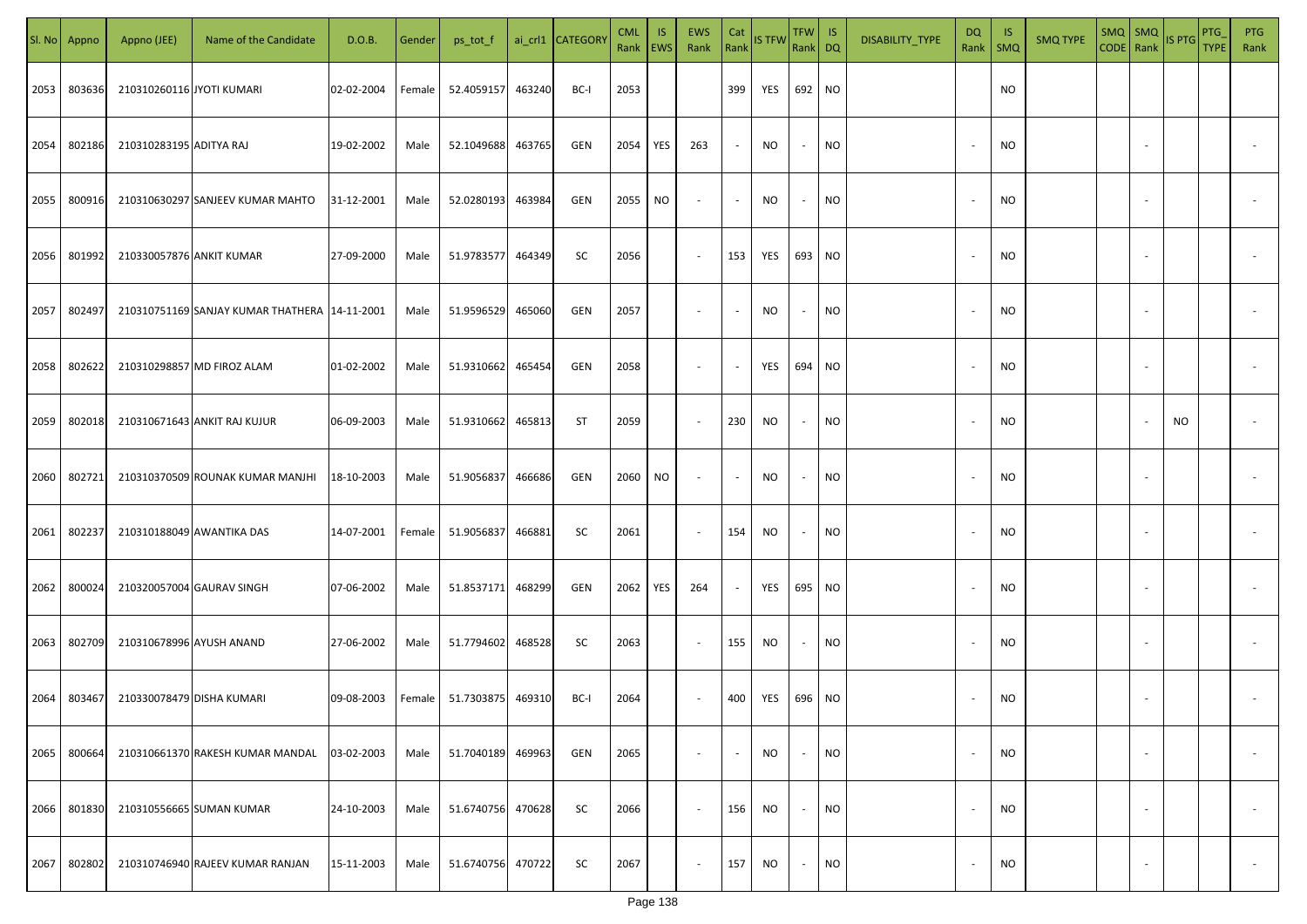|      | Sl. No Appno | Appno (JEE)                | Name of the Candidate                         | D.O.B.            | Gender | ps_tot_f          |        | ai_crl1 CATEGORY | <b>CML</b><br>Rank   EWS | IS. | EWS<br>Rank              | Cat<br>Rank              | <b>IS TFW</b>  | $TFW$ IS<br>Rank DQ      |                | DISABILITY_TYPE | <b>DQ</b> | - IS<br>Rank   SMQ | <b>SMQ TYPE</b> |                          | $\begin{array}{ c c c c }\n\hline\n\text{SMQ} & \text{SMQ} \\ \text{CODE} & \text{Rank}\n\end{array}$ | <b>PTG</b><br><b>TYPE</b> | <b>PTG</b><br>Rank       |
|------|--------------|----------------------------|-----------------------------------------------|-------------------|--------|-------------------|--------|------------------|--------------------------|-----|--------------------------|--------------------------|----------------|--------------------------|----------------|-----------------|-----------|--------------------|-----------------|--------------------------|-------------------------------------------------------------------------------------------------------|---------------------------|--------------------------|
| 2068 | 803356       |                            | 210310313161 SUSHANT KUMAR                    | 15-05-2002        | Male   | 51.4829007        | 472022 | SC               | 2068                     |     | $\sim$                   | 158                      | YES            | 697 NO                   |                |                 |           | <b>NO</b>          |                 |                          |                                                                                                       |                           |                          |
|      |              |                            | 2069   803835   210310379955   PRAGATI KUMARI | 25-02-2002 Female |        | 51.482901 472267  |        | GEN              | 2069                     |     |                          | $\sim$                   | N <sub>0</sub> |                          | N <sub>0</sub> |                 |           | N <sub>O</sub>     |                 |                          |                                                                                                       |                           |                          |
| 2070 | 800168       | 210310242000 TANYA RANI    |                                               | 19-02-2004        | Female | 51.4829007        | 472334 | GEN              | 2070                     |     | $\overline{\phantom{a}}$ | $\sim$                   | NO             | $\overline{\phantom{a}}$ | <b>NO</b>      |                 |           | <b>NO</b>          |                 |                          |                                                                                                       |                           |                          |
| 2071 | 802213       |                            | 210310893159 SAURAV TOPPO                     | 14-01-2004        | Male   | 51.4515454        | 472740 | ST               | 2071                     |     | $\overline{\phantom{a}}$ | 231                      | YES            | 698 NO                   |                |                 |           | <b>NO</b>          |                 |                          | NO                                                                                                    |                           |                          |
| 2072 | 803359       | 210310756864 ARSHI NARIN   |                                               | 28-12-2003        | Female | 51.4515454        | 472938 | BC-I             | 2072                     |     | $\overline{\phantom{a}}$ | 401                      | YES            | 699 NO                   |                |                 |           | <b>NO</b>          |                 |                          |                                                                                                       |                           |                          |
| 2073 | 802545       |                            | 210310560987 PRINCE KUMAR                     | 10-03-2001        | Male   | 51.4515454        | 473118 | SC               | 2073                     |     | $\overline{\phantom{a}}$ | 159                      | NO             | $\sim$                   | <b>NO</b>      |                 |           | <b>NO</b>          |                 |                          |                                                                                                       |                           |                          |
| 2074 | 801747       | 210310466495 SANSKRITI     |                                               | 25-02-2003        | Female | 51.2937213        | 473539 | GEN              | 2074                     |     | $\overline{\phantom{a}}$ | $\overline{\phantom{a}}$ | NO             | $\overline{\phantom{a}}$ | <b>NO</b>      |                 |           | <b>NO</b>          |                 |                          |                                                                                                       |                           |                          |
| 2075 | 803195       |                            | 210310902901 ADITYA KUMAR                     | 06-05-2004        | Male   | 51.2937213        | 473560 | SC               | 2075                     |     | $\sim$                   | 160                      | <b>NO</b>      | $\sim$                   | <b>NO</b>      |                 |           | <b>NO</b>          |                 |                          |                                                                                                       |                           |                          |
| 2076 | 801971       |                            | 210330068680 MANOJ MURMU                      | 09-05-2002        | Male   | 51.2937213        | 473586 | ST               | 2076                     |     | $\sim$                   | 232                      | <b>NO</b>      | $\sim$                   | <b>NO</b>      |                 |           | NO                 |                 |                          | NO                                                                                                    |                           |                          |
| 2077 | 802256       | 210310614859 SHIVANI SINGH |                                               | 13-01-2004        | Female | 51.2937213 473775 |        | GEN              | 2077                     | NO  | $\sim$                   | $\sim$                   | NO.            |                          | <b>NO</b>      |                 |           | <b>NO</b>          |                 |                          |                                                                                                       |                           |                          |
| 2078 | 801840       |                            | 210330025157 SALKHU HANSDA                    | 06-03-2000        | Male   | 51.1659567        | 473811 | ST               | 2078                     |     | $\sim$                   | 233                      | <b>NO</b>      | $\overline{\phantom{a}}$ | <b>NO</b>      |                 |           | <b>NO</b>          |                 |                          | NO.                                                                                                   |                           |                          |
| 2079 | 800882       | 210310568653 ANAND BASKEY  |                                               | 24-07-2003        | Male   | 51.1532468        | 474737 | ST               | 2079                     |     | $\sim$                   | 234                      | YES            | 700 NO                   |                |                 |           | <b>NO</b>          |                 |                          | <b>NO</b>                                                                                             |                           |                          |
| 2080 | 800537       |                            | 210310062182 RAJ ARYAN PAT PINGUA             | 17-12-2002        | Male   | 51.1532468        | 474827 | <b>ST</b>        | 2080                     |     | $\blacksquare$           | 235                      | <b>NO</b>      | $\overline{\phantom{a}}$ | <b>NO</b>      |                 |           | <b>NO</b>          |                 | $\overline{\phantom{a}}$ | NO                                                                                                    |                           | $\overline{\phantom{a}}$ |
| 2081 | 802855       | 210310474892 AMAN LAKRA    |                                               | 26-02-2003        | Male   | 51.0434373        | 475528 | <b>ST</b>        | 2081                     |     | $\sim$                   | 236                      | <b>NO</b>      | $\sim$                   | <b>NO</b>      |                 |           | <b>NO</b>          |                 |                          | NO                                                                                                    |                           | $\overline{\phantom{a}}$ |
| 2082 | 800314       |                            | 210310471634 SENJYOTI GHOSH                   | 28-08-2002        | Female | 51.014363         | 475703 | GEN              | 2082                     |     | $\overline{\phantom{a}}$ | $\sim$                   | NO             | $\sim$                   | <b>NO</b>      |                 |           | <b>NO</b>          |                 | $\overline{\phantom{a}}$ |                                                                                                       |                           | $\sim$                   |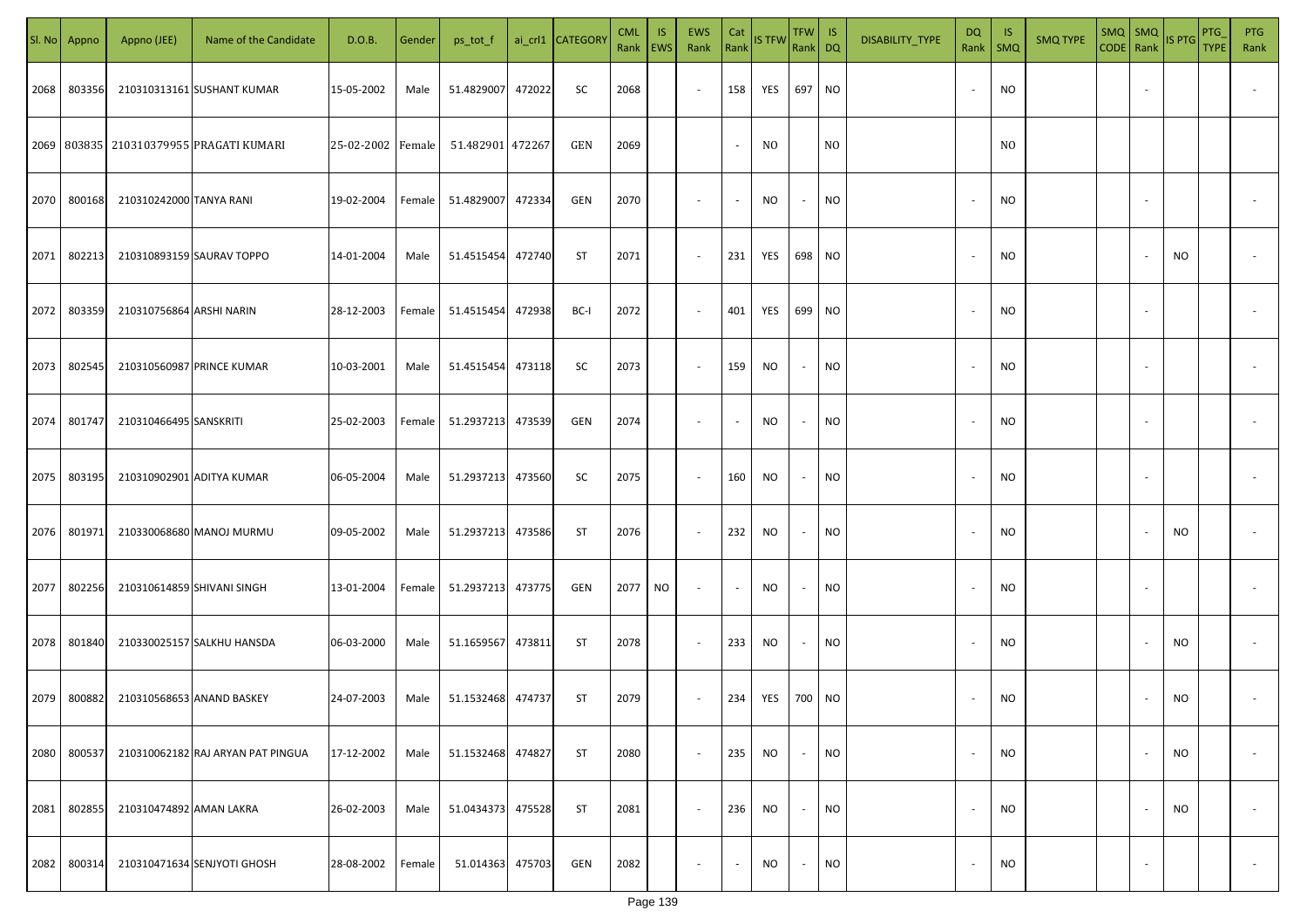| SI. No. | Appno  | Appno (JEE)               | Name of the Candidate           | D.O.B.     | Gender | ps_tot_f          |        | ai_crl1 CATEGORY | <b>CML</b><br>Rank   EWS | IS.       | <b>EWS</b><br>Rank       | Cat<br>Rank              | <b>IS TFW</b> | $TFW$ IS<br>Rank DQ      |           | DISABILITY_TYPE | DQ     | -IS<br>Rank   SMQ | <b>SMQ TYPE</b> | $\begin{array}{ c c c c }\n\hline\n\text{SMQ} & \text{SMQ} \\ \hline\n\text{CODE} & \text{Rank}\n\end{array}$ IS PTG |                          |           | PTG<br><b>TYPE</b> | <b>PTG</b><br>Rank       |
|---------|--------|---------------------------|---------------------------------|------------|--------|-------------------|--------|------------------|--------------------------|-----------|--------------------------|--------------------------|---------------|--------------------------|-----------|-----------------|--------|-------------------|-----------------|----------------------------------------------------------------------------------------------------------------------|--------------------------|-----------|--------------------|--------------------------|
| 2083    | 803465 |                           | 210310504579 ABHISHEK GILUA     | 02-01-2001 | Male   | 51.014363         | 475991 | ST               | 2083                     |           | $\sim$                   | 237                      | YES           | 701 NO                   |           |                 |        | <b>NO</b>         |                 |                                                                                                                      |                          | NO        |                    |                          |
| 2084    | 802201 |                           | 210310146644 NEHA DHAURIA       | 01-01-2003 | Female | 50.9748196        | 476248 | SC               | 2084                     |           | $\sim$                   | 161                      | YES           | 702 NO                   |           |                 |        | <b>NO</b>         |                 |                                                                                                                      |                          |           |                    |                          |
| 2085    | 802091 | 210310075982 SUJATA KUJUR |                                 | 16-03-2003 | Female | 50.9748196        | 476372 | ST               | 2085                     |           | $\sim$                   | 238                      | NO            | $\sim$                   | <b>NO</b> |                 |        | <b>NO</b>         |                 |                                                                                                                      |                          | <b>NO</b> | <b>BIRH</b><br>OR  |                          |
| 2086    | 801121 |                           | 210310139499 SOREN MRINALINI    | 15-12-2002 | Female | 50.9748196        | 476419 | ST               | 2086                     |           | $\sim$                   | 239                      | NO            | $\sim$                   | <b>NO</b> |                 | $\sim$ | <b>NO</b>         |                 |                                                                                                                      |                          | NO        |                    |                          |
| 2087    | 800026 |                           | 210320039825 GAURAV KUMAR       | 15-03-2000 | Male   | 50.8491407        | 476687 | GEN              | 2087                     | YES       | 265                      | $\overline{\phantom{a}}$ | YES           | 703 NO                   |           |                 | $\sim$ | <b>NO</b>         |                 |                                                                                                                      |                          |           |                    |                          |
| 2088    | 802174 | 210310013029 AJAY SOREN   |                                 | 02-05-2002 | Male   | 50.8491407        | 476765 | ST               | 2088                     |           | $\overline{\phantom{a}}$ | 240                      | <b>NO</b>     | $\sim$                   | <b>NO</b> |                 |        | <b>NO</b>         |                 |                                                                                                                      |                          | NO.       |                    |                          |
| 2089    | 801711 | 210310169732 CHANDAN DAS  |                                 | 14-02-2003 | Male   | 50.8012008        | 477329 | SC               | 2089                     |           | $\overline{\phantom{a}}$ | 162                      | NO            | $\sim$                   | <b>NO</b> |                 |        | <b>NO</b>         |                 |                                                                                                                      |                          |           |                    |                          |
| 2090    | 801120 | 210310253211 RITIK RAJ    |                                 | 14-03-2001 | Male   | 50.8012008        | 477379 | SC               | 2090                     |           | $\sim$                   | 163                      | <b>NO</b>     | $\overline{\phantom{a}}$ | <b>NO</b> |                 |        | <b>NO</b>         |                 |                                                                                                                      |                          |           |                    |                          |
| 2091    | 800123 |                           | 210330030440 DEEPAK MUNDARI     | 13-07-2002 | Male   | 50.8012008        | 477448 | <b>ST</b>        | 2091                     |           | $\overline{\phantom{a}}$ | 241                      | NO            | $\overline{\phantom{a}}$ | <b>NO</b> |                 |        | <b>NO</b>         |                 |                                                                                                                      |                          | NO        |                    |                          |
| 2092    | 800485 |                           | 210330069495 PRINCE KUMAR       | 20-01-2002 | Male   | 50.6771141 477545 |        | BC-II            | 2092                     |           | $\sim$                   | 233                      | YES           | 704 NO                   |           |                 |        | <b>NO</b>         |                 |                                                                                                                      |                          |           |                    |                          |
| 2093    | 802442 |                           | 210310242561 SUDHIR KUMAR BESRA | 03-02-2001 | Male   | 50.65783 477974   |        | ST               | 2093                     |           | $\sim$                   | 242                      | NO            | $\sim$                   | <b>NO</b> |                 |        | <b>NO</b>         |                 |                                                                                                                      |                          | NO        |                    |                          |
| 2094    | 801184 | 210310091628 AMAN KUMAR   |                                 | 25-07-2002 | Male   | 50.489379         | 479196 | BC-I             | 2094                     |           | $\sim$                   | 402                      | YES           | 705 NO                   |           |                 |        | <b>NO</b>         |                 |                                                                                                                      |                          |           |                    |                          |
| 2095    | 800145 |                           | 210310195760 AMIT KUMAR BHARTI  | 12-04-2002 | Male   | 50.489379         | 479431 | SC               | 2095                     |           | $\sim$                   | 164                      | <b>NO</b>     | $\overline{\phantom{a}}$ | <b>NO</b> |                 |        | <b>NO</b>         |                 |                                                                                                                      | $\overline{\phantom{a}}$ |           |                    | $\overline{\phantom{a}}$ |
| 2096    | 800232 | 210310666519 NISHIT KUMAR |                                 | 22-04-2001 | Male   | 50.4569848        | 479669 | BC-I             | 2096                     |           | $\sim$                   | 403                      | YES           | 706 NO                   |           |                 |        | <b>NO</b>         |                 |                                                                                                                      | $\overline{\phantom{a}}$ |           |                    | $\overline{\phantom{a}}$ |
| 2097    | 802840 |                           | 210310586357 SHRISTY SINHA      | 15-09-2003 | Female | 50.4381119        | 480791 | GEN              | 2097                     | <b>NO</b> | $\overline{\phantom{a}}$ | $\sim$                   | <b>NO</b>     | $\sim$                   | <b>NO</b> |                 |        | <b>NO</b>         |                 |                                                                                                                      | $\sim$                   |           |                    | $\overline{\phantom{a}}$ |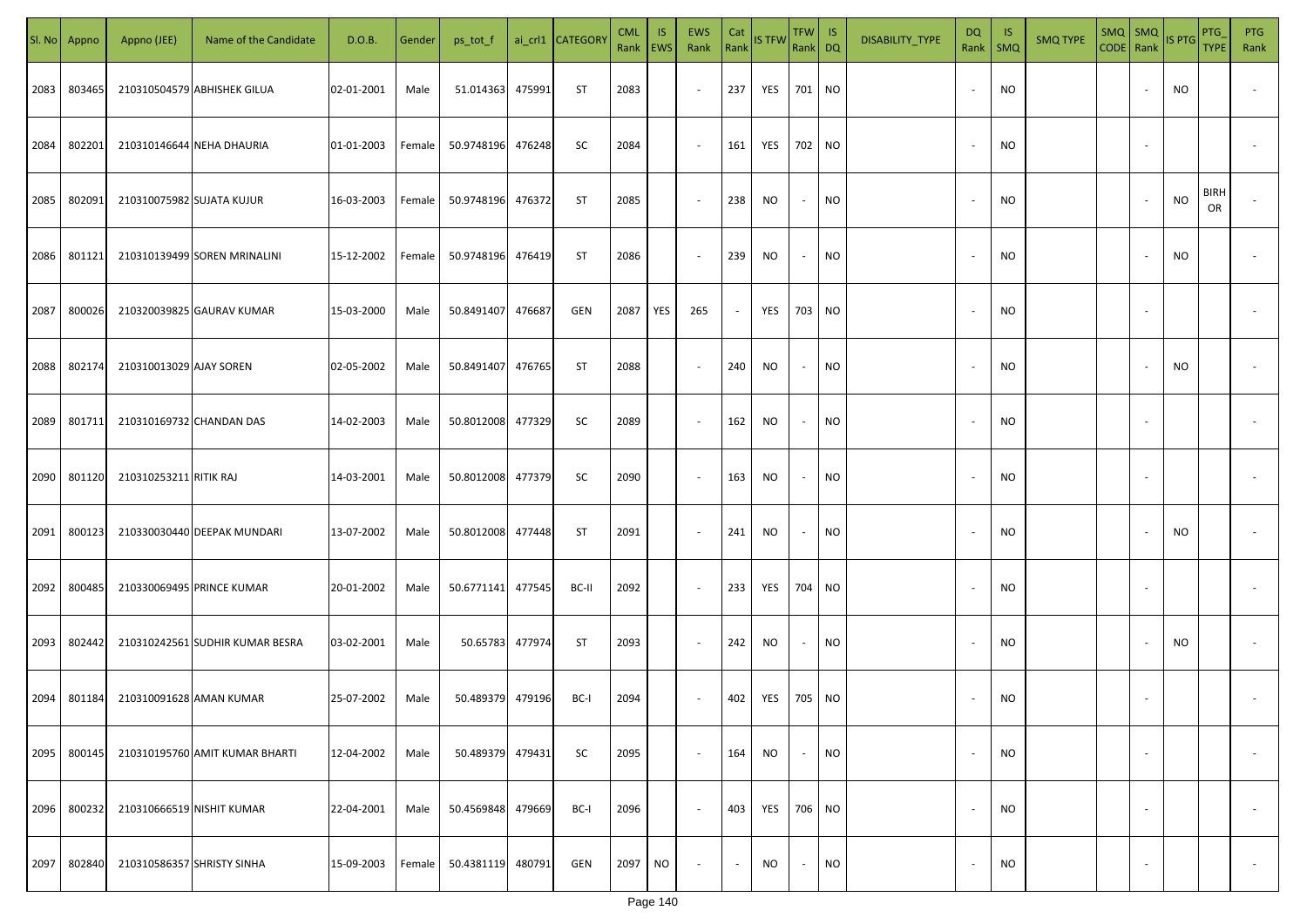|      | Sl. No Appno | Appno (JEE)               | Name of the Candidate            | D.O.B.     | Gender | ps_tot_f   |        | ai_crl1 CATEGORY | <b>CML</b><br>Rank   EWS | IS. | <b>EWS</b><br>Rank       | Cat<br>Rank | <b>IS TFW</b> | $TFW$ IS<br>Rank DQ      |           | DISABILITY_TYPE | <b>DQ</b> | - IS<br>Rank   SMQ | <b>SMQ TYPE</b> | SMQ   SMQ                | CODE Rank IS PTG | <b>PTG</b><br><b>TYPE</b> | <b>PTG</b><br>Rank       |
|------|--------------|---------------------------|----------------------------------|------------|--------|------------|--------|------------------|--------------------------|-----|--------------------------|-------------|---------------|--------------------------|-----------|-----------------|-----------|--------------------|-----------------|--------------------------|------------------|---------------------------|--------------------------|
| 2098 | 800185       |                           | 210330020655 SHREYASH TIRKEY     | 20-11-2001 | Male   | 50.4381119 | 480991 | ST               | 2098                     |     | $\sim$                   | 243         | <b>NO</b>     | $\sim$                   | <b>NO</b> |                 |           | <b>NO</b>          |                 |                          | NO.              |                           |                          |
| 2099 | 801881       | 210310431406 REJOICE EKKA |                                  | 19-01-2003 | Male   | 50.3328611 | 481144 | <b>ST</b>        | 2099                     |     | $\sim$                   | 244         | NO            | $\sim$                   | <b>NO</b> |                 |           | <b>NO</b>          |                 |                          | NO               |                           |                          |
| 2100 | 801443       | 210310661436 RANI KUMARI  |                                  | 13-02-2002 | Female | 50.3047786 | 482499 | SC               | 2100                     |     | $\overline{\phantom{a}}$ | 165         | NO            | $\sim$                   | <b>NO</b> |                 |           | <b>NO</b>          |                 |                          |                  |                           |                          |
| 2101 | 800627       |                           | 210330067555 AMARDEEP RANA       | 29-05-2003 | Male   | 50.3047786 | 482604 | BC-I             | 2101                     |     | $\overline{\phantom{a}}$ | 404         | YES           | 707 NO                   |           |                 |           | <b>NO</b>          |                 |                          |                  |                           |                          |
| 2102 | 803528       |                           | 210330033978 KUNDAN KUMAR MAHTO  | 16-12-2001 | Male   | 50.3047786 | 482626 | BC-I             | 2102                     |     | $\overline{\phantom{a}}$ | 405         | NO            | $\sim$                   | <b>NO</b> |                 |           | <b>NO</b>          |                 |                          |                  |                           |                          |
| 2103 | 801207       |                           | 210310605675 ROHAN PRASAD SONI   | 09-02-2003 | Male   | 50.3047786 | 482777 | BC-II            | 2103                     |     | $\overline{\phantom{a}}$ | 234         | YES           | 708 NO                   |           |                 |           | <b>NO</b>          |                 |                          |                  |                           |                          |
| 2104 | 802139       |                           | 210310286880 TEJASWI KUMAR KISKU | 11-02-2002 | Male   | 50.3042936 | 482923 | ST               | 2104                     |     | $\overline{\phantom{a}}$ | 245         | NO            | $\overline{\phantom{a}}$ | <b>NO</b> |                 |           | <b>NO</b>          |                 |                          | NO               |                           |                          |
| 2105 | 800292       | 210310076628 PRITI SURYA  |                                  | 30-11-2003 | Female | 50.3042936 | 483188 | SC               | 2105                     |     | $\sim$                   | 166         | <b>NO</b>     |                          | <b>NO</b> |                 |           | <b>NO</b>          |                 |                          |                  |                           |                          |
| 2106 | 802773       |                           | 210310389600 TANISHQ CHITRANSH   | 15-11-2002 | Female | 50.3032582 | 483555 | GEN              | 2106                     | NO  | $\overline{\phantom{a}}$ | $\sim$      | NO            |                          | <b>NO</b> |                 |           | NO                 |                 |                          |                  |                           |                          |
| 2107 | 800715       |                           | 210310861116 VIKRANT KUMAR MAHTO | 22-06-2003 | MALE   | 50.3027337 | 484722 | BC-I             | 2107                     |     |                          | 406         | NO.           |                          | <b>NO</b> |                 |           |                    |                 |                          |                  |                           |                          |
| 2108 | 803103       |                           | 210320043206 SUMAN HANSDAH       | 11-03-2003 | Female | 50.1956215 | 484812 | ST               | 2108                     |     | $\sim$                   | 246         | NO            |                          | <b>NO</b> |                 |           | <b>NO</b>          |                 |                          | NO.              |                           |                          |
| 2109 | 802483       |                           | 210310584654 ROHIT KUMAR MAHATO  | 25-10-2001 | Male   | 50.1956215 | 485002 | BC-I             | 2109                     |     | $\sim$                   | 407         | <b>NO</b>     |                          | <b>NO</b> |                 |           | <b>NO</b>          |                 |                          |                  |                           |                          |
| 2110 | 801685       |                           | 210310245368 ALISHA HANSDAH      | 10-04-2001 | Female | 50.118085  | 485383 | <b>ST</b>        | 2110                     |     | $\blacksquare$           | 247         | <b>NO</b>     | $\overline{\phantom{a}}$ | <b>NO</b> |                 |           | <b>NO</b>          |                 | $\overline{\phantom{a}}$ | NO               |                           | $\overline{\phantom{a}}$ |
| 2111 | 802425       |                           | 210310615136 DEEPAK ORAON        | 15-04-2003 | Male   | 49.9961618 | 486241 | <b>ST</b>        | 2111                     |     | $\blacksquare$           | 248         | <b>NO</b>     | $\sim$                   | <b>NO</b> |                 |           | <b>NO</b>          |                 |                          | NO               |                           | $\overline{\phantom{a}}$ |
| 2112 | 803337       |                           | 210310579329 ANJALI KUMARI       | 05-05-2003 | Female | 49.911869  | 486609 | BC-II            | 2112                     |     | $\sim$                   | 235         | NO            | $\sim$                   | <b>NO</b> |                 |           | <b>NO</b>          |                 | $\overline{\phantom{a}}$ |                  |                           | $\overline{\phantom{a}}$ |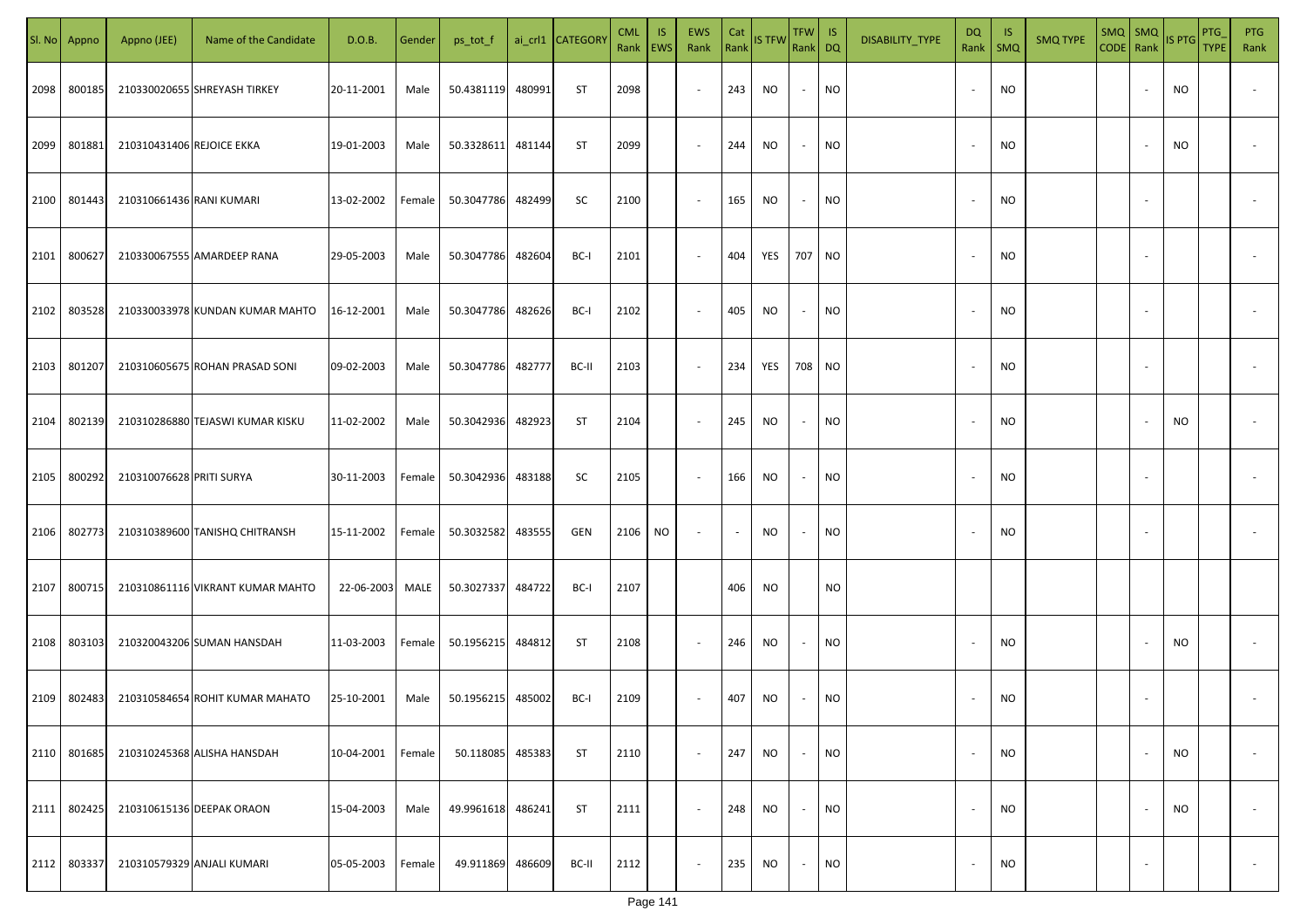|      | Sl. No Appno | Appno (JEE)                           | Name of the Candidate                        | D.O.B.            | Gender | ps_tot_f        |        | ai_crl1 CATEGORY | <b>CML</b><br>Rank EWS | <b>IS</b> | EWS<br>Rank              | Cat                      | Rank IS TFW    | TFW   IS<br>Rank DQ      |                | DISABILITY_TYPE               | DQ<br>Rank   SMQ         | - IS           | <b>SMQ TYPE</b> | $SMQ$ SMQ<br>CODE Rank |                          | IS PTG    | PTG<br><b>TYPE</b> | <b>PTG</b><br>Rank |
|------|--------------|---------------------------------------|----------------------------------------------|-------------------|--------|-----------------|--------|------------------|------------------------|-----------|--------------------------|--------------------------|----------------|--------------------------|----------------|-------------------------------|--------------------------|----------------|-----------------|------------------------|--------------------------|-----------|--------------------|--------------------|
| 2113 | 800476       |                                       | 210310440487 KHUSHBOO KUMARI                 | 17-02-2004        | Female | 49.522898       | 489204 | ST               | 2113                   |           | $\sim$                   | 249                      | NO             | $\sim$                   | <b>NO</b>      |                               | $\overline{\phantom{a}}$ | NO.            |                 |                        |                          | <b>NO</b> |                    |                    |
| 2114 | 801153       |                                       | 210310141815 MIHIR KANT BESHRA               | 09-05-2003        | Male   | 49.522898       | 489433 | ST               | 2114                   |           | $\sim$                   | 250                      | NO             | $\sim$                   | <b>NO</b>      |                               | $\overline{\phantom{a}}$ | NO.            |                 |                        |                          | <b>NO</b> |                    |                    |
| 2115 | 803079       |                                       | 210310311440 ANURAG GUPTA                    | 27-10-2003        | Male   | 49.3691703      | 490010 | GEN              | 2115                   |           |                          | $\sim$                   | YES            | 709                      | <b>NO</b>      |                               |                          | NO.            |                 |                        | $\sim$                   |           |                    |                    |
| 2116 | 802349       | 210310192353 AMIT KUMAR               |                                              | 22-09-2002        | Male   | 49.3691703      | 490138 | GEN              | 2116                   |           | $\overline{\phantom{a}}$ | $\sim$                   | YES            | 710 YES                  |                | A-BLINDNESS AND<br>LOW VISION | 8                        | NO.            |                 |                        | $\sim$                   |           |                    |                    |
| 2117 | 800844       |                                       | 210310769011 AMAN HEMBROM                    | 19-02-2003        | Male   | 49.3560208      | 490256 | ST               | 2117                   |           | $\sim$                   | 251                      | NO.            | $\sim$                   | NO             |                               |                          | NO.            |                 |                        |                          | NO        |                    |                    |
| 2118 | 803262       |                                       | 210310136894 AYUSHI KUMARI                   | 15-02-2001        | Female | 49.3560208      | 490278 | ST               | 2118                   |           | $\sim$                   | 252                      | NO             | $\sim$                   | <b>NO</b>      |                               |                          | NO.            |                 |                        |                          | <b>NO</b> |                    |                    |
| 2119 | 801467       | 210330032254 BIPIN KUMAR              |                                              | 01-05-2002        | Male   | 49.2039976      | 490747 | GEN              | 2119                   |           | $\sim$                   | $\overline{\phantom{a}}$ | YES            | 711                      | <b>NO</b>      |                               |                          | NO.            |                 |                        |                          |           |                    |                    |
| 2120 | 801502       |                                       | 210330074839 ALOK NATH RANJAN                | 01-01-2004        | Male   | 49.1928708      | 491192 | GEN              | 2120                   | NO        | $\sim$                   | $\sim$                   | NO             | $\overline{\phantom{a}}$ | <b>NO</b>      |                               |                          | NO.            |                 |                        |                          |           |                    |                    |
|      |              | 2121 803813 210310902819 ARPANA PRIYA |                                              | 26-06-2004 Female |        | 49.07718 492029 |        | GEN              | 2121                   |           |                          | $\overline{\phantom{a}}$ | N <sub>0</sub> |                          | N <sub>O</sub> |                               |                          | N <sub>O</sub> |                 |                        |                          |           |                    |                    |
| 2122 | 801365       |                                       | 210310335957 AMIT KUMAR CHOUDHARY 20-04-2001 |                   | Male   | 49.07718        | 492063 | SC               | 2122                   |           | $\sim$                   | 167                      | NO.            | $\sim$                   | <b>NO</b>      |                               |                          | NO.            |                 |                        |                          |           |                    |                    |
| 2123 | 802294       |                                       | 210310107590 ANKIT KUMAR TIWARY              | 30-09-2002        | Male   | 49.07718        | 492075 | GEN              | 2123                   | <b>NO</b> | $\sim$                   | $\sim$                   | <b>NO</b>      | $\sim$                   | <b>NO</b>      |                               |                          | <b>NO</b>      |                 |                        |                          |           |                    |                    |
| 2124 | 803075       |                                       | 210310363460 SANDHYA SHALINI                 | 06-12-2002        | Female | 49.07718        | 492125 | GEN              | 2124                   | <b>NO</b> | $\sim$                   | $\sim$                   | NO             | $\sim$                   | <b>NO</b>      |                               |                          | NO.            |                 |                        |                          |           |                    |                    |
| 2125 | 800098       |                                       | 210310111594 HRIDHI KUMARI                   | 22-06-2004        | Female | 49.07718        | 492149 | GEN              | 2125                   |           | $\sim$                   | $\sim$                   | YES            | 712 NO                   |                |                               | $\overline{\phantom{a}}$ | NO.            |                 |                        | $\overline{\phantom{a}}$ |           |                    | $\sim$             |
| 2126 | 803306       |                                       | 210310210651 RISHI KUMAR SINGH               | 12-01-2003        | Male   | 49.07718        | 492299 | GEN              | 2126                   |           | $\sim$                   | $\sim$                   | NO             | $\sim$                   | <b>NO</b>      |                               | $\overline{\phantom{a}}$ | <b>NO</b>      |                 |                        | $\overline{\phantom{a}}$ |           |                    | $\sim$             |
| 2127 | 801586       |                                       | 210310356809 KUMAR HARSH                     | 03-06-2002        | Male   | 49.0399061      | 492399 | GEN              | 2127                   |           | $\overline{\phantom{a}}$ | $\sim$                   | NO             | $\sim$                   | <b>NO</b>      |                               | $\overline{\phantom{a}}$ | <b>NO</b>      |                 |                        | $\overline{\phantom{a}}$ |           |                    | $\sim$             |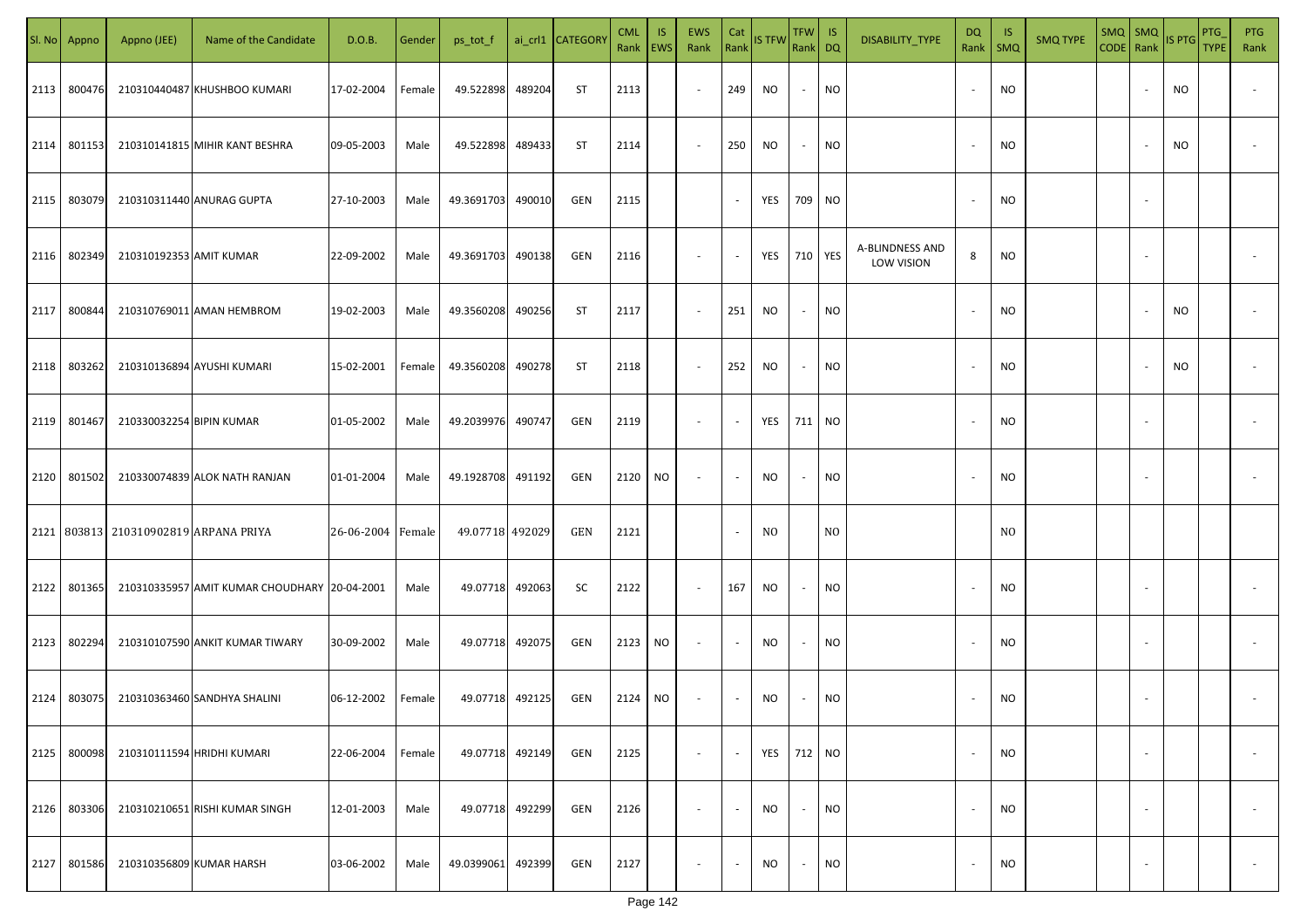|      | Sl. No Appno | Appno (JEE)               | Name of the Candidate                         | D.O.B.     | Gender | ps_tot_f        |        | ai_crl1 CATEGOR\ | <b>CML</b><br>Rank EWS | IS. | <b>EWS</b><br>Rank | Cat    | Rank IS TFW | TFW IS<br>Rank DQ |           | DISABILITY_TYPE | <b>DQ</b><br>Rank        | -IS<br><b>SMQ</b> | <b>SMQ TYPE</b> | $SMQ$ $SMQ$<br>CODE Rank |                          | IS PTG | <b>PTG</b><br><b>TYPE</b> | PTG<br>Rank              |
|------|--------------|---------------------------|-----------------------------------------------|------------|--------|-----------------|--------|------------------|------------------------|-----|--------------------|--------|-------------|-------------------|-----------|-----------------|--------------------------|-------------------|-----------------|--------------------------|--------------------------|--------|---------------------------|--------------------------|
| 2128 | 801544       | 210310231018 HRITIK RAJ   |                                               | 26-03-2001 | Male   | 49.0399061      | 492671 | SC               | 2128                   |     | $\sim$             | 168    | NO.         | $\sim$            | <b>NO</b> |                 | $\overline{\phantom{a}}$ | <b>NO</b>         |                 |                          |                          |        |                           |                          |
| 2129 | 803374       | 210310715497              | RISHIKESH KUMAR<br>PASWAN                     | 12-12-2002 | Male   | 48.991701       | 493353 | GEN              | 2129                   |     |                    | $\sim$ | NO          | $\sim$            | <b>NO</b> |                 | $\overline{\phantom{a}}$ | <b>NO</b>         |                 |                          |                          |        |                           |                          |
| 2130 | 802445       |                           | 210310888347 NIKHIL KUMAR RAVI                | 20-02-2001 | Male   | 48.8829667      | 494066 | SC               | 2130                   |     | $\sim$             | 169    | NO.         | $\sim$            | NO        |                 |                          | <b>NO</b>         |                 |                          |                          |        |                           |                          |
| 2131 | 800870       |                           | 210310052372 ANKIT JAISWAL                    | 05-08-2002 | Male   | 48.8829667      | 494157 | BC-II            | 2131                   |     | $\sim$             | 236    | YES         | 713 NO            |           |                 |                          | <b>NO</b>         |                 |                          |                          |        |                           |                          |
| 2132 | 802017       |                           | 210310563532 AMISHA SANDIL                    | 30-05-2003 | Female | 48.8809298      | 494715 | ST               | 2132                   |     | $\sim$             | 253    | YES         | 714 NO            |           |                 |                          | <b>NO</b>         |                 |                          |                          | NO     |                           |                          |
| 2133 | 803053       | 210330055495 AMAN RAJ     |                                               | 09-12-2002 | Male   | 48.8809298      | 494824 | SC               | 2133                   |     | $\sim$             | 170    | <b>NO</b>   | $\sim$            | NO        |                 |                          | <b>NO</b>         |                 |                          |                          |        |                           |                          |
| 2134 |              |                           | 803594 210310370913 VISHAL KUMAR              | 23-05-2003 | Male   | 48.86862 494905 |        | GEN              | 2134                   | NO. |                    | $\sim$ | YES         | 715 NO            |           |                 |                          | NO.               |                 |                          |                          |        |                           |                          |
| 2135 | 802674       |                           | 210310100429 ROHIT KUMAR TOPPO                | 06-07-2001 | Male   | 48.8686199      | 494928 | ST               | 2135                   |     | $\sim$             | 254    | YES         | 716 NO            |           |                 |                          | <b>NO</b>         |                 |                          |                          | NO     |                           |                          |
| 2136 | 800494       | 210310497491 DEO ANURAG   |                                               | 12-11-2002 | Male   | 48.8429619      | 496357 | SC               | 2136                   |     | $\sim$             | 171    | NO.         | $\sim$            | <b>NO</b> |                 |                          | <b>NO</b>         |                 |                          |                          |        |                           |                          |
| 2137 | 801402       |                           | 210310758641 MARSHAL MURMU                    | 20-07-2000 | Male   | 48.8429619      | 496663 | ST               | 2137                   |     | $\sim$             | 255    | NO          | $\sim$            | <b>NO</b> |                 |                          | <b>NO</b>         |                 |                          |                          | NO     |                           |                          |
| 2138 | 802081       |                           | 210310300847 KRISHNA KANT PRASAD              | 30-08-2003 | Male   | 48.8429619      | 496674 | SC               | 2138                   |     | $\sim$             | 172    | NO.         | $\sim$            | <b>NO</b> |                 |                          | <b>NO</b>         |                 |                          |                          |        |                           |                          |
| 2139 | 801933       | 210310921471 GOMEYA SOY   |                                               | 15-11-2003 | Male   | 48.8317645      | 496715 | ST               | 2139                   |     | $\sim$             | 256    | YES         | 717 NO            |           |                 |                          | <b>NO</b>         |                 |                          |                          | NO.    |                           |                          |
| 2140 | 800020       | 210310683981 SIDDHANT RAJ |                                               | 12-02-2002 | Male   | 48.8308407      | 497746 | SC               | 2140                   |     | $\sim$             | 173    | YES         | 718 NO            |           |                 | $\overline{\phantom{a}}$ | <b>NO</b>         |                 |                          | $\overline{\phantom{a}}$ |        |                           | $\overline{\phantom{a}}$ |
| 2141 | 800418       | 210310403827 YASH KUMAR   |                                               | 24-09-2001 | Male   | 48.7358629      | 498253 | GEN              | 2141                   | NO  | $\sim$             | $\sim$ | NO          | $\sim$            | <b>NO</b> |                 | $\overline{\phantom{a}}$ | <b>NO</b>         |                 |                          | $\sim$                   |        |                           | $\overline{\phantom{a}}$ |
| 2142 | 803095       |                           | 210340032029 BIRENDRA KUMAR HANSDA 23-09-2003 |            | Male   | 48.6964414      | 499106 | <b>ST</b>        | 2142                   |     | $\sim$             | 257    | NO.         | $\sim$            | <b>NO</b> |                 |                          | <b>NO</b>         |                 |                          |                          | NO     |                           | $\sim$                   |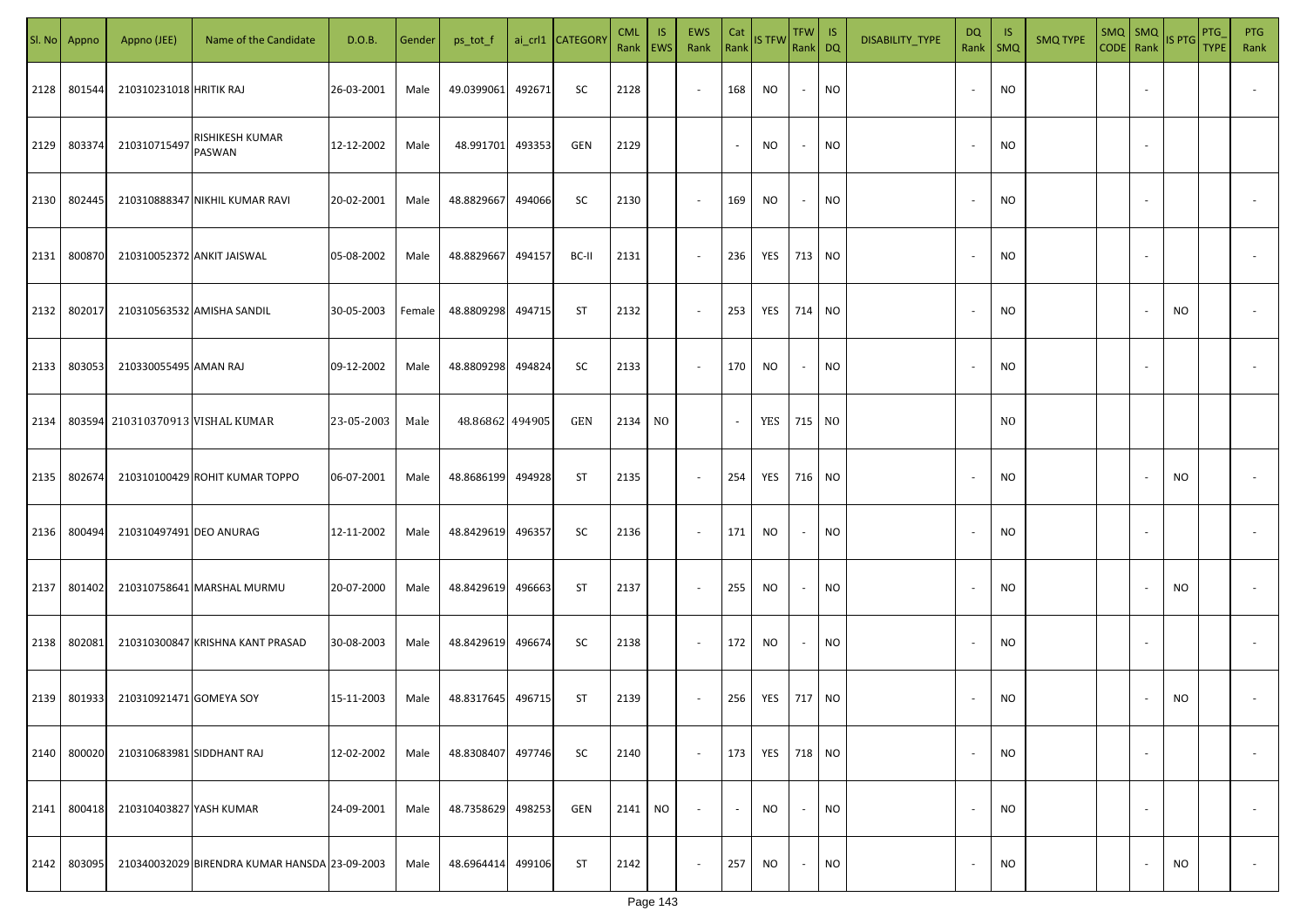|      | SI. No Appno | Appno (JEE)              | Name of the Candidate              | D.O.B.     | Gender | ps_tot_f          |        | ai_crl1 CATEGORY | <b>CML</b><br>Rank   EWS | IS. | <b>EWS</b><br>Rank       | Cat<br>Rank | <b>IS TFW</b> | <b>TFW</b><br>Rank DQ | IS.       | DISABILITY_TYPE | DQ<br>Rank               | - IS<br><b>SMQ</b> | <b>SMQ TYPE</b> | $SMQ$ SMQ<br>CODE Rank |                          | <b>IS PTG</b> | PTG<br><b>TYPE</b> | <b>PTG</b><br>Rank       |
|------|--------------|--------------------------|------------------------------------|------------|--------|-------------------|--------|------------------|--------------------------|-----|--------------------------|-------------|---------------|-----------------------|-----------|-----------------|--------------------------|--------------------|-----------------|------------------------|--------------------------|---------------|--------------------|--------------------------|
| 2143 | 803642       |                          | 210310716716 SURAJ KUMAR HEMBRAM   | 06-11-2001 | Male   | 48.6964414        | 499293 | ST               | 2143                     |     |                          | 258         |               |                       | <b>NO</b> |                 |                          | <b>NO</b>          |                 |                        |                          | NO            |                    |                          |
| 2144 | 801510       |                          | 210310783712 NEERAJ MURMU          | 28-06-2003 | Male   | 48.6096116        | 499375 | ST               | 2144                     |     | $\sim$                   | 259         | NO            | $\sim$                | <b>NO</b> |                 |                          | <b>NO</b>          |                 |                        |                          | NO            |                    |                          |
| 2145 | 800754       |                          | 210340056548 ANUSHRUTI MAHATO      | 08-03-2002 | Female | 48.6096116        | 499493 | BC-I             | 2145                     |     | $\overline{\phantom{a}}$ | 408         | NO            | $\sim$                | <b>NO</b> |                 | $\overline{\phantom{a}}$ | <b>NO</b>          |                 |                        |                          |               |                    |                          |
| 2146 | 800025       | 210310271351 NIHAL RAJ   |                                    | 22-08-2003 | Male   | 48.6096116        | 499552 | SC               | 2146                     |     | $\sim$                   | 174         | NO            | $\sim$                | <b>NO</b> |                 | $\sim$                   | <b>NO</b>          |                 |                        |                          |               |                    |                          |
| 2147 | 803282       |                          | 210310667834 SACHIN KUMAR MAHTO    | 08-01-2004 | Male   | 48.400831 499923  |        | BC-I             | 2147                     |     | $\overline{\phantom{a}}$ | 409         | NO            | $\sim$                | <b>NO</b> |                 | $\sim$                   | <b>NO</b>          |                 |                        |                          |               |                    |                          |
| 2148 | 802531       |                          | 210310378736 ABHINANDAN KUMAR      | 19-04-2003 | Male   | 48.3990968 500103 |        | ST               | 2148                     |     | $\overline{\phantom{a}}$ | 260         | NO.           | $\sim$                | <b>NO</b> |                 |                          | NO                 |                 |                        |                          | NO            |                    |                          |
| 2149 | 801038       |                          | 210310410963 SUMIT KUMAR VERMA     | 08-08-2003 | Male   | 48.3990968 500368 |        | BC-II            | 2149                     |     | $\overline{\phantom{a}}$ | 237         | YES           | 719 NO                |           |                 |                          | <b>NO</b>          |                 |                        |                          |               |                    |                          |
| 2150 | 802985       |                          | 210310222095 BRIHATH ORAON         | 18-05-2004 | Male   | 48.3990968 500460 |        | ST               | 2150                     |     | $\sim$                   | 261         | NO            | $\sim$                | <b>NO</b> |                 |                          | <b>NO</b>          |                 |                        |                          | NO            |                    |                          |
| 2151 | 801792       |                          | 210320037471 SHIV PRASAD MARANDI   | 01-01-2002 | Male   | 48.3850245 500627 |        | ST               | 2151                     |     | $\overline{\phantom{a}}$ | 262         | NO            | $\sim$                | <b>NO</b> |                 |                          | <b>NO</b>          |                 |                        |                          | NO            |                    |                          |
| 2152 | 800115       |                          | 210310105744 MRINAL SOREN          | 05-01-2001 | Male   | 48.351191 500981  |        | ST               | 2152                     |     | $\sim$                   | 263         | NO            | $\sim$                | <b>NO</b> |                 |                          | <b>NO</b>          |                 |                        |                          | NO            |                    |                          |
| 2153 | 803596       |                          | 210310019929 DEEPAK KUMAR          | 21-01-2004 | Male   | 48.351191 501056  |        | SC               | 2153                     |     |                          | 175         |               |                       | <b>NO</b> |                 |                          | <b>NO</b>          |                 |                        |                          |               |                    |                          |
| 2154 | 802672       |                          | 210310069461 BIJENDRA PRATAP SINGH | 19-01-2002 | Male   | 48.351191 501140  |        | GEN              | 2154                     | YES | 266                      | $\sim$      | NO            | $\sim$                | <b>NO</b> |                 |                          | <b>NO</b>          |                 |                        |                          |               |                    |                          |
| 2155 | 801358       |                          | 210310132154 PRAVEEN MAHATO        | 06-05-2002 | Male   | 48.3111409 501964 |        | BC-I             | 2155                     |     | $\sim$                   | 410         | YES           | 720 NO                |           |                 | $\overline{\phantom{a}}$ | <b>NO</b>          |                 |                        | $\overline{\phantom{a}}$ |               |                    | $\overline{\phantom{a}}$ |
| 2156 | 801636       |                          | 210310378753 SHREYANSH RAJ         | 02-07-2002 | Male   | 48.3111409 502101 |        | GEN              | 2156                     | YES | 267                      | $\sim$      | NO            | $\sim$                | <b>NO</b> |                 | $\overline{\phantom{a}}$ | <b>NO</b>          |                 |                        | $\sim$                   |               |                    | $\overline{\phantom{a}}$ |
| 2157 | 800719       | 210310025242 DILIP KUMAR |                                    | 27-12-2000 | Male   | 48.2285378 503150 |        | GEN              | 2157                     | YES | 268                      | $\sim$      | NO            | $\sim$                | NO        |                 |                          | <b>NO</b>          |                 |                        | $\overline{\phantom{a}}$ |               |                    | $\sim$                   |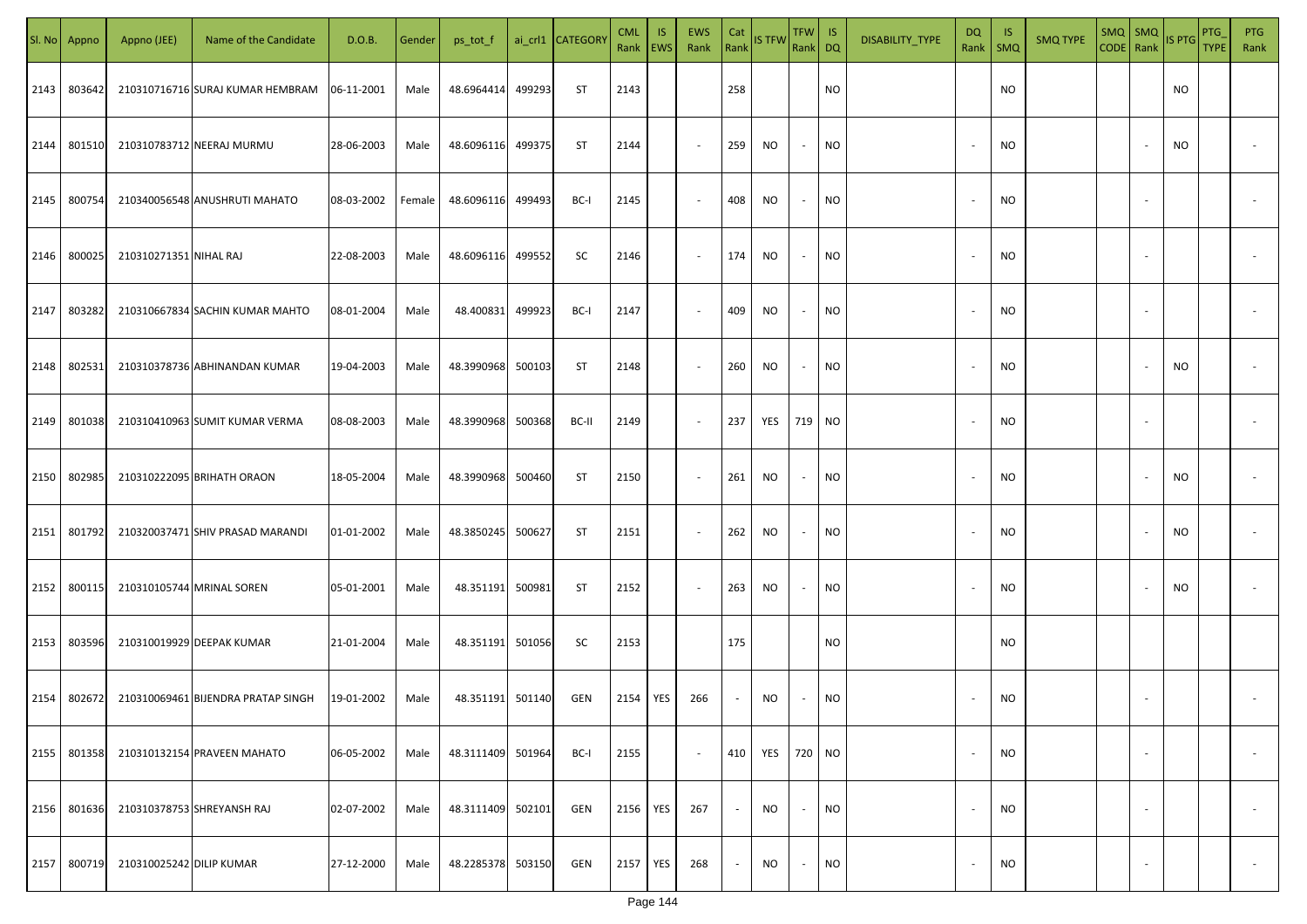|      | Sl. No Appno | Appno (JEE)               | Name of the Candidate                       | D.O.B.     | Gender | ps_tot_f          |        | ai_crl1 CATEGOR\ | <b>CML</b><br>Rank EWS | IS. | <b>EWS</b><br>Rank | Cat                      | Rank IS TFW | TFW IS<br>Rank DQ |           | DISABILITY_TYPE | <b>DQ</b><br>Rank        | -IS<br><b>SMQ</b> | <b>SMQ TYPE</b> | SMQ SMQ<br>CODE Rank |                          | IS PTG | PTG<br><b>TYPE</b> | <b>PTG</b><br>Rank       |
|------|--------------|---------------------------|---------------------------------------------|------------|--------|-------------------|--------|------------------|------------------------|-----|--------------------|--------------------------|-------------|-------------------|-----------|-----------------|--------------------------|-------------------|-----------------|----------------------|--------------------------|--------|--------------------|--------------------------|
| 2158 | 801231       |                           | 210310209905 BHAIRAV SINGH                  | 22-01-2002 | Male   | 48.2285378        | 503212 | ST               | 2158                   |     | $\sim$             | 264                      | NO.         | $\sim$            | <b>NO</b> |                 |                          | <b>NO</b>         |                 |                      |                          | NO     |                    |                          |
| 2159 | 800146       |                           | 210310372581 ASHISH KUMAR SHARMA            | 11-03-2000 | Male   | 47.6798711        | 504236 | GEN              | 2159                   | NO  | $\sim$             | $\sim$                   | NO.         | $\sim$            | <b>NO</b> |                 | $\overline{\phantom{a}}$ | <b>NO</b>         |                 |                      |                          |        |                    |                          |
| 2160 | 801979       | 210310137022 NEHA SOREN   |                                             | 24-06-2002 | Female | 47.6117284        | 504497 | <b>ST</b>        | 2160                   |     | $\sim$             | 265                      | NO          | $\sim$            | NO        |                 |                          | <b>NO</b>         |                 |                      |                          | NO     |                    |                          |
| 2161 | 802825       |                           | 210310669603 ASHISH KUMAR DAS               | 09-12-2002 | Male   | 47.5944538        | 505102 | SC               | 2161                   |     | $\sim$             | 176                      | NO          | $\sim$            | NO        |                 |                          | <b>NO</b>         |                 |                      |                          |        |                    |                          |
| 2162 | 800516       |                           | 210310029198 AKASH HEMBRAM                  | 20-04-2001 | Male   | 47.4477418        | 507396 | ST               | 2162                   |     | $\sim$             | 266                      | NO          | $\sim$            | NO        |                 |                          | <b>NO</b>         |                 |                      |                          | NO     |                    |                          |
| 2163 | 800083       |                           | 210310682586 SAGAR SAURABH                  | 19-11-2003 | Male   | 47.417043         | 507804 | BC-II            | 2163                   |     | $\sim$             | 238                      | NO.         | $\sim$            | NO        |                 |                          | <b>NO</b>         |                 |                      |                          |        |                    |                          |
| 2164 | 803106       | 210310418058 BIVEK KUMAR  |                                             | 19-08-2002 | Male   | 47.3169603        | 508625 | BC-I             | 2164                   |     | $\sim$             | 411                      | NO          | $\sim$            | <b>NO</b> |                 |                          | <b>NO</b>         |                 |                      |                          |        |                    |                          |
| 2165 | 802951       |                           | 210310447536 KOMAL KUMARI                   | 17-11-2002 | Female | 47.3169603        | 508871 | ST               | 2165                   |     | $\sim$             | 267                      | NO.         | $\sim$            | <b>NO</b> |                 |                          | <b>NO</b>         |                 |                      |                          | NO     |                    |                          |
| 2166 | 800471       |                           | 210310328970 BISHWAJEET MUKHERJEE           | 06-09-2001 | Male   | 47.3169603        | 508913 | GEN              | 2166                   |     | $\sim$             | $\overline{\phantom{a}}$ | NO.         | $\sim$            | <b>NO</b> |                 |                          | <b>NO</b>         |                 |                      |                          |        |                    |                          |
| 2167 | 802698       |                           | 210310915419 ANNOCENT MARANDI               | 26-06-2004 | Male   | 47.2850557        | 509453 | ST               | 2167                   |     | $\sim$             | 268                      | NO          | $\sim$            | <b>NO</b> |                 |                          | <b>NO</b>         |                 |                      |                          | NO     |                    |                          |
| 2168 | 803654       | 210310867933 RUCHI KUMARI |                                             | 12-10-2003 | Female | 47.2110082 510287 |        | GEN              | 2168                   |     |                    |                          |             |                   | <b>NO</b> |                 |                          | <b>NO</b>         |                 |                      |                          |        |                    |                          |
| 2169 | 802650       |                           | 210310008831 SADAY KUMAR SAMANTA 22-02-2003 |            | Male   | 47.2110082        | 510525 | <b>ST</b>        | 2169                   |     | $\sim$             | 269                      | NO.         | $\sim$            | NO        |                 |                          | <b>NO</b>         |                 |                      |                          | NO.    |                    |                          |
| 2170 | 800366       |                           | 210310339978 MAMTA KUMARI                   | 27-11-2003 | Female | 47.2110082        | 510678 | BC-II            | 2170                   |     | $\sim$             | 239                      | NO.         | $\sim$            | <b>NO</b> |                 | $\overline{\phantom{a}}$ | <b>NO</b>         |                 |                      | $\sim$                   |        |                    | $\overline{\phantom{a}}$ |
| 2171 | 802394       | 210310147004 PUNIT ORAON  |                                             | 02-06-2003 | Male   | 47.0527019        | 511540 | <b>ST</b>        | 2171                   |     | $\sim$             | 270                      | NO.         | $\sim$            | <b>NO</b> |                 | $\overline{\phantom{a}}$ | <b>NO</b>         |                 |                      |                          | NO     |                    | $\overline{\phantom{a}}$ |
| 2172 | 800436       |                           | 210310585677 ANU PRIYA KUMARI               | 04-08-2002 | Female | 47.0527019        | 511838 | BC-II            | 2172                   |     | $\sim$             | 240                      | YES         | 721 NO            |           |                 |                          | <b>NO</b>         |                 |                      | $\overline{\phantom{a}}$ |        |                    | $\sim$                   |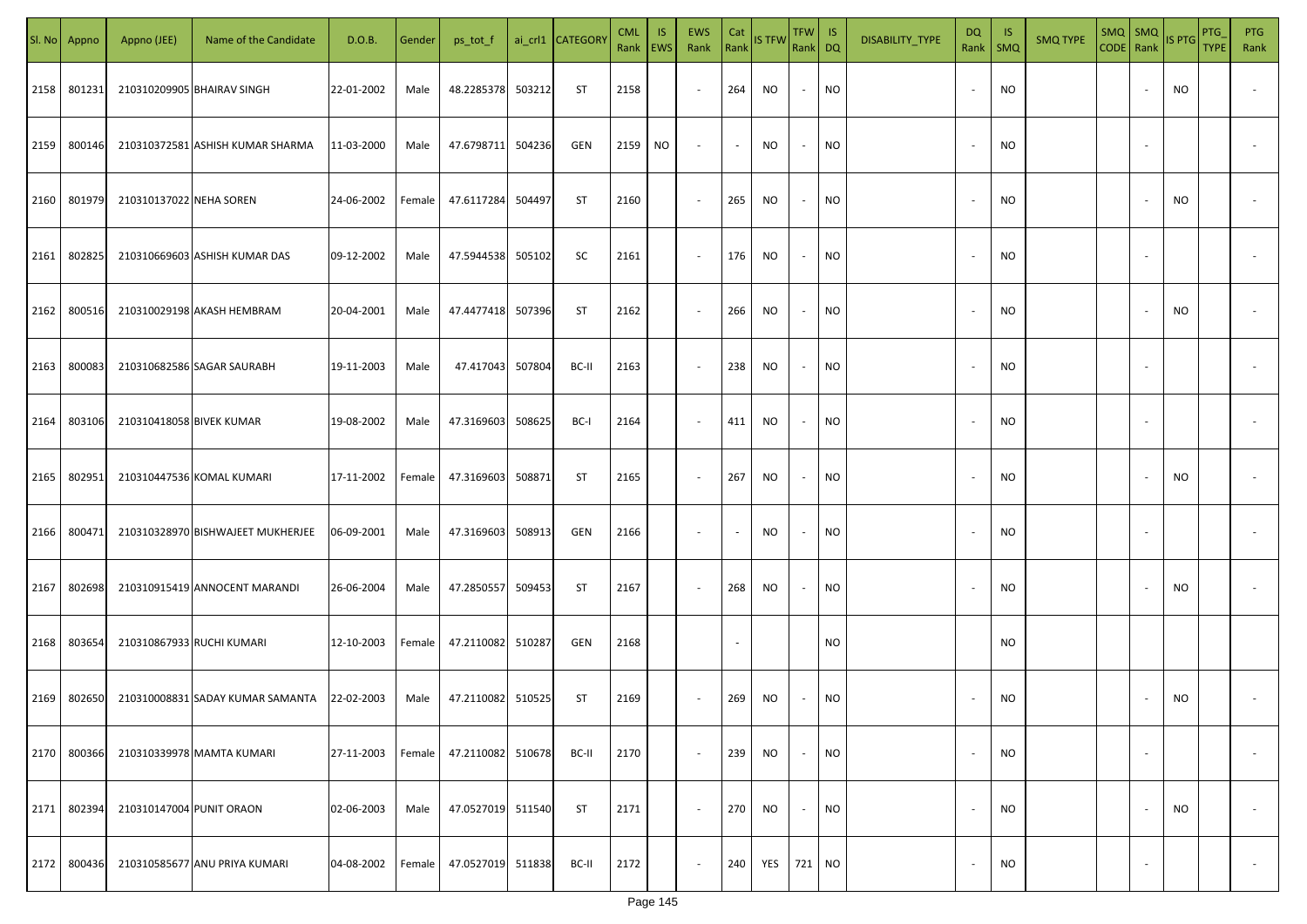|      | Sl. No Appno | Appno (JEE)                | Name of the Candidate           | D.O.B.            | Gender | ps_tot_f          |        | ai_crl1 CATEGOR\ | <b>CML</b><br>Rank EWS | IS. | <b>EWS</b><br>Rank       | Cat                      | Rank IS TFW | TFW IS<br>Rank DQ |           | DISABILITY_TYPE | <b>DQ</b><br>Rank        | - IS<br>SMQ    | <b>SMQ TYPE</b> | $SMQ$ SMQ<br>CODE Rank |                          | IS PTG    | PTG<br><b>TYPE</b> | <b>PTG</b><br>Rank |
|------|--------------|----------------------------|---------------------------------|-------------------|--------|-------------------|--------|------------------|------------------------|-----|--------------------------|--------------------------|-------------|-------------------|-----------|-----------------|--------------------------|----------------|-----------------|------------------------|--------------------------|-----------|--------------------|--------------------|
| 2173 |              | 801785 210310743574 PRACHI |                                 | 15-12-2003 Female |        | 46.984834 511947  |        | GEN              | 2173                   |     |                          | $\sim$                   | NO.         |                   | NO.       |                 |                          | N <sub>O</sub> |                 |                        |                          |           |                    |                    |
| 2174 | 800785       |                            | 210310037931 ABHIMANYU KUMAR    | 07-12-2003        | Male   | 46.9848337        | 512068 | SC               | 2174                   |     | $\sim$                   | 177                      | NO          | $\sim$            | <b>NO</b> |                 | $\overline{\phantom{a}}$ | <b>NO</b>      |                 |                        | $\sim$                   |           |                    |                    |
| 2175 | 802527       |                            | 210310436026 CHANDAN SHARMA     | 10-02-2003        | Male   | 46.9798262        | 512428 | BC-I             | 2175                   |     | $\sim$                   | 412                      | YES         | 722 NO            |           |                 | $\overline{\phantom{a}}$ | <b>NO</b>      |                 |                        | $\sim$                   |           |                    |                    |
| 2176 | 802851       | 210310019630 AMAN RAJAK    |                                 | 09-08-2001        | Male   | 46.9798262        | 512488 | SC               | 2176                   |     | $\sim$                   | 178                      | NO          | $\sim$            | NO        |                 | $\overline{\phantom{a}}$ | <b>NO</b>      |                 |                        | $\sim$                   |           |                    |                    |
| 2177 | 803536       |                            | 210340036988 ASHISH KUMAR       | 14-02-2002        | Male   | 46.9798262        | 512534 | SC               | 2177                   |     | $\sim$                   | 179                      | NO.         | $\sim$            | NO        |                 | $\overline{\phantom{a}}$ | NO             |                 |                        | $\sim$                   |           |                    |                    |
| 2178 | 801537       | 210340004383 ADITYA TIU    |                                 | 01-08-2002        | Male   | 46.9798262        | 512647 | GEN              | 2178                   |     | $\overline{\phantom{a}}$ | $\overline{\phantom{a}}$ | NO.         | $\sim$            | NO.       |                 | $\overline{\phantom{a}}$ | <b>NO</b>      |                 |                        |                          | NO.       |                    |                    |
| 2179 | 802398       |                            | 210310037305 HARSH KUMAR        | 02-06-2002        | Male   | 46.9702153        | 513040 | SC               | 2179                   |     | $\sim$                   | 180                      | YES         |                   | 723 NO    |                 |                          | <b>NO</b>      |                 |                        | $\sim$                   |           |                    |                    |
| 2180 | 802678       |                            | 210310610151 MAYANK KUMAR       | 15-08-2002        | Male   | 46.9465747 513831 |        | SC               | 2180                   |     | $\sim$                   | 181                      | NO          | $\sim$            | NO        |                 |                          | <b>NO</b>      |                 |                        | $\overline{\phantom{a}}$ |           |                    |                    |
| 2181 | 801535       |                            | 210310049773 RANJAN KUMAR VERMA | 01-09-2001        | Male   | 46.9465747 513939 |        | BC-II            | 2181                   |     | $\sim$                   | 241                      | YES         |                   | 724 NO    |                 |                          | <b>NO</b>      |                 |                        | $\overline{\phantom{a}}$ |           |                    |                    |
| 2182 | 802315       | 210310037797 RAHUL ORAON   |                                 | 11-09-2002        | Male   | 46.8825338 514058 |        | ST               | 2182                   |     | $\sim$                   | 271                      | NO.         | $\sim$            | <b>NO</b> |                 |                          | <b>NO</b>      |                 |                        |                          | <b>NO</b> |                    |                    |
| 2183 | 803511       |                            | 210310874358 SHREYANK HORO      | 18-01-2003        | Male   | 46.7390157        | 516040 | ST               | 2183                   |     | $\sim$                   | 272                      | NO.         | $\sim$            | <b>NO</b> |                 |                          | <b>NO</b>      |                 |                        |                          | <b>NO</b> |                    |                    |
| 2184 | 801054       |                            | 210310794274 AJAY KUMAR MURMU   | 10-04-2002        | Male   | 46.7390157        | 516553 | ST               | 2184                   |     | $\sim$                   | 273                      | NO          | $\sim$            | NO        |                 |                          | <b>NO</b>      |                 |                        | $\overline{\phantom{a}}$ | NO.       |                    |                    |
| 2185 | 801103       |                            | 210310096109 KULDEEP LAKRA      | 02-06-2003        | Male   | 46.7390157        | 516615 | ST               | 2185                   |     | $\sim$                   | 274                      | NO.         | $\sim$            | NO        |                 | $\overline{\phantom{a}}$ | <b>NO</b>      |                 |                        | $\overline{\phantom{a}}$ | NO        |                    | $\sim$             |
| 2186 | 800079       | 210310684671 ASHISH TOPPO  |                                 | 07-01-2001        | Male   | 46.615214         | 517087 | ST               | 2186                   |     | $\sim$                   | 275                      | NO.         | $\sim$            | NO        |                 | $\overline{\phantom{a}}$ | <b>NO</b>      |                 |                        | $\overline{\phantom{a}}$ | NO        |                    | $\sim$             |
| 2187 | 802258       |                            | 210310480869 MARSIYA TOPNO      | 19-09-2003        | Female | 46.5312675        | 517629 | <b>ST</b>        | 2187                   |     | $\sim$                   | 276                      | <b>NO</b>   | $\sim$            | <b>NO</b> |                 |                          | <b>NO</b>      |                 |                        | $\overline{\phantom{a}}$ | NO        |                    | $\sim$             |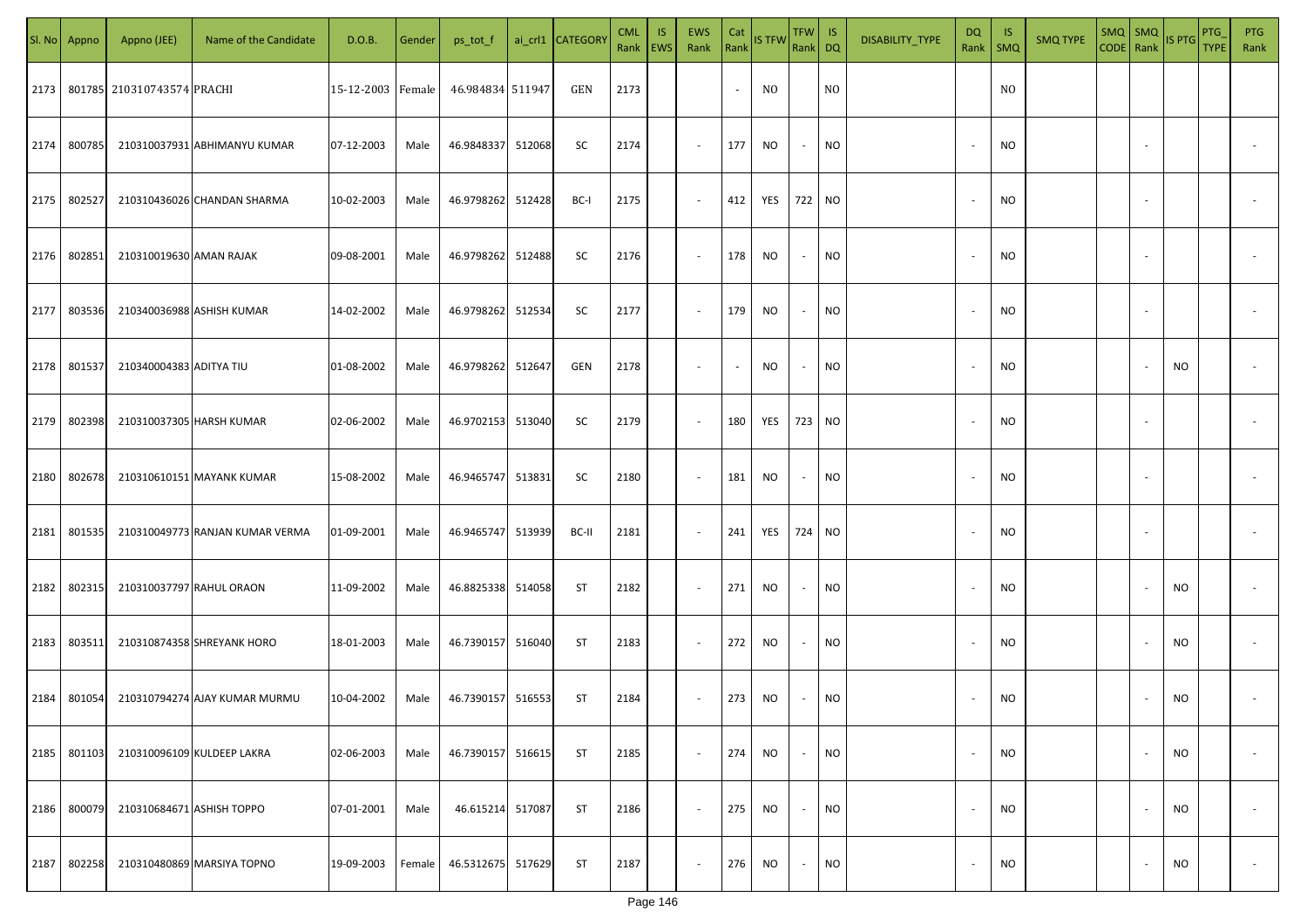|      | Sl. No Appno | Appno (JEE)               | Name of the Candidate                 | D.O.B.            | Gender | ps_tot_f          |        | ai_crl1 CATEGOR\ | <b>CML</b><br>Rank EWS | IS. | <b>EWS</b><br>Rank | Cat | Rank IS TFW | TFW IS<br>Rank DQ |           | DISABILITY_TYPE | <b>DQ</b><br>Rank        | -IS<br><b>SMQ</b> | <b>SMQ TYPE</b> | $SMQ$ SMQ<br>CODE Rank |                          | IS PTG         | PTG<br><b>TYPE</b> | PTG<br>Rank              |
|------|--------------|---------------------------|---------------------------------------|-------------------|--------|-------------------|--------|------------------|------------------------|-----|--------------------|-----|-------------|-------------------|-----------|-----------------|--------------------------|-------------------|-----------------|------------------------|--------------------------|----------------|--------------------|--------------------------|
| 2188 | 800354       |                           | 210310604313 ARUSHI KUMARI LOHRA      | 04-10-2004        | Female | 46.5104571        | 518027 | ST               | 2188                   |     | $\sim$             | 277 | YES         | 725 NO            |           |                 |                          | <b>NO</b>         |                 |                        |                          | NO             |                    |                          |
| 2189 | 803521       |                           | 210310826369 SHALINEE MUSKAN          | 18-10-2003        | Female | 46.1349459 519185 |        | BC-I             | 2189                   |     | $\sim$             | 413 | NO.         | $\sim$            | NO.       |                 | $\overline{\phantom{a}}$ | <b>NO</b>         |                 |                        |                          |                |                    |                          |
| 2190 | 801573       |                           | 210310584916 SOURABH KUMAR TUDU       | 11-11-2002        | Male   | 46.0032574        | 520038 | <b>ST</b>        | 2190                   |     | $\sim$             | 278 | NO          | $\sim$            | NO        |                 |                          | <b>NO</b>         |                 |                        |                          | NO             |                    |                          |
| 2191 | 802729       |                           | 210310509528 SAMEER MURMU             | 07-03-2003        | Male   | 46.0032574        | 520077 | ST               | 2191                   |     | $\sim$             | 279 | NO          | $\sim$            | NO        |                 |                          | <b>NO</b>         |                 |                        |                          | NO             |                    |                          |
| 2192 | 802163       | 210310225242 ANIKET TIGGA |                                       | 06-01-2003        | Male   | 45.9274687        | 521007 | ST               | 2192                   |     | $\sim$             | 280 | NO.         | $\sim$            | NO        |                 |                          | <b>NO</b>         |                 |                        |                          | NO             |                    |                          |
| 2193 | 800963       |                           | 210330003995 BASUDEB GORAI            | 26-10-2001        | Male   | 45.8897936        | 521740 | BC-I             | 2193                   |     | $\sim$             | 414 | YES         | 726 NO            |           |                 |                          | <b>NO</b>         |                 |                        |                          |                |                    |                          |
| 2194 | 801021       |                           | 210310867138 GAUTAM PANDIT            | 13-05-2002        | Male   | 45.8897936        | 521895 | BC-I             | 2194                   |     | $\sim$             | 415 | YES         | 727 NO            |           |                 |                          | <b>NO</b>         |                 |                        |                          |                |                    |                          |
| 2195 | 801937       |                           | 210310559573 RAHUL MURMU              | 19-08-2004        | Male   | 45.8897936        | 521897 | ST               | 2195                   |     | $\sim$             | 281 | NO.         | $\sim$            | <b>NO</b> |                 |                          | <b>NO</b>         |                 |                        |                          | NO             |                    |                          |
| 2196 | 801788       |                           | 210310275397 PRINCE KUMAR KESHRI      | 15-07-2004        | Male   | 45.8897936        | 522016 | BC-II            | 2196                   |     | $\sim$             | 242 | YES         | 728 NO            |           |                 |                          | <b>NO</b>         |                 |                        |                          |                |                    |                          |
| 2197 | 802149       |                           | 210310338416 AVINASH PURTY            | 03-11-2002        | Male   | 45.8236173        | 522258 | ST               | 2197                   |     | $\sim$             | 282 | NO          | $\sim$            | <b>NO</b> |                 |                          | <b>NO</b>         |                 |                        |                          | NO             |                    |                          |
|      |              |                           | 2198 803783 210310437753 ASHA KHALKHO | 14-11-2003 Female |        | 45.734915 523164  |        | ST               | 2198                   |     |                    | 283 | NO.         |                   | NO.       |                 |                          | NO.               |                 |                        |                          | N <sub>O</sub> |                    |                          |
| 2199 | 800443       | 210310436622 SAYANA DAS   |                                       | 01-12-2002        | Female | 45.7349145 523601 |        | SC               | 2199                   |     | $\sim$             | 182 | NO.         | $\sim$            | NO        |                 |                          | <b>NO</b>         |                 |                        |                          |                |                    |                          |
| 2200 | 801605       |                           | 210310596219 SUNNY KUMAR              | 13-08-2003        | Male   | 45.6326029        | 524145 | BC-II            | 2200                   |     | $\sim$             | 243 | NO.         | $\sim$            | <b>NO</b> |                 | $\overline{\phantom{a}}$ | <b>NO</b>         |                 |                        | $\overline{\phantom{a}}$ |                |                    | $\overline{\phantom{a}}$ |
| 2201 | 801302       | 210330051498 ATUL PANNA   |                                       | 03-05-2002        | Male   | 45.4807766        | 524607 | ST               | 2201                   |     | $\sim$             | 284 | YES         | 729 NO            |           |                 | $\overline{\phantom{a}}$ | <b>NO</b>         |                 |                        |                          | NO             |                    | $\overline{\phantom{a}}$ |
| 2202 | 800750       | 210310359544 BIPIN HORO   |                                       | 12-09-2002        | Male   | 45.4807766        | 524705 | ST               | 2202                   |     | $\sim$             | 285 | YES         | 730 NO            |           |                 |                          | <b>NO</b>         |                 |                        |                          | <b>NO</b>      |                    | $\sim$                   |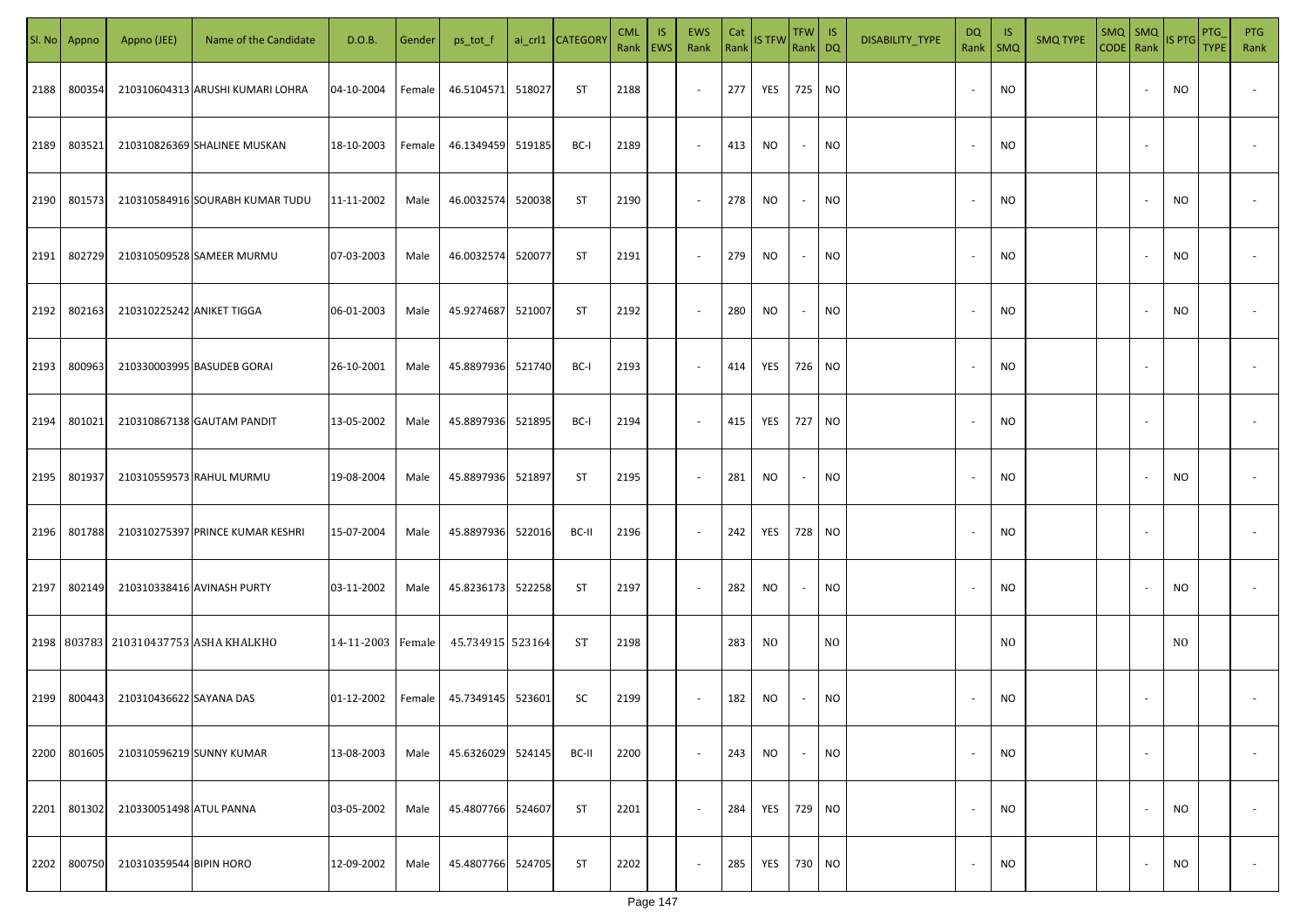| SI. No | Appno  | Appno (JEE)               | Name of the Candidate            | D.O.B.     | Gender | ps_tot_f          |        | ai_crl1 CATEGORY | <b>CML</b><br>Rank   EWS | <b>IS</b> | EWS<br>Rank | Cat                      | Rank STFW | TFW   IS<br>Rank DQ      |           | DISABILITY_TYPE | <b>DQ</b><br>Rank        | - IS<br>SMQ | <b>SMQ TYPE</b> | $SMQ$ SMQ<br>CODE Rank |                          | <b>IS PTG</b> | PTG<br><b>TYPE</b> | <b>PTG</b><br>Rank       |
|--------|--------|---------------------------|----------------------------------|------------|--------|-------------------|--------|------------------|--------------------------|-----------|-------------|--------------------------|-----------|--------------------------|-----------|-----------------|--------------------------|-------------|-----------------|------------------------|--------------------------|---------------|--------------------|--------------------------|
| 2203   | 801441 |                           | 210310170703 MADHU KUMARI        | 15-12-2003 | Female | 45.427723         | 526426 | SC               | 2203                     |           | $\sim$      | 183                      | YES       | 731 NO                   |           |                 | $\overline{\phantom{a}}$ | <b>NO</b>   |                 |                        |                          |               |                    |                          |
| 2204   | 803314 | 210310678616 RAJESH RAJAK |                                  | 14-12-2003 | Male   | 45.427723 526606  |        | SC               | 2204                     |           |             | 184                      |           |                          | NO        |                 |                          | <b>NO</b>   |                 |                        |                          |               |                    |                          |
| 2205   | 801133 |                           | 210310398888 NAVIN BHAGAT        | 07-07-2002 | Male   | 45.1597998        | 526925 | ST               | 2205                     |           | $\sim$      | 286                      | NO.       | $\overline{\phantom{a}}$ | NO.       |                 | $\overline{\phantom{a}}$ | <b>NO</b>   |                 |                        |                          | NO            |                    |                          |
| 2206   | 800985 |                           | 210310676580 PRAKASH KUMAR BAURI | 28-02-2002 | Male   | 45.1597998 527169 |        | SC               | 2206                     |           | $\sim$      | 185                      | NO        | $\sim$                   | <b>NO</b> |                 | $\overline{\phantom{a}}$ | <b>NO</b>   |                 |                        |                          |               |                    |                          |
| 2207   | 801682 |                           | 210310720976 BIJAY KUMAR MAHTO   | 27-10-2003 | Male   | 45.1431239 527418 |        | BC-I             | 2207                     |           | $\sim$      | 416                      | NO        | $\sim$                   | <b>NO</b> |                 | $\overline{\phantom{a}}$ | <b>NO</b>   |                 |                        |                          |               |                    |                          |
| 2208   | 801760 |                           | 210330036890 RAHUL KUMAR MAHTO   | 10-08-2002 | Male   | 45.1431239 527460 |        | BC-II            | 2208                     |           | $\sim$      | 244                      | NO        | $\sim$                   | NO        |                 |                          | ΝO          |                 |                        |                          |               |                    |                          |
| 2209   | 802529 |                           | 210310494023 ANIKET MARANDI      | 15-03-2003 | Male   | 45.0491548 527757 |        | ST               | 2209                     |           | $\sim$      | 287                      | <b>NO</b> | $\sim$                   | NO        |                 |                          | <b>NO</b>   |                 |                        |                          | NO            |                    |                          |
| 2210   | 801076 |                           | 210310109723 AKSHANSH TIRKEY     | 04-07-2003 | Male   | 45.0235682        | 529351 | ST               | 2210                     |           | $\sim$      | 288                      | <b>NO</b> | $\sim$                   | NO        |                 |                          | <b>NO</b>   |                 |                        |                          | NO            |                    |                          |
| 2211   | 802671 |                           | 210330010127 VIVEK PRADHAN       | 19-12-2003 | Male   | 44.9222218 530355 |        | BC-II            | 2211                     |           | $\sim$      | 245                      | YES       | 732 NO                   |           |                 |                          | <b>NO</b>   |                 |                        |                          |               |                    |                          |
| 2212   | 803208 |                           | 210310767073 VIKASH KUMAR        | 09-08-2003 | Male   | 44.8931643 530590 |        | GEN              | 2212                     |           | $\sim$      | $\overline{\phantom{a}}$ | NO.       | $\sim$                   | NO        |                 |                          | <b>NO</b>   |                 |                        |                          |               |                    |                          |
| 2213   | 803279 |                           | 210310017246 CHANDAN KUMAR       | 17-08-2002 | Male   | 44.8784214 530860 |        | SC               | 2213                     |           | $\sim$      | 186                      | YES       | 733 NO                   |           |                 |                          | <b>NO</b>   |                 |                        |                          |               |                    |                          |
| 2214   | 800240 |                           | 210310235690 AVINASH MARANDI     | 02-08-2002 | Male   | 44.8784214 531049 |        | ST               | 2214                     |           | $\sim$      | 289                      | NO.       | $\sim$                   | <b>NO</b> |                 |                          | <b>NO</b>   |                 |                        |                          | NO            |                    |                          |
| 2215   | 801724 |                           | 210310010787 SUMIT KUMAR MAHTO   | 04-07-2003 | Male   | 44.8141858 531736 |        | GEN              | 2215                     |           | $\sim$      | $\sim$                   | YES       | 734 NO                   |           |                 | $\overline{\phantom{a}}$ | <b>NO</b>   |                 |                        | $\overline{\phantom{a}}$ |               |                    | $\overline{\phantom{a}}$ |
| 2216   | 801023 | 210310318883 RAHUL RAJAK  |                                  | 08-04-2004 | Male   | 44.7521083 532180 |        | SC               | 2216                     |           | $\sim$      | 187                      | YES       | 735 NO                   |           |                 | $\overline{\phantom{a}}$ | <b>NO</b>   |                 |                        | $\sim$                   |               |                    | $\overline{\phantom{a}}$ |
| 2217   | 800893 |                           | 210310912086 RUPESH HANSDA       | 01-02-2003 | Male   | 44.7445148 532625 |        | ST               | 2217                     |           | $\sim$      | 290                      | NO.       | $\sim$                   | <b>NO</b> |                 |                          | <b>NO</b>   |                 |                        |                          | NO            |                    | $\sim$                   |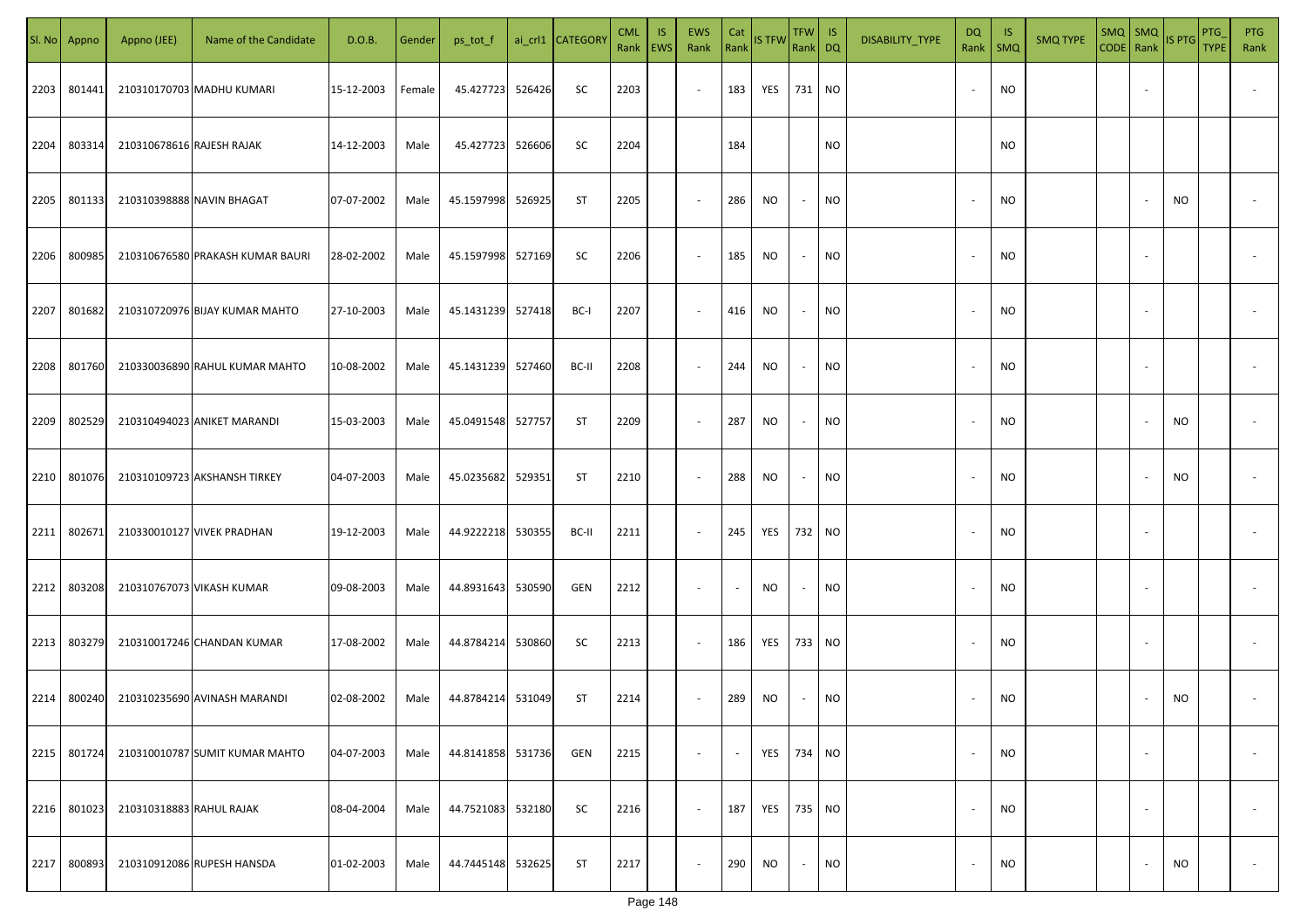| SI. No. | Appno  | Appno (JEE)               | Name of the Candidate                         | D.O.B.            | Gender | ps_tot_f          |        | ai_crl1 CATEGORY | <b>CML</b><br>Rank | IS.<br><b>EWS</b> | <b>EWS</b><br>Rank       | Cat<br>Rank | <b>IS TFW</b> | $TFW$ IS<br>Rank DQ      |                | DISABILITY_TYPE                                                 | DQ<br>Rank | -IS<br>$\mathsf{SMQ}$ | <b>SMQ TYPE</b>            | CODE Rank | $SMQ$ $SMQ$              | <b>IS PTG</b> | <b>PTG</b><br><b>TYPE</b> | <b>PTG</b><br>Rank       |
|---------|--------|---------------------------|-----------------------------------------------|-------------------|--------|-------------------|--------|------------------|--------------------|-------------------|--------------------------|-------------|---------------|--------------------------|----------------|-----------------------------------------------------------------|------------|-----------------------|----------------------------|-----------|--------------------------|---------------|---------------------------|--------------------------|
| 2218    | 803145 |                           | 210320018963 BARUN KUMAR                      | 29-10-2004        | Male   | 44.7445148 532733 |        | BC-II            | 2218               |                   | $\overline{\phantom{a}}$ | 246         | NO            | $\overline{\phantom{a}}$ | <b>NO</b>      |                                                                 |            | <b>NO</b>             |                            |           |                          |               |                           |                          |
| 2219    | 803268 |                           | 210310688271 FAIZAN ALI KHAN                  | 04-07-2002        | Male   | 44.6853029        | 532876 | GEN              | 2219               | YES               | 269                      | $\sim$      | NO            | $\overline{\phantom{a}}$ | <b>NO</b>      |                                                                 |            | <b>NO</b>             |                            |           |                          |               |                           |                          |
|         |        |                           | 2220 803753 210310632834 ANJALI PASWAN        | 16-10-2002 Female |        | 44.685303 532928  |        | SC               | 2220               |                   |                          | 188         | NO.           |                          | N <sub>O</sub> |                                                                 |            | N <sub>0</sub>        |                            |           |                          |               |                           |                          |
| 2221    | 801337 |                           | 210310631484 DEEPAK KUMAR SINGH               | 19-08-2001        | Male   | 44.6853029        | 533225 | GEN              | 2221               | YES               | 270                      | $\sim$      | NO            | $\overline{\phantom{a}}$ | YES            | C-LOCOMOTOR<br><b>DISABILITY</b><br>INCLUDING<br>CEREBRAL DALCY | 9          | <b>NO</b>             |                            |           |                          |               |                           |                          |
| 2222    | 802021 |                           | 210310564236 JHA NEEL MADHAV                  | 04-09-2003        | Male   | 44.5823329        | 534239 | GEN              | 2222               |                   | $\overline{\phantom{a}}$ | $\sim$      | NO            | $\overline{\phantom{a}}$ | <b>NO</b>      |                                                                 |            | <b>NO</b>             |                            |           |                          |               |                           |                          |
| 2223    | 801947 |                           | 210310030778 DEEPAK BILUNG                    | 18-12-2000        | Male   | 44.5628242        | 534404 | <b>ST</b>        | 2223               |                   | $\overline{\phantom{a}}$ | 291         | YES           | 736 NO                   |                |                                                                 |            | <b>NO</b>             |                            |           |                          | <b>NO</b>     | SABA<br>R<br><b>INCL</b>  |                          |
| 2224    | 801406 | 210310524946 ANAND RAJ    |                                               | 02-03-2003        | Male   | 44.4484416        | 535925 | BC-I             | 2224               |                   | $\overline{\phantom{a}}$ | 417         | <b>NO</b>     | $\overline{\phantom{a}}$ | <b>NO</b>      |                                                                 |            | <b>NO</b>             |                            |           |                          |               |                           |                          |
| 2225    | 800003 |                           | 210310729340 YUVRAJ TIWARI                    | 21-07-2002        | Male   | 44.43054          | 536258 | GEN              | 2225               | NO.               | $\overline{\phantom{a}}$ | $\sim$      | NO            |                          | <b>NO</b>      |                                                                 |            | <b>NO</b>             |                            |           |                          |               |                           |                          |
| 2226    | 802415 | 210310227777 AMAN KUMAR   |                                               | 24-01-2004        | Male   | 44.1483495        | 536730 | ST               | 2226               |                   | $\sim$                   | 292         | YES           | 737 NO                   |                |                                                                 |            | <b>NO</b>             |                            |           |                          | NO.           |                           |                          |
| 2227    | 802835 | 210310612601 SAROJ KUMAR  |                                               | 05-01-2003        | Male   | 44.1483495 536774 |        | BC-II            | 2227               |                   | $\sim$                   | 247         | YES           | 738 NO                   |                |                                                                 |            | <b>NO</b>             |                            |           |                          |               |                           |                          |
| 2228    | 802462 |                           | 210310408369 GAURAV KUMAR SINGH               | 02-06-2003        | Male   | 43.9619199        | 536867 | GEN              | 2228               | YES               | 271                      | $\sim$      | YES           | 739 NO                   |                |                                                                 |            | <b>NO</b>             |                            |           |                          |               |                           |                          |
| 2229    | 801575 | 210310278855 SAKSHI SINHA |                                               | 28-04-2002        | Female | 43.9026727        | 538001 | GEN              | 2229               | NO.               | $\overline{\phantom{a}}$ | $\sim$      | YES           | 740 NO                   |                |                                                                 |            | <b>NO</b>             |                            |           |                          |               |                           |                          |
| 2230    | 802486 |                           | 210310340398 B M SAMITESH KISKU               | 16-06-2004        | Male   | 43.8892756        | 539230 | <b>ST</b>        | 2230               |                   | $\sim$                   | 293         | <b>NO</b>     | $\overline{\phantom{a}}$ | <b>NO</b>      |                                                                 |            | <b>NO</b>             |                            |           | $\overline{\phantom{a}}$ | NO.           |                           | $\overline{\phantom{a}}$ |
| 2231    | 803270 |                           | 210310645245 ASHUTOSH KUMAR BARAIK 10-06-2002 |                   | Male   | 43.8562844        | 539470 | <b>ST</b>        | 2231               |                   | $\sim$                   | 294         | NO            | $\overline{\phantom{a}}$ | <b>NO</b>      |                                                                 |            | <b>NO</b>             |                            |           |                          | NO.           |                           | $\overline{\phantom{a}}$ |
| 2232    | 801621 |                           | 210310732088 KULDEEP KHARIYA                  | 20-01-2002        | Male   | 43.8562844        | 539656 | <b>ST</b>        | 2232               |                   | $\overline{\phantom{a}}$ | 295         | NO            | $\sim$                   | <b>NO</b>      |                                                                 |            | YES                   | WARDS OF EX-<br>SERVICEMEN | 6         | 17                       | NO            |                           | $\overline{\phantom{a}}$ |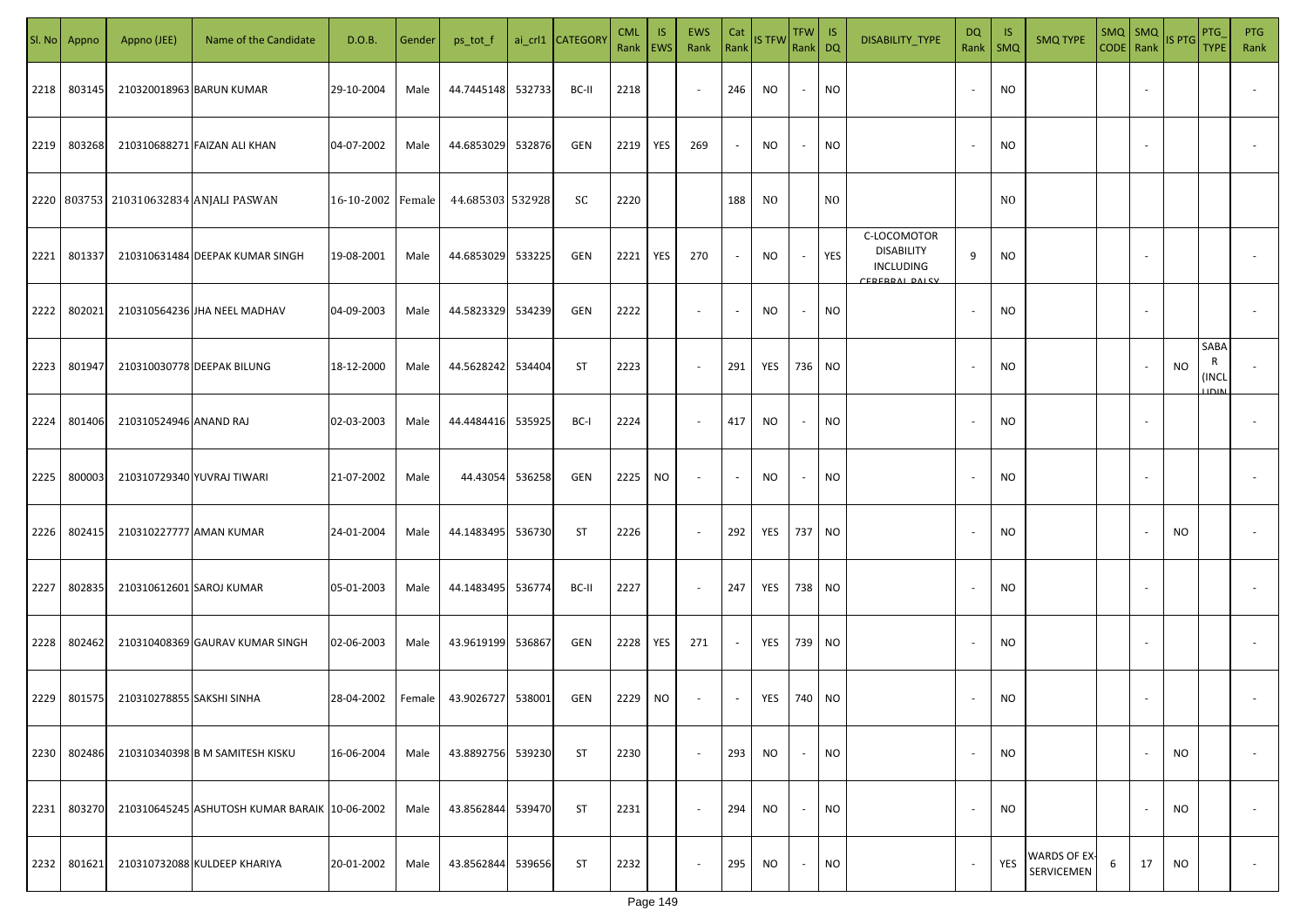| SI. No | Appno  | Appno (JEE)              | Name of the Candidate           | D.O.B.     | Gender | ps_tot_f          |        | ai_crl1 CATEGORY | <b>CML</b> | <b>IS</b><br>Rank   EWS | <b>EWS</b><br>Rank       | Cat<br>Rank              | <b>IS TFW</b> | $TFW$ IS<br>Rank DQ      |           | DISABILITY_TYPE                                                              | <b>DQ</b><br>Rank        | <b>IS</b><br>SMQ | <b>SMQ TYPE</b>            | $SMQ$ $SMQ$<br>CODE Rank |    | IS PTG    | PTG<br><b>TYPE</b> | <b>PTG</b><br>Rank       |
|--------|--------|--------------------------|---------------------------------|------------|--------|-------------------|--------|------------------|------------|-------------------------|--------------------------|--------------------------|---------------|--------------------------|-----------|------------------------------------------------------------------------------|--------------------------|------------------|----------------------------|--------------------------|----|-----------|--------------------|--------------------------|
| 2233   | 803390 | 210310700133 NEHA VERMA  |                                 | 13-04-2001 | Female | 43.8408502        | 540049 | GEN              | 2233       |                         | $\sim$                   | $\sim$                   | NO            | $\overline{\phantom{a}}$ | NO        |                                                                              | $\overline{\phantom{a}}$ | <b>NO</b>        |                            |                          |    |           |                    |                          |
| 2234   | 803083 | 210340022139 REENA YADAV |                                 | 01-02-2001 | Female | 43.8408502        | 540140 | BC-II            | 2234       |                         | $\sim$                   | 248                      | YES           | 741                      | NO        |                                                                              |                          | <b>NO</b>        |                            |                          |    |           |                    |                          |
| 2235   | 801709 |                          | 210310297040 VINAY KUMAR MAHTO  | 07-04-2003 | Male   | 43.7541945        | 540265 | BC-I             | 2235       |                         | $\sim$                   | 418                      | NO            | $\overline{\phantom{a}}$ | <b>NO</b> |                                                                              | $\overline{\phantom{a}}$ | <b>NO</b>        |                            |                          |    |           |                    |                          |
| 2236   | 801654 |                          | 210310264111 SANOWER PERWEEN    | 21-06-2003 | Female | 43.7541945        | 540366 | BC-II            | 2236       |                         | $\sim$                   | 249                      | NO            | $\sim$                   | <b>NO</b> |                                                                              | $\overline{\phantom{a}}$ | <b>NO</b>        |                            |                          |    |           |                    |                          |
| 2237   | 800836 |                          | 210310706746 RAVI RANJAN MANJHI | 23-03-2003 | Male   | 43.7541945        | 540370 | ST               | 2237       |                         | $\sim$                   | 296                      | YES           | 742 NO                   |           |                                                                              | $\overline{\phantom{a}}$ | <b>NO</b>        |                            |                          |    | NO.       |                    |                          |
| 2238   | 800682 |                          | 210310415890 ABHAY KUMAR        | 27-10-2002 | Male   | 43.4442097        | 541402 | SC               | 2238       |                         | $\sim$                   | 189                      | NO.           | $\sim$                   | NO.       |                                                                              |                          | ΝO               |                            |                          |    |           |                    |                          |
| 2239   | 803684 |                          | 210340053686 MD SALMAN AHMAD    | 15-03-2003 | Male   | 43.4442097        | 541520 | GEN              | 2239       |                         |                          | $\overline{\phantom{a}}$ |               |                          | NO        |                                                                              |                          | <b>NO</b>        |                            |                          |    |           |                    |                          |
| 2240   | 802969 |                          | 210310711011 VISHAL KUMAR       | 05-09-2002 | Male   | 43.3690775        | 541923 | GEN              | 2240       |                         | $\overline{\phantom{a}}$ | $\overline{\phantom{a}}$ | YES           |                          | 743 YES   | C-LOCOMOTOR<br><b>DISABILITY</b><br><b>INCLUDING</b><br><b>EDEDDAL DAICY</b> | 10                       | <b>NO</b>        |                            |                          |    |           |                    |                          |
| 2241   | 803582 |                          | 210310767493 SUHANI KUMARI      | 15-09-2003 | Female | 43.3690775        | 542245 | BC-II            | 2241       |                         |                          | 250                      |               |                          | NO.       |                                                                              |                          | <b>NO</b>        |                            |                          |    |           |                    |                          |
| 2242   | 802313 | 210310849494 ANKIT KUMAR |                                 | 07-09-2002 | Male   | 43.3690775 542359 |        | SC               | 2242       |                         | $\sim$                   | 190                      | NO            | $\overline{\phantom{a}}$ | NO        |                                                                              |                          | <b>NO</b>        |                            |                          |    |           |                    |                          |
| 2243   | 801315 | 210310038005 VIKASH RAM  |                                 | 13-05-2002 | Male   | 43.331124 542745  |        | BC-II            | 2243       |                         |                          | 251                      | NO            | $\overline{\phantom{a}}$ | NO        |                                                                              |                          | <b>NO</b>        |                            |                          |    |           |                    |                          |
| 2244   | 801255 |                          | 210310489912 SUMANT ORAON       | 30-01-2003 | Male   | 43.3024128 544210 |        | ST               | 2244       |                         | $\sim$                   | 297                      | NO            | $\sim$                   | <b>NO</b> |                                                                              |                          | <b>NO</b>        |                            |                          |    | NO.       |                    |                          |
| 2245   | 803613 | 210310858824 LALIT MUNDA |                                 | 17-07-2002 | Male   | 43.2997583        | 544975 | ST               | 2245       |                         |                          | 298                      |               |                          | <b>NO</b> |                                                                              |                          | <b>NO</b>        |                            |                          |    | NO        |                    |                          |
| 2246   | 800764 |                          | 210310541128 HIMANSHU BOIPAI    | 08-03-2002 | Male   | 43.280738         | 545020 | ST               | 2246       |                         | $\sim$                   | 299                      | NO            | $\sim$                   | <b>NO</b> |                                                                              | $\sim$                   | YES              | WARDS OF EX-<br>SERVICEMEN | 6                        | 18 | <b>NO</b> | <b>BIRH</b><br>OR  |                          |
| 2247   | 802808 |                          | 210310339241 VIVEK MURMU        | 28-07-2003 | Male   | 43.280738         | 545330 | ST               | 2247       |                         | $\sim$                   | 300                      | NO.           | $\sim$                   | NO        |                                                                              | $\overline{\phantom{a}}$ | <b>NO</b>        |                            |                          |    | NO        |                    | $\overline{\phantom{a}}$ |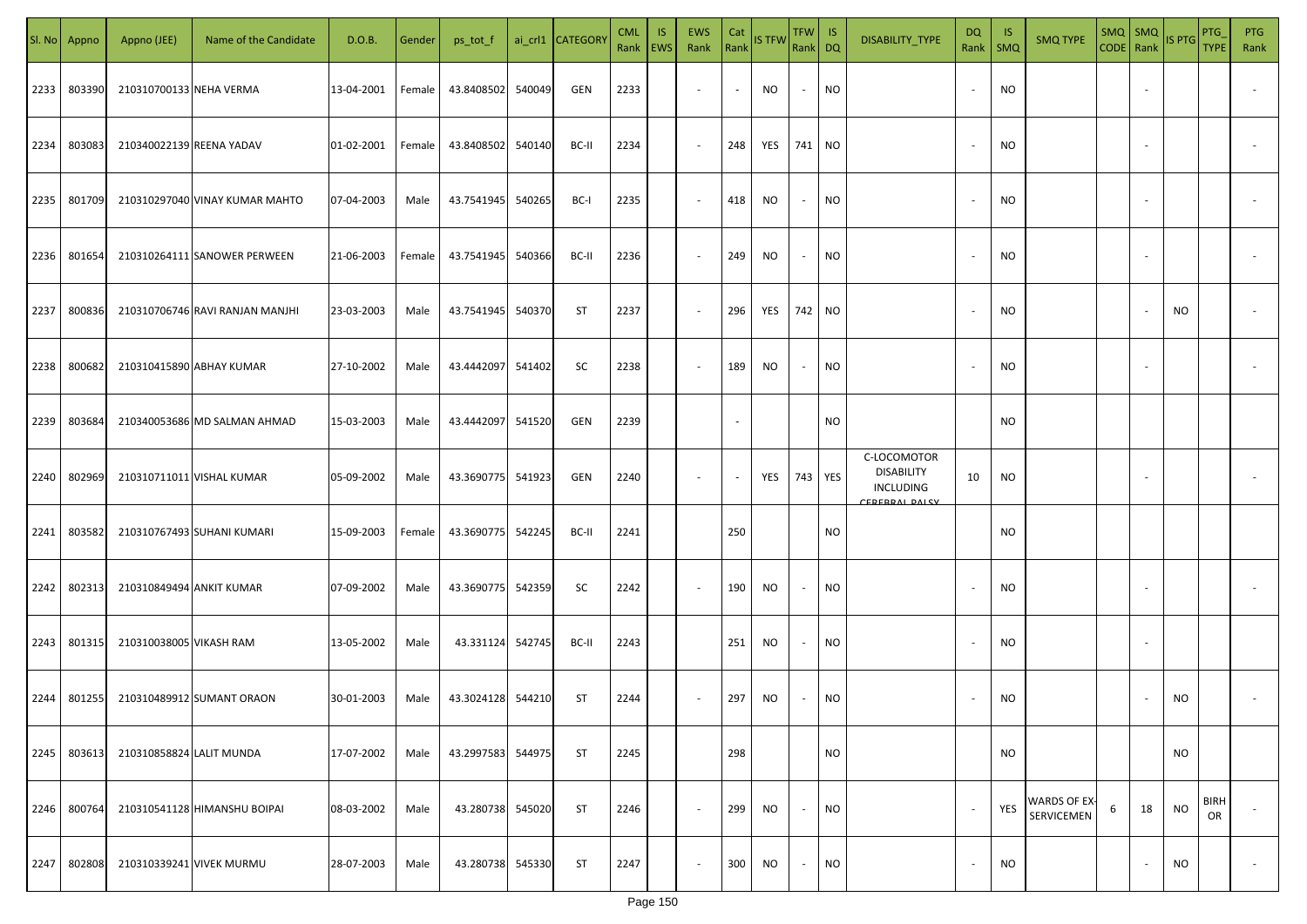| SI. No. | Appno  | Appno (JEE)               | Name of the Candidate                           | D.O.B.            | Gender | ps_tot_f          | ai_crl1 CATEGORY | <b>CML</b> | <b>IS</b><br>Rank   EWS | <b>EWS</b><br>Rank       | Cat<br>$\vert$ Rank $\vert$ | <b>IS TFW</b> | TFW   IS<br>Rank DQ |           | DISABILITY_TYPE | DQ<br>Rank               | -IS<br>SMQ     | <b>SMQ TYPE</b> | $SMQ$ SMQ<br>CODE Rank IS PTG |        |           | <b>PTG</b><br><b>TYPE</b> | <b>PTG</b><br>Rank |
|---------|--------|---------------------------|-------------------------------------------------|-------------------|--------|-------------------|------------------|------------|-------------------------|--------------------------|-----------------------------|---------------|---------------------|-----------|-----------------|--------------------------|----------------|-----------------|-------------------------------|--------|-----------|---------------------------|--------------------|
|         |        |                           | 2248 803850 210310733826 PUJA KUMARI MURMU      | 17-08-2001 Female |        | 43.196421 547660  | ST               | 2248       |                         |                          | 301                         | YES           | 744 NO              |           |                 |                          | N <sub>O</sub> |                 |                               |        | NO.       |                           |                    |
| 2249    | 803364 |                           | 210330049220 NIKHIL KUMAR RAJNEESH              | 04-01-2003        | Male   | 43.1964212 547774 | GEN              | 2249       |                         | $\overline{\phantom{a}}$ | $\sim$                      | NO            | $\sim$              | <b>NO</b> |                 | $\overline{\phantom{a}}$ | <b>NO</b>      |                 |                               |        |           |                           |                    |
| 2250    | 802993 | 210330011566 RAJESH SOREN |                                                 | 12-08-2001        | Male   | 42.9575018 548446 | <b>ST</b>        | 2250       |                         | $\overline{\phantom{a}}$ | 302                         | YES           | 745 NO              |           |                 | $\overline{\phantom{a}}$ | <b>NO</b>      |                 |                               |        | <b>NO</b> |                           |                    |
|         |        |                           | 2251   800074   210310028986 SIDDHARTH KORAH    | 10-02-2004        | Male   | 42.957502 548570  | ST               | 2251       |                         |                          | 303                         | YES           | 746 NO              |           |                 |                          | N <sub>O</sub> |                 |                               |        | NO.       |                           |                    |
| 2252    | 801558 |                           | 210310485524 SAROJ KUMAR MAHATO                 | 31-10-2003        | Male   | 42.8582421 548897 | GEN              | 2252       |                         | $\sim$                   | $\sim$                      | NO.           | $\sim$              | NO        |                 | $\overline{\phantom{a}}$ | <b>NO</b>      |                 |                               |        |           |                           |                    |
| 2253    |        |                           | 803602 210320022794 MANTU MAHTO                 | 03-09-2001        | Male   | 42.789116 549361  | BC-II            | 2253       |                         |                          | 252                         | YES           | 747 NO              |           |                 |                          | NO.            |                 |                               |        |           |                           |                    |
| 2254    | 800843 |                           | 210340057608 VARSHA PRAMANIK                    | 10-06-2003        | Female | 42.7506995 549962 | GEN              | 2254       |                         | $\sim$                   | $\sim$                      | NO            | $\sim$              | <b>NO</b> |                 | $\overline{\phantom{a}}$ | <b>NO</b>      |                 |                               |        |           |                           |                    |
| 2255    | 803038 |                           | 210310747007 ASHISH HEMBROM                     | 18-04-2003        | Male   | 42.7332355 550281 | ST               | 2255       |                         | $\sim$                   | 304                         | NO            | $\sim$              | <b>NO</b> |                 | $\overline{\phantom{a}}$ | <b>NO</b>      |                 |                               |        | <b>NO</b> |                           |                    |
| 2256    | 803118 |                           | 210310713885 SUSHANT KACHHAP                    | 06-08-2002        | Male   | 42.6882628 550618 | ST               | 2256       |                         | $\sim$                   | 305                         | NO            | $\sim$              | <b>NO</b> |                 | $\sim$                   | <b>NO</b>      |                 |                               |        | NO        |                           |                    |
| 2257    | 802042 | 210310592794              | DINESH KUMAR<br>CHOUDHARY                       | 15-03-2001        | Male   | 42.4794695 550861 | BC-II            | 2257       |                         | $\sim$                   | 253                         | YES           | 748 NO              |           |                 | $\overline{\phantom{a}}$ | <b>NO</b>      |                 |                               |        |           |                           |                    |
| 2258    | 803570 |                           | 210310499141 RAVI RANJAN PRIYADARSHI 18-09-2003 |                   | Male   | 42.406168 551475  | SC               | 2258       |                         |                          | 191                         |               |                     | <b>NO</b> |                 |                          | <b>NO</b>      |                 |                               |        |           |                           |                    |
| 2259    | 801600 |                           | 210310440304 SOURAV KUMAR SOREN                 | 06-04-2002        | Male   | 42.1687901 554178 | ST               | 2259       |                         | $\sim$                   | 306                         | NO            | $\sim$              | <b>NO</b> |                 | $\overline{\phantom{a}}$ | <b>NO</b>      |                 |                               |        | NO.       |                           |                    |
| 2260    | 801954 |                           | 210310688518 RAJKAMAL SOREN                     | 25-11-2002        | Male   | 41.8623471 555123 | <b>ST</b>        | 2260       |                         | $\sim$                   | 307                         | NO            | $\sim$              | <b>NO</b> |                 | $\overline{\phantom{a}}$ | <b>NO</b>      |                 |                               | $\sim$ | <b>NO</b> |                           | $\sim$             |
| 2261    | 802274 |                           | 210310878280 ABHIRAJ HANSDA                     | 21-02-2000        | Male   | 41.8425733 555505 | <b>ST</b>        | 2261       |                         | $\sim$                   | 308                         | NO            | $\sim$              | <b>NO</b> |                 | $\overline{\phantom{a}}$ | <b>NO</b>      |                 |                               | $\sim$ | <b>NO</b> |                           | $\sim$             |
| 2262    | 803615 | 210310080837 MIHIR KUJUR  |                                                 | 09-02-2003        | Male   | 41.8216831 555832 | <b>ST</b>        | 2262       |                         |                          | 309                         |               |                     | <b>NO</b> |                 |                          | NO.            |                 |                               |        | NO        |                           |                    |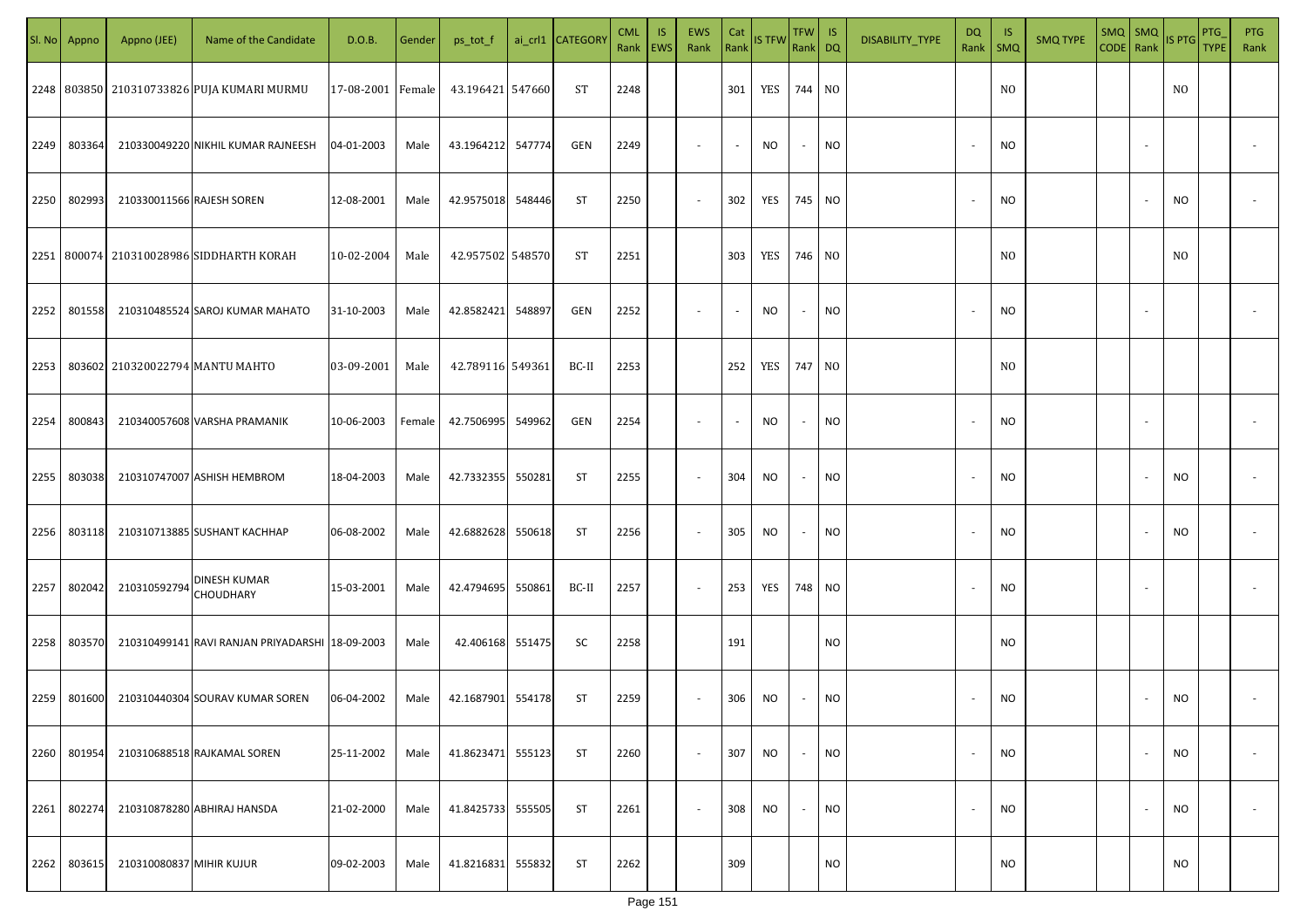|      | Sl. No Appno | Appno (JEE)               | Name of the Candidate                     | D.O.B.            | Gender | ps_tot_f          |        | ai_crl1 CATEGORY | <b>CML</b><br>Rank   EWS | IS.       | <b>EWS</b><br>Rank       | Cat<br>Rank | <b>IS TFW</b> | $TFW$ IS<br>Rank DQ      |                | DISABILITY_TYPE | DQ     | - IS<br>Rank   SMQ | <b>SMQ TYPE</b> | $\begin{array}{ c c c c }\n\hline\n\text{SMQ} & \text{SMQ} \\ \hline\n\text{CODE} & \text{Rank}\n\end{array}$ IS PTG |                          |           | PTG<br><b>TYPE</b> | <b>PTG</b><br>Rank       |
|------|--------------|---------------------------|-------------------------------------------|-------------------|--------|-------------------|--------|------------------|--------------------------|-----------|--------------------------|-------------|---------------|--------------------------|----------------|-----------------|--------|--------------------|-----------------|----------------------------------------------------------------------------------------------------------------------|--------------------------|-----------|--------------------|--------------------------|
| 2263 | 800913       | 210310831836 RITIK RANJAN |                                           | 15-06-2003        | Male   | 41.8216831        | 556460 | SC               | 2263                     |           | $\sim$                   | 192         | NO            | $\sim$                   | <b>NO</b>      |                 |        | <b>NO</b>          |                 |                                                                                                                      |                          |           |                    |                          |
| 2264 | 801771       |                           | 210310622950 MD INTEKHAB ALAM             | 14-12-2003        | Male   | 41.8010423        | 556703 | GEN              | 2264                     | <b>NO</b> | $\sim$                   | $\sim$      | YES           | 749 NO                   |                |                 |        | <b>NO</b>          |                 |                                                                                                                      |                          |           |                    |                          |
| 2265 | 801118       | 210310784915 ANISH KANDIR |                                           | 08-11-2002        | Male   | 41.6587116 557341 |        | ST               | 2265                     |           | $\sim$                   | 310         | NO            | $\sim$                   | <b>NO</b>      |                 |        | <b>NO</b>          |                 |                                                                                                                      |                          | NO        |                    |                          |
| 2266 | 802610       |                           | 210310722210 URMILA MURMU                 | 02-03-2000        | Female | 41.6143015        | 558114 | GEN              | 2266                     |           | $\overline{\phantom{a}}$ | $\sim$      | NO            | $\overline{\phantom{a}}$ | <b>NO</b>      |                 |        | <b>NO</b>          |                 |                                                                                                                      |                          | NO        |                    |                          |
| 2267 | 801242       | 210310128029 VARSHA RANI  |                                           | 08-02-2002        | Female | 41.4084427        | 561176 | BC-II            | 2267                     |           | $\sim$                   | 254         | NO            | $\sim$                   | <b>NO</b>      |                 | $\sim$ | <b>NO</b>          |                 |                                                                                                                      |                          |           |                    |                          |
| 2268 | 803408       |                           | 210340028729 ANJALI HEMBROM               | 12-01-1999        | Female | 41.4038108 561377 |        | ST               | 2268                     |           | $\overline{\phantom{a}}$ | 311         | YES           | 750 NO                   |                |                 |        | <b>NO</b>          |                 |                                                                                                                      |                          | NO.       |                    |                          |
| 2269 | 800458       | 210310238142 AKASH MARDI  |                                           | 29-08-2002        | Male   | 41.3832809        | 561989 | ST               | 2269                     |           | $\overline{\phantom{a}}$ | 312         | NO            | $\sim$                   | <b>NO</b>      |                 |        | <b>NO</b>          |                 |                                                                                                                      |                          | <b>NO</b> | <b>BIRH</b><br>OR  |                          |
| 2270 | 803445       |                           | 210310236005 PANKAJ NAYAK                 | 12-03-2003        | Male   | 41.3793103        | 562254 | SC               | 2270                     |           | $\sim$                   | 193         | <b>NO</b>     | $\sim$                   | <b>NO</b>      |                 |        | <b>NO</b>          |                 |                                                                                                                      |                          |           |                    |                          |
| 2271 | 802040       | 210310917867 MD AABID ALI |                                           | 27-11-2004        | Male   | 41.3480625        | 563196 | BC-I             | 2271                     |           | $\overline{\phantom{a}}$ | 419         | YES           | 751 NO                   |                |                 |        | <b>NO</b>          |                 |                                                                                                                      |                          |           |                    |                          |
| 2272 | 800855       |                           | 210340008192 RAKESH KUMAR                 | 20-12-2002        | Male   | 41.1898175        | 564347 | SC               | 2272                     |           | $\sim$                   | 194         | <b>NO</b>     |                          | <b>NO</b>      |                 |        | <b>NO</b>          |                 |                                                                                                                      |                          |           |                    |                          |
|      |              |                           | 2273 803809 210320036629 DEBOLINA MALAKAR | 26-06-2004 Female |        | 41.189818 564393  |        | GEN              | 2273                     |           |                          |             | NO.           |                          | N <sub>O</sub> |                 |        | N <sub>O</sub>     |                 |                                                                                                                      |                          |           |                    |                          |
| 2274 | 803614       |                           | 210310123610 SHAILEN KUMAR MURMU          | 30-03-2004        | Male   | 40.9186805 564656 |        | <b>ST</b>        | 2274                     |           |                          | 313         |               |                          | <b>NO</b>      |                 |        | <b>NO</b>          |                 |                                                                                                                      |                          | <b>NO</b> |                    |                          |
| 2275 | 803317       | 210310773827 KUNDAN DAS   |                                           | 30-10-2003        | Male   | 40.7932266        | 565359 | SC               | 2275                     |           | $\sim$                   | 195         | <b>NO</b>     |                          | <b>NO</b>      |                 |        | <b>NO</b>          |                 |                                                                                                                      | $\overline{\phantom{a}}$ |           |                    | $\overline{\phantom{a}}$ |
| 2276 | 801556       |                           | 210310726687 SOMSHEKHAR SAHU              | 25-10-2003        | Male   | 40.7249558        | 565667 | BC-I             | 2276                     |           | $\sim$                   | 420         | YES           | 752 NO                   |                |                 |        | <b>NO</b>          |                 |                                                                                                                      | $\overline{\phantom{a}}$ |           |                    | $\overline{\phantom{a}}$ |
| 2277 | 800339       | 210310044647 KHUSHE JHA   |                                           | 28-05-2002        | Female | 40.6410729        | 566780 | GEN              | 2277                     | YES       | 272                      | $\sim$      | <b>NO</b>     | $\sim$                   | <b>NO</b>      |                 |        | <b>NO</b>          |                 |                                                                                                                      |                          |           |                    | $\sim$                   |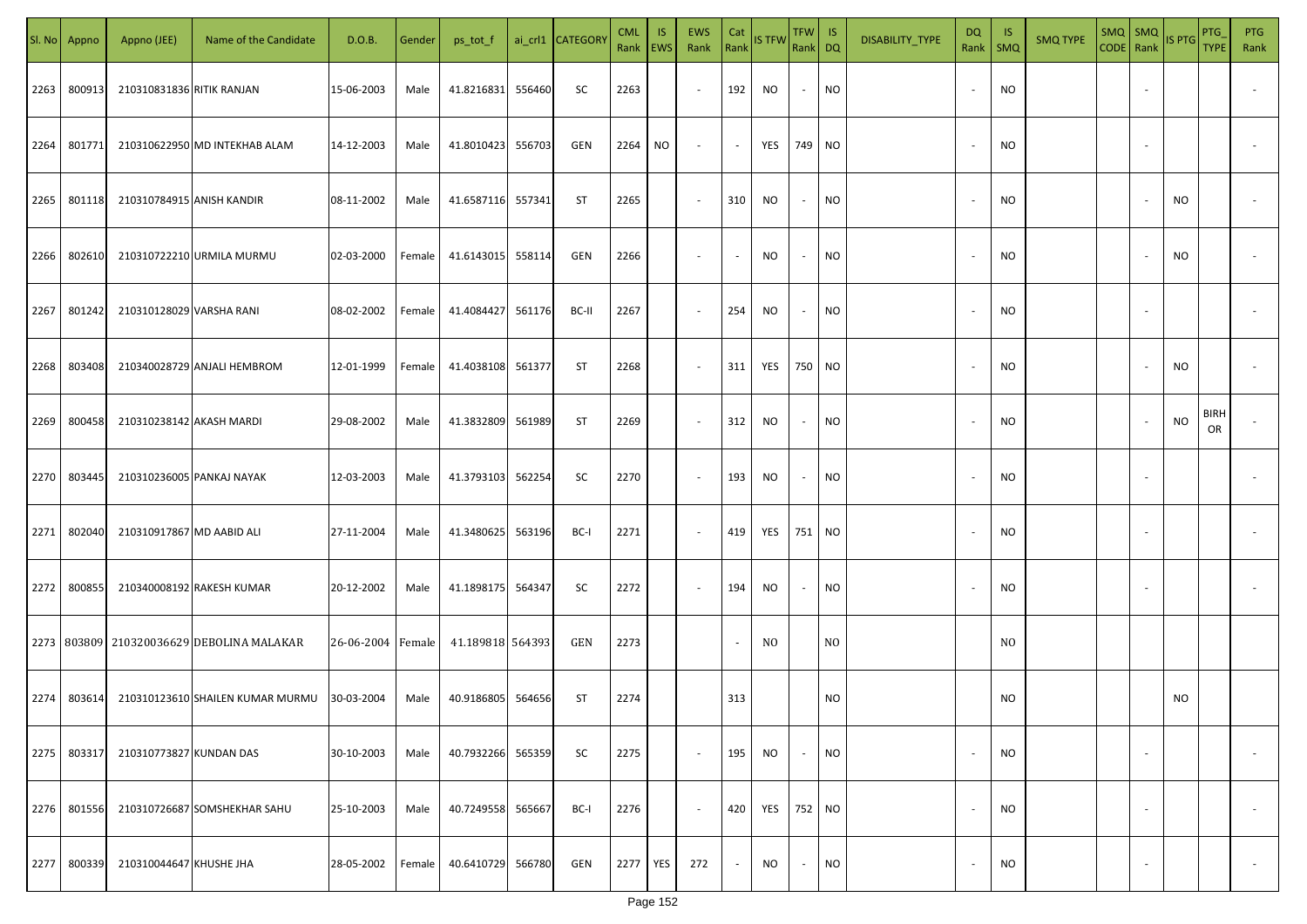|      | Sl. No Appno | Appno (JEE)              | Name of the Candidate                         | D.O.B.     | Gender | ps_tot_f          |        | ai_crl1 CATEGORY | <b>CML</b><br>Rank   EWS | IS. | <b>EWS</b><br>Rank       | Cat<br>Rank              | <b>IS TFW</b>     | $TFW$ IS<br>Rank DQ      |           | DISABILITY_TYPE | <b>DQ</b> | - IS<br>Rank   SMQ | <b>SMQ TYPE</b> |                          | SMQ SMQ<br>CODE Rank IS PTG | <b>PTG</b><br><b>TYPE</b> | <b>PTG</b><br>Rank       |
|------|--------------|--------------------------|-----------------------------------------------|------------|--------|-------------------|--------|------------------|--------------------------|-----|--------------------------|--------------------------|-------------------|--------------------------|-----------|-----------------|-----------|--------------------|-----------------|--------------------------|-----------------------------|---------------------------|--------------------------|
| 2278 | 803679       |                          | 210310580672 SUMAN KUMARI DEY                 | 25-06-2003 | Female | 40.4847208 567413 |        | BC-I             | 2278                     |     |                          | 421                      |                   |                          | <b>NO</b> |                 |           | <b>NO</b>          |                 |                          |                             |                           |                          |
| 2279 | 800575       | 210310926058 ANKIT KUMAR |                                               | 09-01-2004 | Male   | 40.3574367        | 568057 | BC-I             | 2279                     |     | $\sim$                   | 422                      | NO                | $\sim$                   | <b>NO</b> |                 |           | <b>NO</b>          |                 |                          |                             |                           |                          |
| 2280 | 802388       |                          | 210310016999 ABHISHEK ANAND                   | 09-02-2002 | Male   | 40.2468559        | 568775 | SC               | 2280                     |     | $\overline{\phantom{a}}$ | 196                      | NO                | $\sim$                   | <b>NO</b> |                 |           | <b>NO</b>          |                 |                          |                             |                           |                          |
| 2281 | 800847       |                          | 210310118982 VISHAL ORAON                     | 29-03-2003 | Male   | 40.2244357        | 568909 | ST               | 2281                     |     | $\overline{\phantom{a}}$ | 314                      | NO                | $\sim$                   | <b>NO</b> |                 |           | NO                 |                 |                          | NO                          |                           |                          |
| 2282 | 801325       | 210310112243 AYUSH BARI  |                                               | 21-01-2001 | Male   | 40.0853683        | 570705 | ST               | 2282                     |     | $\overline{\phantom{a}}$ | 315                      | NO                | $\sim$                   | <b>NO</b> |                 |           | <b>NO</b>          |                 |                          | NO.                         |                           |                          |
| 2283 | 802496       |                          | 210310558233 RAMLAKHAN MAHTO                  | 17-03-2001 | Male   | 39.9809039        | 572832 | GEN              | 2283                     |     | $\overline{\phantom{a}}$ | $\sim$                   | YES               | 753 NO                   |           |                 |           | <b>NO</b>          |                 |                          |                             |                           |                          |
| 2284 | 800411       | 210320017739 SINGO MARDI |                                               | 10-09-2004 | Female | 39.9601833        | 573388 | <b>ST</b>        | 2284                     |     | $\overline{\phantom{a}}$ | 316                      | NO                | $\overline{\phantom{a}}$ | <b>NO</b> |                 |           | <b>NO</b>          |                 |                          | NO                          |                           |                          |
| 2285 | 801219       |                          | 210310290985 KHUSHBOO KUMARI                  | 12-04-2004 | Female | 39.9601833        | 573607 | GEN              | 2285                     |     | $\overline{\phantom{a}}$ | $\sim$                   | NO                |                          | <b>NO</b> |                 |           | <b>NO</b>          |                 |                          |                             |                           |                          |
| 2286 | 801597       | 210330009845 SUMAN PAUL  |                                               | 14-03-2003 | Male   | 39.9601833        | 573618 | BC-I             | 2286                     |     | $\sim$                   | 423                      | <b>NO</b>         | $\sim$                   | <b>NO</b> |                 |           | NO                 |                 |                          |                             |                           |                          |
| 2287 | 802742       |                          | 210310870350 KALYANI KUMARI MAHATO 23-12-2002 |            | Female | 39.9202795 574426 |        | GEN              | 2287                     |     | $\sim$                   | $\sim$                   | NO                |                          | <b>NO</b> |                 |           | <b>NO</b>          |                 |                          |                             |                           |                          |
| 2288 | 802464       |                          | 210310644201 NAVEEN MARANDI                   | 18-10-2002 | Male   | 39.8569617 575135 |        | ST               | 2288                     |     | $\sim$                   | 317                      | NO                | $\overline{\phantom{a}}$ | <b>NO</b> |                 |           | <b>NO</b>          |                 |                          | NO.                         |                           |                          |
| 2289 | 802376       |                          | 210340026928 ANKIT KUMAR MISHRA               | 31-12-2004 | Male   | 39.8569617        | 575288 | GEN              | 2289                     |     | $\overline{\phantom{a}}$ | $\overline{\phantom{a}}$ | NO                |                          | <b>NO</b> |                 |           | <b>NO</b>          |                 |                          |                             |                           |                          |
| 2290 | 800924       |                          | 210310135455 PAWAN KUMAR RAM                  | 26-01-2000 | Male   | 39.8522444        | 575846 | SC               | 2290                     |     | $\sim$                   | 197                      | <b>NO</b>         | $\overline{\phantom{a}}$ | <b>NO</b> |                 |           | <b>NO</b>          |                 | $\overline{\phantom{a}}$ |                             |                           | $\overline{\phantom{a}}$ |
| 2291 | 801286       |                          | 210310504392 JAGMOHAN BESRA                   | 14-02-2002 | Male   | 39.8026273        | 575989 | <b>ST</b>        | 2291                     |     | $\sim$                   | 318                      | <b>YES</b> 754 NO |                          |           |                 |           | <b>NO</b>          |                 |                          | NO                          |                           | $\overline{\phantom{a}}$ |
| 2292 | 801602       |                          | 210310372803 AKASH KUMAR                      | 04-06-2003 | Male   | 39.7421175        | 576312 | GEN              | 2292                     |     | $\overline{\phantom{a}}$ | $\sim$                   | NO                | $\sim$                   | <b>NO</b> |                 |           | <b>NO</b>          |                 | $\overline{\phantom{a}}$ |                             |                           | $\overline{\phantom{a}}$ |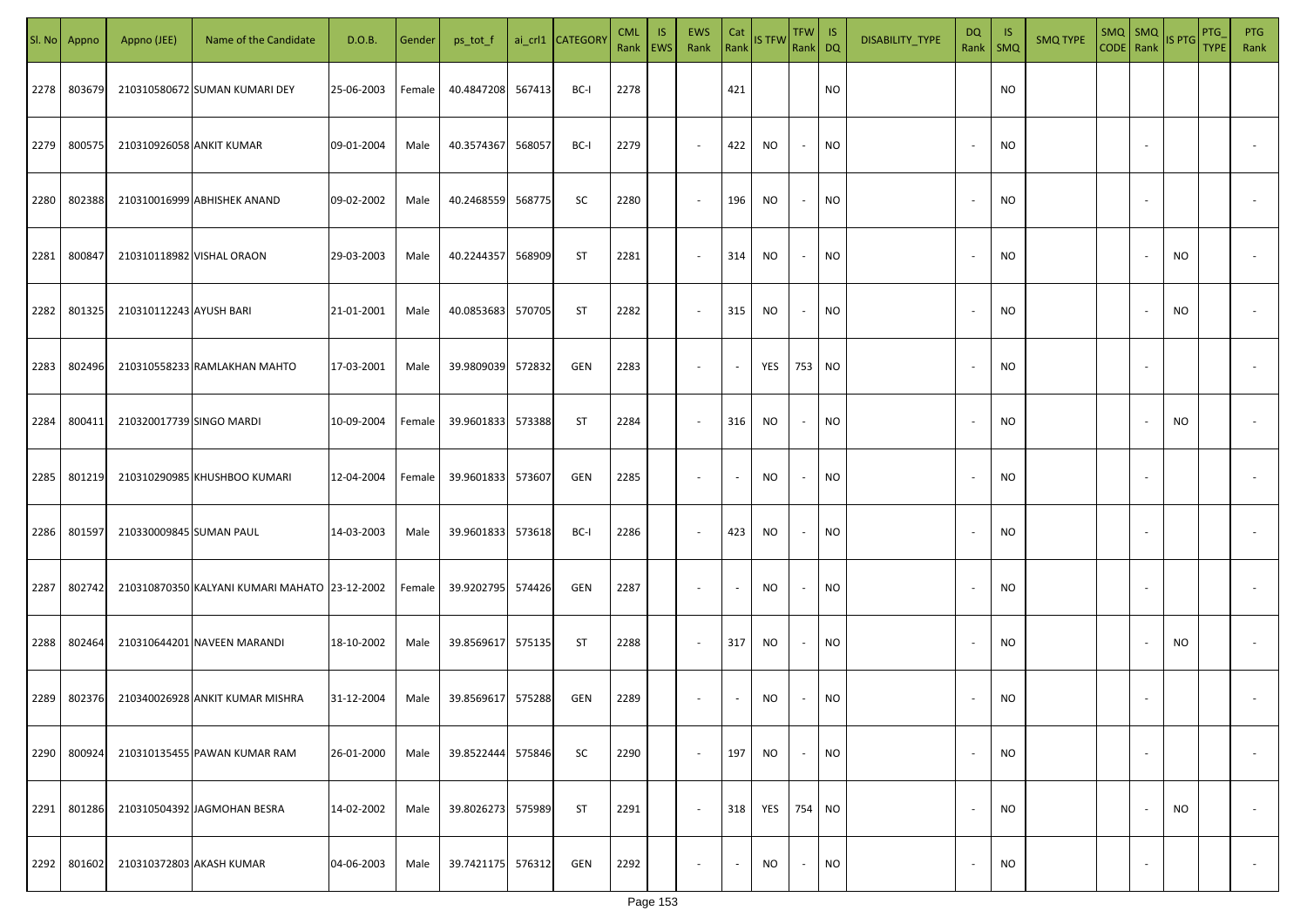| SI. No. | Appno  | Appno (JEE)                       | Name of the Candidate                       | D.O.B.     | Gender | ps_tot_f          |        | ai_crl1 CATEGORY | <b>CML</b><br>Rank   EWS | <b>IS</b> | EWS<br>Rank              | Cat<br>$\vert$ Rank $\vert$ | <b>IS TFW</b>  | $TFW$ IS<br>Rank DQ |                | DISABILITY_TYPE | DQ<br>Rank   SMQ         | <b>IS</b> | <b>SMQ TYPE</b> | $SMQ$ SMQ<br>$CODE$ Rank |        | ISPTG | PTG<br>TYPE | <b>PTG</b><br>Rank |
|---------|--------|-----------------------------------|---------------------------------------------|------------|--------|-------------------|--------|------------------|--------------------------|-----------|--------------------------|-----------------------------|----------------|---------------------|----------------|-----------------|--------------------------|-----------|-----------------|--------------------------|--------|-------|-------------|--------------------|
|         |        | 2293 803616 210310692428 AMIT NAG |                                             | 10-02-2004 | Male   | 39.738231 577121  |        | ST               | 2293                     |           |                          | 319                         | N <sub>0</sub> |                     | N <sub>O</sub> |                 |                          | NO.       |                 |                          |        | NO.   |             |                    |
| 2294    | 800460 |                                   | 210310213118 RANI KUMARI SAW                | 29-06-2002 | Female | 39.5298062 578512 |        | BC-I             | 2294                     |           | $\sim$                   | 424                         | YES            | 755 NO              |                |                 | $\overline{\phantom{a}}$ | NO        |                 |                          | $\sim$ |       |             |                    |
| 2295    | 801852 | 210330003062 SURAJ KUMAR          |                                             | 29-10-2002 | Male   | 39.370969 578727  |        | SC               | 2295                     |           | $\sim$                   | 198                         | <b>NO</b>      | $\sim$              | <b>NO</b>      |                 | $\overline{\phantom{a}}$ | <b>NO</b> |                 |                          | $\sim$ |       |             |                    |
| 2296    | 802633 |                                   | 210310236710 VIVEK CHAKRABORTY              | 14-04-2003 | Male   | 38.898332 581266  |        | GEN              | 2296                     |           | $\sim$                   | $\sim$                      | YES            | 756 NO              |                |                 | $\overline{\phantom{a}}$ | NO.       |                 |                          | $\sim$ |       |             |                    |
| 2297    | 802262 |                                   | 210310437315 CHAMPAI TUDU                   | 06-04-2000 | Male   | 38.6653466 582180 |        | ST               | 2297                     |           | $\sim$                   | 320                         | NO             | $\sim$              | <b>NO</b>      |                 | $\overline{\phantom{a}}$ | NO.       |                 |                          | $\sim$ | NO    |             |                    |
| 2298    | 800159 |                                   | 210310410335 RISHAV CHOWDHORY               | 25-12-2003 | Male   | 38.5705115 582540 |        | SC               | 2298                     |           | $\overline{\phantom{a}}$ | 199                         | NO             | $\sim$              | <b>NO</b>      |                 |                          | NO.       |                 |                          | $\sim$ |       |             |                    |
| 2299    | 803345 |                                   | 210330059616 AMLESH YADAV                   | 05-09-2002 | Male   | 38.5303555 582895 |        | BC-II            | 2299                     |           | $\overline{\phantom{a}}$ | 255                         | YES            | 757 NO              |                |                 |                          | NO.       |                 |                          |        |       |             |                    |
| 2300    | 800547 | 210310539298 SAMIR SOREN          |                                             | 05-08-2003 | Male   | 38.4773742 583366 |        | ST               | 2300                     |           | $\sim$                   | 321                         | NO             | $\sim$              | <b>NO</b>      |                 |                          | NO.       |                 |                          |        | NO.   |             |                    |
| 2301    | 801411 | 210310028991 MIHIR KUMAR          |                                             | 12-01-2001 | Male   | 38.4773742 583379 |        | SC               | 2301                     |           | $\sim$                   | 200                         | NO             | $\sim$              | <b>NO</b>      |                 |                          | NO.       |                 |                          |        |       |             |                    |
| 2302    | 801138 |                                   | 210310492912 MONU KUMAR PASWAN              | 04-02-2002 | Male   | 38.4544876 583975 |        | SC               | 2302                     |           | $\sim$                   | 201                         | NO             | $\sim$              | <b>NO</b>      |                 |                          | NO.       |                 |                          |        |       |             |                    |
| 2303    | 803694 |                                   | 210310275805 KUMAR MAYANK                   | 11-09-2004 | Male   | 38.4544876 584154 |        | GEN              | 2303                     | NO        |                          |                             |                |                     | <b>NO</b>      |                 |                          | NO.       |                 |                          |        |       |             |                    |
| 2304    | 801317 |                                   | 210310225775 PRINCE KUMAR                   | 03-03-2001 | Male   | 38.3850656 585496 |        | GEN              | 2304                     | YES       | 273                      |                             | YES            | 758 NO              |                |                 |                          | <b>NO</b> |                 |                          |        |       |             |                    |
| 2305    | 802644 |                                   | 210310891397 AMRESH KUMAR PANDIT            | 01-01-2003 | Male   | 38.3271978 585725 |        | BC-I             | 2305                     |           | $\sim$                   | 425                         | <b>NO</b>      | $\sim$              | <b>NO</b>      |                 | $\overline{\phantom{a}}$ | <b>NO</b> |                 |                          | $\sim$ |       |             | $\sim$             |
| 2306    | 801650 |                                   | 210340046579 SHRESHTH SHARAN                | 01-02-2002 | Male   | 38.2569907        | 587023 | BC-II            | 2306                     |           | $\sim$                   | 256                         | <b>NO</b>      | $\sim$              | <b>NO</b>      |                 | $\overline{\phantom{a}}$ | <b>NO</b> |                 |                          | $\sim$ |       |             | $\sim$             |
| 2307    | 801301 |                                   | 210310442220 SHUBHAM VISHWAKARMA 15-02-2002 |            | Male   | 37.8862377        | 588953 | GEN              | 2307                     |           | $\overline{\phantom{a}}$ | $\sim$                      | NO             | $\sim$              | <b>NO</b>      |                 | $\overline{\phantom{a}}$ | NO.       |                 |                          | $\sim$ |       |             | $\sim$             |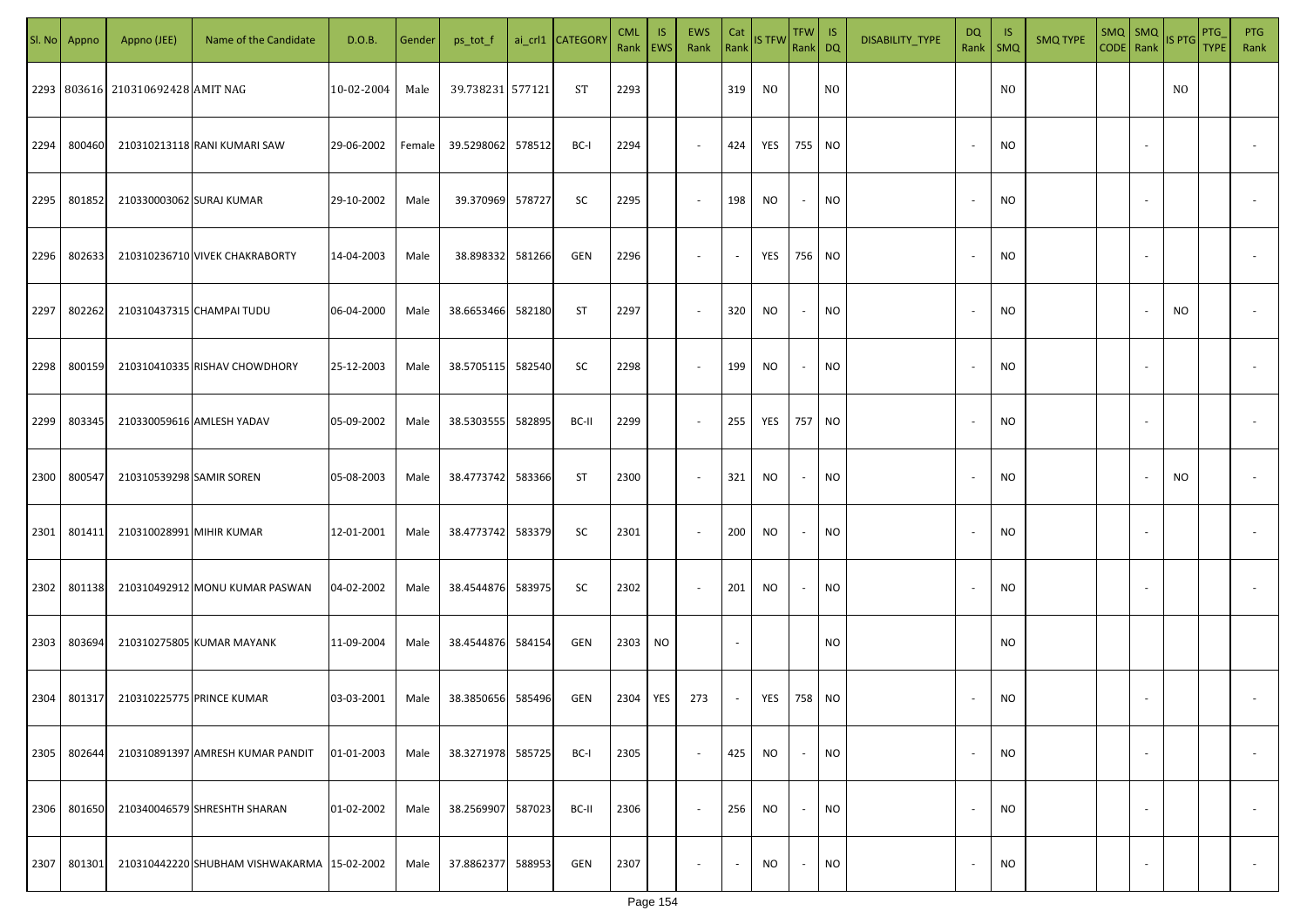|      | SI. No Appno | Appno (JEE)              | Name of the Candidate           | D.O.B.     | Gender | ps_tot_f          |        | ai_crl1 CATEGORY | <b>CML</b><br>Rank EWS | <b>IS</b> | EWS<br>Rank              | Cat<br>Rank | IS TFW Rank DQ | TFW                      | $\overline{\phantom{a}}$ IS | DISABILITY_TYPE | DQ<br>Rank               | -IS<br>SMQ | <b>SMQ TYPE</b> | $SMQ$ SMQ<br>CODE Rank | IS PTG    | PTG<br><b>TYPE</b> | <b>PTG</b><br>Rank |
|------|--------------|--------------------------|---------------------------------|------------|--------|-------------------|--------|------------------|------------------------|-----------|--------------------------|-------------|----------------|--------------------------|-----------------------------|-----------------|--------------------------|------------|-----------------|------------------------|-----------|--------------------|--------------------|
| 2308 | 800793       | 210310846087 SURAJ KUMAR |                                 | 15-05-2004 | Male   | 37.8862377        | 589642 | GEN              | 2308                   | NO        | $\overline{\phantom{a}}$ |             | NO             |                          | <b>NO</b>                   |                 | $\overline{\phantom{a}}$ | <b>NO</b>  |                 |                        |           |                    |                    |
| 2309 | 800721       |                          | 210330081143 SACHIN KUMAR SINHA | 03-09-2003 | Male   | 37.8595582        | 589783 | GEN              | 2309                   |           | $\sim$                   | $\sim$      | YES            | 759 NO                   |                             |                 | $\sim$                   | NO         |                 |                        |           |                    |                    |
| 2310 | 800342       |                          | 210310131545 NIKHIL KUMAR       | 03-10-2002 | Male   | 37.8377325        | 590234 | BC-I             | 2310                   |           | $\sim$                   | 426         | NO             | $\sim$                   | NO                          |                 | $\overline{\phantom{a}}$ | NO         |                 |                        |           |                    |                    |
| 2311 | 802364       |                          | 210310045292 PAWAN SAWAIYAN     | 09-09-2002 | Male   | 37.823868         | 590797 | <b>ST</b>        | 2311                   |           | $\overline{\phantom{a}}$ | 322         | NO             | $\sim$                   | <b>NO</b>                   |                 | $\overline{\phantom{a}}$ | <b>NO</b>  |                 |                        | <b>NO</b> |                    |                    |
| 2312 | 803442       | 210310500052 VIPUL ORAON |                                 | 14-09-2002 | Male   | 37.4585688        | 593025 | ST               | 2312                   |           | $\overline{\phantom{a}}$ | 323         | NO             | $\sim$                   | NO                          |                 | $\overline{\phantom{a}}$ | NO         |                 |                        | <b>NO</b> |                    |                    |
| 2313 | 800618       |                          | 210310201117 VIVEK KUMAR RAJAK  | 27-10-2000 | Male   | 37.2455397        | 594337 | SC               | 2313                   |           | $\sim$                   | 202         | YES            | 760 NO                   |                             |                 | $\overline{\phantom{a}}$ | NO         |                 |                        |           |                    |                    |
| 2314 | 800730       |                          | 210320002103 ALOKSON MAHLI      | 03-08-2002 | Male   | 37.2455397        | 594443 | ST               | 2314                   |           | $\overline{\phantom{a}}$ | 324         | YES            | 761 NO                   |                             |                 | $\overline{\phantom{a}}$ | NO         |                 |                        | NO        |                    |                    |
| 2315 | 801710       | 210320044614 SURAJ GOND  |                                 | 31-12-2003 | Male   | 36.9675296        | 597012 | <b>ST</b>        | 2315                   |           | $\sim$                   | 325         | NO             |                          | NO                          |                 | $\overline{\phantom{a}}$ | <b>NO</b>  |                 |                        | <b>NO</b> |                    |                    |
| 2316 | 803184       |                          | 210310612216 SAROJ KUMAR HANSDA | 25-10-2001 | Male   | 36.9647179        | 597516 | ST               | 2316                   |           | $\sim$                   | 326         | NO             |                          | NO                          |                 | $\overline{\phantom{a}}$ | NO         |                 |                        | <b>NO</b> |                    |                    |
| 2317 | 801752       |                          | 210310593251 ROHIT KUMAR MAHATO | 28-12-2004 | Male   | 36.9647179        | 597690 | BC-I             | 2317                   |           | $\sim$                   | 427         | NO             |                          | NO                          |                 | $\overline{\phantom{a}}$ | <b>NO</b>  |                 |                        |           |                    |                    |
| 2318 | 801834       | 210330072212 ANISH PANNA |                                 | 02-04-2002 | Male   | 36.8181001 598706 |        | ST               | 2318                   |           | $\sim$                   | 327         | NO             |                          | NO                          |                 | $\overline{\phantom{a}}$ | NO         |                 |                        | <b>NO</b> |                    |                    |
|      | 2319 800165  |                          | 210310030650 ALVIS KEPAS TUDU   | 11-04-2002 | Male   | 36.5610869        | 600452 | ST               | 2319                   |           | $\sim$                   | 328         | NO             |                          | NO                          |                 | $\overline{\phantom{a}}$ | <b>NO</b>  |                 |                        | <b>NO</b> |                    |                    |
|      | 2320 800484  |                          | 210310013111 KALPANA KUMARI     | 15-10-2002 | Female | 36.1260282        | 602583 | <b>ST</b>        | 2320                   |           | $\overline{\phantom{a}}$ | 329         | <b>NO</b>      |                          | <b>NO</b>                   |                 | $\overline{\phantom{a}}$ | <b>NO</b>  |                 |                        | <b>NO</b> |                    |                    |
| 2321 | 800949       |                          | 210320012105 MD AAMIR ANSARI    | 10-05-2003 | Male   | 36.0643755        | 603194 | BC-I             | 2321                   |           | $\sim$                   | 428         | <b>NO</b>      | $\overline{\phantom{a}}$ | NO                          |                 | $\overline{\phantom{a}}$ | <b>NO</b>  |                 |                        |           |                    |                    |
| 2322 | 802488       | 210310090230 USHA KIRAN  |                                 | 10-06-2003 | Female | 36.0643755        | 603248 | <b>ST</b>        | 2322                   |           | $\sim$                   | 330         | <b>NO</b>      | $\sim$                   | NO                          |                 | $\overline{\phantom{a}}$ | NO         |                 |                        | <b>NO</b> |                    | $\sim$             |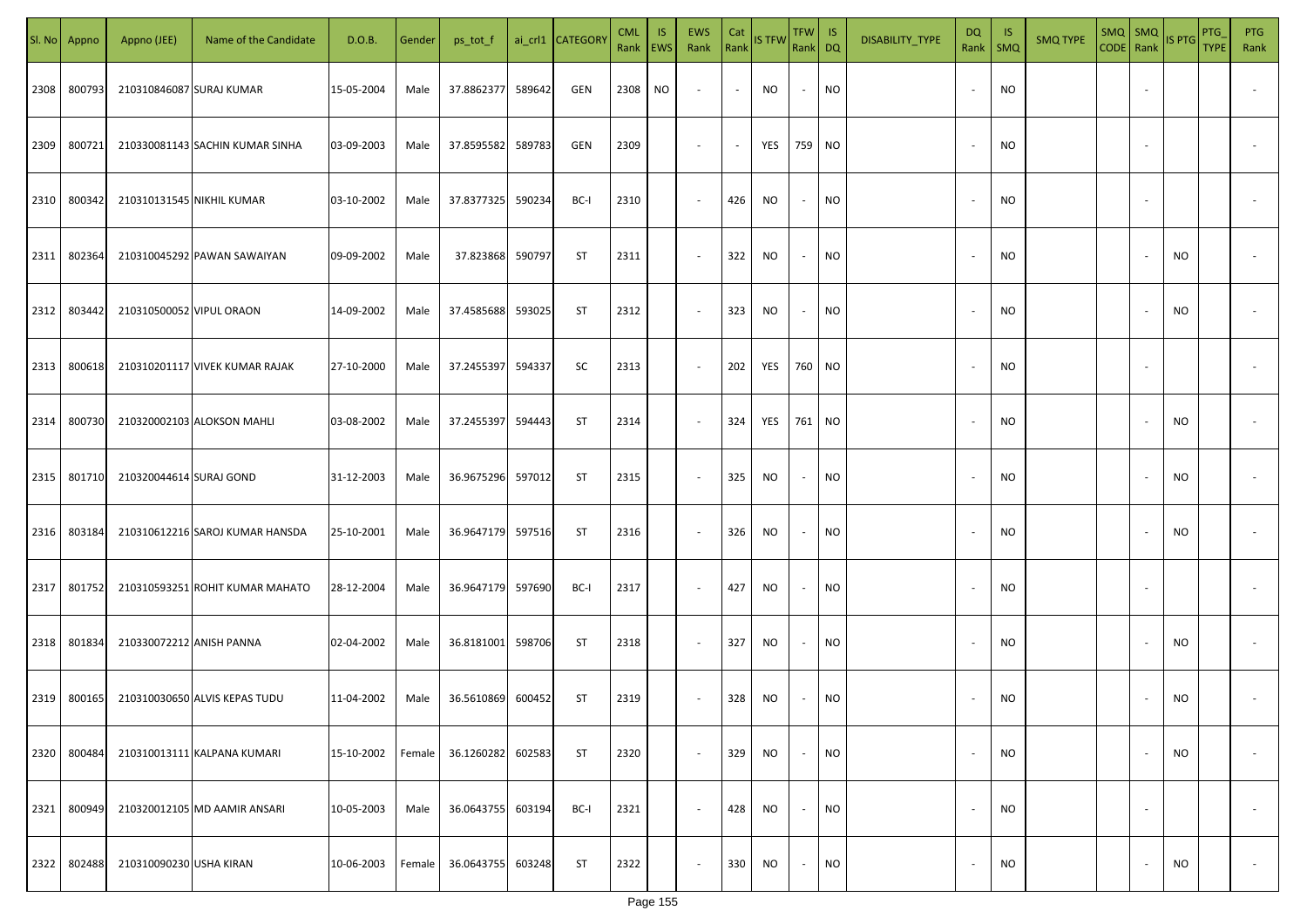|      | Sl. No Appno | Appno (JEE)              | Name of the Candidate                          | D.O.B.            | Gender | ps_tot_f         |        | ai_crl1 CATEGORY | <b>CML</b><br>Rank   EWS | IS. | <b>EWS</b><br>Rank       | Cat<br>Rank              | <b>IS TFW</b>  | $TFW$ IS<br>Rank DQ      |                | DISABILITY_TYPE | <b>DQ</b> | - IS<br>Rank   SMQ | <b>SMQ TYPE</b> | CODE Rank IS PTG | SMQ SMQ                  |           | <b>PTG</b><br><b>TYPE</b> | <b>PTG</b><br>Rank       |
|------|--------------|--------------------------|------------------------------------------------|-------------------|--------|------------------|--------|------------------|--------------------------|-----|--------------------------|--------------------------|----------------|--------------------------|----------------|-----------------|-----------|--------------------|-----------------|------------------|--------------------------|-----------|---------------------------|--------------------------|
| 2323 | 802877       |                          | 210310806810 SEEMA KUMARI                      | 26-11-2003        | Female | 36.0364523       | 603497 | GEN              | 2323                     |     | $\overline{\phantom{a}}$ | $\sim$                   | NO             | $\sim$                   | <b>NO</b>      |                 |           | <b>NO</b>          |                 |                  |                          |           |                           |                          |
| 2324 | 800207       |                          | 210310413138 GUNJAN KUMAR BESRA                | 20-10-2001        | Male   | 35.9287398       | 604010 | <b>ST</b>        | 2324                     |     | $\sim$                   | 331                      | YES            | 762 NO                   |                |                 |           | <b>NO</b>          |                 |                  |                          | NO        |                           |                          |
| 2325 | 801093       | 210310826879 AMIT KUMAR  |                                                | 28-02-2004        | Male   | 35.9287398       | 604267 | GEN              | 2325                     | NO  | $\overline{\phantom{a}}$ | $\sim$                   | YES            | 763 NO                   |                |                 |           | <b>NO</b>          |                 |                  |                          |           |                           |                          |
| 2326 | 800255       | 210310386464             | <b>ABHISHEK KUMAR</b><br><b>MAHATO</b>         | 18-03-2002        | Male   | 35.8710057       | 605454 | GEN              | 2326                     |     | $\overline{\phantom{a}}$ | $\sim$                   | NO             | $\sim$                   | <b>NO</b>      |                 |           | <b>NO</b>          |                 |                  |                          |           |                           |                          |
| 2327 | 800454       |                          | 210310838408 SNEHASHISH SOREN                  | 24-02-2000        | Male   | 35.7695961       | 606000 | ST               | 2327                     |     | $\overline{\phantom{a}}$ | 332                      | NO             | $\overline{\phantom{a}}$ | <b>NO</b>      |                 |           | <b>NO</b>          |                 |                  |                          | NO        | <b>BIRH</b><br>OR         |                          |
| 2328 | 801753       |                          | 210310745186 AMAN MURMU                        | 27-08-2002        | Male   | 35.7142076       | 606806 | <b>ST</b>        | 2328                     |     | $\overline{\phantom{a}}$ | 333                      | NO             | $\sim$                   | <b>NO</b>      |                 |           | <b>NO</b>          |                 |                  |                          | NO        |                           |                          |
| 2329 | 802801       |                          | 210310623748 KHUSHBOO RANI                     | 15-05-2002        | Female | 35.7142076       | 606851 | ST               | 2329                     |     | $\overline{\phantom{a}}$ | 334                      | NO             | $\overline{\phantom{a}}$ | <b>NO</b>      |                 |           | <b>NO</b>          |                 |                  |                          | NO        |                           |                          |
| 2330 | 802614       | 210310470287 UJJWAL RAJ  |                                                | 05-02-2002        | Male   | 35.7093591       | 607507 | BC-I             | 2330                     |     | $\overline{\phantom{a}}$ | 429                      | NO             |                          | <b>NO</b>      |                 |           | <b>NO</b>          |                 |                  |                          |           |                           |                          |
|      |              |                          | 2331   803748   210310613823   HANSHIKA KUMARI | 21-11-2003 Female |        | 35.708045 608028 |        | BC-II            | 2331                     |     |                          | 257                      | N <sub>0</sub> |                          | N <sub>O</sub> |                 |           | N <sub>O</sub>     |                 |                  |                          |           |                           |                          |
| 2332 | 803384       |                          | 210310819722 SONU KUMAR HANSDA                 | 20-04-2003        | Male   | 35.4766729       | 609655 | ST               | 2332                     |     | $\sim$                   | 335                      | YES            | 764 NO                   |                |                 |           | <b>NO</b>          |                 |                  |                          | NO.       |                           |                          |
| 2333 | 803125       | 210310358684 MANAS SAHAY |                                                | 23-12-2001        | Male   | 35.4757701       | 609786 | GEN              | 2333                     | NO. | $\sim$                   | $\overline{\phantom{a}}$ | <b>NO</b>      |                          | <b>NO</b>      |                 |           | <b>NO</b>          |                 |                  |                          |           |                           |                          |
| 2334 | 803029       |                          | 210320029864 BABITA HEMBRAM                    | 06-11-2002        | Female | 35.3915258       | 610537 | <b>ST</b>        | 2334                     |     | $\sim$                   | 336                      | NO             |                          | <b>NO</b>      |                 |           | <b>NO</b>          |                 |                  |                          | <b>NO</b> |                           |                          |
| 2335 | 802956       |                          | 210310828830 KRISHNA MURMU                     | 01-01-2001        | Male   | 34.7361577       | 614199 | <b>ST</b>        | 2335                     |     | $\sim$                   | 337                      | YES 765 NO     |                          |                |                 |           | <b>NO</b>          |                 |                  | $\overline{\phantom{a}}$ | NO        |                           | $\overline{\phantom{a}}$ |
| 2336 | 800744       |                          | 210310029999 SURENDRA KUMAR SOREN 10-04-2001   |                   | Male   | 34.6728999       | 614624 | <b>ST</b>        | 2336                     |     | $\sim$                   | 338                      | YES 766 NO     |                          |                |                 |           | <b>NO</b>          |                 |                  |                          | <b>NO</b> |                           | $\overline{\phantom{a}}$ |
| 2337 | 801200       |                          | 210310613936 ALBINUS MURMU                     | 04-09-2002        | Male   | 34.6728999       | 614989 | <b>ST</b>        | 2337                     |     | $\overline{\phantom{a}}$ | 339                      | YES            | 767 NO                   |                |                 |           | <b>NO</b>          |                 |                  |                          | NO        |                           | $\overline{\phantom{a}}$ |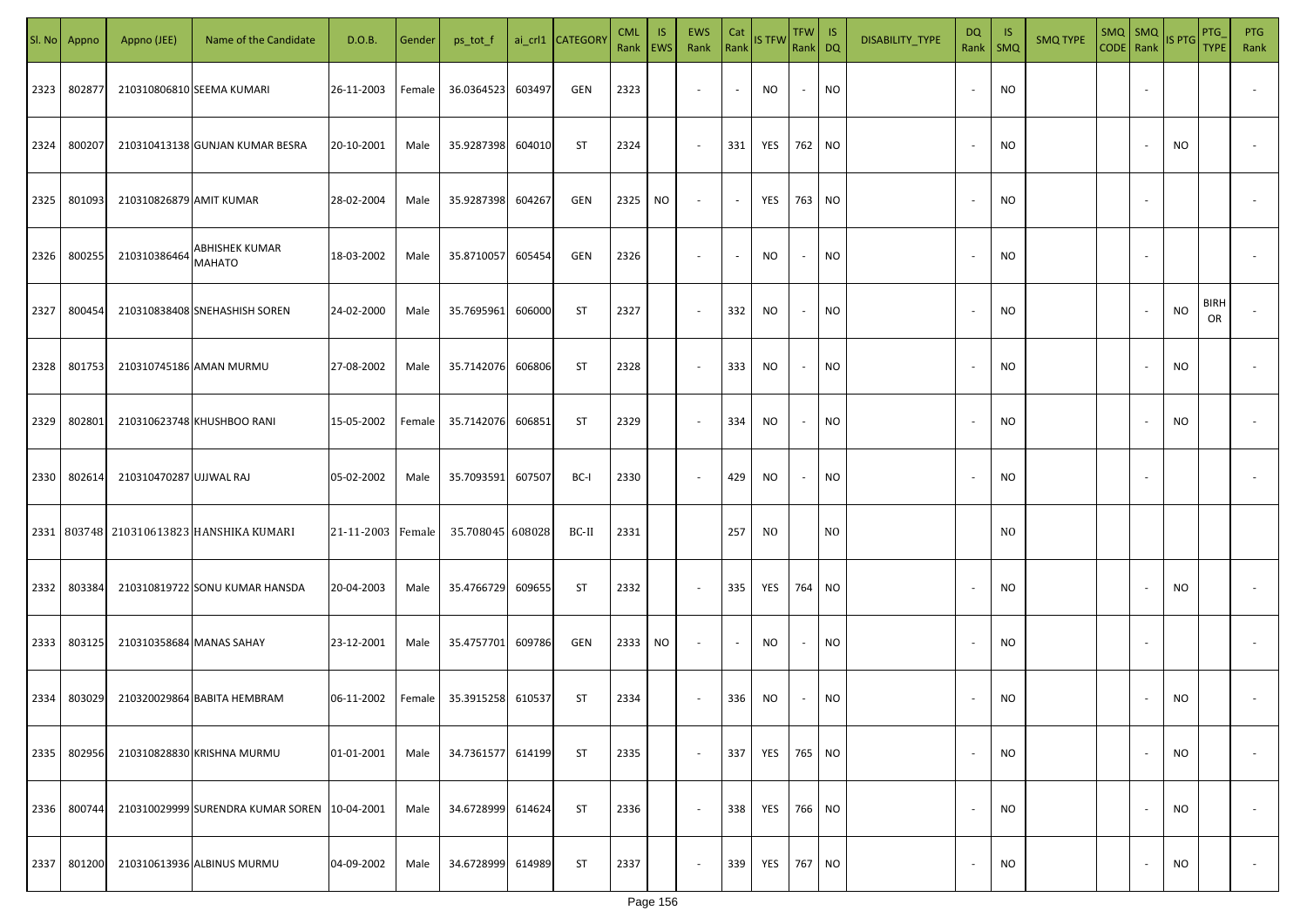| SI. No | Appno  | Appno (JEE)               | Name of the Candidate                             | D.O.B.     | Gender | ps_tot_f         |        | ai_crl1 CATEGORY | <b>CML</b><br>Rank | IS.<br><b>EWS</b> | <b>EWS</b><br>Rank       | Cat<br>Rank              | <b>IS TFW</b>  | <b>TFW</b><br>Rank DQ    | IS         | DISABILITY_TYPE                                                 | DQ<br>Rank | -IS<br>$\mathsf{SMQ}$ | <b>SMQ TYPE</b> | CODE Rank | $SMQ$ $SMQ$              | <b>IS PTG</b> | <b>PTG</b><br><b>TYPE</b> | <b>PTG</b><br>Rank       |
|--------|--------|---------------------------|---------------------------------------------------|------------|--------|------------------|--------|------------------|--------------------|-------------------|--------------------------|--------------------------|----------------|--------------------------|------------|-----------------------------------------------------------------|------------|-----------------------|-----------------|-----------|--------------------------|---------------|---------------------------|--------------------------|
| 2338   | 802682 | 210310621521 ROMI KUMARI  |                                                   | 22-04-2002 | Female | 34.5980906       | 615366 | SC               | 2338               |                   | $\sim$                   | 203                      | NO             | $\sim$                   | <b>NO</b>  |                                                                 |            | <b>NO</b>             |                 |           |                          |               |                           |                          |
| 2339   | 801307 |                           | 210310469972 ABHISHEK ANAND                       | 08-12-2004 | Male   | 34.5209395       | 616517 | SC               | 2339               |                   | $\sim$                   | 204                      | NO             | $\sim$                   | <b>NO</b>  |                                                                 |            | <b>NO</b>             |                 |           |                          |               |                           |                          |
| 2340   | 801348 |                           | 210310729513 ANUGRAH DANIEL                       | 18-06-2001 | Male   | 34.5209395       | 616784 | ST               | 2340               |                   | $\overline{\phantom{a}}$ | 340                      | NO             | $\sim$                   | <b>NO</b>  |                                                                 |            | <b>NO</b>             |                 |           |                          | YES           | SOUR<br>IYA<br>PAHA       | $\overline{2}$           |
| 2341   | 801524 |                           | 210310089931 SHUBHAM MAHTO                        | 20-03-2003 | Male   | 34.4536828       | 617144 | BC-I             | 2341               |                   | $\overline{\phantom{a}}$ | 430                      | NO             | $\overline{\phantom{a}}$ | <b>NO</b>  |                                                                 |            | <b>NO</b>             |                 |           |                          |               |                           |                          |
| 2342   | 803507 |                           | 210310343273 ABHINAV ANAND                        | 16-09-2003 | Male   | 34.222473        | 618030 | GEN              | 2342               | NO                | $\overline{\phantom{a}}$ | $\overline{\phantom{a}}$ | NO             | $\sim$                   | <b>NO</b>  |                                                                 | $\sim$     | <b>NO</b>             |                 |           |                          |               |                           |                          |
| 2343   | 801249 |                           | 210310119442 MRIDUL MAJHI                         | 30-11-2002 | Male   | 34.1052385       | 618587 | BC-II            | 2343               |                   | $\overline{\phantom{a}}$ | 258                      | NO             | $\sim$                   | <b>NO</b>  |                                                                 |            | <b>NO</b>             |                 |           |                          |               |                           |                          |
| 2344   | 803447 |                           | 210310530130 PANKAJ KUMAR KISKU                   | 07-01-2003 | Male   | 33.9184214       | 620507 | ST               | 2344               |                   | $\overline{\phantom{a}}$ | 341                      | YES            | 768 NO                   |            |                                                                 |            | <b>NO</b>             |                 |           |                          | <b>NO</b>     |                           |                          |
| 2345   | 801451 | 210310104041 KUSUM TUDU   |                                                   | 16-01-2002 | Female | 33.8125681       | 622132 | ST               | 2345               |                   | $\overline{\phantom{a}}$ | 342                      | NO             | $\overline{\phantom{a}}$ | <b>NO</b>  |                                                                 |            | <b>NO</b>             |                 |           |                          | NO            |                           |                          |
|        |        |                           | 2346   803806   210310746710   ABHISHEK KUMAR SAW | 20-02-2001 | Male   | 33.659241 624120 |        | BC-I             | 2346               |                   |                          | 431                      | YES            | 769 NO                   |            |                                                                 |            | N <sub>0</sub>        |                 |           |                          |               |                           |                          |
| 2347   | 801079 |                           | 210340011664 AMAN HARSH MINZ                      | 13-09-2003 | Male   | 33.595121        | 624268 | ST               | 2347               |                   | $\overline{\phantom{a}}$ | 343                      | YES            | 770 NO                   |            |                                                                 |            | <b>NO</b>             |                 |           |                          | NO            |                           |                          |
| 2348   |        |                           | 801873 210330084002 ALOK KUMAR NAG                | 10-01-2002 | Male   | 33.015285 629174 |        | BC-I             | 2348               |                   |                          | 432                      | N <sub>0</sub> |                          | <b>YES</b> | C-LOCOMOTOR<br><b>DISABILITY</b><br>INCLUDING<br>CEREBRAL PALSY | 11         | N <sub>O</sub>        |                 |           |                          |               |                           |                          |
| 2349   | 800019 |                           | 210310584834 SRIJAN SHANTANU                      | 17-12-2002 | Male   | 32.780019        | 630622 | GEN              | 2349               | NO.               |                          | $\sim$                   | NO             |                          | <b>NO</b>  |                                                                 |            | <b>NO</b>             |                 |           |                          |               |                           |                          |
| 2350   | 803470 | 210310745046 RITU KUMARI  |                                                   | 26-09-2003 | Female | 32.3578445       | 632118 | SC               | 2350               |                   | $\sim$                   | 205                      | <b>NO</b>      |                          | <b>NO</b>  |                                                                 |            | <b>NO</b>             |                 |           | $\overline{\phantom{a}}$ |               |                           | $\overline{\phantom{a}}$ |
| 2351   | 800602 | 210310303881 SANJAY SOREN |                                                   | 15-12-2002 | Male   | 32.3578445       | 632165 | <b>ST</b>        | 2351               |                   | $\sim$                   | 344                      | YES 771 NO     |                          |            |                                                                 |            | <b>NO</b>             |                 |           |                          | NO            |                           | $\overline{\phantom{a}}$ |
| 2352   | 803375 |                           | 210310506748 SHUBHAM MANDAL                       | 13-01-2002 | Male   | 32.0180894       | 635333 | SC               | 2352               |                   | $\overline{\phantom{a}}$ | 206                      | YES 772 NO     |                          |            |                                                                 |            | <b>NO</b>             |                 |           | $\sim$                   |               |                           | $\overline{\phantom{a}}$ |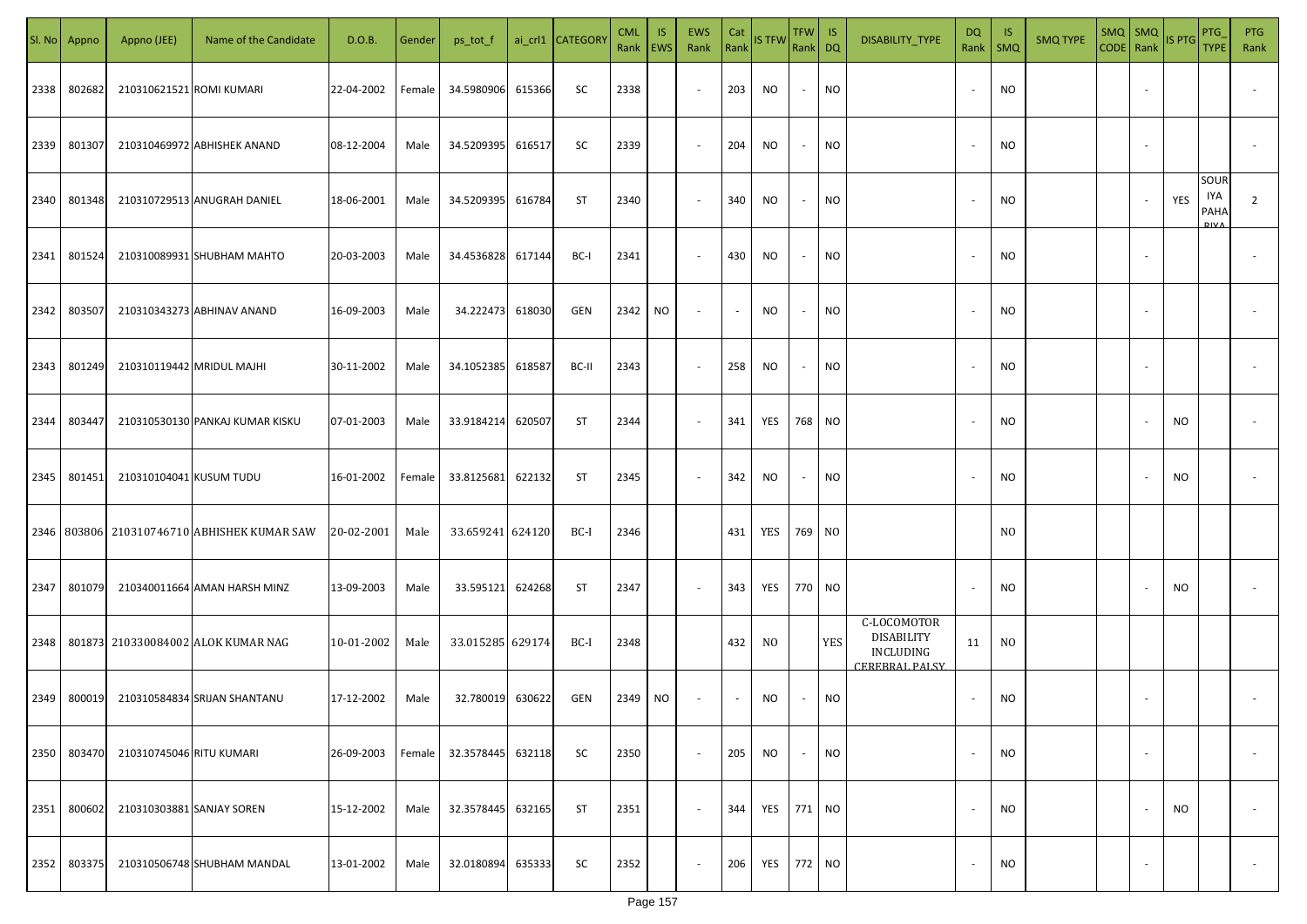| SI. No. | Appno  | Appno (JEE)              | Name of the Candidate                           | D.O.B.     | Gender | ps_tot_f         |        | ai_crl1 CATEGORY | <b>CML</b><br>Rank EWS | IS.        | EWS<br>Rank              | Cat<br>Rank              | <b>IS TFW</b>  | <b>TFW</b><br>Rank DQ | IS             | DISABILITY_TYPE                                                        | DQ<br>Rank               | -IS<br>$\mathsf{SMQ}$ | <b>SMQ TYPE</b> | $SMQ$ SMQ<br>CODE Rank |                          | <b>IS PTG</b> | <b>PTG</b><br><b>TYPE</b> | <b>PTG</b><br>Rank       |
|---------|--------|--------------------------|-------------------------------------------------|------------|--------|------------------|--------|------------------|------------------------|------------|--------------------------|--------------------------|----------------|-----------------------|----------------|------------------------------------------------------------------------|--------------------------|-----------------------|-----------------|------------------------|--------------------------|---------------|---------------------------|--------------------------|
| 2353    | 802667 |                          | 210340021825 ANUP KUMAR MAHATO                  | 17-01-2003 | Male   | 31.9075432       | 635930 | BC-I             | 2353                   |            | $\sim$                   | 433                      | <b>NO</b>      | $\sim$                | <b>NO</b>      |                                                                        |                          | NO                    |                 |                        |                          |               |                           |                          |
| 2354    | 802291 |                          | 210310752538 RAKESH ROSHAN MARANDI 24-08-2004   |            | Male   | 31.8930617       | 636442 | <b>ST</b>        | 2354                   |            | $\overline{\phantom{a}}$ | 345                      | NO             | $\sim$                | <b>NO</b>      |                                                                        |                          | <b>NO</b>             |                 |                        |                          | <b>NO</b>     |                           |                          |
| 2355    | 803382 |                          | 210310627115 AMAN ABHIJEET                      | 14-02-2002 | Male   | 31.8847893       | 636865 | <b>GEN</b>       | 2355                   |            | $\overline{\phantom{a}}$ | $\sim$                   | YES            | 773 NO                |                |                                                                        |                          | NO.                   |                 |                        |                          |               |                           |                          |
| 2356    | 800517 | 210310173304 KUNAL KUMAR |                                                 | 22-02-2003 | Male   | 31.8256404       | 638031 | SC               | 2356                   |            | $\overline{\phantom{a}}$ | 207                      | YES            | 774 NO                |                |                                                                        |                          | NO.                   |                 |                        |                          |               |                           |                          |
|         |        |                          | 2357   803758   210310378193   SURESH KUMAR RAM | 24-02-2002 | Male   | 31.763332 639319 |        | SC               | 2357                   |            |                          | 208                      | N <sub>0</sub> |                       | N <sub>0</sub> |                                                                        |                          | N <sub>0</sub>        |                 |                        |                          |               |                           |                          |
| 2358    | 802121 |                          | 210340059064 SHUBHAM TOPPO                      | 01-08-2003 | Male   | 31.7633315       | 639635 | ST               | 2358                   |            | $\overline{\phantom{a}}$ | 346                      | YES            | 775 NO                |                |                                                                        |                          | <b>NO</b>             |                 |                        |                          | <b>NO</b>     |                           |                          |
| 2359    | 800403 |                          | 210330076140 SANGEETA KUMARI                    | 23-10-2004 | Female | 31.5710435       | 640669 | <b>GEN</b>       | 2359                   |            | $\overline{\phantom{a}}$ | $\overline{\phantom{a}}$ | YES            | 776 NO                |                |                                                                        |                          | <b>NO</b>             |                 |                        |                          |               |                           |                          |
| 2360    | 801925 |                          | 210310040652 PRATAP KUMAR                       | 26-01-2003 | Male   | 31.539894        | 641074 | GEN              | 2360                   |            | $\sim$                   |                          | YES            | 777                   | <b>NO</b>      |                                                                        |                          | <b>NO</b>             |                 |                        |                          |               |                           |                          |
| 2361    | 801791 | 210330076912 SAHIL MURMU |                                                 | 03-12-2002 | Male   | 31.539894        | 641173 | ST               | 2361                   |            | $\sim$                   | 347                      | <b>NO</b>      |                       | <b>NO</b>      |                                                                        |                          | <b>NO</b>             |                 |                        |                          | <b>NO</b>     |                           |                          |
| 2362    | 800675 | 210310068622 ABHAY ANAND |                                                 | 03-02-2004 | Male   | 31.5049798       | 641802 | SC               | 2362                   |            | $\overline{\phantom{a}}$ | 209                      | <b>NO</b>      | $\sim$                | <b>NO</b>      |                                                                        |                          | <b>NO</b>             |                 |                        |                          |               |                           |                          |
| 2363    | 802424 |                          | 210340030774 GOUTAM KUMAR RAMANI 15-12-2003     |            | Male   | 31.0203964       | 642396 | BC-I             | 2363                   |            | $\sim$                   | 434                      | <b>NO</b>      | $\sim$                | <b>NO</b>      |                                                                        |                          | <b>NO</b>             |                 |                        |                          |               |                           |                          |
| 2364    | 800329 |                          | 210340025864 KUSHAL MURMU                       | 18-12-2001 | Male   | 31.0203964       | 642563 | <b>ST</b>        | 2364                   |            | $\overline{\phantom{a}}$ | 348                      | NO             |                       | <b>NO</b>      |                                                                        |                          | <b>NO</b>             |                 |                        |                          | <b>NO</b>     |                           |                          |
| 2365    | 802498 |                          | 210310513918 SANDEEPAN MISHRA                   | 01-01-2004 | Male   | 30.9325728       | 643132 | GEN              | 2365                   |            | $\sim$                   | $\overline{\phantom{a}}$ | <b>NO</b>      | $\sim$                | <b>NO</b>      |                                                                        | ٠                        | NO.                   |                 |                        | $\overline{\phantom{a}}$ |               |                           | $\sim$                   |
| 2366    | 801826 |                          | 210310649042 JAYANT KUMAR KALINDI               | 10-06-2003 | Male   | 30.8951037       | 643833 | SC               | 2366                   |            | $\overline{\phantom{a}}$ | 210                      | <b>NO</b>      | $\sim$                | <b>NO</b>      |                                                                        | $\overline{\phantom{a}}$ | <b>NO</b>             |                 |                        | $\overline{\phantom{a}}$ |               |                           | $\sim$                   |
| 2367    | 803324 |                          | 210310427978 PIYUSH KUMAR SINGH                 | 01-01-2000 | Male   | 30.8951037       | 644120 | GEN              | 2367                   | <b>YES</b> | 274                      |                          | YES            |                       | 778 YES        | C-LOCOMOTOR<br><b>DISABILITY</b><br><b>INCLUDING</b><br>CERERRAL DAICY | 12                       | <b>NO</b>             |                 |                        |                          |               |                           | $\overline{\phantom{a}}$ |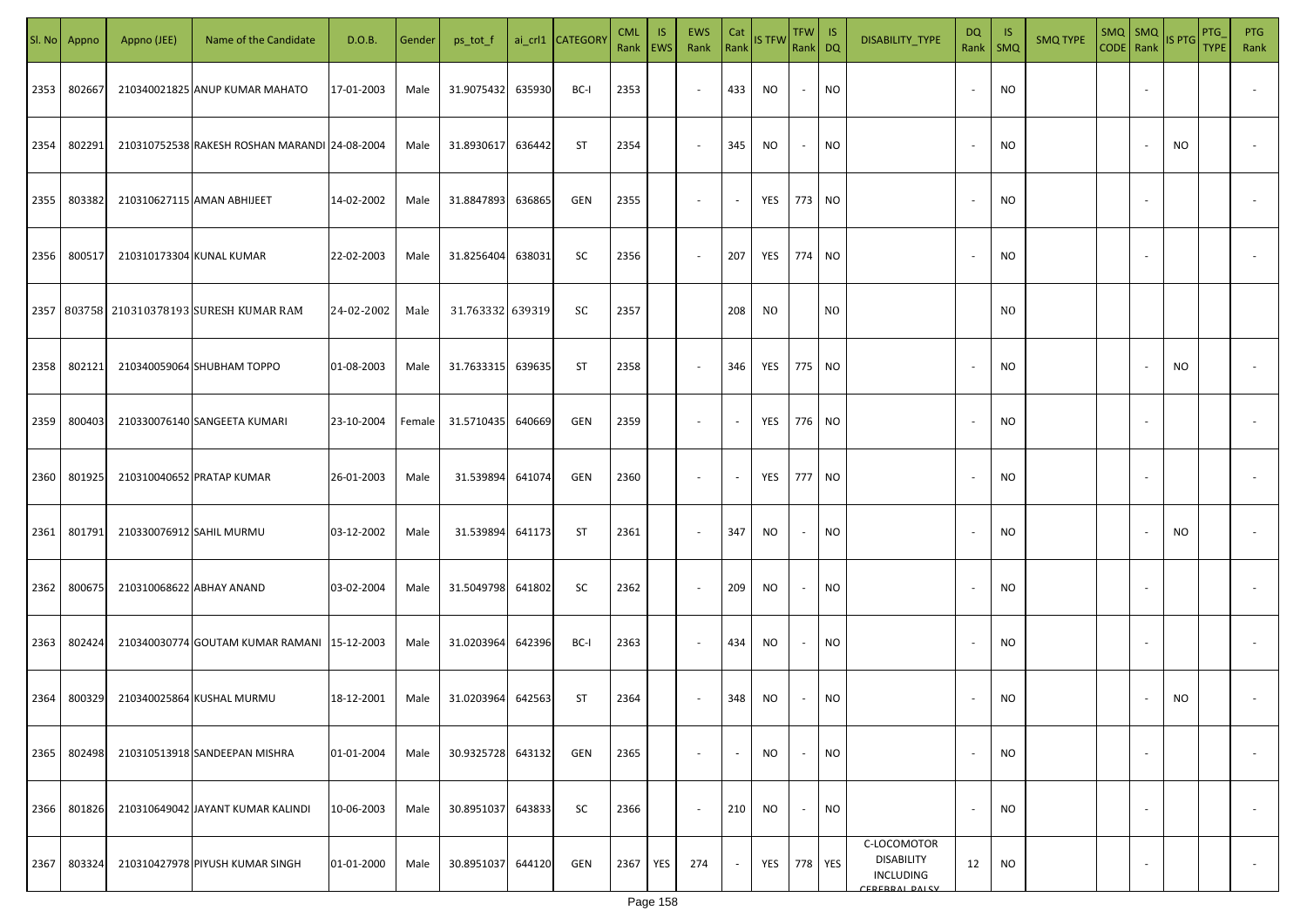|      | Sl. No Appno | Appno (JEE)                              | Name of the Candidate                     | D.O.B.     | Gender | ps_tot_f         |        | ai_crl1 CATEGOR\ | <b>CML</b><br>Rank EWS | IS. | <b>EWS</b><br>Rank       | Cat                      | Rank IS TFW | TFW IS<br>Rank DQ |                | DISABILITY_TYPE                          | <b>DQ</b><br>Rank        | -IS<br><b>SMQ</b> | <b>SMQ TYPE</b> | $SMQ$ $SMQ$<br>CODE Rank |                          | IS PTG | PTG<br><b>TYPE</b> | PTG<br>Rank              |
|------|--------------|------------------------------------------|-------------------------------------------|------------|--------|------------------|--------|------------------|------------------------|-----|--------------------------|--------------------------|-------------|-------------------|----------------|------------------------------------------|--------------------------|-------------------|-----------------|--------------------------|--------------------------|--------|--------------------|--------------------------|
| 2368 | 803263       |                                          | 210310137536 ABHISHEK BARLA               | 05-02-2002 | Male   | 30.8498558       | 644550 | ST               | 2368                   |     | $\sim$                   | 349                      | NO.         | $\sim$            | <b>NO</b>      |                                          |                          | <b>NO</b>         |                 |                          |                          | NO     |                    |                          |
| 2369 | 802756       | 210330089694 PREM SAGAR                  |                                           | 05-06-2004 | Male   | 30.8098954       | 644645 | BC-II            | 2369                   |     | $\sim$                   | 259                      | YES         | 779 NO            |                |                                          | $\overline{\phantom{a}}$ | <b>NO</b>         |                 |                          |                          |        |                    |                          |
| 2370 | 800970       |                                          | 210340010244 ASHNA ISHITA CHAND           | 06-04-2003 | Female | 30.8098954       | 644649 | GEN              | 2370                   | NO  | $\overline{\phantom{a}}$ | $\sim$                   | NO          | $\sim$            | YES            | <b>B-DEAFNESS AND</b><br>HARD OF HEARING | 13                       | <b>NO</b>         |                 |                          |                          |        |                    |                          |
|      |              | 2371   803750   210340041888 ANKIT KUMAR |                                           | 01-07-2003 | Male   | 30.809895 644687 |        | GEN              | 2371                   |     |                          | $\overline{\phantom{a}}$ | NO.         |                   | N <sub>O</sub> |                                          |                          | N <sub>0</sub>    |                 |                          |                          |        |                    |                          |
| 2372 | 801155       |                                          | 210310329100 MINTU CHOUDHARY              | 13-11-2003 | Male   | 30.653234        | 646160 | GEN              | 2372                   |     | $\sim$                   | $\sim$                   | YES         | 780 NO            |                |                                          |                          | <b>NO</b>         |                 |                          |                          |        |                    |                          |
| 2373 | 800343       |                                          | 210320038729 SHASHI HILARIUS KUJUR        | 25-11-2002 | Male   | 30.6100517       | 646713 | <b>ST</b>        | 2373                   |     | $\overline{\phantom{a}}$ | 350                      | NO.         | $\sim$            | <b>NO</b>      |                                          |                          | <b>NO</b>         |                 |                          |                          | NO     |                    |                          |
| 2374 | 802224       | 210310413188 SONI KUMARI                 |                                           | 16-05-2004 | Female | 30.3279854       | 648733 | <b>ST</b>        | 2374                   |     | $\sim$                   | 351                      | NO.         | $\sim$            | <b>NO</b>      |                                          |                          | <b>NO</b>         |                 |                          |                          | NO     |                    |                          |
| 2375 | 800751       | 210310038076 SURAJ BASKEY                |                                           | 10-04-2001 | Male   | 30.3279854       | 648762 | <b>ST</b>        | 2375                   |     | $\sim$                   | 352                      | NO.         | $\sim$            | <b>NO</b>      |                                          |                          | <b>NO</b>         |                 |                          |                          | NO     |                    |                          |
| 2376 | 803030       |                                          | 210310670007 RAM NARAYAN MURMU            | 21-11-2003 | Male   | 30.2220109       | 651365 | ST               | 2376                   |     | $\sim$                   | 353                      | NO.         | $\sim$            | <b>NO</b>      |                                          |                          | <b>NO</b>         |                 |                          |                          | NO     |                    |                          |
| 2377 | 800257       |                                          | 210310310078 RISHAV BHARDWAJ              | 08-01-2004 | Male   | 29.9332992       | 652261 | GEN              | 2377                   | YES | 275                      | $\sim$                   | YES         | 781 NO            |                |                                          |                          | <b>NO</b>         |                 |                          |                          |        |                    |                          |
|      |              |                                          | 2378 803824 210310630018 SURAJ KUMAR TUDU | 25-11-2002 | Male   | 29.692738 653738 |        | <b>ST</b>        | 2378                   |     |                          | 354                      | NO.         |                   | N <sub>O</sub> |                                          |                          | N <sub>O</sub>    |                 |                          |                          | NO.    |                    |                          |
| 2379 | 802706       |                                          | 210340040369 MAHAVIR ORAON                | 18-12-2002 | Male   | 29.6927378       | 653757 | <b>ST</b>        | 2379                   |     | $\sim$                   | 355                      | NO.         | $\sim$            | <b>NO</b>      |                                          |                          | <b>NO</b>         |                 |                          |                          | NO.    |                    |                          |
| 2380 | 803156       |                                          | 210310415220 JIGISHA DIKSHA               | 03-10-2003 | Female | 29.5952596       | 653970 | BC-I             | 2380                   |     | $\sim$                   | 435                      | YES         | 782 NO            |                |                                          | $\overline{\phantom{a}}$ | <b>NO</b>         |                 |                          | $\overline{\phantom{a}}$ |        |                    | $\overline{\phantom{a}}$ |
| 2381 | 801360       |                                          | 210340046966 SANDEEP KUMAR PANDA          | 18-10-2004 | Male   | 29.4134631       | 654904 | GEN              | 2381                   | NO  | $\overline{\phantom{a}}$ | $\sim$                   | YES         | 783 NO            |                |                                          | $\sim$                   | <b>NO</b>         |                 |                          | $\sim$                   |        |                    | $\overline{\phantom{a}}$ |
| 2382 | 803042       |                                          | 210310756284 EKANAND ORAON                | 24-01-2002 | Male   | 29.3691538       | 655448 | <b>ST</b>        | 2382                   |     | $\sim$                   | 356                      | NO.         | $\sim$            | <b>NO</b>      |                                          |                          | <b>NO</b>         |                 |                          |                          | NO     |                    | $\sim$                   |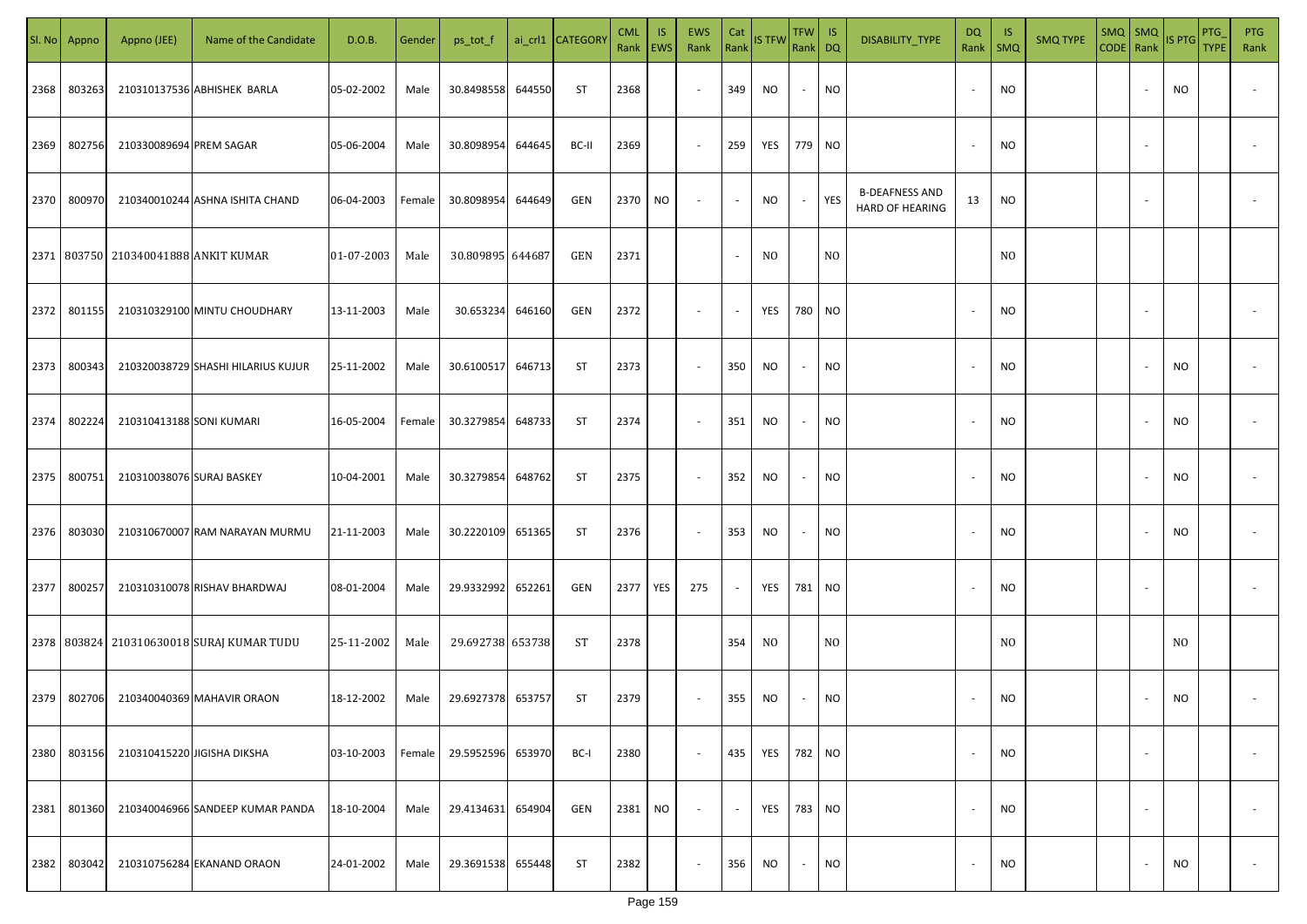|      | Sl. No Appno | Appno (JEE)              | Name of the Candidate                      | D.O.B.            | Gender | ps_tot_f         |        | ai_crl1 CATEGORY | <b>CML</b><br>Rank   EWS | IS. | <b>EWS</b><br>Rank       | Cat<br>Rank              | <b>IS TFW</b>  | $TFW$ IS<br>Rank DQ |                | DISABILITY_TYPE                                 | <b>DQ</b> | - IS<br>Rank   SMQ | <b>SMQ TYPE</b> | SMQ SMQ<br>CODE Rank IS PTG |                          |     | <b>PTG</b><br><b>TYPE</b> | <b>PTG</b><br>Rank       |
|------|--------------|--------------------------|--------------------------------------------|-------------------|--------|------------------|--------|------------------|--------------------------|-----|--------------------------|--------------------------|----------------|---------------------|----------------|-------------------------------------------------|-----------|--------------------|-----------------|-----------------------------|--------------------------|-----|---------------------------|--------------------------|
| 2383 | 801031       | 210310534692 ANKIT KUMAR |                                            | 14-08-2001        | Male   | 29.3691538       | 655597 | SC               | 2383                     |     | $\sim$                   | 211                      | <b>NO</b>      | $\sim$              | <b>NO</b>      |                                                 |           | <b>NO</b>          |                 |                             |                          |     |                           |                          |
| 2384 | 802939       | 210330074738 KHUSHI RANI |                                            | 21-09-2002        | Female | 29.1419478       | 656792 | GEN              | 2384                     | NO. | $\sim$                   | $\sim$                   | NO             | $\sim$              | <b>NO</b>      |                                                 | $\sim$    | <b>NO</b>          |                 |                             |                          |     |                           |                          |
| 2385 | 800180       |                          | 210310411092 UDIT NARAYAN MAAN             | 16-07-2004        | Male   | 29.0956988       | 656925 | SC               | 2385                     |     | $\sim$                   | 212                      | NO             | $\sim$              | <b>NO</b>      |                                                 |           | <b>NO</b>          |                 |                             |                          |     |                           |                          |
| 2386 | 802194       |                          | 210310045084 MANNU KUMAR BHUIYA            | 17-04-2003        | Male   | 29.0956988       | 657421 | SC               | 2386                     |     | $\overline{\phantom{a}}$ | 213                      | NO             | $\sim$              | <b>NO</b>      |                                                 |           | <b>NO</b>          |                 |                             |                          |     |                           |                          |
| 2387 | 802271       | 210310464412 MADHU TIGGA |                                            | 14-04-2003        | Female | 29.0886921       | 657911 | ST               | 2387                     |     | $\overline{\phantom{a}}$ | 357                      | NO             | $\sim$              | <b>NO</b>      |                                                 |           | <b>NO</b>          |                 |                             |                          | NO. |                           |                          |
| 2388 | 802965       |                          | 210320044984 PANKAJ KUMAR                  | 09-09-2002        | Male   | 29.0886921       | 658031 | SC               | 2388                     |     | $\overline{\phantom{a}}$ | 214                      | NO             | $\sim$              | <b>NO</b>      |                                                 |           | <b>NO</b>          |                 |                             |                          |     |                           |                          |
| 2389 | 803621       |                          | 210340060039 SIDDHARTH NAYAK               | 01-01-2004        | Male   | 28.7502553       | 660973 | BC-I             | 2389                     |     |                          | 436                      | YES            | 784 NO              |                |                                                 |           | <b>NO</b>          |                 |                             |                          |     |                           |                          |
| 2390 | 803688       | 210310893057 RAJ KUMAR   |                                            | 09-02-2002        | Male   | 28.546153        | 661617 | GEN              | 2390                     | YES | 276                      | $\sim$                   |                |                     | <b>NO</b>      |                                                 |           | <b>NO</b>          |                 |                             |                          |     |                           |                          |
| 2391 | 800590       |                          | 210310066181 ABHIJEET KUMAR                | 10-08-2002        | Male   | 28.2348805       | 664786 | GEN              | 2391                     |     | $\sim$                   | $\sim$                   | YES            | 785 NO              |                |                                                 |           | NO                 |                 |                             |                          |     |                           |                          |
|      |              |                          | 2392   803795   210310406446 GURIYA KUMARI | 13-10-2002 Female |        | 27.986796 665162 |        | GEN              | 2392                     |     |                          | $\overline{\phantom{a}}$ | YES            | 786 NO              |                |                                                 |           | N <sub>O</sub>     |                 |                             |                          |     |                           |                          |
| 2393 |              |                          | 803552 210310221920 SHEKHAR KUMAR          | 05-06-2003        | Male   | 27.868873 666417 |        | GEN              | 2393                     | NO. |                          | $\sim$                   | N <sub>0</sub> |                     | N <sub>O</sub> |                                                 |           | NO.                |                 |                             |                          |     |                           |                          |
| 2394 | 802060       | 210310905487             | PRATYUSH KUMAR<br><b>MAHATO</b>            | 09-02-2003        | Male   | 27.8676307       | 666736 | GEN              | 2394                     | NO. | $\overline{\phantom{a}}$ | $\sim$                   | NO             |                     | <b>NO</b>      |                                                 |           | <b>NO</b>          |                 |                             |                          |     |                           |                          |
| 2395 | 802199       |                          | 210310145484 ABHISHEK KUMAR SINGH          | 05-04-2001        | Male   | 27.8268212       | 667369 | GEN              | 2395                     |     | $\overline{\phantom{a}}$ | $\overline{\phantom{a}}$ | NO             | $\sim$              | YES            | <b>B-DEAFNESS AND</b><br><b>HARD OF HEARING</b> | 14        | NO                 |                 |                             | $\overline{\phantom{a}}$ |     |                           | $\overline{\phantom{a}}$ |
| 2396 | 800633       |                          | 210310044044 KARAN AGRAWAL                 | 28-11-2002        | Male   | 27.6715115       | 667708 | GEN              | 2396                     |     | $\overline{\phantom{a}}$ | $\sim$                   | NO             | $\sim$              | <b>NO</b>      |                                                 |           | <b>NO</b>          |                 |                             | $\overline{\phantom{a}}$ |     |                           | $\overline{\phantom{a}}$ |
| 2397 | 803664       |                          | 210310640137 BASANT KUMAR PASWAN           | 16-06-2004        | Male   | 27.4241746       | 670532 | SC               | 2397                     |     |                          | 215                      | YES            | 787 NO              |                |                                                 |           | <b>NO</b>          |                 |                             |                          |     |                           |                          |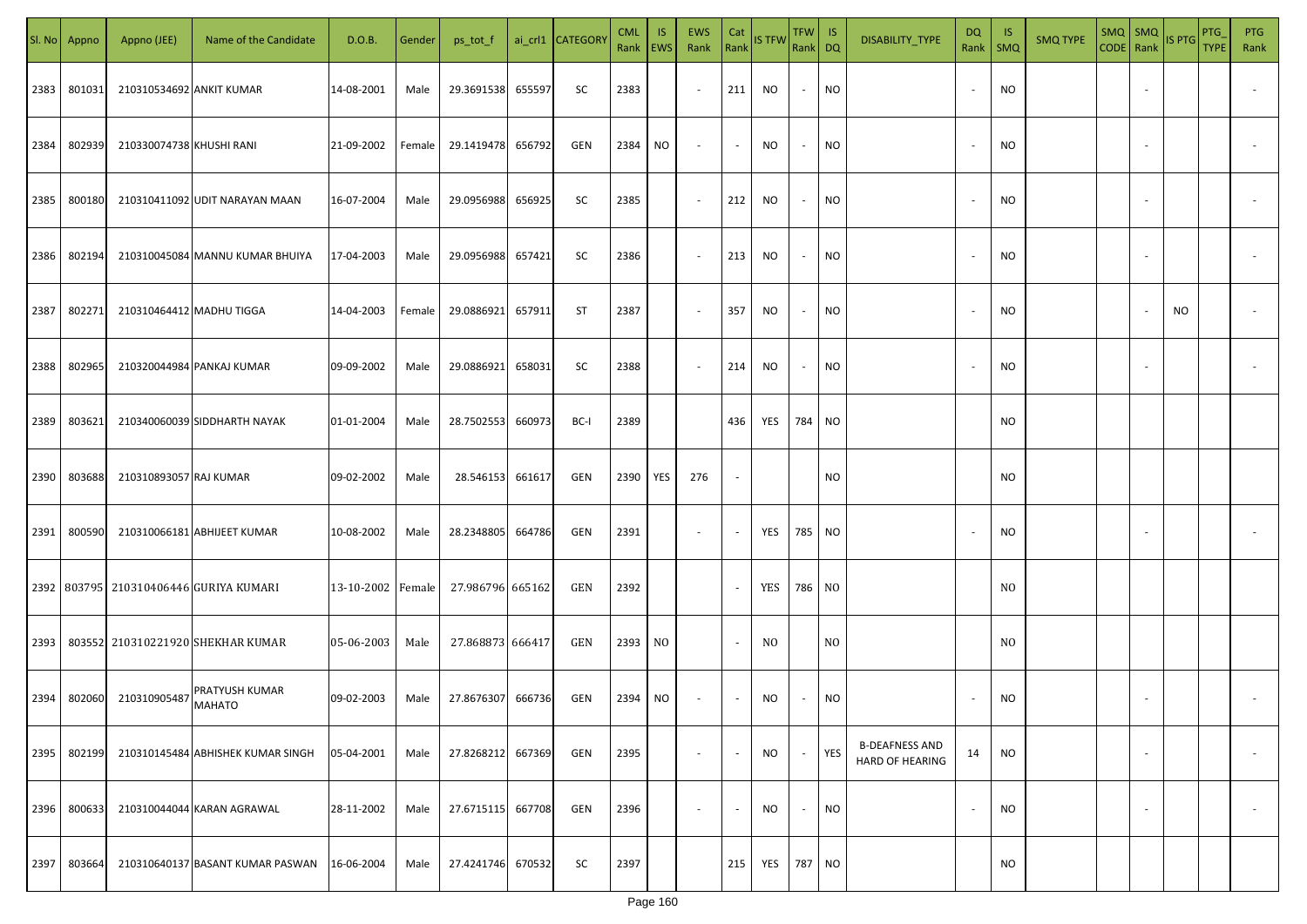|      | Sl. No Appno | Appno (JEE)               | Name of the Candidate                             | D.O.B.     | Gender | ps_tot_f          |        | ai_crl1 CATEGORY | <b>CML</b><br>Rank | IS.<br><b>EWS</b> | EWS<br>Rank              | Cat<br>Rank              | IS TFW    | TFW<br>Rank DQ           | IS             | DISABILITY_TYPE | DQ<br>Rank               | -IS<br>$\mathsf{SMQ}$ | <b>SMQ TYPE</b> | $SMQ$ SMQ<br>CODE Rank | IS PTG | PTG<br><b>TYPE</b> | <b>PTG</b><br>Rank       |
|------|--------------|---------------------------|---------------------------------------------------|------------|--------|-------------------|--------|------------------|--------------------|-------------------|--------------------------|--------------------------|-----------|--------------------------|----------------|-----------------|--------------------------|-----------------------|-----------------|------------------------|--------|--------------------|--------------------------|
| 2398 | 802923       |                           | 210310761406 DEEPAK KUMAR                         | 16-04-2001 | Male   | 27.2500354        | 671276 | SC               | 2398               |                   | $\overline{\phantom{a}}$ | 216                      | NO        | $\overline{\phantom{a}}$ | NO             |                 | $\sim$                   | <b>NO</b>             |                 |                        |        |                    |                          |
| 2399 | 803181       |                           | 210330083503 SHUBHAM KUMAR PANDEY 31-03-2003      |            | Male   | 27.2043503        | 671762 | <b>GEN</b>       | 2399               | YES               | 277                      | $\sim$                   | YES       | 788 NO                   |                |                 | $\sim$                   | <b>NO</b>             |                 |                        |        |                    |                          |
| 2400 | 801879       |                           | 210320037355 AZMAL PERVEZ                         | 18-04-2001 | Male   | 27.1683784        | 672183 | <b>GEN</b>       | 2400               |                   | $\overline{\phantom{a}}$ | $\overline{\phantom{a}}$ | YES       | 789 NO                   |                |                 | $\sim$                   | NO                    |                 |                        |        |                    |                          |
| 2401 | 802798       | 210330048842 NISHI TIRKEY |                                                   | 25-05-2002 | Female | 27.0960664        | 672763 | ST               | 2401               |                   | $\overline{\phantom{a}}$ | 358                      | <b>NO</b> | $\overline{\phantom{a}}$ | NO             |                 | $\sim$                   | NO                    |                 |                        | NO.    |                    |                          |
| 2402 | 800937       |                           | 210330013923 KUMARI KIRTI JHA                     | 08-05-2003 | Female | 26.9592107 673491 |        | <b>GEN</b>       | 2402               | NO                | $\overline{\phantom{a}}$ |                          | NO.       |                          | NO             |                 | $\overline{\phantom{a}}$ | NO                    |                 |                        |        |                    |                          |
| 2403 | 801666       | 210330058606 RAHUL TIRKEY |                                                   | 06-05-2001 | Male   | 26.9592107        | 673547 | ST               | 2403               |                   | $\overline{\phantom{a}}$ | 359                      | NO        | $\overline{\phantom{a}}$ | NO             |                 | $\overline{\phantom{a}}$ | <b>NO</b>             |                 |                        | NO.    |                    |                          |
| 2404 | 801357       |                           | 210330089669 VIJAY KUMAR RAJWAR                   | 24-01-2004 | Male   | 26.9592107        | 673772 | SC               | 2404               |                   | $\sim$                   | 217                      | <b>NO</b> |                          | NO             |                 | $\overline{\phantom{a}}$ | <b>NO</b>             |                 |                        |        |                    |                          |
| 2405 | 802765       |                           | 210320015527 MANISH KUMAR                         | 05-11-2003 | Male   | 26.7883249        | 673832 | SC               | 2405               |                   | $\sim$                   | 218                      | <b>NO</b> |                          | NO             |                 | $\overline{\phantom{a}}$ | NO                    |                 |                        |        |                    |                          |
|      |              |                           | 2406   803817   210310040981   RAHUL KUMAR SHARMA | 07-09-2003 | Male   | 26.65731 676059   |        | BC-I             | 2406               |                   |                          | 437                      | NO.       |                          | N <sub>O</sub> |                 |                          | NO.                   |                 |                        |        |                    |                          |
| 2407 | 801353       | 210310774281 RISHI KUMAR  |                                                   | 13-01-2003 | Male   | 26.5559476 677097 |        | GEN              | 2407               |                   | $\sim$                   |                          | YES       | 790                      | <b>NO</b>      |                 | $\overline{\phantom{a}}$ | <b>NO</b>             |                 |                        |        |                    |                          |
| 2408 | 800183       |                           | 210310368426 RAJU KUMAR GUPTA                     | 01-01-2003 | MALE   | 26.5559476 677123 |        | BC-I             | 2408               |                   |                          | 438                      | <b>NO</b> |                          | <b>NO</b>      |                 |                          |                       |                 |                        |        |                    |                          |
| 2409 | 802681       | 210310705635 ANIKET SAGAR |                                                   | 20-08-2002 | Male   | 26.5180473        | 677243 | <b>GEN</b>       | 2409               | NO.               | $\sim$                   |                          | <b>NO</b> |                          | <b>NO</b>      |                 | $\overline{\phantom{a}}$ | <b>NO</b>             |                 |                        |        |                    |                          |
| 2410 | 801070       |                           | 210330087152 ABHISHEK PRASAD                      | 24-12-2002 | Male   | 26.5180473        | 677330 | BC-I             | 2410               |                   | $\overline{\phantom{a}}$ | 439                      | <b>NO</b> | $\overline{\phantom{a}}$ | NO             |                 | $\sim$                   | NO                    |                 |                        |        |                    |                          |
| 2411 | 800251       |                           | 210310590429 RITESH KUMAR                         | 30-11-2002 | Male   | 26.4473819        | 677682 | BC-II            | 2411               |                   | $\overline{\phantom{a}}$ | 260                      | <b>NO</b> | $\overline{\phantom{a}}$ | NO             |                 | $\overline{\phantom{a}}$ | NO                    |                 |                        |        |                    |                          |
| 2412 | 801878       |                           | 210330054889 TANISHA SAHAY                        | 03-05-2002 | Female | 26.0618753        | 679601 | GEN              | 2412               | YES               | 278                      |                          | YES       | 791                      | <b>NO</b>      |                 | $\overline{\phantom{a}}$ | <b>NO</b>             |                 |                        |        |                    | $\overline{\phantom{a}}$ |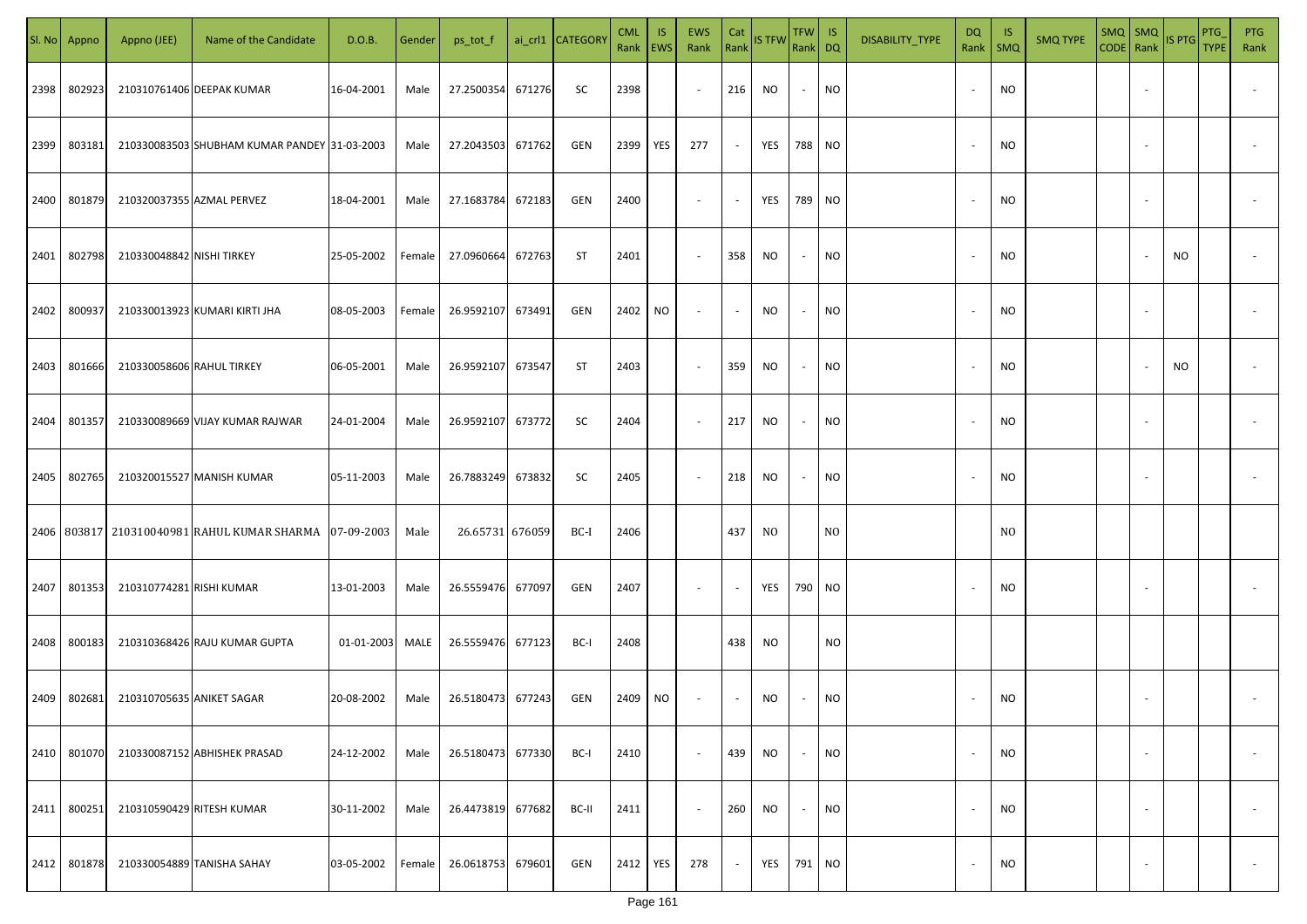| SI. No | Appno  | Appno (JEE)                | Name of the Candidate               | D.O.B.     | Gender | ps_tot_f          |        | ai_crl1 CATEGORY | <b>CML</b><br>Rank   EWS | <b>IS</b> | <b>EWS</b><br>Rank | Cat    | Rank IS TFW | $TFW$ IS<br>Rank DQ |                | DISABILITY_TYPE | DQ<br>Rank   SMQ         | - IS           | <b>SMQ TYPE</b> | $SMQ$ $SMQ$<br>CODE Rank |                          | IS PTG    | PTG<br><b>TYPE</b> | <b>PTG</b><br>Rank |
|--------|--------|----------------------------|-------------------------------------|------------|--------|-------------------|--------|------------------|--------------------------|-----------|--------------------|--------|-------------|---------------------|----------------|-----------------|--------------------------|----------------|-----------------|--------------------------|--------------------------|-----------|--------------------|--------------------|
| 2413   | 800757 | 210310012710 ASHIM LUGUN   |                                     | 22-08-2002 | Male   | 25.710897         | 681572 | ST               | 2413                     |           | $\sim$             | 360    | YES         | 792 NO              |                |                 | $\overline{\phantom{a}}$ | NO.            |                 |                          |                          | <b>NO</b> |                    |                    |
| 2414   | 802227 | 210310462992 ANKIT RAJ TIU |                                     | 18-10-2003 | Male   | 25.3878447        | 684763 | ST               | 2414                     |           | $\sim$             | 361    | NO.         | $\sim$              | <b>NO</b>      |                 | $\overline{\phantom{a}}$ | NO.            |                 |                          |                          | NO.       |                    |                    |
| 2415   |        |                            | 803246 210310124124 PRIYANSHU MURMU | 31-01-1999 | Male   | 25.387845 684818  |        | ST               | 2415                     |           |                    | 362    | NO.         |                     | N <sub>O</sub> |                 |                          | N <sub>0</sub> |                 |                          |                          | NO.       |                    |                    |
| 2416   | 801344 |                            | 210340039043 RAHUL HANSDA           | 13-03-2003 | Male   | 25.3721987        | 685273 | ST               | 2416                     |           | $\sim$             | 363    | YES         | 793 NO              |                |                 | $\overline{\phantom{a}}$ | NO.            |                 |                          | $\sim$                   | NO        |                    |                    |
| 2417   | 800298 |                            | 210310873092 SOMNATH PRAJAPATI      | 09-02-2003 | Male   | 25.2382416        | 685857 | BC-I             | 2417                     |           | $\sim$             | 440    | YES         | 794 NO              |                |                 | $\sim$                   | NO.            |                 |                          | $\sim$                   |           |                    |                    |
| 2418   | 800837 |                            | 210310052138 PRAMILA MARANDI        | 12-06-2004 | Female | 25.0813207        | 686629 | ST               | 2418                     |           | $\sim$             | 364    | NO          | $\sim$              | NO             |                 |                          | NO             |                 |                          |                          | NO        |                    |                    |
| 2419   | 801474 |                            | 210330066538 MUKESH KUMAR BAURI     | 15-09-2003 | Male   | 25.0773082        | 686945 | SC               | 2419                     |           | $\sim$             | 219    | NO.         | $\sim$              | <b>NO</b>      |                 |                          | NO.            |                 |                          | $\sim$                   |           |                    |                    |
| 2420   | 803214 |                            | 210310467491 UTKARSH PATHAK         | 07-04-2002 | Male   | 25.0773082        | 687013 | GEN              | 2420                     | YES       | 279                | $\sim$ | <b>NO</b>   | $\sim$              | NO.            |                 |                          | NO.            |                 |                          | $\overline{\phantom{a}}$ |           |                    |                    |
| 2421   | 801419 |                            | 210310718852 PUNAM KUMARI           | 01-01-2002 | Female | 24.9865347        | 687664 | BC-I             | 2421                     |           | $\sim$             | 441    | YES         | 795                 | <b>NO</b>      |                 |                          | NO.            |                 |                          |                          |           |                    |                    |
| 2422   | 802816 | 210310350571 MANILA BIRUA  |                                     | 07-03-2004 | Female | 24.0847291        | 693055 | ST               | 2422                     |           | $\sim$             | 365    | <b>NO</b>   | $\sim$              | <b>NO</b>      |                 |                          | NO.            |                 |                          |                          | NO        |                    |                    |
| 2423   | 801279 | 210310895333 BIKRAM SINKU  |                                     | 23-10-2002 | Male   | 24.0847291        | 693145 | ST               | 2423                     |           | $\sim$             | 366    | YES         | 796                 | <b>NO</b>      |                 |                          | NO.            |                 |                          |                          | <b>NO</b> |                    |                    |
| 2424   | 803434 |                            | 210310525115 SURAJ HEMBROM          | 07-08-2003 | Male   | 24.0832638 693434 |        | ST               | 2424                     |           | $\sim$             | 367    | NO.         | $\sim$              | <b>NO</b>      |                 |                          | <b>NO</b>      |                 |                          |                          | NO.       |                    |                    |
| 2425   | 800990 |                            | 210310567484 SHAAN SAJAL TIRKEY     | 22-06-2004 | Male   | 23.837814         | 695766 | ST               | 2425                     |           | $\sim$             | 368    | <b>NO</b>   | $\sim$              | <b>NO</b>      |                 | $\overline{\phantom{a}}$ | <b>NO</b>      |                 |                          | $\overline{\phantom{a}}$ | <b>NO</b> |                    | $\sim$             |
| 2426   | 800531 |                            | 210310320065 ANJALI KUMARI          | 26-10-2002 | Female | 23.837814         | 695835 | SC               | 2426                     |           | $\sim$             | 220    | <b>NO</b>   | $\sim$              | <b>NO</b>      |                 | $\overline{\phantom{a}}$ | <b>NO</b>      |                 |                          | $\overline{\phantom{a}}$ |           |                    | $\sim$             |
| 2427   | 800498 |                            | 210330022035 YOGESH KUMAR           | 08-08-2003 | Male   | 23.6760285        | 696063 | BC-I             | 2427                     |           | $\sim$             | 442    | NO.         | $\sim$              | <b>NO</b>      |                 |                          | <b>NO</b>      |                 |                          | $\overline{\phantom{a}}$ |           |                    | $\sim$             |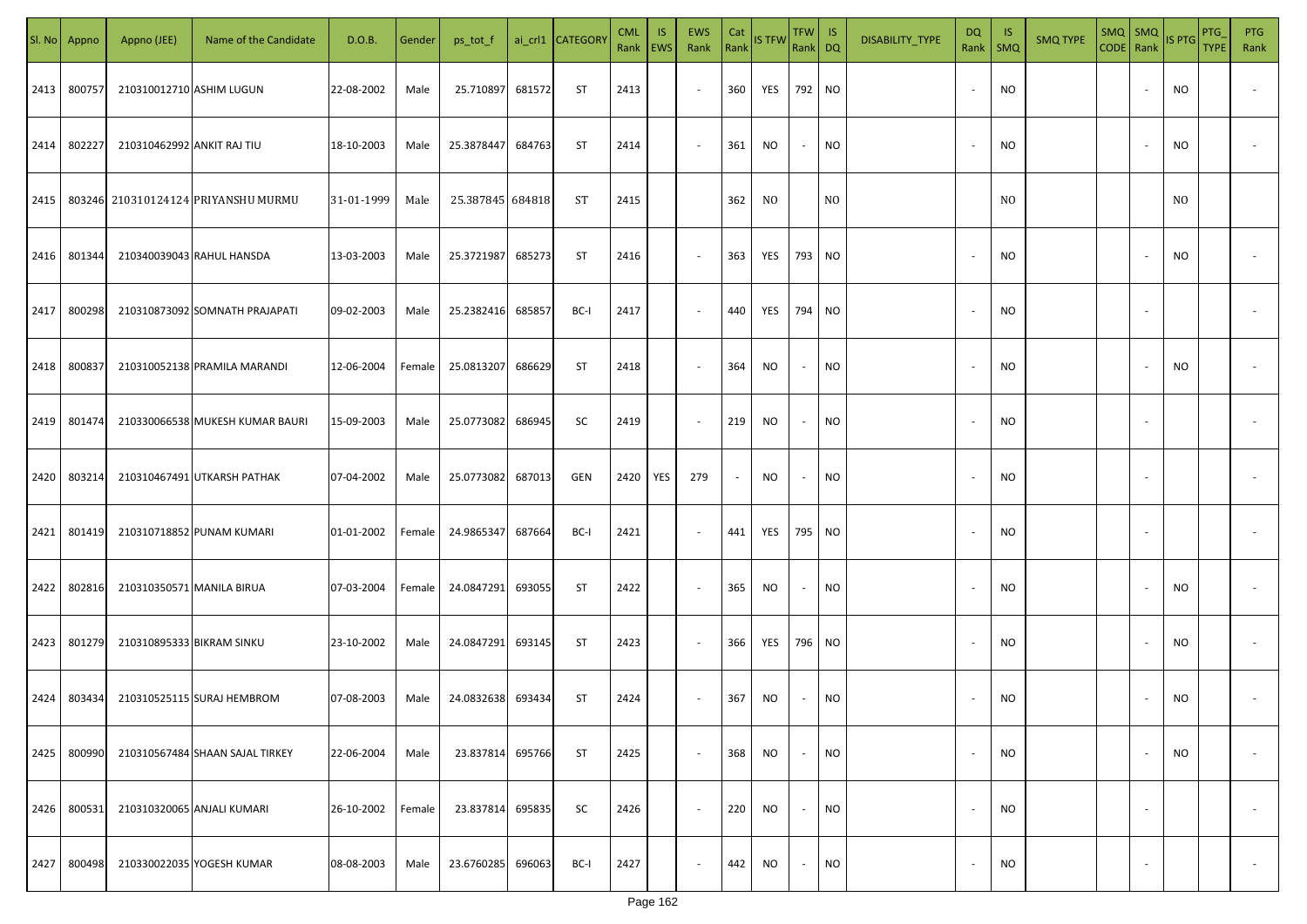|      | SI. No Appno | Appno (JEE)               | Name of the Candidate                       | D.O.B.     | Gender | ps_tot_f   |        | ai_crl1 CATEGORY | <b>CML</b><br>Rank | IS.<br>EWS | <b>EWS</b><br>Rank       | Cat<br>Rank | <b>IS TFW</b> | <b>TFW</b><br>Rank DQ    | IS        | DISABILITY_TYPE | DQ<br>Rank               | -IS<br>$\mathsf{SMQ}$ | <b>SMQ TYPE</b> | $SMQ$ SMQ<br>CODE Rank |                          | IS PTG    | PTG<br><b>TYPE</b> | <b>PTG</b><br>Rank       |
|------|--------------|---------------------------|---------------------------------------------|------------|--------|------------|--------|------------------|--------------------|------------|--------------------------|-------------|---------------|--------------------------|-----------|-----------------|--------------------------|-----------------------|-----------------|------------------------|--------------------------|-----------|--------------------|--------------------------|
| 2428 | 802119       | 210310106447 VED PRAKASH  |                                             | 30-09-2002 | Male   | 23.544397  | 697367 | BC-I             | 2428               |            | $\blacksquare$           | 443         | YES           | 797 NO                   |           |                 |                          | NO                    |                 |                        |                          |           |                    |                          |
| 2429 | 801111       |                           | 210310876632 ABHISHEK MURMU                 | 16-08-2002 | Male   | 23.544397  | 697428 | ST               | 2429               |            | $\sim$                   | 369         | NO            | $\overline{\phantom{a}}$ | <b>NO</b> |                 |                          | NO.                   |                 |                        |                          | NO        |                    |                          |
| 2430 | 803126       |                           | 210310275164 GITIKA KUMARI                  | 12-11-2003 | Female | 23.5163169 | 697621 | <b>GEN</b>       | 2430               |            | $\overline{\phantom{a}}$ | $\sim$      | NO            | $\sim$                   | <b>NO</b> |                 | $\overline{\phantom{a}}$ | <b>NO</b>             |                 |                        |                          |           |                    |                          |
| 2431 | 802949       | 210310051127 RAVI RANJAN  |                                             | 28-09-2003 | Male   | 23.5163169 | 697788 | SC               | 2431               |            | $\sim$                   | 221         | NO            | $\sim$                   | <b>NO</b> |                 |                          | NO                    |                 |                        |                          |           |                    |                          |
| 2432 | 802087       |                           | 210310819091 SANATAN TUDU                   | 21-09-2003 | Male   | 23.3553053 | 699069 | ST               | 2432               |            | $\sim$                   | 370         | NO            | $\sim$                   | <b>NO</b> |                 |                          | NO                    |                 |                        |                          | NO        |                    |                          |
| 2433 | 801574       |                           | 210330027406 BABLU MARANDI                  | 04-06-2000 | Male   | 23.1653585 | 700719 | ST               | 2433               |            | $\overline{\phantom{a}}$ | 371         | <b>NO</b>     | $\overline{\phantom{a}}$ | <b>NO</b> |                 |                          | NO                    |                 |                        |                          | <b>NO</b> |                    |                          |
| 2434 | 803054       |                           | 210310437590 DIGVIJAY SINGH                 | 13-10-2002 | Male   | 22.9513259 | 701661 | <b>GEN</b>       | 2434               | YES        | 280                      |             | NO.           | $\sim$                   | <b>NO</b> |                 |                          | <b>NO</b>             |                 |                        |                          |           |                    |                          |
| 2435 | 800378       |                           | 210310149047 SATYAM KUMAR KISKU             | 31-12-2002 | Male   | 22.9294308 | 702312 | ST               | 2435               |            | $\sim$                   | 372         | YES           | 798 NO                   |           |                 |                          | NO                    |                 |                        |                          | NO.       |                    |                          |
| 2436 | 801987       | 210310682193 PRIYA KUMARI |                                             | 28-09-2003 | Female | 22.9294308 | 702855 | SC               | 2436               |            | $\overline{\phantom{a}}$ | 222         | NO.           | $\overline{\phantom{a}}$ | <b>NO</b> |                 |                          | <b>NO</b>             |                 |                        |                          |           |                    |                          |
| 2437 | 802251       |                           | 210310780723 DIBYAVANI SINHA                | 31-03-2003 | Female | 22.5174825 | 704012 | <b>GEN</b>       | 2437               | YES        | 281                      |             | YES           | 799 NO                   |           |                 |                          | NO                    |                 |                        |                          |           |                    |                          |
| 2438 | 801164       | 210310651824 ROHIT ORAON  |                                             | 28-02-2002 | Male   | 22.305224  | 706324 | <b>ST</b>        | 2438               |            | $\sim$                   | 373         | YES           | 800 NO                   |           |                 |                          | NO                    |                 |                        |                          | NO        |                    |                          |
| 2439 | 803185       |                           | 210340043908 PRASHANT SAGAR                 | 01-01-2004 | Male   | 22.0767514 | 707788 | <b>GEN</b>       | 2439               |            | $\sim$                   |             | YES           | 801 NO                   |           |                 |                          | <b>NO</b>             |                 |                        |                          |           |                    |                          |
| 2440 | 802642       |                           | 210310846286 PRAMOD KUMAR MANDAL 15-02-2002 |            | Male   | 21.8619564 | 709806 | GEN              | 2440               |            | $\overline{\phantom{a}}$ |             | YES           | 802 NO                   |           |                 | $\overline{\phantom{a}}$ | <b>NO</b>             |                 |                        |                          |           |                    | $\overline{\phantom{a}}$ |
| 2441 | 803539       |                           | 210310405216 MOHIT KUMAR                    | 31-01-2003 | Male   | 21.8619564 | 709841 | GEN              | 2441               |            | $\overline{\phantom{a}}$ |             | <b>NO</b>     | $\sim$                   | <b>NO</b> |                 | $\sim$                   | NO.                   |                 |                        | $\overline{\phantom{a}}$ |           |                    | $\sim$                   |
| 2442 | 802944       |                           | 210310714539 SHIV RANJAN KUMAR              | 29-12-2003 | Male   | 21.2608958 | 712843 | BC-I             | 2442               |            | $\overline{\phantom{a}}$ | 444         | YES           | 803 NO                   |           |                 |                          | <b>NO</b>             |                 |                        |                          |           |                    | $\sim$                   |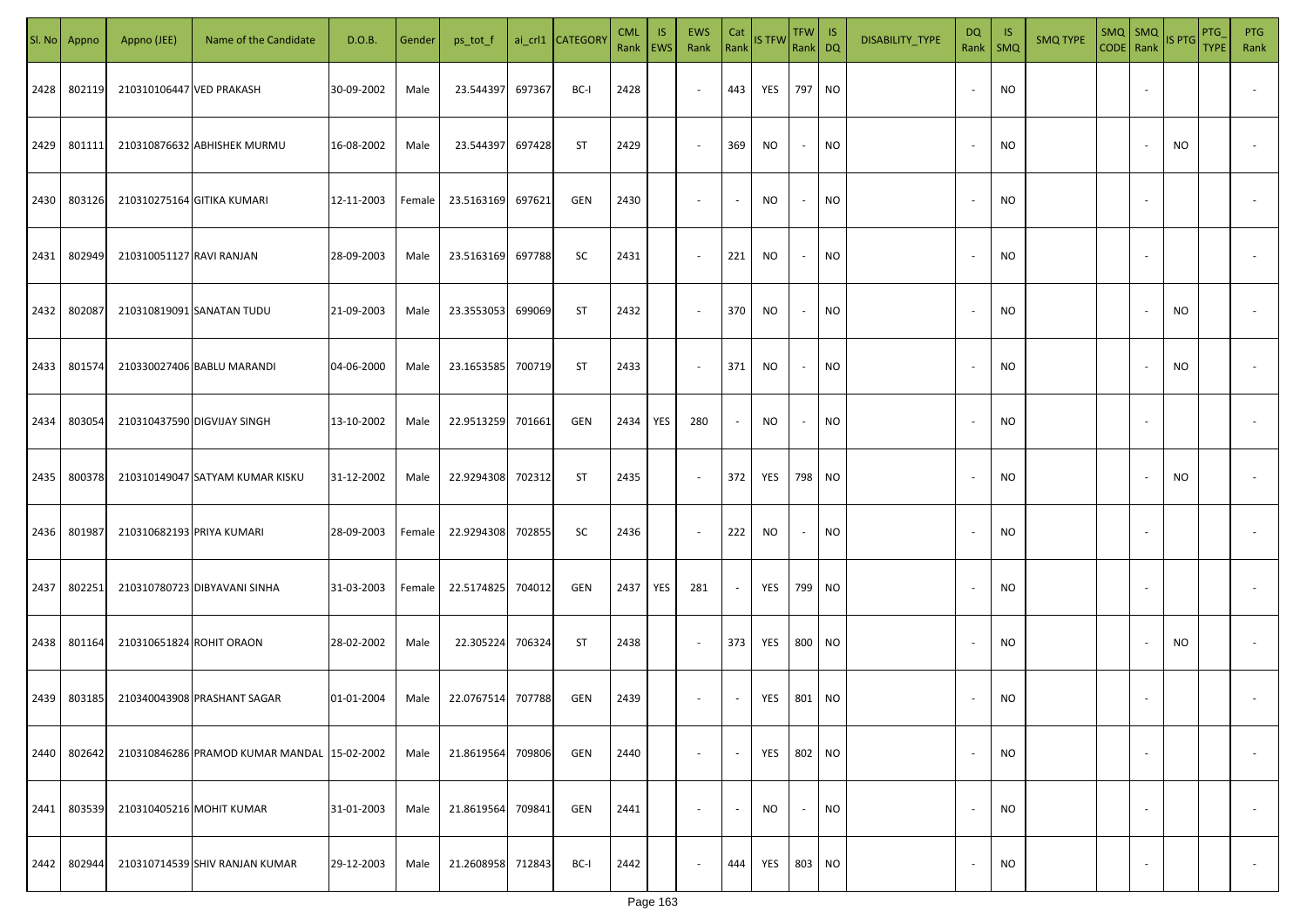|      | Sl. No Appno | Appno (JEE)              | Name of the Candidate                        | D.O.B.     | Gender | ps_tot_f   |        | ai_crl1 CATEGORY | <b>CML</b> | <b>IS</b><br>Rank   EWS | <b>EWS</b><br>Rank       | Cat<br>Rank              | <b>IS TFW</b> | <b>TFW</b><br>Rank DQ    | -IS       | DISABILITY_TYPE                                                              | <b>DQ</b><br>Rank        | -IS<br>$\mathsf{SMQ}$ | <b>SMQ TYPE</b> | CODE   Rank | $SMQ$ $SMQ$              | <b>IS PTG</b> | <b>PTG</b><br><b>TYPE</b> | <b>PTG</b><br>Rank       |
|------|--------------|--------------------------|----------------------------------------------|------------|--------|------------|--------|------------------|------------|-------------------------|--------------------------|--------------------------|---------------|--------------------------|-----------|------------------------------------------------------------------------------|--------------------------|-----------------------|-----------------|-------------|--------------------------|---------------|---------------------------|--------------------------|
| 2443 | 802446       |                          | 210310048445 VIVEK KUMAR MAHARANA 26-08-2002 |            | Male   | 21.2608958 | 712851 | BC-II            | 2443       |                         | $\sim$                   | 261                      | YES           | 804                      | <b>NO</b> |                                                                              |                          | <b>NO</b>             |                 |             | $\sim$                   |               |                           |                          |
| 2444 | 800824       | 210320045991             | ADARSH KUMAR<br>HEMBRAM                      | 22-10-2002 | Male   | 21.1822607 | 713955 | ST               | 2444       |                         | $\overline{\phantom{a}}$ | 374                      | <b>NO</b>     | $\sim$                   | <b>NO</b> |                                                                              |                          | <b>NO</b>             |                 |             |                          | NO            |                           |                          |
| 2445 | 801719       |                          | 210330070755 IMRAN ANSARI                    | 15-04-2004 | Male   | 21.1051725 | 715127 | BC-I             | 2445       |                         | $\overline{\phantom{a}}$ | 445                      | <b>NO</b>     | $\overline{\phantom{a}}$ | <b>NO</b> |                                                                              | $\overline{\phantom{a}}$ | <b>NO</b>             |                 |             |                          |               |                           |                          |
| 2446 | 802676       |                          | 210310738429 PRINCY KUMARI                   | 31-07-2004 | Female | 21.0455014 | 715230 | BC-I             | 2446       |                         | $\overline{\phantom{a}}$ | 446                      | <b>NO</b>     | $\overline{\phantom{a}}$ | <b>NO</b> |                                                                              |                          | <b>NO</b>             |                 |             |                          |               |                           |                          |
| 2447 | 803473       | 210310443610 PREETY RAJ  |                                              | 22-11-2001 | Female | 20.4042127 | 719093 | SC               | 2447       |                         | $\overline{\phantom{a}}$ | 223                      | <b>NO</b>     | $\overline{\phantom{a}}$ | <b>NO</b> |                                                                              | $\sim$                   | <b>NO</b>             |                 |             | $\overline{\phantom{a}}$ |               |                           |                          |
| 2448 | 800295       |                          | 210310477667 ARUN KUMAR SHARMA               | 27-10-2003 | Male   | 20.1320389 | 720353 | GEN              | 2448       |                         | $\overline{\phantom{a}}$ | $\overline{\phantom{a}}$ | NO.           | $\sim$                   | YES       | C-LOCOMOTOR<br><b>DISABILITY</b><br><b>INCLUDING</b><br><b>EDEDDAL DAICY</b> | 15                       | <b>NO</b>             |                 |             |                          |               |                           |                          |
| 2449 | 803392       |                          | 210310801232 RAJ KUMAR MAHATO                | 29-08-2002 | Male   | 20.0658242 | 720846 | BC-I             | 2449       |                         | $\overline{\phantom{a}}$ | 447                      | NO.           | $\overline{\phantom{a}}$ | NO.       |                                                                              |                          | <b>NO</b>             |                 |             |                          |               |                           |                          |
| 2450 | 801797       |                          | 210340059648 BHABESH PATRO                   | 18-02-2004 | Male   | 19.8870765 | 722381 | BC-I             | 2450       |                         | $\sim$                   | 448                      | NO            |                          | NO.       |                                                                              |                          | <b>NO</b>             |                 |             |                          |               |                           |                          |
| 2451 | 800532       |                          | 210310329591 AMBAR TOPPO                     | 12-04-2002 | Male   | 19.8080313 | 723105 | <b>ST</b>        | 2451       |                         | $\overline{\phantom{a}}$ | 375                      | <b>NO</b>     |                          | NO.       |                                                                              |                          | <b>NO</b>             |                 |             |                          | NO.           |                           |                          |
| 2452 | 802312       |                          | 210310734715 NIHAL AHMAD                     | 08-03-2003 | Male   | 19.7290349 | 723673 | GEN              | 2452       |                         | $\sim$                   |                          | YES           | 805                      | <b>NO</b> |                                                                              |                          | NO                    |                 |             |                          |               |                           |                          |
| 2453 | 801081       | 210340047586 RIYA MONDAL |                                              | 08-06-2002 | Female | 19.7290066 | 724189 | GEN              | 2453       |                         | $\sim$                   |                          | YES           | 806                      | <b>NO</b> |                                                                              |                          | <b>NO</b>             |                 |             |                          |               |                           |                          |
| 2454 | 802600       |                          | 210310698992 BHUWAN TUDU                     | 28-09-2001 | Male   | 19.7290066 | 724300 | <b>ST</b>        | 2454       |                         | $\overline{\phantom{a}}$ | 376                      | NO            |                          | <b>NO</b> |                                                                              |                          | <b>NO</b>             |                 |             |                          | NO.           |                           |                          |
| 2455 | 800472       |                          | 210310383264 ASHOK HANSDA                    | 12-02-2002 | Male   | 19.5798815 | 725171 | <b>ST</b>        | 2455       |                         | $\overline{\phantom{a}}$ | 377                      | <b>NO</b>     | $\sim$                   | <b>NO</b> |                                                                              | $\overline{\phantom{a}}$ | <b>NO</b>             |                 |             | $\overline{\phantom{a}}$ | <b>NO</b>     | <b>BIRH</b><br>OR         |                          |
| 2456 | 801876       |                          | 210310658167 RISHI RAJ BOIPAI                | 08-07-2003 | Male   | 19.4556559 | 726757 | <b>ST</b>        | 2456       |                         | $\overline{\phantom{a}}$ | 378                      | NO            | $\overline{\phantom{a}}$ | <b>NO</b> |                                                                              | $\sim$                   | NO                    |                 |             | $\overline{\phantom{a}}$ | NO.           |                           | $\overline{\phantom{a}}$ |
| 2457 | 803588       | 210320026834             | ABHISHEK KUMAR<br><b>MAHATO</b>              | 18-01-2003 | Male   | 19.0944623 | 728289 | GEN              | 2457       |                         |                          |                          |               |                          | <b>NO</b> |                                                                              |                          | <b>NO</b>             |                 |             |                          |               |                           |                          |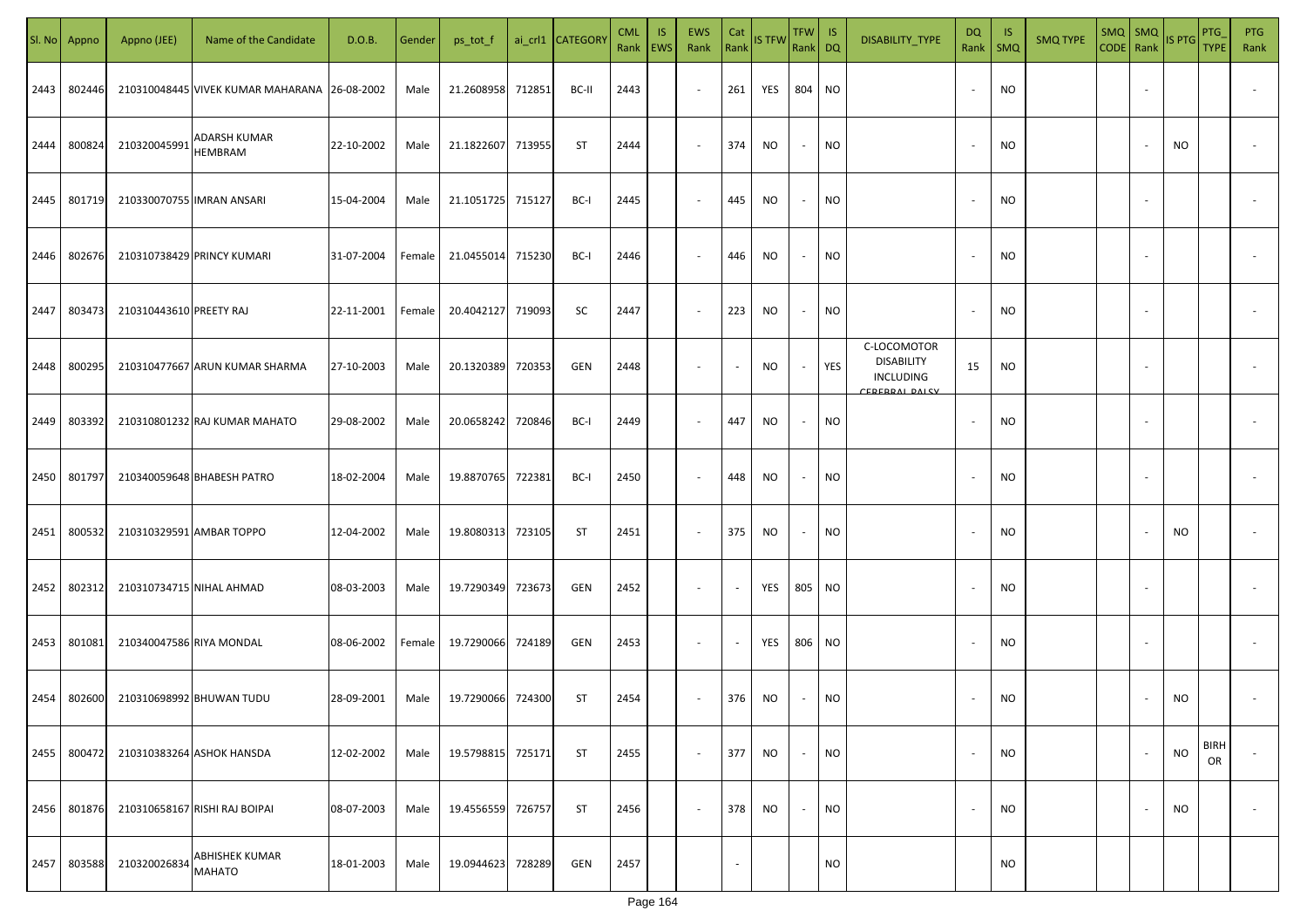| SI. No. | Appno  | Appno (JEE)                         | Name of the Candidate                        | D.O.B.     | Gender | ps_tot_f          |        | ai_crl1 CATEGORY | <b>CML</b><br>Rank   EWS | <b>IS</b>      | EWS<br>Rank | Cat            | Rank IS TFW | TFW IS<br>Rank DQ |                 | DISABILITY_TYPE | DQ                       | -IS<br>Rank   SMQ | <b>SMQ TYPE</b> | $SMQ$ SMQ |        | CODE Rank IS PTG | PTG<br><b>TYPE</b> | <b>PTG</b><br>Rank |
|---------|--------|-------------------------------------|----------------------------------------------|------------|--------|-------------------|--------|------------------|--------------------------|----------------|-------------|----------------|-------------|-------------------|-----------------|-----------------|--------------------------|-------------------|-----------------|-----------|--------|------------------|--------------------|--------------------|
| 2458    | 802478 | 210340037115 VINIT ORAON            |                                              | 26-11-2001 | Male   | 19.0944623 728344 |        | ST               | 2458                     |                |             | 379            |             |                   | <b>NO</b>       |                 |                          | <b>NO</b>         |                 |           |        | NO               |                    |                    |
| 2459    | 802807 |                                     | 210340063454 PRABHAT KUMAR                   | 26-05-2003 | Male   | 19.0944623 728411 |        | GEN              | 2459                     |                | $\sim$      | $\sim$         | YES         | 807               | NO <sub>1</sub> |                 | $\overline{\phantom{a}}$ | <b>NO</b>         |                 |           |        |                  |                    |                    |
| 2460    | 802814 |                                     | 210330065791 KARNA HANSDA                    | 12-10-2002 | Female | 18.9236814 729397 |        | ST               | 2460                     |                | $\sim$      | 380            | NO          | $\sim$            | <b>NO</b>       |                 | $\overline{\phantom{a}}$ | <b>NO</b>         |                 |           |        | <b>NO</b>        |                    |                    |
| 2461    | 800448 |                                     | 210310014083 SOURAV KUMAR RAJAK              | 15-08-2001 | Male   | 18.6319603 730148 |        | SC               | 2461                     |                | $\sim$      | 224            | NO          | $\sim$            | <b>NO</b>       |                 | $\overline{\phantom{a}}$ | <b>NO</b>         |                 |           |        |                  |                    |                    |
| 2462    | 801043 | 210310473411 SHRUTI PRIYA           |                                              | 04-08-2002 | Female | 18.2241608 732008 |        | GEN              | 2462                     |                | $\sim$      | $\sim$         | NO.         | $\sim$            | <b>NO</b>       |                 | $\overline{\phantom{a}}$ | NO.               |                 |           |        |                  |                    |                    |
| 2463    | 800163 | 210310881289 KANHAI BOURI           |                                              | 05-06-2000 | Male   | 18.0095991 734775 |        | SC               | 2463                     |                | $\sim$      | 225            | NO          | $\sim$            | <b>NO</b>       |                 | $\overline{\phantom{a}}$ | <b>NO</b>         |                 |           |        |                  |                    |                    |
| 2464    | 803705 |                                     | 210340002013 CHANDAN KUMAR                   | 15-04-2004 | Male   | 17.9866365 735791 |        | BC-I             | 2464                     |                |             | 449            | YES         | 808 NO            |                 |                 |                          | <b>NO</b>         |                 |           |        |                  |                    |                    |
| 2465    | 801039 |                                     | 210310592303 ADITYA KUMAR CHANDAN 24-04-2003 |            | Male   | 17.9790084 736241 |        | GEN              | 2465                     | YES            | 282         | $\sim$         | NO          | $\sim$            | <b>NO</b>       |                 | $\overline{\phantom{a}}$ | <b>NO</b>         |                 |           |        |                  |                    |                    |
| 2466    | 800108 |                                     | 210340044128 ABHISHEK KUMAR YADAV            | 28-02-2002 | Male   | 17.8387245 737785 |        | BC-II            | 2466                     |                | $\sim$      | 262            | YES         | 809 NO            |                 |                 | $\overline{\phantom{a}}$ | NO                |                 |           |        |                  |                    |                    |
|         |        | 2467 802494 210330004581 AMAN PATEL |                                              | 16-02-2004 | Male   | 17.636252 738686  |        | GEN              | 2467                     |                |             | $\sim$         | YES         | 810 NO            |                 |                 |                          | N <sub>O</sub>    |                 |           |        |                  |                    |                    |
|         |        |                                     | 2468 802753 210310688968 RAHUL KUMAR         | 06-11-2003 | Male   | 17.56882 738888   |        | GEN              | 2468                     | N <sub>0</sub> |             | $\blacksquare$ | NO.         |                   | NO.             |                 |                          | N <sub>O</sub>    |                 |           |        |                  |                    |                    |
| 2469    | 802784 | 210310791436 SHISHIR XALXO          |                                              | 15-02-2003 | Male   | 17.5688199 738925 |        | ST               | 2469                     |                | $\sim$      | 381            | NO          | $\sim$            | <b>NO</b>       |                 | $\overline{\phantom{a}}$ | NO                |                 |           |        | <b>NO</b>        |                    |                    |
| 2470    | 803671 |                                     | 210320040895 AVINASH GOURAV                  | 01-10-2002 | Male   | 16.9383711 741515 |        | BC-I             | 2470                     |                |             | 450            |             |                   | <b>NO</b>       |                 |                          | NO                |                 |           |        |                  |                    |                    |
| 2471    | 802461 |                                     | 210310454811 HRIDAYA KUMAR YADAV             | 10-05-2001 | Male   | 16.6926359 742781 |        | GEN              | 2471                     |                | $\sim$      | $\sim$         | YES         | 811 NO            |                 |                 | $\overline{\phantom{a}}$ | <b>NO</b>         |                 |           | $\sim$ |                  |                    | $\sim$             |
| 2472    | 803611 |                                     | 210310573387 UTTAM KUMAR YADAV               | 20-09-2001 | Male   | 16.665694         | 742954 | GEN              | 2472                     |                |             | $\sim$         |             |                   | <b>NO</b>       |                 |                          | NO                |                 |           |        |                  |                    |                    |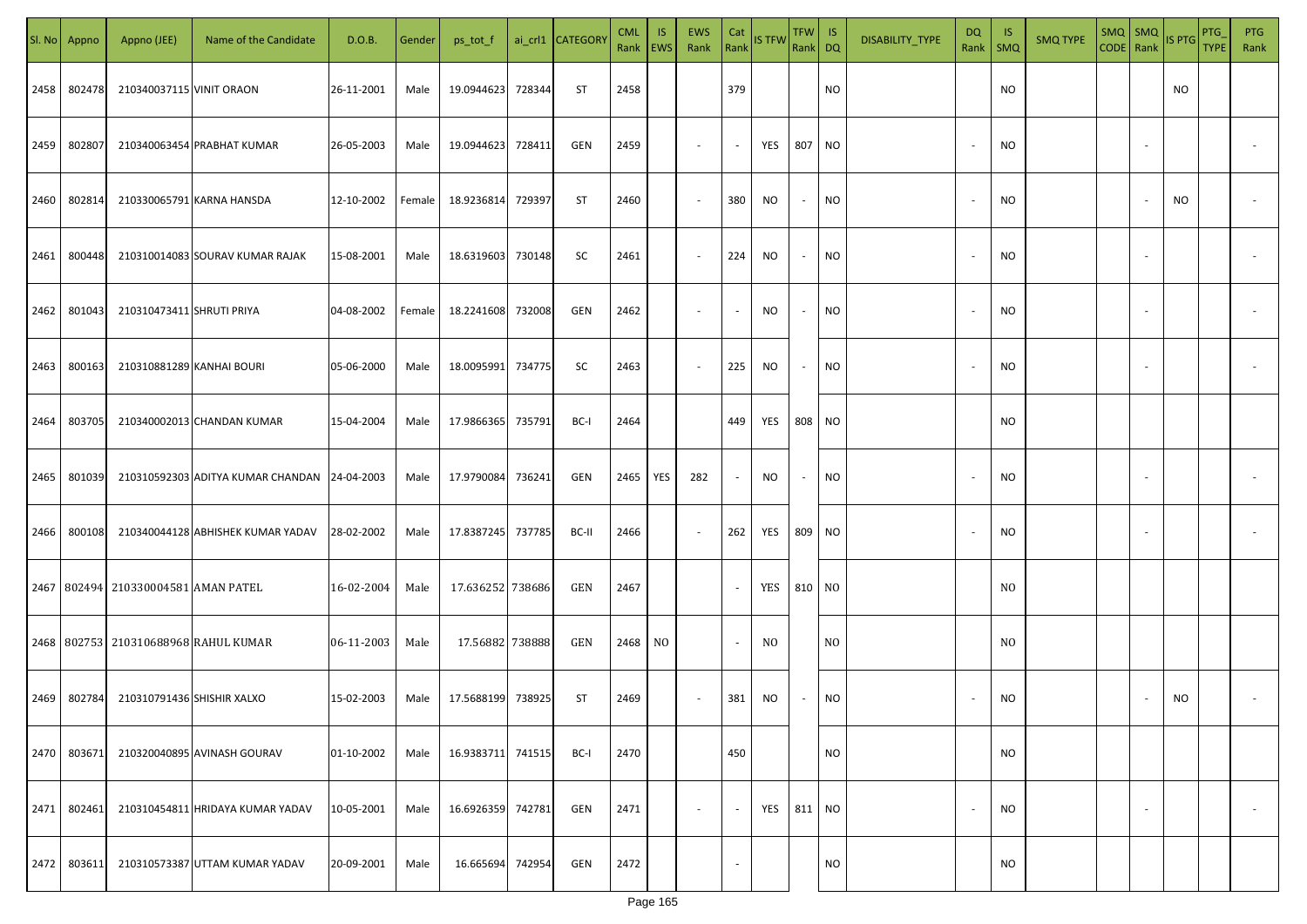| SI. No | Appno  | Appno (JEE)               | Name of the Candidate                       | D.O.B.     | Gender | ps_tot_f         |        | ai_crl1 CATEGOR | <b>CML</b><br>Rank   EWS | <b>IS</b> | <b>EWS</b><br>Rank       | Cat<br>Rank | <b>IS TFW</b>  | <b>TFW</b><br>Rank DQ | -IS            | DISABILITY_TYPE                                                       | DQ<br>Rank               | -IS<br><b>SMQ</b> | <b>SMQ TYPE</b> | SMQ   SMQ<br>CODE Rank |                          | IS PTG    | PTG<br>TYPE | <b>PTG</b><br>Rank |
|--------|--------|---------------------------|---------------------------------------------|------------|--------|------------------|--------|-----------------|--------------------------|-----------|--------------------------|-------------|----------------|-----------------------|----------------|-----------------------------------------------------------------------|--------------------------|-------------------|-----------------|------------------------|--------------------------|-----------|-------------|--------------------|
| 2473   | 803300 |                           | 210310312674 ADARSH KUMAR                   | 31-10-2001 | Male   | 16.4628777       | 745038 | SC              | 2473                     |           | $\sim$                   | 226         | YES            | 812 NO                |                |                                                                       | $\sim$                   | NO                |                 |                        | $\sim$                   |           |             |                    |
| 2474   | 803706 |                           | 210310629584 ANIKET KUMAR BESRA             | 18-10-2003 | Male   | 16.4450618       | 746677 | GEN             | 2474                     |           |                          | $\sim$      |                |                       | NO.            |                                                                       |                          | NO.               |                 |                        |                          |           |             |                    |
| 2475   | 800213 |                           | 210310545921 PRANAY PAHAN                   | 28-02-2003 | Male   | 16.2753058       | 747056 | ST              | 2475                     |           | $\overline{\phantom{a}}$ | 382         |                |                       | <b>NO</b>      |                                                                       |                          | <b>NO</b>         |                 |                        |                          | <b>NO</b> |             |                    |
| 2476   | 801975 |                           | 210310577041 DEEPAK ORAON                   | 09-09-2000 | Male   | 16.2569916       | 748108 | ST              | 2476                     |           | $\overline{\phantom{a}}$ | 383         | YES            | 813 NO                |                |                                                                       | $\sim$                   | NO                |                 |                        |                          | <b>NO</b> |             |                    |
| 2477   | 802102 |                           | 210340059229 GAUTAM KUMAR YADAV             | 20-11-2004 | Male   | 15.6943198       | 749941 | GEN             | 2477                     |           | $\sim$                   | $\sim$      | NO             | $\sim$                | YES            | C-LOCOMOTOR<br><b>DISABILITY</b><br>INCLUDING<br><b>EDEDDAL DALCV</b> | 16                       | NO                |                 |                        | $\sim$                   |           |             |                    |
| 2478   | 803102 |                           | 210310893768 SANDEEP KUMAR ANAND            | 09-04-2003 | Male   | 15.3513014       | 751188 | SC              | 2478                     |           | $\sim$                   | 227         | <b>NO</b>      | $\sim$                | NO             |                                                                       | $\overline{\phantom{a}}$ | NO.               |                 |                        | $\overline{\phantom{a}}$ |           |             |                    |
| 2479   | 802476 |                           | 210330003239 AMAR SINGH HEMBROM             | 04-06-2003 | Male   | 15.2722461       | 752094 | ST              | 2479                     |           | $\sim$                   | 384         | NO.            | $\sim$                | NO             |                                                                       | $\overline{\phantom{a}}$ | NO                |                 |                        | $\sim$                   | <b>NO</b> |             |                    |
| 2480   | 803318 |                           | 210310850918 SUBHAM KUMAR BARAIK            | 23-07-2002 | Male   | 14.9035488       | 755593 | ST              | 2480                     |           | $\sim$                   | 385         | YES            | 814 NO                |                |                                                                       | $\overline{\phantom{a}}$ | NO                |                 |                        |                          | <b>NO</b> |             |                    |
| 2481   | 802116 | 210310124070 NIDHI KUMARI |                                             | 13-05-2002 | Female | 14.8518418       | 756003 | ST              | 2481                     |           | $\sim$                   | 386         | NO             | $\sim$                | NO             |                                                                       | $\overline{\phantom{a}}$ | NO                |                 |                        | $\overline{\phantom{a}}$ | <b>NO</b> |             |                    |
| 2482   | 803425 |                           | 210310528896 SUMEET RANJAN                  | 03-05-2003 | Male   | 14.0808507       | 760097 | SC              | 2482                     |           | $\sim$                   | 228         | YES            | 815 NO                |                |                                                                       | $\overline{\phantom{a}}$ | NO                |                 |                        |                          |           |             |                    |
| 2483   | 802867 |                           | 210330072041 DIWAKAR KUMAR MAHTO 15-10-2002 |            | Male   | 14.0311432       | 760330 | BC-I            | 2483                     |           | $\sim$                   | 451         | NO             | $\sim$                | NO             |                                                                       | $\overline{\phantom{a}}$ | NO                |                 |                        |                          |           |             |                    |
| 2484   | 800130 |                           | 210310367640 VISHAL KARMALI                 | 20-11-2001 | Male   | 13.982268        | 761210 | <b>ST</b>       | 2484                     |           | $\sim$                   | 387         | YES            | 816 NO                |                |                                                                       |                          | NO                |                 |                        |                          | <b>NO</b> |             |                    |
|        |        |                           | 2485 803794 210310431363 AKASH KUMAR RAJWAR | 03-03-2004 | Male   | 13.951051 761897 |        | SC              | 2485                     |           |                          | 229         | N <sub>O</sub> |                       | N <sub>O</sub> |                                                                       |                          | N <sub>O</sub>    |                 |                        |                          |           |             |                    |
| 2486   | 800557 | 210310641632              | SIDDHARTH KUMAR<br><b>MANDAL</b>            | 01-01-2004 | Male   | 13.8984785       | 762287 | GEN             | 2486                     |           | $\sim$                   | $\sim$      | NO             | $\sim$                | <b>NO</b>      |                                                                       | $\overline{\phantom{a}}$ | NO                |                 |                        | $\sim$                   |           |             | $\sim$             |
| 2487   | 803009 |                           | 210310116602 SAROJ KUMAR SINKU              | 28-09-2002 | Male   | 13.7530484       | 763346 | ST              | 2487                     |           | $\sim$                   | 388         | <b>NO</b>      | $\sim$                | <b>NO</b>      |                                                                       | $\overline{\phantom{a}}$ | NO                |                 |                        | $\sim$                   | <b>NO</b> |             | $\sim$             |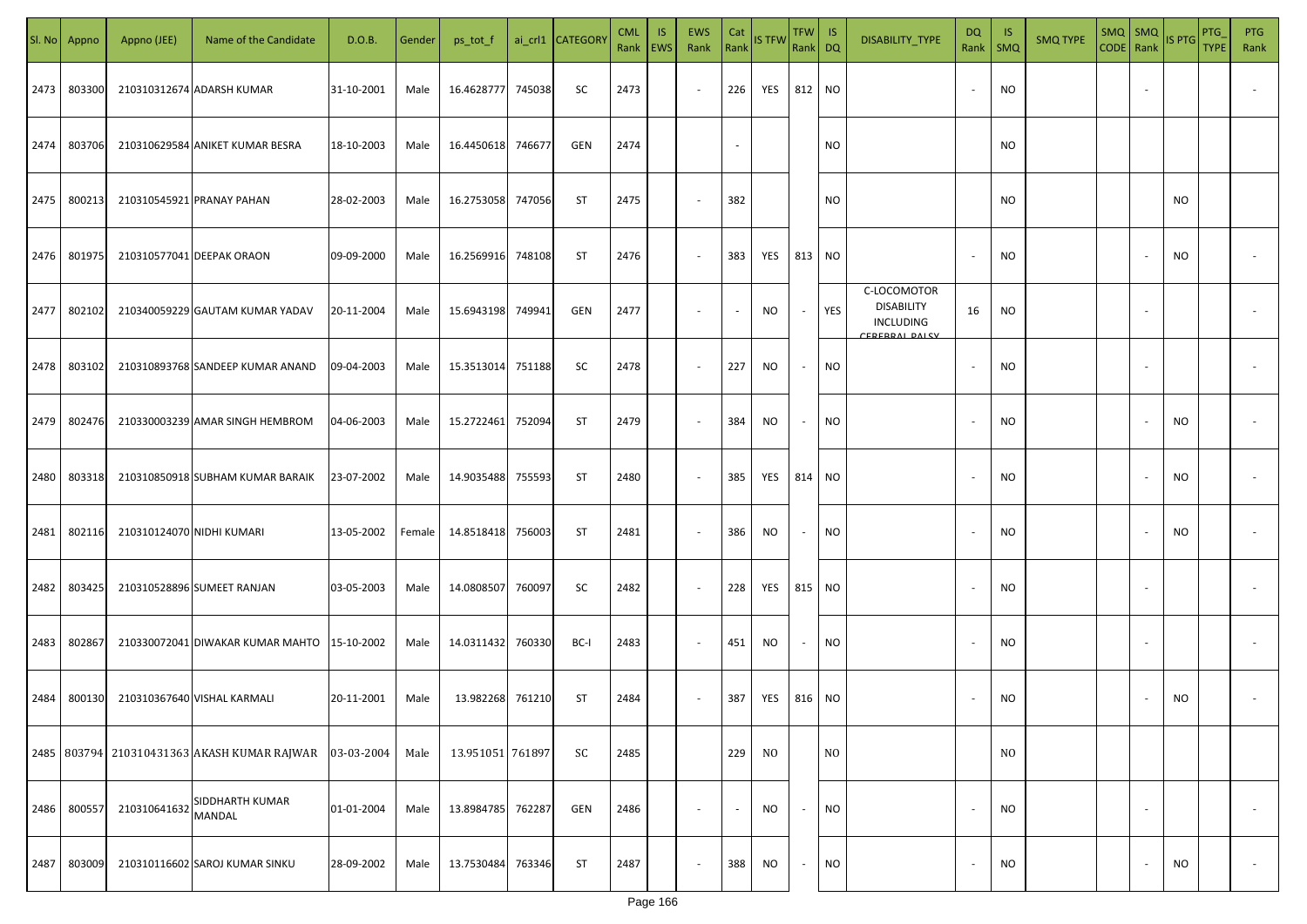| SI. No | Appno  | Appno (JEE)              | Name of the Candidate                     | D.O.B.     | Gender | ps_tot_f         |        | ai_crl1 CATEGORY | <b>CML</b><br>Rank   EWS | <b>IS</b>      | <b>EWS</b><br>Rank       | Cat    | Rank IS TFW Rank DQ | TFW   IS |                | DISABILITY_TYPE | DQ                       | - IS<br>Rank   SMQ | <b>SMQ TYPE</b> | $SMQ$ SMQ |        | CODE Rank IS PTG | PTG<br><b>TYPE</b> | <b>PTG</b><br>Rank |
|--------|--------|--------------------------|-------------------------------------------|------------|--------|------------------|--------|------------------|--------------------------|----------------|--------------------------|--------|---------------------|----------|----------------|-----------------|--------------------------|--------------------|-----------------|-----------|--------|------------------|--------------------|--------------------|
| 2488   | 803667 |                          | 210310844661 RIYA KUMARI RAJAK            | 17-01-2004 | Female | 13.0457127       | 766984 | SC               | 2488                     |                |                          | 230    |                     |          | <b>NO</b>      |                 |                          | NO.                |                 |           |        |                  |                    |                    |
| 2489   | 801961 | 210340039233 SAJAN KUMAR |                                           | 29-03-2002 | Male   | 12.2738126       | 771187 | SC               | 2489                     |                | $\sim$                   | 231    | NO                  | $\sim$   | <b>NO</b>      |                 | $\sim$                   | NO.                |                 |           |        |                  |                    |                    |
| 2490   | 802471 |                          | 210310673371 MD WASIM ANSARI              | 14-02-2001 | Male   | 11.8868005       | 773330 | GEN              | 2490                     |                | $\overline{\phantom{a}}$ | $\sim$ | NO                  | $\sim$   | NO             |                 | $\overline{\phantom{a}}$ | NO.                |                 |           |        |                  |                    |                    |
| 2491   | 803338 |                          | 210330079157 PRABHAT RANJAN TIWARI        | 16-04-2003 | Male   | 11.8565124       | 773798 | GEN              | 2491                     | <b>NO</b>      |                          | $\sim$ | NO                  | $\sim$   | <b>NO</b>      |                 | $\overline{\phantom{a}}$ | NO.                |                 |           |        |                  |                    |                    |
|        |        |                          | 2492   803739   210310870311 ADITYA KUMAR | 25-03-2003 | Male   | 11.604074 775611 |        | GEN              | 2492                     |                |                          | $\sim$ | NO.                 |          | N <sub>O</sub> |                 |                          | NO.                |                 |           |        |                  |                    |                    |
| 2493   | 801293 |                          | 210310081625 SURAJ KUMAR KARMALI          | 21-07-2003 | Male   | 10.8493563       | 780023 | <b>ST</b>        | 2493                     |                |                          | 389    | NO                  | $\sim$   | <b>NO</b>      |                 | $\overline{\phantom{a}}$ | NO.                |                 |           |        | <b>NO</b>        |                    |                    |
| 2494   | 803590 | 210330078454             | AMARDEEP KUMAR<br><b>MAHTO</b>            | 30-12-2003 | Male   | 10.5908921       | 781393 | GEN              | 2494                     |                |                          | $\sim$ |                     |          | NO             |                 |                          | NO.                |                 |           |        |                  |                    |                    |
| 2495   | 802375 |                          | 210310284828 PRIYANSHU KUMAR              | 03-12-2003 | Male   | 10.5908921       | 781546 | GEN              | 2495                     |                |                          | $\sim$ | NO                  | $\sim$   | <b>NO</b>      |                 | $\overline{\phantom{a}}$ | NO.                |                 |           |        |                  |                    |                    |
| 2496   | 803222 |                          | 210330012154 DANIYA SULTANA               | 31-01-2000 | Female | 10.1285367       | 784464 | BC-II            | 2496                     |                | $\sim$                   | 263    | YES                 | 817      | <b>NO</b>      |                 | $\overline{\phantom{a}}$ | NO.                |                 |           |        |                  |                    |                    |
|        |        |                          | 2497 801919 210340050739 ANMOL PRAKASH    | 25-07-2003 | Male   | 10.072036 784843 |        | GEN              | 2497                     | N <sub>O</sub> |                          | $\sim$ | NO.                 |          | N <sub>O</sub> |                 |                          | NO.                |                 |           |        |                  |                    |                    |
| 2498   | 803605 |                          | 210340000576 BISHWAJEET KUMAR             | 20-07-2000 | Male   | 10.0720359       | 784970 | SC               | 2498                     |                |                          | 232    |                     |          | <b>NO</b>      |                 |                          | NO.                |                 |           |        |                  |                    |                    |
| 2499   | 800942 |                          | 210330061971 TUSHAR DANIEL BARLA          | 12-02-2002 | Male   | 10.0720359       | 784988 | ST               | 2499                     |                | $\overline{\phantom{a}}$ | 390    | NO                  | $\sim$   | NO             |                 | $\overline{\phantom{a}}$ | NO.                |                 |           |        | NO               |                    |                    |
| 2500   | 801399 |                          | 210310587167 SUDHANSHU KUMAR JHA          | 06-04-2002 | Male   | 9.8659372        | 785957 | GEN              | 2500                     | <b>NO</b>      | $\sim$                   | $\sim$ | YES                 | 818 NO   |                |                 | $\overline{\phantom{a}}$ | NO.                |                 |           | $\sim$ |                  |                    | $\sim$             |
| 2501   | 801328 | 210310434469 GANESH TUDU |                                           | 20-06-2001 | Male   | 9.3681244        | 789019 | ST               | 2501                     |                | $\sim$                   | 391    | YES                 | 819 NO   |                |                 | $\overline{\phantom{a}}$ | NO.                |                 |           |        | <b>NO</b>        |                    | $\sim$             |
| 2502   | 802368 |                          | 210340027296 ANKUR KUMAR MISHRA           | 26-11-2001 | Male   | 8.8942414        | 792586 | GEN              | 2502                     |                |                          | $\sim$ | NO                  | $\sim$   | NO             |                 | $\overline{\phantom{a}}$ | NO                 |                 |           | $\sim$ |                  |                    | $\sim$             |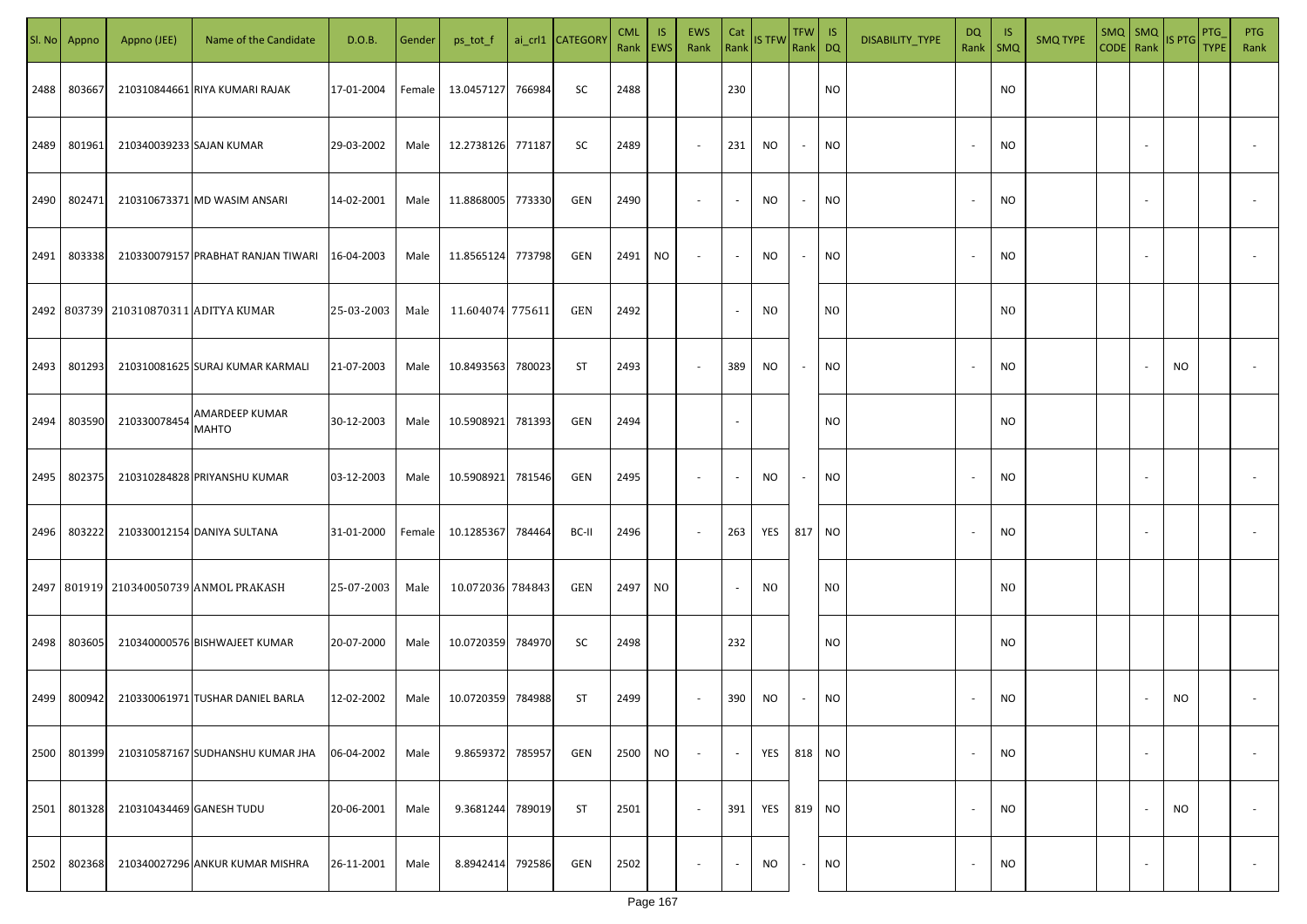| SI. No | Appno  | Appno (JEE)                | Name of the Candidate                      | D.O.B.     | Gender | ps_tot_f         |        | ai_crl1 CATEGORY | <b>CML</b><br>Rank | -IS<br>EWS | <b>EWS</b><br>Rank       | Cat<br>Rank | <b>IS TFW</b> | $TFW$ IS<br>Rank DQ      |                | DISABILITY_TYPE | DQ<br>Rank               | -IS<br>SMQ | <b>SMQ TYPE</b>                         | $SMQ$ SMQ<br>CODE   Rank |    | IS PTG | PTG<br><b>TYPE</b> | <b>PTG</b><br>Rank       |
|--------|--------|----------------------------|--------------------------------------------|------------|--------|------------------|--------|------------------|--------------------|------------|--------------------------|-------------|---------------|--------------------------|----------------|-----------------|--------------------------|------------|-----------------------------------------|--------------------------|----|--------|--------------------|--------------------------|
| 2503   | 800630 |                            | 210310777513 SIDDHARTH KUMAR               | 17-09-2003 | Male   | 7.8930617        | 798414 | SC               | 2503               |            | $\sim$                   | 233         | YES           | 820                      | <b>NO</b>      |                 | $\overline{\phantom{a}}$ | <b>NO</b>  |                                         |                          |    |        |                    |                          |
| 2504   | 803258 |                            | 210310821103 SUPRIYA ANAND                 | 13-05-2004 | Female | 7.4200946        | 800572 | GEN              | 2504               |            | $\sim$                   | $\sim$      | YES           | 821                      | <b>NO</b>      |                 | $\overline{\phantom{a}}$ | NO.        |                                         |                          |    |        |                    |                          |
| 2505   | 803293 |                            | 210330079467 HIMANSHU KUAMR                | 25-02-2004 | Male   | 6.9168412        | 803102 | SC               | 2505               |            | $\overline{\phantom{a}}$ | 234         | <b>NO</b>     | $\overline{\phantom{a}}$ | <b>NO</b>      |                 | $\overline{\phantom{a}}$ | NO.        |                                         |                          |    |        |                    |                          |
| 2506   | 800687 |                            | 210310868890 GAURAV ANAND                  | 26-01-2002 | Male   | 6.7387507        | 804140 | SC               | 2506               |            | $\sim$                   | 235         | <b>NO</b>     | $\overline{\phantom{a}}$ | <b>NO</b>      |                 | $\overline{\phantom{a}}$ | NO.        |                                         |                          |    |        |                    |                          |
| 2507   | 803130 |                            | 210310816258 SWETA KUMARI                  | 23-11-1999 | Female | 5.3920353        | 812211 | GEN              | 2507               |            | $\sim$                   | $\sim$      | YES           | 822                      | <b>NO</b>      |                 | $\overline{\phantom{a}}$ | YES        | <b>WARDS OF EX</b><br><b>SERVICEMEN</b> | 6                        | 19 |        |                    |                          |
| 2508   | 802449 | 210340021285 SONU KUMAR    |                                            | 11-03-2002 | Male   | 5.0199937        | 813939 | BC-I             | 2508               |            |                          | 452         | YES           | 823                      | <b>NO</b>      |                 | $\overline{\phantom{a}}$ | NO.        |                                         |                          |    |        |                    |                          |
| 2509   | 802481 |                            | 210310665026 ANIMESH KUMAR                 | 14-07-2002 | Male   | 4.8251861        | 815610 | BC-II            | 2509               |            |                          | 264         | <b>NO</b>     | $\overline{\phantom{a}}$ | <b>NO</b>      |                 | $\overline{\phantom{a}}$ | NO.        |                                         |                          |    |        |                    |                          |
| 2510   | 801374 | 210310630077 MUNNA PAUL    |                                            | 10-01-2003 | Male   | 4.3286051        | 818153 | BC-II            | 2510               |            | $\overline{\phantom{a}}$ | 265         | NO            | $\sim$                   | <b>NO</b>      |                 | $\overline{\phantom{a}}$ | NO.        |                                         |                          |    |        |                    |                          |
| 2511   | 803007 | 210310662332 SHAKIL ANSARI |                                            | 05-02-2004 | Male   | 3.9124306        | 820451 | GEN              | 2511               |            | $\overline{\phantom{a}}$ | $\sim$      | NO            | $\sim$                   | <b>NO</b>      |                 | $\overline{\phantom{a}}$ | NO.        |                                         |                          |    |        |                    |                          |
| 2512   | 800779 |                            | 210330028052 RAHUL PRASAD                  | 09-07-2004 | Male   | 2.7019724        | 827352 | BC-I             | 2512               |            | $\sim$                   | 453         | YES           | 824                      | <b>NO</b>      |                 | $\overline{\phantom{a}}$ | NO.        |                                         |                          |    |        |                    |                          |
| 2513   | 803527 |                            | 210340047762 PREM KUMAR GUPTA              | 06-09-2004 | Male   | 2.4870815        | 828631 | BC-I             | 2513               |            | $\overline{\phantom{a}}$ | 454         | YES           | 825                      | <b>NO</b>      |                 | $\overline{\phantom{a}}$ | NO.        |                                         |                          |    |        |                    |                          |
|        |        |                            | 2514 803718 210310697055 KARAN KUMAR MAHTO | 21-07-2004 | Male   | 2.4841058 828692 |        | BC-I             | 2514               |            |                          | 455         | NO            |                          | N <sub>O</sub> |                 |                          | NO.        |                                         |                          |    |        |                    |                          |
| 2515   | 801920 |                            | 210310453949 GOURAV KUMAR                  | 30-12-2000 | Male   | 1.8475127        | 832448 | SC               | 2515               |            | $\sim$                   | 236         | <b>NO</b>     | $\overline{\phantom{a}}$ | <b>NO</b>      |                 | $\overline{\phantom{a}}$ | NO.        |                                         |                          |    |        |                    | $\overline{\phantom{a}}$ |
| 2516   | 801432 |                            | 210340058768 RAKESH KUMAR                  | 29-05-2002 | Male   | 1.6742902        | 833561 | GEN              | 2516               |            | $\sim$                   | $\sim$      | YES           | 826                      | <b>NO</b>      |                 | $\sim$                   | NO.        |                                         |                          |    |        |                    | $\sim$                   |
| 2517   | 803669 |                            | 210310684759 JANARDHAN DHIWAR              | 16-08-2002 | Male   | 1.5447603        | 833993 | BC-I             | 2517               |            |                          | 456         | YES           | 827                      | <b>NO</b>      |                 |                          | NO.        |                                         |                          |    |        |                    |                          |